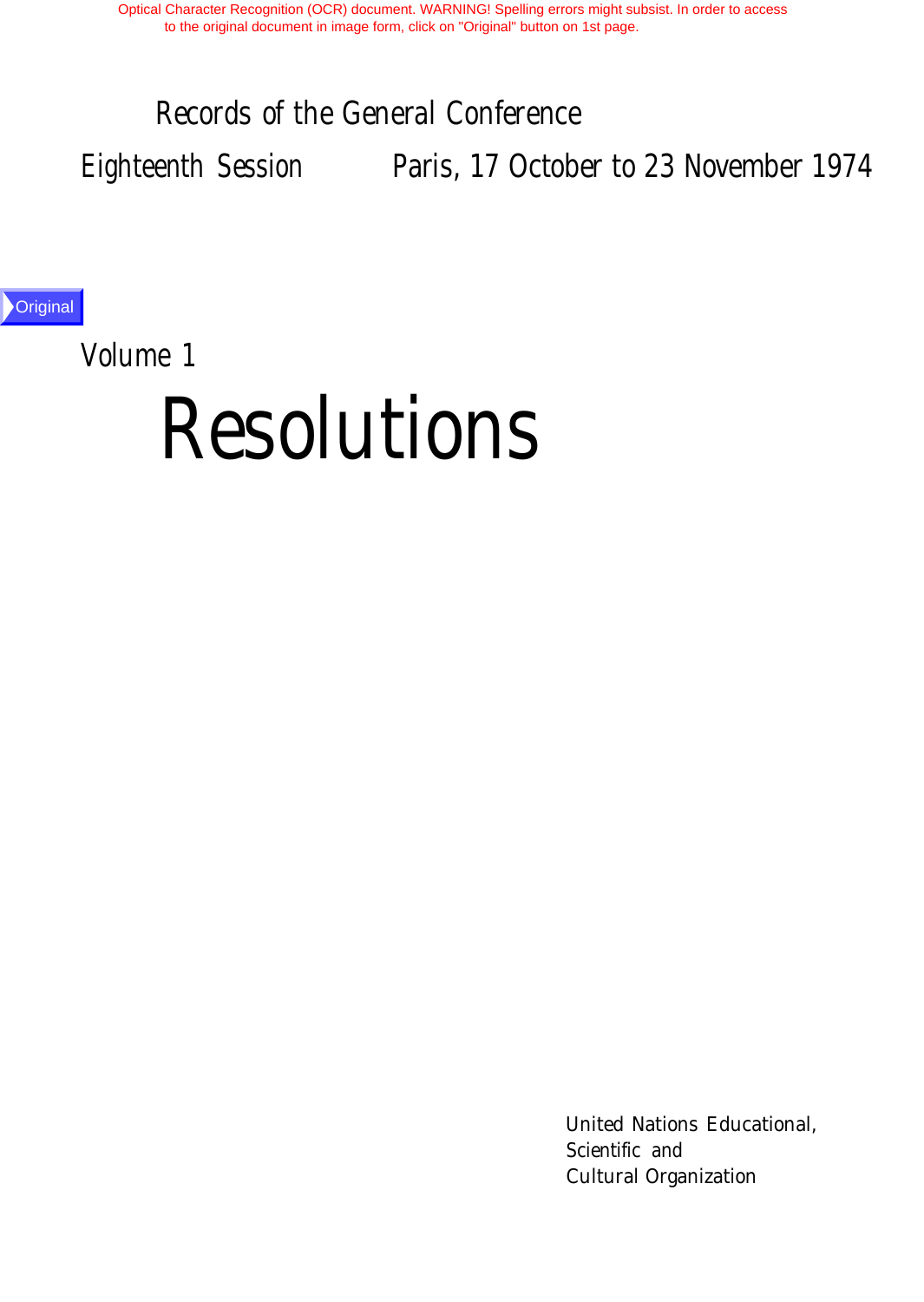#### *Note on the Records of the General Conference*

The Records of the eighteenth session of the General Conference are printed in four volumes:

The present volume, containing the Resolutions adopted by the Conference and the list of officers of the General Conference and of the Commissions and Committees (Volume 1);

The volume *Reports,* which contains the reports of the Programme Commission, the Administrative Commission and the Legal Committee (Volume 2);

The volume *Proceedings,* which contains the verbatim records of plenary meetings and the list of participants (Volume 3);

The volume *Index,* containing a subject index to all the documentation of the Conference (including working documents which are not reprinted in the Records), an index of speakers in plenary meetings, the time-table of meetings and the list of documents (Volume 4).

*Published by the United Nations Educational, Scientific and Cultural Organization, 7 Place de Fontenoy, 75700 Paris Printed by Imprimerie des Presses Universitaires de France, Vendôme*

ISBN 92-3-101277-o Arabic edition: 92-3-601277-9 French edition: 92-3-201277-4 Russian edition: 92-3-401277-l Spanish edition: 92-3-301277-s

Unesco *1975 Printed in France*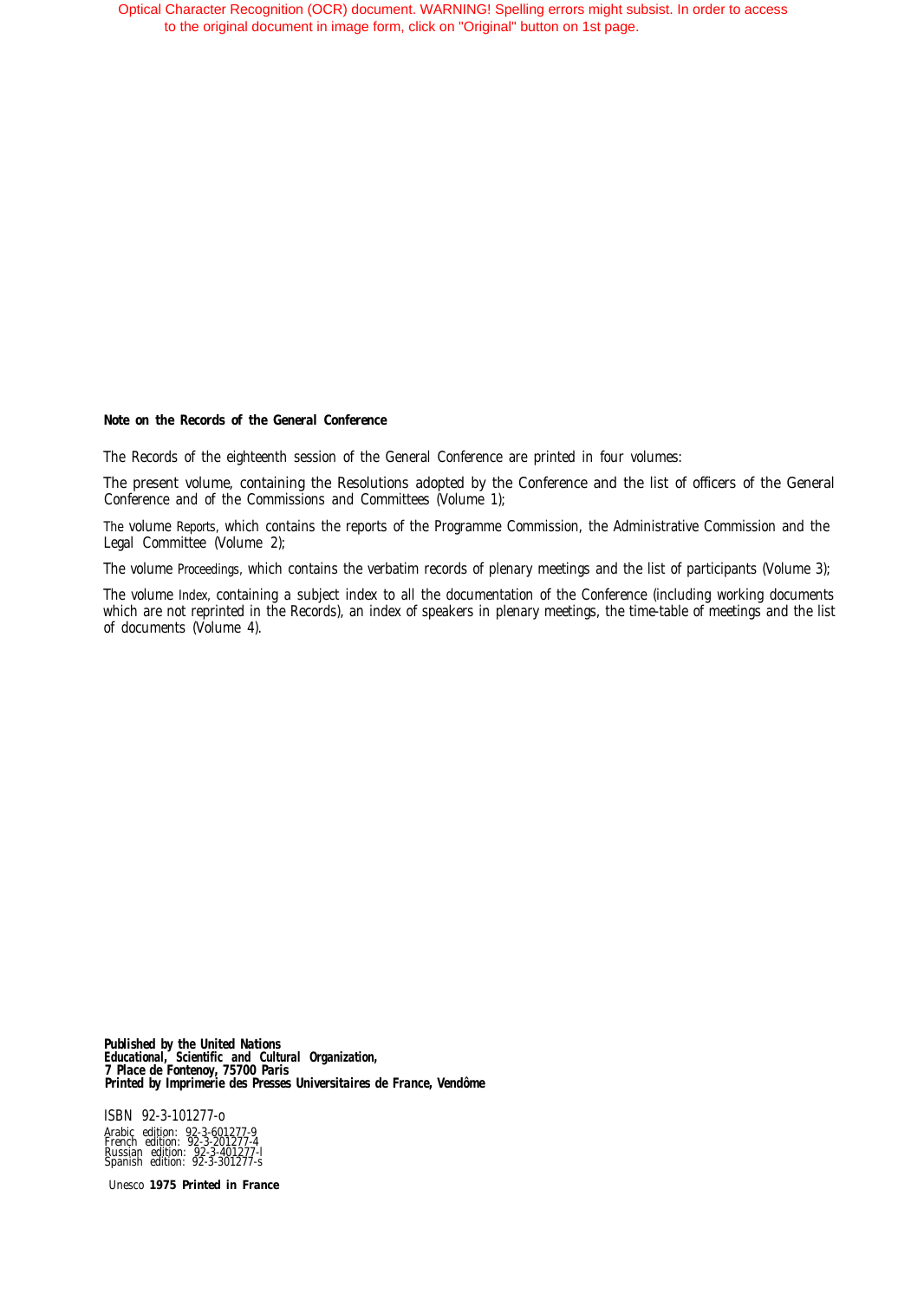# Contents

#### **I Organization of the session, admission of new Member States and Associate Members, appointment of the Director-General, election of members of the Executive Board, tributes**

| 0.1 |                                                                                                                                                                                                                               | 9               |
|-----|-------------------------------------------------------------------------------------------------------------------------------------------------------------------------------------------------------------------------------|-----------------|
| 0.2 | Methods of application of paragraphs 8(b) and (c) of Article 1V.C of the Constitution                                                                                                                                         | 10 <sup>°</sup> |
| 0.3 | Adoption of the agenda response is a series of the series of the agenda response is a series of the series of the series of the series of the series of the series of the series of the series of the series of the series of | 11              |
| 0.4 | Composition of the General Committee (Fig. 2014) (Section 2014) (Section 2014) (Section 2014) (Section 2014) (                                                                                                                | 14              |
| 0.5 |                                                                                                                                                                                                                               | 15              |
| 0 R |                                                                                                                                                                                                                               | 15              |
| 0.7 |                                                                                                                                                                                                                               | 15              |
| 0.8 |                                                                                                                                                                                                                               | 16              |
| 0.9 |                                                                                                                                                                                                                               | 17              |
|     |                                                                                                                                                                                                                               |                 |
|     | 0.92 Tribute to the Director-General enterstanding to the Director-General enterstanding to the entertainment of $17$                                                                                                         |                 |

#### **II Programme**

|   | 19<br>Education<br>19<br>1.1<br>21<br>26<br>Higher education and the training of educational personnel<br>1.3<br>Co-operation with international non-governmental organizations active in the field of<br>1.41<br>28<br>29<br>29<br>1 A                                                                |
|---|--------------------------------------------------------------------------------------------------------------------------------------------------------------------------------------------------------------------------------------------------------------------------------------------------------|
| 2 | 30<br>Natural sciences and their application to development rational containment of the set of the Nutrieri Section A<br>30<br>2.1<br>34<br>2.2 Environmental sciences and natural resources research                                                                                                  |
| 3 | 42<br>42<br>3.1<br>43<br>46<br>3.3<br>56<br>3.4<br>Man in his environment-human settlements<br>61<br>3.5                                                                                                                                                                                               |
| 4 | 63<br><b>Communication</b><br>63<br>Free flow of information and development of communication<br>4.1<br>67<br>4.2<br>Public information and promotion of international understanding<br>70<br>4.3<br>Statistics relating to education, science and technology, culture and communication.<br>72<br>4.4 |
| 5 | 73<br>Inter-sectoral programmes on human rights and peace and on population<br>73<br>5.1<br>75                                                                                                                                                                                                         |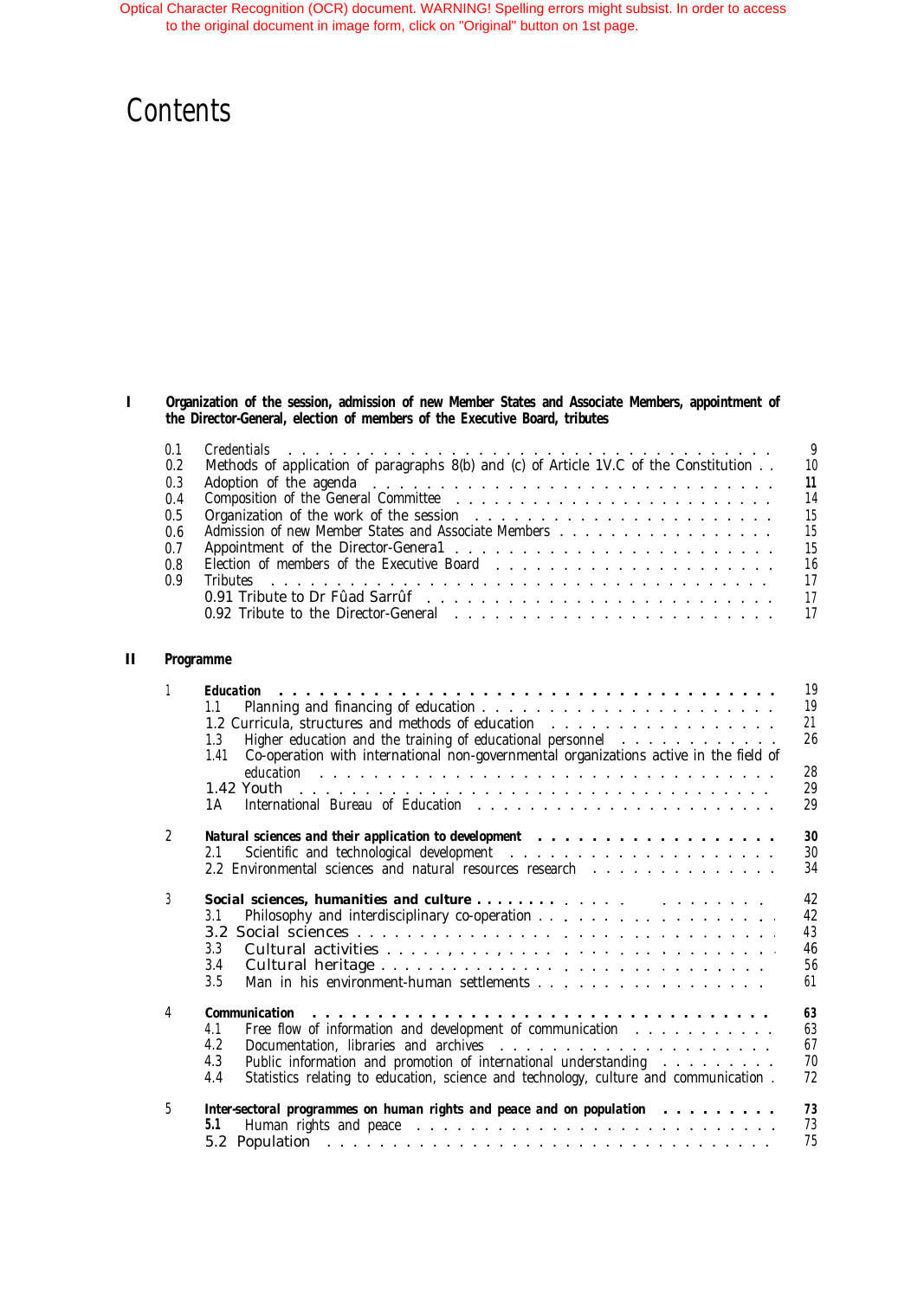|     | 6<br>7                                                        | 6.1<br>6.3<br>6.4<br>Relations with international non-governmental organizations<br>6.5<br>6.6<br>6.7<br>Publications policy and programme structures for information, documentation, libraries and<br>7.1                                                                                                                                                                                                                                                                                                                                                                                                                                                                                                                                                                                                                    | 76<br>76<br>79<br>81<br>82<br>84<br>84<br>85<br>86<br>86                 |
|-----|---------------------------------------------------------------|-------------------------------------------------------------------------------------------------------------------------------------------------------------------------------------------------------------------------------------------------------------------------------------------------------------------------------------------------------------------------------------------------------------------------------------------------------------------------------------------------------------------------------------------------------------------------------------------------------------------------------------------------------------------------------------------------------------------------------------------------------------------------------------------------------------------------------|--------------------------------------------------------------------------|
|     |                                                               | 7.2<br>Programme structures for information, documentation, libraries and archives                                                                                                                                                                                                                                                                                                                                                                                                                                                                                                                                                                                                                                                                                                                                            | 87                                                                       |
| III | <b>Budget</b>                                                 |                                                                                                                                                                                                                                                                                                                                                                                                                                                                                                                                                                                                                                                                                                                                                                                                                               |                                                                          |
|     | 8                                                             |                                                                                                                                                                                                                                                                                                                                                                                                                                                                                                                                                                                                                                                                                                                                                                                                                               | 88                                                                       |
| Iv  |                                                               | General resolutions                                                                                                                                                                                                                                                                                                                                                                                                                                                                                                                                                                                                                                                                                                                                                                                                           |                                                                          |
| V   | 9<br>10<br>11<br>12<br>13<br>14<br>15<br>16<br>17<br>18<br>19 | Analysis of problems and table of objectives to be used as a basis for medium-term planning<br>Unesco's contribution to peace and its tasks with respect to the promotion of human rights<br>Establishment of a new international economic order<br>Access by the populations of the occupied Arab territories to national education and culture<br>Participation of Unesco in the celebration of the thirtieth anniversary of the end of the Second<br>Constitutional and legal questions<br>Amendments to the Rules of Procedure of the General Conference<br>Amendment to the 'Regulations for the general classification of the various categories of<br>Draft amendments to Article V of the Constitution and consequential draft amendments to the<br>Rules of Procedure of the General Conference, submitted by Sweden | 92<br>100<br>108<br>114<br>118<br>119<br>119<br>119<br>122<br>123<br>124 |
| VI  |                                                               | Financial questions                                                                                                                                                                                                                                                                                                                                                                                                                                                                                                                                                                                                                                                                                                                                                                                                           |                                                                          |
|     | 20<br>21<br>22<br>23                                          |                                                                                                                                                                                                                                                                                                                                                                                                                                                                                                                                                                                                                                                                                                                                                                                                                               | 125<br>126<br>128<br>129                                                 |
|     |                                                               | <b>VII Staff questions</b>                                                                                                                                                                                                                                                                                                                                                                                                                                                                                                                                                                                                                                                                                                                                                                                                    |                                                                          |
|     | 24<br>25<br>26<br>27<br>28<br>29<br>30                        | General long-term plan for the selection and renewal of the staff $\dots$ , $\dots$ , $\dots$ , $\dots$<br>Granting of indeterminate appointments to Professional staff.<br>Pensions<br>Provision to Member States of executive personnel (UNESCOPAS)                                                                                                                                                                                                                                                                                                                                                                                                                                                                                                                                                                         | 130<br>130<br>131<br>132<br>132<br>133<br>134                            |
|     |                                                               | VIII Headquarters questions                                                                                                                                                                                                                                                                                                                                                                                                                                                                                                                                                                                                                                                                                                                                                                                                   |                                                                          |
|     | 31                                                            | Headquarters premises--extended medium-term solution                                                                                                                                                                                                                                                                                                                                                                                                                                                                                                                                                                                                                                                                                                                                                                          | 135                                                                      |

| 31 Headquarters premises-extended medium-term solution 135 |      |
|------------------------------------------------------------|------|
|                                                            | 136  |
|                                                            | -136 |
|                                                            |      |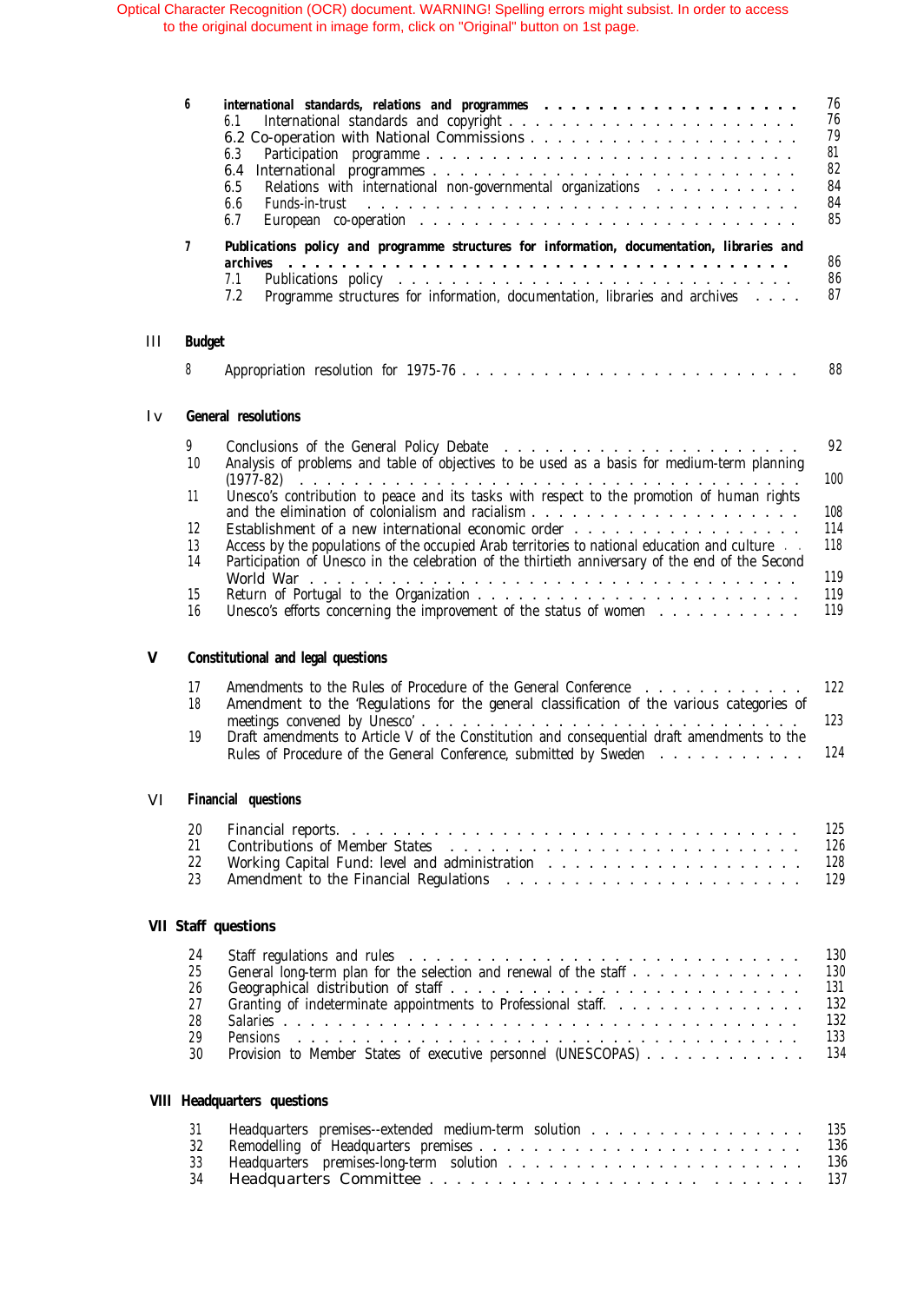#### **IX Reports by Member States**

| 35 | Initial special reports submitted by Member States on the action taken by them on the Conven-<br>tion for the Protection of the World Cultural and Natural Heritage and on the Recommendation<br>concerning the Protection, at National Level, of the Cultural and Natural Heritage, adopted by |     |
|----|-------------------------------------------------------------------------------------------------------------------------------------------------------------------------------------------------------------------------------------------------------------------------------------------------|-----|
|    |                                                                                                                                                                                                                                                                                                 | 139 |
| 36 | Initial special reports to be submitted to the General Conference at its nineteenth session on the                                                                                                                                                                                              |     |
|    | action taken by Member States on the Recommendations adopted at the eighteenth session                                                                                                                                                                                                          | 142 |
| 37 | Questionnaire for the third consultation of Member States on the Convention and Recommen-                                                                                                                                                                                                       |     |
|    |                                                                                                                                                                                                                                                                                                 | 143 |
|    |                                                                                                                                                                                                                                                                                                 |     |
|    | Decemmendations                                                                                                                                                                                                                                                                                 |     |

### **X Recommendations**

| 38 | Recommendation concerning Education for International Understanding, Co-operation and |     |
|----|---------------------------------------------------------------------------------------|-----|
|    | Peace and Education relating to Human Rights and Fundamental Freedoms                 | 147 |
| 39 | Revised Recommendation concerning Technical and Vocational Education                  | 154 |
| 40 | Recommendation on the Status of Scientific Researchers                                | 169 |

#### **XI** Methods **of work of the Organization**

| 41 | Examination of the methods of budgeting and budget estimates                                  | 180 |
|----|-----------------------------------------------------------------------------------------------|-----|
| 42 |                                                                                               | 181 |
| 43 |                                                                                               | 181 |
| 44 | Application to Unesco of the recommendations of the United Nations Ad Hoc Committee of        |     |
|    | Experts to Examine the Finances of the United Nations and the Specialized Agencies            | 183 |
| 45 | Measures to make the execution of Unesco's programme more effective                           | 183 |
| 46 | Definition of regions with a view to the execution by the Organization of regional activities | 183 |
| 47 | Periodicity of the report of the Director-General on the activities of the Organization       | 184 |
| 48 |                                                                                               | 184 |
| 49 |                                                                                               | 185 |
|    |                                                                                               |     |

#### **XII Nineteenth session of the General Conference**

|                                                        | 186 |
|--------------------------------------------------------|-----|
| 51 Membership of committees for the nineteenth session | 186 |

#### **Annex**

List of officers elected at the eighteenth session of the General Conference . . . . . . . . . . [188](#page-184-0)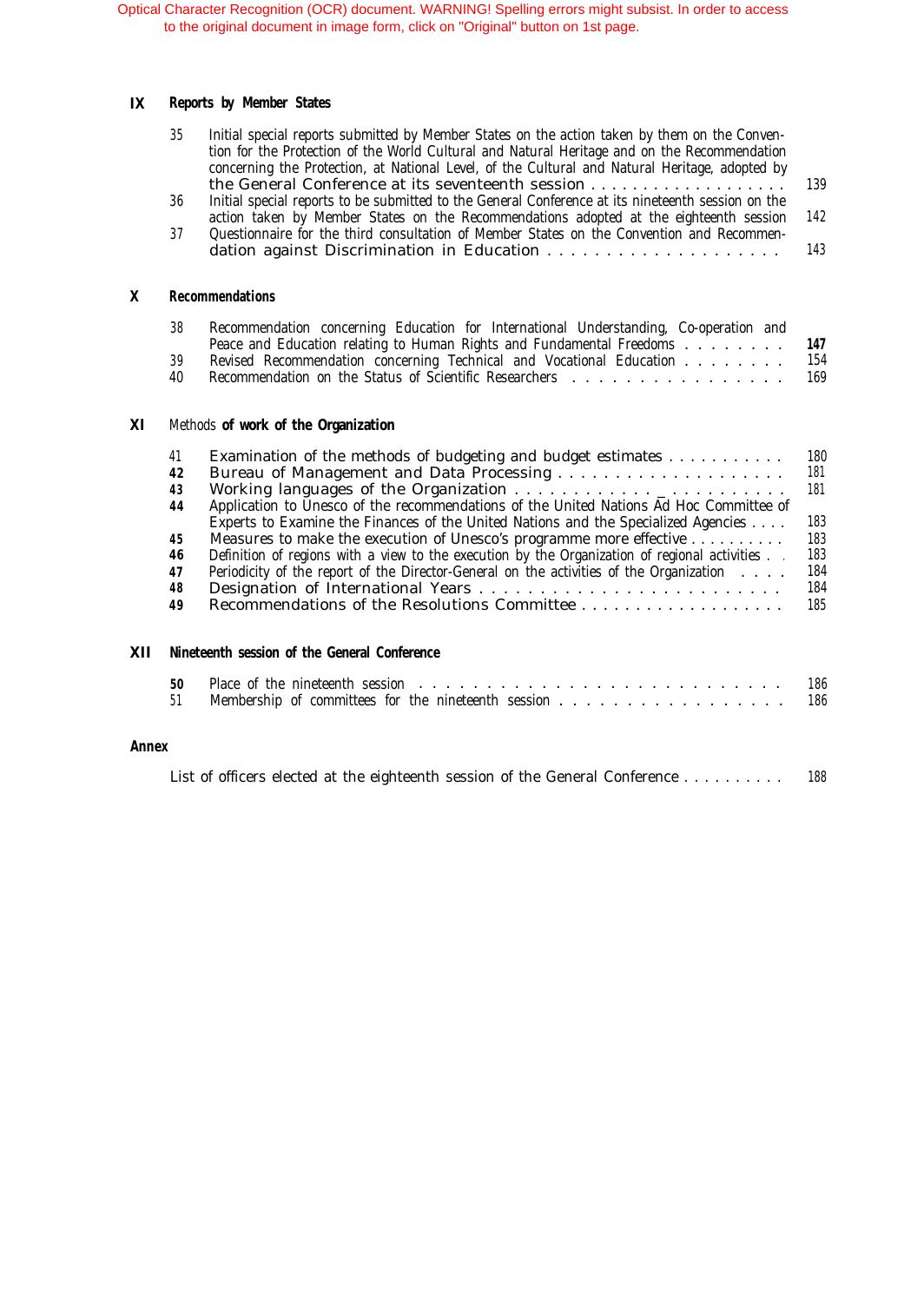<span id="page-5-0"></span>I Organization of the session, admission of new Member States and Associate Members, appointment of the Director-General, election of members of the Executive Board, tributes

# 0.1 Credentials

- 0.11 The General Conference, at its first plenary meeting, on 17 October 1974, set up a Credentials Committee consisting of representatives of the following Member States: Afghanistan, Belgium, Guatemala, Malaysia, Nigeria, Saudi Arabia, Union of Soviet Socialist Republics, United States of America, Yugoslavia.
- 0.12 On the report of the Credentials Committee or on the reports of the Chairman specially authorized by the Committee, the General Conference recognized as valid the credentials of:
	- (a) The delegations of the following Member States:

| Afghanistan              | Cuba                | Honduras             |
|--------------------------|---------------------|----------------------|
| Albania                  | Cyprus              | Hungary              |
| Algeria                  | Czechoslovakia      | Iceland              |
| Argentina                | Dahomey             | India                |
| Australia                | Democratic People's | Indonesia            |
| Austria                  | Republic of Korea   | Iran                 |
| <b>Bahrain</b>           | Denmark             | Iraq                 |
| Bangladesh               | Dominican Republic  | Ireland              |
| <b>Barbados</b>          | Ecuador             | Israel               |
| Belgium                  | Egypt               | Italy                |
| Bolivia                  | El Salvador         | Ivory Coast          |
| Brazil                   | Ethiopia            | Jamaica              |
| Bulgaria                 | Finland             | Japan                |
| Burma                    | France              | Jordan               |
| Burundi                  | Gabon               | Kenya                |
| Byelorussian Soviet      | Gambia              | Republic of Korea    |
| Socialist Republic       | German Democratic   | Kuwait               |
| Cameroon                 | Republic            | Laos                 |
| Canada                   | Federal Republic    | Lebanon              |
| Central African Republic | of Germany          | Lesotho              |
| Chad                     | Ghana               | Liberia              |
| Chile                    | Greece              | Libyan Arab Republic |
| China                    | Guatemala           | Luxembourg           |
| Colombia                 | Guinea              | Madagascar           |
| People's Republic        | Guinea Bissau       | Malawi               |
| of the Congo             | Guyana              | Malaysia             |
| Costa Rica               | Haiti               | Mali                 |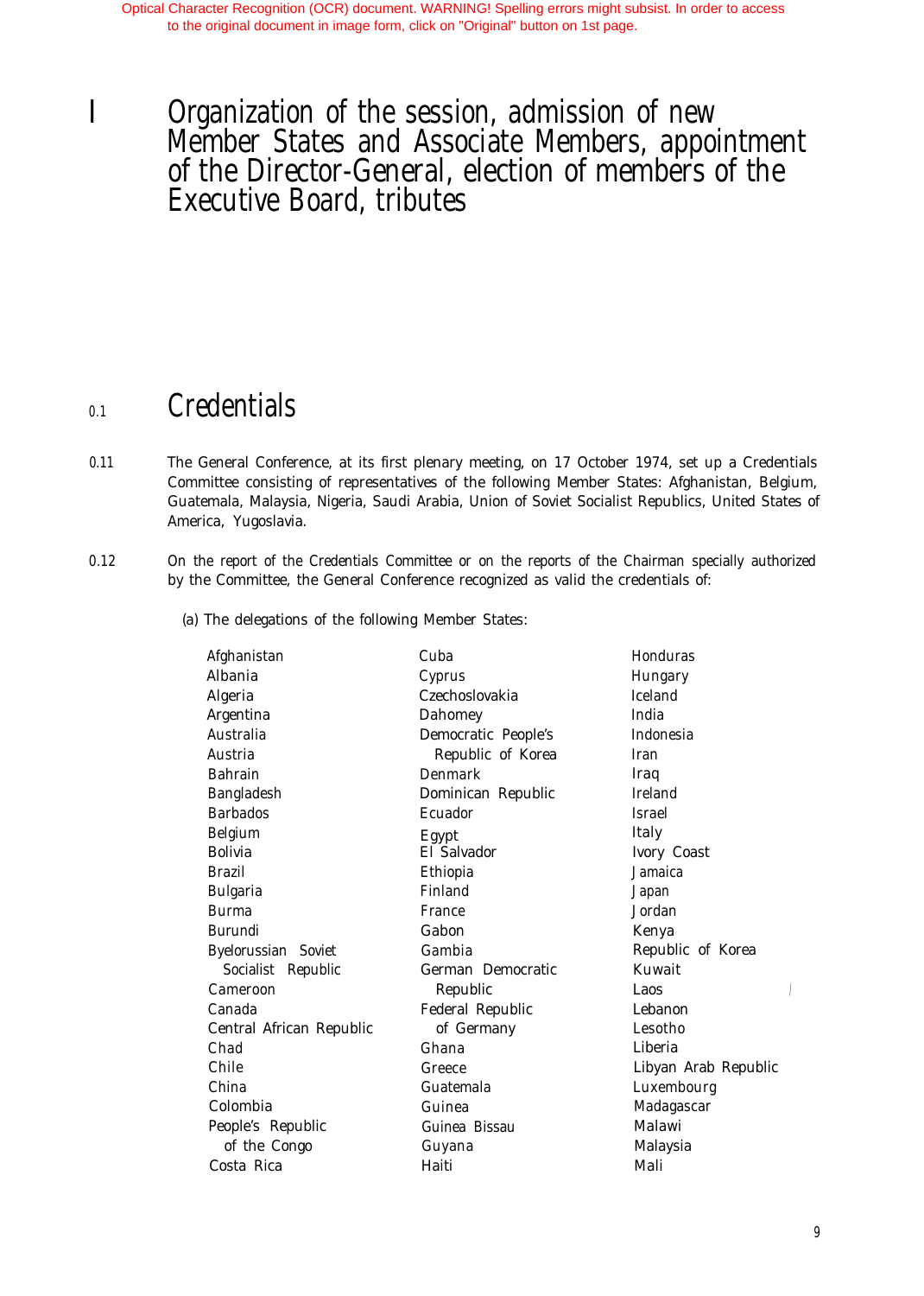<span id="page-6-0"></span>*Organization of the session*

| Malta              | Portugal             | Uganda                      |
|--------------------|----------------------|-----------------------------|
| Mauritania         | Qatar                | Ukrainian Soviet Socialist  |
| <b>Mauritius</b>   | Romania              | Republic                    |
| Mexico             | Rwanda               | Union of Soviet Socialist   |
| Monaco             | San Marino           | Republics                   |
| Mongolia           | Saudi Arabia         | United Arab Emirates        |
| Morocco            | Senegal              | United Kingdom of Great     |
| Nepal              | Sierra Leone         | Britain and Northern        |
| <b>Netherlands</b> | Singapore            | Ireland                     |
| New Zealand        | Somalia              | United Republic of Tanzania |
| Nicaragua          | Spain                | United States of America    |
| Niger              | Sri Lanka            | Upper Volta                 |
| Nigeria            | Sudan                | Uruguay                     |
| Norway             | Sweden               | Venezuela                   |
| Oman               | Switzerland          | Republic of Viet-Nam        |
| Pakistan           | Syrian Arab Republic | Yemen                       |
| Panama             | Thailand             | People's Democratic         |
| Paraguay           | Togo                 | Republic of Yemen           |
| Peru               | Trinidad and Tobago  | Yugoslavia                  |
| Philippines        | Tunisia              | Republic of Zaire           |
| Poland             | Turkey               | Zambia                      |

- (b) The delegations of the following Associate Members: Namibia Papua New Guinea
- (c) The observers from the following non-Member State: Holy See

# *0.2* Methods of application of paragraphs 8(b) and (c) of Article IV.C of the Constitution

## *0.21* Report by the Executive Board on communications received from Member States invoking the provisions of Article IV, paragraph 8(c), of the Constitution

At its second plenary meeting on 17 October 1974, the General Conference decided, after considering the Executive Board's report on communications received from Member States invoking the provisions of Article IV, paragraph 8(c), of the Constitution (doc. 18C/lOl), and in pursuance of Article IV, paragraph 8(c), of the Constitution, to permit the delegations of the Member States referred to in that document to take part in the votes at the eighteenth session.

### *0.22* Communications received from Member States invoking the provisions of Article IV.C, paragraph 8(c), of the Constitution

#### 0.221 **The General Conference**,

**Having considered** the position of the Member States to which, according to the reports submitted by the Director-General (doc. 18C/ADM/INF.S), the provisions of Article IV.C, paragraphs 8(b) and (c), of the Constitution might apply,

<sup>1.</sup> Resolution adopted on the report of the Administrative Commission at the sixth plenary meeting on 21 October 1974.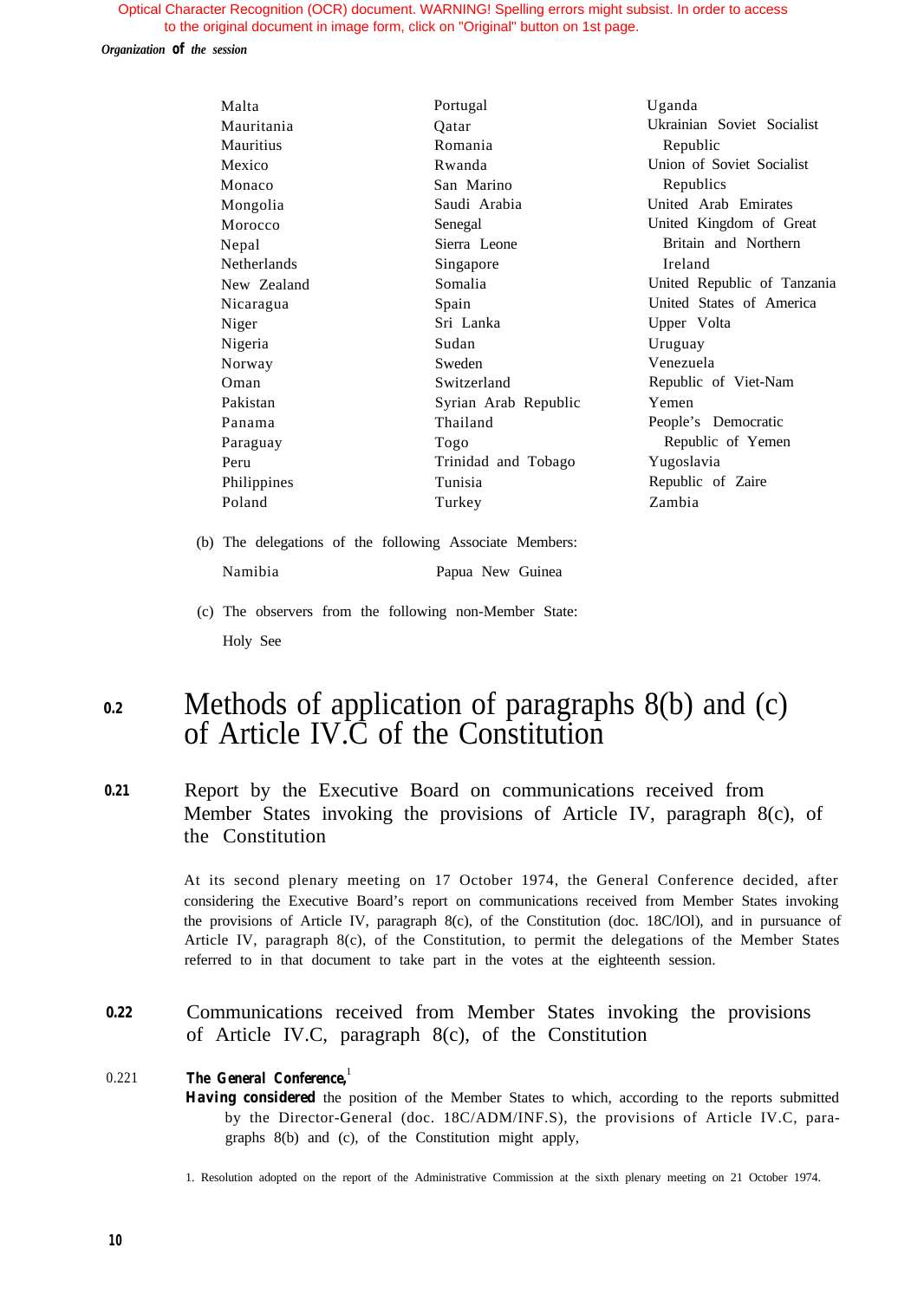*Organization of the session*

*Having taken cognizance* of the situation of these Member States,

**Decides,** by virtue of the powers conferred on it by Article IV.C, paragraph 8(c), of the Constitution, to permit these Member States to take part in the votes.

# <span id="page-7-0"></span>*0.3* Adoption of the agenda

At its second plenary meeting on 17 October 1974 the General Conference, having considered the revised provisional agenda prepared by the Executive Board (doc. 18C/l Rev.), adopted the following amended agenda, with the exception of items 67 and 68, which were adopted at its sixth plenary meeting on 21 October 1974, and item 69, which was adopted at its twenty-seventh plenary meeting on 14 November 1974.

#### **I. Organization of the session**

- 1. Opening of the session by the Head of the Delegation of Japan.
- 2. Establishment of the Credentials Committee and report of the Committee to the General Conference.
- 3. Report by the Executive Board on communications received from Member States invoking the provisions of Article IV, paragraph 8(c), of the Constitution.
- 4. Adoption of the agenda.
- 5. Election of the President and 15 Vice-Presidents of the Conference.
- 6. Organization of the work of the eighteenth session of the General Conference: establishment of commissions and committees and referral of items to the bodies thus established.
- 7. [Deleted]

#### **II. Admission to Unesco**

8. Admission of new Member States: **8.1.** [Deleted] 8.2. Application of the Republic of San Marino for membership of Unesco.

8.3. Application of the Democratic People's Republic of Korea for membership of Unesco. 9. Admission of an Associate Member.

#### **III. Director-General**

10. Appointment of the Director-General.

#### **IV. Reports on the activities of the Organization and general policy questions**

- 11. Reports of the Director-General on the Activities of the Organization in 1972 and 1973.
- 12. Implementation of resolution 10 adopted by the General Conference at its seventeenth session concerning Unesco's contribution to peace and its tasks with respect to the promotion of human rights and the elimination of colonialism and racialism. 17.2. Part I. General Policy.

12.1. Unesco's contribution to peace and its tasks with respect to the promotion of human rights and the elimination of colonialism and racialism.

12.2. Investigation of international non-governmental organizations which have branches, sections, affiliates or constituent parts in the Republic of South Africa, Southern Rhodesia or Portuguese-dominated African territories.

12.3. The question of international non-governmental organizations maintaining relations with Unesco and having branches, sections or members linked with Chiang Kai-shek and illegally usurping the name of China.

12.4. Ways and means by which Unesco should contribute, in its fields of competence, to the establishment of a new international economic order.

12.5. Potential role of Unesco in giving full effect to the programmes envisaged in the Charter of the Economic Rights and Duties of States (subject to completion of this Charter and its approval by the United Nations in time for consideration by the General Conference).

12.6. Intensification of Unesco's role in strengthening universal peace, security and co-operation between countries with different socio-economic systems (item proposed by the Union of Soviet Socialist Republics).

13. Report by the Executive Board on its own activities.

#### **V. Programme and Budget**

- 14. Consideration of the document entitled 'Analysis of Problems and Table of Objectives to be Used as a Basis for Medium-term Planning **(1977-1982)'.**
- **15.** General consideration of the Programme and Budget for 1975-1976.
- 16. Adoption of the provisional budget ceiling for 1975-76.

17. Detailed consideration of the Draft Programme and Budget for 1975-1976: 17.1. Examination of the methods of budgeting and budget estimates.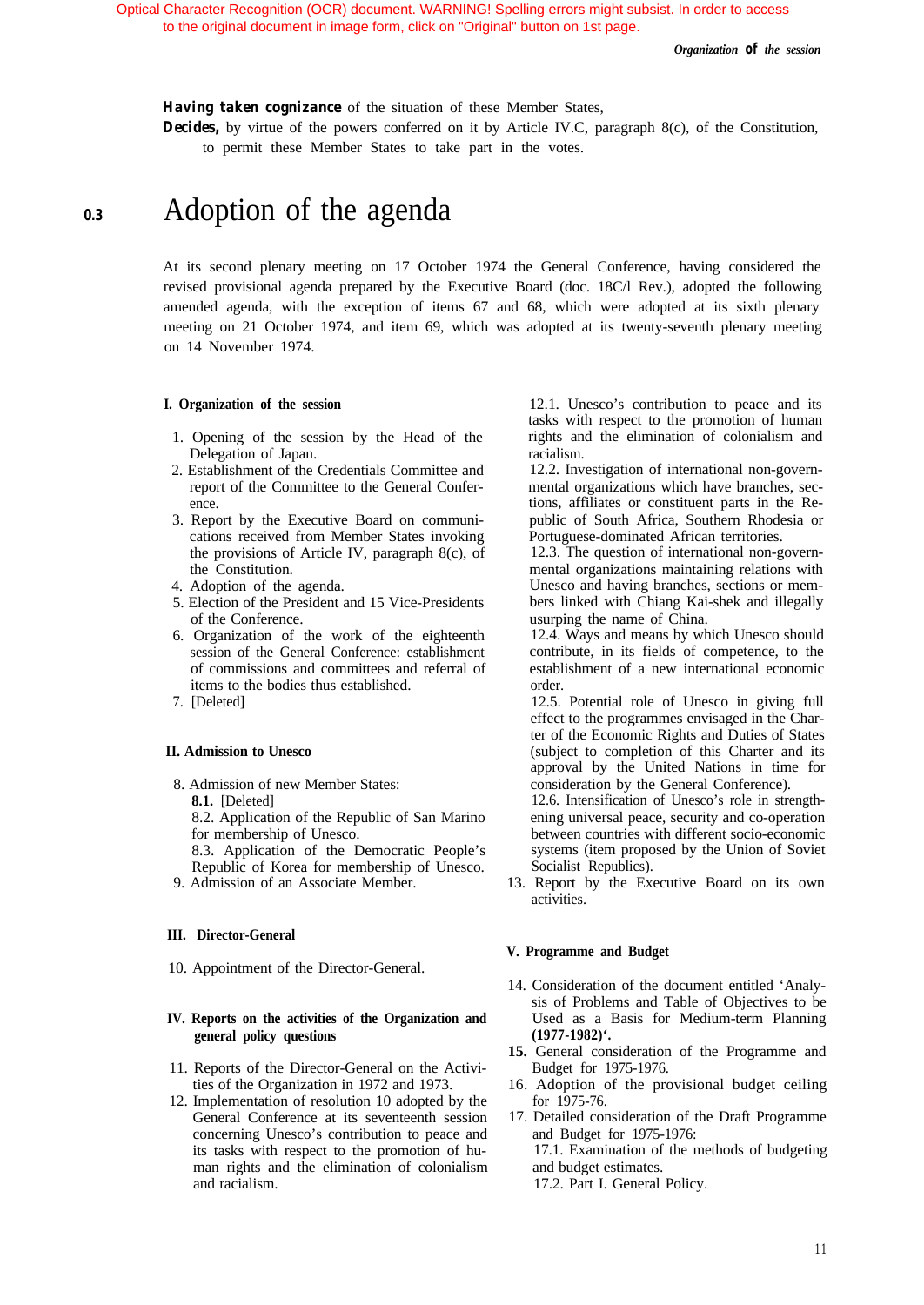#### *Organization of the session*

17.3. Part II. Programme Operations and Services.

17.4. Part III. General Administration and Programme Supporting Services.

17.5. Part IV. Publications, Conferences,

Languages and Documents Services.

17.6. Part V. Common Services.

17.7. Part VI. Appropriation Reserve.

- 17.8. Part VII. Capital Expenditure.
- 18. Adoption of the Appropriation Resolution for 1975-1976.

#### **VI. Constitutional and legal questions**

- 19. Report of the Executive Board on the question dealt with in item 19 of the agenda of the seventeenth session of the General Conference (draft amendments to Article V of the Constitution and consequential draft amendments to the Rules of Procedure of the General Conference, submitted by Sweden).
- 20. Draft amendments to the Rules of Procedure of the General Conference (use of Arabic as a working language of the General Conference): report by the Director-General.
- 21. Draft amendments to the Rules of Procedure of the General Conference and to the Regulations for the general classification of the various categories of meetings convened by Unesco and draft modification of the Rules concerning the Programme of Participation, in order for African liberation movements recognized by the Organization of African Unity to be associated with the activities of Unesco, including those of the General Conference.

21.1. .Draft amendments to the Rules of Procedure of the General Conference and to the regulations for the general classification of the various categories of meetings convened by Unesco and draft modification of the rules concerning the Participation Programme, in order to enable the liberation movements recognized by the intergovernmental regional organizations to be associated with the activities of Unesco, including those of the General Conference; the invitation to the Palestine Liberation Organization (PLO), recognized by the League of Arab States, to attend the eighteenth session of the General Conference (item proposed by Algeria, Arab Republic of Egypt, Iraq, Kuwait, Lebanon, Libya, Saudi Arabia, Sudan, Syrian Arab Republic, Tunisia, Yemen Arab Republic).

#### **VII. International conventions, recommendations and other instruments**

#### *A. Application of existing instruments*

- 22. Convention and Recommendation against Discrimination in Education: proposal concerning procedure for the next consultation of Member States.
- 23. Initial special reports submitted by Member States on the action taken by them on the

Convention for the Protection of the World Cultural and Natural Heritage and the Recommendation concerning the Protection, at National Level, of the Cultural and Natural Heritage, adopted by the General Conference at its seventeenth session.

#### *B. Adoption of new instruments*

- 24. Draft recommendation concerning education for international understanding, co-operation and peace and education relating to human rights and fundamental freedoms.
- 25. Draft revised recommendation concerning technical and vocational education.
- 26. Draft recommendation concerning the status of scientific research workers.

#### *C. Proposal for preparation of new instruments*

- 27. Desirability of adopting an international instrument on the development of adult education.
- 28. Desirability of adopting an international instrument on the exchange of original objects and specimens among institutions in different countries.
- 29. Desirability of adopting an international instrument on the preservation of historic quarters, cities and sites and their integration into a modern environment.
- 30. Desirability of adopting an international instrument on action to ensure that the people at large have free, democratic access to culture and participate actively in the cultural life of society.
- 31. Desirability of adopting one or more additional protocols to the agreement on the importation of educational, scientific and cultural materials.
- 32. Desirability of adopting an international instrument on the international standardization of statistics relating to radio and television.
- 33. Desirability of adopting an international instrument for the protection of translators.

#### **VIII. Relations with other international organizations**

34. Report by the Director-General on changes in classification of international non-governmental organizations.

#### **IX. Methods of work of the Organization**

- 35. Guidelines concerning the form and content of the Medium-term Outline Plan (doc. C/4) and relationship between this document and the Draft Programme and Budget (doc. C/S). Recommendations of the Executive Board.
- 36. Publications policy.
- 37. Application to Unesco of the recommendations of the United Nations *Ad* Hoc Committee of Experts to examine the finances of the United Nations and the Specialized Agencies.
- 38. Measures to make the execution of Unesco's programme more effective.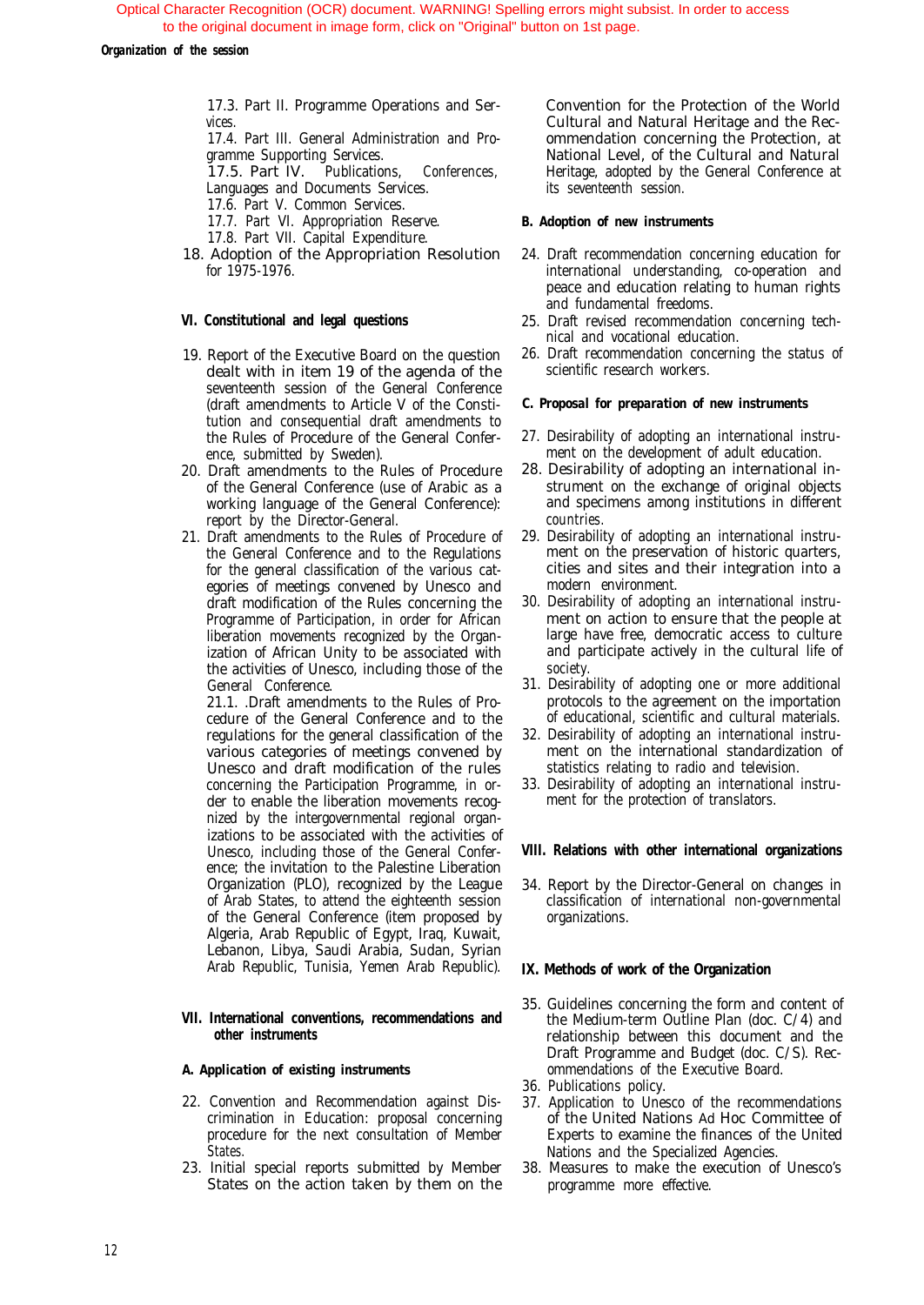- 39. Definition of the regions with a view to the execution by the Organization of regional activities.
- 40. Periodicity of the Report of the Director-General on the Activities of the Organization.
- 41. Working languages of the Organization:

41.1. Progressive use of Chinese as a working language of the General Conference and the Executive Board.

41.2. Use of Arabic as a working language of the Executive Board.

#### **X. Financial questions**

42. Financial reports.

42.1. Report of the External Auditor, financial report of the Director-General on the accounts of Unesco for the two-year financial period ended 31 December 1972.

42.2. Auditor's report and financial report of the Director-General and financial statements in respect of the United Nations Development Programme as at 31 December 1972.

42.3. Auditor's report and financial report of the Director-General in respect of the interim accounts of Unesco closed on 31 December 1973 for the two-year financial period ended 31 December 1974.

42.4. Auditor's report, financial report of the Director-General and financial statements of the United Nations Development Programme as at 31 December 1973.

- 43. Contributions of Member States.
	- 43.1. Scale of assessment.
	- 43.2. Currency of contributions.
	- 43.3. Collection of contributions.
- 44. Working Capital Fund: level and administration.

#### **XI. Staff questions**

- 45. Staff regulations.
- 46. Salaries, allowances and other benefits of staff: 46.1. Professional category and above.
	- 46.2. General Service staff at Headquarters.
- 47. Participation of Unesco in the International Civil Service Commission.
- 48. Staff policy:

48.1. General long-term plan for the selection and renewal of the staff.

- 48.2. Long-term recruitment plan.
- 48.3. Geographical distribution of staff.

48.3.1. Application of decisions taken by the General Conference at its seventeenth session concerning the equitable geographical distribution of posts in the Secretariat (item proposed by the Byelorussian Soviet Socialist Republic, the Ukrainian Soviet Socialist Republic and the Union of Soviet Socialist Republics). 48.4. Granting of indeterminate appointments to Professional staff.

- 49. Provision to Member States of executive personnel (UNESCOPAS).
- 50. United Nations Joint Staff Pension Fund. 50.1. Report by the Director-General.

50.2. Pension rights: liability of the Organization regarding service performed during the years 1947-50.

51. Unesco Staff Pension Committee: election of representatives of Member States for 1975-76.

#### **XII. Headquarters questions**

- 52. Report of Headquarters Committee.
- 53. Headquarters premises extended medium-term solution: report by the Director-General.
- 54. Remodelling of Headquarters premises: report by the Director-General.
- 55. Headquarters premises-long-term solution: report by the Director-General.

#### **XIII. Elections**

- 56. Election of members of the Executive Board.
- 57. Election of members of committees for the nineteenth session of the General Conference: 57.1. Legal Committee.
	- 57.2. Headquarters Committee.
- 58. Election of members of other bodies: 58.1. Election of members of the Council of the International Bureau of Education. 58.2. Election of members of the Steering

Committee of UNISIST.

58.3. Election of members of the International Co-ordinating Council of the Programme on Man and the Biosphere.

58.4. Election of members of the Intergovernmental Council for the International Hydrological Programme (subject to adoption of the Statutes by the General Conference).

58.5. Election of members of the Executive Committee of the International Campaign to Save the Monuments of Nubia.

58.6. Election of three members of the Conciliation and Good Offices Commission responsible for seeking the settlement of any disputes which may arise between States Parties to the Convention against Discrimination in Education.

58.7. Replacement of a member of the Conciliation and Good Offices Commission to be responsible for seeking the settlement of any disputes which may arise between States Parties to the Convention against Discrimination in Education, whose seat has become vacant upon his death.

#### **XIV. Nineteenth session of the General Conference**

59. Place and organization of the nineteenth session of the General Conference.

#### **XV. Other business**

- 60. United Nations University.
- 61. Implementation of the resolutions of the General Conference and decisions of the Executive Board concerning the protection of cultural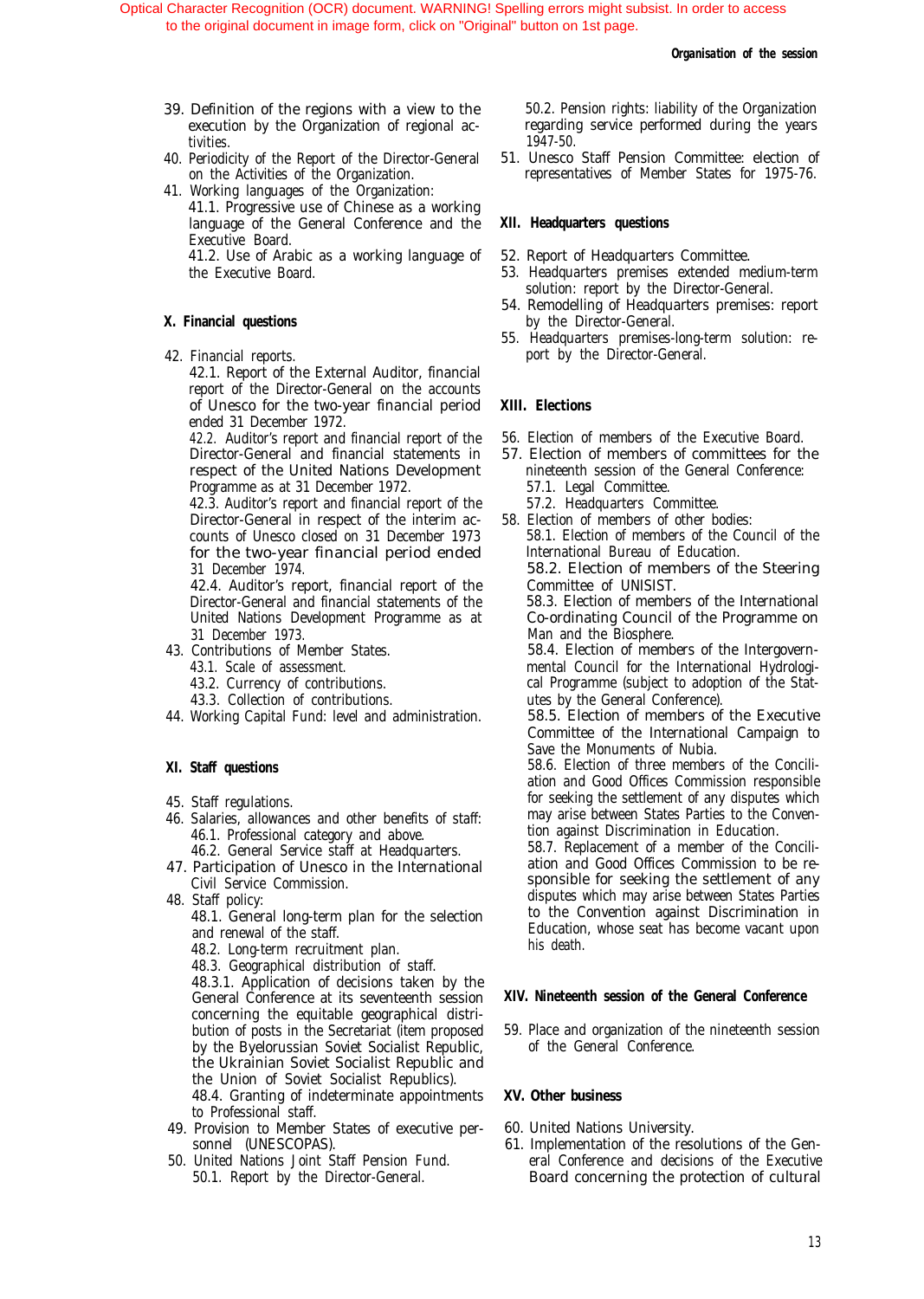#### <span id="page-10-0"></span>*Organization of the session*

property in Jerusalem: report of the Director-General.

- 62. Designation of international years: report of the Director-General.
- 63. Ways and means by which Unesco could, under arrangements adopted or planned by the United Nations General Assembly or by the Economic and Social Council, participate in the common effort of reflection to improve the working of the United Nations System.

#### **XVI. Supplementary items**

- 64. Unesco's efforts concerning the improvement of XVII. New **items** the status of women (item proposed by the United States of America). *67.*
- *65.* The imbalances in the consumption of newsprint between developing and developed countries having been further accentuated by the recent abnormal prices, Unesco is called upon to in-

itiate a world-wide programme from 1975 to meet the situation which is threatening the existence of the press, still the most potent means of communication (item proposed by India).

66. Declaration concerning the basic principles of the use of the mass communication media to strengthen peace and international understanding and curb war-mongering, racism and apartheid (item proposed by the Byelorussian Soviet Socialist Republic and the Union of Soviet Socialist Republics).

- 67. Contribution of Unesco to the return of cultural property to countries that have been victims of de facto expropriation.
- Admission of an Associate Member (Namibia).
- 69. Tribute to the Director-General.

#### *0.4* Composition of the General Committee

On the report of the Nominations Committee, which had before it the proposals of the Executive Board, the General Conference, at its third plenary meeting on 18 October 1974, elected its General Committee $^1$  as follows:

#### **President of the General Conference:** H.E. Mrs Magda Joboru (Hungary).

*Vice-Presidents of the General Conference:* The heads of the delegations of the following Member States:

| China                       | Japan    | Union of Soviet Socialist |
|-----------------------------|----------|---------------------------|
| Cuba                        | Kenya    | Republics                 |
| France                      | Lebanon  | United Kingdom of Great   |
| Gabon                       | Pakistan | Britain and Northern      |
| Federal Republic of Germany | Panama   | Ireland                   |
| India                       | Senegal  | United States of America  |

*Chairman of the Commission for Education:* Dr Aklilu Habte (Ethiopia).

*Chairman of the Commission for Science:* Professor Lévy Makany (Congo).

*Chairman of the Commission for Social Sciences, Humanities and Culture:* H.E. Dr Gabriel Betancur Mejia (Colombia).

*Chairman of the Commission for Communication:* H.E. Dr Josef Grohman (Czechoslovakia).

*Chairman for the Commission on General Programme Matters:* Mr Napoléon LeBlanc (Canada).

*Chairman of the Resolutions Committee:* Mr Bernard J. E. M. de Hoog (Netherlands).

*Chairman of the Administrative Commission:* Senator the Hon. Hector Wynter (Jamaica).

*Chairman of the Nominations Committee:* H.E. Mr Ricardo Diez Hochleitner (Spain).

*Chairman of the Legal Committee:* Mr Adnan Nachabe (Syrian Arab Republic).

*Chairman of the Credentials Committee:* H.E. Mr Tooryalay Etemadi (Afghanistan).

*Chairman of the Headquarters Committee:* H.E. Mr Francisco Cuevas Cancino (Mexico).

<sup>1.</sup> For complete list of elected officers of the eighteenth session of the General Conference, see the Annex to this volume.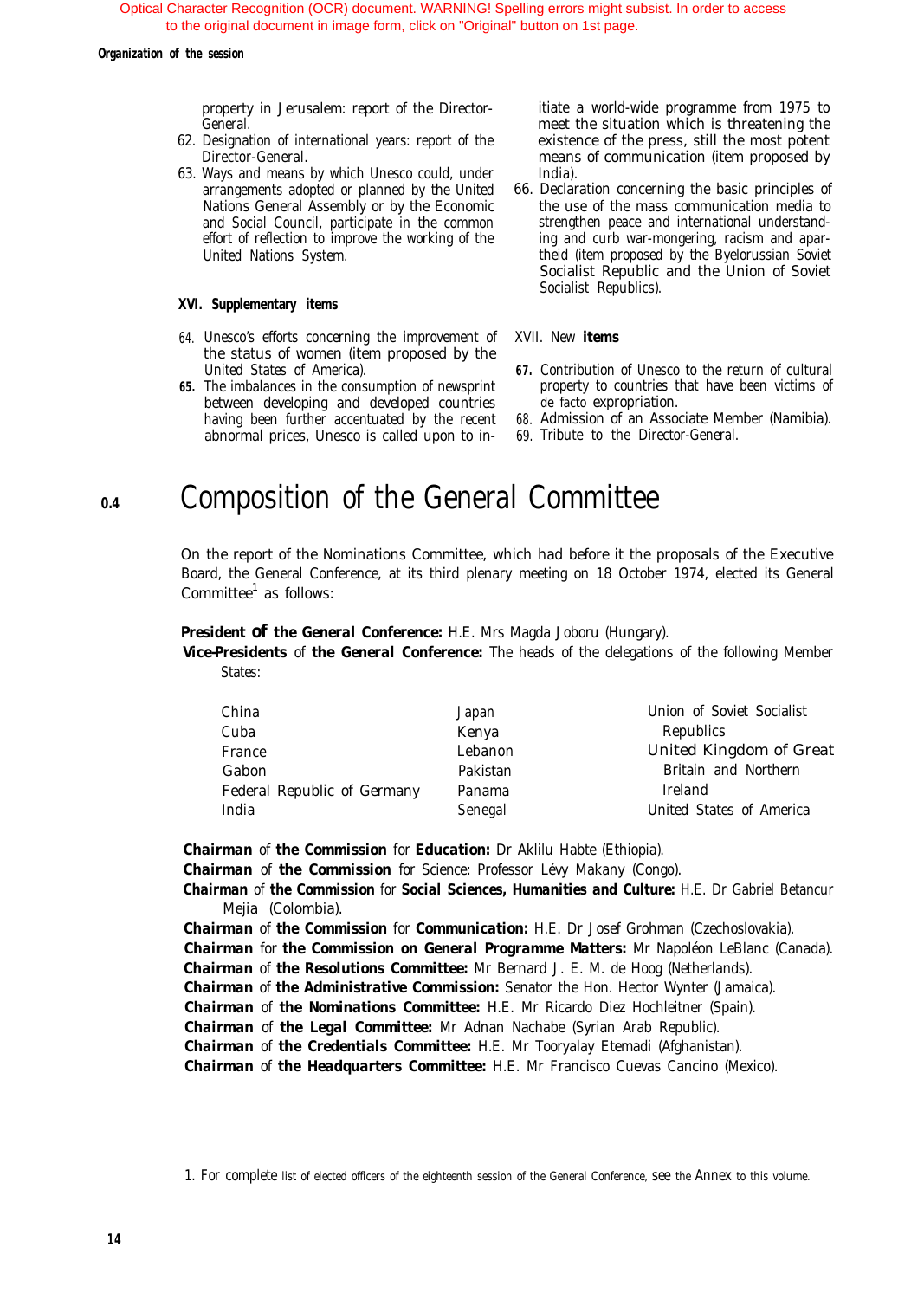*Organization of the session*

# <span id="page-11-0"></span>*<sup>05</sup>* Organization of the work of the session

At its fourth plenary meeting on 18 October 1974, the General Conference, on the recommendation of the General Committee, approved the revised plan for the organization of the work of the session submitted by the Executive Board (doc. 18C/2. Rev.).

# 0.6 Admission of new Member States and Associate Members

#### 0.61 *The General Conference,l*

*Considering* that the Republic of San Marino, on 11 February 1974, applied for membership of Unesco,

- **Considering** likewise that this Republic, in formulating its application, proclaimed its willingness to abide by Unesco's Constitution, to accept the obligations contained therein and to contribute to the expenses of the Organization,
- Having noted that the Executive Board, at its 94th session, recommended that the Republic of San Marino should be admitted as a Member State of Unesco,

*Decides* to admit the Republic of San Marino as a Member State of Unesco.

### 0.62 *The General Conference,1*

*Considering* that the Democratic People's Republic of Korea applied, on 11 June 1974, for membership of Unesco,

**Considering** likewise that this Republic, in submitting its application, proclaimed its willingness to abide by the Constitution, accept the obligations contained therein, and contribute to the expenses of the Organization,

*Having noted* that the Executive Board, at its 94th session, recommended that the Democratic People's Republic of Korea should be admitted as a Member State of Unesco,

*Decides* to admit the Democratic People's Republic of Korea as a Member State of Unesco.

### 0.63 *The General Conference,1*

*Considering* Article II, paragraph 3, of the Constitution, *Considering* the application made on 7 February 1974 by the Government of Australia, **Decides** to admit Papua New Guinea to associate membership of Unesco.

0.64 At its sixth plenary meeting on 21 October 1974 the General Conference decided to admit Namibia to associate membership.

#### 0.7 Appointment of the Director-General

I

#### 0.71 The General Conference,<sup>2</sup>

*Considering* the nomination submitted to it by the Executive Board, Acting in accordance with Article VI.2 of the Constitution, *Appoints* Mr Amadou-Mahtar M'Bow as Director-General of the United Nations Educational, Scientific and Cultural Organization, for a period of six years as from 15 November 1974.

<sup>1.</sup> Resolutions adopted at the second plenary meeting on 17 October 1974.

<sup>2.</sup> Resolution adopted at the twenty-eighth plenary meeting on 14 November 1974.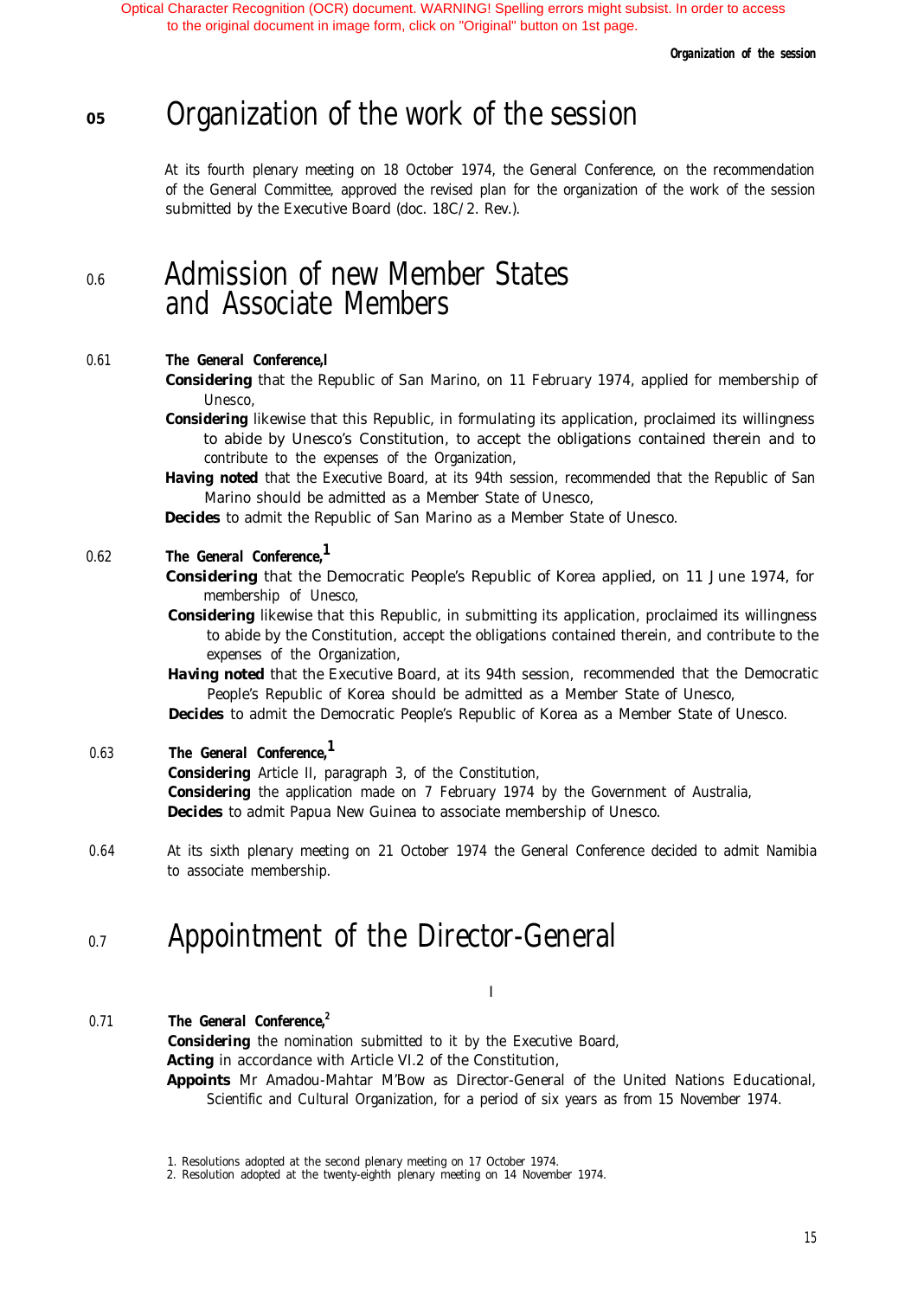<span id="page-12-0"></span>*Organization of the session*

II

#### 0.72 *The General Conference,l*

*Approves* the draft contract submitted to it by the Executive Board establishing the terms of appointment, salary, allowances and status of the Director-General.

#### *Annex. Statute relating to the Director-General*

#### *Article I*

The Director-General is the Chief Administrative Officer of the Organization. In the discharge of his duties he shall observe the provisions of the Constitution and any rules made by the General Conference and by the Executive Board, and shall give effect to the decisions of these two organs.

#### *Article 2 Article 4*

If the Director-General dies or resigns, the Executive Board shall appoint an Acting Director-General to serve until the following session of the General Conference.

#### *Article 3*

In the event of the Director-General being incapacitated, the Executive Board may grant him leave of absence on such conditions and for such period as the Board may decide pending the following session of the General Conference; in such case, the duties of the Director-General shall be exercised by an Acting Director-General appointed by the Executive Board.

If, in the opinion of the General Conference, the incapacity of the Director-General renders it impossible for him to continue to exercise his functions, the Conference will request the Executive Board to make a new nomination and will proceed to a new election. In such circumstances the Conference may grant to the former Director-General such indemnity as it deems proper.

The Executive Board by a vote of two-thirds of its members may suspend the Director-General on grounds of misconduct, or of violation of the Constitution or Rules of the Conference and of the Executive Board; in such case it may appoint an Acting Director-General to exercise the functions of the Director-General until the following session of the General Conference. If the General Conference endorses the decision of the Executive Board, the contract of the Director-General shall be terminated forthwith, and the Executive Board shall be requested to make a new nomination for appointment to the position of Director-General.

# 0.8 Election of members of the Executive Board

0.81 The General Conference, at its seventeenth plenary meeting on 26 October 1974, proceeded to the election, on the report of the Nominations Committee, of twenty members of the Executive Board.

The following candidates (listed in alphabetical order), having obtained the required majority of the votes cast, were declared elected on the first ballot:

| The Hon. Mrs Estefania Aldaba-Lim<br>(Philippines) | Mr Leonard C. J. Martin (United Kingdom)<br>Mr Mahmoud Messadi (Tunisia) |
|----------------------------------------------------|--------------------------------------------------------------------------|
| Mr Arthur Musisi Katerega Bagunywa                 | H.E. Dr Hassan Muraywid (Syrian Arab                                     |
| (Uganda)                                           | Republic)                                                                |
| Ambassador Paulo E. de Berrêdo Carneiro            | Mr Ahmed Ould Sidi Baba (Mauritania)                                     |
| (Brazil)                                           | Professor Hugh Whitelaw Stuart Philp                                     |
| Prince Jean de Broglie (France)                    | (Australia)                                                              |
| Mr Gunnar Garbo (Norway)                           | H.E. Mr Majid Rahnema (Iran)                                             |
| Mr Keitaro Hironaga (Japan)                        | Mr Gordon H. Scherer (United States of                                   |
| Professor Joseph Ki-Zerbo (Upper Volta)            | America)                                                                 |
| H.E. Mr Leonid Nikolaevich Kutakov                 | Professor Dr Rita Schober (German                                        |
| (Union of Soviet Socialist Republics)              | Democratic Republic)                                                     |
| Mr Marcel Ibinga Magwangu (Gabon)                  | Mr Trailokya Nath Upraity (Nepal)                                        |
| Dr Professor Juan Marinello y Vidaurreta           | H.E. Mr Michel J. M. M. Gh. Van Ussel                                    |
| (Cuba)                                             | (Belgium)                                                                |
|                                                    |                                                                          |

1. Resolution adopted at the twenty-eighth plenary meeting on 14 November 1974.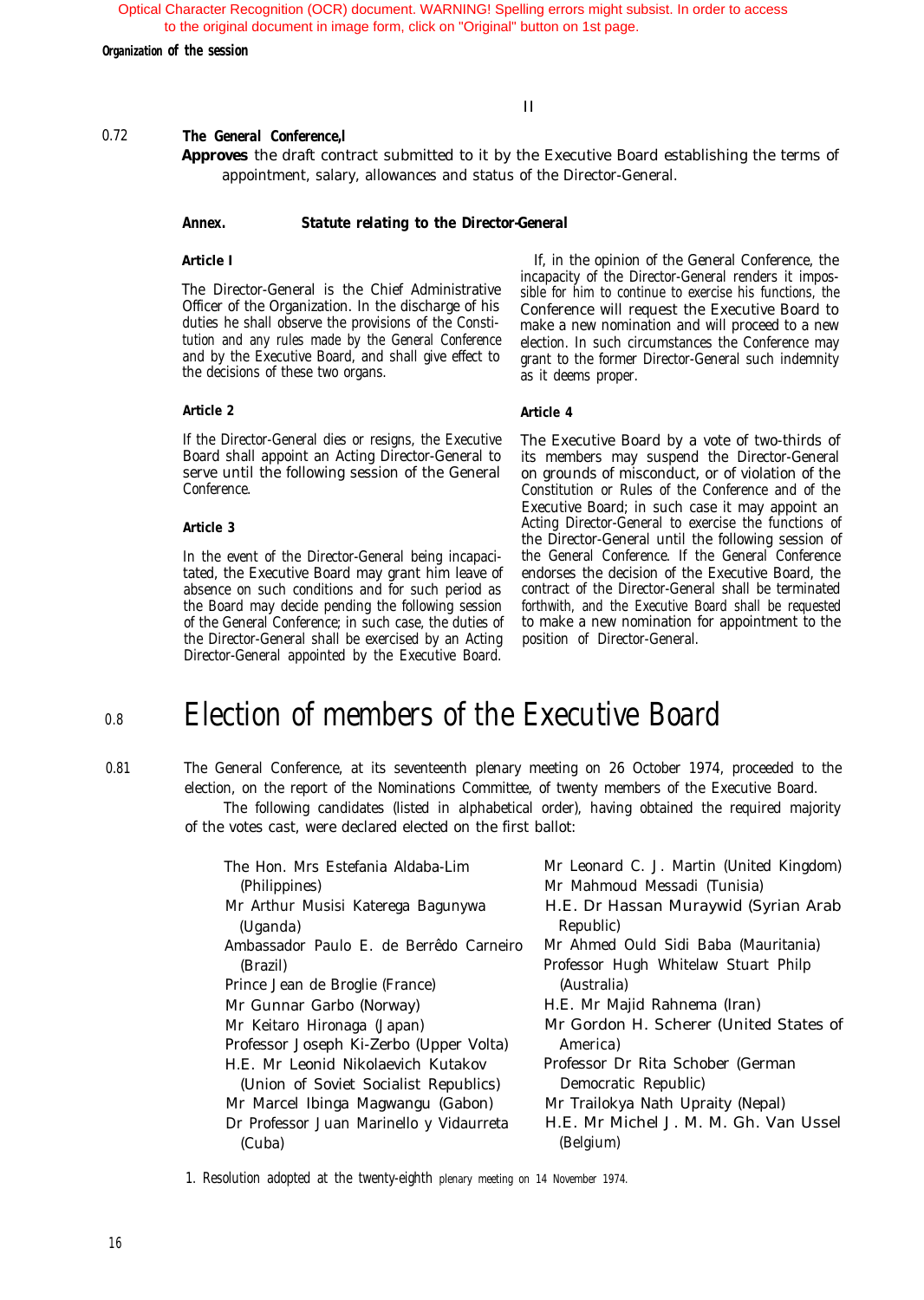#### <span id="page-13-0"></span>0.82 *The General Conference,1*

**Considering** that since the adoption, at its seventeenth session, of resolution 12.2 distributing among electoral groups the States having become Members of Unesco since the establishment at the fifteenth session of groupings of Member States for the purpose of elections to the Executive Board, the States whose names are given below have become Members of Unesco: Gambia Portugal

German Democratic Republic Democratic People's Republic of Korea

**Considering** that these Member States should therefore be distributed among the electoral groups established by the said resolution,

#### *Decides:*

- (a) to add to Group I the following Member State: Portugal;
- (b) to add to Group II the following Member State: German Democratic Republic;
- (c) to add to Group IV the following Member State: Democratic People's Republic of Korea;
- (d) to add to Group V the following Member State: Gambia.

#### 0.9 Tributes

#### 0.91 Tribute to Dr Fûad Sarrûf

The General Conference,<sup>2</sup>

Noting that Dr Fûad Sarrûf retires from the office of Chairman of the Executive Board at the end of the eighteenth session,

Considering that he has been actively associated with Unesco's endeavours for several lustrums,

Mindful of his valuable contribution to the achievement of Unesco's objectives and programmes at the national, regional and international levels,

Expresses its high appreciation of his services to the Organization.

### 0.92 Tribute to the Director-General

#### *The General Conference,3*

*Considering* that the term of office of Mr René Maheu, the Director-General, will expire on 14 November 1974,

- **Conscious** of the great contribution that he has made to the development of Unesco throughout his association with the Organization,
- *1. Fully endorses* the resolution adopted by the Executive Board at its meeting of 8 October 1974 which states as follows:

#### *The Executive Board,*

- 1. *Recalling* that Mr René Maheu, who joined the Secretariat in 1946, served successively as Head of the Division of Free Flow of Information, Director of the Executive Office of the Director-General, Assistant Director-General and thereafter, with that rank, as the representative of Unesco at the United Nations, and that, in November 1961, the Executive Board appointed him Acting Director-General;
- 2. Further recalling that, on 14 November 1962, he was appointed to the office of Director-General by the General Conference at its twelfth session and that, on 19 October 1968, his appointment was unanimously renewed by the General Conference at its fifteenth session for a second term of six years, which will expire on 14 November 1974;

<sup>1.</sup> Resolution adopted on the report of the Nominations Committee at the seventeenth plenary meeting on 26 October 1974.

<sup>2.</sup> Resolution adopted at the forty-eighth plenary meeting on 23 November 1974.

<sup>3.</sup> Resolution adopted at the twenty-seventh plenary meeting on 14 November 1974.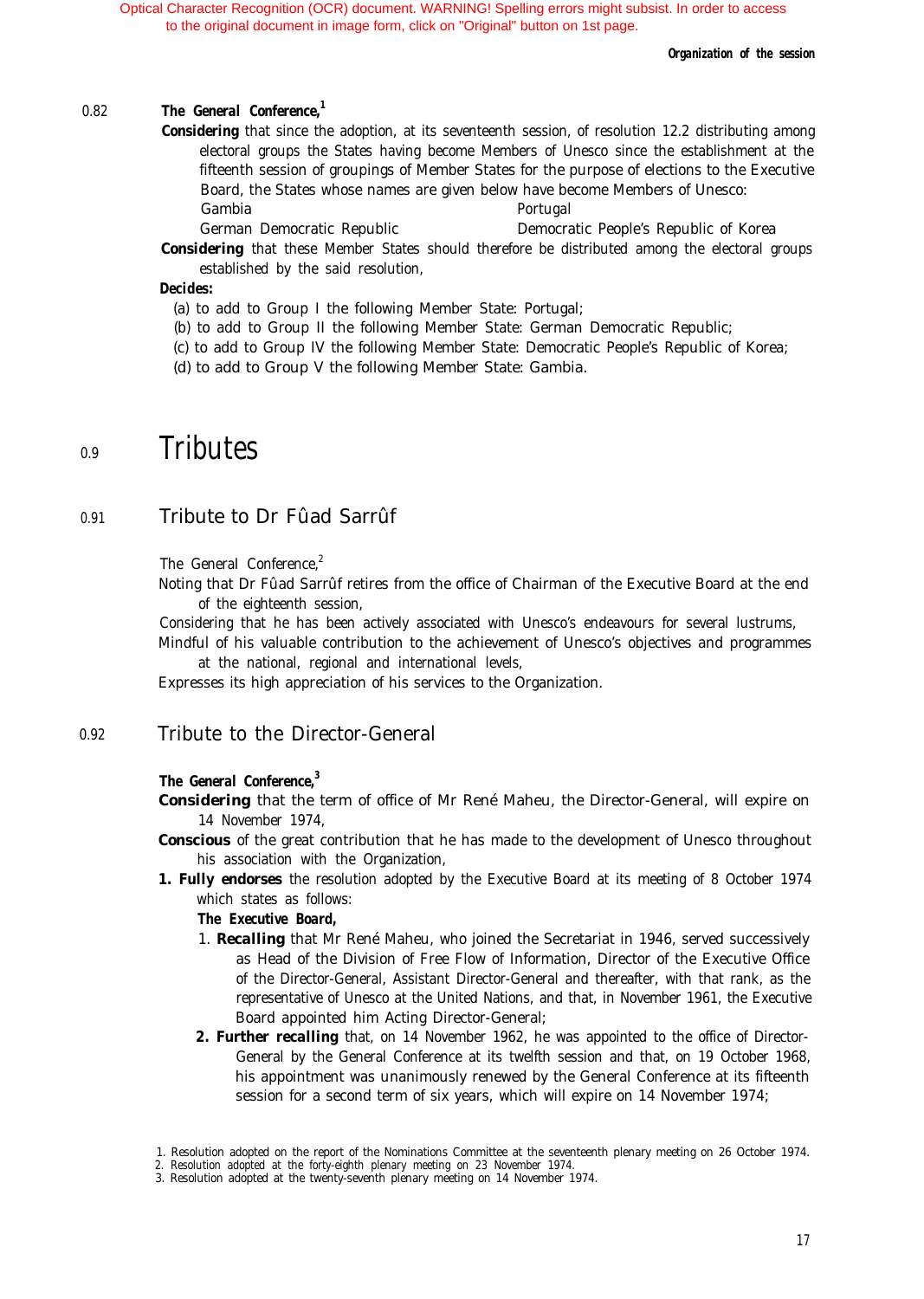*Organization of the session*

- *3. Considering* that Mr Maheu, in discharging his high responsibilities, has never ceased to exert himself to the utmost in the service of the Organization and that, by the clarity of his vision of the Organization's mission, his incisive grasp of the problems of the modern world, and his dynamic humanism, he has given Unesco an unprecedented impetus and range of influence which have enabled the Organization to make substantial advances in serving its Member States, and to become an effective force in the effort to promote peace and human rights;
- *4. Considering further* his thorough understanding of the United Nations system and the manner in which he has enabled the Organization to contribute to its effectiveness, and to make its voice heard and play its due part within the system;
- **5. Convinced** that the example he has set, which signally honours the international civil service and is a source of pride to the Secretariat of which he was a member and which he has led with such distinction, will continue in the future to inspire all those who, in whatever capacity, endeavour to put into practice the Organization's ideals;
- *6. Appreciative* of the mutually respectful co-operation which developed between him and the Executive Board in shouldering the tasks attributed to them both, by the Constitution and the General Conference;
- *7. Pays tribute* to Mr René Maheu in its plenary meeting of 8 October 1974, and conveys to him its profound gratitude;
- 8. **Expresses** the hope that the coming years will afford him many sources of satisfaction and will offer him further opportunities of giving the international community the benefit of his experience and of his tireless devotion to the great causes of humanity;
- 2. Appreciative in its turn of the close co-operation which has existed between Mr René Maheu and the General Conference at successive sessions, his perceptiveness in interpreting the wishes of the Conference, and his devotion in implementing its decisions;
- *3. Pays tribute* and *expresses its deep gratitude* to Mr Rent Maheu in this plenary meeting of 14 November 1974.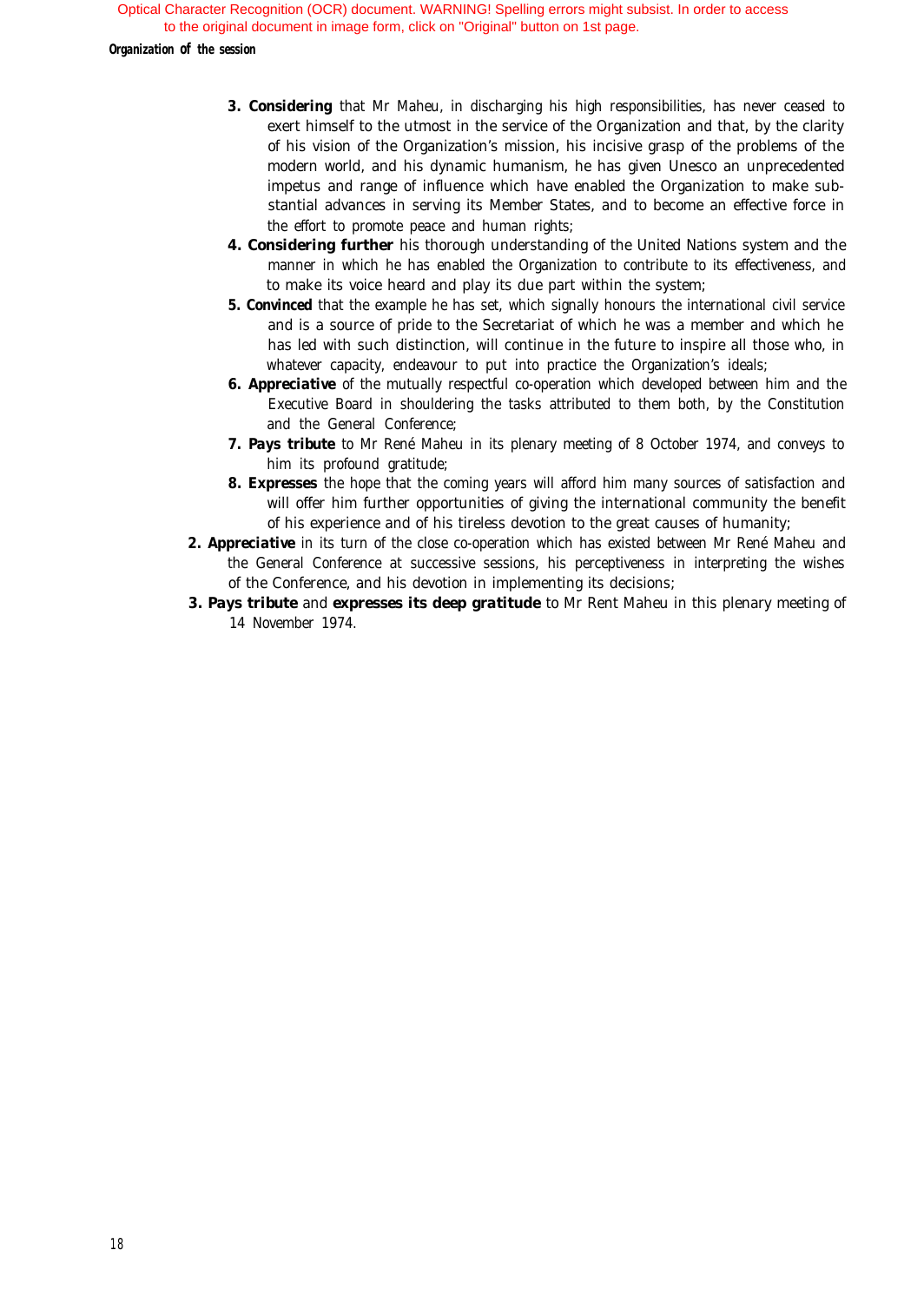# <span id="page-15-0"></span>II Programme

# Education<sup>1</sup>

### **1.1** Planning and financing of education

#### **1.11 Educational policy and planning**

1.111 The Director-General is authorized to promote international co-operation with regard to educational policies, planning and administration:

## I

By helping Member States to frame educational policies by:

- (a) organizing governmental conferences for the various regions of the world or for certain groups of countries and meetings of officials responsible for implementing the recommendations of the governmental conferences mentioned above, in particular by:
	- (i) convening, in 1975, a meeting of senior officials of the Ministries of Education of the twenty-five least-developed countries;
	- (ii) convening, in 1976, a conference of Ministers of Education of African Member States;
	- (iii) organizing meetings of those responsible for the implementation of the recommendations of the previous regional conferences of Ministers of Education of Latin America and of the Arab States;
- (b) granting assistance for the critical appraisal of national education systems and for the framing of national strategies with a view to the development and renewal of these systems, in particular by means of:
	- (i) the dissemination of the recommendations of the International Commission on the Development of Education, the granting of assistance for the implementation of these recommendations, and the dissemination of qualitative and quantitative data on the education systems of Member States;
	- (ii) advisory services to help Member States to carry out in-depth studies of their education systems;
	- (iii) advisory services and studies with the aim of improving co-ordination between educational policies and employment and population policies;
	- (iv) assistance in the national programming of international assistance in respect of education, and sectoral studies intended to help towards the framing of programmes and projects;

<sup>1.</sup> Resolutions adopted on the report of the Commission for Education' at the thirty-sixth plenary meeting on 19 November 1974.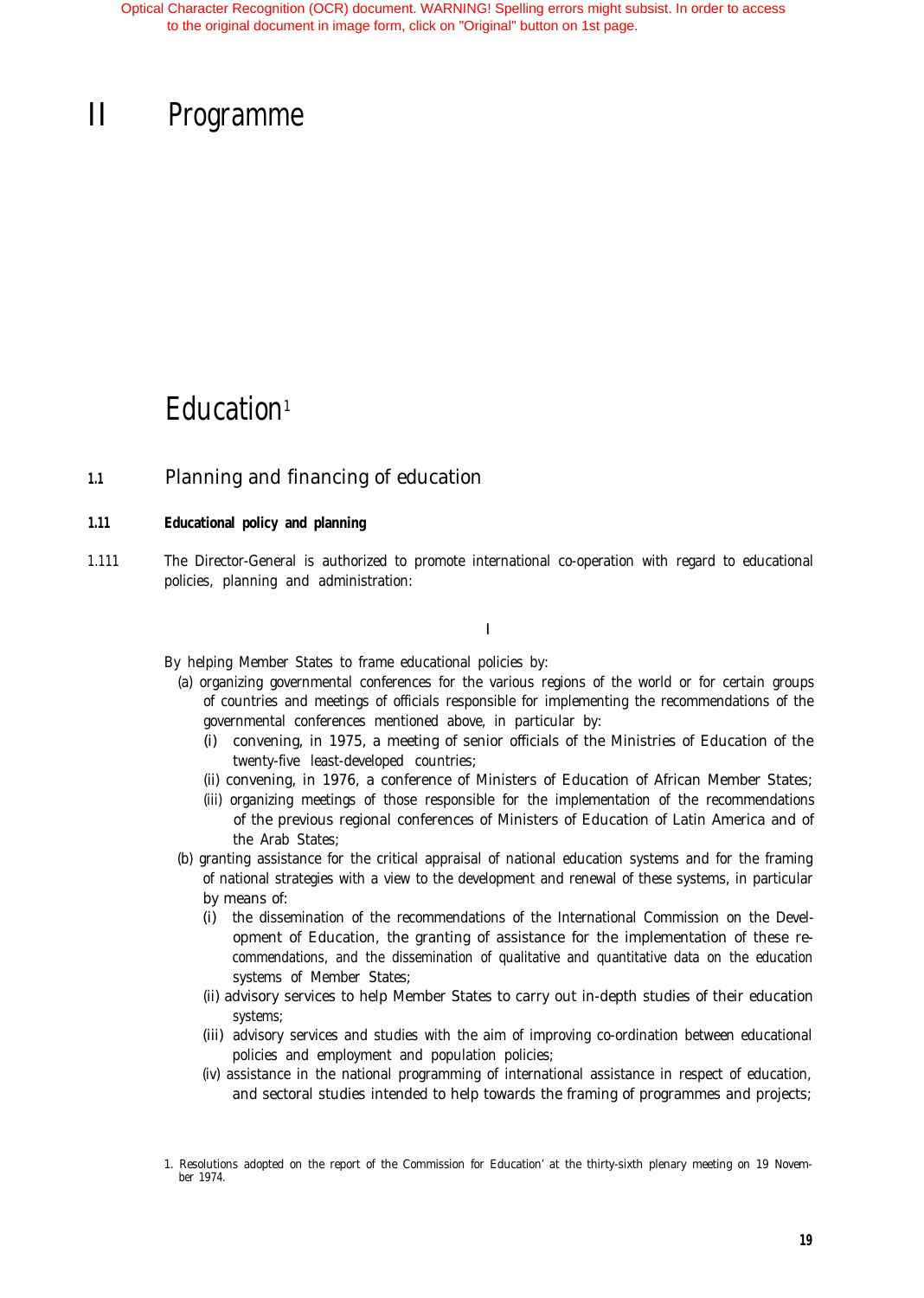*I Education*

By helping Member States to strengthen their educational planning services and to draw up educational development plans by means of:

- (a) advisory services, studies and meetings of experts, with a view to improving methods and techniques of educational planning in the framework of national policies;
- (b) advisory services and studies aiming to improve the design and planning of educational facilities in the context of lifelong education, making the best possible use of national resources;

III

By helping Member States to modernize the administration and management of educational systems and establishments by means of:

- (a) advisory services and the organizing of national symposia of specialists with a view to improving the functioning of the administration of education;
- (b) the training of educational planners and administrators and of staff specializing in matters connected with educational facilities in the framework of national projects and of the activities of the Regional Offices.

#### 1.12 **International Institute for Educational Planning**

- 1.121 Member States are invited to grant or renew voluntary contributions to the International Institute for Educational Planning, in accordance with Article VIII of its Statutes, so as to enable it, thanks to additional resources and in the expanded framework of its new headquarters provided by the French Government, to satisfy as far as possible the growing needs of Member States with regard to training and research in educational planning.
- 1.122 The Director-General is authorized to ensure the implementation by the International Institute for Educational Planning of the following activities in the field of education: (a) training; (b) research; and (c) the dissemination of concepts and techniques in the field of educational planning, and to provide it for this purpose in 1975-76 with a grant-in-aid not exceeding \$1,756,400.

#### 1.13 **Financing of education**

- 1.13 The Director-General is authorized to contribute to the development of international co-operation in the financing of education:
	- (a) by assisting Member States, at their request, first, to make more effective use of their own resources and, second, in the identification, preparation, implementation and evaluation of investment projects which are capable of contributing to the development and the renewal of their education systems and which can be financed:
		- (i) through the International Bank for Reconstruction and Development and the International Development Association;
		- (ii) through the regional development banks;
		- (iii) through the United Nations Children's Fund;
		- (iv) through the World Food Programme;
		- (v) through funds-in-trust set up by Member States or interested organizations;
	- (b) by the collection, analysis and dissemination of information concerning:
		- (i) the external aid required by Member States for the execution of their plans and programmes;
		- (ii) sources of finance, amount of aid to education and conditions under which such aid is granted;
		- (iii) methods for the estimation of costs and financing.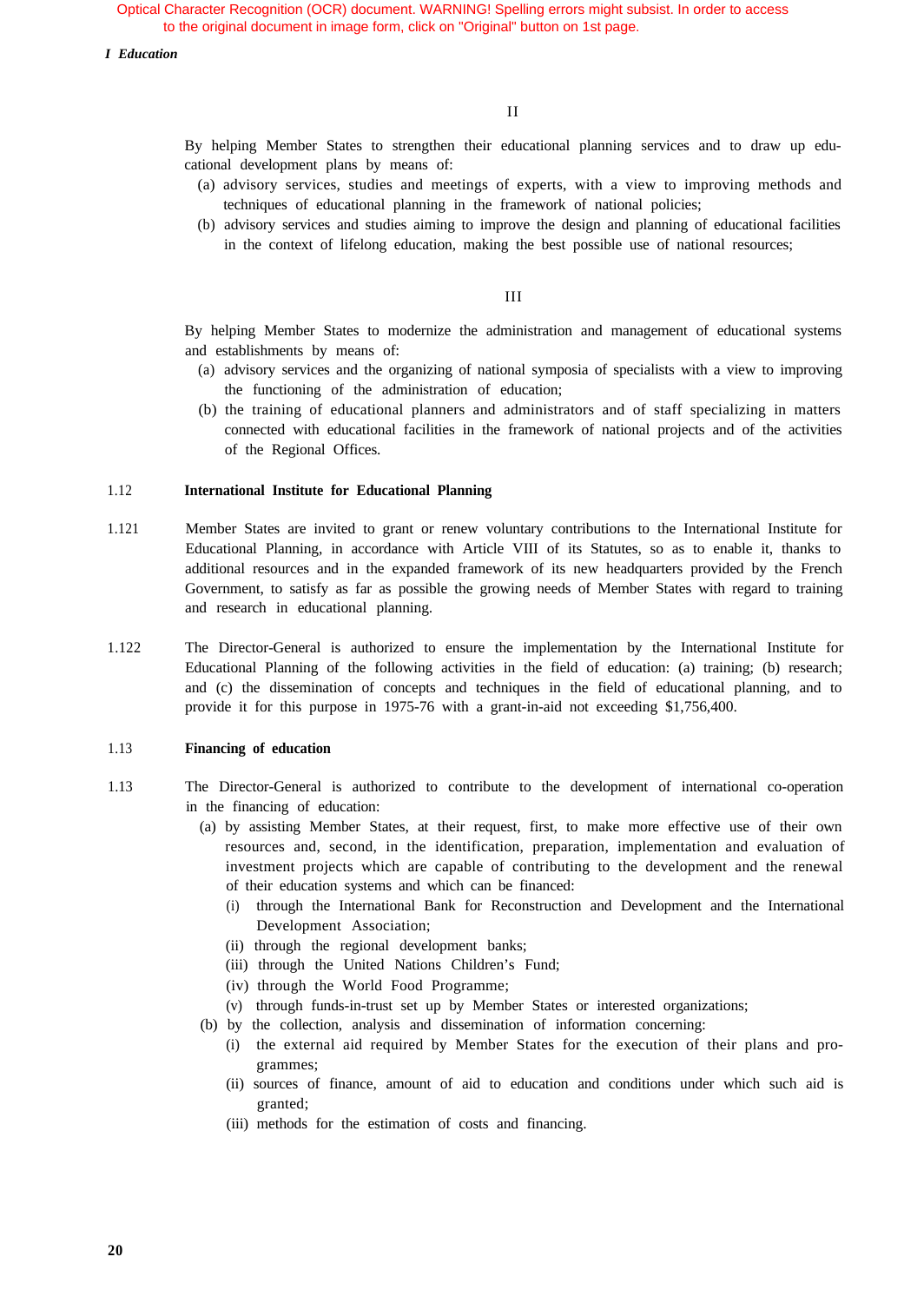#### *1 Education*

#### 1.14 **Equality of educational opportunity**

- <span id="page-17-0"></span>1.141 Member States are invited:
	- (a) to contribute to the financing of the education programme jointly operated by the United Nations Relief and Works Agency **(UNRWA)** and Unesco for Palestine refugees in the Near East;
	- (b) to take definite steps to ensure equality of conditions of access to, and opportunities for, education:
		- (i) for foreign migrant workers, their wives and children;
		- (ii) for girls and women;
		- (iii) for other groups suffering from the structural inequalities of society;
	- (c) to contribute to the Fund-in-Trust administered by Unesco for the financing of education programmes operated in co-operation with the Organization of African Unity for refugees and peoples fighting for their independence, for human dignity and human rights, and against apartheid and all other forms of colonialism, racialism, oppression or foreign domination.

#### 1.142 *The General Conference,*

**Recalling** the terms of resolution 31.1 adopted at its seventeenth session concerning periodic reports by Member States on the implementation of the Convention and Recommendation against Discrimination in Education,

*Having examined* document l8C/21 and its annexes,

- *I. Approves* the draft questionnaire for the third periodic consultation of Member States on their implementation of the Convention and Recommendation against Discrimination in Education;
- *2. Again urges* all Member States to discharge their constitutional obligations by completing this questionnaire and returning it by a date which will be specified in the letter transmitting the questionnaire to them;
- *3. Reminds* Member States of the new provision for financial assistance from the Organization for the identification and removal of obstacles to equality of educational opportunity (doc. 18C/5, paragraph 1161).
- 1.143 The Director-General is authorized to intensify international and regional co-operation with the aim of promoting equality of opportunity and treatment and the elimination of all discrimination in education:
	- (a) by taking steps to strengthen the Organization's standard-setting activities in this field, with particular emphasis on promotion of equality between the sexes through education;
	- (b) in the framework of the following work plan, by promoting and conducting studies and research with a view to finding organizational and pedagogic solutions to the problem of reaching large groups of the population whose participation in educational programmes is hampered by the structural inequalities of society;
	- *(c)* by providing assistance for the furtherance of the education:
		- (i) of migrant workers, their wives and children;
		- (ii) of girls and women;
		- (iii) of refugees and peoples fighting for their independence, for human dignity and human rights, and against apartheid and all other forms of colonialism, racialism, oppression or foreign domination.

### **1.2** Curricula, structures and methods of education

#### 1.21 **Methods, materials and techniques**

1.21 The Director-General is authorized to continue and strengthen a group of activities designed to promote the widespread use of modern media, methods and techniques, in order to extend and improve both the formal and the non-formal educational systems of Member States in the general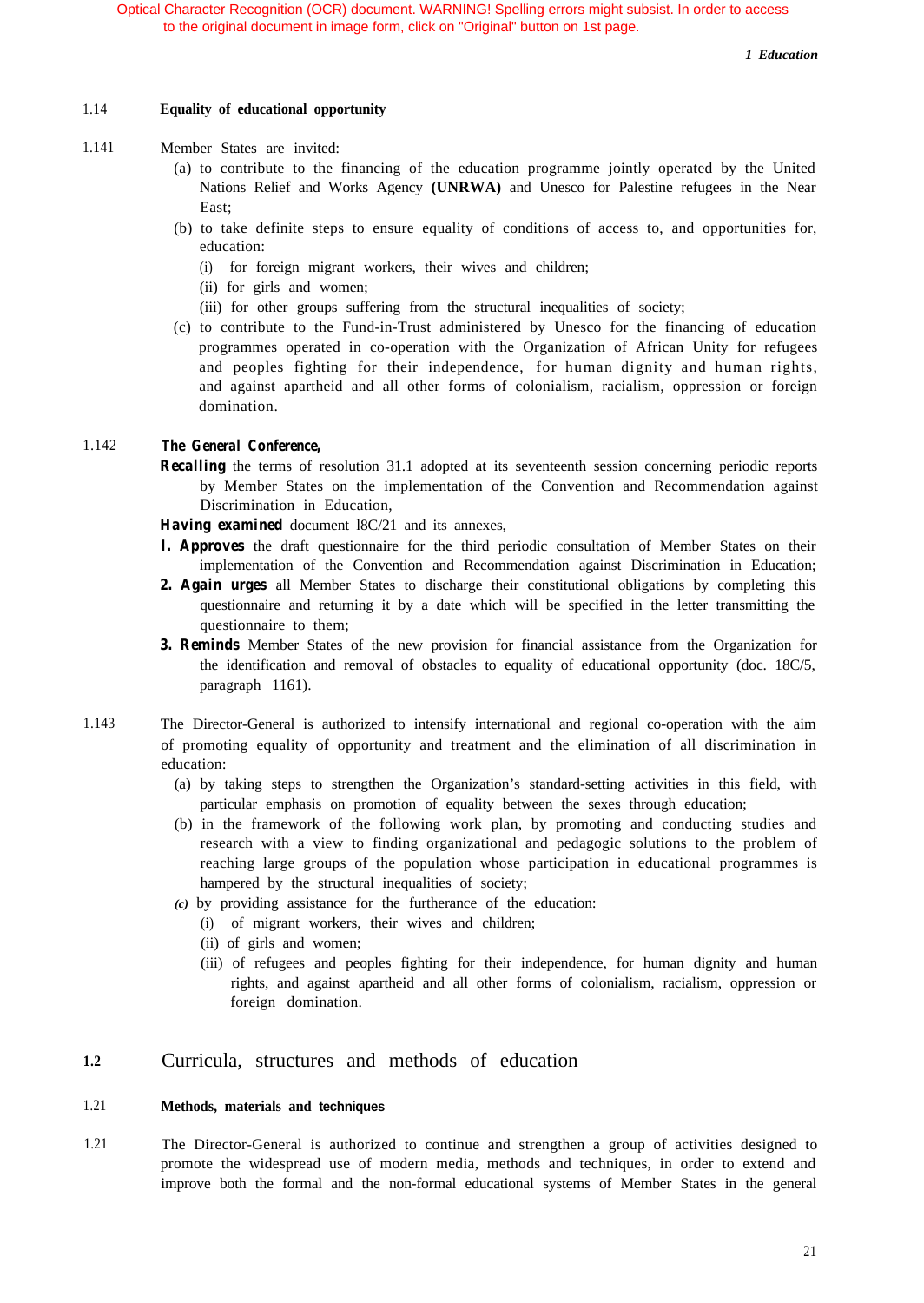#### *I Education*

context of lifelong education and, to that end, acting in collaboration with the organizations of the United Nations system concerned:

- (a) to encourage, collect and disseminate studies and the most advanced experience on the contributions of science and educational techniques capable of improving the quality and the organization of educational processes;
- (b) to encourage the development of educational methods and techniques and their adaptation to the conditions peculiar to the various countries, giving special attention to textbooks and to harmonizing the aims of education with those of communication by radio and television at all levels of education in the context of lifelong education, particularly for the purposes of further training for teachers, and in this connexion to give support to the evaluation and dissemination of the results of the programmes already undertaken to that effect in some Member States;
- (c) to promote the establishment of regional networks of institutions responsible for stimulating and encouraging educational innovation for development, to continue in this context to support the Asian Programme of Educational Innovation for Development and to provide the Latin American Institute for Educational Communication, Mexico City, with financial assistance and other services to the amount of \$141,700;
- (d) to support the activities of Member States with a view to promoting the standardization and appropriate extension of educational methods, techniques and materials, together with the standardization of equipment;
- (e) to continue publication of the quarterly journal *Prospects. Quarterly Review of Education* and to seek ways of increasing the number of editions of the journal in the most widely used languages.

#### **1.22 Structures and content of lifelong education**

#### **1.221** *The General Conference,*

**Bearing in mind** the Rules of Procedure concerning recommendations to Member States and International Conventions covered by the terms of Article IV, paragraph 4, of the Constitution,

- **Having examined** the preliminary study by the Director-General on the desirability of adopting an international instrument on the development of adult education (doc. 18C/28),
- *1. Considers* it desirable that an international instrument should be drawn up on this subject;
- *2. Decides* that this instrument should take the form of a recommendation to Member States within the meaning of Article IV, paragraph 4, of the Constitution;
- *3. Authorizes* the Director-General to convene, under Article 10, paragraph 4, of the above Rules, a special committee, which will be instructed to prepare a draft recommendation for submission to the General Conference at its nineteenth session.
- 1.2221 The Director-General is authorized to pursue or to undertake activities designed to promote the planning and establishment of structures and curricula for education which will make it possible for everyone to continue his education throughout life, in accordance with his aspirations and needs, and in the light of the requirements of the economic, social and cultural development of the community, and of the principles laid down in the Recommendation concerning Education for International Understanding, Co-operation and Peace and Education relating to Human Rights and Fundamental Freedoms, paying particular attention:
	- (a) to the organization of education for age-groups at the pre-school and school stages, aiming at equality in education and at the establishment of complete, flexible and diversified structures combining the features of formal and non-formal education so that they interact with each other;
	- (b) to the promotion of research into educational structures and curricula, especially in the light of the new role of educational agents within the framework of a lifelong education aimed at self instruction; to the formulation and application of methodologies for drawing up and evaluating curricula, and to the development of institutions to which such tasks are assigned,
	- (c) to the exchange of ideas and experience concerning certain aspects of lifelong education;
	- (d) to the promotion and improvement of education for handicapped and socially maladjusted young people;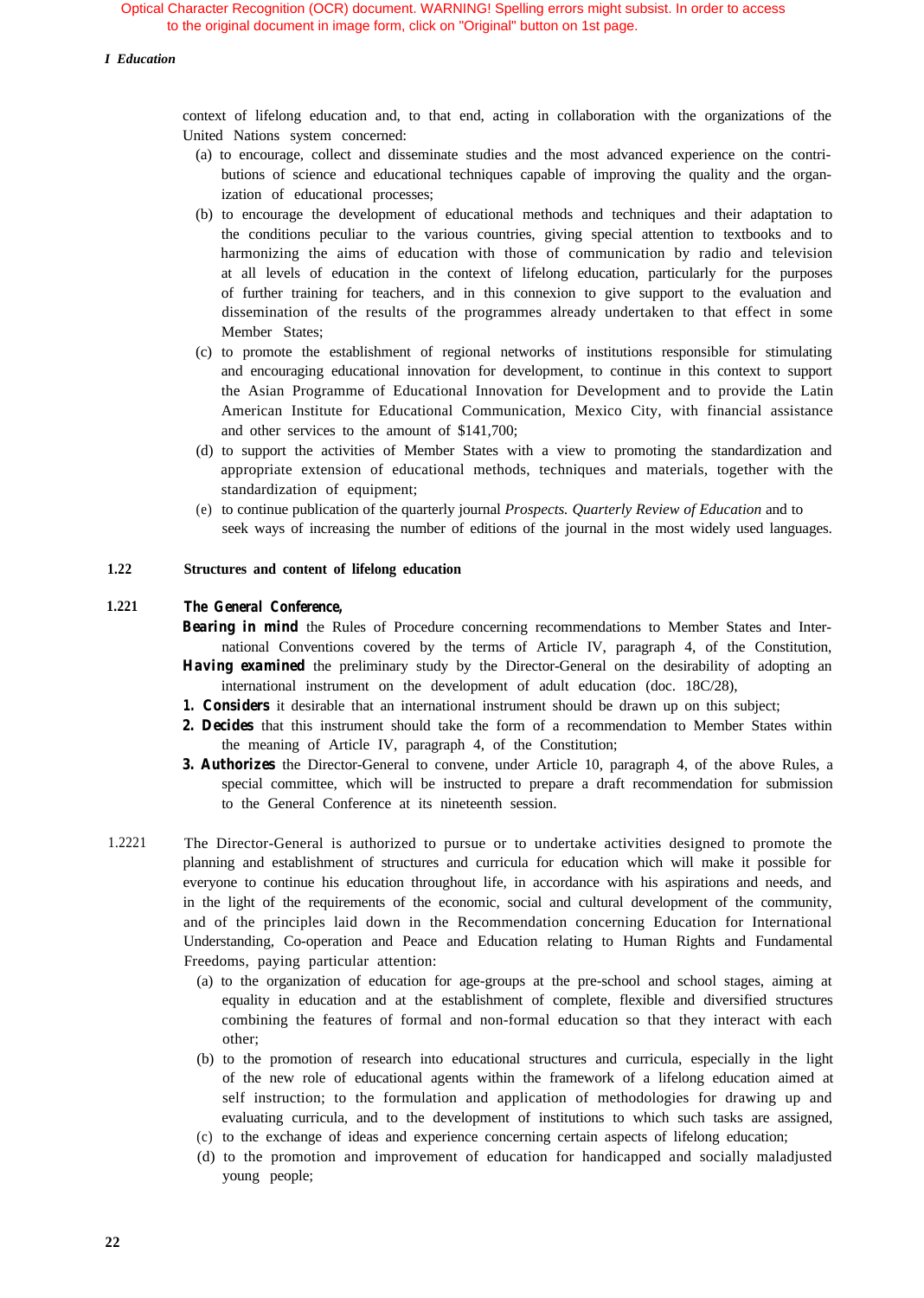*I Education*

- (e) to the integration in educational activities, and in particular in school curricula, of (i) physical education;
	- (ii) aesthetic education;
- (f) to the improvement of the teaching of the mother tongue and of foreign languages;
- (g) to assistance to Member States in supporting, at their request, efforts to prepare and implement diversified and endogenous strategies for lifelong education, and in particular to expand and improve the structure and content of pre-university education.
- 1.2222 The Director-General is authorized to pursue or to undertake activities designed to promote and develop adult education, paying particular attention:
	- (a) to the establishment and improvement of structures, institutions and services for adult education, with a view to diminishing educational inequality and promoting economic and social development;
	- (b) to the exchange of ideas and experience concerning certain aspects of adult education, and particularly to measures calculated to facilitate, in co-operation with the International Bureau of Education, the operation of an international network of documentation on adult education;
	- (c) to assistance to Member States in supporting, at their request, efforts to expand and improve the structures and content of adult education;
	- (d) to the co-ordination of the adult education activities in the different sectors of the programme, reporting thereon to the General Conference;
	- (e) to the carrying out of studies and investigations such as will promote a better knowledge in the various sectors of adult education, particularly as regards active encouragement of participation in adult education, training related to the labour market, and the attainment of social equality through lifelong adult education.

#### 1.2223 *The General Conference,*

- *Appreciating* that social usage is a very important factor in the formation of social consciousness and that work is a powerful factor in the development of the personality, in that it promotes a positive attitude towards labour and, consequently, respect for the property of society, stimulates initiative, tenacity and skill, and is conducive to a just esteem of the producers of consumer goods and services,
- **Convinced** that it is very desirable that young persons should acquire, at the school stage, the habit of work as the most natural and elementary duty of every citizen,
- **Considering** that the linking of education to productive activities-in addition to constituting a valuable element of training-adds a positive factor to economic development plans and transforms education into a process which is largely self-financing,
- *Authorizes* the Director-General to make a study of the experience of countries which apply the principle of combining study and work in their educational systems, and to inform Member States, and in particular the developing countries, about this experience.

### *1.223 The General Conference,*

- **Observing** that lifelong education is becoming the keystone not only of cultural and educational policies but of the entire educational system from the primary to the higher level,
- *Noting* with satisfaction that lifelong education is given greater prominence than hitherto in the programme of the Education Sector for the 197.5-76 biennium, and that some aspects of it have been incorporated into the programmes of the Natural Sciences, Social Sciences, Humanities and Culture and Communication sectors,
- **Noting** that, in the field of lifelong education, studies and experiments are being carried out by Member States, and that theoretical studies have been made and papers prepared for international conferences and symposia, including the Unesco symposium on the role of higher education in lifelong education, held in Moscow, and the symposium on the school and lifelong education held in Warsaw,
- **Bearing in mind** that the approach to lifelong education is still sporadic and that there is a risk of duplication,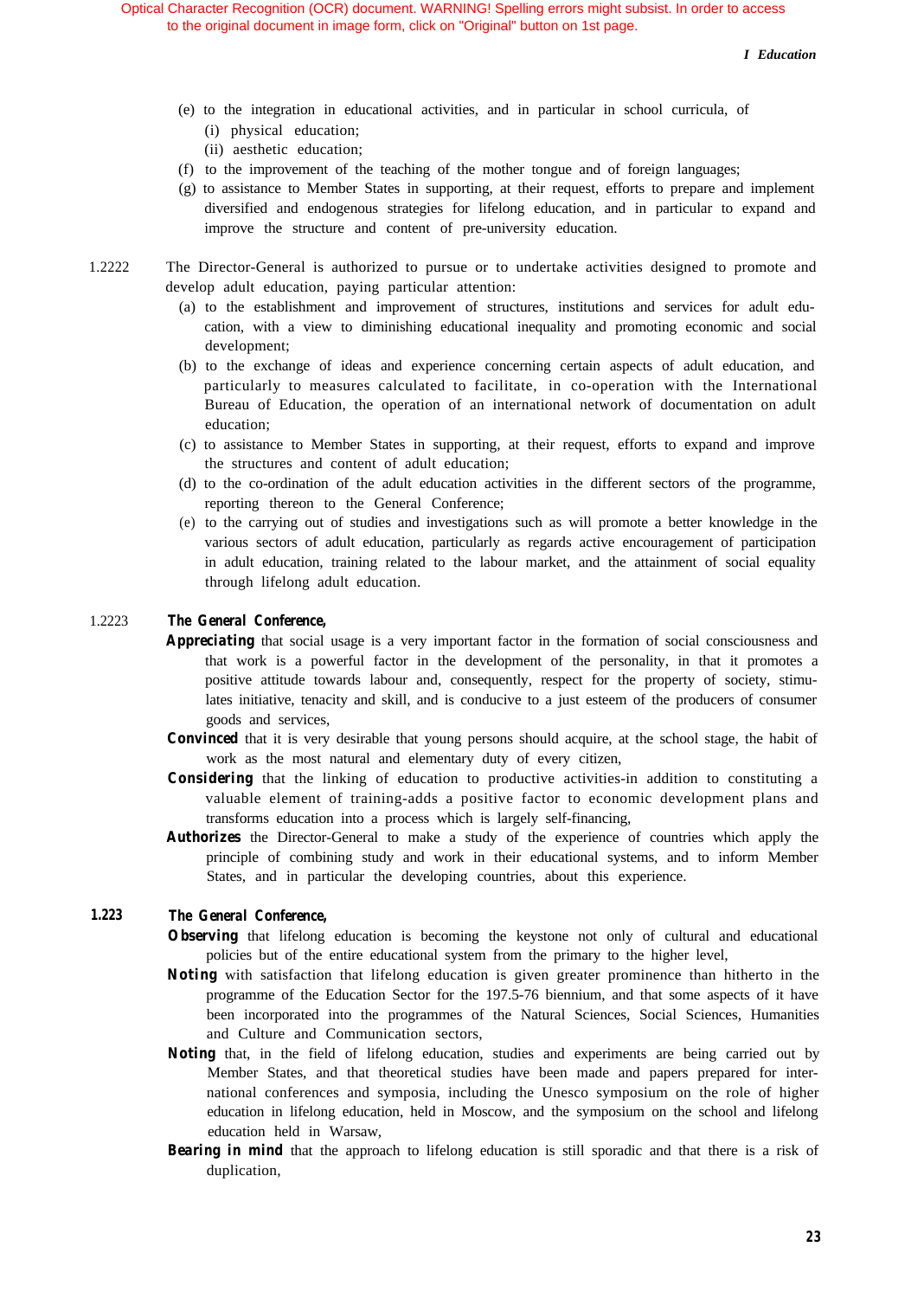#### *1 Education*

**Invites** the Director-General to:

- (a) strengthen the co-ordination of programmes which have a bearing on lifelong education, in all Unesco's fields of activity;
- (b) submit to the General Conference at its nineteenth session a report on the results of completed studies and projects;
- (c) on the basis of the findings obtained, continue studies which aim to elaborate and clarify the over-all conception of lifelong education, covering its various stages and its different aspects, and to examine the conditions for its application, giving particular attention to the programme activities concerned with the following problems:
	- (i) the consequences of the principle of lifelong education for the structure, organization, curricula and methods of formal and non-formal education;
	- (ii) the tasks of higher education in the context of lifelong education;
	- (iii) the forms of organization, programmes and methods of the education offered to the adult throughout his life and while he pursues an occupation, bearing in mind in particular the role of unions and firms;
	- (iv) the role of the mass media (publishing, radio, television, etc.) in the lifelong education process.
- 1.224 Member States are invited to grant voluntary contributions to the Unesco Institute for Education, Hamburg, complementary to the contribution of the Federal Republic of Germany, in accordance with Article VII of its Constitution, so as to help it meet the growing demands from Member States for its services in research, development and dissemination of information in the field of lifelong education.
- 1.225 The Director-General is authorized to support the Unesco Institute for Education, Hamburg, for the purpose of promoting interdisciplinary and developmental research on lifelong education, with special reference to school curricula, as a contribution to the renovation of education systems, and to this effect to provide assistance to that Institute in the form of the services of a Director.

#### 1.23 **Pre-university science and technology education**

- 1.23 The Director-General is authorized to assist Member States in the expansion and improvement of their programmes of science and technology education, both within formal systems at the preuniversity level and in non-formal programmes, and in particular:
	- (a) to foster studies and innovations in particular areas of science and technology education, especially as regards:
		- (i) the basic sciences;
		- (ii) technical and vocational education;
		- (iii) integrated formal programmes in science and technology; and
		- (iv) non-formal programmes in these fields;
	- (b) to promote international and regional co-operation in various activities concerned with the over-all improvement of science and technology education; and
	- (c) to assist Member States, upon request, in the design and execution of projects in this field.

#### 1.24 **Education for rural development**

- 1.24 Within the framework of the Second Development Decade, the Director-General is authorized to continue and consolidate a long-term programme of education and training for rural areas, and in particular:
	- (a) in the context of lifelong education, to promote, through pilot experiments and studies, the adoption of measures which will give increased opportunities of access to education to people in rural areas and offer them facilities both for formal and for non-formal education such as meet the requirements of their occupational, social and cultural advancement;
	- (b) to contribute to the development of agricultural education by training suitable scientific and technical staff at all levels, particularly by improving and extending the training of teachers,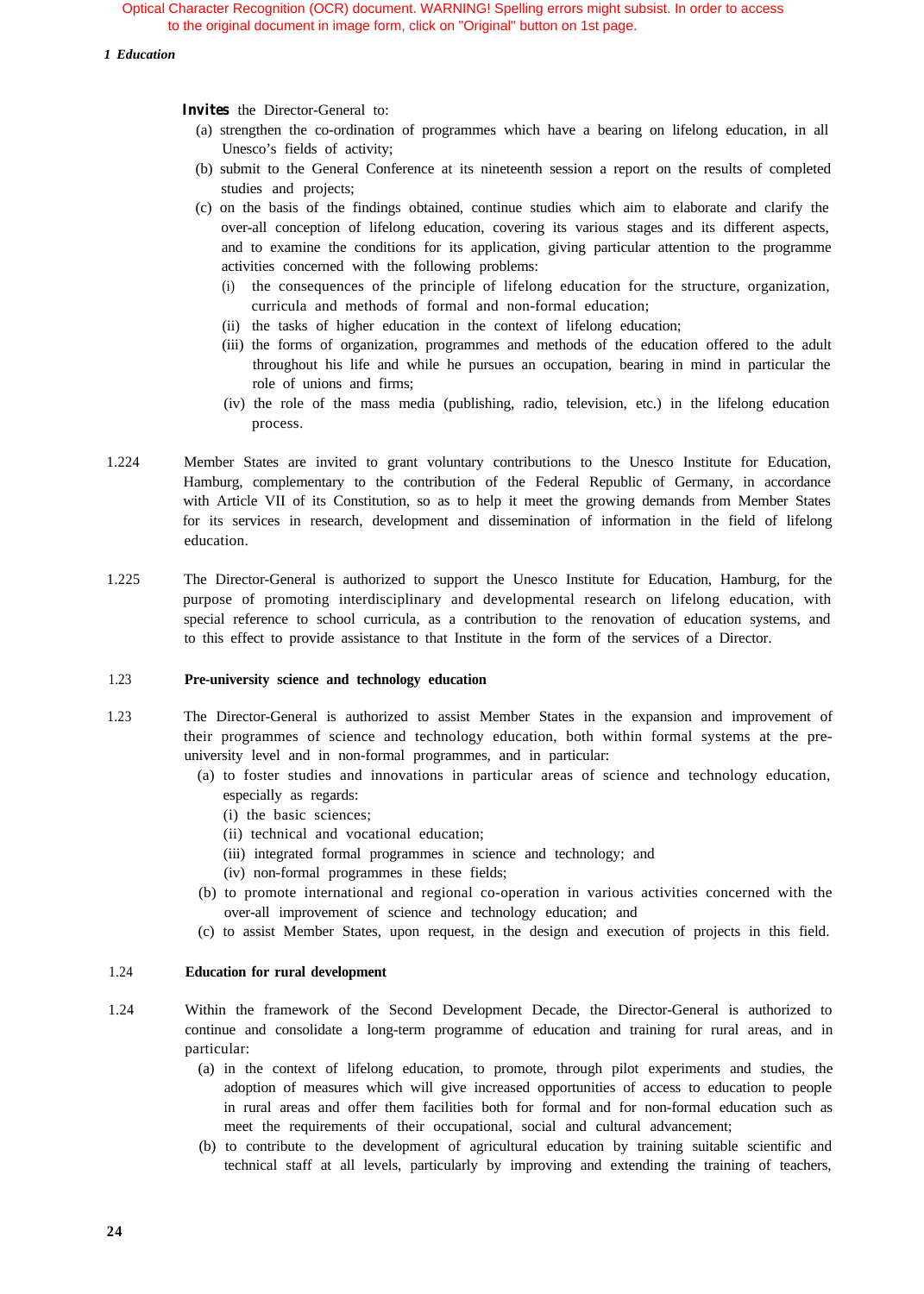organizers and instructors for rural areas and by continuing to organize international and regional in-service training courses, seminars and symposia for this purpose;

- (c) to consolidate the co-operation which, with respect to education and training for rural development and agricultural education, has been established with the United Nations Food and Agriculture Organization (FAO), the International Labour Organisation (ILO) and other international governmental or non-governmental organizations;
- (d) to assist Member States, particularly the twenty-five least-developed countries, at their request, to promote education for rural development, including agricultural education, in all its forms.

#### **1.25 Literacy**

- 1.251 Member States are invited to identify the structural causes of illiteracy, to intensify their efforts to eliminate it and, to this end, to employ, within the context of lifelong education, appropriate strategies, making use of the facilities both of formal and of non-formal education and ensuring the active participation of the illiterate themselves in the preparation and implementation of literacy training programmes.
- 1.252 The Director-General is authorized to put into effect a set of measures designed to intensify the efforts made by the international community and by the Member States directly involved to eliminate illiteracy and, to this end:
	- (a) to strengthen the means of action by which the international community can give effective support to literacy training programmes and, in particular:
		- (i) to promote studies and research in literacy work and to disseminate the findings widely;
		- (ii) to increase international co-operation in literacy work by means of institutions of an international and regional nature such as the Regional Centre for Functional Literacy in Rural Areas in the Arab States (ASFEC) at Sirs-el-Layyan (Arab Republic of Egypt), the Regional Centre for Functional Literacy in Rural Areas in Latin America (CREFAL) at Patzcuaro (Mexico) and the International Institute for Adult Literacy Methods, Tehran (Iran), on the understanding that Unesco's direct aid to these three institutions will continue until 1978, and by supporting the activities of the international non-governmental organizations concerned;
		- (iii) to replace the International Consultative Liaison Committee for Literacy by an international and regional structure designed to guide and encourage practical literacy operations within the framework of concerted action on a world scale;
		- (iv) to study the possibility of establishing an international literacy foundation;
	- (b) to assist Member States, at their request, by:
		- (i) advising them on the selection and framing of strategies for the struggle against illiteracy, taking into account the economic, social and cultural conditions of the different countries and based on the principles of lifelong education;
		- (ii) contributing, more especially by the organization of operational seminars and missions by mobile teams of specialists, to the training of personnel responsible for preparing and carrying out literacy programmes;
		- (iii) supporting, by appropriate means, the organization and implementation of national literacy programmes, special attention being given to measures such as will promote the optimal use of the different educational resources available and encourage the participation of young people.

#### 1.26 **Special programmes**

- 1.26 The Director-General is authorized:
	- (a) to pursue interdisciplinary activities designed to strengthen the contribution of education to the solution of problems calling for concerted efforts on the part of the international community, and in particular to promote and to implement educational programmes relating to:
		- (i) peace, international understanding and respect for human rights, by endeavouring in the spirit of resolution 10 adopted by the General Conference at its seventeenth session, to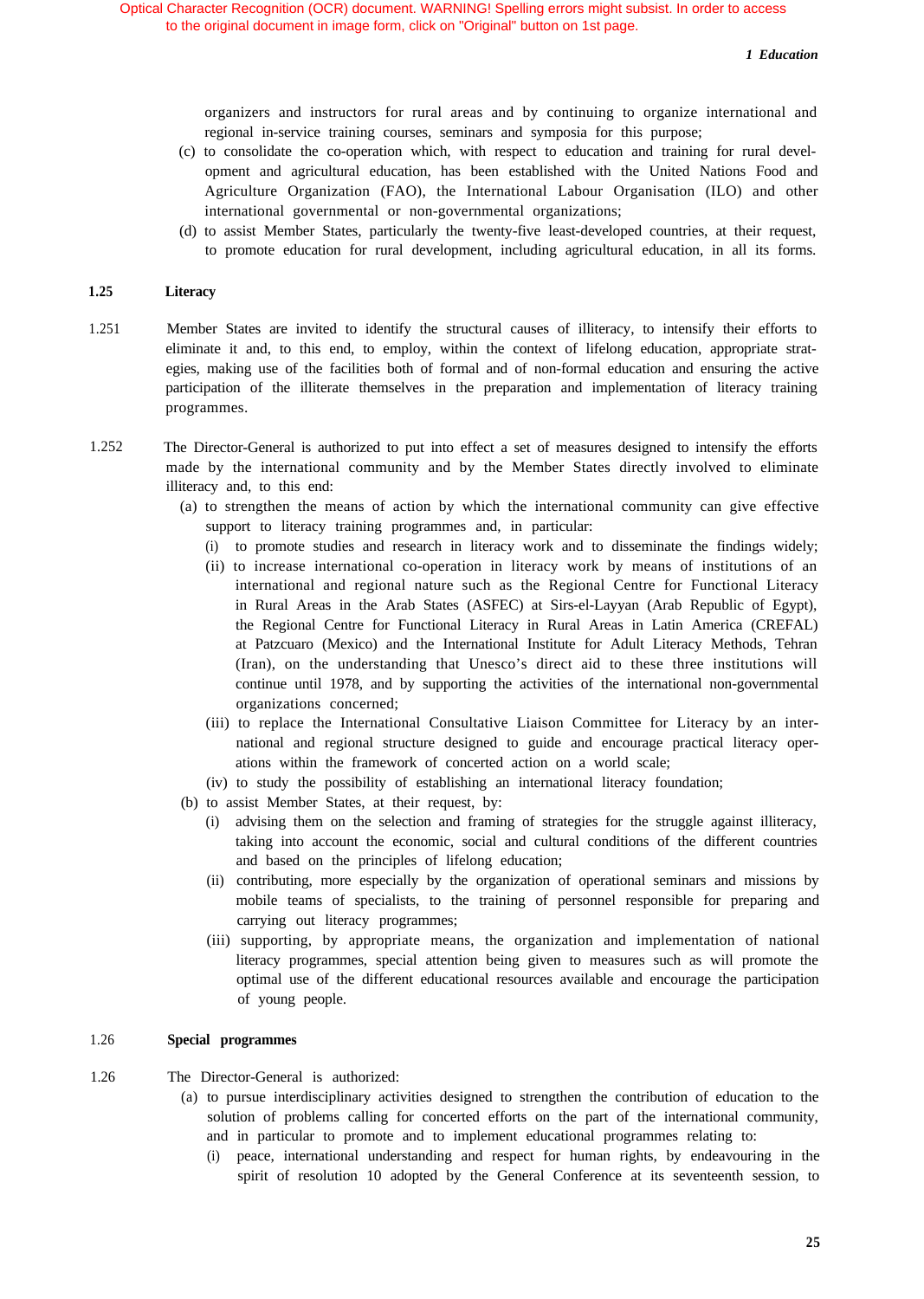#### <span id="page-22-0"></span>*I Education*

place more emphasis on these ideals in syllabuses, curricula and textbooks, in accordance with the principles of friendly relations between peoples and States having different social and political systems;

- (ii) environmental problems;
- (iii) questions of population, and to nutrition, health, home economics and consumer education;
- (iv) prevention of drug abuse;
- (b) to assist Member States, at their request, in developing their efforts in these directions.

### 1.3 Higher education and the training of educational personnel

#### 1.31 **Training of educational personnel**

- 1.31 The Director-General is authorized to continue and intensify the activities directed towards furthering the programming and putting into operation of systems and services for the pre-service and in-service training of educational personnel and, in particular:
	- (a) to encourage and facilitate the implementation of the Recommendation concerning the Status of Teachers, to enable the joint ILO/Unesco Committee of Experts set up to supervise its application to go on functioning, and to study the possibility of extending the Recommendation to cover all full-time and part-time educators;
	- (b) to promote the formulation and to support the application of policies and plans for the preservice and recurrent training of educational personnel at all levels in order that educational systems may contribute to economic, social and cultural development and may satisfy the aspirations of individuals in the context of lifelong education;
	- (c) to encourage and facilitate the carrying out of programmes and activities for the training of teachers, teacher educators, inspectors, administrators and various specialists required for improving and developing systems, services and institutions for formal and non-formal education at all levels and, with this end in view, to continue the preparation, testing, application and evaluation of training programmes and structures facilitating the introduction of appropriate innovations;
	- (d) to assist Member States, at their request, in organizing and carrying out activities answering the aforementioned purposes within the framework of country programming, with the assistance of the United Nations Development Programme, the United Nations Children's Fund, the World Food Programme and other extra-budgetary sources of aid, and under the Programme of Participation in the Activities of Member States.

#### 1.32 **Higher education**

- 1.321 The Director-General is authorized:
	- (a) to undertake, in co-operation with the international governmental or non-governmental organizations concerned, activities for the development and improvement of higher education systems and institutions, so that this branch of education, including post-graduate studies and short higher education, may be better adapted to the needs of the countries and make a greater contribution, either directly or indirectly, to the full cultural and scientific development of society and individuals, and in particular:
		- (i) to study, evaluate and publicize innovations, experiments and new trends in higher education, especially as regards its planning and organization within the framework of the educational system as a whole, as well as its inclusion in an over-all context of lifelong education;
		- (ii) to contribute to a better adaptation of post-secondary educational systems and institutions to the needs of society, particularly in the developing countries, in particular by encouraging the study of those types of post-secondary education that are best adapted to the needs of those countries, and to disseminate information on this subject among the Member States concerned;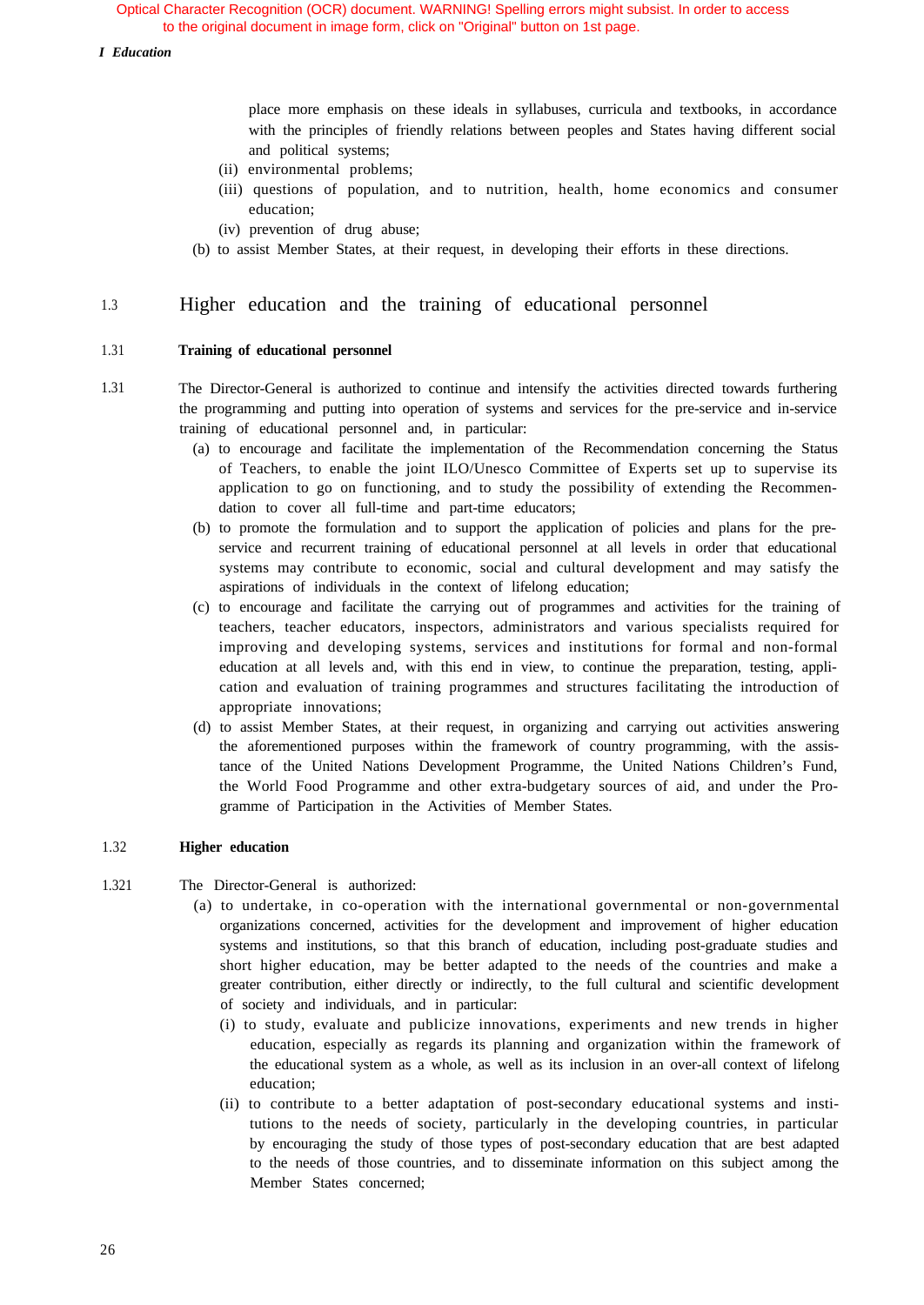Optical Character Recognition (OCR) document. WARNING! Spelling errors might subsist. In order to access Optical Character Recognition (OCR) document. WARNING! Spelling errors might subsist. In order to access to the original document in image form, click on "Original" button on 1st page. to the original document in image form, click on "Original" button on 1st page.

*1 Education*

- (b) to step up regional co-operation in the field of higher education, and in particular:
	- (i) to contribute, in conformity with the recommendations made by the second Conference of Ministers of Education of European Member States (Bucharest, 1973), in particular with the recommendation II/l on principles and methods of European co-operation in the field of higher education and through the European Centre for Higher Education (Bucharest), to the development and regeneration of higher education in Europe, to the strengthening of European co-operation in this field, especially through the establishment of a documentation service, the future-oriented evaluation of available data and the promotion of relevant research;
	- (ii) to carry out studies prior to the establishment of a Centre for Higher Education in Latin America and the Caribbean, and to proceed with the establishment of this Centre if such studies are conclusive;
	- (iii) to contribute, through co-operation with the Association of African Universities, to the reinforcing of African co-operation in this field;
	- (iv) to assist, within the framework of the joint Unesco/IAU Programme of Research in Higher Education, both the Arab Educational, Cultural and Scientific Organization (ALECSO) and the Association of Arab Universities in the preparation and launching in 1976 of an Arab Regional Institute for Higher Education to be established jointly by them;
- (c) to step up activities designed to secure the international comparability and recognition of higher education studies, diplomas and degrees with a view to promoting and encouraging co-operation in the field of higher education and to increasing the mobility of teachers, students and research workers, and in particular:
	- (i) to contribute to the conclusion of an international convention to this effect embracing the European and Arab countries bordering on the Mediterranean;
	- (ii) to continue or undertake the preliminary studies required for the conclusion of such conventions for the Arab States, for Africa and for Europe;
	- (iii) to contribute to the setting up of regional and national machinery to implement the conventions referred to above;
	- (iv) to study what steps could be taken, from 1977 on, to help in carrying on the work of the International Baccalaureate Office, and accordingly to submit appropriate proposals to the General Conference at its nineteenth session;
- (d) to assume the responsibilities incumbent upon Unesco with respect to the United Nations University, as defined in the Charter of that University;
- (e) to assist Member States, at their request, in their efforts to develop, diversify and improve their higher education.

#### 1.322 *The General Conference,*

- *Having regard* to the provisions contained in the regulations for the general classification of the various categories of meetings convened by Unesco ([14C/Res. 23](#page-125-1))
- 1. **Decides** to convene in 1976 an International Conference of States (category I), with a view to adopting a convention on the recognition of studies and degrees in the European and Arab countries bordering on the Mediterranean;
- *2. Requests* the Executive Board and the Director-General to take all necessary measures to this effect, including the convening of a meeting of an intergovernmental preparatory committee of experts in 1975.

#### UNITED NATIONS UNIVERSITY

#### 1.323 *The General Conference,*

- **Recalling** resolutions 1.242 and 1.323 adopted at its sixteenth and seventeenth sessions in 1970 and 1972 respectively,
- **Recalling** decisions 6.1 and 7.1 adopted by the Executive Board at its 94th session in June 1974 and particularly paragraphs 3 and 4 of decision 7.1,

27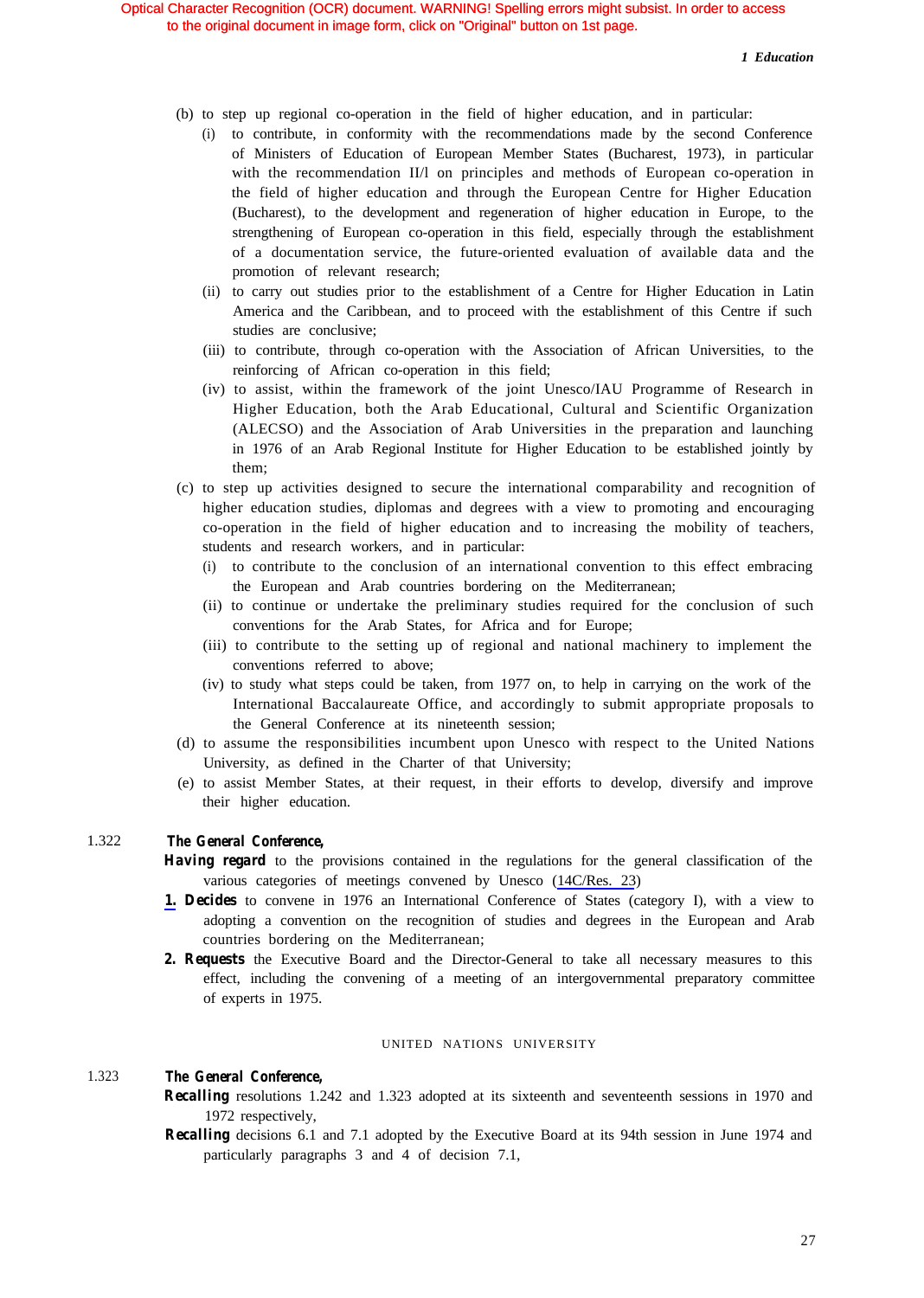#### <span id="page-24-0"></span>*I Education*

- *Noting* with appreciation the Director-General's Report (doc. 18C/76) on the United Nations University,
- **Recognizing** that Unesco and the United Nations University share a common viewpoint on objectives and approaches,
- *Welcoming* the generous contributions which have been made to the University and towards the University Endowment Fund,
- *1. Requests* Member States to augment this Fund substantially by voluntary contributions and to lend their moral and material support to the University in every manner possible,
- 2. **Invites** the Director-General to take all necessary action so that responsibilities devolving on Unesco in the launching, development and growth of the United Nations University are adequately fulfilled.

#### 1.33 **Training abroad**

- 1.331 The Director-General is authorized, with a view to encouraging the full utilization, in a spirit of international co-operation, of the study and training facilities available in Member States:
	- (a) to undertake studies, apply new methods and disseminate information calculated to increase the effectiveness of training activities abroad, seeing to it that these activities are of the kind best adapted to the needs of the countries receiving aid;
	- (b) to promote the training of qualified personnel for developing countries by helping these countries to prepare, in conformity with the priorities defined by themselves, plans and programmes for fellowships abroad designed to supplement local training, and to define the most appropriate methods for implementing such plans and programmes;
	- (c) to administer programmes for training abroad and, with the assistance of National Commissions, to evaluate the results achieved;
	- (d) if necessary, to make a part contribution to the expenses of bodies which cater for Unesco fellowship-holders in the host countries.
- 1.332 The Director-General is authorized to participate in the concerted activities of the United Nations and its Specialized Agencies with a view to preventing the emigration of skilled personnel, especially from the developing countries, in particular by co-operating, within Unesco's fields of competence, in the studies preliminary to the preparation of an international recommendation designed to help keep a balance between international exchanges of specialists.

### 1.41 Co-operation with international non-governmental organizations active in the field of education

1.411 The Director-General is authorized to continue to associate international non-governmental organizations active in the field of education with Unesco's activities and to provide selected organizations with subventions to a total amount not exceeding \$165,200 in 1975-76.

#### 1.412 *The General Conference,*

*Mindful* of the principles of the United Nations,

*Taking account* of the Universal Declaration of Human Rights,

- **Bearing in mind** the principles set forth in the Declaration of the Principles of International Cultural Co-operation,
- **Recalling** that, in the words of the Constitution of Unesco, the main purpose of the Organization is 'to contribute to peace and security by promoting collaboration among the nations through education, science and culture',
- **Convinced** that the development of human contacts is an essential factor in progress towards the establishment of friendly relations between peoples and a prerequisite of the mutual trust on which fruitful co-operation must be based,
- **Firmly believing** that a reciprocal knowledge of languages makes a valuable contribution to mutual understanding,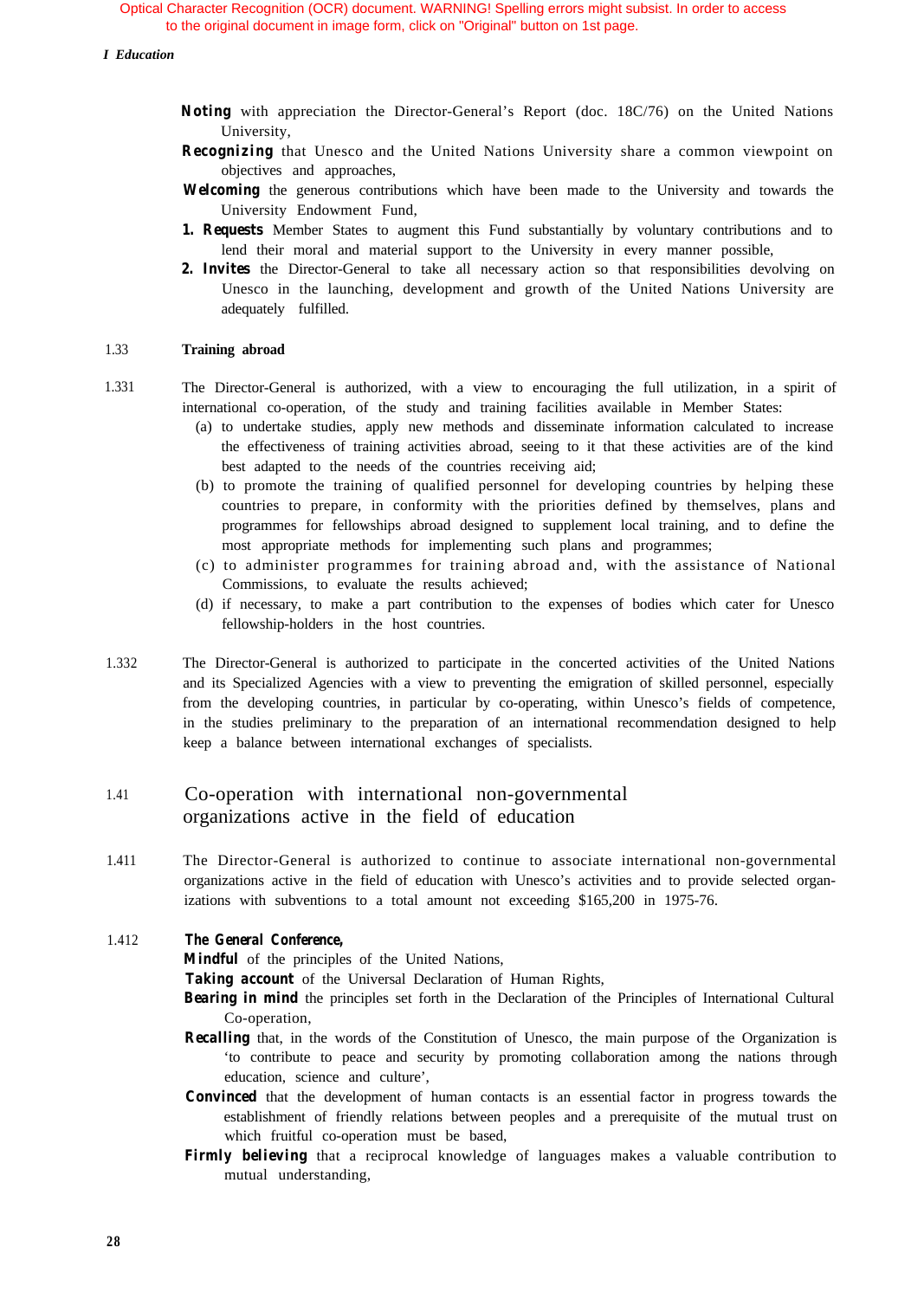<span id="page-25-0"></span>Optical Character Recognition (OCR) document. WARNING! Spelling errors might subsist. In order to access Optical Character Recognition (OCR) document. WARNING! Spelling errors might subsist. In order to access to the original document in image form, click on "Original" button on 1st page. to the original document in image form, click on "Original" button on 1st page.

- **Considering** that everyone is entitled to have a thorough knowledge of his own language and a good knowledge of another language, preferably a language of international communication which enables him, in conjunction with the grounding which he receives in his national culture, to have full access to world culture and to the universal exchange of ideas,
- *1. Expresses* its interest in the teaching of languages for the above-mentioned purposes;
- 2. *Authorizes* the Director-General to facilitate co-operation between bodies specializing in the field of applied linguistics and bilingual education.

#### Youth 1.42

- 1.42 The Director-General is authorized to develop in a co-ordinated fashion, in the various programme sectors, the activities relating to young people or likely to benefit from their participation, and in particular:
	- (a) to support initiatives undertaken by young people at national, regional and international levels in pursuance of peace and international understanding, and to associate the young with the Organization's activities in this domain;
	- (b) to pay special attention to the implementation and defence of the rights of youth, and to involve young people in the Organization's programmes in the field of human rights;
	- (c) to develop further co-operation of the Organization with non-governmental youth and student organizations, both national and international, and to stimulate the creation of conditions conducive to increasing the influence of youth and its role in society;
	- (d) to promote voluntary service activities, and to support national and international youth organizations and groups which enable young people to take part in development projects in their own countries;
	- (e) to undertake studies and investigations on the social, economic and political factors which determine and influence the position and role of youth in society, giving priority to questions relating to the employment of young people, the contribution of young people to the renewal of culture and the conditions in which young people accept responsibility and take their share of it;
	- (f) to develop co-operation with Member States and to assist them, at their request, in their efforts to induce young people to participate more and more in the process of their country's socio-economic and cultural development.

### 1.5 International Bureau of Education

#### 1.51 The Director-General is authorized:

- (a) to maintain the International Bureau of Education for the purpose of:
	- (i) developing its centre of educational documentation and information based on modern techniques within the framework of a network of national and regional centres of educational information, documentation and research;
	- (ii) undertaking comparative studies with a view to making available to Member States instruments which will enable them to develop and reform their systems of education, with special attention to be paid to education innovation;
	- (iii) organizing the 35th session of the International Conference on Education to be held in 1975 in Geneva on 'The Changing Role of the Teacher and its Influence on Preparation for the Profession and on In-service Training'; and preparing the 36th session to be held in 1977 on 'The Problem of Information at the National and International Level which is posed by the Improvement of Educational Systems';
	- (iv) providing information services to Member States through publications and on request; and
- (b) to incur, to this end, on the Regular Budget of the Organization, expenditure not exceeding \$1,869,700 in 1975-76 and also to seek extra-budgetary resources, as appropriate.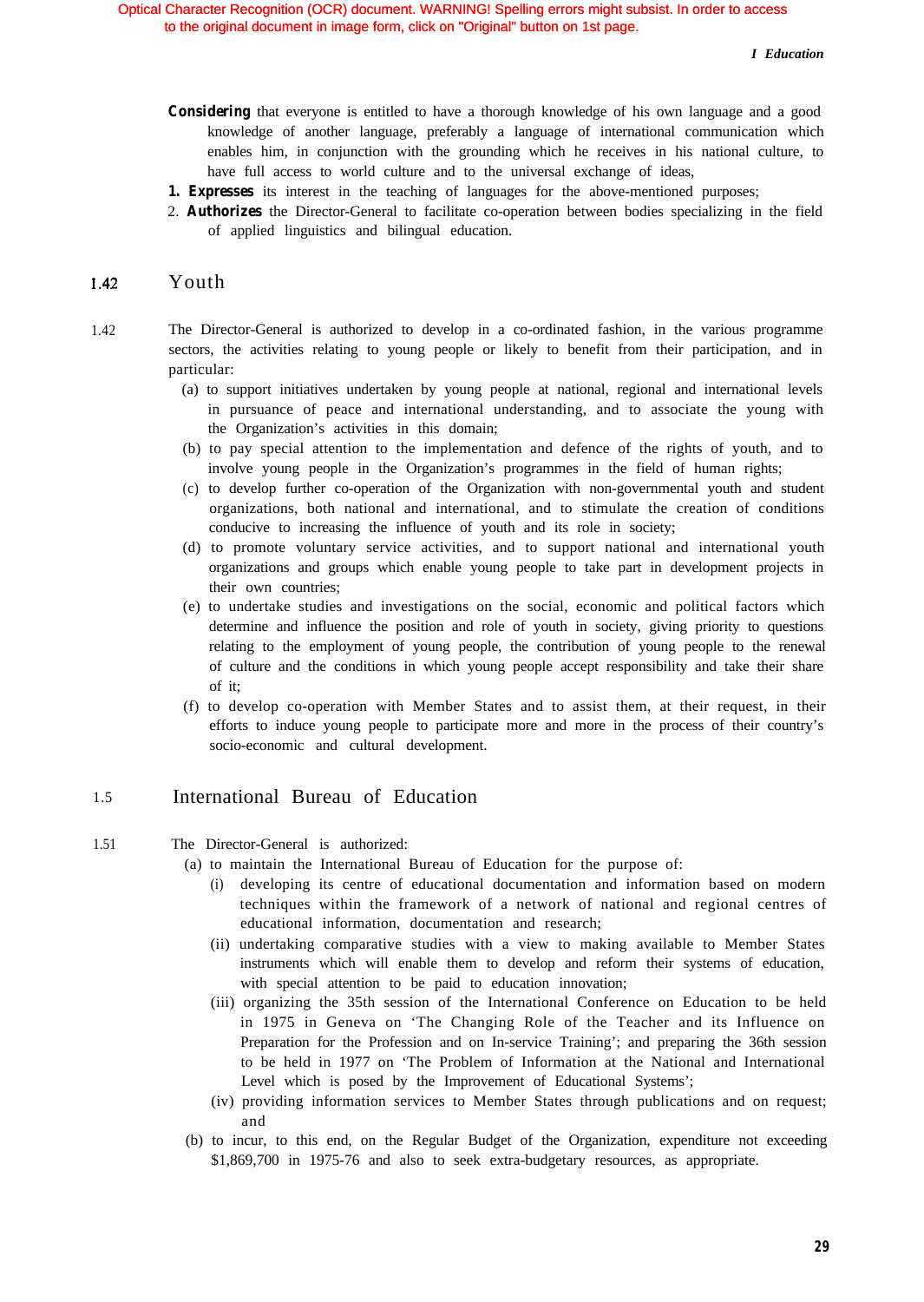#### <span id="page-26-0"></span>*2 Natural sciences and their application to development*

#### **Election of members to the Council of the International Bureau of Education**

1.52 In accordance with Article III, paragraphs 1 and 3, of the Statutes of the International Bureau of Education, the General Conference, on the proposal of the Nominations Committee, elected, at its forty-first plenary meeting on 21 November 1974, the following Member States as members of the Council of the Bureau, in replacement of the ten Member States of the Council whose term of office expires at the end of the eighteenth session of the General Conference:<sup>1</sup>

| Algeria   | Kenya   | Switzerland         |
|-----------|---------|---------------------|
| India     | Nigeria | Union of Soviet     |
| Indonesia | Peru    | Socialist Republics |
| Japan     | Senegal |                     |

#### **New procedure for the election of members to the Council of the International Bureau of Education**

*1.53* **The General Conference**<sup>2</sup>

*Recalling* Article III of the Statutes of the International Bureau of Education,

- *Having regard* to the significant role of the International Bureau of Education in educational research and in the stimulation of innovation in various educational systems,
- **Recognizing** the need to involve all Member States in its deliberations and decision-making on issues which have important implications on their respective educational systems,
- **Noting** that, because of the lack of a clear and systematic basis for the distribution of electoral seats on the Council, Member States of some regions are not appropriately represented on the Council,
- **Deeming it therefore necessary** that future elections to the Council are held on the basis of appropriate criteria, especially that of an equitable geographical distribution,
- 1. Invites the Director-General to make proposals to ensure the equitable geographical representation of Member States on the basis of a system of electoral grouping, including if necessary, any appropriate amendments to the statutes of the International Bureau of Education;
- 2. *Requests* the Executive Board to study such proposals and make the relevant recommendations to the General Conference at its nineteenth session, so that the next elections can be held according to a new system of electoral procedure.

# <sup>2</sup> Natural sciences and their application to development<sup>3</sup>

**2.1** Scientific and technological development

#### 2.11 **Science in the contemporary world: the human implications of scientific advance**

- *2.11* The Director-General is authorized:
	- (a) to organize meetings and to carry out studies, in co-operation with relevant governmental, intergovernmental and non-governmental organizations:
		- (i) to examine the implications for man of scientific-technical advance, and
		- (ii) to study the means of reducing the gap between the developing nations and those more advanced in the domain of science and technology;
	- (b) to use, to this end, all the means placed at his disposal to enable the developing nations to obtain an easier and less costly access to science and to a modern technology which takes account of the specific characteristics of these nations;
	- 1. The other members of the Council who were elected at the seventeenth session and whose term of office expires at the close of the nineteenth session are Argentina, Brazil, Central African Republic, Finland, Federal Republic of Germany, Iraq, Malaysia, Netherlands, Romania, Togo and United States of America.
	- 2. Resolution adopted on the report of the Nominations Committee at the forty-first plenary meeting on 21 November 1974.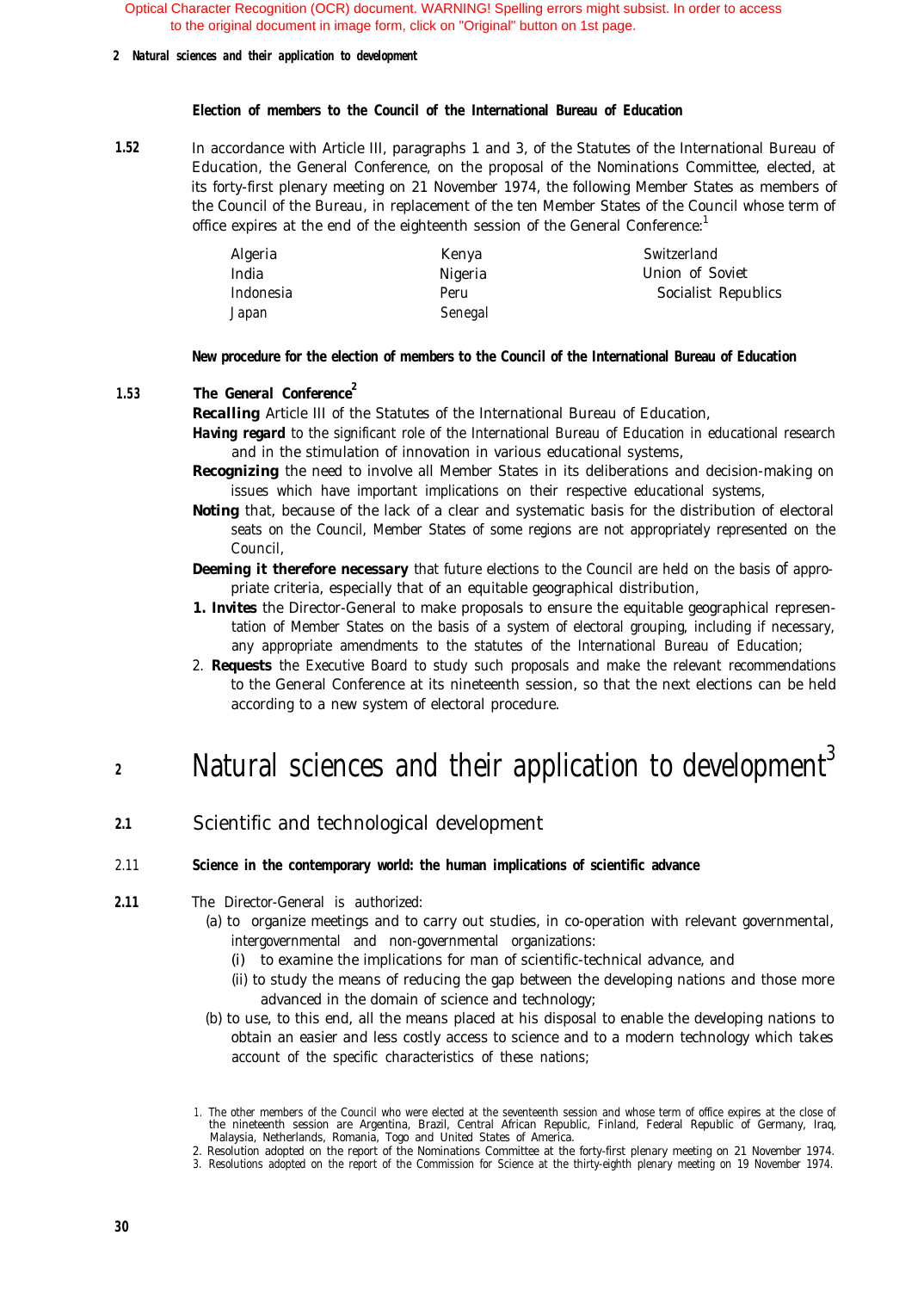#### *2 Natural sciences and their application to development*

- (c) to improve public understanding of the meaning and importance of scientific and technological advances and the relationship of these with society:
	- (i) by communications to the press and to audio-visual media agencies on important events concerning these questions, and, where appropriate, by commentaries on those events;
	- (ii) by the publication and dissemination of the quarterly journal Impact of Science on Society.

#### 2.12 **Science and technology policies**

2.121 The Director-General is authorized:

- (a) to promote international and regional co-operation relating to policy-making in the field of science and technology, and in particular:
	- (i) to assist the Economic and Social Council of the United Nations and its subsidiary bodies responsible for the application of science and technology to development in formulating a harmonized and gradually integrated United Nations science and technology policy;
	- (ii) to convene in 1976 a Conference of Ministers of Arab States responsible for the application of science and technology to development and to undertake preparatory work for a Conference of Ministers of European Member States responsible for Science Policy, to be held during the 1977-78 biennium;
	- (iii) to undertake through the Regional Offices of Science and Technology in New Delhi, Jakarta, Cairo and Nairobi, follow-up activities of CASTASIA and CASTAFRICA;
	- (iv) to convene regional meetings of governmental experts with a view to exchanging information on national policies for science and technology, to identifying areas for international co-operation in research and related scientific service activities, and to preparing the ground for concrete co-operative projects between countries in the regions concerned;
	- (v) to help Member States to convene round-table workshops with practitioners in governmental and non-governmental positions, natural scientists, technologists and social scientists to examine the social and human needs for research and applications which should be basic to the formation of national policies for science and technology;
	- (vi) to continue clearing-house activities and the dissemination of information on policymaking, planning and organization of research in the field of science and technology through the publication of surveys, reports and monographs in the Unesco series 'Science Policy Studies and Documents';
- (b) to assist Member States, within the framework of their social, economic and cultural policies, in establishing and strengthening their national institutions and mechanisms for policy-making and planning in the field of science and technology; in assessing their needs and resources as regards scientific and technological development and in programming and formulating, in accordance with their national priorities, projects which require external financing or capital support; in drawing up regulations to govern the status and working conditions of scientific researchers; and in evaluating the effectiveness of research units;
- (c) to pursue, with the collaboration of interested international organizations active in the field and in particular the United Nations University, training and research activities in support of the objectives described in this resolution.

#### 2.122 *The General Conference,*

- *Considering* that the CASTAFRICA Conference unanimously recommended that the Director-General 'take the necessary steps to present the recommendations and resolutions adopted by CASTAFRICA at the eighteenth session of the General Conference of Unesco, with proposals for their implementation during the 1975-1976 and subsequent biennia' (recommendation 3l),
- *Noting* from document 18C/77 that a substantial effort has been and will continue to be made to implement the CASTAFRICA recommendations as extensively and as rapidly as possible in co-operation as warranted with other appropriate organizations, particularly the Organization of African Unity and the Economic Commission for Africa,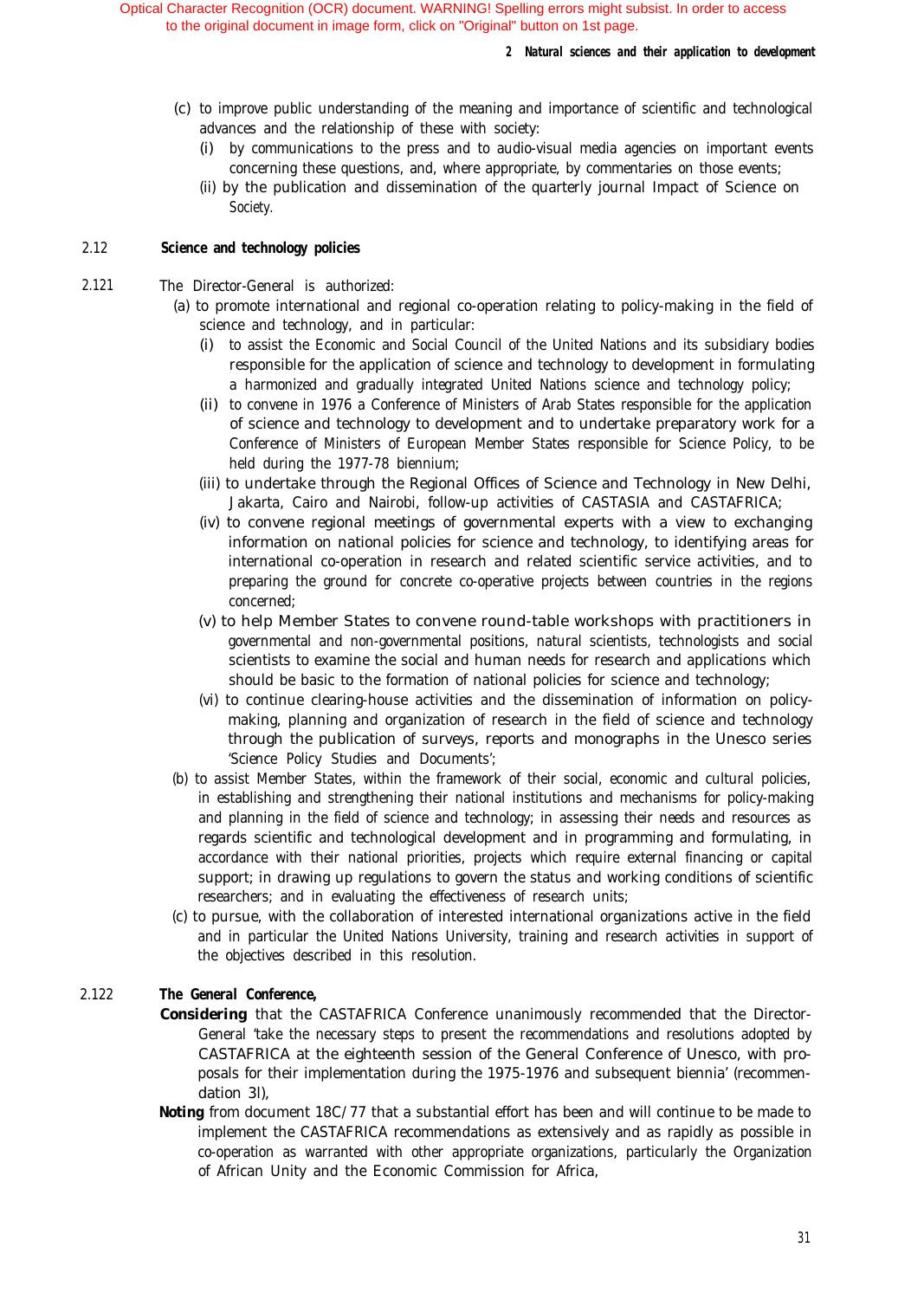*2 Natural sciences and their application to development*

- *Nothing further* that in its recommendation 2, the Conference urged Unesco to establish a Special Fund for African R & D Development,
- *1. Draws the attention* of all Member States and of interested intergovernmental and nongovernmental organizations and foundations to the importance for Africa's development of the implementation of the recommendations of the CASTAFRICA Conference;
- *2. Authorizes the Director-General* to establish a Unesco Special Fund for African R & D Development to be used for the strengthening or launching of R  $\&$  D activities, including the training, at the appropriate level, of R  $\&$  D manpower, particularly in the field of Sahelian ecology, water resources, and solar, wind, geothermic and other sources of energy;
- 3. *Invites* Member States and intergovernmental or non-governmental organizations or foundations to make contributions to the Fund;
- *4. Invites* the Director-General:
	- (a) to pursue efforts for close co-operation with the Organization of African Unity and the Economic Commission for Africa in the field of science and technology, and
	- (b) to report to the General Conference at its nineteenth session on the state of the Fund and, more generally, on the situation as regards the implementation of CASTAFRICA recommendations of interest to Unesco.
- 2.123 The Director-General is authorized to draw up a programme for the international exchange of information on literature relating to science and technology policies and, to this end:
	- (a) to organize a meeting of governmental experts with a view to preparing a report and a proposal for a resolution, to be examined by the General Conference at its nineteenth session, on the establishment of a science and technology policies information exchange system (SPINES), in accordance with the recommendations of the UNISIST programme;
	- (b) to publish the English source version of the Unesco thesaurus on science and technology policies;
	- (c) to facilitate the international exchange of information on science and technology policies with a view to assisting the developing countries until such time as the SPINES system comes into action.

#### 2.13 **Scientific and technological information and documentation**

#### 2.131 *The General Conference,*

- **Recalling** resolution 2.13 adopted at its seventeenth session, by which it launched the UNISIST programme,
- *Having* taken note of the report of the Director-General (doc. 18C/78) on the first meeting of the UNISIST Steering Committee and the recommendations made therein,

#### *1. Decides* that:

- (a) the priorities of the programme related to systems interconnexion and assistance to developing countries, especially in training and education, are maintained, while it is recognized that many problems in information transfer and information policy, including legal and economic problems, are of special importance to some Member States;
- (b) all conceptual and operational activities related to scientific and technical information and documentation services, as defined by the UNISIST Intergovernmental Conference in 1971, whether financed by the Regular Budget or through United Nations Development Programme funds and other extra-budgetary resources, will be concentrated in the UNISIST programme as a part of Unesco's work in the field of science and technology;
- 2. *Urges* Member States to give their support to the UNISIST programme and to comply, as far as possible, with its recommendations and guidelines;
- 3. *Modifies* Article 6, Section 1, of the Statutes of the UNISIST Steering Committee to read as follows:
	- 6.1 *At the beginning of the first session, the Steering Committee shaIl elect* a *chairman three vice-chairmen and two other members; these shall form the Steering Committee Bureau.*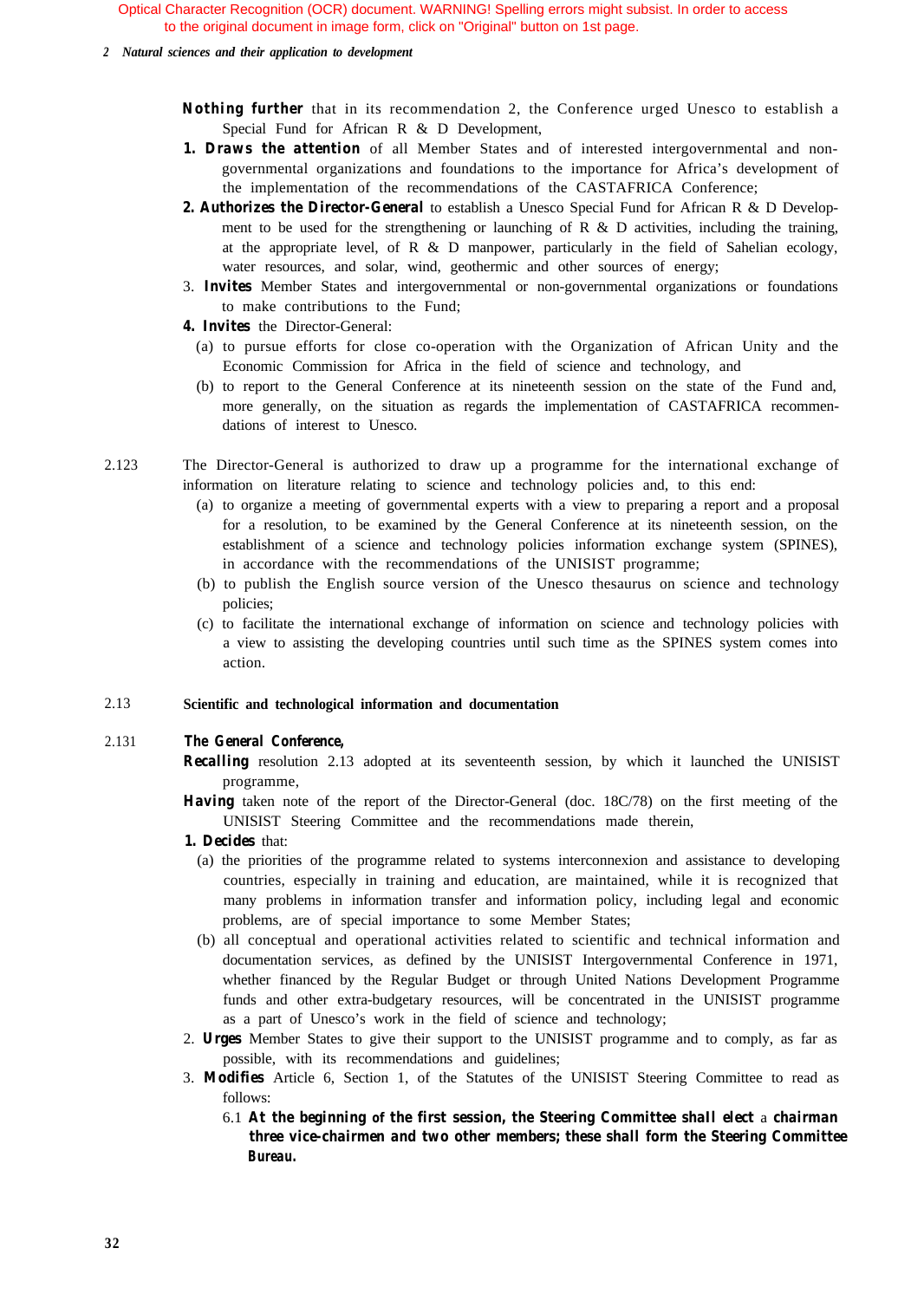4. **Elects,<sup>1</sup>** in accordance with Article 2 of the Statutes, the following Member States to be members of the UNISIST Steering Committee in 1975-76:

| Argentina        | Ghana                       | Tunisia                   |
|------------------|-----------------------------|---------------------------|
| Belgium          | India                       | Union of Soviet Socialist |
| China            | Japan                       | Republics                 |
| Ethiopia         | Peru                        | United Kingdom            |
| France           | Sudan                       | United States of America  |
| Federal Republic | Sweden                      | Yugoslavia                |
| of Germany       | United Republic of Tanzania |                           |

#### *5. Authorizes* the Director-General:

- (a) to provide secretariat services for the UNISIST Steering and Advisory Committees;
- (b) to assist in the implementation of the projects included in the UNISIST programme:
	- (i) by undertaking activities for improvement of the tools of systems interconnexion;
		- (ii) by providing assistance for strengthening the functions and improving the performance of the institutional components of the information transfer chain;
		- (iii) by helping in the training of the specialized manpower needed for the planning and operation of information networks, especially in developing countries;
		- (iv) by encouraging the development of scientific information policies and national networks and also the establishment of regional and sub-regional scientific and technological documentation centres in the developing countries;
		- (v) by assisting Member States, especially those in the developing regions, in the creation and development of their scientific and technical information infrastructure;
- (c) to assist UNISIST national committees and to promote regional co-operation within the framework of the international programme.

#### 2.14 **Scientific research and higher education**

- 2.141 The Director-General is authorized to promote the advancement of basic scientific knowledge and the training of advanced scientific manpower, with special attention being given to the needs of developing countries:
	- (a) by collaborating with international non-governmental organizations concerned with scientific research and to provide, as appropriate, the International Council of Scientific Unions with services and a subvention in 1975-76 not exceeding \$560,000 for the furtherance of Unesco's objectives;
	- (b) by supporting international and regional research institutions in the basic sciences, including the computer sciences;
	- (c) by promoting research and advanced training in the basic sciences, including mathematics, the physical sciences, the computer sciences and the life sciences, in particular interdisciplinary and problem-oriented research which is likely to have a strong impact on the long-term objectives concerning the environmental sciences and natural resources research;
	- (d) by co-operating with national institutions in support of international post-graduate training courses and facilitating the retraining of former students and their full co-operation with the international scientific community, through training periods, exchanges of teachers and regional seminars;
	- (e) by assisting Member States, upon request, in the creation and development of institutions and facilities for scientific research and training.
- 2.142 The Director-General is authorized to further the development and improvement of basic scientific education at university level, in particular:
	- (a) by promoting research and analysing and disseminating information and ideas on the improvement of science education;

<sup>1.</sup> On the report of the Nominations Committee at the forty-first plenary meeting on 21 November 1974.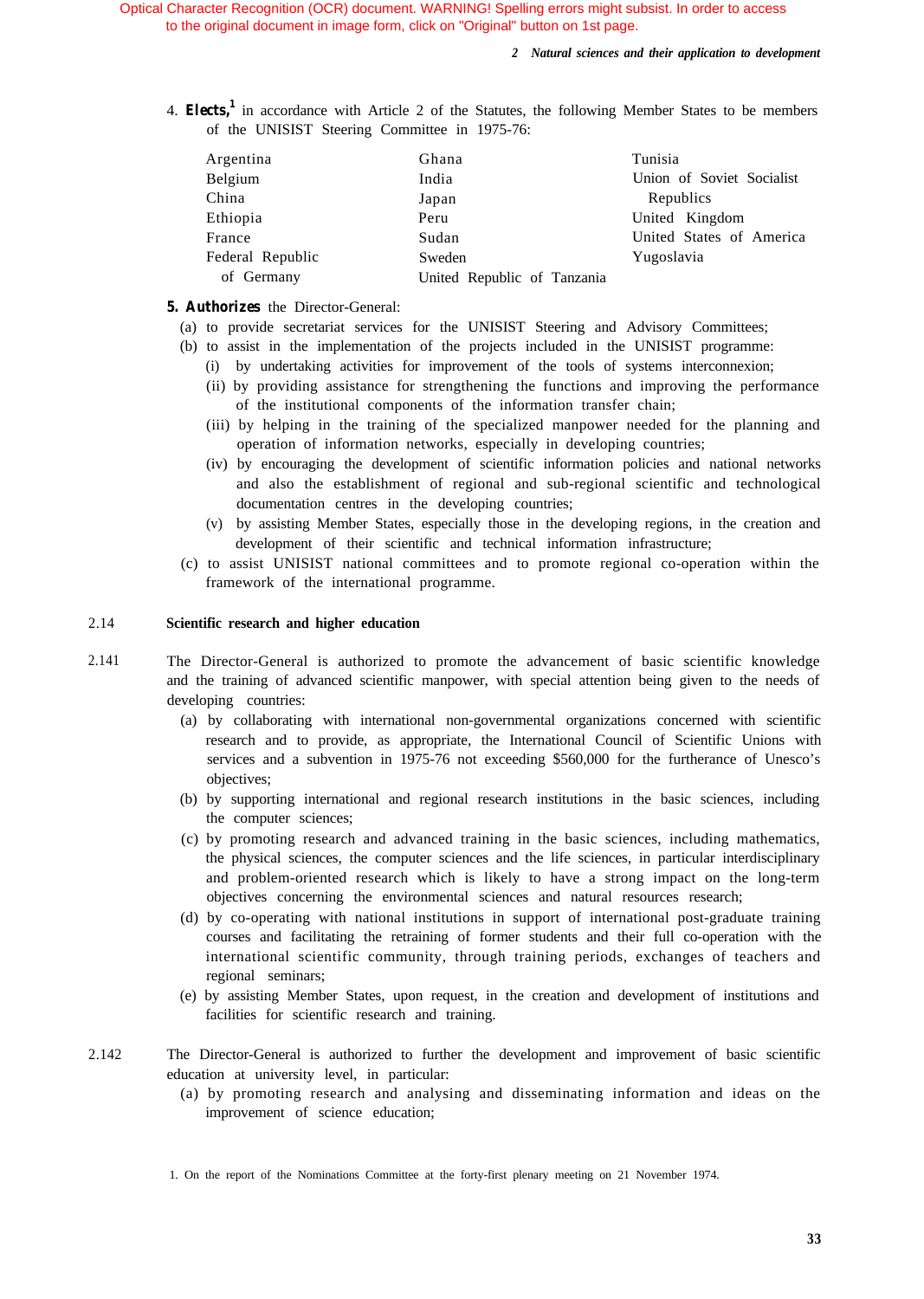#### <span id="page-30-0"></span>*2 Natural sciences and their application to development*

- (b) by encouraging reform and innovation in science curricula, instruction and laboratory methods;
- (c) by assisting Member States, upon request, particularly the developing countries, in the planning and programming of scientific education in their universities, including education at post-graduate level.

#### **2.15 Technological research and higher education**

- 2.151 The Director-General is authorized to promote research in selected fields of the applied and engineering sciences with a view to contributing to the solution of problems which are obstacles to industrial, economic and social progress, in particular:
	- (a) by fostering international co-operation in selected fields which may permit the development of new sources of energy, an increase in production through better materials and avoidance of losses due to wear and friction in machines, making information processing systems more efficient, improving human settlements by a more appropriate use of materials of local origin and preservation of the environment;
	- (b) by assisting Member States, upon request, in the creation and development of engineering sciences research institutions, including computer centres, and in the training of research and technical workers, and in the selected fields referred to in paragraph (a) above.
- 2.152 The Director-General is authorized, in co-operation with the competent organizations, to promote development and improvement of the education and training of engineers, technologists and higher technicians in all fields, in particular:
	- (a) by encouraging international and regional co-operation and by holding an international conference in 1976 on development and improvement of the education of engineers, technologists and higher technicians;
	- (b) by promoting the reform and development of technological education to meet the needs of society, with special emphasis on the physical and working environment, through study of the structures, curricula, staffing, methods, costs and efficiency of the initial and continuing education of engineers, technologists and higher technicians, and by promotion of the exchange of information thereon;
	- (c) by assisting Member States, upon request, in the establishment and development of technological education institutions, centres of scientific instruments and other professional bodies appropriate to their needs.

### **2.2** Environmental sciences and natural resources research

#### 2.21 **The ecological sciences**

INTERGOVERNMENTAL PROGRAMME ON MAN AND THE BIOSPHERE

#### 2.211 *The General Conference,*

- *Recalling* resolution 2.313 adopted at its sixteenth session, by which it launched a long-term intergovernmental and interdisciplinary programme on Man and the Biosphere (MAB) and established an International Co-ordinating Council responsible for planning and implementing the programme,
- *Having considered* the report of the Co-ordinating Council on its second session and the report of the Director-General thereon (doc. 18C/79) and having been informed of the main conclusions of the third session of the Council (September 1974), particularly as regards research on pollution of the environment and its influence on the biosphere as well as research into the long-term effect of human economic activities on the energy balance of the biosphere (doc. l8C/SO),
- *1. Reaffirms* the general objectives and guiding principles established for the programmes;
- *2. Decides* that a new MAB project be instituted on research on environmental pollution and its effects on the biosphere;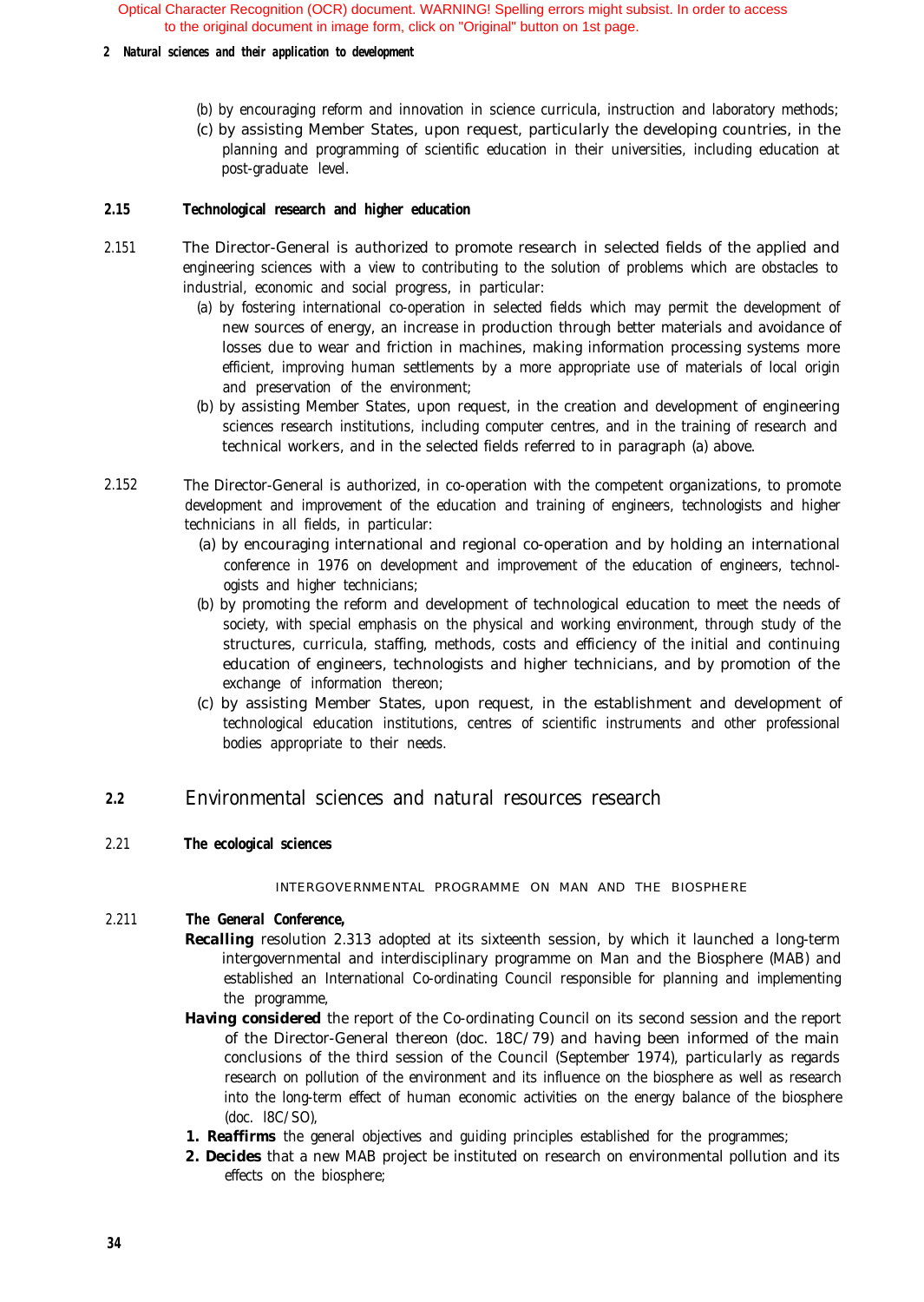#### *2 Natural sciences and their application to development*

3. *Elects,<sup>1</sup>* in accordance with Article II(l) of the Statutes, the following Member States to be members of the International Co-ordinating Council in 1975-76:

| Austria          | Indonesia   | Romania                   |
|------------------|-------------|---------------------------|
| <b>Brazil</b>    | Iran        | Senegal                   |
| Canada           | Ivory Coast | Spain                     |
| Cuba             | Japan       | Togo                      |
| Egypt            | Mexico      | Union of Soviet Socialist |
| France           | Morocco     | Republics                 |
| Federal Republic | New Zealand | United Kingdom            |
| of Germany       | Peru        | United States of America  |
| India            | Philippines | Zaire                     |

#### *4. Authorizes* the Director-General:

- (a) to provide secretariat services for the International Co-ordinating Council of the programme on Man and the Biosphere;
- (b) to assist in the implementation of the scientific projects included in the programme, in particular by organizing the meetings of the international working groups, panels of experts and other subsidiary organs set up by the Co-ordinating Council and by disseminating data, methodological principles and information concerning the projects and their implementation;
- (c) to assist national committees for the Man and the Biosphere Programme, and to promote regional co-operation within the framework of the International Programme;
- (d) to co-operate in the execution of the programme with other competent international governmental and non-governmental organizations, as well as to develop the most appropriate methodological and conceptual co-ordination with the International Hydrological Programme and the Long-Term and Expanded Programme of Oceanic Exploration and Research.

#### ECOLOGY AND INTEGRATED LAND RESOURCES RESEARCH

- 2.212 The Director-General is authorized, in collaboration with the appropriate organizations of the United Nations system and other competent international scientific organizations:
	- (a) to promote an integrated approach in environmental and land resources research by stimulating the improvement of multidisciplinary methodology;
	- (b) to collect, exchange and disseminate information concerning ecology and the rational use and conservation of the non-oceanic environment;
	- (c) to provide training for specialists in integrated natural resources research and survey and in ecology and related fields, especially in the developing countries;
	- (d) to co-operate with the International Union for the Conservation of Nature and Natural Resources and grant it a subvention not exceeding \$35,500 in 1975-76;
	- (e) to assist Member States, upon request, in the planning and organization of research and the training of specialists required for the integrated study, rational use and conservation of their natural resources, and in particular to examine the possibility of setting up an interdisciplinary regional institute to study the problems posed by drought in the Sahel and neighbouring regions.

#### **2.22 The earth sciences**

#### 2.221 *The General Conference,*

- *Recalling* resolution 2.313 adopted at its seventeenth session, by which it launched a long-term interdisciplinary International Geological Correlation Programme (IGCP) as a co-operative venture with the International Union of Geological Sciences,
- *Having noted* the report of the International Geological Correlation Programme Board on its first session and the report of the Director-General thereon (doc. 18C/81),

1. On the report of the Nominations Committee at the forty-first plenary meeting on 21 November 1974.

**35**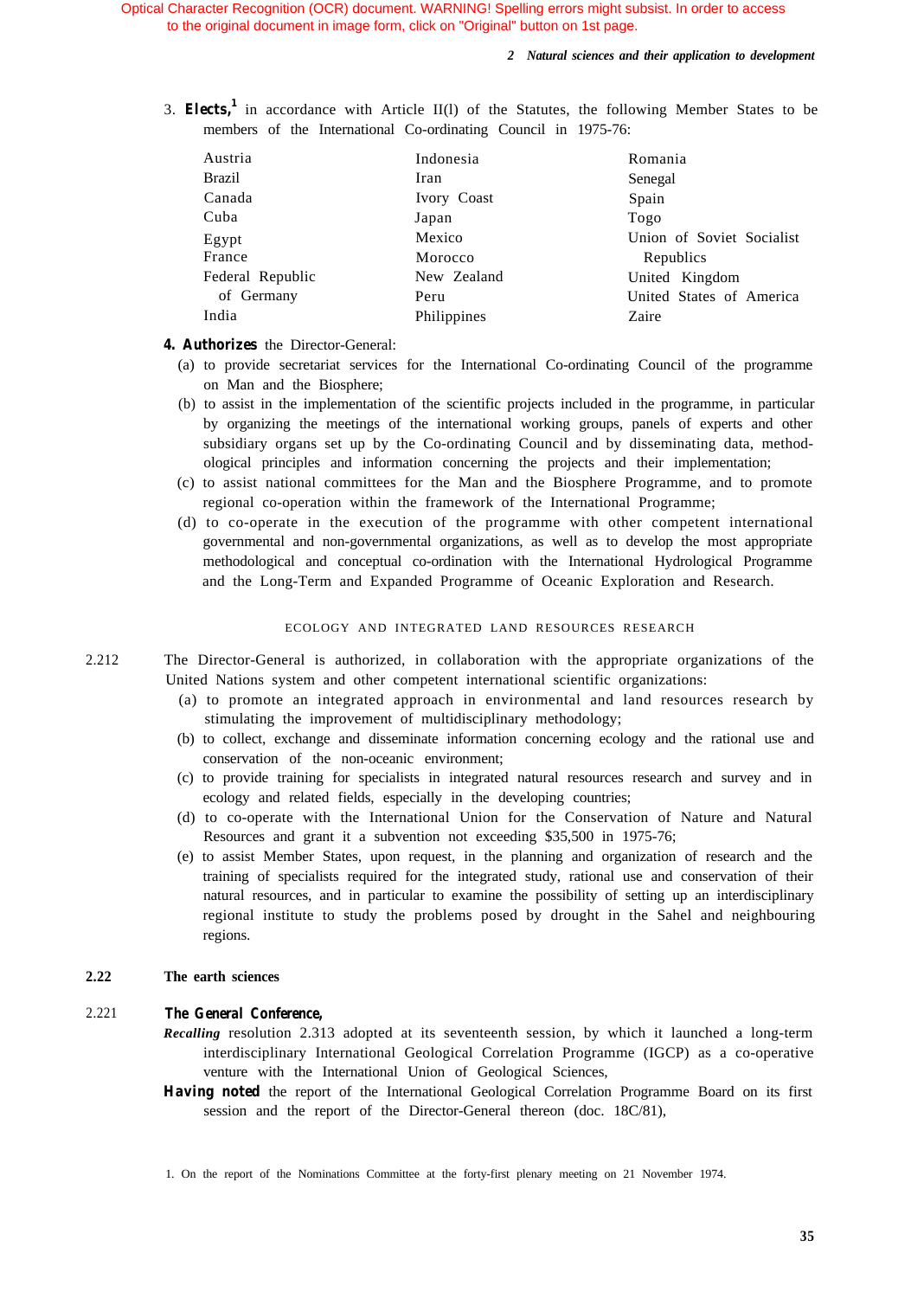#### *2 Natural sciences and their application to development*

**Considering** that there is urgent need for international co-operation in scientific research relating to the exploration and evaluation of mineral and fuel resources,

- **Stressing** the importance of training specialists and technicians in this field, particularly in developing countries, in order to accelerate their participation in scientific and economic development,
- *1. Reaffirms* the objectives and general content of the programme;
- 2. Approves the priority areas defined by the International Geological Correlation Programme Board at its first session;
- *3. Reiterates* the invitation to Member States to establish national committees for ensuring their full participation in the programme;
- *4. Authorizes* the Director-General:
	- (a) to provide the staff and services required by the international organs and mechanisms of the programme, in particular the Board, the Scientific Committees and project working groups;
	- (b) to assist in the implementation of the international scientific projects included in the programme;
	- (c) to promote and assist regional co-operation and national activities within the framework of the International Programme.
- 2.222 The Director-General is authorized, in collaboration with the appropriate organizations of the United Nations system concerned and with competent international non-governmental scientific bodies:
	- (a) to promote international co-operation in research and data synthesis in the earth sciences, particularly in the areas relating to the exploration, assessment and rational use of mineral resources;
	- (b) to prepare and publish, as a complement to the action undertaken under the International Geological Correlation Programme, small-scale thematic earth science maps covering areas which are global, continental or regional in extent;
	- (c) to promote the study of natural hazards of geophysical origin and of the means of protection against them, particularly by convening an intergovernmental conference in 1975 on the assessment and mitigation of earthquake risk;
	- (d) to assist Member States, upon request, in research and in the training of specialists for the above-mentioned objectives.

#### 2.23 **The water sciences**

#### THE INTERNATIONAL HYDROLOGICAL DECADE

#### 2.23 1 *The General Conference,*

- *Recalling* resolutions 2.2221 and 2.2222 adopted at its thirteenth session (1964) with which it launched the International Hydrological Decade as a world-wide enterprise of scientific co-operation among nations and established the mechanism for its implementation,
- *Having received* the report of the Director-General (doc. 18C/84) on the recommendations of the international conference on the results of the International Hydrological Decade and on future programmes in hydrology (1974),
- *Having also received* the report of the Co-ordinating Council of the International Hydrological Decade on its activities and the report of the Director-General thereon (doc. 18C/82),
- *Noting* with satisfaction that most Member States have participated in the execution of the International Hydrological Decade programme and that national committees for the International Hydrological Decade have been established in 107 Member States,
- *Emphasizing* the important contribution which several organizations of the United Nations system, as well as other international organizations, have made to the implementation of International Hydrological Decade projects,
- *Noting further* that the mechanism established by the General Conference at its thirteenth session to ensure the participation of Member States and the co-ordination of their activities has proved effective,
- 1. *Records* its satisfaction with the results achieved by the International Hydrological Decade;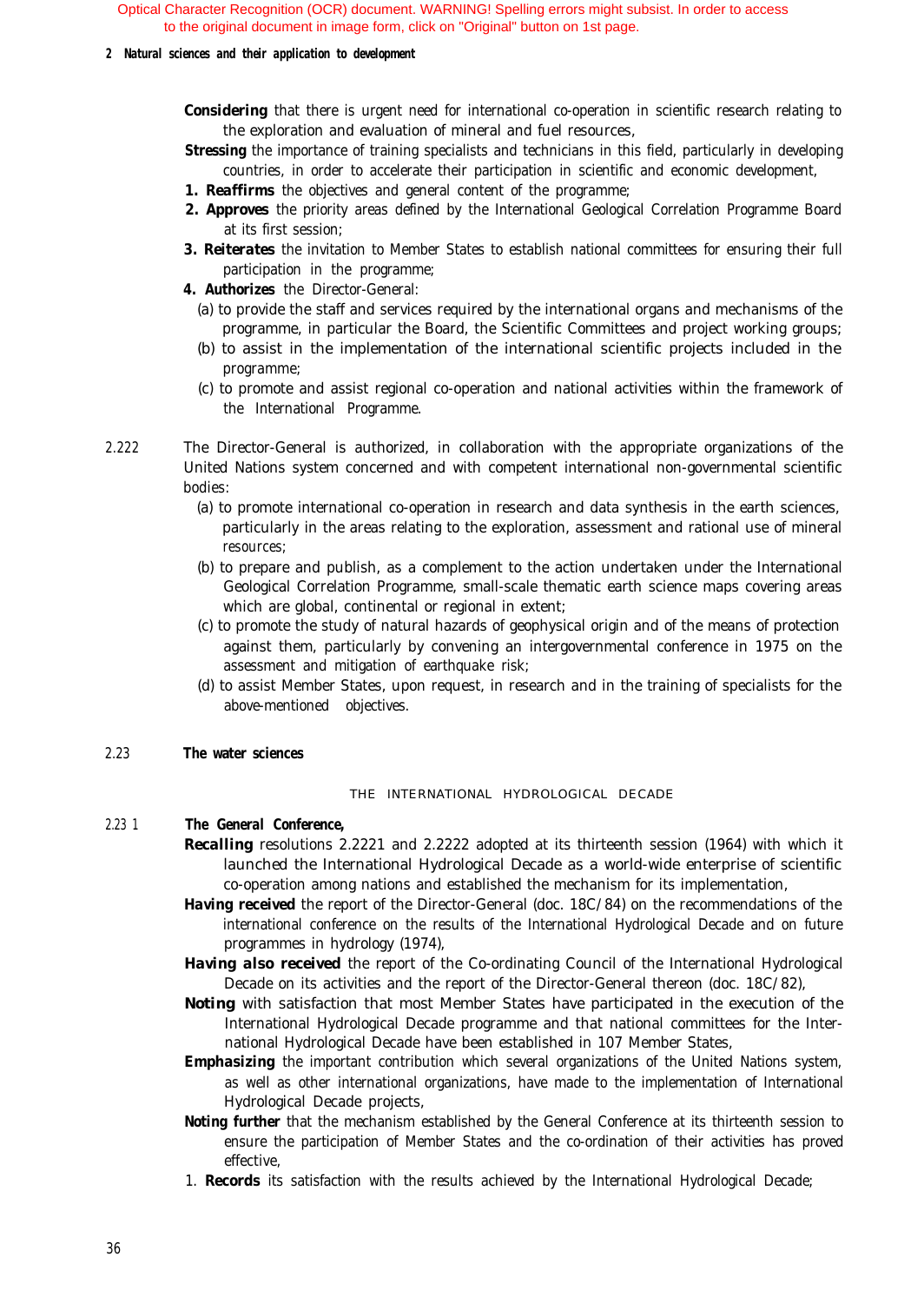#### *2 Natural sciences and their application to development*

- <span id="page-33-0"></span>2. **Expresses** its appreciation to the organizations of the United Nations system which have contributed to the success of the Decade, and in particular to the Food and Agriculture Organization (FAO), the World Health Organization (WHO), the World Meteorological Organization (WMO), and the International Atomic Energy Agency (IAEA) which have assumed direct responsibility for the execution of specific International Hydrological Decade projects;
- *3. Expresses* also its thanks to the international non-governmental scientific organizations which have participated in the planning and implementation of the International Hydrological Decade programme;
- *4. Invites* Member States to pursue within the framework of the new International Hydrological Programme the efforts undertaken during the Decade, in particular through the relevant national committees, for the assessment of water resources and the study of their interrelations with the physical environment and with human activities;
- *5. Authorizes* the Director-General to take the necessary measures to effectively ensure the publication and dissemination of the main scientific and practical results of the International Hydrological Decade, and to use all means at his disposal to help developing countries to derive the greatest possible benefit from these results.

#### THE INTERNATIONAL HYDROLOGICAL PROGRAMME

#### 2.232 *The General Conference,*

*Recalling* resolution 2.323 adopted at its seventeenth session,

- *Having received* the report of the Director-General (doc. 18C/84) on the recommendation of the international conference on the results of the International Hydrological Decade and on future programmes in hydrology,
- *Having also received* the report of the Director-General (doc. 18C/83) on the proposed statutes of the Intergovernmental Council of the International Hydrological Programme,
- *1. Approves* the outline plan for implementation of the International Hydrological Programme for the period 1975-80 as submitted by the Director-General in the light of recommendations adopted by the above-mentioned international conference (doc. 18C/84, Annex II);
- 2. Approves the Statutes of the Intergovernmental Council of the International Hydrological Programme, as annexed to the present resolution;
- 3. *Elects,1* in accordance with Article II of the Statutes, the following Member States to be members of the Intergovernmental Council in 1975-76:

| Algeria          | Ghana       | Nigeria                     |
|------------------|-------------|-----------------------------|
| Argentina        | India       | Pakistan                    |
| Australia        | Indonesia   | Spain                       |
| Bangladesh       | Iran        | Sweden                      |
| Brazil           | Italy       | Switzerland                 |
| Canada           | Japan       | United Republic of Tanzania |
| China            | Malaysia    | Union of Soviet Socialist   |
| Egypt            | Mauritania  | Republics                   |
| France           | Mexico      | United States of America    |
| Federal Republic | Netherlands | Yugoslavia                  |
| of Germany       | Niger       |                             |

- *4. Directs* the Intergovernmental Council to take appropriate steps, at its first session, to define its methods of work, to establish its subsidiary organs and their terms of reference for implementing the approved plan of work, keeping in mind the following indications:
	- (a) to concentrate efforts on projects on the basis of a critical evaluation of their priority and to implement them especially in their applicability to the needs of developing countries, and of the possibility of their completion within the first phase of the scientific programme of the International Hydrological Programme;
- 1. On the report of the Nominations Committee at the forty-first plenary meeting on 21 November 1974.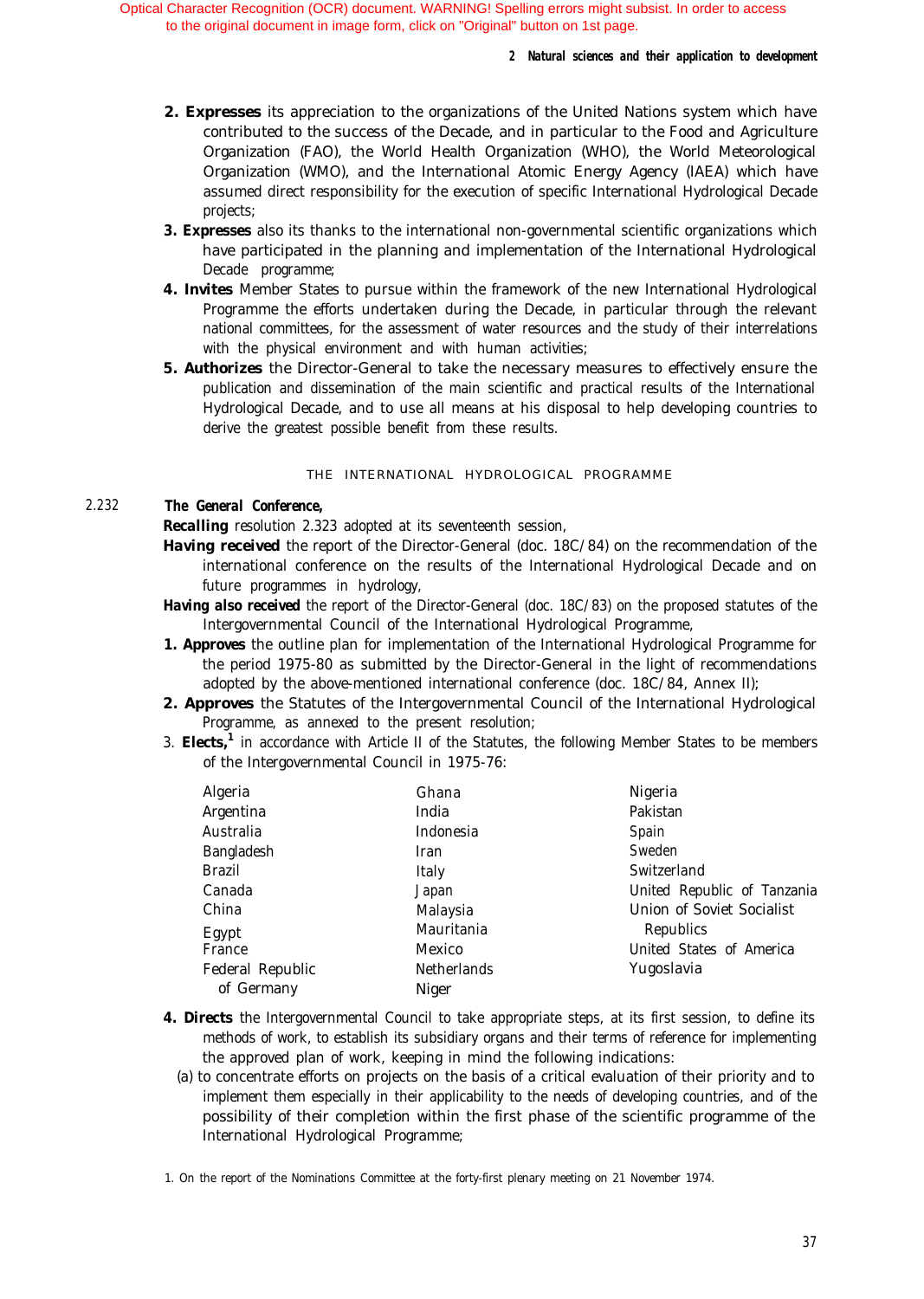#### *2 Natural sciences and their application to development*

- (b) to give emphasis to projects dealing with the evaluation of water resources at basin and national levels, droughts and floods, and environmental interactions with water management;
- (c) to give priority to those projects that are of particular usefulness in arid and semi-arid regions, and those frequently subject to droughts or to tropical storms;
- (d) to give priority to those aspects of the programme that are of special benefit to developing countries;
- (e) to consider the possibility and need to incorporate in the plan projects on snow hydrology, the dynamics and physical behaviour of lakes, hydrochemical and isotope investigations, study of crystalline rock aquifers and their exploitation, and the hydrology of karstic regions, as well as their rational utilization;
- (f) continually to seek ways and means for working in co-operation with the MAB programme and the International Geological Correlation Programme;
- (g) to take proper account, in the planning of its activities, of the contributions which various international organizations-such as the United Nations Environment Programme, the World Meteorological Organization, the Food and Agriculture Organization, the World Health Organization, the International Atomic Energy Agency and other organizations of the United Nations system, as well as scientific non-governmental organizations, among which the International Association of the Hydrological Sciences has an important role-can make to the implementation of the programme;
- *5. Reiterates* its invitation to Member States to participate in the programme according to their interests and possibilities;
- *6. Recommends* that they establish permanent national committees relevant to the programme, it being understood that wherever possible and where compatible with national practices, existing national committees for the International Hydrological Decade should be used as a basis for the formation of new committees and that these committees should contribute to the general co-ordination of hydrological activities at the national level relating to international programmes in hydrology;
- *7. Recommends* that existing regional committees on the study of water resources be consolidated and strengthened, that the creation of new committees of this type be encouraged by Member States in which the need for them is felt, and that such regional committees make appropriate arrangements for the study of specific International Hydrological Programme projects at regional level;
- 8. Recommends Member States which have achieved a high degree of development in hydrology to assist the developing countries, in so far as they request, to participate in the International Hydrological Programme and to develop their hydrological activities, by providing them with the services of consultants and equipment, by means of bilateral projects, and by providing facilities for on-the-job training of specialists from developing countries in appropriate institutions;
- *9. Endorses* the recommendations made by the International Conference on the results of the International Hydrological Decade and on future programmes in hydrology concerning increased United Nations Development Programme assistance to developing countries for the strenghtening of their hydrological activities at national and regional levels, with particular reference to national and regional training activities, and *invites* the Director-General to bring these recommendations to the attention of the United Nations Development Programme;
- 10. *Authorizes* the Director-General:
	- (a) to provide secretariat services for the Intergovernmental Council of the International Hydrological Programme;
	- (b) to assist in the implementation of the scientific projects included in the programme, in particular by organizing the meetings of the working groups, panels of experts and other subsidiary organs set up by the Intergovernmental Council, by disseminating data, methodological principes and information concerning the projects and their implementation, and by fostering the improvement of exchange of information among national committees regarding major International Hydrological Programme activities;
	- (c) to assist national committees for the International Hydrological Programme and to promote regional co-operation within its framework;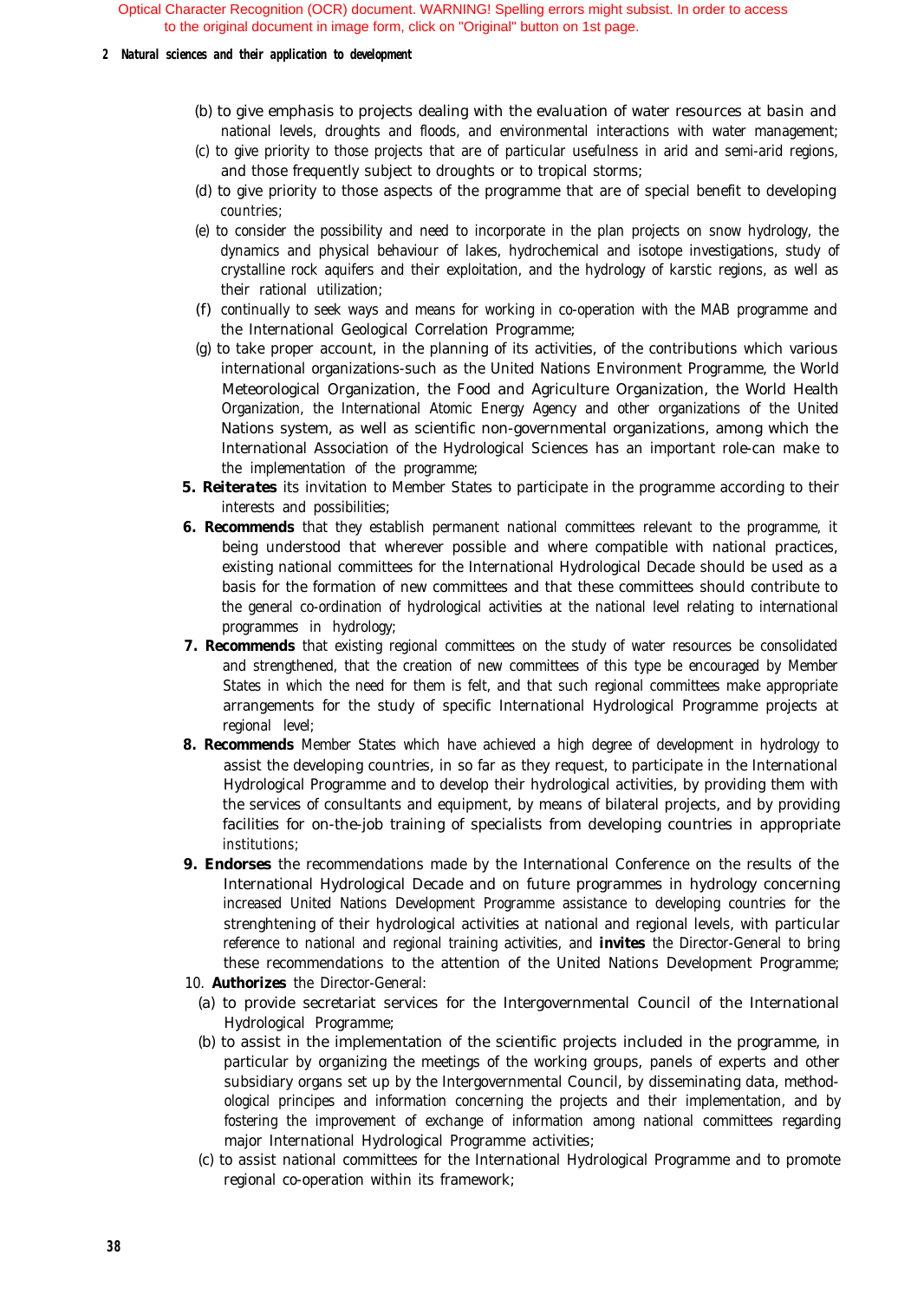- *2 Natural sciences and their application to development*
- (d) to co-operate, in the execution of the programme, with other competent international governmental and non-governmental organizations, as appropriate, as well as to develop the most appropriate methodological and conceptual co-ordination with the MAB programme and the Long-term and Expanded Programme of Oceanic Exploration and Research.

#### *Annex. Statutes of the Intergovernmental Council of the International Hydrological Programme*

An Intergovernmental Council of the International Hydrological Programme is hereby established within the United Nations Educational, Scientific and Cultural Organization.

#### *Article II*

- 1. The Council shall be composed of thirty Member States of Unesco, elected by the General Conference at each of its ordinary sessions, taking due account of equitable geographical distribution, of the need to ensure appropriate rotation, of the representativeness of these States from the hydrological viewpoint in the various continents and of the importance of their scientific contribution to the programme.
- 2. Members of the Council shall be immediately eligible for re-election.
- 3. The Council may make recommendations concerning its own membership to the General Conference.
- 4. The persons appointed by Member States as their representatives on the Council shall preferably be experts in the field covered by the programme and chosen among those persons who are playing a major part in the implementation of the activities related to the programme in the said Member States.

#### *Article III*

- 1. The Council shall be responsible, within Unesco's field of competence, for planning the International Hydrological Programme, defining its priorities and supervising its execution, and in particular for:
	- (a) guiding and supervising, from the scientific and from the organizational point of view, the implementation of the programme;
	- (b) studying proposals concerning developments and modifications of the programme and also plans for its implementation;
	- (c) recommending scientific projects of interest to Member States and assessing priorities among such projects;
	- (d) co-ordinating international co-operation of Member States in the framework of the programme;
	- (e) making any necessary proposals for coordinating the programme with those conducted by all the international organizations concerned;
	- (f) assisting in the development of national and regional projects related to the programme;
- *Article Z* (g) taking any practical or scientific measures that may be required for the successful implementation of the programme.
	- 2. In performing its functions the Council shall rely as much as possible on the activities of the National Committees established by Member States in accordance with the recommendation contained in paragraph 6 of [resolution 18C/2.232](#page-33-0) and foster by all means their active participation in the programme.
	- 3. The Council shall make full use of the facilities offered by the agreements or working arrangements between Unesco and the other intergovernmental organizations mentioned under Article VIII, paragraph 2, below.
	- 4. The Council may consult on scientific questions all appropriate international non-governmental organizations with which Unesco maintains official relations.

The International Council of Scientific Unions, its unions and associations may give advice to the Council on questions of a scientific or technical nature.

5. The Council shall, whenever possible, attempt to co-ordinate the International Hydrological Programme with other international scientific programmes.

#### *Article IV*

- 1. The Council shall normally meet in plenary session once every two years. Extraordinary sessions may be convened under conditions specified in its Rules of Procedure.
- 2. Each Council member shall have one vote, but it may send as many experts or advisers as it deems necessary to sessions of the Council.
- 3. The Council shall adopt its own Rules of Procedure.

#### *Article V*

- 1. The Council may establish committees to examine the implementation of certain major orientations of the programme and to prepare appropriate recommendations to the Council. Such committees may include Member States of Unesco which are not represented in the Council.
- 2. The Council shall define the terms of reference and tenure of each committee thus established.
- 3. The Council may establish working groups of specialists to examine specific projects. These working groups, whose members shall serve in a personal capacity, may include nationals of Member States of Unesco which are not represented in the Council.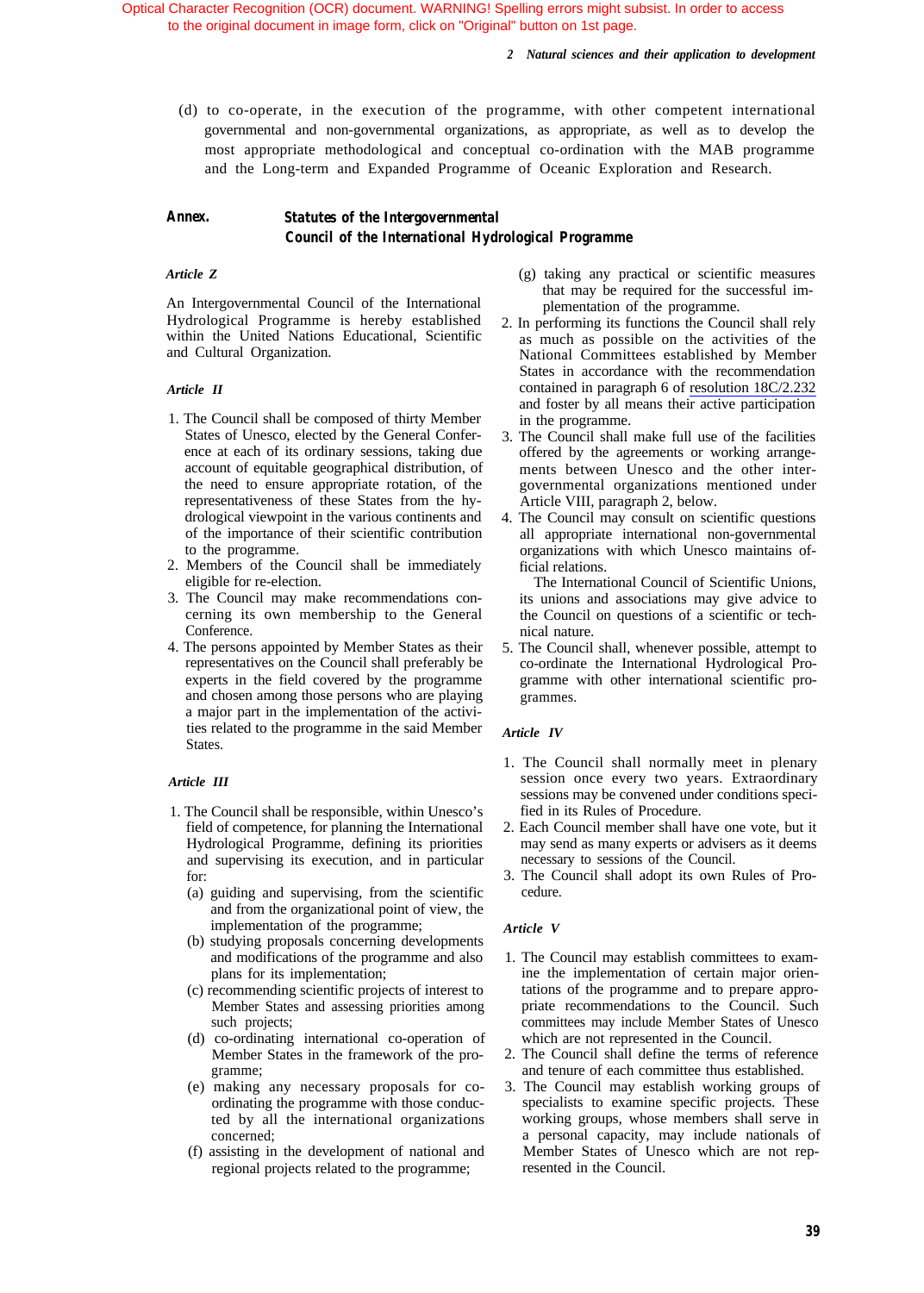### *2 Natural sciences and their application to development*

4. In the composition of committees and working groups appropriate geographical distribution and adequate representation of areas where the problems occur might be sought.

# *Article VI*

- 1. Regional Committees may be established on the initiative of and by mutual agreement among Member States of the same region sharing a common hydrological interest.
- 2. The Council shall extend all possible assistance and help to Regional Committees thus established.

### *Article VII*

- 1. At the beginning of its first session, the Council shall elect a Chairman and four Vice-Chairmen, taking due account of equitable geographical distribution. These shall form the Council's Bureau.
- 2. The Council shall elect a new Bureau whenever its own membership is changed by the General Conference in accordance with Article II, above.
- 3. The Bureau shall discharge the following duties:
	- (a) fix, in consultation with the Secretariat, the dates of the sessions of the Council and of its committees and working groups, in accordance with the general guidelines of the Council;
	- (b) prepare the sessions of the Council, in consultation with the Secretariat;
	- (c) supervise the implementation of the resolutions of the Council and report, at each session of the Council, on the status of implementation of the prescribed phases of project execution and, in particular, follow the activities of the Council's committees and working groups;
	- (d) prepare for the Council all reports requested by the General Conference of Unesco;
	- (e) discharge all other duties which it may be assigned by the Council.
- 4. Meetings of the Bureau may be convened between meetings of the Council at the request of the Council itself, of the Director-General of Unesco or of a Bureau member.

# *Article VIII*

- 1. Representatives of Member States and Associate Members of Unesco which are not members of the Council may attend, as observers, without the right to vote, all meetings of the Council, of its committees and of its working groups.
- 2. Representatives of the United Nations, the United Nations Educational, Scientific and Cultural Organization, the Food and Agriculture Organization of the United Nations, the World Meteorological Organization, the World Health Organization and the International Atomic Energy Agency may take part, without the right to vote, in all meetings of the Council, of its committees and of its working groups.
- 3. Representatives of the International Council of Scientific Unions, of its Committee on Water

Research and of its affiliated International Association of Hydrological Sciences and International Association of Hydrogeologists, of the International Association for Hydraulic Research, of the International Commission on Irrigation and Drainage, the International Commission of Large Dams and of the International Water Resources Association may take part, without the right to vote, in all the meetings of the Council, of its committees and of its working groups.

4. The Council shall determine the conditions under which other international governmental or nongovernmental organizations may be invited to attend its meetings, without the right to vote, whenever questions of common interest are discussed.

### *Article IX*

- 1. The Secretariat of the Council shall be provided by the Director-General of the United Nations Educational, Scientific and Cultural Organization, who shall place at the Council's disposal the staff and other means required for its operation.
- 2. The Secretariat shall provide the necessary services for all sessions of the Council and meetings of its Bureau, committees and working groups.
- 3. The Secretariat shall take any measures required in order to co-ordinate the execution of the international programmes recommended by the Council, and shall take all steps required to convene the sessions of the Council.
- 4. The Secretariat shall assemble all proposals sent in by members of the Council, other Member States of Unesco and the international organizations concerned, with regard to the formulation of the international projects under the programme, and shall prepare them for examination by the Council. It shall maintain liaison with the National Committees referred to in Article III, paragraph 2, above and inform them of the Council's recommendations.
- 5. In addition to the services which it renders to the Council, the Secretariat shall co-operate closely with the respective secretariats of the international governmental and non-governmental organizations mentioned in Article VIII, paragraphs 2 and 3, above; it shall for this purpose take part in inter-secretariat co-ordination meetings as necessary.

# *Article X*

1. The international programmes of hydrological investigations recommended by the Council to Member States for concerted action on their part shall be financed by the participating Member States according to the commitments which each State is willing to make. The Council may, however, make recommendations to the United Nations Educational, Scientific and Cultural Organization and to the other organizations mentioned in Article VIII, paragraph 2, above, concerning assistance to Member States for the development of hydrological research or the implementation of some particular aspects of the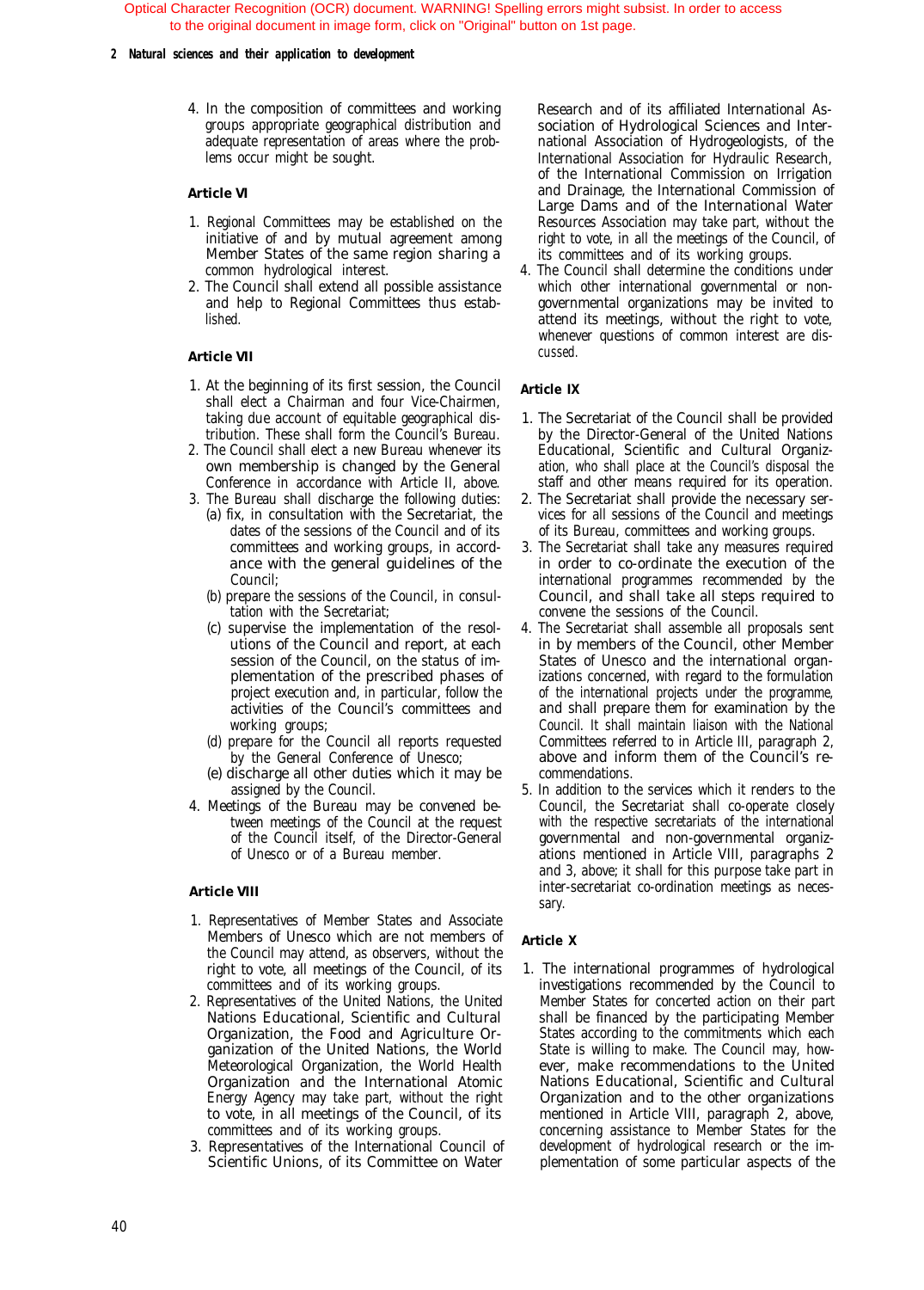### *2 Natural sciences and their application to development*

programme. If Unesco and the said organizations accept such activities and if the Member States concerned signify their agreement, these organizations shall undertake to finance the related activities in accordance with the provisions of their respective constitutions and regulations.

- 2. Member States shall bear the expense of participation of their representatives in sessions of the Council and its committees. The running expenses of the Council and its subsidiary organs shall be financed from funds appropriated for this purpose by the General Conference of Unesco.
- 3. Voluntary contributions may be accepted and established as trust funds in accordance with the Financial Regulations of the United Nations Educational, Scientific and Cultural Organization

and administered by the Director-General of that Organization. The Council shall make recommendations to the Director-General on the allocation of such contributions for international projects under the programme.

# *Article XI*

- 1. The Council shall submit reports on its activities to the General Conference of Unesco at each of its ordinary sessions. These reports shall also be communicated to the other international organizations mentioned in Article VIII, paragraphs 2 and 3, above, and to all national committees for the International Hydrological Programme.
- 2. The Council may receive from other international organizations reports concerning the programme.

# WATER RESOURCES RESEARCH AND TRAINING

- **2.233** The Director-General is authorized:
	- (a) to promote research activities for the assessment of water resources and for their rational utilization and protection against pollution;
	- (b) to stimulate the development of educational activities relating to the water sciences and to provide so far as possible for the training of specialized personnel in these fields in the regions concerned;
	- (c) to co-operate with international non-governmental organizations for the organization of symposia and seminars in the field of water sciences and to give assistance to specialists from developing countries to participate in them;
	- (d) to assist Member States, upon request, in preparing, developing and executing their water resources research and training programmes, as well as in the development of their institutions and facilities in the field of water resources, in particular through the creation of centres for the training of hydrological and hydrogeological engineers and technicians in developing countries.

# **2.24 Marine sciences**

# GENERAL ADVANCEMENT OF MARINE SCIENCES

### 2.241 *The General Conference:*

- *1. Recommends* Member States which have achieved a high degree of development in marine science to assist the developing countries, in so far as they request, to participate in the international oceanography programmes and to develop their marine science activities, by providing them with the services of consultants and equipment, by means of bilateral projects, and by providing facilities for on-the-job training of specialists from developing countries in appropriate institutions;
- 2. *Authorizes* the Director-General, in collaboration with the appropriate organizations of the United Nations system, as well as with other competent international governmental and non-governmental organizations, and with due regard for all the interests and rights of riparian countries relating to scientific research and to the prevention of marine pollution in the zones under their jurisdiction:
	- (a) to promote research programmes for advancement of the marine sciences;
	- (b) to promote regional and national capability in managing man's interaction with the marine environment, especially the coastal environment, through research into the relevant marine environmental systems and through strengthening the infrastructure necessary to implement such research and management;
	- (c) to collect, exchange and disseminate marine science information;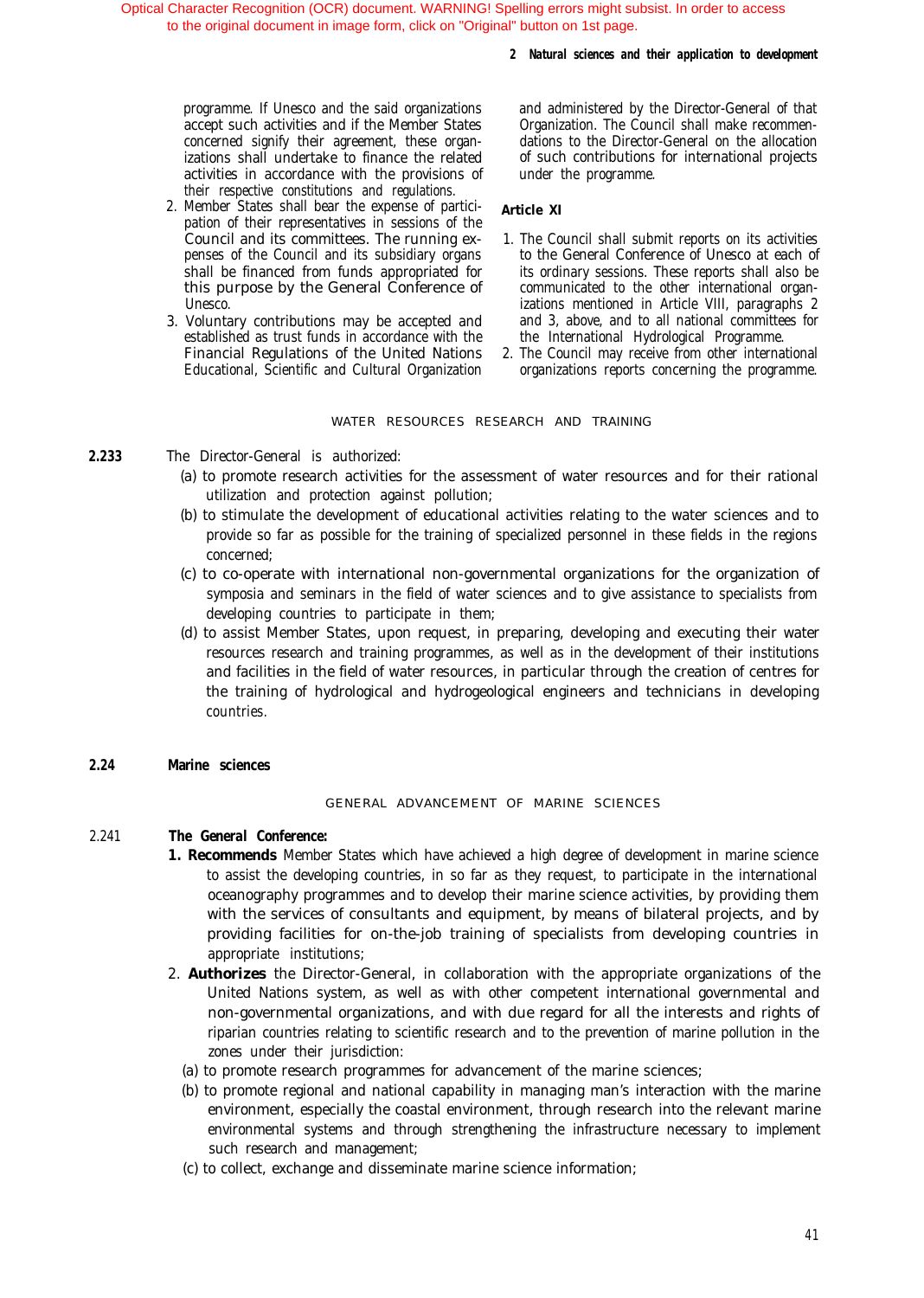### <span id="page-38-0"></span>*3 Social sciences, humanities and culture*

- (d) to promote the strengthening of national infrastructures and regional co-operation in the marine sciences and to assist Member States, upon request, to this effect;
- (e) to promote the development of education and of the training of specialists in the marine sciences.

INTERGOVERNMENTAL OCEANOGRAPHIC COMMISSION

# *2.242 The General Conference,*

- Having noted the summary of the eighth session of the Assembly of the Intergovernmental Oceanographic Commission, and the report of the Director-General thereon (dot. 18C/85),
- **Authorizes** the Director-General to support the activities of the Intergovernmental Oceanographic Commission:
	- (a) by providing secretariat services for the Commission and its governing body and subsidiary bodies, and assistance to its scientific advisory bodies;
	- (b) by furthering the development of the various components of the Long-term and Expanded Programme of Oceanic Exploration and Research, i.e.:
		- (i) the regional co-operative expeditions and other international investigations and pollution research, taking fully into account problems of the relations between man and the marine environment;
		- (ii) the Integrated Global Ocean Station System, pollution monitoring, the tsunami warning service and international oceanographic data exchange and management:
		- (iii) the co-ordination of education and training in marine sciences;
		- (iv) the promotion of participation by Member States in the activities of the Commission, both directly and through co-operative arrangements;

as well as developing the most appropriate methodological and conceptual co-ordination with the Man and the Biosphere Programme, the International Geological Correlation Programme and the International Hydrological Programme;

(c) by publishing the results of projects sponsored by the Commission and issuing guidelines for participation in its work.

# *<sup>3</sup>* Social sciences, humanities and culture1

# 3.1 Philosophy and interdisciplinary co-operation

- 3.11 In order to put philosophical and interdisciplinary inquiry at the service of the ideals of the Organization, the Director-General is authorized:
	- (a) to develop interdisciplinary co-operation by intensifying international collaboration among specialists in philosophy, the humanities and the social sciences, as well as those in other fields of research covered by the programme, and international non-governmental organizations, in particular the International Council for Philosophy and Humanistic Studies;
	- (b) to promote philosophical research on the fundamental concepts and the ultimate aims of education, science and technology, social sciences, culture and communication:
		- (i) by contributing to critical inquiry into the philosophy and aims of education;
		- (ii) by a more searching philosophical analysis of the impact of science and technology on the evolution of cultural values in the modern world;
		- (iii) by continuing the study of the relationships between cultures with reference to the concepts of time and history;
		- (iv) by preparing a third volume, summing up and drawing conclusions, of the study on the main trends of research in the social sciences and humanities;
		- (v) by an analysis of differing interpretations of experience by and through the mass media;
	- 1. Resolutions adopted on the report of the Commission for Social Sciences, Humanities and Culture at the fortieth plenary meeting on 20 November 1974.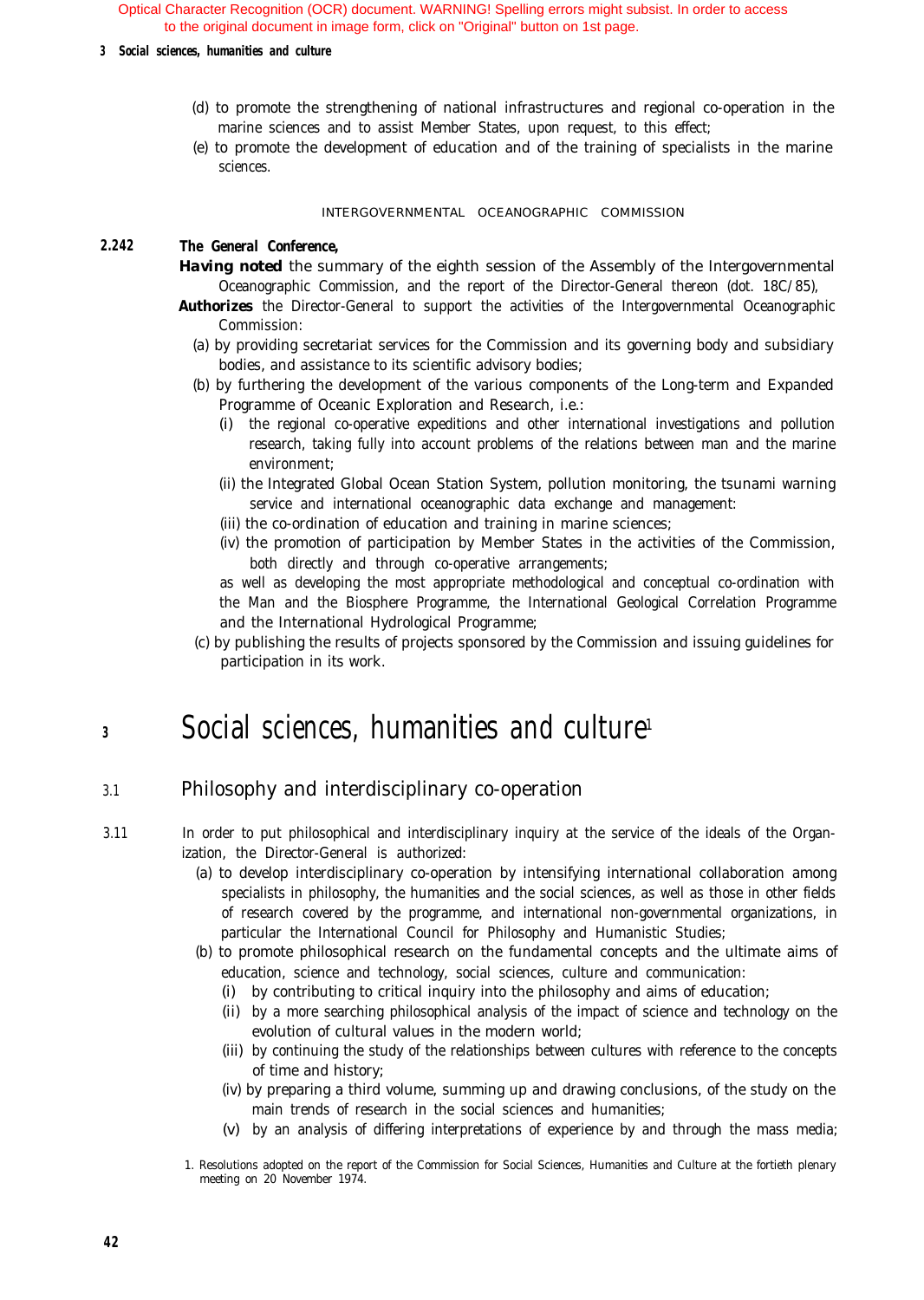- (c) to organize a second Peace Forum to give representative public figures and young people the opportunity to discuss the contribution of the social sciences and humanities to peace;
- (d) to assist Member States in their efforts to develop interdisciplinary philosophical inquiry and, in particular, to support the International Centre for the Humanities and Development (Byblos, Lebanon).
- **3.2** Social sciences

# 3.201 *The General Conference,*

- **Desirous** of preserving the cultural identity, authenticity and dignity that are possessed by each national group,
- Attaching special importance to the contribution that each people can make in this respect according to its conception of the world and the perception of its needs,
- *Anxious* that the development of the Organization's programmes should be planned in relation to these essential requirements and that there should be greater effectiveness and efficiency in international co-operation in this regard,
- *1. Considers* that it would be advantageous and expedient to enlist the services of research workers in the human and social sciences, in the widest possible range of countries, for the study of the processes of cultural interaction in connexion with the Organization's various activities relating to the transfer of knowledge;
- 2. *Invites* the Director-General to propose to the nineteenth session of the General Conference a programme of concerted research aimed at improving the conditions pertaining to the transfer of knowledge, based on the methods used in the case of the programme on Man and the Biosphere.

# **3.202** *The General Conference,*

- **Recognizing** the increasing role of social science knowledge in contributing to an understanding of major social problems such as population, environment and development,
- **Considering** the importance of enhancing the potentialities for social science education, research and application in developing countries through the promotion of a sound and viable infrastructure of adequately funded social science institutes, centres and regional units,
- **Cognizant** of the values of greater visibility stemming from higher priority assignment and greater attention to the social sciences,
- Believing that Unesco's programmes can benefit from greater focus and consolidation and greater attention to the application of the scientific method,
- Appreciating the need for improvement in the processes of communication and dissemination of social science activities and findings,
- **Observing** the fruitful consequences of close collaboration between natural and social scientists in attacking such problem areas as man and his environment and drug abuse,
- **Noting** the effective co-ordinating and leadership role of the International Social Science Council in shaping and maintaining an international network of social science organizations, thus making possible co-operative research undertakings among social scientists from all regions of the world,

# *Recommends* that:

- (a) the social sciences be assigned a high priority for the next decade;
- (b) serious consideration be given to how the goal of integrating the social sciences into Unesco's programmes can best be achieved, with particular reference to document 18C/4 implications concerning the structure of the Organization.

# **3.21 Development of the social sciences**

- 3.211 The Director-General is authorized:
	- (a) to contribute to basic thinking in the social sciences by organizing research projects and international meetings on selected topics, paying special attention to: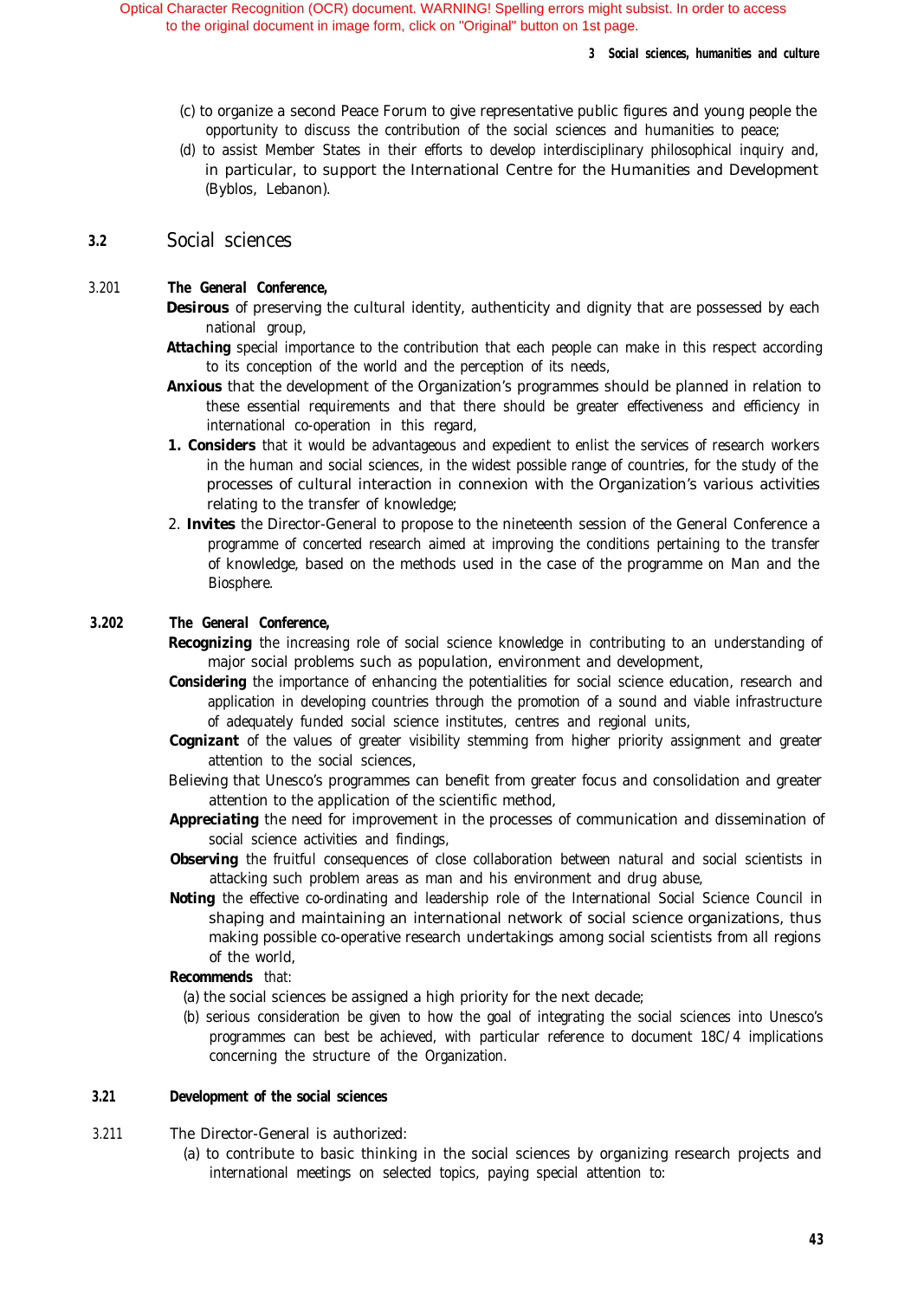### *3 Social sciences, humanities and culture*

- (i) clarifying concepts and criteria which are relevant to the advancement of the social sciences;
- (ii) improving the conditions of work and the professional responsibilities of social scientists;
- (iii) increasing the co-operation between the social sciences and the natural sciences;
- (iv) stimulating and improving the social sciences' response to the social and human problems which derive from the scientific and technological revolution;
- (b) to encourage the institutional and organizational development of the social sciences, especially in the developing countries, by stimulating regional and inter-regional co-ordination and by assisting the science councils of some Asian countries in calling the second conference of the Association of Asian Social Science Research Councils (AASSREC);
- (c) to co-operate with international non-governmental organizations working in the social sciences, in particular the International Social Science Council, and to grant them subventions to an amount not exceeding \$472,000 in 1975-76;
- (d) to encourage international co-operation in the social sciences through improved information and documentation services:
	- (i) by developing the DARE computerized system and the social science component of UNISIST;
	- (ii) by publishing the *International Social Science Journal* and other appropriate material;
- (e) to assist Member States, on request, in attaining the aims set out in this resolution.

# **3.22 Social science methods and analysis**

- **3.221** To contribute to improvement of the analysis and planning of social and economic development, the Director-General is authorized:
	- (a) to promote the development of social science methods of analysis and planning relevant to programmes in education, science, culture and communication, in the light of methodological pluralism, and to this end:
		- (i) to establish systems of social indicators, especially those pertaining to socio-economic development and environmental quality with special emphasis on the planning and development of the working and living environment;
		- (ii) to develop and adapt simulation models as tools of analysis and planning for exploring the quantitative implications of policy alternatives in educational and cultural development, science manpower and population, and the interrelationships thereof;
		- (iii) to improve and spread techniques for evaluating programmes;
	- (b) to apply tools and methods of analysis and planning as a service to the operational programmes of Unesco, as well as, upon request, to those of Member States;
	- (c) to assist in training specialists in applying methods of analysis and planning.

# **3.23 Applied social sciences**

3.231 The Director-General is authorized:

To promote through studies, publications, meetings and training, the application of the social sciences to contemporary problems of universal significance, in particular as regards:

- (a) the promotion of human rights
	- (i) by undertaking and encouraging scientific studies, convening expert meetings and preparing and issuing publications, designed for the general public and students at educational institutions, on human rights and their effective application with special attention given to the identification of the causes, manifestations and effects of racialism, colonialism, neo-colonialism and apartheid and to the furtherance of the rights and the cultural identity of groups and societies suffering from racial and colonial oppression particularly with regard to the problems in education, science, culture and communication;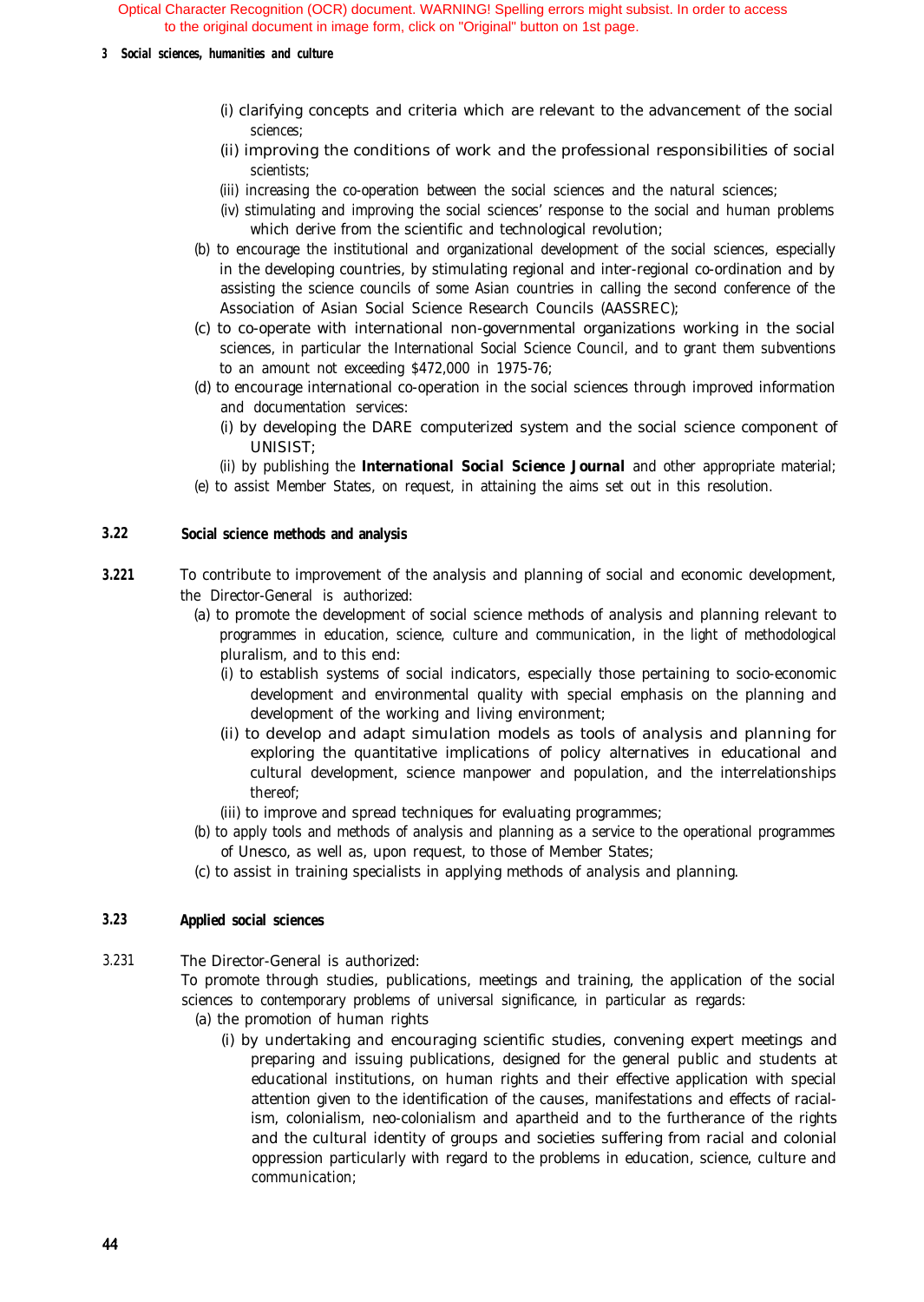- (ii) by encouraging and assisting the development of research on human rights for higher education, particularly through the preparation and publication of reading materials;
- (b) the construction of peace
	- (i) by contributing to the development of peace research especially and of other relevant disciplines and furthering training and education for peace;
	- (ii) by implementing a programme of social science research and publications in support of the development of peaceful relations between communities;
- (c) the achievement of development
	- (i) by undertaking or promoting research and training on the conception, planning and management of economic and social development and taking steps for a re-examination of the objectives, criteria, forms and methods of aid to development in Unesco's fields of competence;
	- (ii) by ensuring the support of the social sciences for selected developmental projects in the field of education;
	- (iii) by co-operating with other organizations of the United Nations system, in the study of the problems of development arising from the effort to achieve the objectives of the Second Development Decade;
- (d) the development of knowledge and understanding of population trends and problems
	- (i) by undertaking and promoting research pertaining to the sociology of the family, with special reference to the problems of fertility behaviour and family adjustment;
	- (ii) by carrying out, in co-operation with the Member States concerned, a series of case studies on the interrelationships between population action programmes and the norms and traditions of the cultures of the communities;
- (e) the preservation and improvement of the quality of the human environment
	- (i) by undertaking a co-ordinated programme of studies and publications, based on surveys in selected areas, on the psychological and socio-cultural factors of environmental policies and the consequences of environmental changes, and by developing, in the light of the conclusions to be drawn from these studies, the contribution of the social sciences to the Man and the Biosphere and to the Man in his Environment-Human Settlements programmes;
	- (ii) by contributing to the development of research and training at the university level in the human and social dimensions of environmental problems especially through the publication of reading materials;
- (f) the prevention of drug abuse
	- (i) by initiating inquiries, studies and discussions and thereby facilitating a co-ordinated approach in this field;
	- (ii) by promoting the circulation of information on the present state of knowledge on the motivations behind drug abuse and the improvement of methods for its prevention;

To assist Member States, upon request, in research and teaching activities designed to contribute to achieving the object of this resolution.

#### *3.232 The General Conference,*

- *Recalling* resolution 10.1, paragraph 20, adopted by the General Conference at its seventeenth session with regard to Unesco's contribution to United Nations action concerning study of the practices of transnational corporations, particularly in the developing countries, in the fields of competence of the Organization,
- **Recalling** that United Nations action in this field was defined by resolution 1721 (LIII) unanimously adopted by the Economic and Social Council on 28 July 1972,
- **Noting** that the United Nations General Assembly has adopted a Declaration on the Establishment of a new International Economic Order and a Programme of Action at its sixth special session,
- **Noting** that the report of the group of eminent persons to study the impact of transnational corporations on development and international relations is already available,
- **Convinced** of the necessity of Unesco's contribution to a study of this question in its fields of competence,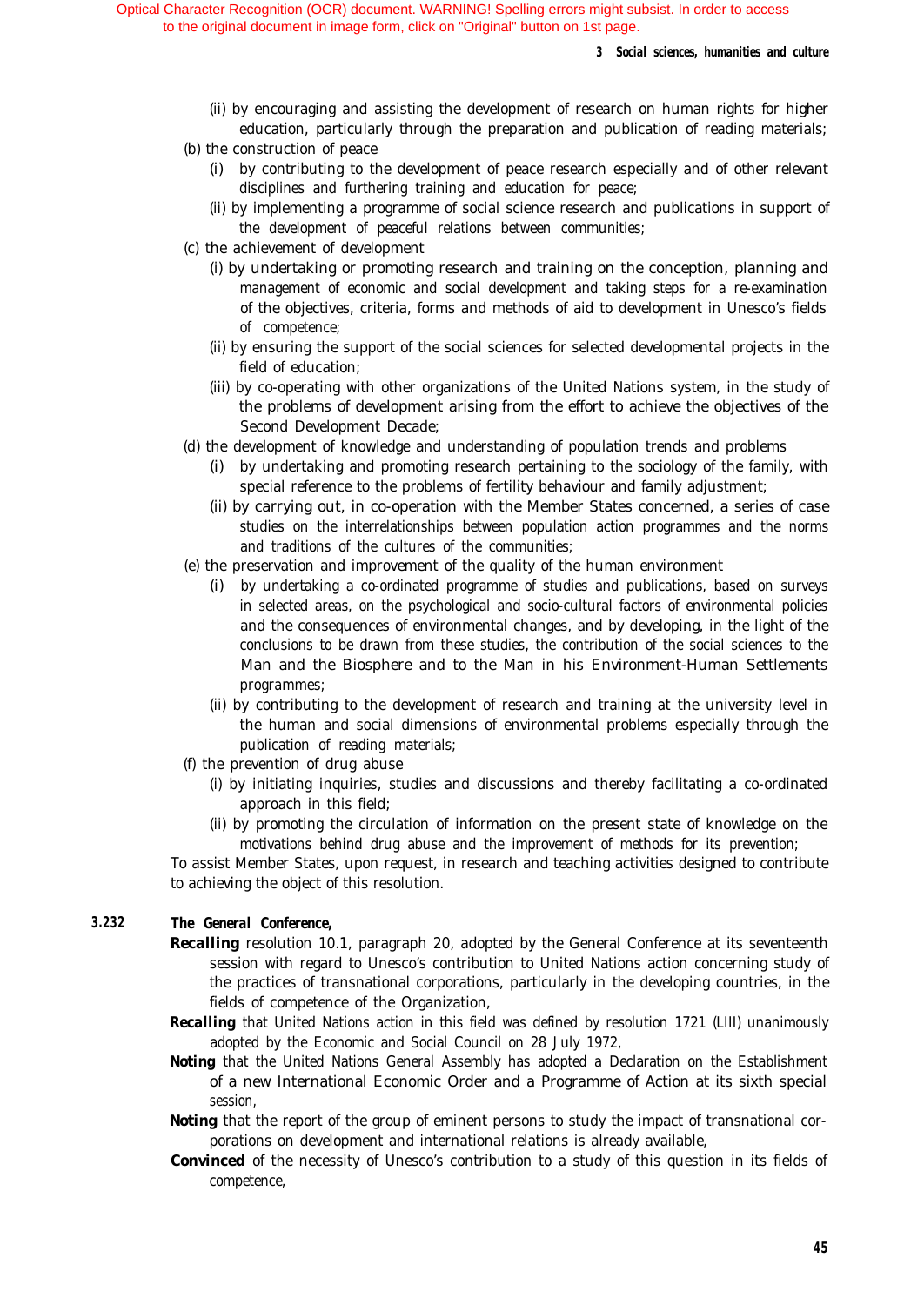### *3 Social sciences, humanities and culture*

- *Invites* the Director-General, during execution of the Programme for 1975-1976 to try to find by transfer sufficient budgetary provisions to convene in 1975 a group of experts in order to:
	- (a) assess the conclusions of the above-mentioned report in so far as they bear on matters within Unesco's competence;
	- (b) report on the impact of transnational corporations in the fields of education, science, culture, communication, environment and development;
	- (c) propose such further studies as may be necessary to permit adequate understanding of these questions;
	- (d) to place the experts' report and recommendations before the nineteenth session of the General Conference, with proposals for further action to be included in the Draft Programme for 1977-1978;
	- (e) to co-operate as appropriate with United Nations agencies in any other action to follow up the Economic and Social Council report.

# *3.233 The General Conference,*

- *Recalling* resolution 3.232 of the sixteenth session authorizing the Director-General to explore the establishing of an International Institute for Peace Research with special reference to the Gandhian approach,
- **Noting** the results of the exploration presented to the seventeenth session and the activities under [17C/Resolution 3.11](#page-38-0) carried out in connexion with the peace forum,
- **Believing** that the Gandhian message and technique of non-violence and truth could be applied to situations of conflict which are continuing in our world, and calling for further studies, investigations and research in this field,
- *Invites* the Director-General to encourage the establishment of an International Institute with the co-operation of the International Peace Research Association on the initiative of a Member State which has the facilities, infrastructure, and an ongoing programme of peace research on Gandhian lines.

# *3.3* Cultural activities

# *3.30 The General Conference,*

- *Recognizing* the dominant role of culture in arriving at an understanding of the problems of the present-day world and in promoting international co-operation and peace,
- **Noting** with particular satisfaction the growing importance accorded by Member States to the affirmation of national cultural identity, to the cultural aspects of development and to the quality of life, as demonstrated in the recommendations made by the Intergovernmental Conferences on Cultural Policies convened by the Organization,
- **Bearing in mind** the relevant recommendations of the Executive Board appearing in document 18C/6, Part II, SHC, particularly in Sections C.1 (General considerations) and C.IV (Cultural activities),
- 1. Welcomes in its turn the importance accorded to cultural policies and the increased attention paid to artistic creation;
- 2. Is likewise of the opinion that resources for this expanding programme should consequently be increased;
- *3. Strongly encourages* recourse to extra-budgetary sources of financing, which would make it possible to provide Member States with operational action services for integrated cultural development;
- 4. *Invites* the Director-General to increase as much as possible, by internal adjustments to the Organization's budget, the modest appropriations allocated to the programme of cultural development and studies of cultures.
- *5. Recommends* the Director-General, when preparing the Draft Programme and Budget for 1977- 1978 (doc. 19C/5), to increase substantially the resources of the Cultural Activities Department in application of the recommendations of the Executive Board referred to above.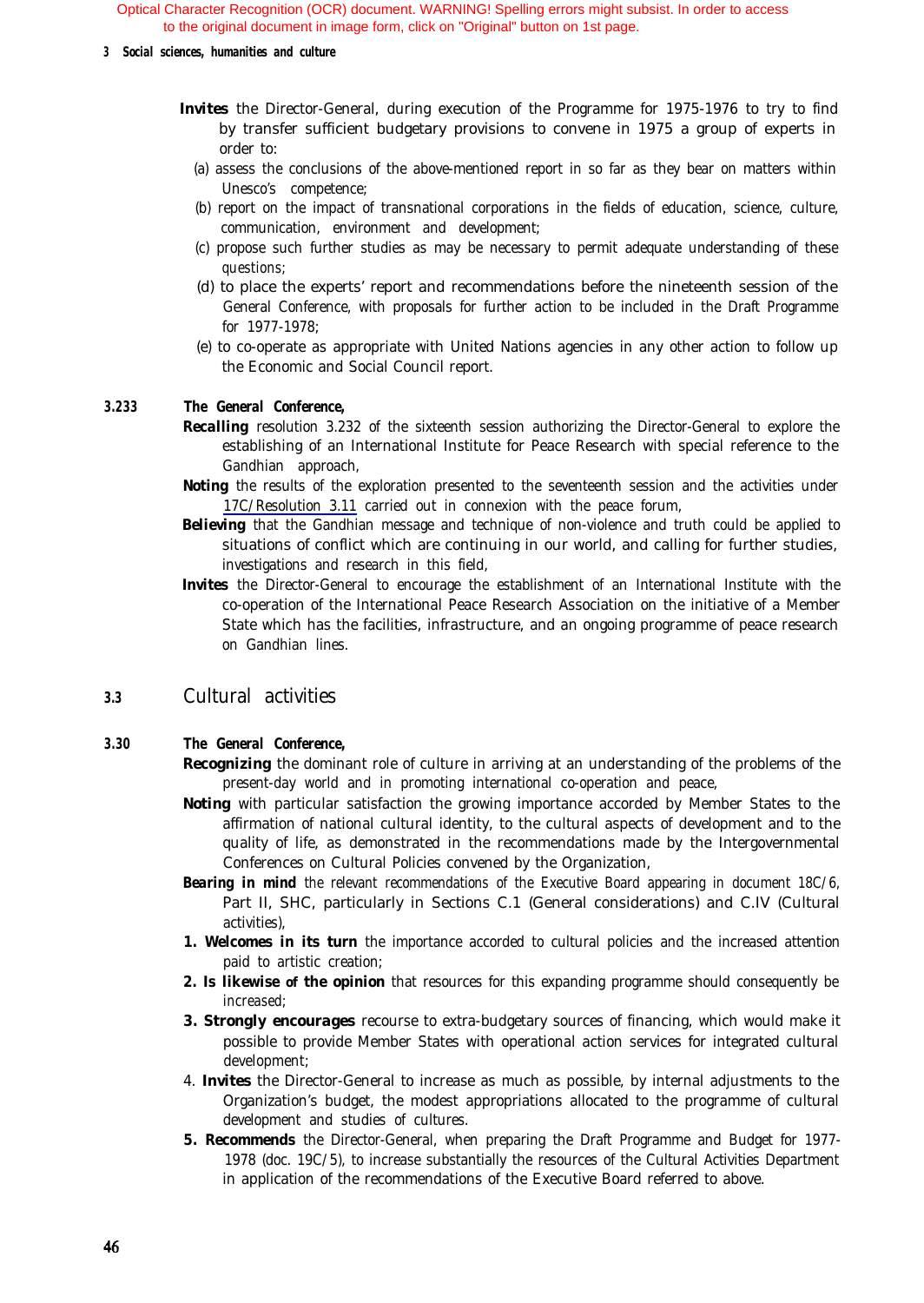### *3.31* **Studies and circulation**

- 3.31 In order to increase international understanding through the mutual appreciation of cultures, the Director-General is authorized:
	- 1. To promote cultural studies, recognizing the humanistic values and original identity of the various cultures and concentrating on:
		- (a) traditional and contemporary Asian cultures-especially Central Asian, Malay and South-East Asian, Oceanic and East Asian cultures and the ancient cultures of the Indus Valley-including the preparation of a guide to the archives of Asian history. In the implementation of this part of the programme, special account will be taken of the need to promote cultural exchanges between Asian Member States and amongst countries of Asia, Africa and Latin America;
		- (b) Arab culture, on the lines recommended by the Arab expert meeting held in Cairo in June 1974, and in particular:
			- (i) by associating the Arab States with the study of the problems posed by historic Moslem towns in Asia, through the exchange of experts and experience and through field-work by archaeologists and restorers of monuments from both the Asian and the Arab cultural areas in towns forming part of the common heritage of Moslem civilization;
			- (ii) by associating Arab research workers and specialists with the project for the safeguarding of African oral tradition and the reutilization of this tradition via contemporary styles of artistic expression (radio, television, cinema, etc.);
			- (iii) by undertaking, within the framework of the project, a study of Mediterranean cultures, focused on the Mediterranean islands (Sicily, Sardinia, Corsica, Cyprus, Crete and the Balearic Islands) as being areas which lend themselves to a synthesis of Arab culture and European cultures;
		- (c) African cultures, including production of the *General History of Africa,* implementation of the ten-year plan for African oral traditions and languages, and the launching of studies on African arts;
		- (d) contemporary cultures in Latin America, with studies on autochthonous cultures and immigrated cultures;
		- (e) European cultures, especially south-east European cultures and Slav cultures, the contracts to be concluded for this purpose in 1975-76 with the International Association for South-East European Studies not exceeding \$50,000;
		- (f) Arctic studies;
		- (g) cultural innovation in industrial and post-industrial societies, especially in the United States of America and, subsequently, in certain European countries.
	- 2. To promote interdisciplinary research, cross-cultural studies and international co-operation in the humanities, in particular through the International Council for Philosophy and Humanistic Studies, which will be granted subventions for 1975-76 not exceeding \$506,000.
	- 3. To promote the international circulation of cultural works, so as to make appreciation of the arts and understanding of different cultures accessible to the widest audience, using as far as possible modern means of mass communication and publishing *Cultures.*
	- 4. To assist Member States, upon request, in activities designed to achieve the objectives described in this resolution.

# 3.312 *The General Conference*

- **Recalling** that, following upon its adoption of resolution 3.312 at its sixteenth session (1970) to undertake long-term co-ordinated studies of the major cultures of South-East Asia, Oceania and Madagascar, it affirmed under resolution 3.31 l(a) at its seventeenth session (1972) the importance of long-term programming and approved a six-year implementation period with the possibility of a further extension,
- **Noting** that at its seventeenth session (1972) it approved a budget of \$87,000 for the first biennium 1973-74, in addition to possible extra-budgetary financing through Funds-in-Trust to be sought through assistance of a Member State, and that subsequently at its third extraordinary session (1973) it reduced the original provision of \$87,000 to \$77,000 because of the financial stringency faced by the Organization,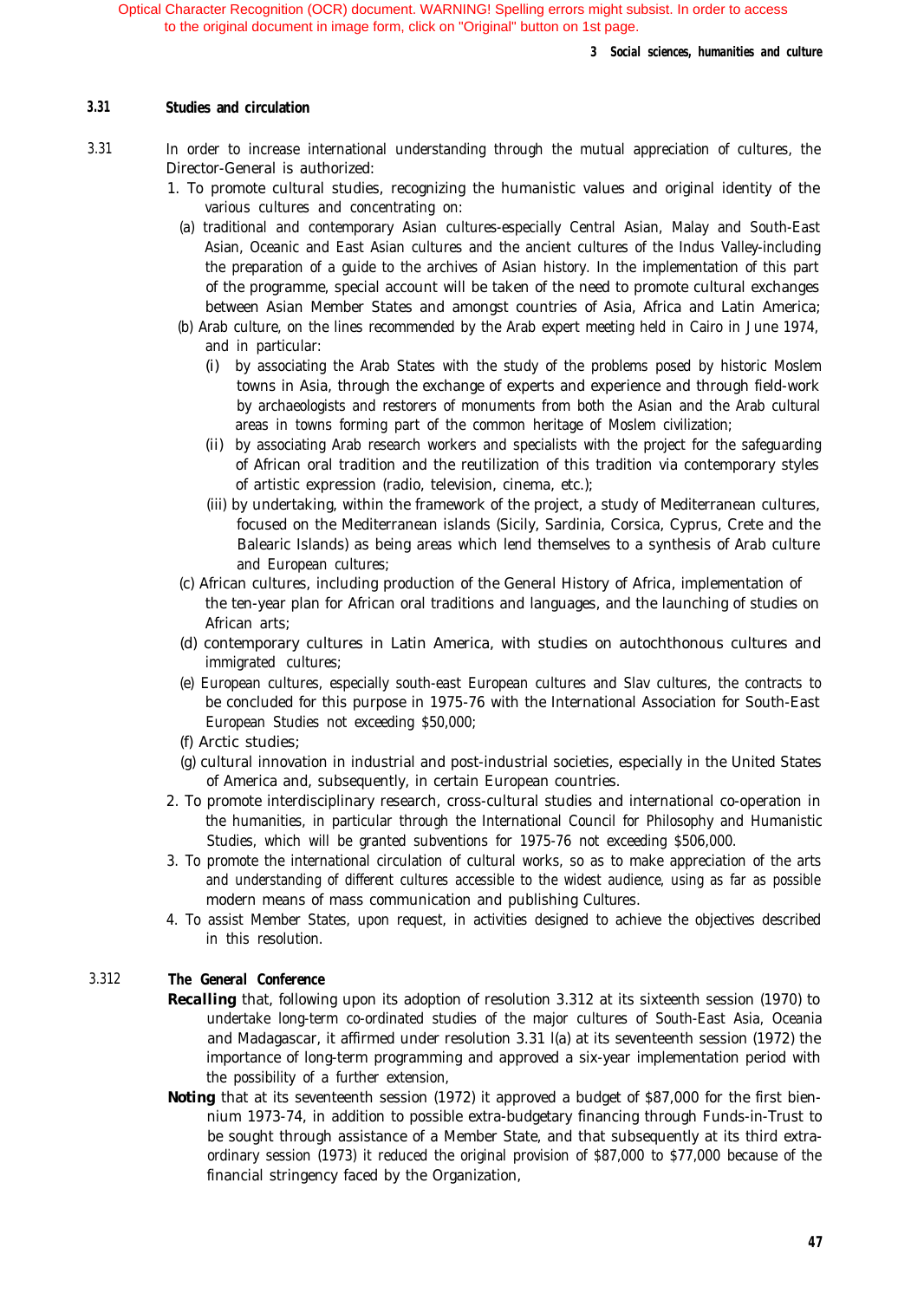### 3 *Social sciences, humanities and culture*

- *Noting* with appreciation the initiative taken by the National Commission of the Federal Republic of Germany for organizing an international conference in Bonn in September 1973 between the experts of the Malay region and representatives of foundations and agencies in Europe interested in international co-operation, for the express purpose of seeking extra-budgetary resources for the Malay culture project,
- *Noting* that the Executive Board at its 92nd session in November 1973 approved the draft statutes of the Advisory Committee for the Study of Malay Culture as a result of activities undertaken by scholars in the Malay region, and that the Advisory Committee held its inaugural meeting in May 1974 in Bali (Indonesia),
- **Noting** with appreciation that the Intergovernmental Conference on Cultural Policies in Asia, which was held in Yogyakarta (Indonesia), in December 1973, has stressed the importance of cultural identity and authenticity as an essential factor in the over-all development process, in particular in South-East Asia, and has recommended *inter alia* in recommendation 3 increased assistance in carrying out the project for the study of Malay culture and Oceanic cultures,
- **Considering** that the appropriation recommended by the Director-General in document 18C/5 is insufficient to carry out the various projects programmed for the coming biennium,
- *1.* Expresses its agreement with the recommendation of the Director-General in his Report for 1973 and in document 18C/5 that the Malay culture project should eventually be extended not only to Oceanic cultures but also to other South-East Asian cultures with a view to achieving an integrated cultural programme for Asia and promoting regional and international cultural co-operation, and that it will furthermore serve as a link between Asian and African projects through studies on Madagascar and the Indian Ocean area;
- *2. Decides* to increase the budgetary provision from the proposed figure of \$96,800 in document 18C/5 to \$116,800 for the 1975-76 biennium, and to authorize the Director-General to explore all possibilities of obtaining urgently needed additional funds from extra-budgetary sources for the Malay culture project.

#### 3.313 *The General Conference,*

- **With a view to continuing** Unesco's efforts in connexion with the study of contemporary Arab culture,
- **Convinced** that continuity, cohesion, unity and universality are the distinctive features of Arab culture and that the study of contemporary aspects should be pursued only in so far as this facilitates research,
- *Having regard to* the contribution made by Arab-Islamic culture in Asia and Africa over the course of many centuries, and the close mutual relations between Arab culture and a number of other world cultures,
- *Considering* that the Arab world is in need of projects to provide a stimulus for the Arab cultural movement,
- **Bearing in mind** the findings of the meeting of Arab experts convened by Unesco in June 1974 with the co-operation of the Arab Educational, Cultural and Scientific Organization (ALECSO) for the purpose of evaluating the programme for contemporary Arab culture and of planning future programmes,

Invites the Director-General:

# CONTEMPORARY ARAB CULTURE

- (a) to amend the title of the programme to read: 'Programme for Arab culture';
- (b) to develop the research undertaken by Unesco on the Arab arts and their interrelationship with the socio-cultural situation in the Arab countries, so that this study may lead to a publication on trends in contemporary Arab art;
- (c) to place major emphasis on architecture and town-planning in historic towns; in co-operation with the Arab League Educational, Cultural and Scientific Organization, to hold a symposium in 1976 at which a special study will be made of the feasibility of establishing an Arab centre for detailed study of the problems of Arab architecture, and another centre with responsibility for ensuring the authenticity of the cultural heritage in Arab countries;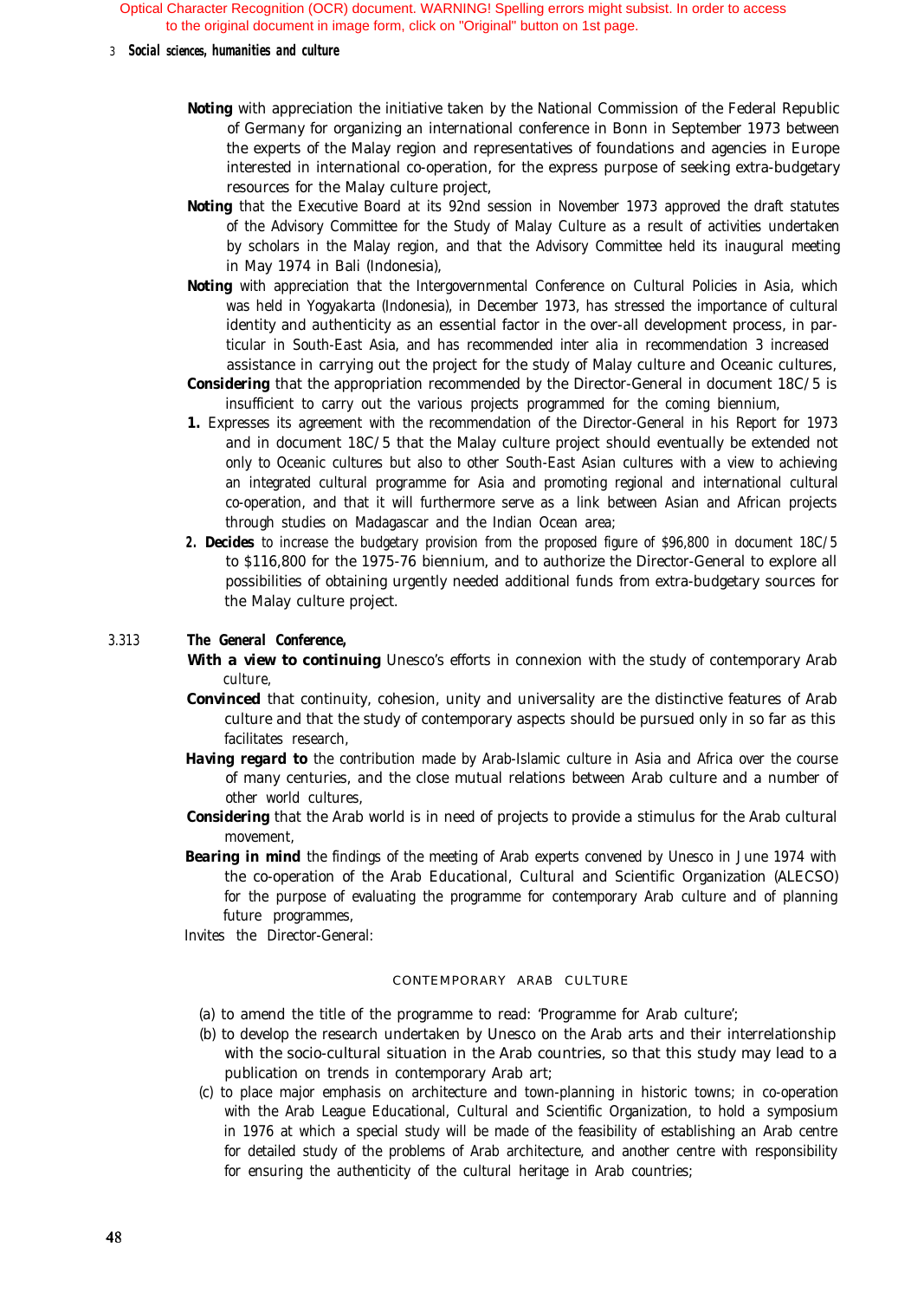- (d) to study the links between Arab culture and other cultures, for example African and Asian cultures;
- (e) to increase the funds allocated to the programme for Arab culture and to secure extrabudgetary resources to cover the costs of this programme;
- (f) to establish an advisory committee composed of representatives of Unesco, the Arab Educational, Cultural and Scientific Organization and Arab governments, and of a number of experts; this committee would meet once a year to enable its members to consult each other, to make a joint evaluation of previous programmes for Arab culture and to plan future programmes;
- (g) to set up, in consultation with the Arab Educational, Cultural and Scientific Organization, a committee composed of experts and delegates from certain Arab States, to study a project for the publication of a universal encyclopaedia in Arabic;
- (h) in collaboration with the Arab Educational, Cultural and Scientific Organization, and with Arab academies, universities and scientific institutions, to undertake a study of the Arabic language, its present situation in the context of Arab culture, its dissemination abroad and the interaction between Arabic and other languages;

### PRESENTATION OF LITERATURES

- (a) to complete the lists prepared by Unesco of works translated in all Arab countries, either from or into Arabic, between 1948 and 1973; to draw up periodic lists of works translated from Arabic into other languages; to study these texts in order to evaluate the part played by translation in the presentation of contemporary Arab culture throughout the world;
- (b) to draw up an inventory of books on Arab culture published in foreign languages and, at intervals, to prepare analytical and critical lists on this subject;
- (c) to compile lists of the most representative masterpieces of contemporary Arab thought; to exchange these lists with foreign scientific institutions and bodies; and to organize a programme in co-operation with such institutions or bodies to present contemporary Arab thought to the world through the medium of translation;

# ART PUBLICATIONS FOR THE GENERAL PUBLIC

As part of current programmes, to publish small works (booklets) on contemporary Arab artists from 1975-76 onwards, so as to present, over the next few years, the outstanding personalities and main trends in the field of contemporary Arab visual arts;

> ASSISTANCE TO MEMBER STATES FOR CULTURAL STUDIES AND THE CIRCULATION OF CULTURAL WORKS

- (a) to make a financial contribution towards the publication of the periodic bulletins which the Arab Educational, Cultural and Scientific Organization intends to publish on foreign works translated into Arabic;
- (b) to make a financial contribution under the Unesco programme for the translation of representative works for the translation into foreign languages of the Arab Educational, Cultural and Scientific Organization study on the medical encyclopaedia of Al-Razi entitled Al-hawi *fil tib,* and of other basic works of reference on Arab civilization published by the Arab Educational, Cultural and Scientific Organization.

#### 3.314 *The General Conference,*

- *Wishing* to encourage regional action for the purposes of the cultural development of Member States, to stimulate international cultural co-operation and thereby to enhance the effectiveness and extend the influence of Unesco's decentralized activities,
- *Invites* the Director-General to contribute to the development of the activities of the Institut Culture1 Africain et Mauricien (ICAM), an African intergovernmental body for cultural co-operation, by assisting it to achieve the priority objectives of its programme, with particular reference to the following: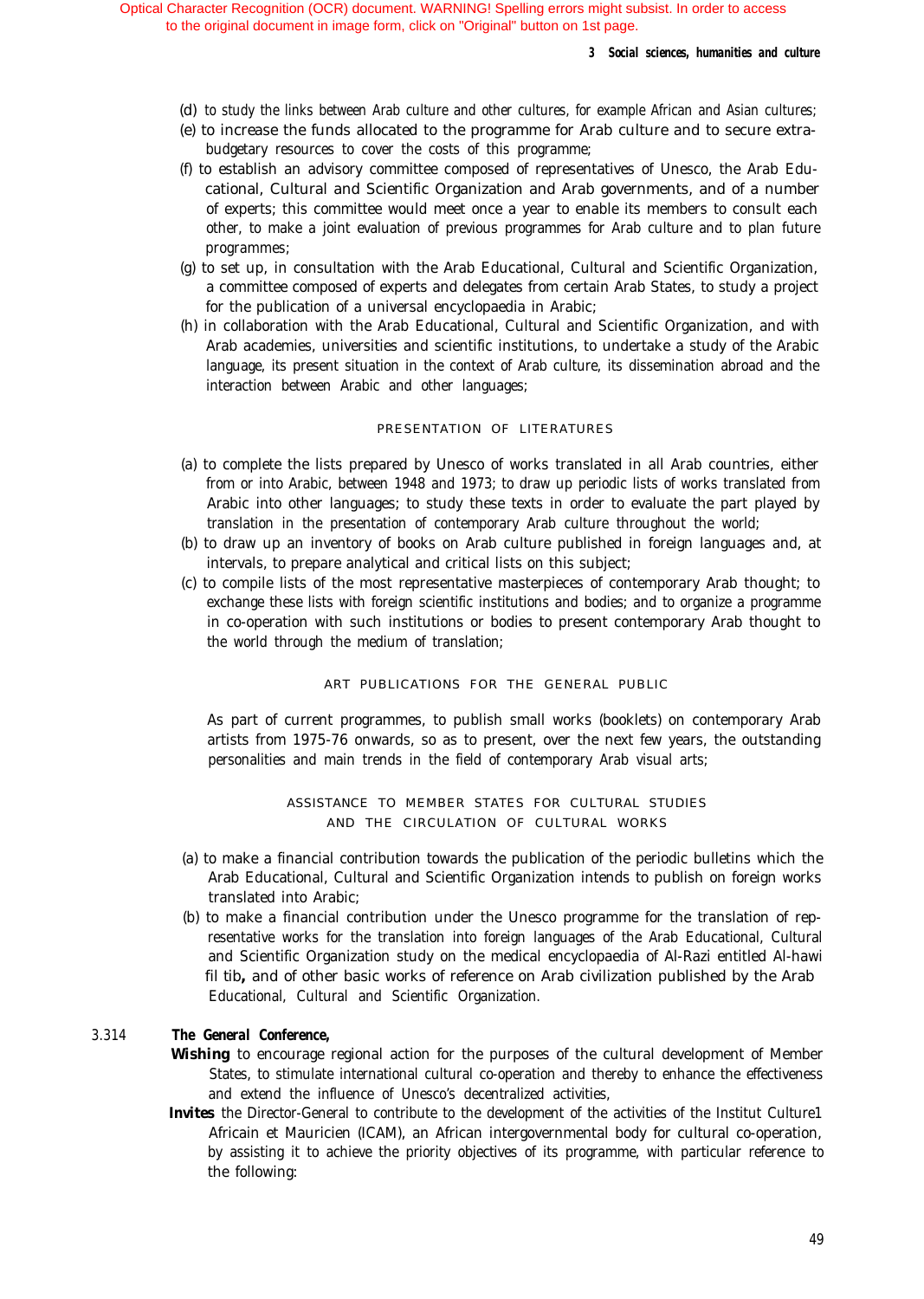### *3 Social sciences, humanities and culture*

# *At the level of ICAM*

- 1. The creation of a pilot centre for the training of cultural development personnel such as planners, administrators, organizers, etc.:
	- (a) by participating in the development of programmes and methods adapted to the specific needs of its Member States within the framework of seminars, training courses, studies, consultations, etc.;
	- (b) by awarding, on request, training and study tour fellowships to candidates put forward by its Member States;
	- (c) by contributing to the process of providing the pilot centre with audio-visual equipment and to the building up of a specialized library;
- 2. Research projects on problems connected with the framing of integrated cultural development strategies in the specific context of Africa;
- 3. The drawing up of an inventory of studies in the humanities relating to African cultures and the preparation of a cultural atlas arranged by themes;

# *At the level of ICAM Member States*

- 1. Mutual consultation and co-operation between Unesco and the Institut Culture1 Africain et Mauricien on projects of common interest which can be carried out jointly in the Member States of the two organizations, with a view in particular to the creation of:
	- (a) multi-purpose pilot centres for cultural action;
	- (b) inter-State centres for the promotion of crafts and cultural tourism;
	- (c) dynamic museums;
- 2. The preliminary studies necessary for the preparation of these projects, by placing specialists at the disposal of the Institut Culture1 Africain et Mauricien, participating in consultations, etc., as well as the search for such extra-budgetary resources as are required for the gradual implementation of these projects, in consultation with the interested Member States of the Institut Culture1 Africain et Mauricien;
- *Invites* the Director-General, to this end, to associate the Institut Culture1 Africain et Mauricien to the fullest possible extent in the execution of Unesco's programme.

### **3.32 Cultural development**

- **3.321** The Director-General is authorized:
	- (a) to continue to assist Member States to formulate national cultural policies and to draw up plans for cultural development integrated with their national plans for over-all development:
		- (i) by organizing in 1975 an intergovernmental conference on cultural policies in Africa, by preparing a conference for Latin America and the Caribbean in 1977, and by taking action, as far as available resources permit, on the recommendations of the conferences of the same kind which were held in Europe (Helsinki) in 1972 and in Asia (Yogyakarta) in 1973;
		- (ii) by undertaking studies on socio-cultural problems connected with the framing of cultural policies, taking specifically into account problems caused by commercial influences in the cultural lives of many societies;
		- (iii) by preparing a draft international instrument on access to and participation in cultural activities;
		- (iv) by making the necessary technical and administrative arrangements for the operation of the international fund for the promotion of culture, in conformity with its statutes;
	- (b) to stimulate artistic creation in Member States and to foster cultural communication, taking into account the need to protect different forms of culture from having external models imposed on them:
		- (i) by studying the role and function of art in contemporary life and the status and social position of the artist, and by contributing to research, experiments and exchanges in the various fields of the arts of expression by means of workshops, rostrums and travelling festivals;
		- (ii) by participating in the making of cultural television programmes for broadcasting by satellite;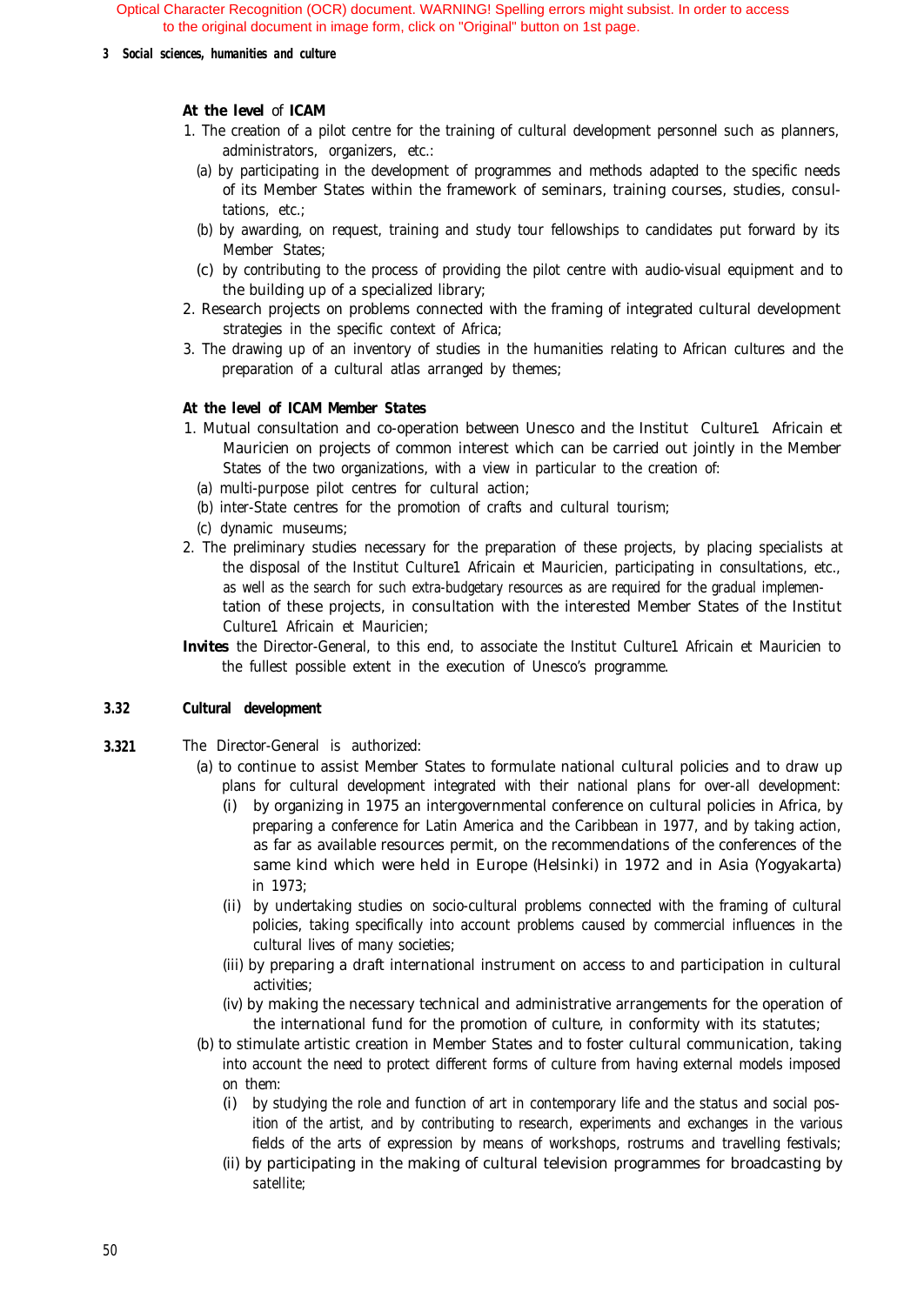- (c) to encourage new forms of education for artists in order to prepare them to meet the changing needs of society and to promote the aesthetic education of the public:
	- (i) by studying ways whereby educational courses may so be constructed as to prepare the artist for his role in his own culture and in world culture;
	- (ii) by contributing, through workshops, to research, studies and experimentation in the arts;
	- (iii) by contributing to the education of cultural activities organizers and arts administrators at the national, regional and international levels;
	- (iv) by contributing to the aesthetic education of the public through seminars and the launching of a pilot project concerning the role and function of art in lifelong education;
	- (v) by continuing to aid the pilot project on architectural education and the Dakar School of Architecture;
	- (vi) by establishing an African regional pilot project for the education of makers of films and television programmes;
	- (vii) by starting an international rostrum of films by cinema students;
- (d) to contribute to the creation and the preservation of an environment suited to the development of the individual and to harmonious group relationships:
	- (i) by studying the factors which determine the quality of life in an urban setting, by contributing to the training of town-planner/co-ordinators and by organizing an international seminar on urban problems;
	- (ii) by continuing the studies on traditional forms of architecture;
	- (iii) by awarding the Unesco Prize for Architecture for the third time;
- (e) to continue to ensure the operation of the Clearing House and Research Centre for Cultural Development;
- (f) to involve the competent international non-governmental organizations in Unesco's efforts for cultural development and to provide them with subventions not exceeding \$373,000 in 1975-76;
- (g) to assist Member States, at their request, in activities corresponding to the above objectives.

# *3.322 The General Conference,*

*Recalling* resolution 3.323 adopted at its seventeenth session,

- *Having studied* the report of the Director-General on the creation of an international fund for the promotion of culture (doc. 18C/87), and the Executive Board's recommendations on this matter,
- **Convinced** of the urgent necessity of giving greater prominence to culture in the development of individuals and societies and of strengthening international cultural co-operation;
- *Mindful* of the importance in this regard of providing assistance for artistic creation and cultural activities,
- *1. Decides* to establish an international fund for the promotion of culture in accordance with the approved statutes which are attached to this resolution;
- 2. **Decides** for this purpose to increase by \$84,000 the appropriations listed in Part II, Chapter 3, of the Budget;
- *3. Invites* the Director-General to make the necessary technical and administrative arrangements for the operation of the international fund for the promotion of culture, in conformity with the said statutes;
- *4. Authorizes* the Director-General to accept, on behalf of the international fund for the promotion of culture, financial or other assistance from international organizations, whether regional or national, governmental or non-governmental, and from interested individuals or other legal entities, whether public or private, in accordance with Unesco's regulations.

# *Annex. Statutes of the International Fund for the Promotion of Culture*

# *Article I. Constitution of the Fund Article 2. Aims*

An 'International Fund for the Promotion of 1. The resources of the Fund are intended to Culture' (hereinafter termed 'the Fund') is hereby promote:<br>
constituted within the framework of the United (a) nation Nations Educational, Scientific and Cultural Organ- body and the forms of expression that ensure ization. their authenticity and identity;

- - (a) national cultures, the values that they em-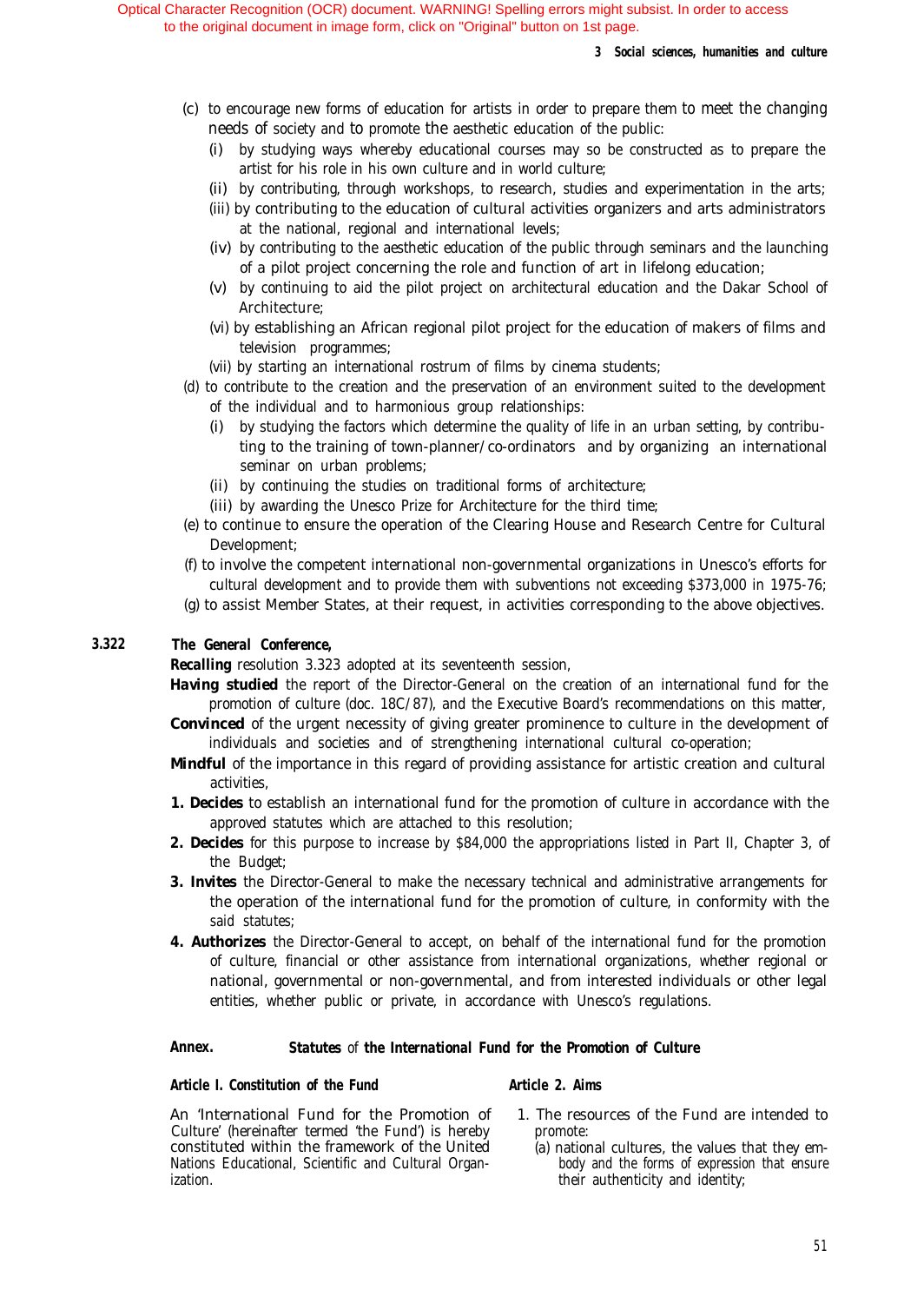### *3 Social sciences, humanities and culture*

- (b) artistic creation in all its forms, while respecting its independence and free expression;
- (c) international and regional cultural cooperation.
- 2. To achieve these aims, the Fund's resources will be used to provide intellectual, technical and financial collaboration in areas such as:
	- (a) the formulation of strategies of cultural development regarded as an aspect of the over-all development of individuals and of societies;
	- (b) the establishment or reinforcement of institutions, structures and facilities whose purpose is cultural or artistic, and of national or regional machinery for aid to cultural action and artistic creation;
	- (c) the training of specialists in cultural development and cultural action, such as planners, administrators, cultural activities organizers and technicians;
	- (d) cultural production and cultural circulation;
	- (e) research into cultural development;
	- (f) the organization of exchanges and meetings to encourage the mutual appreciation of cultures and understanding among peoples, in a spirit of peace and international cooperation.

### *Article 3. Operations*

- 1. The Fund's operations may take the following forms:
	- (a) intellectual or technical assistance;
	- (b) financial aid in different forms, including investment, loans, grants, or any other kind of financial participation;
	- (c) in general, all other forms of activities that its Administrative Council may consider as being in conformity with the fundamental aims of the Fund and with its operational policy.
- 2. The beneficiaries of the Fund shall be:
	- (a) national and regional public bodies with specific responsibility for the promotion of cultural development, which the Fund could provide with additional resources of an intellectual, financial or technical kind;
	- (b) private bodies whose objectives are in conformity with those of the Fund and whose activities contribute to the promotion of cultural action and artistic creation;
	- (c) individuals who may request the Fund's assistance in these domains, particularly creative artists.

### *Article 4. Resources*

- 1. The Fund's resources shall consist of:
	- (a) voluntary contributions made by governments, oganizations in the United Nations system, institutions constituted under public, private, municipal or international law, associations or private individuals;
	- (b) fees collected for special purposes and profits from promotional activities;
	- (c) interest accruing from the Fund's resources;
- (d) any other resources authorized by the Financial Regulations of Unesco or by resolutions of the General Conference.
- 2. The Fund may accept works of art or royalties made over to it.
- 3. The Fund may receive funds-in-trust from organizations in the United Nations system, governments, public or private organizations, associations or private individuals, for purposes that conform to the Fund's aims. A commission to cover the expense incurred in the administration of the aforesaid funds will be collected by the Fund, in accordance with terms to be fixed by agreement between the parties.
- 4. Resources allocated to the Fund shall be paid into a special account set up by the Director-General of Unesco in accordance with the relevant provisions of the Organization's Financial Regulations. This special account shall be operated in accordance with the provisions of the said Regulations.
- 5. Contributions to the Fund and other forms of assistance shall be allocated only for the purposes defined by the Administrative Council. Contributions earmarked for a specific programme or project may be received, provided that the implementation of the programme or execution of the project has been decided upon by the Administrative Council. Contributions to the Fund shall not be subject to any political condition.
- 6. The operating expenses of the Administrative Council, Executive Committee and any other subsidiary organ and staff costs shall be met from the Fund's resources.

### *Article 5. Administrative Council*

# A. *Membership*

- 1. The Fund shall be administered by an Administrative Council consisting of fifteen members designated by the Director-General, on the basis of equitable geographical and cultural distribution, having regard to their competence and taking account of the origin of the Fund's resources. Members of the Council shall sit in a personal capacity.
- 2. Members of the Administrative Council shall be appointed for a period of four years. When the Council is first established, however, seven members shall be designated for a period of two years. Members shall be immediately eligible for a four-year term of office but shall not serve consecutively for more than two terms.
- 3. In the event of the death or resignation of a member, he may be replaced by the Director-General for the remainder of his term, in accordance with the provisions set out in paragraph 1 above.
- 4. The Director-General, or the replacement designated by him, shall take part, without the right to vote, in all meetings of the Administrative Council, Executive Committee and any other subsidiary organ set up by the Council.
- 5. Legal entities and individuals not members of the Council who have contributed to the Fund's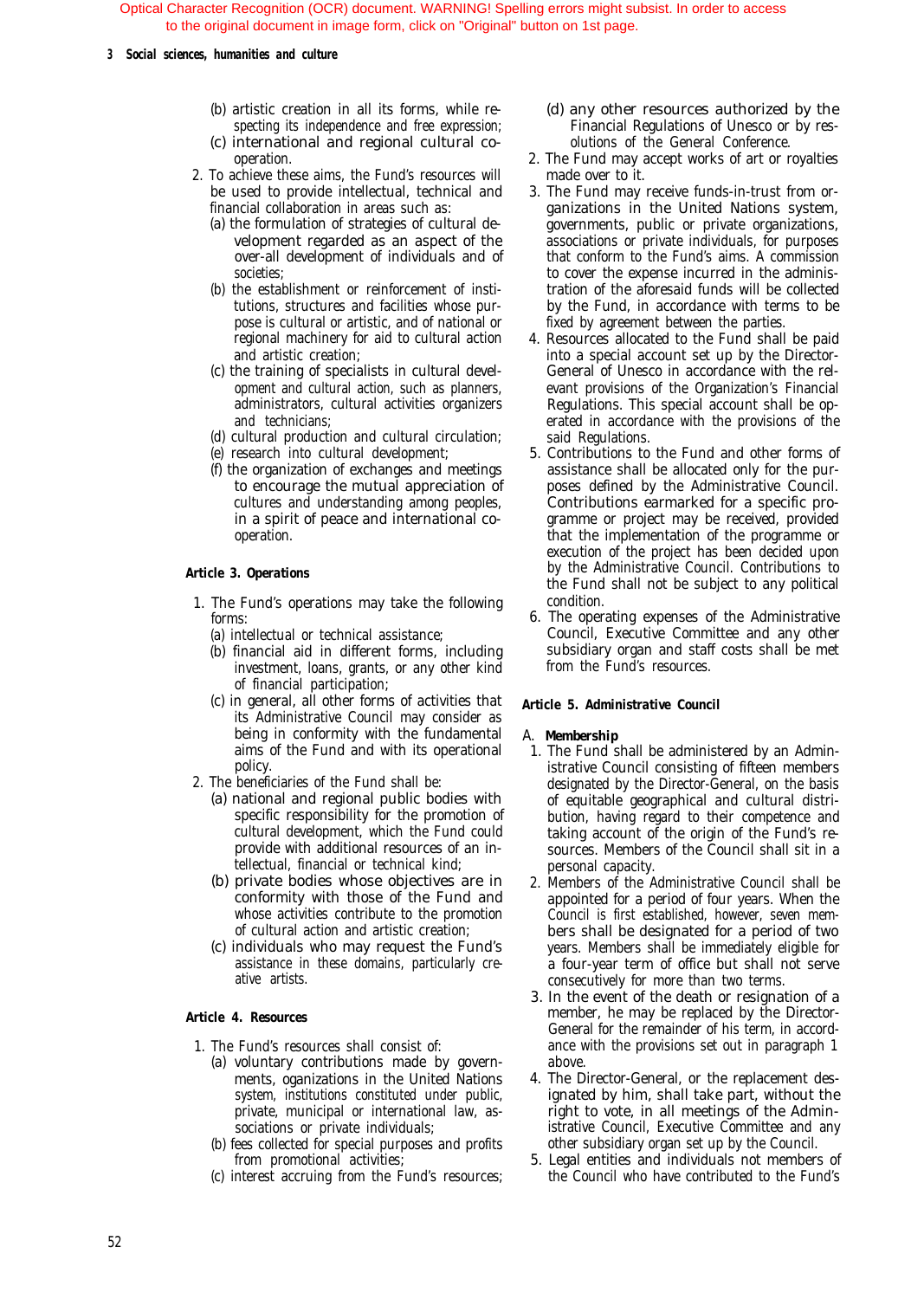### *3 Social sciences, humanities and culture*

resources may attend Council meetings without 2. The Executive Committee shall, as a general the right to vote. The right to vote.

6. The Council may invite representatives of intergovernmental and non-governmental organizations to attend its meetings as observers.

### B. *Functions*

- 7. The Administrative Council shall enjoy wide intellectual and operational autonomy within Unesco, under the conditions set forth in these Statutes.
- 8. The Administrative Council shall lay down the principles governing the Fund's activities, with due regard to the general aims of Unesco and of the United Nations.
- 9. In pursuing the aims set forth in Article 2, the Administrative Council shall endeavour to give special consideration to projects which involve the application of new methods and ideas and of measures likely to encourage research and experimentation in regard to cultural activity and communication, special attention being given to operations which may have multiplier effects.
- 10. The Council shall decide how the Fund's resources are to be used.
- 11. The Council shall make whatever arrangements it may deem necessary for the establishment and execution of the Fund's programme of activities.
- 12. The Council shall be consulted as to the appointment of the Director of the Fund.
- 13. The Council may establish the subsidiary organs that it deems necessary.
- 14. Whenever he considers it necessary, the Director-General may refer to the Executive Board or the General Conference any matter arising from the operation of the Fund. In such a case and if the Director-General so requests, the Council shall refrain from any final action until the matter has been considered by the organ concerned.

### *C. Procedure*

- 15. The Council shall meet in ordinary session once every two years, It may meet in extraordinary session when convened by the Director-General of Unesco or at the request of half of its members.
- 16. The Director of the Fund shall take part, without the right to vote, in meetings of the council and shall provide the Secretariat of the Council.
- 17. The Council shall adopt its own Rules of Procedure.

### *Article 6. Executive Committee*

1. The Council shall set up an Executive Committee consisting of the Chairman of the Council and four persons elected from among its members.

# *3.323 The General Conference,*

- 
- 3. The Executive Committee shall perform the functions assigned to it by the Council.

### *Article 7. The Director*

- 1. The Director of the Fund shall be appointed by the Director-General of Unesco after consultation with the Administrative Council.
- 2. The Director shall formulate proposals in regard to the measures to be taken by the Administrative Council and shall execute the decisions taken.
- 3. The Director may conclude contracts with international, regional or national organizations (public or private) and with legal entities or individuals, with a view to the execution of the Fund's activities.
- 4. The Director shall endeavour to promote the voluntary contribution of funds or of any other form of resources, in accordance with the provisions of Article 4.

### *Article 8. The staff*

- 1. The Director of the Fund and staff appointed to the Fund by the Director-General shall be Unesco staff members and shall be subject to the provisions of the Staff Regulations of Unesco approved by the General Conference.
- 2. The Director may recruit other persons on a temporary basis, and in accordance with the relevant rules of Unesco on the subject, for the execution of specific activities of the Fund.

## *Article 9. Reports*

The Director-General shall submit a report on the Fund's activities to the General Conference of Unesco, at each of its ordinary sessions. The report shall also be submitted to legal entities or individuals who have contributed to the Fund's resources.

### *Article IO. Transitional provisions*

- 1. The Director-General of Unesco shall make all the appropriate preparatory arrangements for the Fund's entry into operation and for the establishment of its Administrative Council. For this purpose, until such time as the Fund may be provided with sufficient resources, the Director-General shall meet the necessary expenses from funds voted by the General Conference.
- 2. Notwithstanding the provisions of Article 5, paragraph 12, the Director-General of Unesco may appoint the first Director of the Fund from among officials of the Secretariat.
- *Recalling* resolution 3148 (XXVIII) on the preservation and further development of cultural values, adopted by the United Nations General Assembly at its twenty-eighth session in December 1973,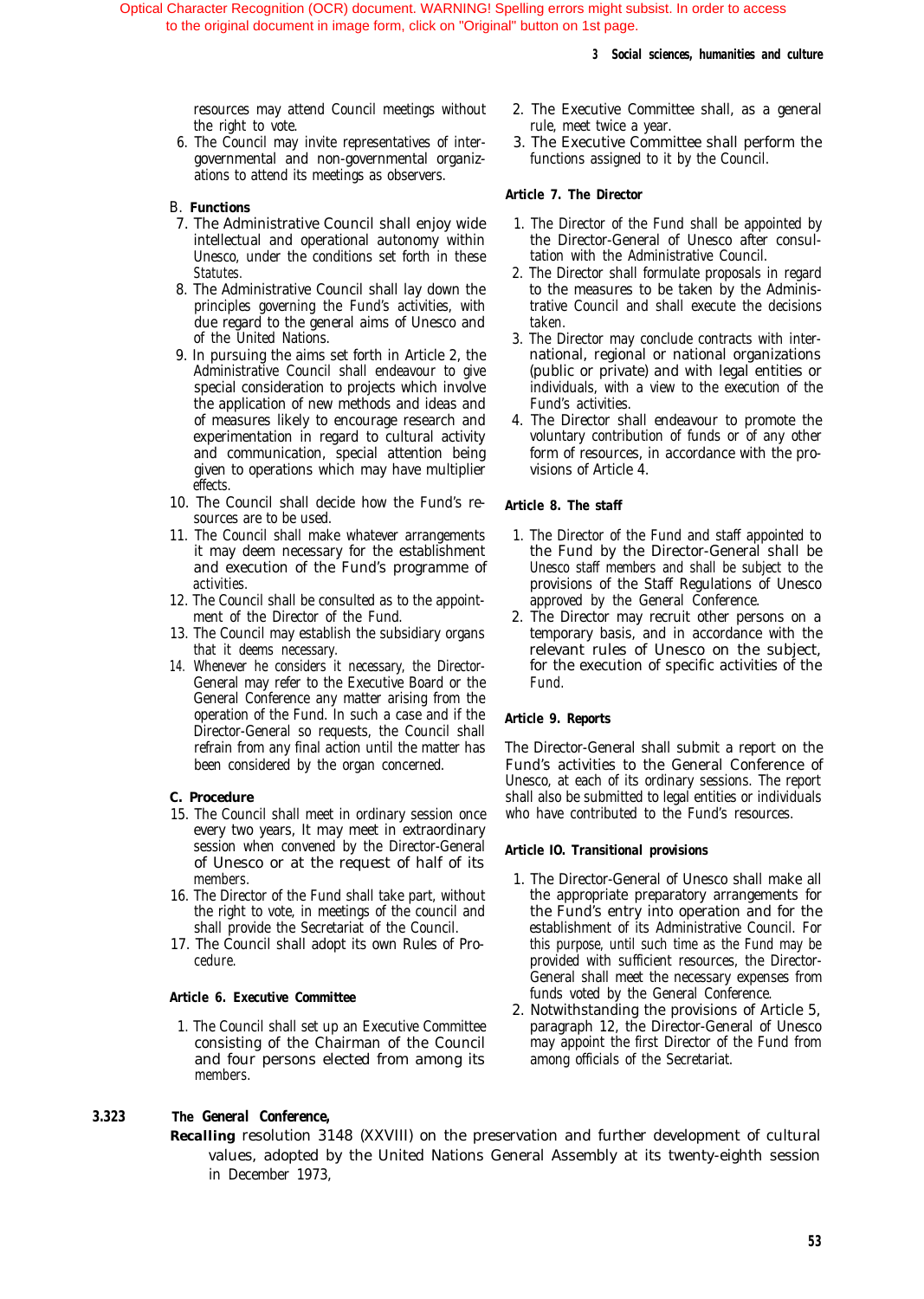### **3** *Social sciences, humanities and culture*

- **Convinced** that the implementation of this resolution will be of vital importance for peaceful co-operation among nations, for the preservation of the cultural heritage, and for the strengthening of cultural collaboration among the peoples, and will help in increasing mutual understanding and respect,
- *Recognizing* that the problem of the preservation and further development of cultural values is today, at a time of accelerated scientific and technological expansion, becoming an urgent matter for the developed as well as for the developing countries,
- **Considering** it desirable to include reference to activities aiming at the preservation and further development of cultural values (both those undertaken in the past and those at present being carried out by Unesco) in the report to be submitted by the Director-General to the General Assembly at its thirty-first session concerning the progress made in the implementation of the above-mentioned resolution,
- *Having regard* to the report submitted by the Director-General to the United Nations General Assembly at its twenty-seventh session,

Invites the Director-General:

- (a) to ensure that the Member States concerned are consulted when the Secretariat, in accordance with paragraph 3246 of the Draft Programme and Budget, carries out a study of the problems involved and makes an evaluation of the Organization's activities directed to the preservation and further development of cultural values;
- (b) to recommend that the editorial office of the journal *Cultures* publish in 1976 or 1977 an issue dealing with the problems of the preservation and further development of cultural values;
- (c) to begin preparations for the organization, within the framework of the programme for 1977-78, of a symposium on the problems of the preservation and further development of cultural values, participants in which should include experts and distinguished representatives of different geographical regions.

# *3.324 The General Conference,*

- *Conscious* of the need to promote cultural development, conceived as a vital factor in the over-all development of individuals and of societies,
- Anxious to assist Member States, at their request, in establishing the necessary facilities for this purpose, particularly as regards national staff and structures,
- *Having noted* the existence in Tunisia of a vast, decentralized infrastructure of cultural centres, the concern of the Tunisian authorities to step up their efforts to widen the access of the local inhabitants to the cultural life of their communities and extend their participation in it, and the measures taken to establish for this purpose a pilot centre of regional scope for the training of cultural development personnel (planners, administrators, organizers, etc.),

**Invites** the Director-General to assist in the implementation of this project by:

- (a) increasing Unesco's participation in the working out of training programmes and methods, within the context of seminars, courses, studies, consultations, etc.;
- (b) helping to find the extrabudgetary resources required for the recruitment of specialists, the operational equipment of the centre and the provision of training and travel grants.

### *3.325 The General Conference,*

- **Noting** with satisfaction the useful work done by the Clearing House and Research Centre for Cultural Development,
- *Convinced* that its work is in the interest of all Member States,

**Taking into account** the limited financial resources at the disposal of Unesco,

- *I. Invites* the Member States of Unesco to send to the Clearing House and Research Centre, without charge, any studies and documentary material concerning cultural development;
- *2. Recommends* that the Unesco Clearing House continue its research work, in particular with regard to statistics, structures, planning, financing, legislation and methodological research activities relevant to cultural development.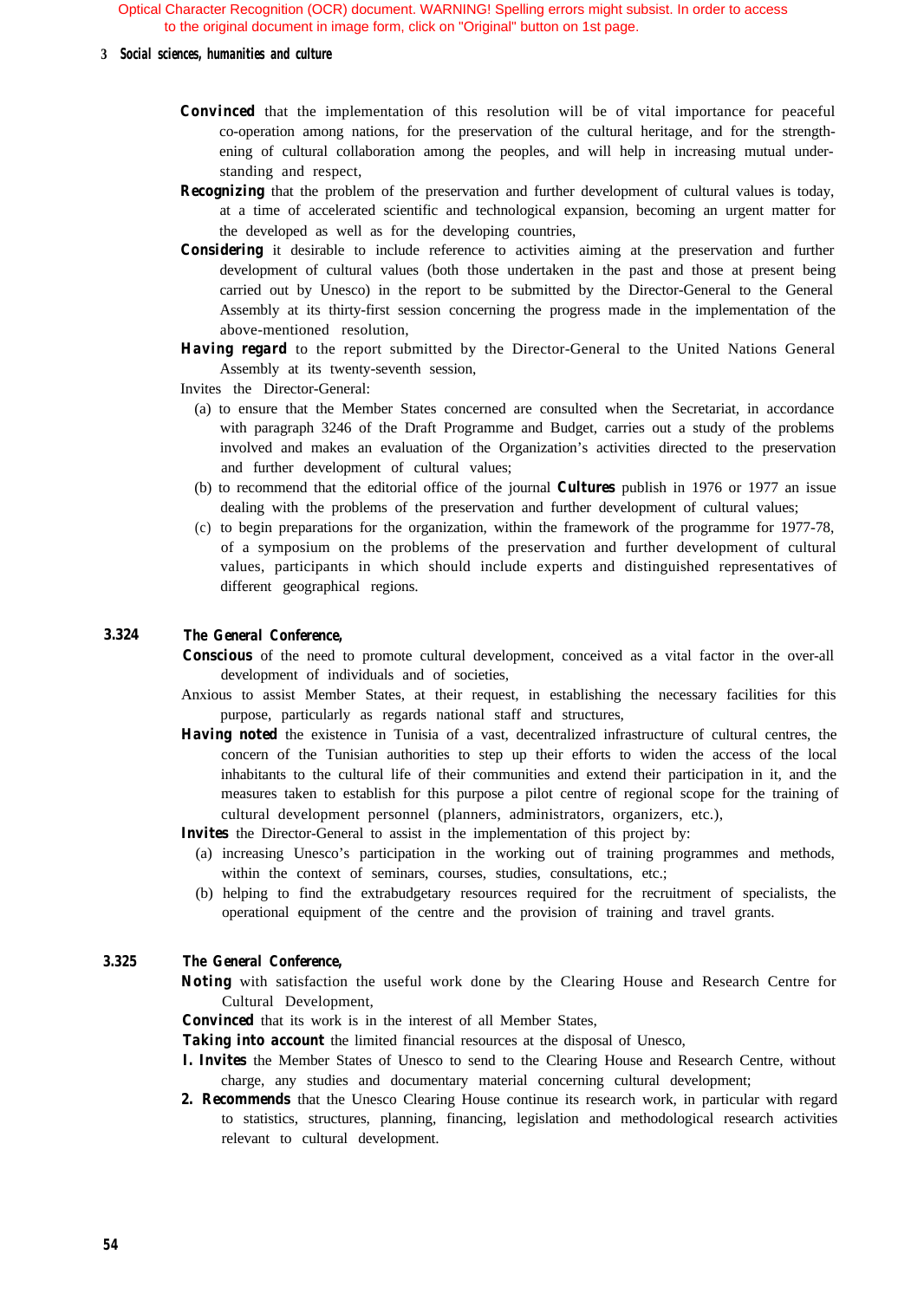*3 Social sciences, humanities and culture*

# 3.326 *The General Conference,*

- *Recalling* resolution 3.321(b) adopted at its seventeenth session, authorizing the Director-General to 'stimulate artistic creation in Member States, with emphasis on . . . the reorientation of festivals of the performing arts',
- **Noting** that paragraph 1012 of the approved work plan for 1973-74 takes up the theme of the above resolution as follows:

'Assessment of the role of festivals in contemporary cultural activities. Organizers will be encouraged to give these events such scope and direction as will allow them to experiment with comparisons between the traditional and contemporary arts, to aim for new and wider audiences, and to encourage interactions between different cultural traditions. Help will be given, in particular, for improving existing festivals in the developing countries. A calendar of European cultural events will be published',

- **Bearing in mind** the recommendations of the meeting organized in September 1971 as part of the Shiraz Festival (Iran) by the Iranian National Commission for Unesco, further to resolution 3.43 1 adopted by the General Conference at its sixteenth session, to study the promotion of festivals in historical sites and monuments,
- **Considering** the recommendations of the Intergovernmental Conference on Cultural Policies in Asia (1973) to the effect that:
	- (a) '. . . monuments and historical sites are used as centres for artistic expression-art exhibitions, festivals and other cultural activities' (recommendation 5);
	- (b) Asian Member States consider the possibility of:
		- (i) 'holding a comprehensive "Festival of Asian Arts" ';
		- (ii) 'setting up . . . an "Asian circuit" for touring artists and performing groups and workshops';
		- (iii) 'exchanging artists, educators, materials and exhibits' (recommendation 11);
- **Considering** that, in order to carry out the common tasks entrusted to them by Unesco in the sphere of festivals, the International Music Council and the International Theatre Institute had been led to set up an International Festivals Documentation and Information Bureau (IFDIB), with the following aims:
	- (a) to favour the cultural impact of present festivals, and of those yet to be created;
	- (b) to contribute to the representation of contemporary culture in festivals generally;
	- (c) to intensify exchanges between the different cultures through the festival as a medium;
	- (d) to inform the public on the nature and content of festivals in the different cultures, using the mass media to this end,
- **Considering** that the implementation of paragraph 1012 of the approved work plan for 1973-74 has already been partly entrusted to the International Festivals Documentation and Information Bureau and that, thanks to its contacts with festivals and cultural centres throughout the world on the one hand, and with tourist organizations on the other, that organization is well equipped to help to achieve the aim set out in resolution 3.321, paragraph (b)(i),
- **Considering** that the International Festivals Documentation and Information Bureau is also in a good position to contribute to achievement of the aim set out in resolution  $3.411$ , paragraph (a)(iv) and (v), and that, in implementation of that resolution, it proposes to organize, in collaboration with a Member State, an international seminar on the role of festivals and cultural centres in tourism and in the preservation of the cultural heritage,
- **Considering**, in particular, that the International Festivals Documentation and Information Bureau plans to launch a series of regional seminars on the role of the technical media in the preservation and presentation of traditional music and dance, one of which is to be held in 1975 in Lagos (Nigeria), in collaboration with the International Broadcast Institute, in the framework of the second World Festival of Negro and African Arts, and another in 1976, in Latin America, in collaboration with a polyvalent workshop,
- *Recommends* that the International Festivals Documentation and Information Bureau be associated in carrying into effect the following items of the proposed work plan for 1975-76 (doc. 18C/5): 3258 Festivals and exchanges of artistic groups;
	- 3259 Cultural centres, further to recommendation 28 (and not 11 as shown in document 1 18C/S) of the Intergovernmental Conference on Cultural Policies in Asia;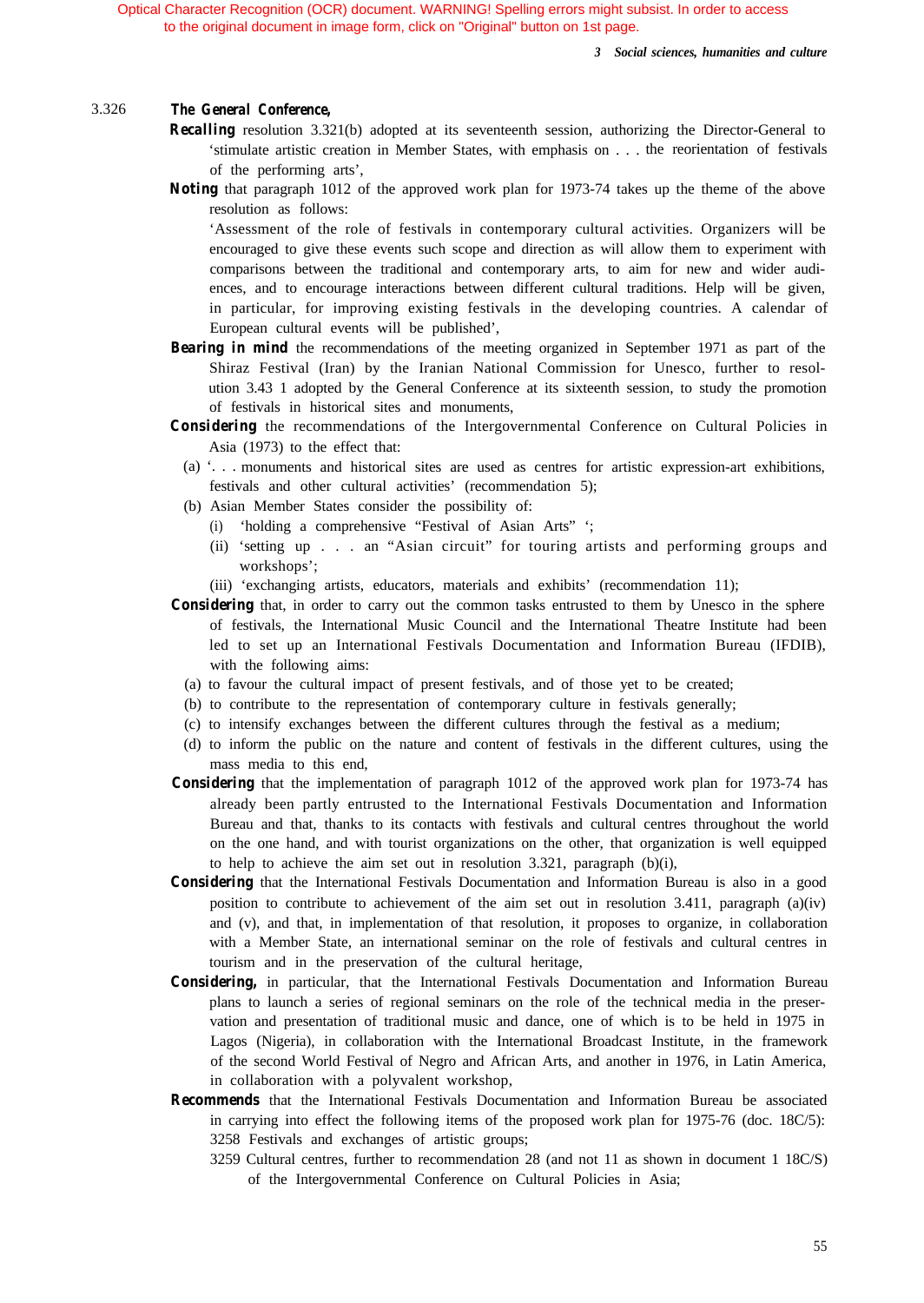### *3 Social sciences, humanities and culture*

3317 Studies and advisory services;

3320 Fund raising . . . promotional activity through the organization of special performances.

# *3.4* Cultural heritage

### 3.41 **Preservation and presentation of monuments and sites**

- 3.411 With a view to promoting the preservation and presentation of monuments and sites, the Director-General is authorized:
	- (a) to promote or carry out studies concerning particularly:
		- (i) certain scientific and technical aspects of the problems arising in this field;
		- (ii) the safeguarding of historic quarters, towns and sites and their integration into a modern environment;
		- (iii) the danger that people may lose the sense of their past and of belonging to a historic community because of the disappearance of an environment which linked them with that past;
		- (iv) the effects of tourism on socio-cultural values;
		- (v) priorities in international assistance for the conservation and presentation of the cultural and natural heritage;
	- (b) to stimulate exchanges of information, in particular by taking part in the operation and development of the Unesco/International Council of Museums Documentation Centre, and by the publication of an information bulletin;
	- (c) to associate the competent international non-governmental organizations with Unesco's efforts and to furnish them in 1975-76 with services and subventions to a total not exceeding \$44,000;
	- (d) to carry out in Member States, at their request, projects designed to enlist the support and participation of young people for the preservation and presentation of monuments and sites;
	- (e) to mobilize and organize international solidarity for the preservation and presentation of Philae (Arab Republic of Egypt), Venice (Italy), Borobudur (Indonesia), Moenjodaro (Pakistan) and the Kathmandu Valley (Nepal), as well as monuments in the Syrian Arab Republic (particularly at Bosra), the archaeological site of Carthage (Tunisia) and the wall paintings of Ajanta (India);
	- (f) to provide Member States, at their request, with
		- (i) studies and advisory services;
		- (ii) aid in the form of expert services, fellowships or equipment, in particular for safeguarding their cultural and natural heritage damaged or endangered by natural or man-made catastrophes;
		- (iii) aid with a view to obtaining funds which they may need in addition to their own resources.

# 3.412 *The General Conference,*

Having examined the report submitted by the Executive Committee of the Campaign to Save the Monuments of Nubia, and the Director-General,

*Notes* that the International Campaign for the Safeguarding of Philae is progressing satisfactorily.

3.4121 With respect to the preservation of Philae, on the report of the Nominations Committee, the General Conference, at its forty-first plenary meeting on 21 November 1974 re-elected the following Member States to the Executive Committee of the International Campaign to Save the Monuments of Nubia:

| Brazil                      | India       | Spain                               |
|-----------------------------|-------------|-------------------------------------|
| Ecuador                     | Italy       | Sudan                               |
| Egypt                       | Lebanon     | Sweden                              |
| France                      | Netherlands | Union of Soviet Socialist Republics |
| Federal Republic of Germany | Pakistan    | United States of America            |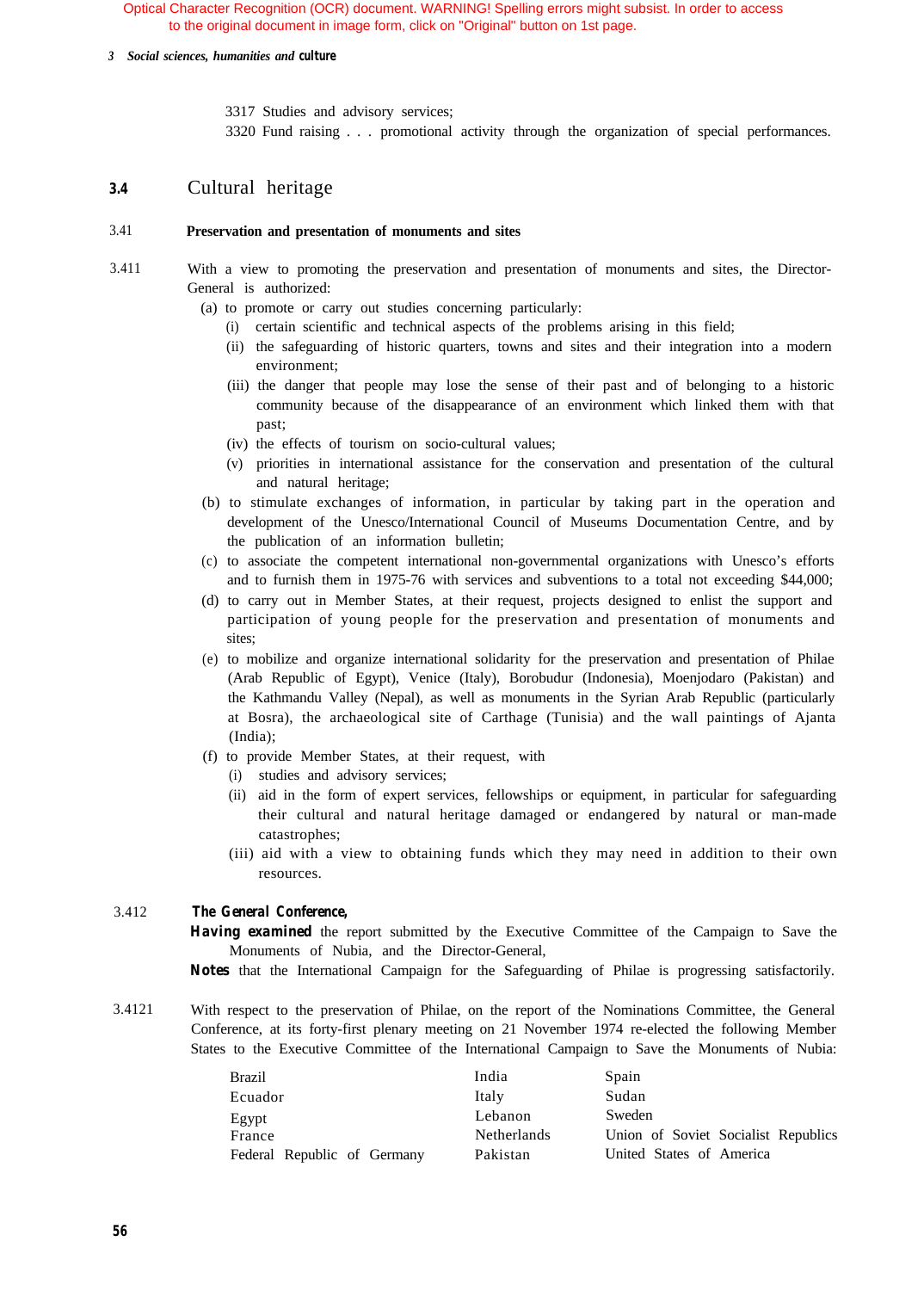# <span id="page-53-0"></span>3.413 *The General Conference,*

- *Considering* the importance of the cultural and natural heritage of the Kathmandu Valley and the variety of problems raised by the preservation of this heritage,
- **Considering** that an integrated solution to these problems could be of exemplary value to other nations and regions,
- Taking into account the work already done by Unesco and the United Nations Development Programme to preserve this heritage,

*Noting* the interest shown by various Member States in this project,

*Authorizes* the Director-General to include the project for the preservation of the cultural and natural heritage of the Kathmandu Valley, as an organic and essential constituent of the social and economic development of this region, among the activities for which he will endeavour to mobilize and organize international co-operation.

# 3.414 *The General Conference,*

- *Having taken note of* the oral report of the Director-General and the statements made by certain delegations, and in particular the Italian delegation, concerning the evolution of the International Campaign for Venice,
- *1. Expresses the wish* that the Italian Government very shortly take all necessary steps to ensure the execution of the work provided for by the special Law of 16 April 1973;
- *2. Requests* the Director-General to submit to the Executive Board, at its 1975 spring session, a report on the progress of the campaign.

# **3.42 Development of museums, establishment and application of international standards concerning the cultural heritage**

- 3.421 With a view to encouraging the development of museums, the Director-General is authorized (a) to promote or carry out studies, especially on:
	- (i) certain scientific and technical aspects of the conservation of movable property forming part of this heritage;
	- (ii) the adaptation of museums to the needs of the modern world;
	- (b) to stimulate exchanges of information, particularly:
		- (i) by participation in the operation and development of the Unesco/ICOM Museums Documentation Centre;
		- (ii) by the publication of the quarterly review *Museum,* a treatise on museology and technical handbooks;
	- (c) to associate the competent international non-governmental organizations with Unesco's efforts, particularly the International Council of Museums, which will be provided in 1975-76 with services and a subvention to a total not exceeding \$107,000;
	- (d) to organize programmes for the training of museum specialists and specialists in the preservation and presentation of the cultural and natural heritage;
	- (e) to furnish Member States, at their request, with:
		- (i) studies and advisory services;
		- (ii) aid in the form of experts' services, fellowships or equipment;
		- (iii) aid with a view to obtaining the funds they may need in addition to their own resources.

# 3.422 *The General Conference,*

- **Considering** that moving images constitute one of the most characteristic features of present-day cultural creation and contemporary communication, as recognized by the General Conference at its sixteenth session (paragraph 4056 of doC. 16C/5 approved, concerning resolution 4.21),
- **Considering** that the technological revolution will give rise to new possibilities of transmitting moving images and that the potentialities of this medium to impart cultural, aesthetical, scientific, social and historical knowledge will grow in importance in future,
- **Noting** that despite the efforts made for many years past by private individuals, groups, film libraries and museums to salvage and conserve moving images, these efforts have not prevented the loss of valuable documents which belonged to the cultural heritage of mankind,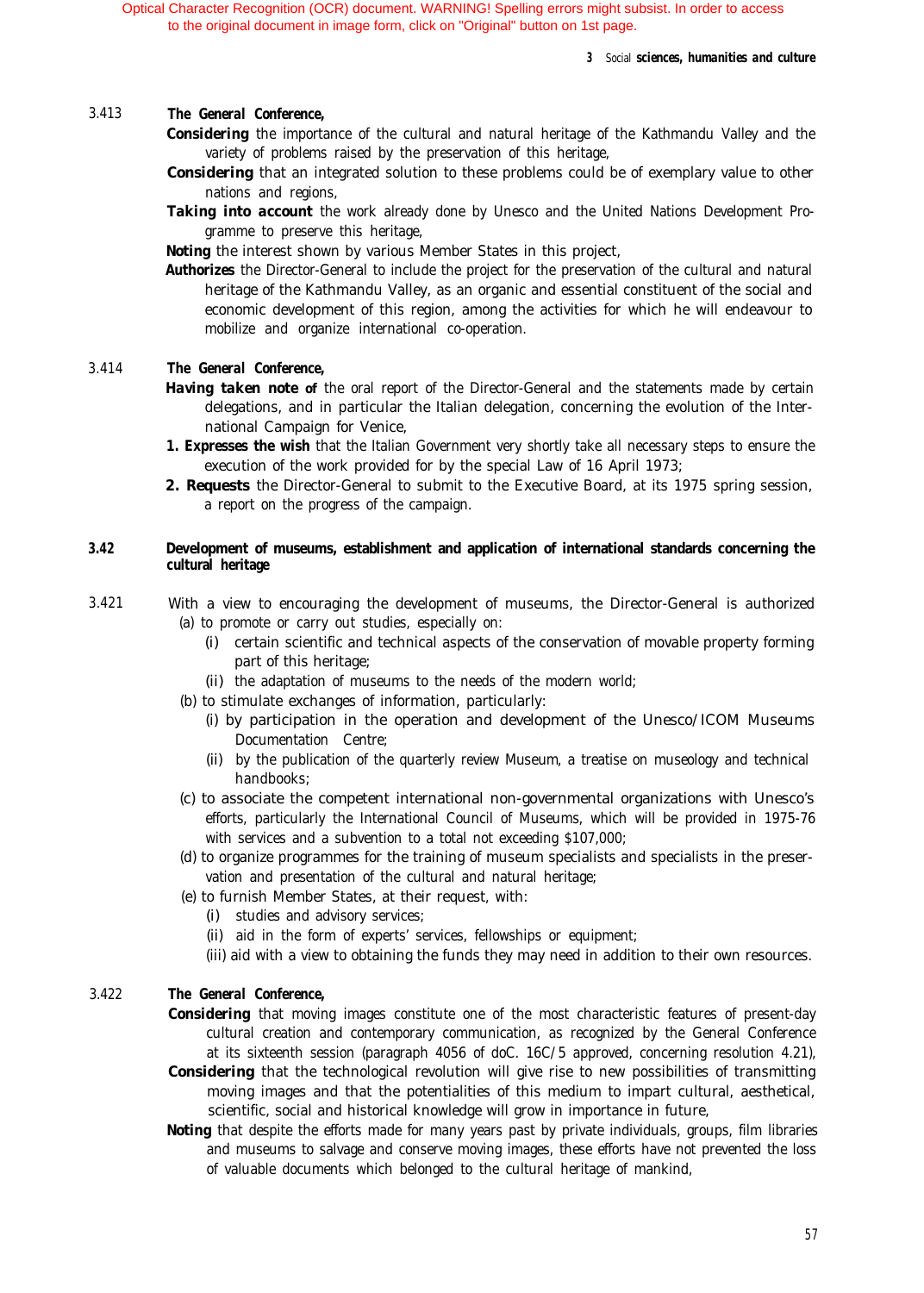### *3 Social sciences, humanities and culture*

**Considering** that the salvaging and systematic conservation of moving images constitute a highly desirable objective, but that preliminary studies are first required to investigate the most suitable methods for removing the obstacles hitherto standing in the way,

*Recognizing* that the recent growth of television creates a new situation in this respect,

- **Taking** due account of a preliminary study undertaken by the Secretariat with a view to establishing the conditions under which moving images are actually conserved,
- *I. Invites* the Director-General:
	- (a) to draw up a programme for the purpose of salvaging and conserving moving images, which might include in particular the following:
		- (i) the conduct of studies, in co-operation with the non-governmental organizations concerned and, as necessary, with the competent intergovernmental organizations, on the problem of the destruction of moving images;
		- (ii) a study of the desirability of establishing an instrument to protect moving images from being destroyed;
	- (b) to include this programme in the work plan for 1977-78 (doc. 19C/5 and the Medium-term Outline Plan for 1977-1982 (doc. 19C/4);
- 2. Recommends that Member States proceed forthwith to take, or as necessary reinforce, legal and technical measures to salvage and conserve moving images of value.
- 3.423 With a view to promoting the establishment and application of international standards for the preservation and presentation of mankind's cultural heritage, the Director-General is authorized:
	- (a) to prepare a preliminary study on the technical and legal aspects of the prevention and coverage of the risks to movable cultural property, and preliminary reports accompanied by preliminary drafts of international instruments concerning:
		- (i) the exchange of original objects and specimens between institutions in different countries;
		- (ii) the preservation of historic quarters, towns and sites within a modern environment;
		- (iii) action to ensure that people at large have free access to culture and an opportunity to take an active part in the cultural life of society;

and to have these reports and preliminary drafts of instruments studied by special committees responsible for preparing drafts to be submitted to Member States with a view to their discussion and possible approval by the General Conference at its nineteenth session;

- (b) to encourage Member States' ratification of, accession to or acceptance of the relevant international conventions that have already been adopted, and to contribute to their application, especially as regards the International Convention for the Protection of Cultural Property in the Event of Armed Conflict (The Hague, 1954), and to encourage the implementation of existing recommendations;
- (c) to ensure the presence of Unesco in Jerusalem with a view to contributing to the preservation of the city and the site.

# **Desirability of adopting an international instrument on the exchange of original objects and specimens among institutions in different countries**

- 3.424 The General Conference,
	- Bearing in mind the Rules of Procedure concerning Recommendations to Member States and International Conventions covered by the terms of Article IV, paragraph 4, of the Constitution,
	- *Having examined* the preliminary study of the Director-General concerning the desirability of adopting an international instrument on the exchange of original objects and specimens among institutions in different countries (doc. 18C/29),
	- 1. **Considers** that the preparation of an international instrument concerning this question is desirable;
	- *2. Decides* that the international instrument shall take the form of a recommendation to Member States, within the meaning defined in Article IV, paragraph 4, of the Constitution;
	- *3. Authorizes* the Director-General to convene the special committee provided for in Article 10, paragraph 4, of the aforesaid Rules of Procedure, which shall be instructed to prepare a draft recommendation for submission to the General Conference at its nineteenth session.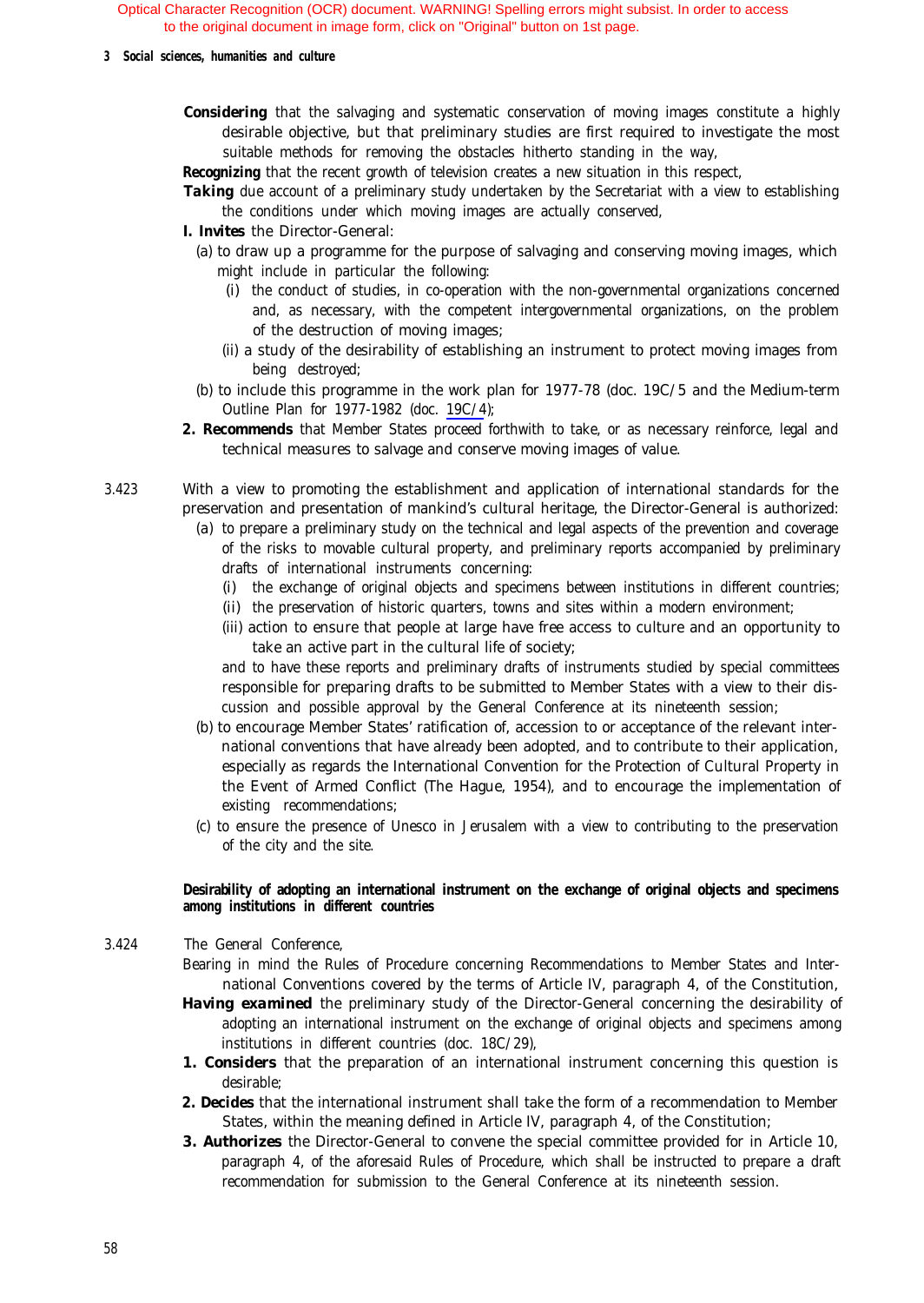*3 Social sciences, humanities and culture*

# **Desirability of adopting an international instrument on the preservation of historic quarters, towns and sites and their integration into a modern environment**

#### 3.425 *The General Conference,*

*Bearing in mind* the Rules of Procedure concerning Recommendations to Member States and International Conventions covered by the terms of Article IV, paragraph 4, of the Constitution,

- Having examined the preliminary study of the Director-General concerning the desirability of adopting an international instrument on the preservation of historic quarters, towns and sites and their integration into a modern environment (doc. 18C/30),
- *1. Considers* that the preparation of an international instrument concerning this question is desirable;
- *2. Decides* that such an international instrument shall take the form of a recommendation to Member States, within the meaning of Article IV, paragraph 4, of the Constitution;
- *3. Authorizes* the Director-General to convene the special committee provided for in Article 10, paragraph 4, of the aforesaid Rules of Procedure, and which shall be instructed to prepare a draft recommendation for submission to the General Conference at its nineteenth session.

# **Desirability of adopting an international instrument on action to ensure that the people at large have free, democratic access to culture and participate actively in the cultural life of society**

#### 3.426 *The General Conference,*

- *Bearing in mind* the Rules of Procedure concerning Recommendations to Member States and International Conventions covered by the terms of Article IV, paragraph 4, of the Constitution,
- *Having examined* the preliminary study of the Director-General concerning the desirability of adopting an international instrument on action to ensure that the people at large have free, democratic access to culture and participate actively in the cultural life of society (doc. 18C/3 l),
- 1. **Considers** that the preparation of an international instrument concerning this question is desirable;
- *2. Decides* that such an international instrument shall take the form of a recommendation to Member States, within the meaning of Article IV, paragraph 4, of the Constitution;
- *3. Authorizes* the Director-General to convene the special committee provided for in Article 10, paragraph 4, of the aforesaid Rules of Procedure, which shall be instructed to prepare a draft recommendation for submission to the General Conference at its nineteenth session.

# **Implementation of the resolutions of the General Conference and decisions of the Executive Board concerning the protection of cultural property in Jerusalem**

#### 3.427 *The General Conference,*

- Taking into account the importance attached by Unesco, in accordance with its Constitution, to the protection and preservation of the world heritage of monuments of historic or scientific value,
- *Taking into account* also resolution 2253 of 4 July 1967 and resolution 2254 of 14 July 1967 adopted by the United Nations General Assembly calling on Israel to nullify the measures it has taken to change the status of the City of Jerusalem and to refrain from them in the future, and Security Council resolution 267 of 3 July 1969 and resolution 298 of 25 September 1971 expressing regret at Israel's disregard of the United Nations resolutions on the preservation of the status of Jerusalem,
- *Aware* of the exceptional importance of the cultural property in the Old City of Jerusalem, not only to the countries directly concerned but to all humanity, on account of their unique cultural, historical and religious value,
- **Recalling** that since the fifteenth session of the General Conference (1968) the Organization has urgently called on Israel to desist from any archaeological excavations in the City of Jerusalem and from any alteration of its features or its cultural and historical character, particularly with regard to Christian and Islamic religious sites (l5C/Resolutions 3.342 and 3.343; 82 EX/Decision 4.4.2, 83 EX/Decision 4.3.1, 88 EX/Decision 4.3.1, 89 EX/Decision 4.4.1, 90 EX/Decision 4.3.1; and [17C/Resolution 3.422](#page-53-0)),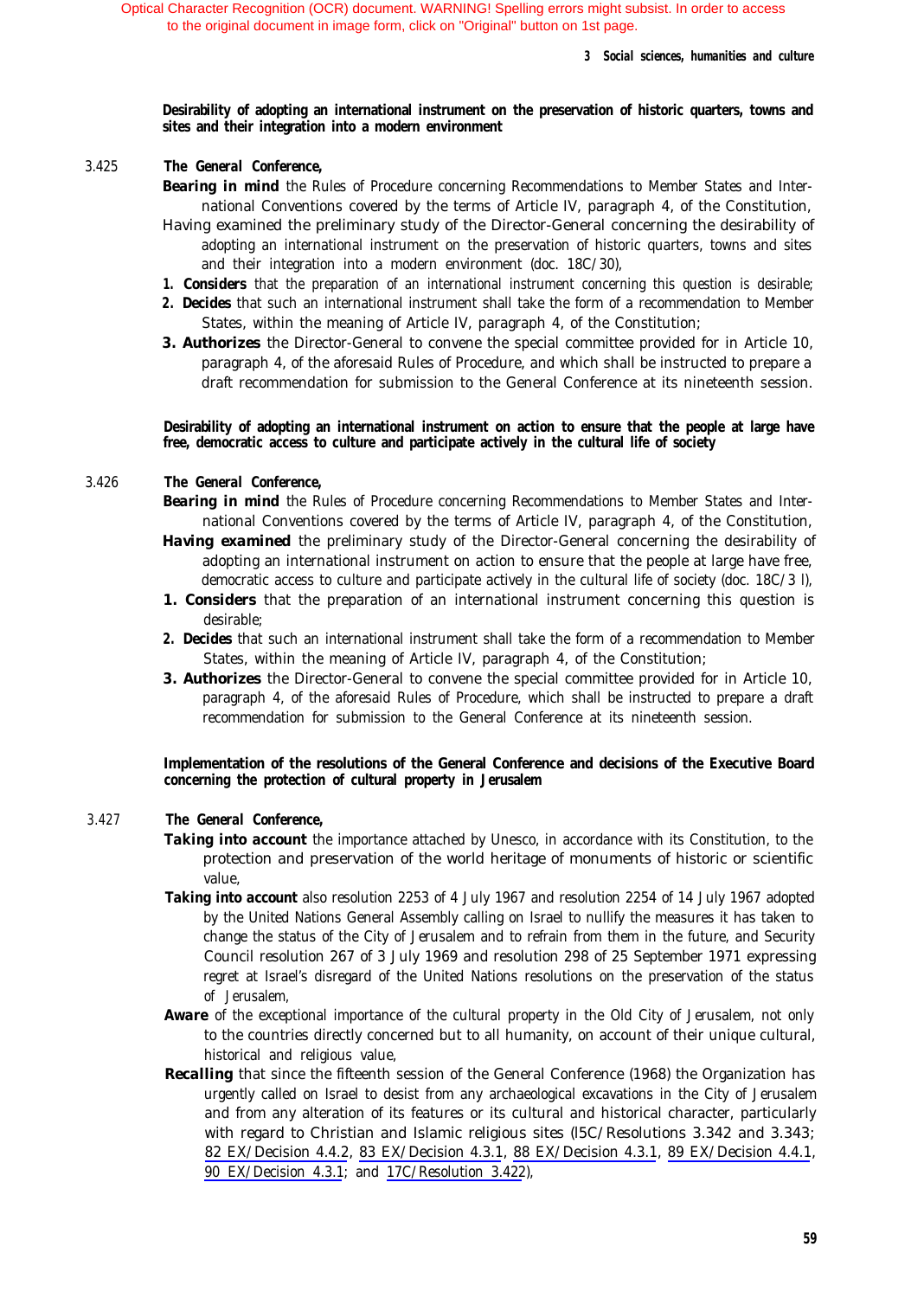### *3 Social sciences, humanities and culture*

- **Bearing in mind** that, at its seventeenth session, the General Conference, in resolution 3.422:
	- (a) *Noted* 'that Israel persists in not complying with the relevant resolutions and that its attitude prevents this Organization from undertaking the mission which is incumbent upon it under the terms of the Constitution';
	- (b) *Invited* 'the Director-General to continue his efforts to establish the effective presence of Unesco in the City of Jerusalem and thus make possible the actual implementation of the resolutions adopted by the General Assembly and the Executive Board for that purpose';

**Recalling** that the Executive Board, at its 94th session (decision 4.4.1):

- (a) was convinced by the purport of the Director-General's report on the mission of his representative to the City of Jerusalem that 'Israel persists in not complying with the relevant resolutions and that its attitude prevents this Organization from undertaking the mission which is incumbent upon it under the terms of its Constitution',
- (b) condemned Israel's persistent violation of the resolutions adopted by the General Conference and the Executive Board in this regard,
- (c) has submitted the matter to the General Conference to take such appropriate measures as are within its competence,
- *Whereas* Israel, in persistently violating the resolutions adopted by the General Conference and the Executive Board with a view to preserving the cultural heritage of the City of Jerusalem, defies wilfully the world conscience and the international community,
- *Whereas* the General Conference cannot remain passive before Israel's continuous persistence in violating its resolutions,
- **Guided** by precedents adopted by the General Conference since its fourteenth session upon the persistent violation of its resolutions and the violation of the aims stipulated in the Constitution (14C/Resolution 11, 1 SC/Resolutions 9.12 and 9.14, [16C/Resolution 8](#page-84-0) and 17C/Resolution lO.l),
- **1. Reaffirms** all the resolutions mentioned above and insists on their implementation;
- *2. Condemns* Israel for its attitude which is contradictory to the aims of the Organization as stated in its Constitution by its persistence in altering the historical features of the City of Jerusalem and by undertaking excavations which constitute a danger to its monuments, subsequent to its illegal occupation of this city;
- *3. Invites* the Director-General to withhold assistance from Israel in the fields of education, science and culture until such time as it scrupulously respects the aforementioned resolutions and decisions.

# **Contribution of Unesco to the return of cultural property to countries that have been victims of de facto expropriation**

#### **3.428** *The General Conference,*

- **Recalling** the Declaration on the granting of independence to colonial countries and peoples (resolution 1514 (XV) of the General Assembly of the United Nations),
- *Aware* of the loss of cultural property due to colonialization and foreign occupation,
- **Recalling** that, under its Constitution (Article I, paragraph 2 (c)), it is Unesco's duty to assure the conservation and protection of the world's inheritance of books, works of art and monuments of history and science . . . in particular by encouraging co-operation among the nations in all branches of intellectual activity,
- *Mindful* of the declaration by the fourth Summit Conference of Non-aligned Countries (Algiers, 5-9 September 1973) on the preservation and development of national culture, which stresses 'the need to reassert indigenous cultural identity and eliminate the harmful consequences of the colonial era, and call(s) for the preservation of national culture and traditions',
- *Noting with interest* the work of the third Congress of the International Association of Art Critics held at Kinshasa (Zaire) from 14 to 17 September 1973,
- *Recalling* the Convention on the Means of Prohibiting and Preventing the Illicit Import, Export and Transfer of Ownership of Cultural Property, adopted on 14 November 1970 by the General Conference of Unesco,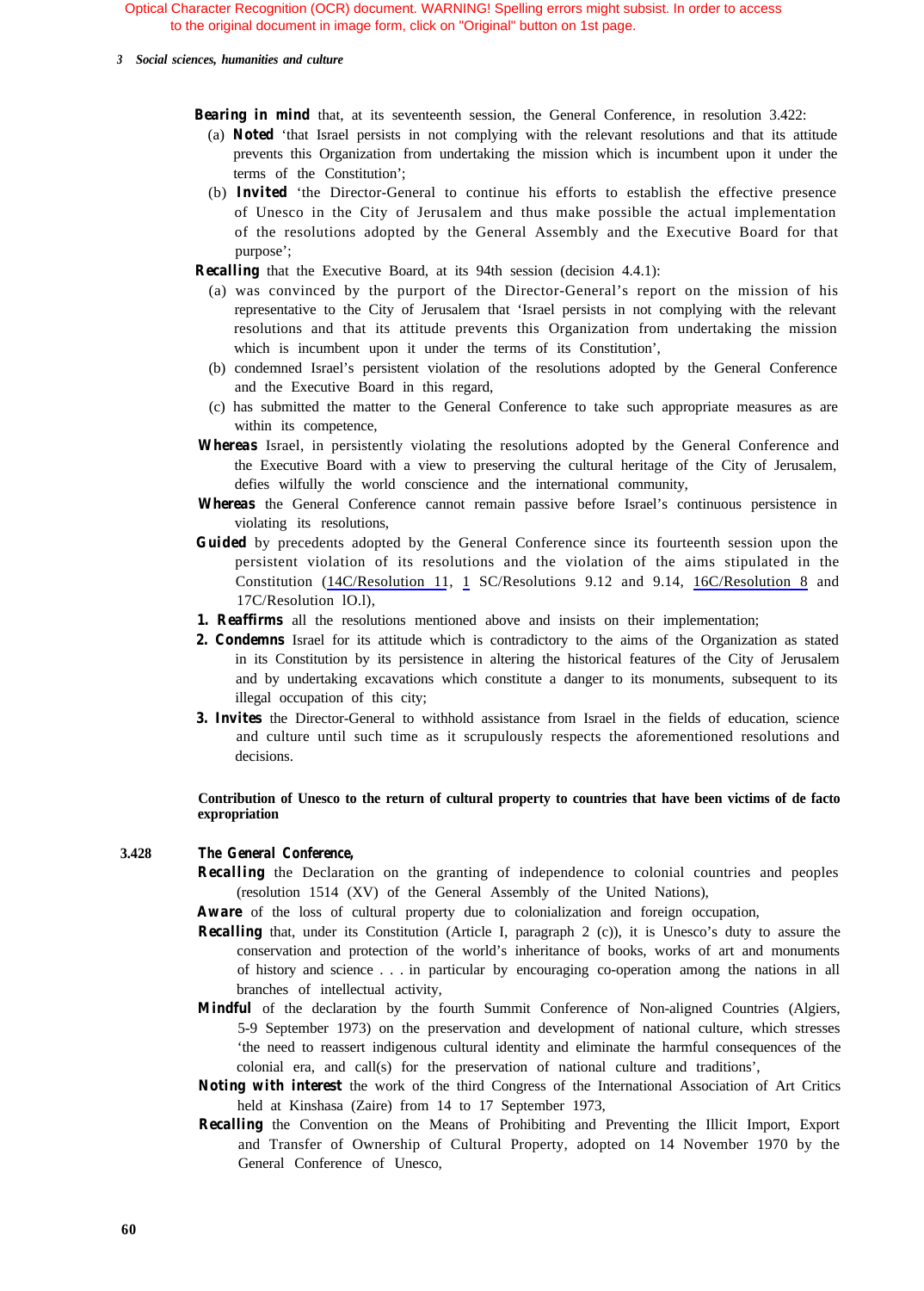- *Drawing attention* to the Declaration of London (January 1943) in which the eighteen signatory countries 'reserved the right to declare null and void any transfer of or traffic in property, rights and interest, of whatever nature, which are or were situated in the territories occupied by or under the direct or indirect control of the governments with which they are at war or which are or were in the possession of persons (including legal entities) residing in the territories in question . . . whether such transfer or traffic has taken the form either of evident plunder or of apparently legal transactions, even if the said transfer and traffic are represented as having been effected without constraint',
- *Noting with interest* that the various armistice conventions following on the Second World War made provision for the return of cultural property which had been removed,
- *Recalling* resolution 3187 (XXVIII) of the twenty-eighth session of the General Assembly of the United Nations, concerning the 'restitution of works of art to countries victims of expropriation',
- *I. DepIores* large-scale transfers of works of art from one country to another in consequence of colonial or foreign occupation;
- 2. *Affirms* that the return to the original countries of such works of art, monuments, museum exhibits, manuscripts and documents, not only constitutes reparation for the damage inflicted but is also calculated to strengthen international co-operation;
- *3. Invites* Member States to ratify the Convention on the Means of Prohibiting and Preventing the Illicit Import, Export and Transfer of Ownership of Cultural Property, adopted in 1970 by the General Conference;
- *4. Recommends* that, pending such ratification, all the Member States of Unesco take the necessary steps to prevent, on their territories, any illicit traffic in works of art coming from territories which are still under colonial or foreign domination;
- *5. Invites* the Director-General of Unesco to contribute towards this work of restitution by defining in general terms the most suitable methods, including exchanges on the basis of long-term loans, and by promoting bilateral arrangements to that end.

# 3.5 Man in his environment-human settlements

- 3.51 So as to encourage and promote policies and practices designed to preserve and enhance the quality of the human environment as an essential element of the quality of life, the Director-General is authorized to develop, within the Social Sciences, Humanities and Culture Sector, an interdepartmental and interdisciplinary programme entitled Man in his Environment-Human Settlements, which will focus on the interrelations between man and the man-made systems in which he lives and aim to foster the achievement of a higher quality of life for all, and, to this effect:
	- (a) to take appropriate measures, in particular through establishing a co-ordination unit within the Sector for ensuring the coherence of the following activities carried out in the constituent parts of the Sector, which are designed as direct contributions to the programme:

# (i) *within the Programme of the Social Sciences*

the establishing of systems of social indicators of the quality of the environment;

the promoting of social science studies leading to a better understanding in the various regions of the world of certain basic environmental issues including problems of resource depletion and their consequences for environmental policies;

the publication of a reader on the socio-cultural implications of environmental management in developing countries;

# (ii) *within the Programme of Cultural Activities*

activities concerned with the socio-cultural factors which determine the quality of life in urban areas;

contributions to the training of architects and town-planners/co-ordinators;

continued assistance to the Dakar Pilot School of Architecture and Town Planning;

studying traditional forms of architecture for their contemporary relevance, as well as their historical evolution and cross-fertilization as between given regions of the world, especially in Asia;

awarding the Unesco Prize for Architecture;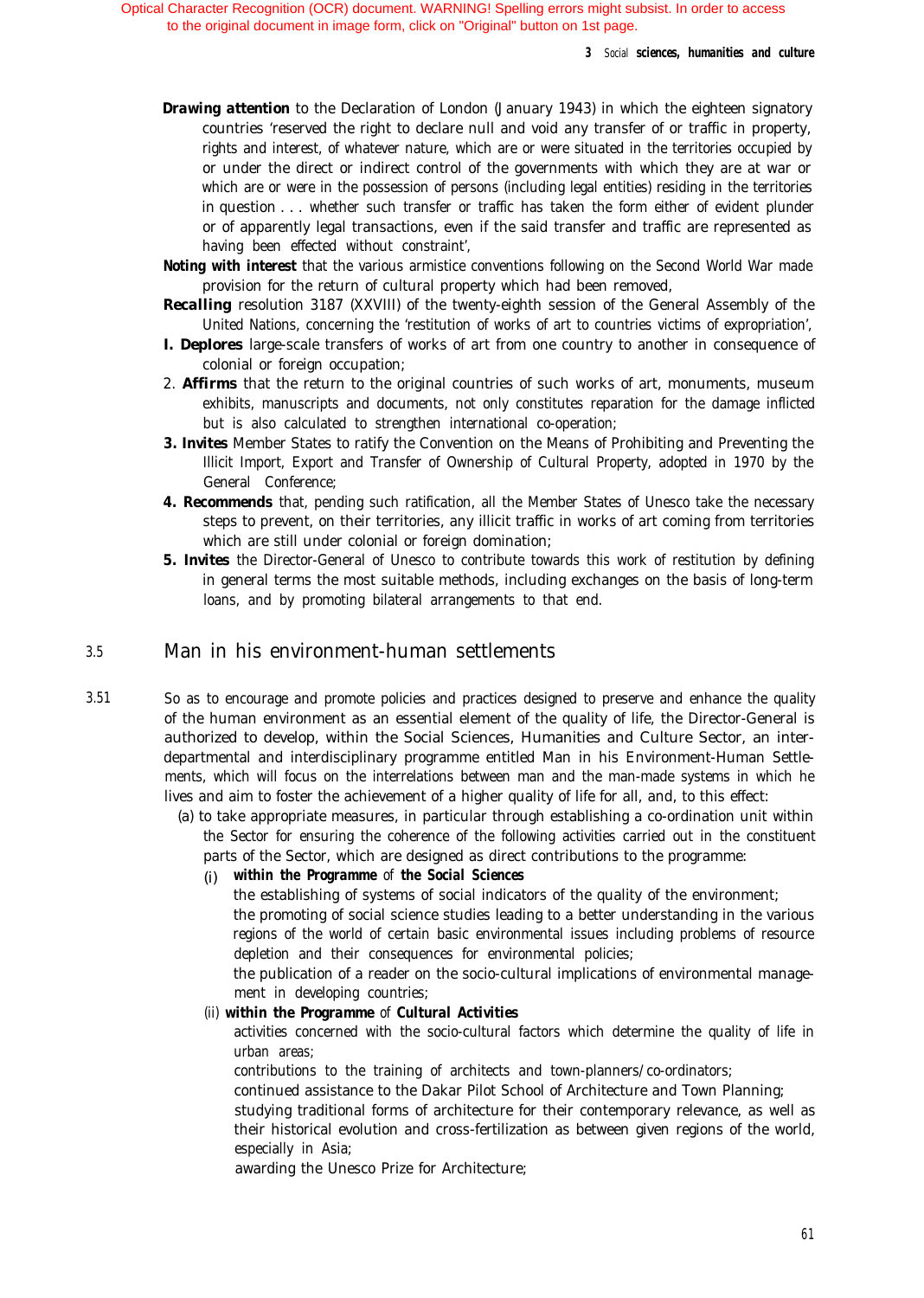### *3 Social sciences, humanities and culture*

# (iii) *within the Programme of Cultural Heritage*

studies on various aspects of the socio-cultural environment, especially in its historic aspects, and with particular attention to the history of the mutual influence between different cultures in their architecture, especially in Asia;

encouraging adhesion to, and implementation of, international instruments on the cultural and natural heritage;

preparing and carrying out specific projects relating to the conservation and development of the cultural and natural heritage;

encouraging training in these fields;

- (b) to undertake a co-ordinated study of the development of architectural forms and the history of their mutual influence in different cultural areas so as to identify those architectural conceptions likely to yield new ideas for modern buildings, in the areas concerned, and to co-operate for this purpose with centres which will organize joint studies and seminars and bring out joint publications on the subject;
- (c) to maintain liaison with other international organizations, governmental and non-governmental, interested in the same ends, including, in particular, the United Nations Centre for Housing, Building and Planning;
- (d) to ensure the participation of Unesco in the preparation of the United Nations Conference-Exposition on Human Settlements, scheduled for May-June 1973 in Vancouver (Canada);
- (e) to encourage the activities of Member States and grant them assistance, at their request, to carry out projects of their own, individually or jointly, consonant with the objectives of the programme, and designed to improve human settlements and the quality of life in urban and rural areas;
- (f) to develop through an inter-sectoral committee, the interconnexions between this programme and the Man and the Biosphere Programme and other ecological activities of the Natural Sciences Sector, as well as with relevant activities in education and communication, and to make every effort for the speedy creation of an integrated inter-sectoral programme on Man and the Environment, combining all the social, cultural, economic, ecological and technological aspects of the problem.

# 3.52 *The General Conference,*

- *Considering* the importance of the Man and the Biosphere Programme (MAB) and the fact that it was structured from its inception to incorporate, in a research and education context, both social and natural science efforts,
- **Recognizing** that the development of duplicative and parallel programmes would be wasteful of Unesco's limited budgetary resources,
- **Mindful** that the social sciences are essentially integrated in the MAB programme rather than being a special activity,
- *Recommends* to the Director-General that the following principles be applied in the formulation of the main environment activities of the social sciences:
	- (a) to provide a social sciences contribution directly or ultimately towards problem solving and decision-making at the governmental or local authorities level;
	- (b) to help in defining and applying the social and cultural components of the MAB projects;
	- (c) to work in close co-operation with the MAB programme, so far as multilateral activities are concerned.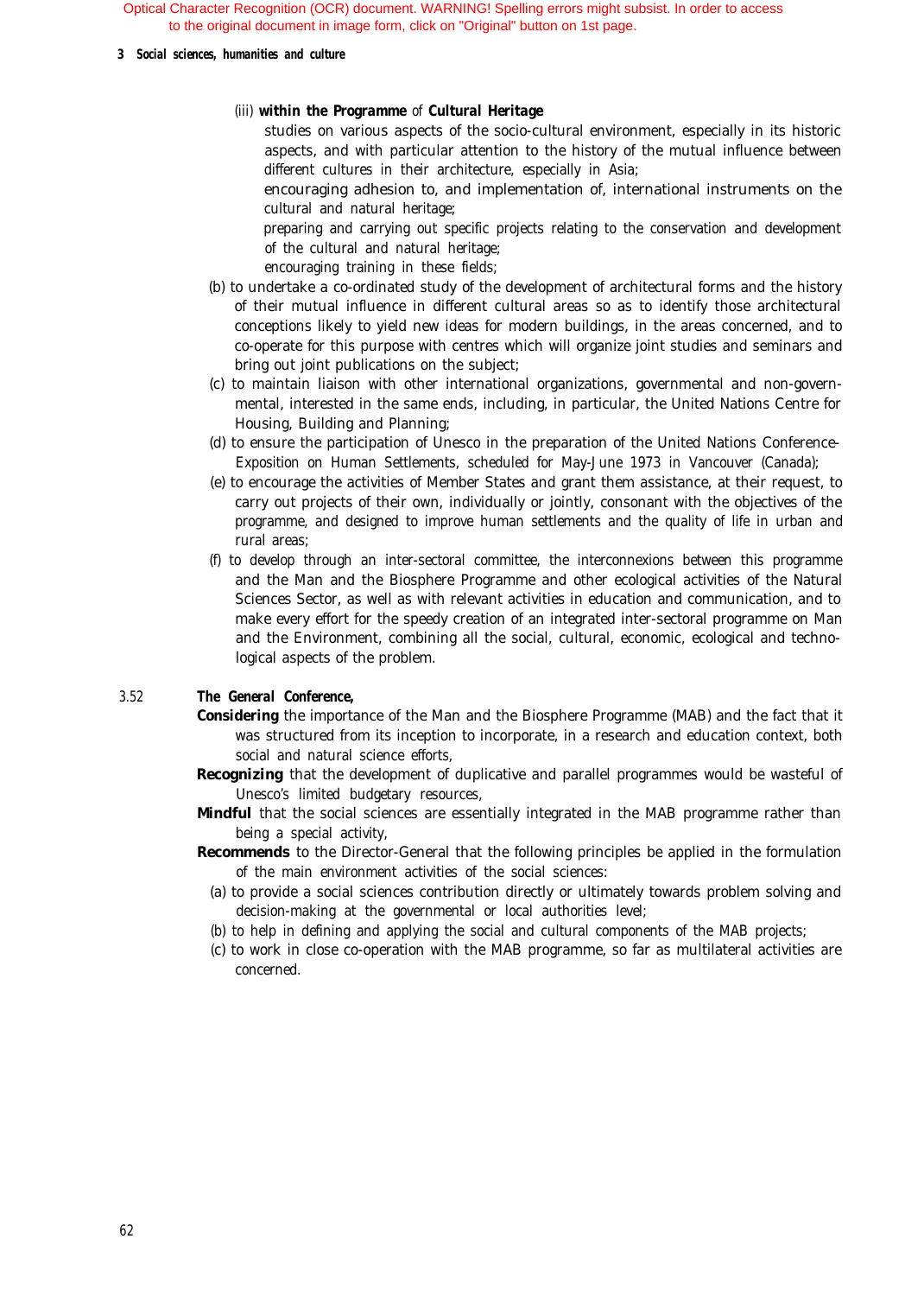### *4 Communication*

# *<sup>4</sup>* Communication1

# 4.1 Free flow of information and development of communication

# 4.11 **Free flow~ of information and international exchanges**

- 4.111 The Director-General is authorized:
	- (a) in order to promote the circulation of information and international exchanges in the fields of education, science and culture:
		- (i) to facilitate the two-way flow of news through co-operative measures, and in particular by promoting regional news agencies;
		- (ii) to help develop the periodical press in the developing countries so as to meet the needs of these countries for scientific and technological information and lifelong education;
	- (b) in order to further the observance of adequate professional standards in the use of the mass media:
		- (i) to prepare, with a view to strengthening international understanding and world peace, guidelines for national codes of ethics designed to promote the sense of responsibility which should accompany the full exercise of freedom of information, including those principles of democratization in the use of the media of mass communication that ensure this, and to encourage their application by national media councils;
		- (ii) to convene an intergovernmental meeting of experts (category II) to prepare, in the light of the draft text contained in document 18C/35 and the proposed amendments to it, a draft declaration on fundamental principles governing the use of the mass media in strengthening peace and international understanding and in combating war propaganda, racism and apartheid, for submission to the General Conference at its nineteenth session;
	- (c) in order to facilitate the international circulation of persons and materials:
		- (i) to continue to publish *Study Abroad,*
		- (ii) to enlist the support of competent international organizations for measures designed to facilitate the circulation of educational, scientific and cultural materials.

# 4.112 *The General Conference,*

- **Taking account** of the Rules of Procedure concerning Recommendations to Member States and International Conventions covered by the terms of Article IV, paragraph 4, of the Constitution,
- *Having examined* the preliminary study of the Director-General (doc. 18C/32) on the preparation of one or more protocols to the Agreement on the Importation of Educational, Scientific and Cultural Materials,
- *1. Deems it opportune* to prepare one or more protocols to the said Agreement,
- 2. **Authorizes** the Director-General to convene the Special Committee foreseen in Article 10, paragraph 4, of the above-mentioned Rules of Procedure in order to prepare, in the light of the aforesaid study, a draft of one or more protocols which will be submitted to the General Conference at its nineteenth session.

# 4.12 **Communication research and policies**

- 4.121 With a view to facilitating communication between nations and between peoples and achieving fuller understanding of the roles of the communication media and processes in the implementation of national development policies and plans, the Director-General is authorized:
	- (a) to promote studies and research with the collaboration of competent non-governmental organizations and of national research institutions, including specialized departments of universities and, in particular:
		- (i) to promote research into the international flow of news and media materials, the legal
	- 1. Resolutions adopted on the report of the Commission for Communication at the fortieth plenary meeting on 20 November 1974.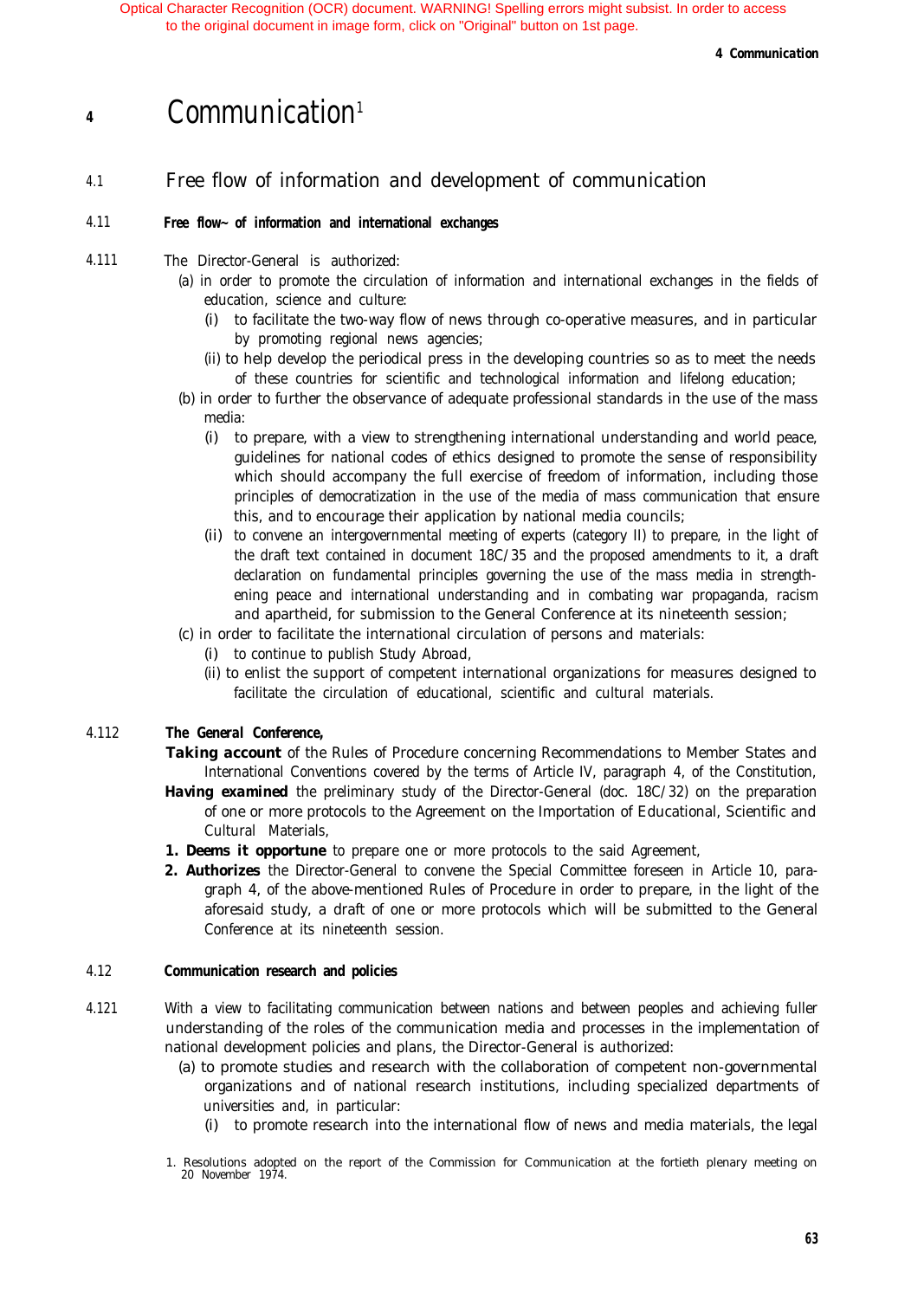### *4 Communication*

aspects and economics of international communication, the content of media messages and the social implications of mass communications, and the effects of the use of the mass communications media for commercial purposes;

- (ii) to encourage the international exchange of information on communication research and policies, and to this end to co-operate with national and regional information centres and non-governmental organizations;
- (b) to study and advise, in close co-operation with the United Nations and the International Telecommunication Union, on the use of space communication for the furtherance of Unesco's aims, taking into account the Declaration of Guiding Principles on the Use of Satellite Broadcasting, and, in particular:
	- (i) to collect and disseminate information and carry out studies on the applications of space technology for the free and balanced flow of information, the spread of education and the promotion of greater cultural exchange;
	- (ii) to promote regional co-operation in the utilization of space technology in particular by studying the possibilities of regional satellite systems.
- (c) to promote the concept of communication policies taking into account the communication needs and economic possibilities of societies, the rights and responsibilities of institutions and individuals and the technological developments in the field of communication, including the planning of communication systems as an integral part of national planning for economic, social and cultural development, and in particular:
	- (i) to undertake studies and activities directed towards the further development of methodologies for communication planning, to assist Member States in the planning of appropriate communication systems and to develop a framework, at the post-graduate level, for interdisciplinary study programmes for potential communication planners;
	- (ii) to undertake and publish, in association with National Commissions, studies of existing national communication policies;
	- (iii) to organize an intergovernmental conference on communication policies in Latin America in 1975 and to undertake preparations for a similar intergovernmental conference in Asia in 1977;
	- (iv) to study ways and means by which active participation in the communication process may become possible and analyse the right to communicate in consultation with competent organs of the United Nations, Member States and professional organizations and to report to the nineteenth General Conference on further steps which should be taken;
- (d) to assist Member States, upon request, in the establishment of communication research programmes, in the training of research and planning personnel, in the formulation of communication policies, in the definition of long-term communication plans and development strategies, in the uses of space technology within development programmes and in the identification and preparation of projects in these domains which may receive external assistance.

# **4.13 Development and application of communication**

- 4.131 The Director-General is authorized:
	- (a) to promote and assist in the development of communication systems and methods at the local, national and regional levels, particularly:
		- (i) through training media personnel, support of institutions designed for inter-country co-operation, encouragement of and assistance for the improvement of operational planning and management procedures;
		- (ii) by fostering greater appreciation of and access to communication, and public participation in the use of the mass media, especially at the community level, taking into account the need to encourage creativity and self-expression in the local community;
	- (b) to study and encourage better applications of communication to the study and solution of contemporary social and educational problems through use of new mass media and diffusion systems;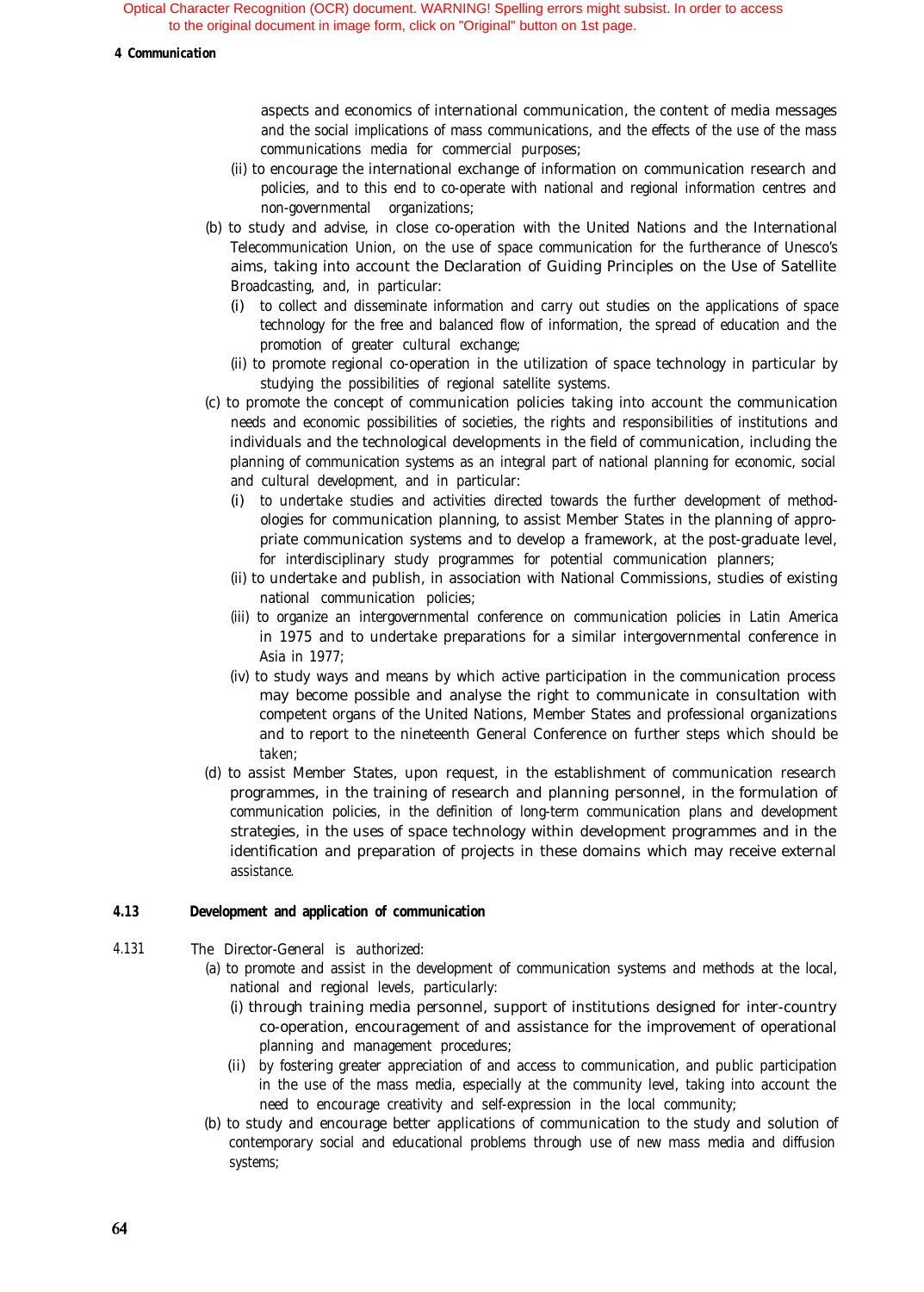(c) to assist Member States, upon request, in activities related to communication development and applications of the media as described in this resolution and to promote the establishment in the developing countries of national and regional centres for documentation, experimentation and production.

# 4.132 *The General Conference,*

- **Recognizing** the present and future role of the communication media in social and economic development,
- **Considering** also the potential power of media as instruments of cultural development as referred to in recommendation 15 adopted by the Intergovernmental Conference on Cultural Policies in Asia, Yogyakarta, December 1973, and in particular paragraph 7, recommending Asian Member States to undertake extensive training programmes for media personnel and strongly to support regional broadcasting training, especially through bilateral and international aid,
- *Having learned* with regret of the termination of United Nations Development Programme support for the Asian Broadcasting Training Institute established in collaboration with the Asian Broadcasting Union (ABU) and using facilities offered by Radio Television Malaysia following a unanimous recommendation made by a Unesco meeting of experts in 1968,
- *Informed* of the declared intent of the Asian Broadcasting Union to establish the Asian Broadcasting Training Institute as a legal entity under Malaysian law to facilitate the acceptance of contributions from funding organizations (to finance the courses planned for 1975 and 1976),

# *Authorizes the Director-General:*

- (a) to conduct a survey, within the present budget, of the future needs of Asian Broadcasting Union members in training and for associated research and development of prototype material;
- (b) to seek external support to provide continued in-country training assistance in the coming biennium to replace United Nations Development Programme funding;
- (c) to revise with the Asian Broadcasting Union in collaboration with the International Telecommunication Union and the Food and Agriculture Organization, the present project for resubmission to the United Nations Development Programme on the basis of reaffirmation of Asian broadcasting needs.

# 4.14 **Book development and promotion**

# 4.141 *The General Conference,*

- *Having examined* the Director-General's report (doc. 18C/91) on the long-term world programme for the promotion of books and reading, a programme drawn up within the framework of the objectives defined in resolution 4.132 adopted by the General Conference at its seventeenth session,
- *Expressing* its profound satisfaction with the results of International Book Year (IBY) and the implementation during 1973-74 of the long-term programme of book development activities undertaken during the International Book Year,
- **Considering** that it is necessary to maintain the impetus imparted by International Book Year (1972) and to reinforce the important role of books in economic, social and cultural development, as well as in individual self-fulfilment,
- **Emphasizing** that the fulfilment of the long-term book development programme is an important means of achieving the aims of the Organization as defined in Article I of the Constitution: ' . . . to contribute to peace and security by promoting collaboration among the nations through education, science and culture in order to further universal respect for justice, for the rule of law and for the human rights and fundamental freedoms which are affirmed . . . by the Charter of the United Nations',
- *Recalling* that the Economic and Social Council of the United Nations, under the terms of its resolution 1887 (LVII) has particularly 'invited Member States and, within their spheres of competence, United Nations organs and bodies and all other interested international organizations to give their support to the United Nations Educational, Scientific and Cultural Organization's programme for the promoting of books and reading',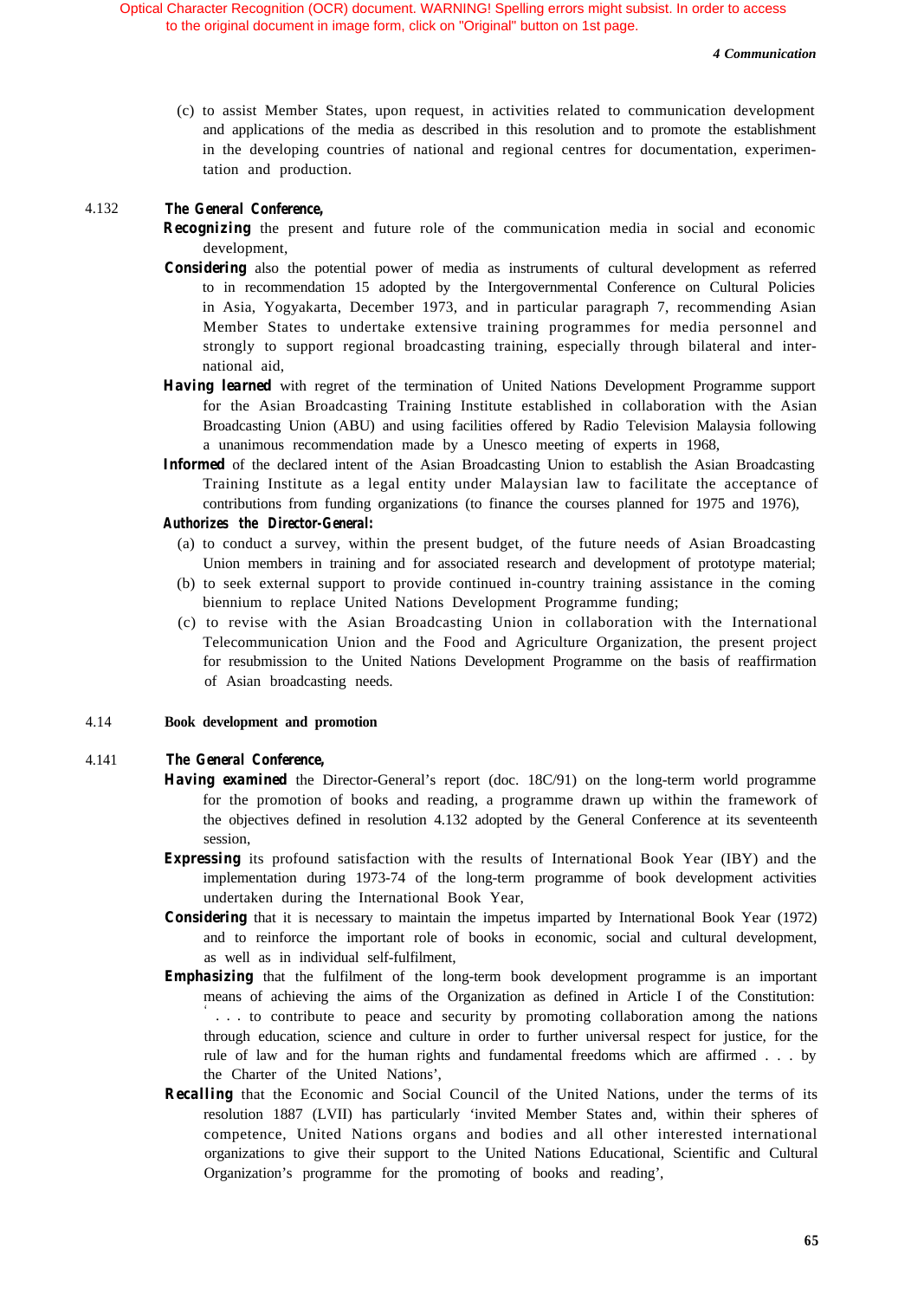### *4 Communication*

- **Welcoming** the initiative taken by the international non-governmental organizations of authors, publishers, librarians and booksellers to set up an International Book Committee designed to promote the common objectives of the international book community as well as Unesco,
- *Welcoming further* the institution by this Committee of an International Book Award to accord recognition for outstanding services rendered by a person or an institution to the cause of books,
- **Noting** with satisfaction that less than a decade after the launching of the Unesco Book Development Programme with the series of regional conferences, book development centres will have been set up in all the developing regions of the world,
- *Approving* the special effort being made in 1975-76 to promote books for children and in particular the support being given to regional programmes for the low-cost collective publication of books for children already successfully launched in Asia,
- *1. Invites* Member States:
	- (a) to continue in 1975-76 with the activities envisaged in the book development programme;
	- (b) in collaboration with the National Commissions, to strengthen the national book promotion councils, associating the national International Book Year committees or other book promotion bodies with this activity wherever possible;
- 2. *Urges* the non-governmental organizations to continue their fruitful co-operation with Unesco in order to achieve the aims of International Book Year;
- *3. Authorizes* the Director-General:
	- (a) to maintain at a suitable level in the Communication Sector a co-ordinating group for the planning and organization of all Unesco activities at Headquarters and in the field connected with book promotion;
	- (b) to promote, as part of a long-term programme of action in line with the objectives laid down in resolution 4.132 adopted by the General Conference at its seventeenth session, all activities designed to improve the producion, distribution and use of books, in particular by providing advisory services for Member States, by carrying out studies and investigations, by organizing expert meetings and symposia, and by developing co-operation with professional organizations;
	- (c) to further the regional co-operation required for book development in Africa, Latin America, Asia and the Arab countries, in particular by stepping up the activities of the regional centres and by encouraging the establishment of new national book promotion councils;
	- (d) to assist Member States, at their request, in carrying out activities contributing to the achievement of these aims;
	- (e) to keep under continuing review the long-term programme of action for the promotion of books and reading, with a view to submitting to the nineteenth session of the General Conference proposals for revision of the programme in the light of experience and of the evolving book situation in Member States, taking into account the importance of the programme for book promotion in the interests of peace and progress.

# 4.142 *The GeneraI Conference,*

- *Recognizing* the vital role of books and other printed media, as well as paper in general for the promotion of the ideals and objectives of the Organization in the fields of education, natural sciences, culture and communication,
- **Considering** in particular the crucial role of the printed word, in the form of textbooks and reading materials, in the process of development and change of attitudes, whether applied to children's education in the class-room or to adolescent and adult literacy within the context of lifelong education,
- *Conscious* of the needs of societies for printed media of all kinds to help build new social institutions, strengthen cultural identification and disseminate new knowledge in science and technology,
- **Considering** the persistent and increasing imbalance in the consumption of paper between the developing and the developed part of the world,
- **Concerned** by the dramatic effects upon the printing industry, the press and textbook production which the present shortage of paper supplies has had, particularly in the countries already suffering from a scarcity of resources for the import of vital commodities,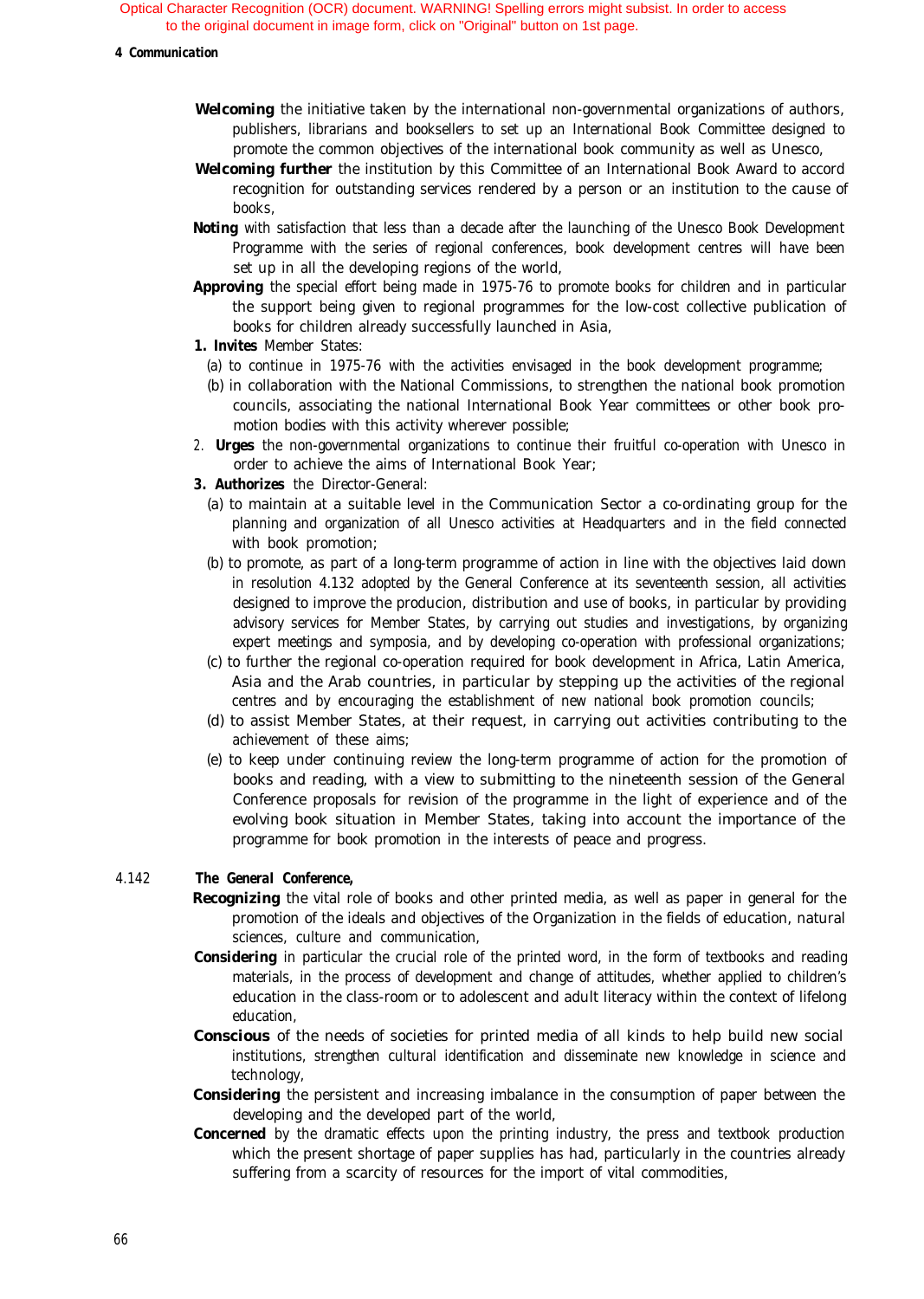### *4 Communication*

### *Taking note of:*

- (a) the present and apparently growing shortage of paper in relation to the needs of the world;
- (b) the steep rise in the price of paper, particularly affecting countries with moderate inflation rates;
- (c) the apparent non-economic and excessive use of paper in many parts of the world and its environmental implications;
- (d) the lack of financial resources for the development of new paper mills or new raw materials in the importing countries;
- (e) the immediate critical situation for educational and social institutions in the developing countries which are suddenly deprived of paper supplies;
- Authorizes the Director-General, acting within the framework of the pertinent resolutions adopted by the Economic and Social Council and in consultation with the Food and Agriculture Organization, the United Nations Industrial and Development Organization, the United Nations Conference on Trade and Development and the United Nations Environment Programme, to promote the co-operation of the organizations mainly concerned with the causes and effects of the paper shortage, for world action aimed at:
	- (a) the establishment of projections of world paper and newsprint needs for the coming decade;
	- (b) research and development of additional paper resources on the basis of alternative raw materials which are readily available;
	- (c) international voluntary co-operation between producers and consumers so as to avert the worst effects of future crises in paper supplies and price structures through improved long-term market price and distribution systems;
	- (d) the establishment of a world paper bank which would hold or identify stocks of paper available to meet urgent educational, cultural and communication needs, particularly in the developing nations;
	- (e) an appeal to international and national aid agencies, to manufacturers and to consumers in advanced countries to collaborate in making supplies and money available to meet the most immediate high-priority needs in the developing countries suffering from the present crisis.

# 4.2 Documentation, libraries and archives

### 4.201 *The General Conference,*

- *Noting* that the Intergovernmental Conference on the Planning of National Documentation, Library and Archives Infrastructures accepted NATIS as a general concept of national infrastructures of documentation services, libraries and archives outlined in document CCM.74/NATIS/3, and as amended by the Conference,
- **Noting** from documents 18C/5 and 18C/92 that efforts have been undertaken by Unesco in the past to assist Member States in developing national infrastructures of documentation services, libraries and archives,
- **Noting further** the recommendations coming from the Intergovernmental Conference on UNISIST and the subsequent guidelines developed under this programme, as well as action undertaken by other international organizations,
- **Noting further** that there exists in many parts of the world an imbalance in the provision of resources for making possible access to information in all fields of knowledge,
- **Recognizing** the need of the developing countries to strengthen or develop their national infrastructures of documentation services, libraries and archives to ensure full use of the world store of information,
- **Reaffirming** the recommendation of the Intergovernmental Conference on the Planning of National Documentation, Library and Archives Infrastructures inviting Member States to take suitable action to create or improve appropriate national infrastructures of documentation services, libraries and archives, in accordance with the economic, social and cultural structure of the country and within the framework of the national over-all and sectoral development plans and its communication policy,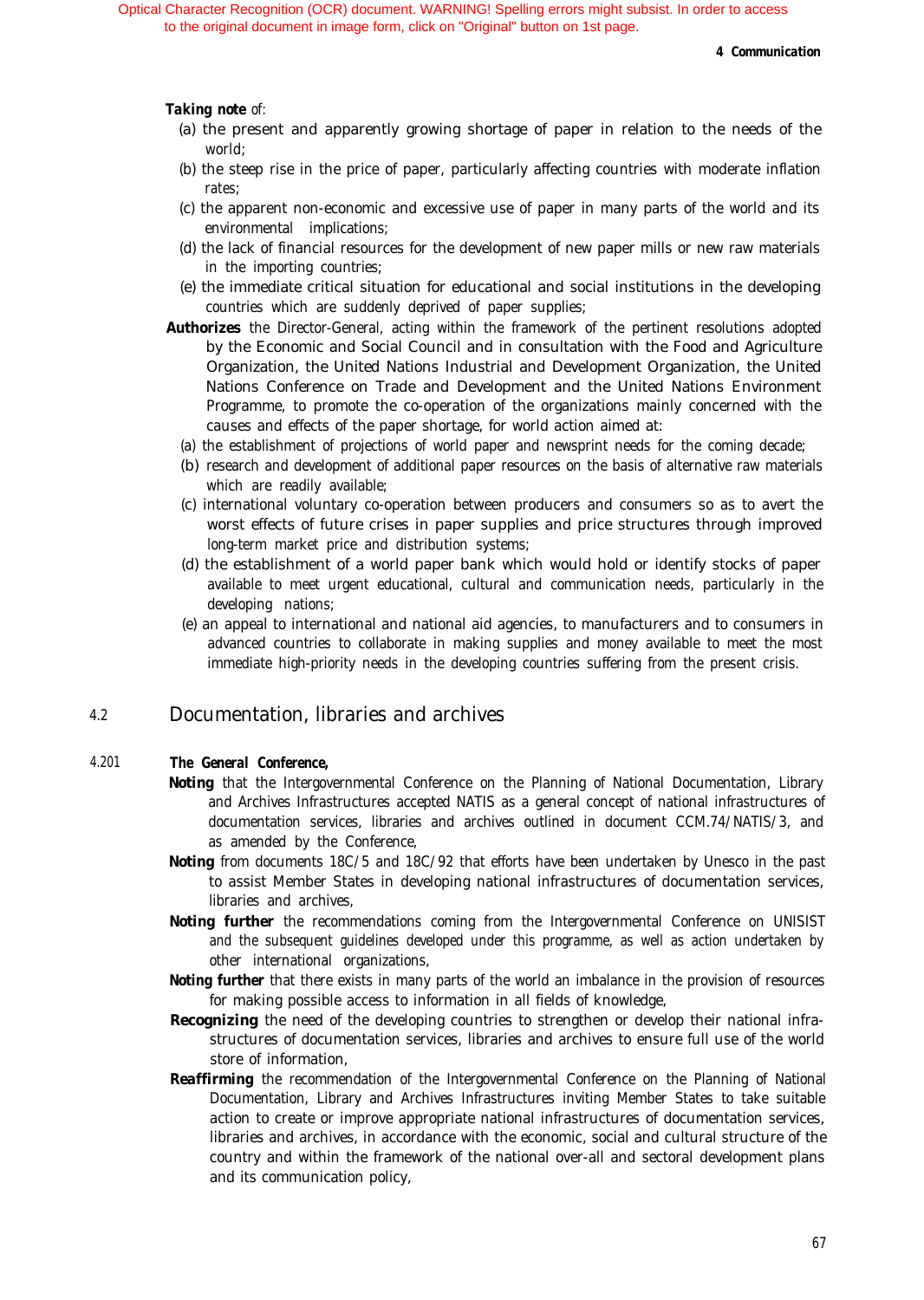### *4 Communication*

*Invites* the Director-General:

- (a) to promote the general concept of over-all planning of national infrastructures of documentation, libraries and archives and to invite Member States to take appropriate steps to create or improve their national information systems;
- (b) to assist Member States, especially the developing countries, to plan and develop their national infrastructures or national information systems (NATIS) in such a way as to ensure co-ordination at the national level and to prepare the bases for active participation in world information systems;
- (c) to draw up a long-term programme of action of this end, and submit it to the nineteenth session of the General Conference;
- (d) to take into account, in drawing up this programme, the recommendations approved by the Intergovernmental Conference on the Planning of National Documentation, Library and Archives Infrastructures, the UNISIST programme, and other relevant programmes developed by Unesco and other international organizations, taking the necessary measures to avoid the development of overlapping activities;
- (e) to take all necessary steps to ensure the most effective implementation of action in support of NATIS within the Programme and Budget for 1975-1976.

# 4.21 **Research and planning**

- 4.211 The Director-General is authorized:
	- (a) to promote and help to co-ordinate research in the fields of documentation, libraries and archives:
		- (i) by further developing in full co-operation with other international organizations the International Information System on Research in Documentation to facilitate the international exchange and transfer of research results, after a basic reorganization adequate to a preious evaluation;
		- (ii) by encouraging and undertaking studies on the improvement of documentation, library and archives services and by promoting application of the results of these studies;
		- (iii) by providing information and issuing publications relating to the planning and improvement of documentation, library and archives services;
		- (iv) by collaborating with competent intergovernmental organizations as well as with international non-governmental organizations and national institutions active in the fields of documentation, libraries and archives, so as to foster, in particular, co-ordination of their activities, and by granting to international non-governmental organizations in this field subventions not exceeding \$82,500 in 1975-76;
	- (b) to promote the planning of documentation, library and archives infrastructures, including the planning of technology and of manpower in these fields;
		- (i) by developing planning policies and methodology and preparing guidelines and aids for planning, with special attention being given to the needs of developing countries,
		- (ii) by promoting and encouraging the establishment and development of Universal Bibliographic Control, the aim of which is to provide immediate access to bibliographic information on any publication in any country;
	- (c) to further promote and encourage the international exchange of publications;
	- (d) to assist Member States, upon request, in the planning of their infrastructure in the fields of documentation, libraries and archives.

# 4.212 *The General Conference,*

- *Bearing in mind* that a great number of Member States of Unesco have been in the past for longer or shorter duration under foreign domination, administration and occupation,
- **Considering** that archives constituted within the territory of these States, have, as a result, been removed from that territory,
- *Mindful* of the fact that the archives in question are of great importance for the general, cultural, political and economic history of the countries which were under foreign occupation, administration and domination,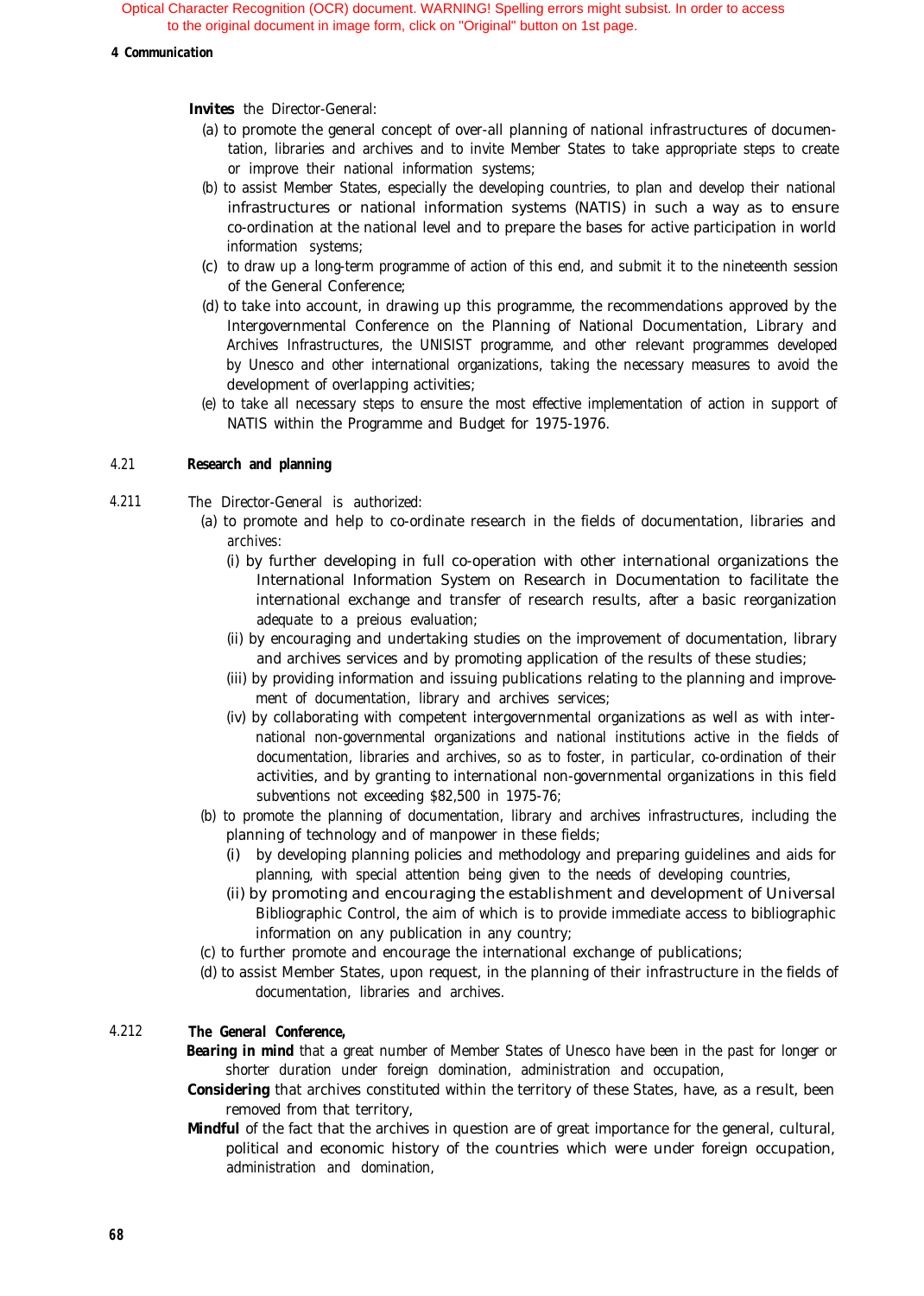- **Recalling** recommendation 13 of the Intergovernmental Conference on the Planning of National Documentation, Library and Archives Infrastructures, held in September 1974, and desirous of extending its scope,
- *1. Invites* the Member States of Unesco to give favourable consideration to the possibility to transferring documents from archives constituted within the territory of other countries or relating to their history, within the framework of bilateral agreements;
- *2. Recommends* that, in consultation with the appropriate non-governmental organizations, the Director-General envisage the possibility of a detailed study of such transfers and that he inform the nineteenth session of the General Conference thereof.

# **4.22 Development of documentation, library and archives services**

# **4.221** The Director-General is authorized:

- (a) to contribute to the improvement of information transfer processes, in particular by convening a regional meeting in an African Member State to evaluate and plan the development of documentation and library networks; and another in a Latin American Member State to evaluate and plan the development of national archive and records management systems;
- (b) to promote the development of documentation, library and archives infrastructures, and to facilitate the establishment of pilot projects in the developing countries, in particular:
	- (i) by continuing assistance to the pilot project on the development of public libraries launched in 1973-74 in Brazil, it being understood that Unesco assistance to the project will not be continued beyond 1976;
	- (ii) by assisting in the establishment of a pilot project in archives administration and records management systems in a Latin American Member State, it being understood that Unesco assistance to the project will not be continued beyond 1978;
	- (iii) by assisting in the establishment of a pilot project in the development of a university library network in a Member State in Asia, it being understood that Unesco assistance to the project will not be continued beyond 1978;
	- (iv) by assisting in the establishment of a pilot project on the mechanization of documentation and information services in an Arab Member State, it being understood that Unesco assistance to the project will not be continued beyond 1978;
	- (v) by assisting in the development of library automation with the aim of improving the efficiency of library operations;
- (c) to promote the improvement of training facilities and the harmonization of curricula in the training of manpower for the documentation, library and archive fields;
- (d) to assist Member States, upon request, in undertaking activities designed to develop national library, documentation and archives infrastructures.

# **4.23 Computerized documentation service of Unesco**

- 4.231 The Director-General is authorized to continue and develop the operation of the Computerized Documentation Service of Unesco, the objectives of which are:
	- (a) to process, store and disseminate information on the documents and publications of Unesco, its regional centres, Field Offices and specialized institutes, as well as publications acquired by the Unesco Library, materials received under Unesco projects and other data pertinent to the Organization's activities;
	- (b) to make available on request both current and past documents as microfiches or enlargements thereof;
	- (c) to serve as a continuing project for the demonstration of, and training in, the use of modern techniques and the application of advanced technology for the development of documentation services based on computerized information storage and retrieval.

#### **4.24 Unesco library, documentation and archives services**

4.241 The Director-General is authorized to continue the operation of the Unesco library, documentation and archives services.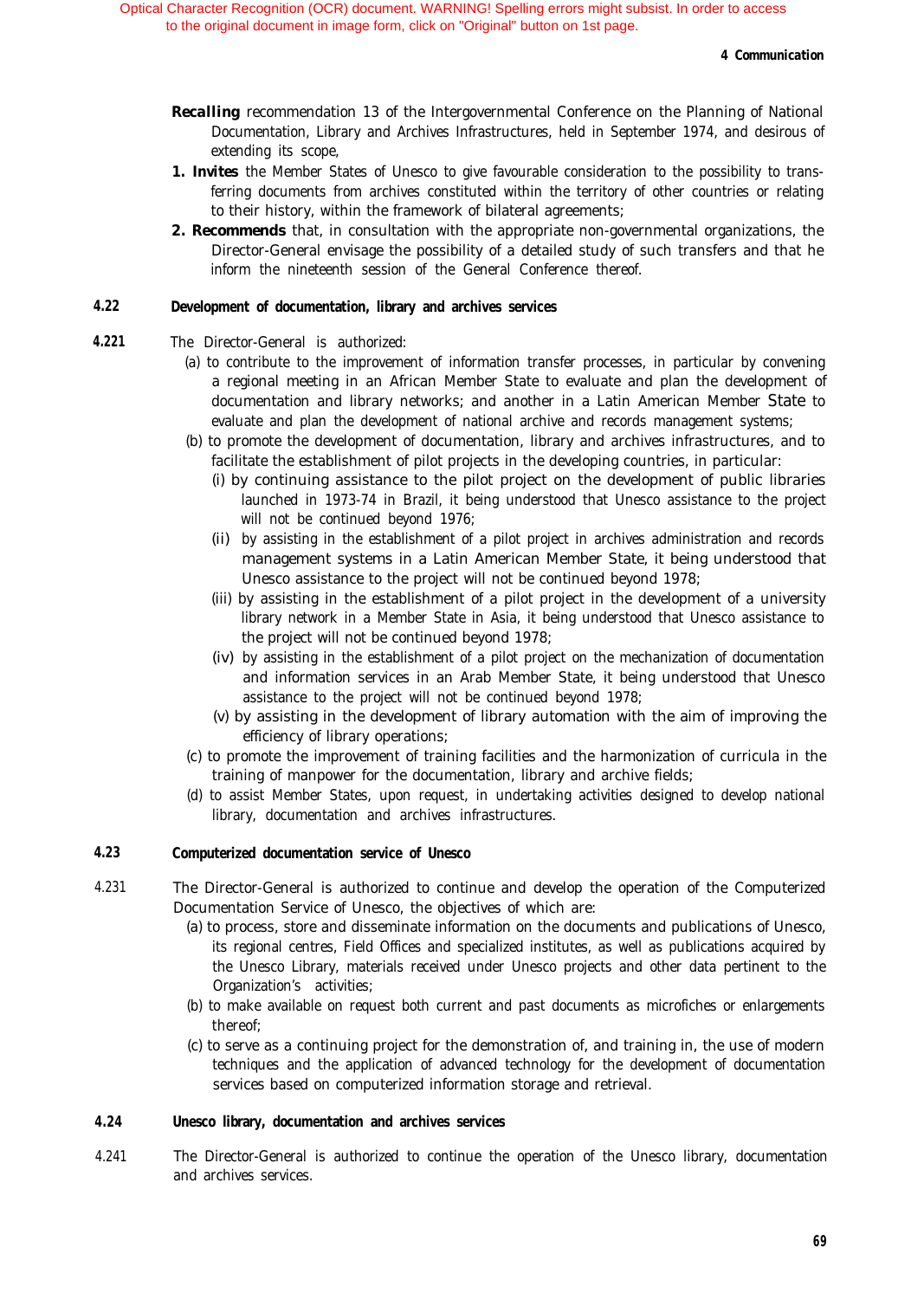### *4 Communication*

# *4.3* Public information and promotion of international understanding

- 4.301 The Director-General:
	- (a) is authorized to undertake, in collaboration with the National Commissions for Unesco, national and international mass media agencies and governmental and non-governmental organizations, as well as with the information services of the other organizations of the United Nations system, activities designed to promote international understanding and co-operation by making better known to the public the aims, ideas, efforts and achievements of Unesco as a part of the United Nations system, giving particular attention to the programme areas to which special importance has been accorded by the General Conference at its eighteenth session, including Unesco's contribution in regard to population, environment and human rights as well as to the struggle for peace and against colonialism and racialism, and also its contribution to the United Nations Development Programme;
	- (b) is invited:
		- (i) with a view to integrating the Office of Public Information more closely with all the programme activities and their development within the framework of communication planning, to re-examine its importance, its relations with the various sectors of the Secretariat and its working methods, particularly as regards the press, publications, radio communication and visual media, and to submit a report on this matter to the Executive Board at its 98th session;
		- (ii) to give serious consideration to allocating a higher percentage of the Office's budget to evaluating the impact of its own information services.

# 4.31 **Press and publications**

- 4.311 The Director-General is authorized, with the assistance of National Commissions and of international non-governmental organizations associated with Unesco's work:
	- (a) to strengthen liaison with the press, and maintain close collaboration with national and international news agencies;
	- (b) to produce and distribute information material for journalists, in the form of articles or bulletins, such as *Unesco Features;*
	- (c) to publish the *Unesco Chronicle* and booklets for the general public.

# 4.312 *The General Conference,*

- *Guided* by the provisions of the Constitution of Unesco which stipulate that the Organization will 'collaborate in the work of advancing the mutual knowledge and understanding of peoples, through all means of mass communication',
- *Referring* to resolutions 6.21,10,9 and 8, adopted at the thirteenth, fourteenth, fifteenth and sixteenth sessions of the General Conference respectively, and also to resolution 10, adopted at the seventeenth session of the General Conference, on 'Unesco's contribution to peace and its tasks with respect to the elimination of colonialism and racialism',
- **RecaIling** resolution 2 of the Intergovernmental Conference on the Institutional, Administrative and Financial Aspects of Cultural Policies (Venice, 1970) and recommendation 32 of the Intergovernmental Conference on Cultural Policies in Europe (Helsinki, 1971) which call for active recourse to information media for spreading the ideas of peace,
- **Noting** the strong positive impetus given to the development of publishing activities inside and outside Unesco as a result of the programme carried out in connexion with International Book Year in 1972,
- *1. Considers* that Unesco's publishing activities should play a major part in achieving the purposes of the Organization set forth in Article I of the Constitution, namely: 'to contribute to peace and security by promoting collaboration among the nations through education, science and culture in order to further universal respect for justice, for the rule of law and for the human rights and fundamental freedoms which are affirmed for the peoples of the world, without distinction of race, sex, language or religion, by the Charter of the United Nations';
- 2. Recommends that Member States, through their publishing activities, strengthen their work in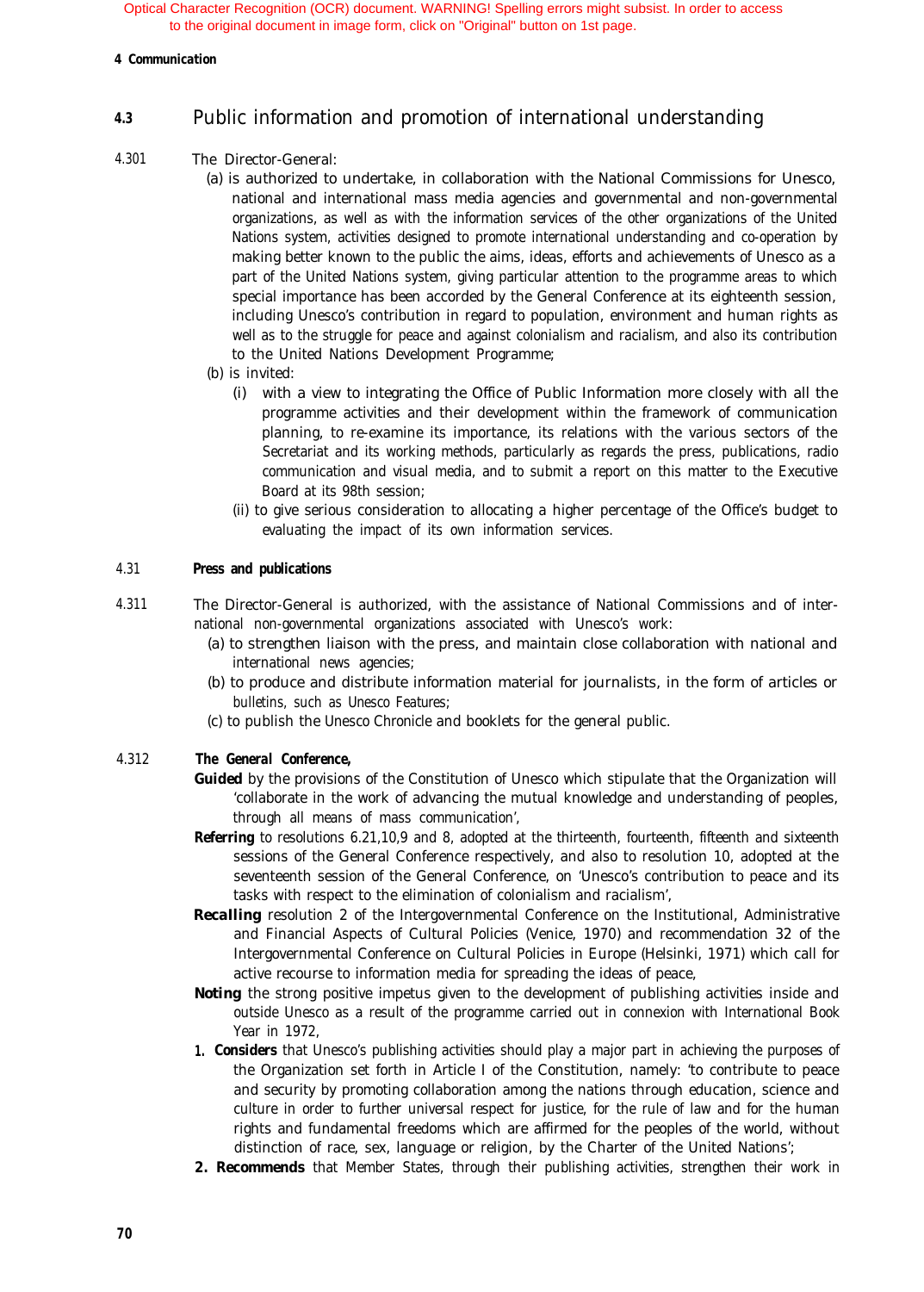support of peace and international understanding and take appropriate action against the production, publication and circulation of works which contain incitements to hatred between nations, to violence and to war;

- *3. Invites* the Director-General to:
	- (a) take steps with a view to the publication, in Unesco periodicals, as well as in the form of separate monographs, manuals, research papers and reports, of material devoted to important contemporary issues such as the maintenance of international peace and security, the final elimination of colonialism and racialism, the social and economic progress of the peoples and Unesco's role in these respects;
	- (b) take measures to ensure the day-to-day planning of Unesco's publishing activities in general and the editing of its periodicals, in particular the Unesco Courier, Unesco Features, the Unesco Chronicle, the International Social Science Journal and Impact of Science on Society;
	- (c) follow, if possible, and with due regard to Article VI, paragraph 4, of the Constitution of Unesco, the principle of equitable geographical representation in the appointment of editorsin-chief and editorial staff for Unesco periodicals and other publications.

# **4.32 'Unesco Courrier'**

**4.321** The Director-General is authorized to continue to publish the monthly periodical Unesco Courier in English, French and Spanish and to arrange for its publication in Arabic, Dutch, German, Hebrew, Hindi, Italian, Japanese, Persian, Portuguese, Russian, Tamil, Turkish and other languages through contracts or other arrangements with National Commissions.

# **4.322** *The General Conference,*

- Considering that the Unesco Courier is to be published monthly in fifteen languages with the possibility of further editions in other languages,
- **Bearing in mind** that the information gathered, disseminated and prepared by Unesco is of particular interest to all Member States,
- *Noting with interest* that, in order to ensure the participation of Member States in the advance planning and preparation of issues of the *Unesco Courrier,* the Secretariat holds annual meetings of the editors of the different language editions,
- *Invites* the Director-General to ensure that the editorial staff at Headquarters carry out their work as far as possible on the basis of annual and biennial plans to be worked out at the meetings of editors of the language editions, and that, in the interval between these meetings, the editors are regularly consulted with regard to the implementation of the approved programme.

# **4.33 Radio and visual information**

4.331 The Director-General is authorized to continue to assist and co-operate with radio broadcasting, television, film and visual media agencies in the production and distribution of audio-visual material on Unesco's aims and activities.

# **4.34 Public liaison**

- **4.341** The Director-General is authorized:
	- (a) to continue and encourage activities designed to make the general public aware of Unesco's work, and to associate them with it, and in particular:
		- (i) to increase assistance to National Commissions and non-governmental organizations for the circulation of information and the organization of events for the purpose of acquainting people with the ideals and programmes of the Organization, and for the production, adaptation and distribution of information materials in national languages;
		- (ii) to encourage the establishment of Unesco Clubs and Associations and the development and co-ordination of their activities at all levels, by granting aid to National Commissions, to federations of clubs and associations, and to non-federated clubs and associations;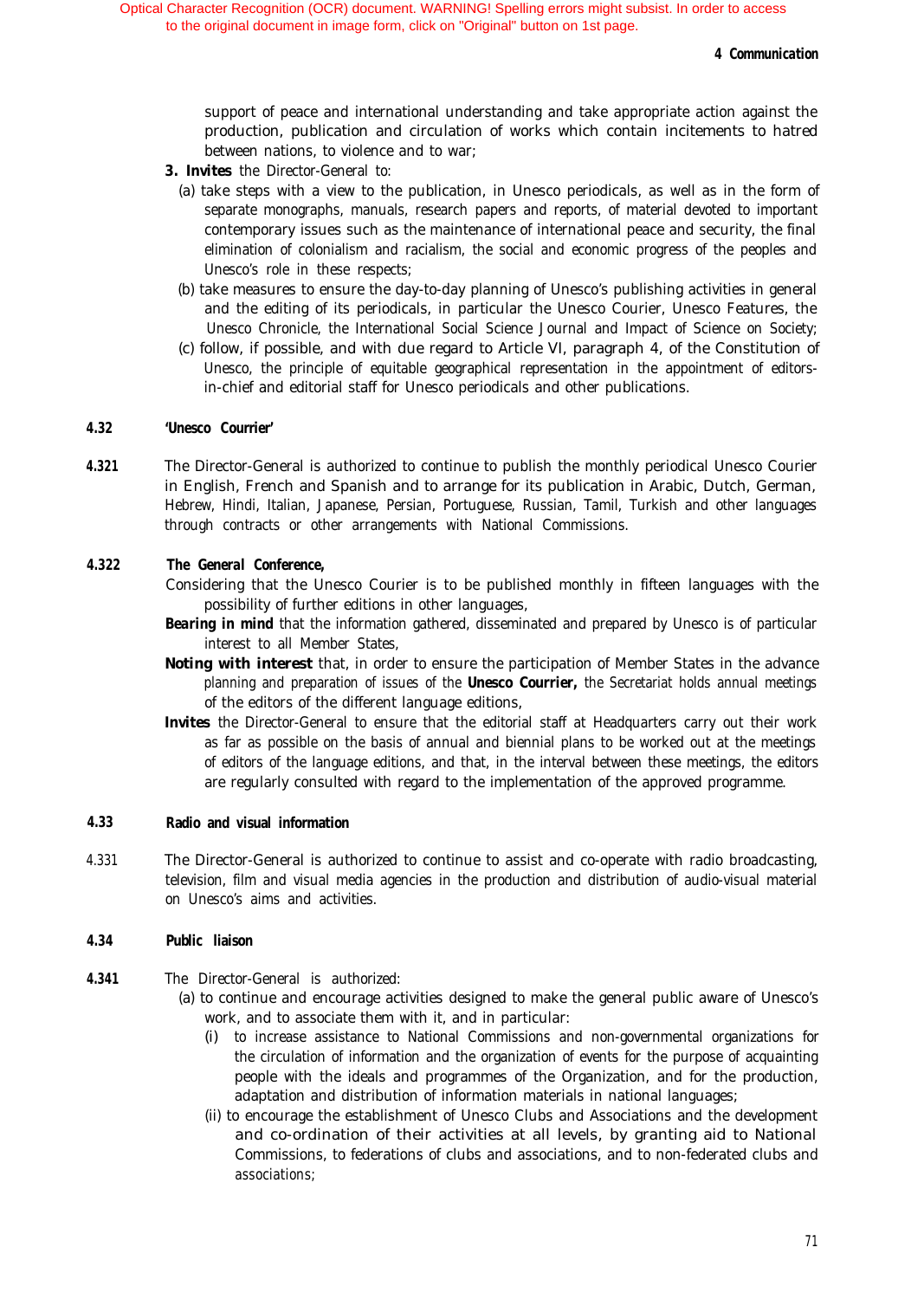### *4 Communication*

- (iii) to encourage voluntary assistance campaigns in the context of the Unesco Gift Coupon Programme, and the production of support material through the provision of assistance to non-governmental organizations;
- (b) to co-operate with the appropriate private foundations and voluntary bodies with a view to mobilizing their support for the work of the Organization;
- (c) to continue to operate the Unesco Coupon Schemes as authorized by resolutions 5.33 and 5.34 adopted by the General Conference at its ninth session (1956) and by resolution 19 adopted at its fifteenth session (1968) and modified at its sixteenth session (1970), and the Philatelic Service, as authorized by resolution 5.14, adopted by the General Conference at its tenth session (1958) and renewed at its seventeenth session (1972).

# **4.35 Anniversaries of great personalities and events**

# **4.351** *The General Conference:*

**Desirous** of **ensuring** that commemoration of the anniversaries of great personalities and events in Member States contributes to familiarity with those names and events which have left an imprint on the development of humanity,

# *Authorizes* the Director-General:

- (a) to invite National Commissions to submit select lists of the anniversaries (full centenaries or multiples thereof) of great personalities and events in the fields of education, science, culture and communication which those Commissions will commemorate in 1977 and 1978;
- (b) to publish a list of such anniversaries in the form of a two-year calendar and to distribute it widely to National Commissions, non-governmental organizations and others;
- (c) to use this calendar as a guide in the publication of articles and the preparation of radio and television programmes.

# **4.4** Statistics relating to education, science and technology, culture and communication

# **4.41 Statistics relating to education, science and technology, culture and communication**

- 4.411 The Director-General is authorized:
	- (a) to collaborate with international and regional organizations active in the field of statistics with a view to promoting the co-ordination of interrelated statistical activities and to provide the International Statistical Institute with a subvention in 1975-76 not exceeding \$31,000;
	- (b) to collect, compile, analyse and publish statistics related to education, science, culture and communication; and to promote the improvement of methodology and international comparability of statistics in these fields, with particular emphasis on participation with the appropriate organizations of the United Nations system in the development of a System of Social and Demographic Statistics, including related work on projections and other statistical data required for the Second Development Decade;
	- (c) to assist Member States, upon request, both at the national and the regional level, in the development of their statistical services related to education, science, culture and communication and in the planning and operation of teaching programmes in statistics, especially at the university level.

# **4.42 Desirability of adopting an international instrument on the international standardization of statistics relating to radio and television**

# 4.421 *The General Conference,*

**Bearing in mind** the provisions of the Rules of Procedure concerning Recommendations to Member States and International Conventions covered by the terms of Article IV, paragraph 4, of the Constitution,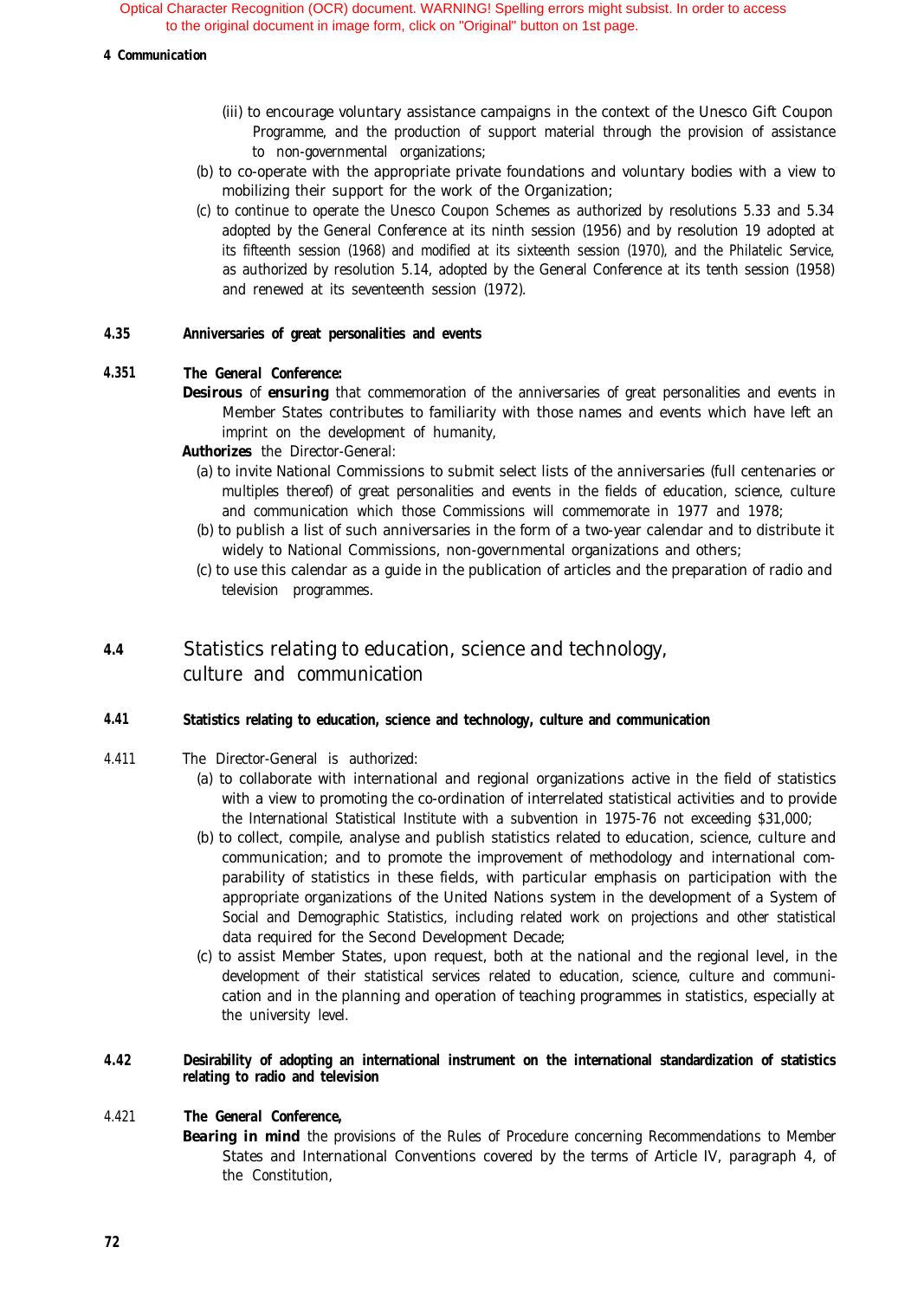- *Having examined* the preliminary study of the Director-General on the desirability of adopting an international instrument concerning the international standardization of statistics on radio and television (doc. 18C/33),
- *I. Deems it desirable* that an international instrument be drawn up for this purpose;
- *2. Dedices* that this instrument shall take the form of a recommendation to Member States within the meaning of Article IV, paragraph 4, of the Constitution;
- **3. Authorizes** the Director-General to convene under Article 10, paragraph 4, of the above Rules, a special committee, which will be instructed to prepare a draft recommendation on the subject for submission to the General Conference at its nineteenth session.

# *<sup>5</sup>* Inter-sectoral programmes on human rights and peace and on population $1$

**5.1** Human rights and peace

# **Programme concerning human rights and peace**

5.11 Bearing in mind that Unesco's fundamental task is to contribute to peace and security and to further universal respect for the human rights and fundamental freedoms which are affirmed by the Universal Declaration of Human Rights, the Charter of the United Nations and the Constitution of Unesco, the Director-General is authorized to take the necessary measures in co-operation with the other organs of the United Nations system for the implementation of an inter-sectoral programme concerned with fostering the conditions indispensable to the support and strengthening of world peace and security among the peoples and respect for, and observance of, human rights and fundamental freedoms, particularly in the spheres of education, science, culture and communication, guided in this respect by relevant resolutions adopted by previous sessions of the General Conference of Unesco, and in particular resolution 10.1 adopted at the seventeenth session. The main activities of this programme will be:

# I. HUMAN RIGHTS

- (a) to increase Unesco's active participation in the implementation of the programme of the Decade for Action to Combat Racism and Racial Discrimination, focusing particular attention on action to combat flagrant and systematic violations of human rights and fundamental freedoms which contravene the Charter of the United Nations and constitute a threat to peace and security among the peoples, and adopting effective measures contributing to the complete and final elimination of those violations of human rights which are entailed by aggression, apartheid and racism, by colonialism and neo-colonialism, fascism and policies of terror and repression against the masses and against the progressive forces of society, and by the militarization of social life. One concrete measure in this respect should be the preparation of a draft universal declaration on race and racial prejudice to be submitted to the General Conference at its nineteenth session;
- (b) to combat discrimination by widening Unesco's participation in the international campaign against racism, racial discrimination and apartheid, giving special attention to underprivileged groups, more especially to the civilian populations of occupied territories and to migrant workers and their families, in order to ensure their access to the fundamental rights which are necessary for their development and the safeguarding of their identity and dignity and with the aim of ensuring universal respect for justice, the rule of law, human rights and fundamental freedoms;

<sup>1.</sup> Resolutions adopted on the report of the Commission for General Programme Matters at the forty-second plenary meeting on 21 November 1974.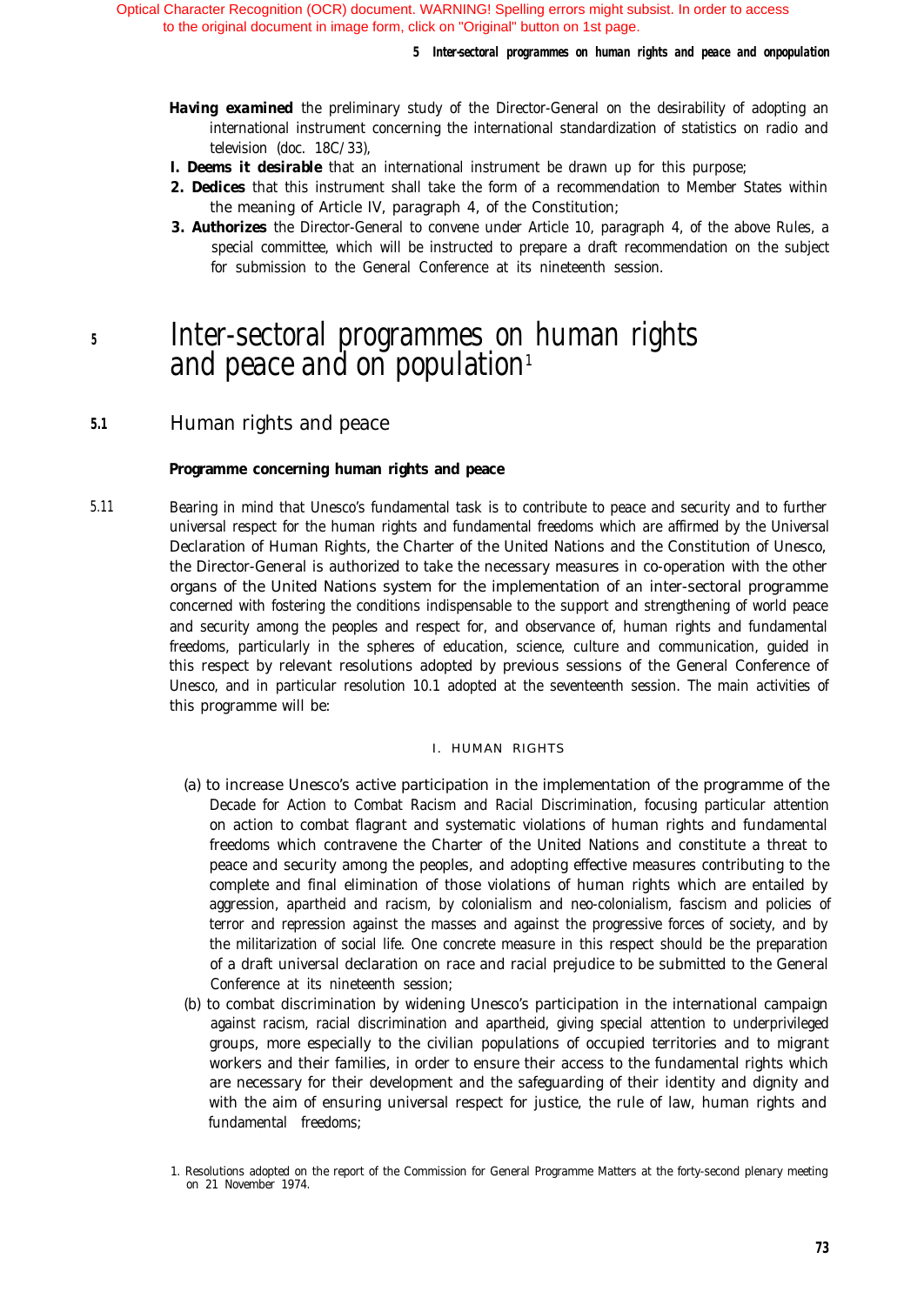### *5 Inter-sectoral programmes on human rights and peace and on population*

- (c) to provide a substantial contribution to International Women's Year planned by the United Nations for 1975 and to arrange, to this end, for co-operation by National Commissions and the competent non-governmental organizations;
- (d) to develop the Organization's standard-setting work as regards rights to education, science, culture and information, bearing in mind that measures for the actual implementation of instruments already adopted on these questions, whether conventions, declarations or resolutions, are a basic requirement in future action by Unesco in this sphere; to publicize the fundamental principles of international law and their application to international co-operation within Unesco's fields of competence; and to encourage ratification of the International Covenant on Economic, Social and Cultural Rights and the International Covenant on Civil and Political Rights, adopted by the General Assembly of the United Nations in 1966;
- (e) to undertake research programmes with a view to furthering realization of human rights in new or neglected areas;
- (f) to encourage wider awareness and the promotion of human rights in collaboration with the competent United Nations organs and with regional institutions for the protection of human rights;

# II. PEACE

- (g) to continue and extend the research on peace which has already been initiated in collaboration with the United Nations Institute for Training and Research (UNITAR) and competent institutions, such research to be based on the principle of friendly relations between peoples and States with differing social and political systems;
- (h) to implement an interdisciplinary programme designed to promote education and information with regard to the disarmament problem;
- (i) to hold a peace forum in 1976 on the theme 'The Social Sciences and Humanities in Relation to the Problem of Peace';
- (j) to devote special attention to activities which seek to improve the programmes, methods and materials used in educational and information work for the strengthening of peace;
- (k) to highlight the role that mutual understanding of cultural values can play in strengthening peace taking into consideration the relevant recommendations of the Conferences of Venice (1970), Helsinki (1972) and Yogyakarta (1973) and resolution 3148 (XXVIII) of the United Nations General Assembly;
- (1) to encourage the annual celebration by young people of a human rights and peace day in collaboration with National Commissions, Unesco Clubs and interested international nongovernmental organizations;
- (m) to aid Member States, at their request, in carrying out activities closely linked with human rights, International Women's Year and peace.

# **International humanitarian law**

#### 5.12 *The General Conference,*

*Considering* the promotion of peace to be the primary objective of Unesco,

- **Convinced** that the generalized dissemination and teaching of the principles of international humanitarian law are an urgent necessity and constitute an important contribution to the promotion of peace,
- **Aware** of the particular importance of such activities among young people, owing to their educational character,
- **Noting** that the Geneva Conventions of 12 August 1949, for the protection of the victims of armed conflicts, and the Hague Convention of 14 May 1954 on the Protection of Cultural Property in the Event of Armed Conflict make it incumbent on States to disseminate the provisions of those Conventions as widely as possible in time of peace as in time of war,
- Taking note of the resolutions adopted by the United Nations General Assembly and more especially resolutions 2852 (XXVI) of 20 December 1971, 3032 (XXVII) of 18 December 1972 and 3102 (XXVIII) of 12 December 1973,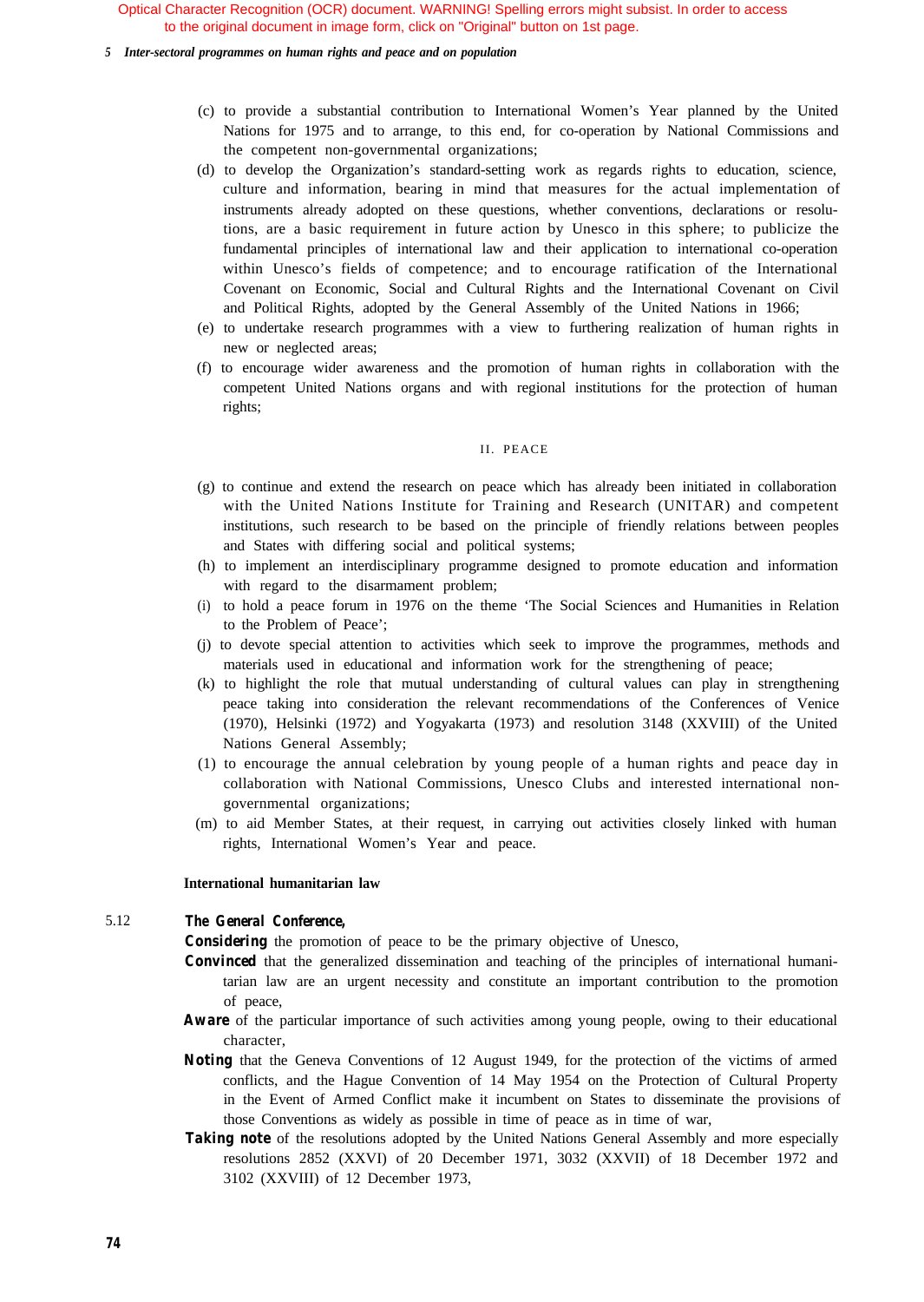# *5 Inter-sectoral programmes on human rights and peace and on population*

- **Recalling** the resolutions relating to the dissemination of the Geneva Conventions adopted by international conferences of the Red Cross, and especially resolution XII adopted by the twenty-second International Conference of the Red Cross, held at Tehran in November 1973, which calls for the organization of seminars for training specialists in international humanitarian law,
- 1. *Invites* governments to intensify their efforts to ensure that the entire population is familiar with the principles of international humanitarian law, and to provide special instruction concerning the humanitarian conventions in universities and establishments of higher education, the medical profession and para-medical bodies, etc.;
- *2. Invites* the Director-General:
	- (a) to prepare, in close collaboration with the International Committee of the Red Cross and the specialist institutes, a programme designed to intensify teaching and research in international humanitarian law. Such a programme might include in particular the following elements:
		- (i) an investigation of the present state of teaching in international humanitarian law throughout the world;
		- (ii) a meeting of experts on these matters;
		- (iii) the organization of training courses, particularly at the regional level, designed for teachers of international humanitarian law, with a view to promoting its wider dissemination;
	- (b) to include this programme in the Draft Programme and Budget for 1977-1978 (doc. 19C/5) and in the Outline Medium-term Plan for 1977-1982 (doc. 19C/4).

#### *5.2* Population

- 5.21 The Director-General ,acting in co-operation with the competent agencies of the United Nations system as well as other interested international organizations and appropriate national institutions and using funds from international and national sources, is authorized, with due regard for human rights and the diversity of cultures:
	- (a) to undertake and encourage studies and research to improve knowledge of population problems and particularly of the causes and consequences of human behaviour in this respect, taking into consideration the structural socio-economic factors which are at the basis of those problems;
	- (b) to undertake and encourage studies on the interrelations between population dynamics and the natural and cultural environment;
	- (c) to promote, through education and information, a wider awareness of the nature, causes and consequences of demographic trends;
	- (d) to assist Member States, on request, in implementing their national programmes for study, research, education and information on population problems and in the training of personnel specialized in these activities.

# *5.22 The General Conference,*

- *Convinced* that the world's population, its needs and aspirations, represent both today and in the long term one of mankind's major problems, having profound implications on the national and international level and being a matter of utmost concern to each State,
- **Emphasizing** the interdependence between population questions and national development in the economic, social and cultural spheres,
- **Convinced** of the importance of international co-operation in regard to science, culture, technology and communication in order to ensure effective access for all peoples to the achievements of modern technology and economic and social progress and to solve demographic problems in a spirit of human solidarity, national equity and international justice,
- **Stressing** the importance of promoting interdisciplinary education, study and research with a view to achieving a better understanding of the subject and solving the problems that arise in regard to it so as to be able to lay down a population policy that will be both humanistic and efficacious,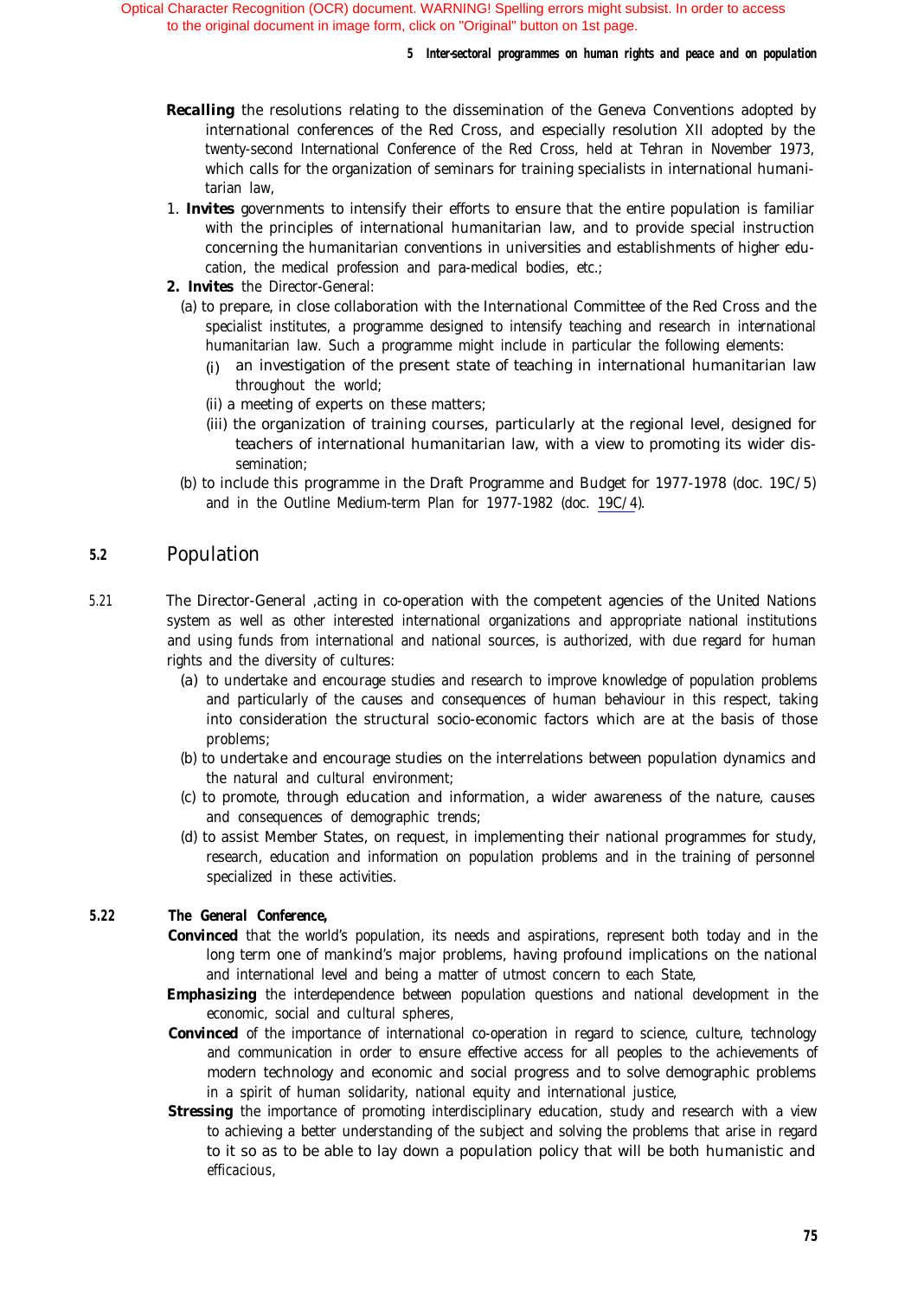## *6 International standards, relations and programmes*

- **Convinced** that the solution of demographic problems, economic, social and cultural development and the raising of living standards, particularly in developing countries, require above all peace and security in international relations, the end of the arms race and the use of funds thus made available for constructive purposes,
- **Bearing in mind** the World Population Plan of Action adopted by the World Population Conference (Bucharest, 19-30 August 1974),

# *1. Recommends that Member States:*

- (a) draw up, on the basis of the need to respect the diversity of the historical, political, economic, social and cultural circumstances of each country, population policies forming an integral part of their over-all economic, social and cultural development policies, so as to ensure their progress within the framework of the world community and the full utilization of the human and material potential at their disposal;
- (b) initiate and execute, in a spirit of genuine international solidarity and co-operation and within the framework of the appropriate international bodies, far ranging world-wide programmes, more particularly in the developing countries, aimed at eliminating the spectre of famine, disease and illiteracy and at improving living conditions and raising the population's level of education and culture;

# *2. Recommends that the Director-General:*

- (a) encourage and aid Member States, in co-operation with the United Nations and the other competent agencies and organs of the United Nations system, in introducing and expanding instruction in demography, at middle and higher levels, including an introduction to the study of the reciprocal influences of demographic trends and the social, economic and cultural development of the population, and the comparative study of legislation having a bearing on population problems;
- (b) extend studies and research on population in the light of the systems theory, placing particular emphasis on the interrelationship of demographic and socio-economic variables and encouraging the preparation of demo-economic models.

## **6** International standards, relations and programmes<sup>1</sup>

# 6.1 International standards and copyright

# 6.10 Member States are invited:

- (a) to become parties, if they are not so already, to the conventions and other agreements adopted by the General Conference or by intergovernmental conferences convened by Unesco;
- (b) to implement the provisions of the recommendations adopted by the General Conference or by intergovernmental conferences convened by Unesco;
- (c) to submit, at least two months before the opening of the nineteenth session of the General Conference, the initial special reports on action taken by them upon the recommendations adopted by the General Conference at its eighteenth session and to include in these reports information on the points mentioned in paragraph 4 of resolution 50 adopted by the General Conference at its tenth session.

## 6.11 **International standards**

- 6.111 The Director-General is authorized:
	- (a) to act as depository for the conventions and agreements adopted by the General Conference or by intergovernmental conferences convened by Unesco, in accordance with the provisions of such conventions and agreements, and, with the approval of the Executive Board, to agree

<sup>1.</sup> Resolutions adopted on the report of the Commission for General Programme Matters at the forty-second plenary meeting on 21 November 1974.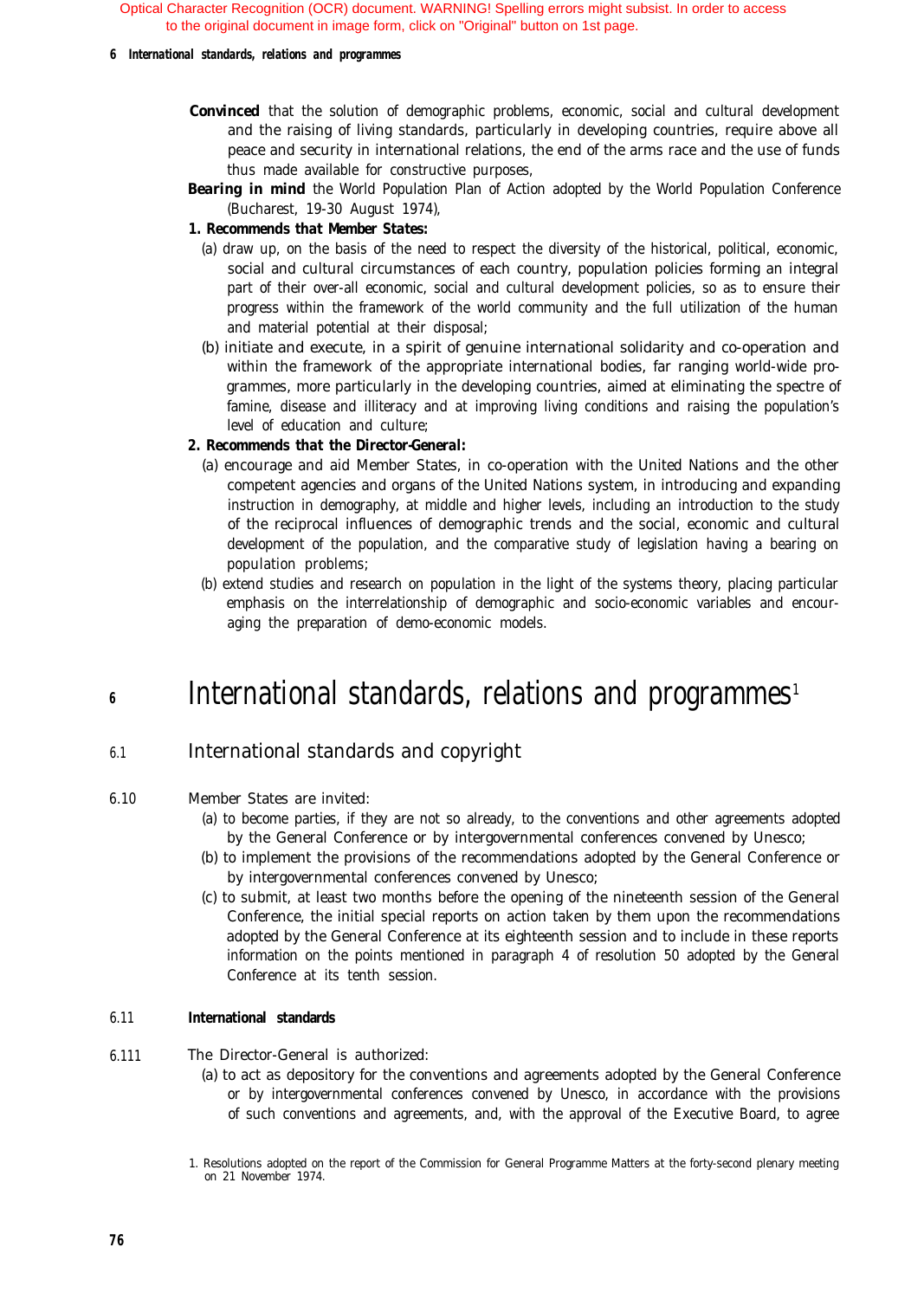to act as depository for other instruments of interest from the point of view of the aims of the Organization;

- (b) to continue to carry out the procedures established for the submission and examination of the reports of Member States on the application of the Convention and Recommendation against Discrimination in Education as well as on the application of the Recommendation concerning the Status of Teachers;
- (c) to provide the secretariat for the Conciliation and Good Offices Commission which the General Conference established at its sixteenth session to be responsible for seeking the settlement of disputes which may arise between States Parties to the Convention against Discrimination in Education;
- (d) to receive and communicate to the General Conference at its nineteenth session the initial special reports by Member States on action taken by them upon the Recommendation concerning Education for International Understanding, Co-operation and Peace and Education relating to Human Rights and Fundamental Freedoms, the revised Recommendation concerning Technical and Vocational Education, and the Recommendation on the Status of Scientific Research Workers adopted by the General Conference at its eighteenth session;
- (e) to undertake the preliminary studies and prepare the reports and draft instruments in respect of questions which the General Conference decided at its eighteenth session to regulate internationally;
- (f) to continue to co-operate in the implementation of the procedures for the submission and examination of the periodical reports on human rights, in accordance with the programme laid down by the Economic and Social Council, and to assist in the efforts of the United Nations to promote implementation of the Universal Declaration of Human Rights, particularly as regards the rights set forth in Articles 19, 26 and 27;
- (g) to continue to implement the procedure approved by the Executive Board at its 77th session for handling communications on individual cases involving human rights in education, science and culture.
- 6.112 On the report of the Nominations Committee, the General Conference, at its forty-first plenary meeting on 21 November 1974, elected the following persons as members of the Conciliation and Good Offices Commission to be responsible for seeking the settlement of any disputes which may arise between States Parties to the Convention against Discrimination in Education, to replace three members of the Commission whose term of office had expired.

Professor Alberto Méndez Pereira (Panama) Mr Jean Thomas (France) Mrs Emilie Radaody-Ralarosy (Madagascar)

6.113 On the report of the Nominations Committee, the General Conference, at its forty-first plenary meeting on 21 November 1974, elected Dr Ismael Antonio Vargas Bonilla (Costa Rica) as a member of the Conciliation and Good Offices Commission to be responsible for seeking the settlement of any disputes which may arise between States Parties to the Convention against Discrimination in Education, to replace a deceased member for the remainder of the term of office.

# 6.12 **Copyright and neighbourings rights**

- **6.12** The Director-General is authorized:
	- (a) to continue activities relating to the implementation of those multilateral conventions on copyright and the protection of performers, producers of phonograms and broadcasting organizations that concern Unesco;
	- (b) to continue studies regarding copyright protection for certain categories of beneficiaries in the light of new communication techniques, and to undertake studies of the possibilities of safeguarding folklore;
	- (c) to provide for the operation of an information and documentation service on legislation, legal theory and case law in the field of copyright;
	- (d) to assist Member States, at their request, in formulating their national copyright legislation and in bringing existing laws into line with international standards in force in this field.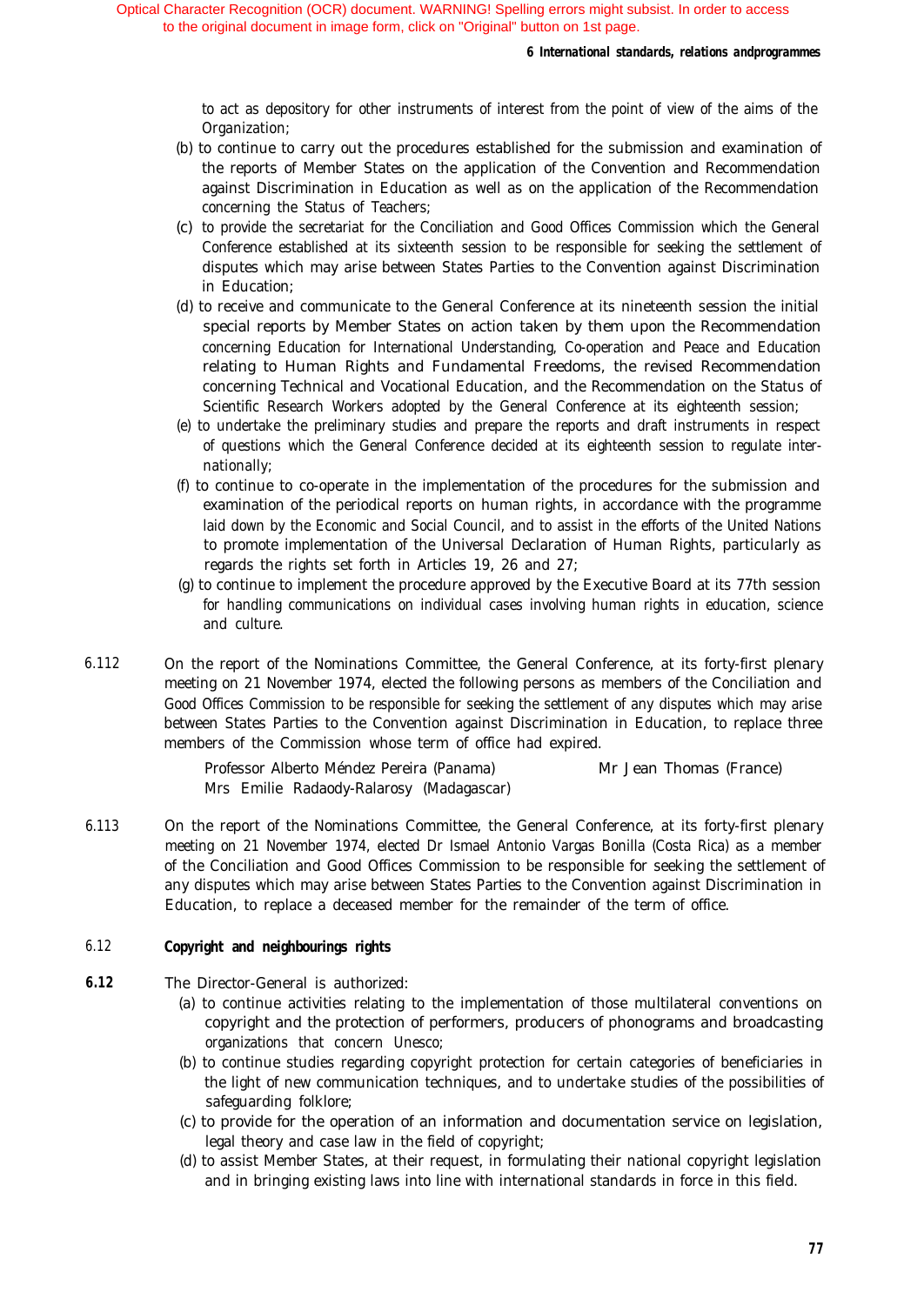## *6 International standards, relations and programmes*

# **6.13 Desirability of adopting an international instrument for the protection of translators**

# 6.13 *The General Conference,*

- *Considering* the provisions of the Rules of Procedure concerning Recommendations to Member States and International Conventions covered by the terms of Article IV, paragraph 4, of the Constitution,
	- *RecalIing* resolution 5.141 adopted by it at its seventeenth session, concerning the desirability of adopting an international instrument for the protection of translators,
	- *Having examined* the report submitted to it by the Director-General in pursuance of that resolution, on the advisability and desirability of an international instrument on this subject, on the possible extent and scope of such an instrument and on the method which should be adopted for the purpose (doc. 18C/34),
	- *1. Considers* it desirable that an international instrument on the protection of translators be prepared without in any way diminishing the protection which may be derived from existing international conventions relative to copyright;
	- 2. *Decides* that that instrument shall take the form of a recommendation to Member States within the meaning of Article IV, paragraph 4, of the Constitution;
	- 3. *Authorizes* the Director-General to convene the special committee provided for in Article 10, paragraph 4, of the above-mentioned Rules of Procedure, with instructions to prepare a draft recommendation on this matter, suggesting measures of an essentially practical nature and not going beyond the protection accorded to authors by virtue of existing international conventions in the field of copyright, for submission to the General Conference at its nineteenth session.

# 6.14 **Desirability of adopting an international instrument on the photographic reproduction of works protected by copyright**

# 6.14 *The General Conference,*

*Considering* the provisions of the Rules of Procedure concerning Recommendations to Member States and International Conventions covered by the terms of Article IV, paragraph 4, of the Constitution,

*Recalling* resolution 5.151 which it adopted at its seventeenth session under which it

- (a) was of the opinion that it was desirable to prepare an international instrument on the photographic reproduction of works protected by copyright;
- (b) decided that such an international instrument should take the form of a recommendation to Member States, in accordance with Article IV, paragraph 4, of the Constitution;
- (c) invited the Intergovernmental Copyright Committee and the Executive Committee of the Berne Union to examine, at their joint meetings in 1973, the feasibility of preparing such a recommendation;
- (d) authorized the Director-General to take account of the results of the work of the Intergovernmental Copyright Committee and the Executive Committee of the Berne Union and, if feasible, to prepare a draft recommendation for submission to the General Conference at its eighteenth session,
- **Having examined** the report which the Director-General submitted to it on the implementation of this resolution (doc. 18/C27),
- **Noting** that the Intergovernmental Copyright Committee and the Executive Committee of the Berne Union each, in so far as it was concerned, decided to establish a sub-committee consisting of representatives of the States members of the said committees which will be charged with examining the reprographic reproduction of works protected by copyright, and that these committees decided to continue the examination of this question at their next sessions which will be held in 1975,
- *I. Authorizes* the Director-General to take account of the results of the work of these sub-committees and of the views expressed by the above-mentioned committees of the copyright conventions and to prepare, if feasible, a draft recommendation for submission to the General Conference at its nineteenth session;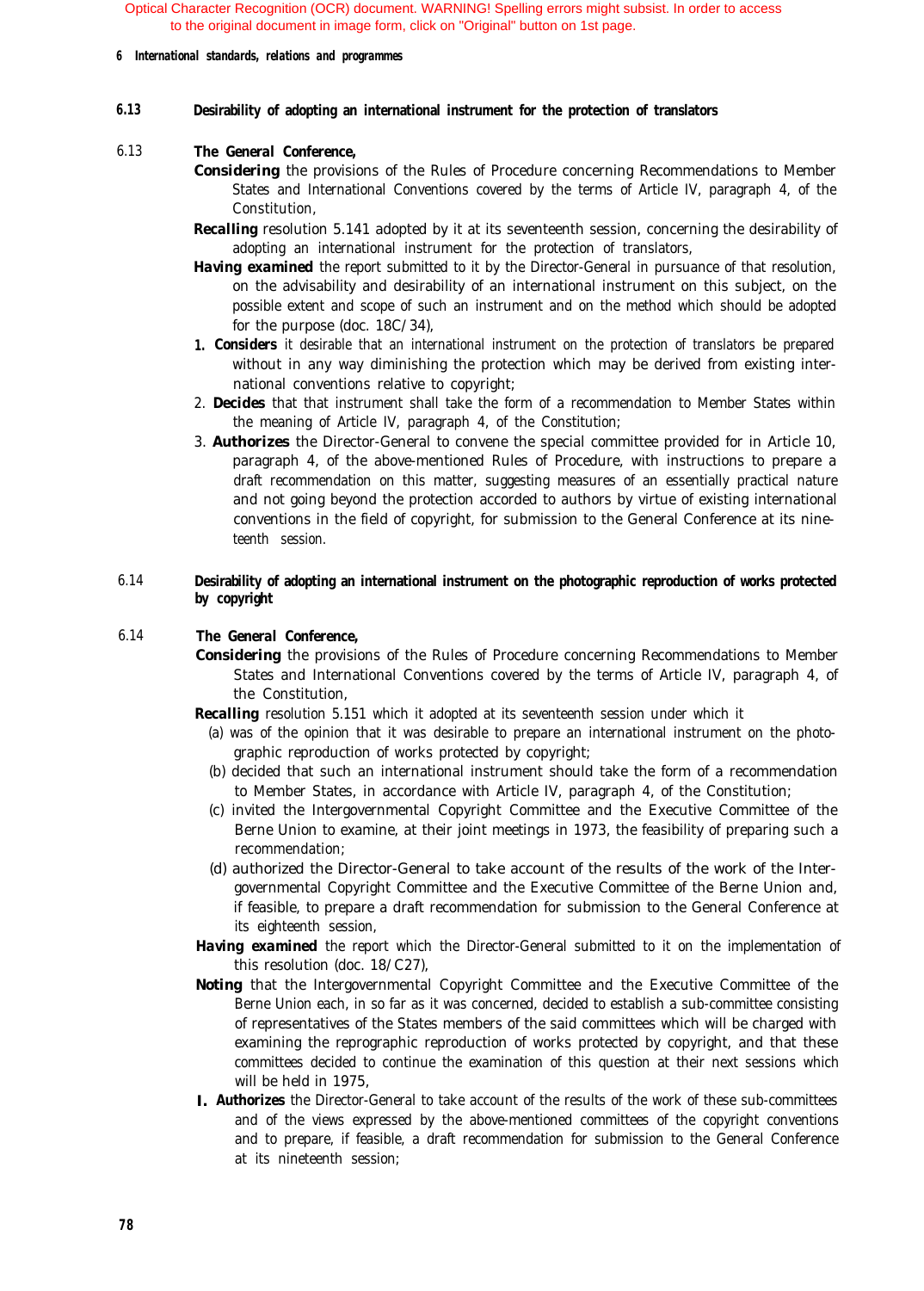- 2. **Invites**, moreover, the Director-General to inform the Executive Board of the results of the work of the sessions of the above-mentioned committees which should be held in December 1975;
- 3. *Authorizes* the Executive Board, in the light of the information submitted to it, to make, within the framework of the Rules in force, the changes in the provisions of this resolution, as well as those of resolution 5.151 adopted by the General Conference at its seventeenth session, which it deems indispensable.

# 6.15 **International Copyright Information Centre**

- 6.15 Member States are invited, under their bilateral co-operation programmes, besides taking measures to promote the export and import of educational and scientific works and of books popularizing culture, to provide funds for payment of the royalties due to their nationals whose works are used in the developing countries, so that countries in which there is a serious shortage of books may reproduce and print copyrighted books and publish translations and adaptations thereof.
- 6.16 The Director-General is authorized:
	- (a) to expand the services of the International Information Centre with respect to copyright on books;
	- (b) to extend this Centre's activities to cover audio-visual works.
- 6.17 *The General Conference,*
	- **Recalling** that wider use of creative works is essential if the developing countries are to evolve successfully in the fields of education, science, technology and culture,
	- *Recognizing* the seriousness of the economic problems that access to protected works raises in regard to copyright, problems which consequently come up when the permission necessary for reproduction, reprinting, translation, etc., is being negotiated,
	- **Considering** that changes in the taxation regulations applying to copyright royalties, which are often subject to taxation both in the country in which they are paid and in the country in which they are collected, would be conducive to improving international relations with regard to this matter at the economic level,
	- *1. Authorizes* the Director-General to convene a Committee of Governmental Experts in 1975 to prepare a draft international agreement designed to avoid the double taxation of copyright royalties remitted from one country to another;
	- 2. *Decides* that, if the said Committee of Governmental Experts so recommends, an International Conference of States shall be convened in order to approve the agreement concerned;
	- **3. Authorizes** the Executive Board, acting in accordance with the terms of reference of the abovementioned Conference:
		- (a) to decide on the invitations to this Conference;
		- (b) to specify, in agreement with the Director-General, the place and date of the Conference;
		- (c) to draw up in agreement with the Director-General, the agenda and provisional rules of procedure of the Conference;
	- *4. Requests* the Director-General to take any other necessary measures for the preparation and organization of the Conference;
	- *5. Authorizes* the Executive Board, if appropriate in the light of the findings of the Committee of Governmental Experts, to refrain from carrying out the decision containedin paragraph 2 above;
	- *6. Invites* Member States in the meantime to study and take suitable measures to avoid the double taxation of copyright royalties remitted from one country to another.

#### Co-operation with National Commissions  $6.2$

# 6.21 *The GeneraI Conference,*

*Bearing in mind* the varied organizations and functioning patterns of National Commissions and the right of each country to make such arrangements as suit its particular conditions,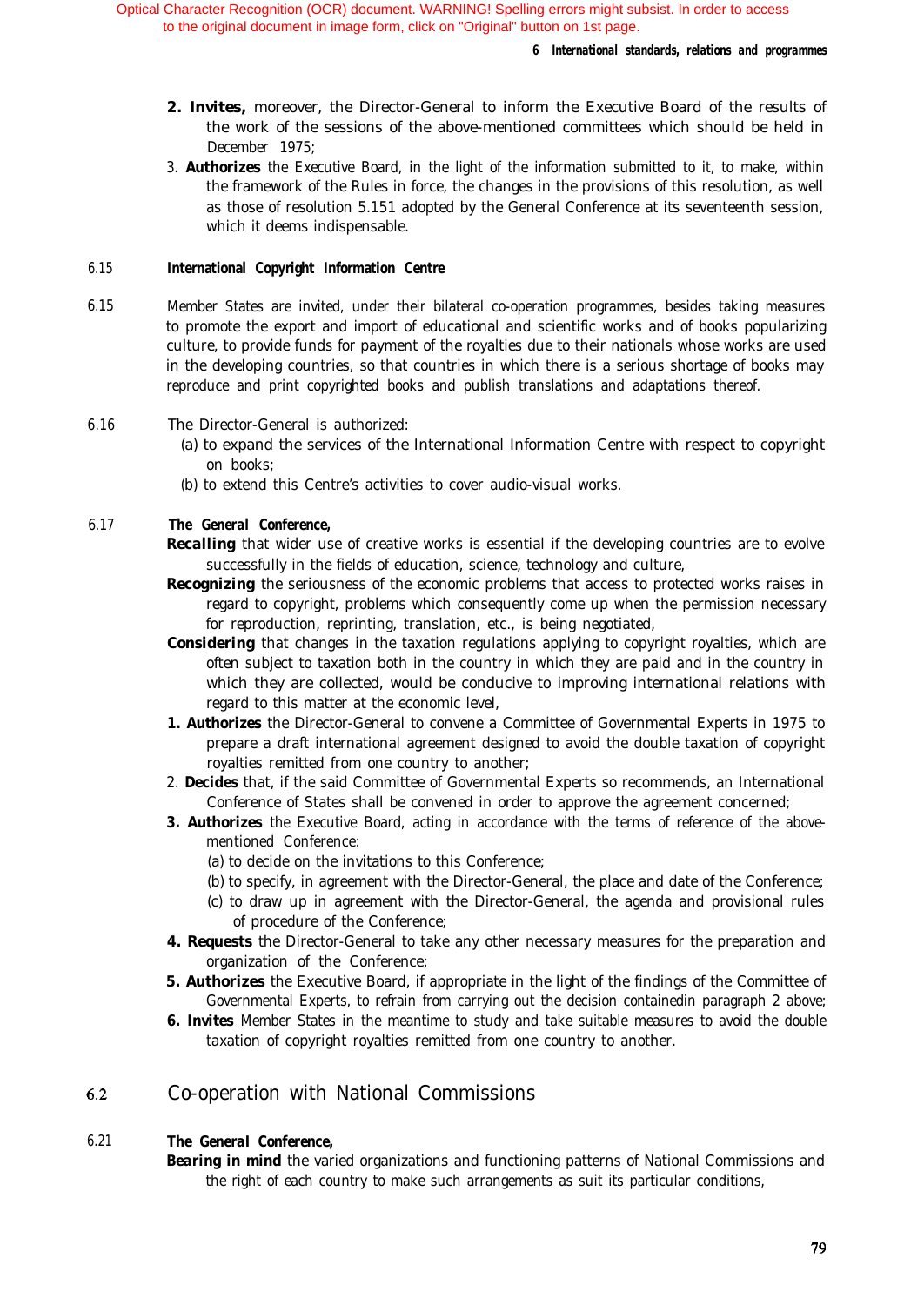## *6 International standards, relations andprogrammes*

*Recalling* resolution 5.21 adopted at its seventeenth session (1972),

- *Invites* Member States:
	- (a) to give full effect to Article VII of the Constitution regarding the establishment of National Commissions by ensuring wide representation within those Commissions of government authorities, national professional organizations, university institutions, organized workers' groups, trade unions and non-governmental organizations active in the fields of education, science, and communication, and concerned with social and economic development and the promotion of human rights;
	- (b) to provide their National Commissions with adequate permanent staff, financial resources and authority to enable them to perform their functions efficiently and increase their participation in the activities of the Organization;
	- (c) to make increasing use at all levels, within the framework of their national legislation, of the National Commission as liaison, information, advisory and executive bodies:
		- (i) in the formulation, implementation and evaluation of Unesco's programme and, where appropriate, of the Country Programmes assisted by the United Nations Development Programme;
		- (ii) in associating national intellectual communities actively in Unesco's international work;
		- (iii) in co-operating with national professional organizations and with national branches of international non-governmental organizations whose activities contribute to the attainment of the objectives of Unesco;
		- (iv) in collaborating more closely with national trade unions and co-operatives, as well as with youth organizations;
		- (v) in disseminating information on Unesco's principles, aims and activities so as to reach a wide national audience, and particularly the younger generation which can be attracted to the ideals of Unesco through the Associated Schools system, the Unesco Clubs and sporting activities;
		- (vi) in helping to circulate Unesco publications in libraries, schools, universities and cultural centres, as appropriate;
		- (vii) in acquainting establishments of higher education, research institutes and universities with Unesco's research projects;
		- (viii) in collaborating more actively with national planning bodies as well as other administrative channels of government involved in development;
	- (d) to avail themselves of the potential of National Commissions for effective action in areas of Unesco's special moral responsibility, such as peace and human rights, the combating of racism and the promotion of international understanding among young people;
	- (e) to further the exchange of persons, information and materials between National Commissions, on a regional as well as international basis, and to include, where appropriate in cultural agreements, a specific clause facilitating such exchanges.
- 6.22 The Director-General is authorized to assist in the development of the National Commissions of Member States with the aim of increasing the efficiency with which they exercise their responsibilities as liaison, information, advisory and executive bodies, as well as of increasing their participation, in the preparation, implementation and evaluation of Unesco's programme;
	- (a) by furnishing adequate financial support for regional conferences of National Commissions;
	- (b) by affording the secretaries of National Commissions opportunities to study the work of the Organization and fostering co-operation between the National Commissions and the Secretariat through exchange of information and mutual consultation, in particular by means of:
		- (i) collective consultations of secretaries of National Commissions;
		- (ii) training courses for new secretaries and officials of National Commissions, particularly those in the developing countries;
		- (iii) study visits of officials of National Commissions to Unesco's Regional Offices;
		- (iv) meetings between senior staff members, when visiting a Member State, and responsible officers of the National Commission as well as government authorities on the role and functions of the National Commissions;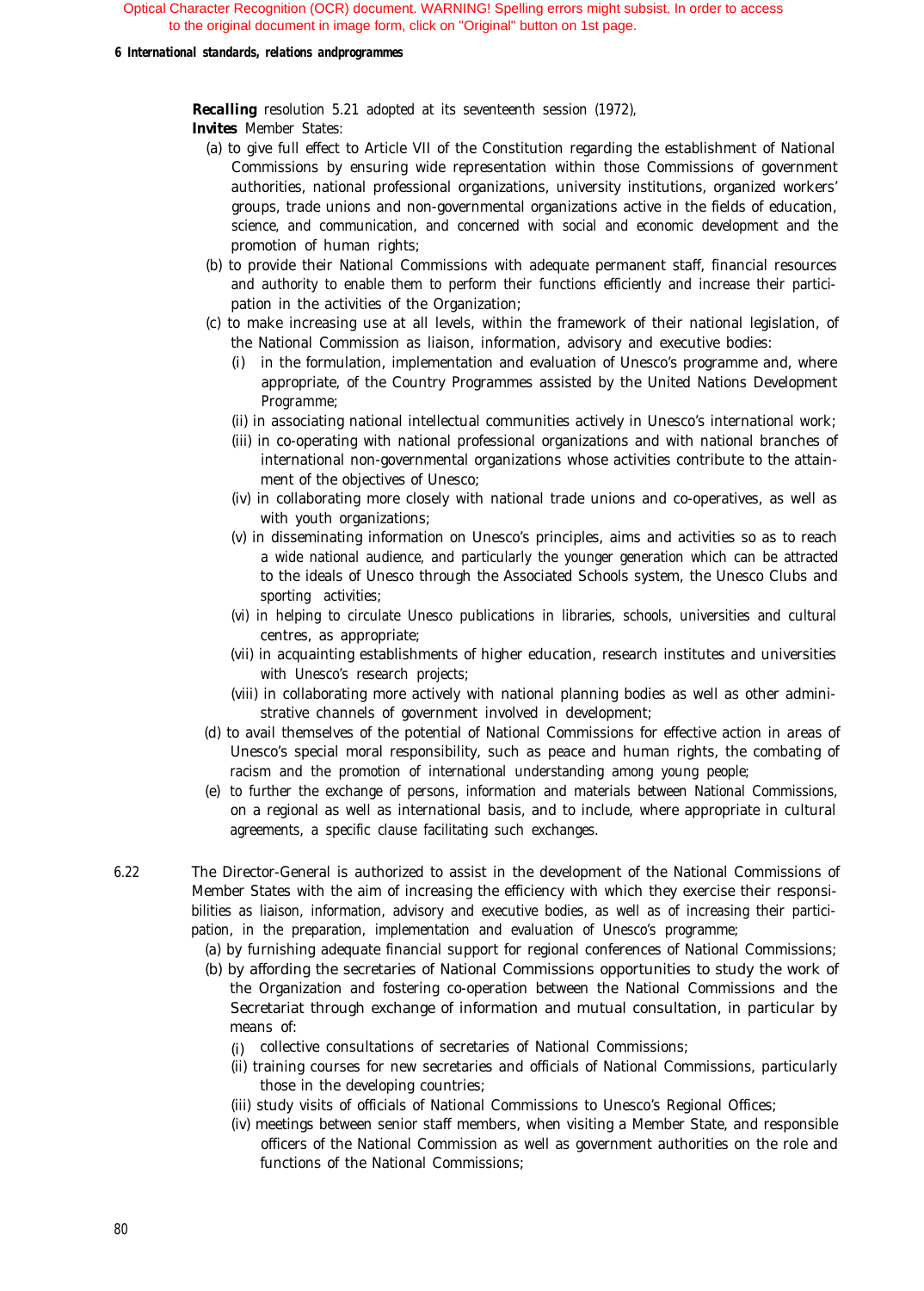# *6 International standards, relations and programmes*

- (v) missions, upon request, to National Commissions for the purpose of strengthening their organization and improving their functioning;
- (vi) collection and dissemination of information on the organization, working methods and activities of National Commissions;
- (c) by making use of the National Commissions in the implementation of projects so as to contribute to the decentralization of the Organization's activities;
- (d) by furnishing under the Participation Programme, upon request, technical and financial support in accordance with the main priorities of Unesco in order to:
	- (i) foster bilateral, sub-regional, regional and inter-regional co-operation between National Commissions, particularly with a view to strengthening international understanding, human rights and peace;
	- (ii) assist States which have recently become members of Unesco in constituting their National Commissions, as well as recently established National Commissions and other National Commissions which may require assistance in developing an effective and adequate structure and equipment;
	- (iii) help National Commissions in promoting Unesco's principles, aims and activities;
	- (iv) support National Commissions in having Unesco publications and documents translated, adapted and disseminated in languages other than English and French, and assist them in the production of their own publications;
	- (v) encourage and support the exchange of visits between members of National Commissions with a view to studying problems of common interest and developing mutual aid among National Commissions;
	- (vi) improve communication and co-operation between National Commissions and the Secretariat;
	- (vii) provide financial and technical support for the existing regional liaison centres and for the new ones which may be established by National Commissions;

(viii) assist the sub-regional meetings of National Commissions.

# **6.23** *The General Conference,*

- *Recalling* recommendation 7.26 adopted by the General Conference at its sixteenth session and recommendation 5.22 adopted by the General Conference at its seventeenth session, which invite Unesco to allocate appropriations of the order of 1 per cent of the Regular Budget for co-operation with National Commissions,
- **Taking into account** that the additional activities recommended at recent meetings of National Commissions can hardly be undertaken without financial support of at least 1 per cent of the Regular Budget,
- **Invites** the Director-General:
	- (a) to ensure that a sum equivalent to 1 per cent of expenditure under Part II of the Budget (Programme Operations and Services) be allocated to co-operation with National Commissions;
	- (b) to increase the assistance provided to National Commissions of developing countries for equipment and staff training.

# **6.3** Participation programme

# 6.31 *The General Conference,*

- *Recalling* the principles, criteria and conditions laid down in resolution 7.21 adopted at its twelfth session (1962), as amended by resolutions 5.41 and 5.3 adopted at its fourteenth session (1966) and sixteenth session (1970) respectively, and confirmed by resolution 5.31 adopted at its seventeenth session (1972),
- *1. Recommends* that Member States give National Commissions increasing responsibilities in the planning and implementation of the Participation Programme, so that they may be able to discharge the duties incumbent on them more efficiently;
- 2. *Authorizes* the Director-General, on the basis of the principles, criteria and conditions referred to above, to render assistance to Member States, upon request, so as to facilitate wider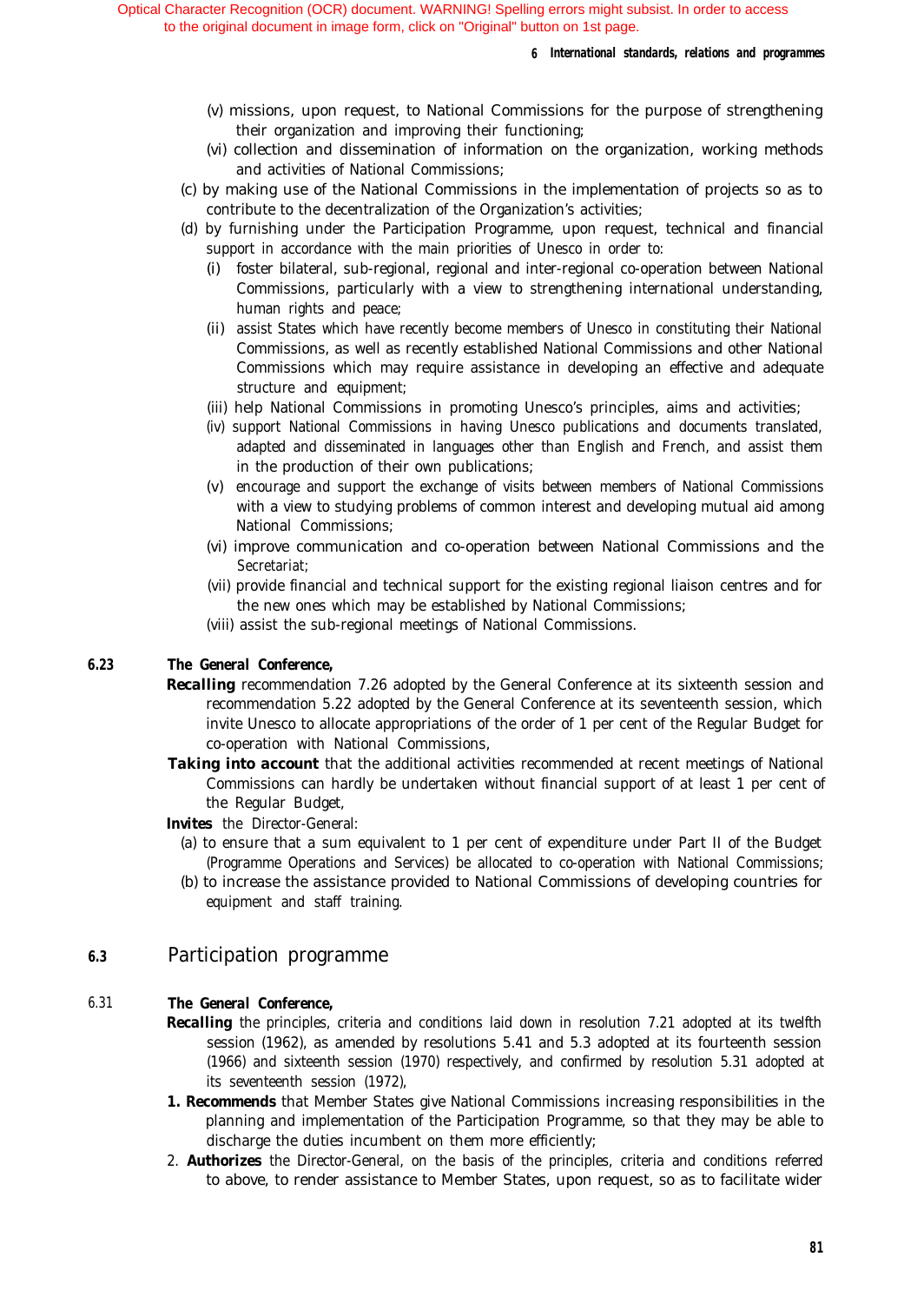## *6 International standards, relations and programmes*

participation on their part in Unesco's programme, giving particular emphasis to those activities where new experience and initiatives are needed and to activities which call for multinational co-operation.

# **6.32** *The General Conference,'*

- *Having decided,* by resolution 10.1 adopted at its seventeenth session, to associate with the Organization's activities, including those of the General Conference, the representatives of the African liberation movements recognized by the Organization of African Unity,
- **Noting** the recommendations formulated in this connexion by the Executive Board in its [decision](#page-80-0) [93 EX/Decision 6.5](#page-80-0),
- **Noting** the report of the Legal Committee on the proposed modification of [12C/Resolution 7.21](#page-83-0) concerning the Participation Programme contained in the above-mentioned decision,
- **Decides** to add to resolution 7.21 adopted at its twelfth session a new provision worded as follows: *'Notwithstanding the provision made in Section A, paragraph 3(e), the aid provided for under the present resolution may be granted to the Organization of African Unity when the aid requested is calculated to contribute to activities of direct interest to the African liberation movements recognized by the Organization of African Unity and is closely connected with the programme of Unesco .'*

# **6.33** *The General Conference,1*

*Noting* the recommendations formulated by the Executive Board in its 95 EX/Decisions 7.7 and 7.8, **Noting** the report of the Legal Committee on the proposed modification of [12C/Resolution 7.21](#page-83-0) concerning the Participation Programme contained in the above-mentioned decision,

**Decides** to add to resolution 7.21 adopted at its twelfth session a new provision worded as follows: *'Notwithstanding the provision made in Section A, paragraph 3(e), the aid provided for under the present resolution may be granted to the League of Arab States when the aid requested is calculated to contribute to activities of direct interest to the Palestine Liberation Organization recognized by the League of Arab States and is closely connected with the programme of Unesco .'*

# **6.4** International programmes

# **United Nations Development Programme**

# 6.41 *The General Conference,*

- *Reaffirming* its belief in the value of pre-investment activities in the various fields of Unesco's competence for the development of Member States and Associate Members,
- **Recalling** resolution 5.41 and paragraph IV(2) of resolution 9.1 adopted at its seventeenth session (1972),
- *Noting* the lessons to be drawn from the Secretariat's participation in the first four years of 'country programming' within the United Nations Development Programme,
- 1. **Reasserts** its support of the principle of 'country programming' as a method permitting more coherent planning to meet the over-all needs of Member States, not only within the framework of the United Nations Development Programme, but also of other programmes financed by extra-budgetary resources;
- *2. Invites* the Director-General:
	- (a) to continue to assist, on request, in the preparation and implementation of Country Programmes;
	- (b) to make every effort to achieve a higher rate of implementation of the projects for which Unesco has been invested with the responsibility of Executing Agency and, in particular, to explore with the United Nations Development Programme the need for avoiding duplication in the procedures for technical examination of such projects;

1. Resolutions adopted on the report of the Legal Committee at the fifteenth plenary meeting on 25 October 1974.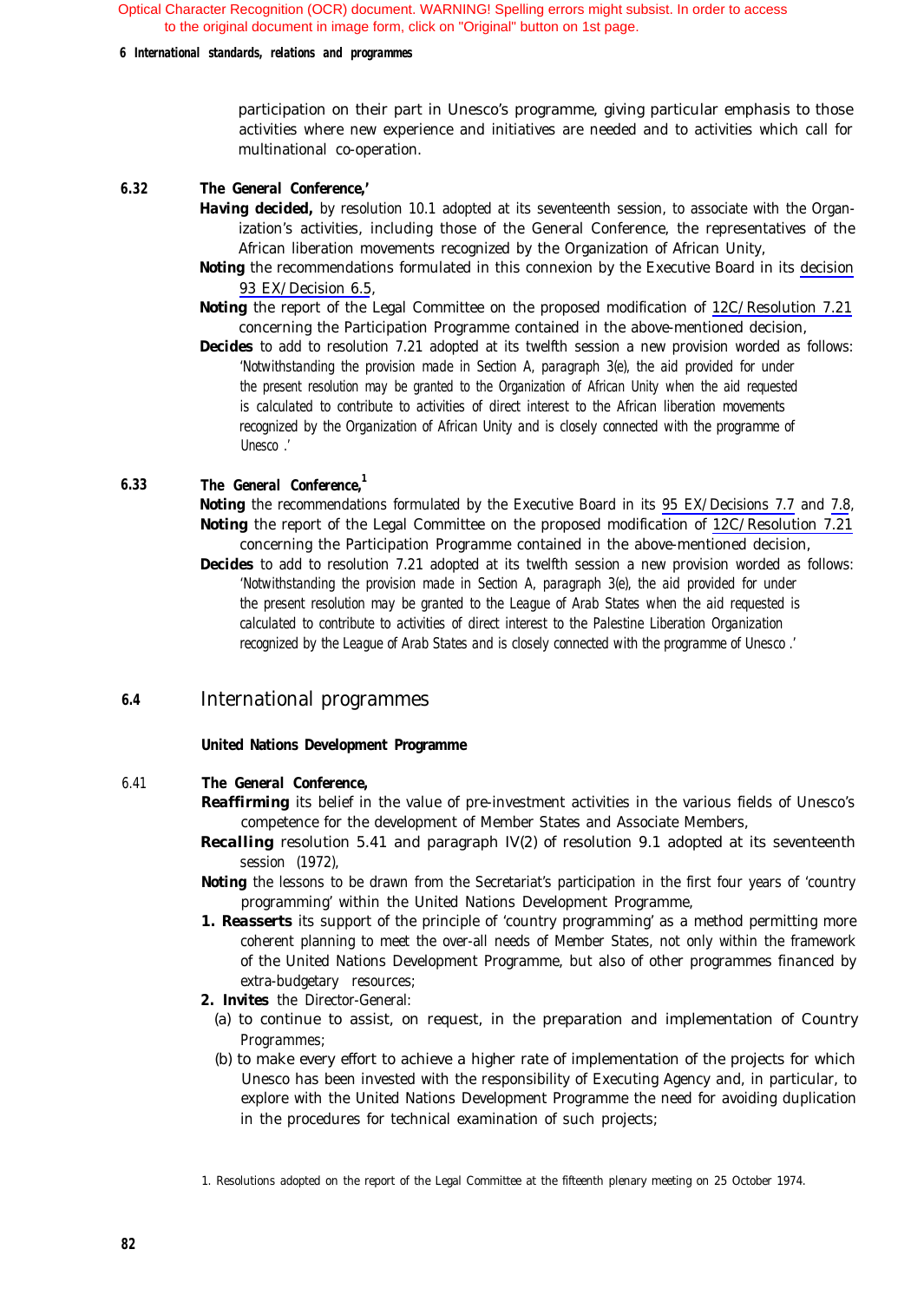## *6 International standards, relations andprogrammes*

- (c) to continue to co-operate with the United Nations Development Programme, in accordance with the relevant resolutions of the General Conference and the resolutions of the United Nations, in particular General Assembly resolutions 2688 (XXV) and 2975 (XXVII);
- (d) to continue to report periodically to the Executive Board by providing it with information on problems and difficulties encountered in Unesco's participation in the country programming exercises and on development co-operation projects financed by the United Nations Development Programme;
- (e) to continue to report also on other matters arising from the Organization's over-all relations with the United Nations Development Programme as well as on measures taken by the Director-General in accordance with relevant resolutions of the United Nations organs.

# **United Nations Fund for Population Activities. United Nations Volunteers Programme. United Nations Capital Development Fund**

- *6.42* The Director-General is authorized to continue to co-operate for the purposes defined in the programme of the Organization:
	- (a) with the United Nations Fund for Population Activities;
	- (b) with the United Nations Volunteers Programme;
	- (c) with the United Nations Capital Development Fund.

# **World Bank and Regional Development Banks**

# *6.43 The General Conference,*

- *1. Expresses its satisfaction* with the results achieved through the programme of co-operation between Unesco and the International Bank for Reconstruction and Development;
- 2. *Notes* the continued co-operation between Unesco and the Inter-American Development Bank, the African Development Bank and the Asian Development Bank;
- *3. Invites* the Director-General to develop Unesco's co-operation further with the International Bank for Reconstruction and Development and with the Regional Development Banks, with a view to increasing their active association in the work of the Organization.

# **United Nations Children's Fund**

# *6.44 The General Conference,*

- 1. **Expresses its satisfaction** with the continued co-operation with the United Nations Children's Fund (Unicef);
- 2. Authorizes the Director-General to continue and strengthen this co-operation in the preparation, implementation and evaluation of educational projects benefiting from the financial assistance of the United Nations Children's Fund, in accordance with the Joint Recommendations of the Director-General of Unesco and the Executive Director of the United Nations Children's Fund on United Nations Children's Fund Assistance to Education approved by the United Nations Children's Fund Executive Board at its 53rd session (May 1972) and by the Unesco Executive Board at its 90th session (October 1972).

# **World Food Programme**

# *6.45 The General Conference,*

- **Noting** that, despite a severe decrease in food resources, the World Food Programme continues to provide substantial assistance to projects carried out in the fields of competence of Unesco, in particular as regards primary education and the preservation of monuments,
- *Authorizes* the Director-General to continue to co-operate with the World Food Programme **in** the formulation, implementation and evaluation of projects of interest to the Organization benefiting from the assistance of the Programme.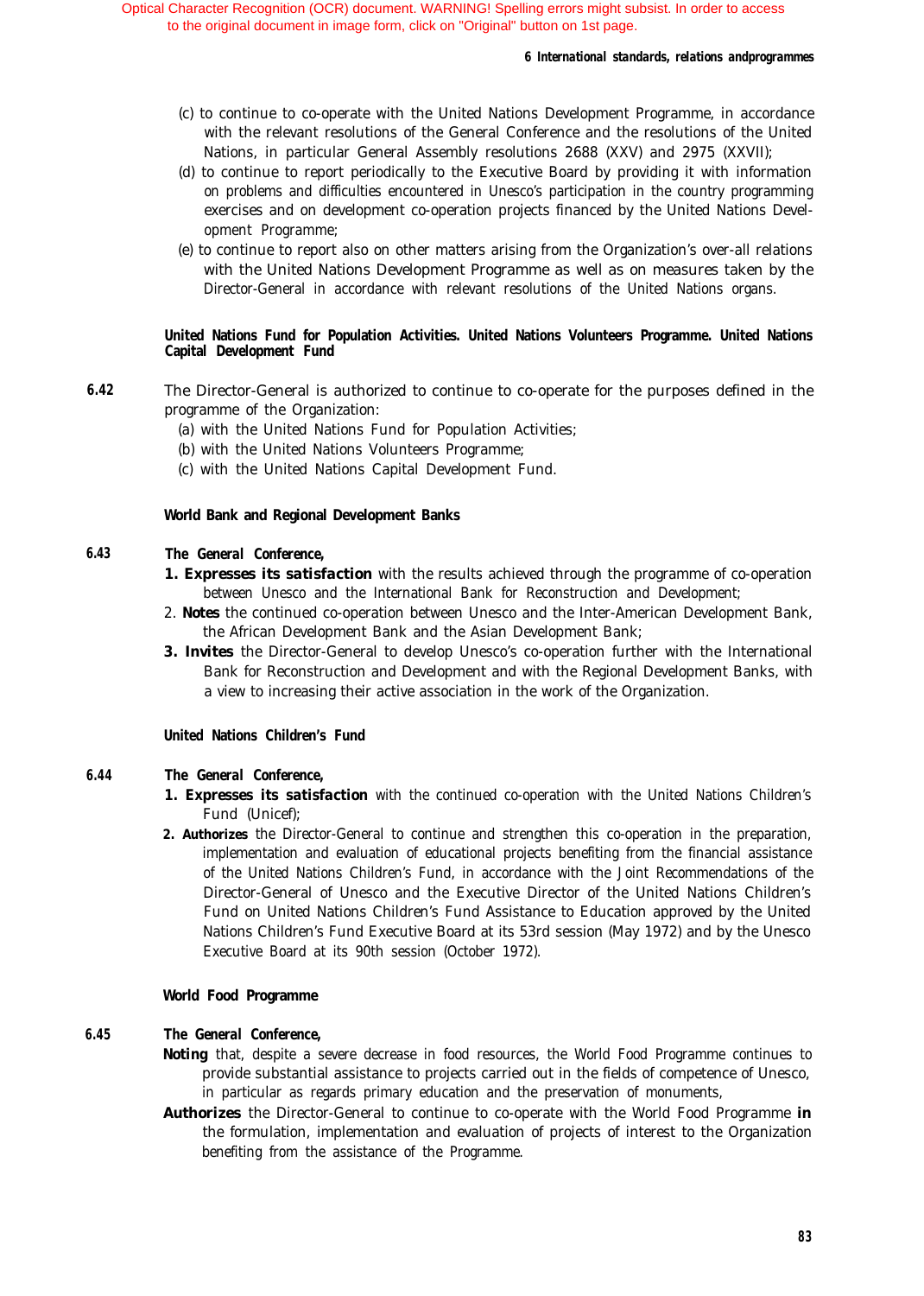## <span id="page-80-0"></span>*6 International standards, relations and programmes*

# **United Nations Environment Programme**

# 6.46 *The GeneraI Conference,*

- *Noting* with satisfaction the progress made in the co-operation with the United Nations Environment Programme since its establishment pursuant to resolution 2997 (XXVII) adopted by the United Nations General Assembly on 15 December 1972 whereby the organizations of the United Nations system are invited 'to adopt measures that may be required to undertake concerted and co-ordinated programmes with regard to environmental problems',
	- **Recognizing** the growing importance of these environmental problems within international co-operative programmes as well as their significance for national development plans,
	- **Recalling** the work undertaken by Unesco ever since its creation in the environmental sciences and natural resources research,
	- **Convinced** that Unesco should continue to play a major role in environmental programmes and activities within its fields of competence,
	- *Authorizes* the Director-General to maintain and strengthen co-operation between the United Nations Environment Programme and Unesco in the preparation, implementation and evaluation of projects of mutual interest.

# 6.5 Relations with international non-governmental organizations

# 6.51 *The General Conference,l*

- *Recalling* resolution 2758 (XXVI) adopted by the United Nations General Assembly on 25 October 1971 to 'restore all its rights to the People's Republic of China in the United Nations and to expel forthwith the representatives of Chiang Kai-shek from the place which they unlawfully occupy at the United Nations and in all the organizations related to it',
- **Recalling** at the same time that the Executive Board at its 88th session [\(88 EX/Decision 9](#page-88-0)) decided that the Government of the People's Republic of China is the only legitimate representative of China in Unesco,
- **Recalling** at the same time decisions adopted by the Executive Board at its 93rd session (93 EX/ Decision 6.9) and 94th session (94 EX/Decision 7.7),
- **Noting** with satisfaction that some international non-governmental organizations in pursuance of 93 EX/Decision 6.9 and 94 EX/Decision 7.7 have already excluded bodies or elements linked with Chiang Kai-shek and severed connexions with them,
- *Noting* with close attention that bodies or elements linked with Chiang Kai-shek and usurping the name of China continue to conduct illegal activities within certain international nongovernmental organizations maintaining relations with Unesco,
- 1. *Urges* all international non-governmental organizations which maintain relations with Unesco and in which bodies or elements linked with Chiang Kai-shek still participate, having illegally usurped the name of China, to take measures to exclude them immediately and to break off all relations with them;
- *2. Invites* the Director-General:
	- (a) to communicate this resolution to all international non-governmental organizations maintaining relations with Unesco;
	- (b) to request the international non-governmental organizations concerned to inform him of the action they have taken to comply with the resolution;
	- (c) to submit a report on this subject to the Executive Board at its autumn session in 1975.

#### Funds-in-Trust 6.6

# **Funds-in-Trust**

- 6.61 The Director-General is authorized: (a) to receive funds from Member States, international, regional or national, governmental and
	- 1. Resolution adopted at the forty-seventh plenary meeting on 23 November 1974.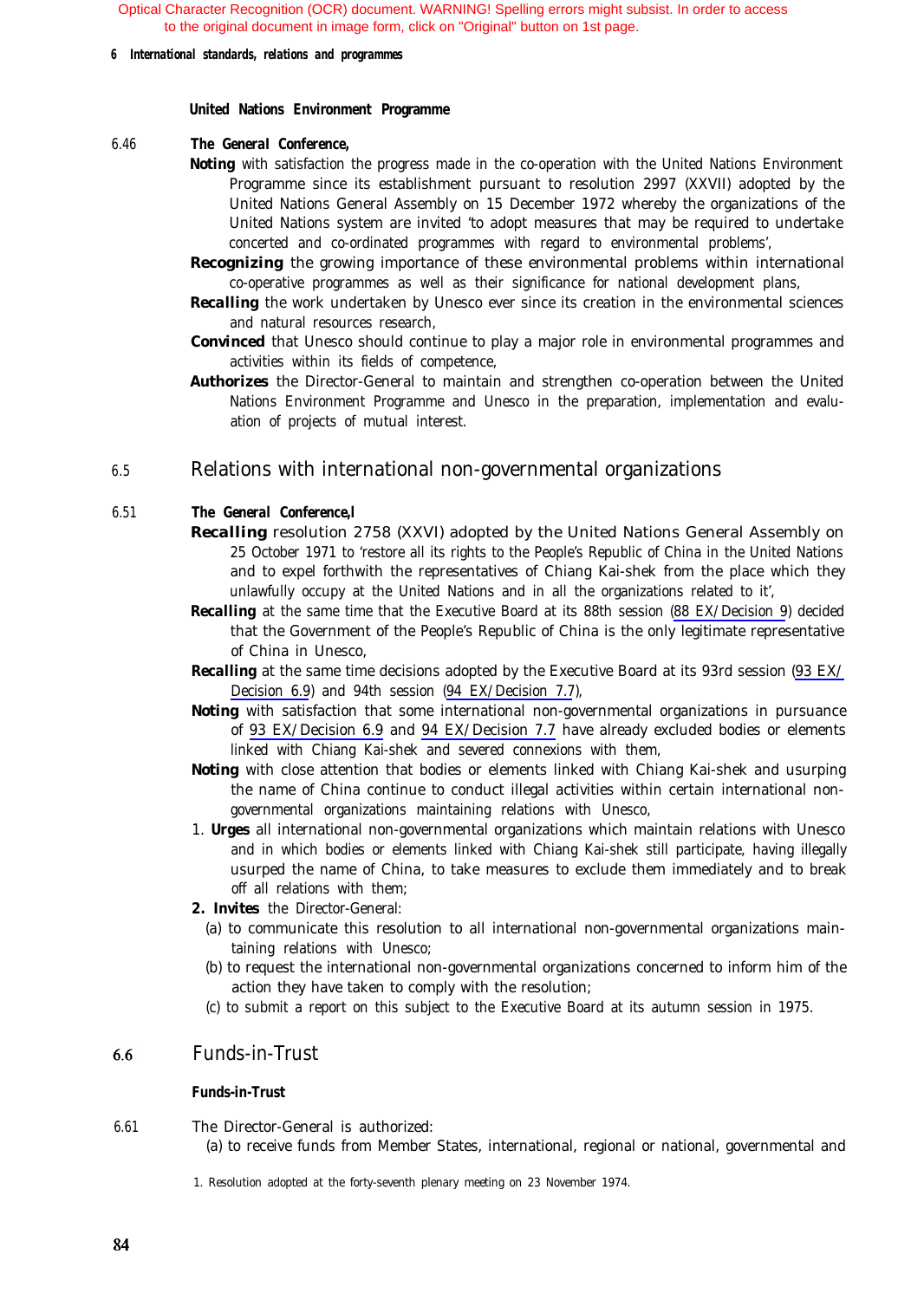## *6 International standards, relations and programmes*

non-governmental organizations, to carry out certain activities which are consistent with the aims, policies and activities of the Organization;

- (b) to negotiate, upon request, fund-in-trust arrangements with prospective donors and interested Member States, to finance projects relating to the activities and objectives of the programme approved by the General Conference;
- (c) to assist in the preparation, implementation and evaluation of the projects covered by such arrangements.

## **New ways and means of mustering financial resources**

## *6.62 The General Conference,*

- **Considering** that despite the constant increase in the Unesco budget, the funds made available to the Organization do not correspond to the expansion and scope of Unesco's objectives and activities,
- *Taking account* of the fact that the need to preserve the cultural heritage and cultural values of mankind from being swept away in the onrush of modern civilization, and the fact that rapid changes in education and the scientific and technological revolutions make Unesco's responsibility heavier and its task more difficult,
- **Recalling** that it sometimes happens, as was the case in the last two years, that the Organization is beset with extremely acute problems of a financial nature,
- **Invites** the Director-General, in consultation with Member States and the Executive Board, to find and propose new ways and means of mustering sufficient financial resources, and to submit the result of these studies to the General Conference at its nineteenth session.

#### *6.63 The General Conference,*

*Welcoming* the new State of Guinea-Bissau to membership of the Organization,

- **Noting** the special needs of Guinea-Bissau at this early stage of its development in all fields of competence of the Organization, particularly in trained manpower,
- *Aware* of the fact that the Secretary-General of the United Nations is considering concerted action by the organizations of the United Nations system to assist the new State of Guinea-Bissau,
- 1. Invites the Director-General to pay particular attention to requests for assistance from Guinea-Bissau, in the fields of education, science, culture and communication within the framework of the Organization's Programme of Participation in the activities of Member States;
- 2. Further invites the Director-General to participate fully in the co-ordinated effort of the United Nations system to help the new State of Guinea-Bissau and to seek, in particular, possible assistance through funds-in-trust from bilateral and multilateral sources.

# *6.7* European co-operation

# 6.71 *The General Conference,*

- **Recalling** resolution 5.61 on European co-operation adopted by the General Conference at its seventeenth session (Paris, 1972),
- **Convinced** of the necessity of a broad measure of international co-operation in education, science, culture and communication based on respect for the principles set out in the Declaration on Principles of International Law concerning Friendly Relations and Co-operation among States in accordance with the Charter of the United Nations (resolution 2625 (XXV) of the United Nations General Assembly),
- **Bearing in mind** that co-operation in education, science, culture and information is contributing more and more to the general development of mankind, and particularly to the economic, social and cultural growth of all countries,
- *Recognizing* the importance of the activities undertaken by Unesco at the European level within its fields of competence,
- *Considering* that European co-operation in the above-mentioned fields is an integral part of international co-operation and must therefore promote co-operative relations between Europe and the other regions of the world,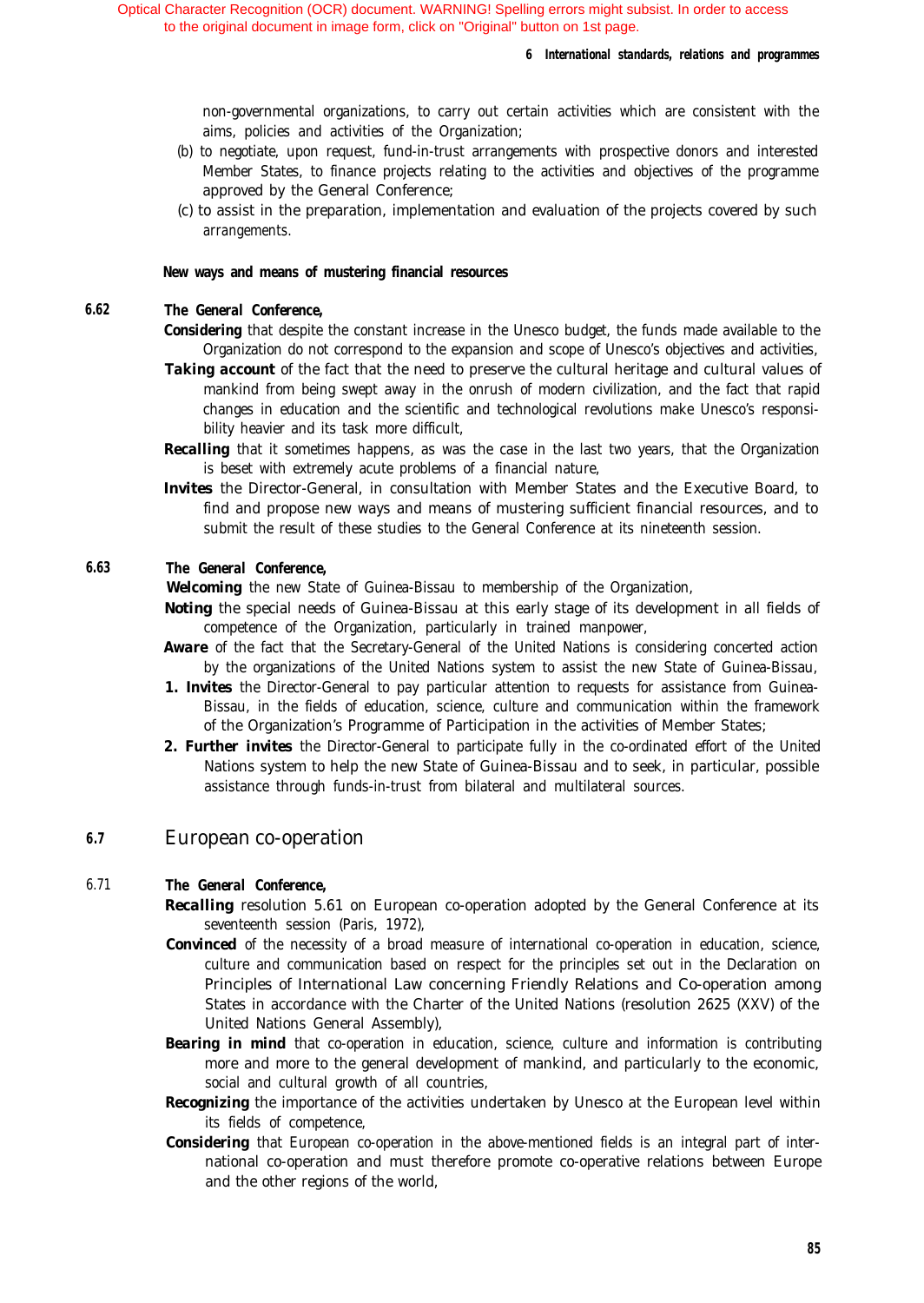## *7 Publications policy and programme structures*

*Considering* that the main purpose of such co-operation is to help bring about a climate of *détente,* understanding and peace,

- *Emphasizing* in this connexion the importance and practical implications of the conclusions and recommendations adopted by the Conference of Ministers of the European Member States responsible for Science Policy (Paris, 1970), the Intergovernmental Conference on Cultural Policies in Europe (Helsinki, 1972) and the second Conference of Ministers of Education of European Member States (Bucharest, 1973),
- *Welcoming* the activities already undertaken by Member States and by their National Commissions in the field of European co-operation,
- 1. Takes note with satisfaction of the willingness expressed by European Member States to promote increasingly close collaboration in education, science and culture and to make a periodic evaluation of the results achieved;
- 2. *Recommends* that the European Member States:
	- (a) attach the greatest importance to making the best possible use of existing structures and facilities for extending co-operation between States in these fields;
	- (b) continue to keep under close examination new possibilities of strengthening this co-operation, particularly by means of ministerial conferences and by working out appropriate arrangements;
- *3. Invites* the Director-General:
	- (a) to give particular attention to and take all measures necessary for the execution of the European co-operation projects scheduled for 1975-76 and of the recommendations of the Intergovernmental Conference on Cultural Policies in Europe (Helsinki, 1972) and of the second Conference of Ministers of Education of European Member States (Bucharest, 1973);
	- (b) to encourage and support any initiatives taken by Member States and by their National Commissions with a view to developing European co-operation in education, science, culture and communication.

# 7 Publications policy and programme structures for information, documentation, libraries and archives

7.1 Publications policy<sup>1</sup>

#### 7.11 *The General Conference,*

- Having examined document 18C/94 and the suggestion contained in paragraph 3 of the decision adopted by the Executive Board at its 94th session concerning Chapter 1 of Part IV of the Draft Programme and Budget for 1975-1976,
- 1. *Notes* the results obtained by the new Office of Publications, and confirms the validity of a publishing policy conforming to the general rules for book production and distribution and the necessity of adapting this policy to the needs of Member States, particularly those of developing countries;
- 2. **Approves** the measures that the Director-General intends to take in order to safeguard the equilibrium and solvency of the Publications Fund, on whose financial support the success of the publishing programme depends;
- **3. Draws the attention** of the Director-General to the suggestion of the Executive Board [\(94 EX/](#page-69-0) [Decision 5.1](#page-69-0), second part of recommendations, Part IV, paragraph 3) in its recommendation concerning the Unesco Press in document 18C/6 on the necessity of establishing a closer link between the Unit and the programme sectors, so as to make it an effective element in the implementation of the programme of the Organization;

<sup>1.</sup> Resolution adopted on the report of the Commission for General Programme Matters at the forty-second plenary meeting on 21 November 1974.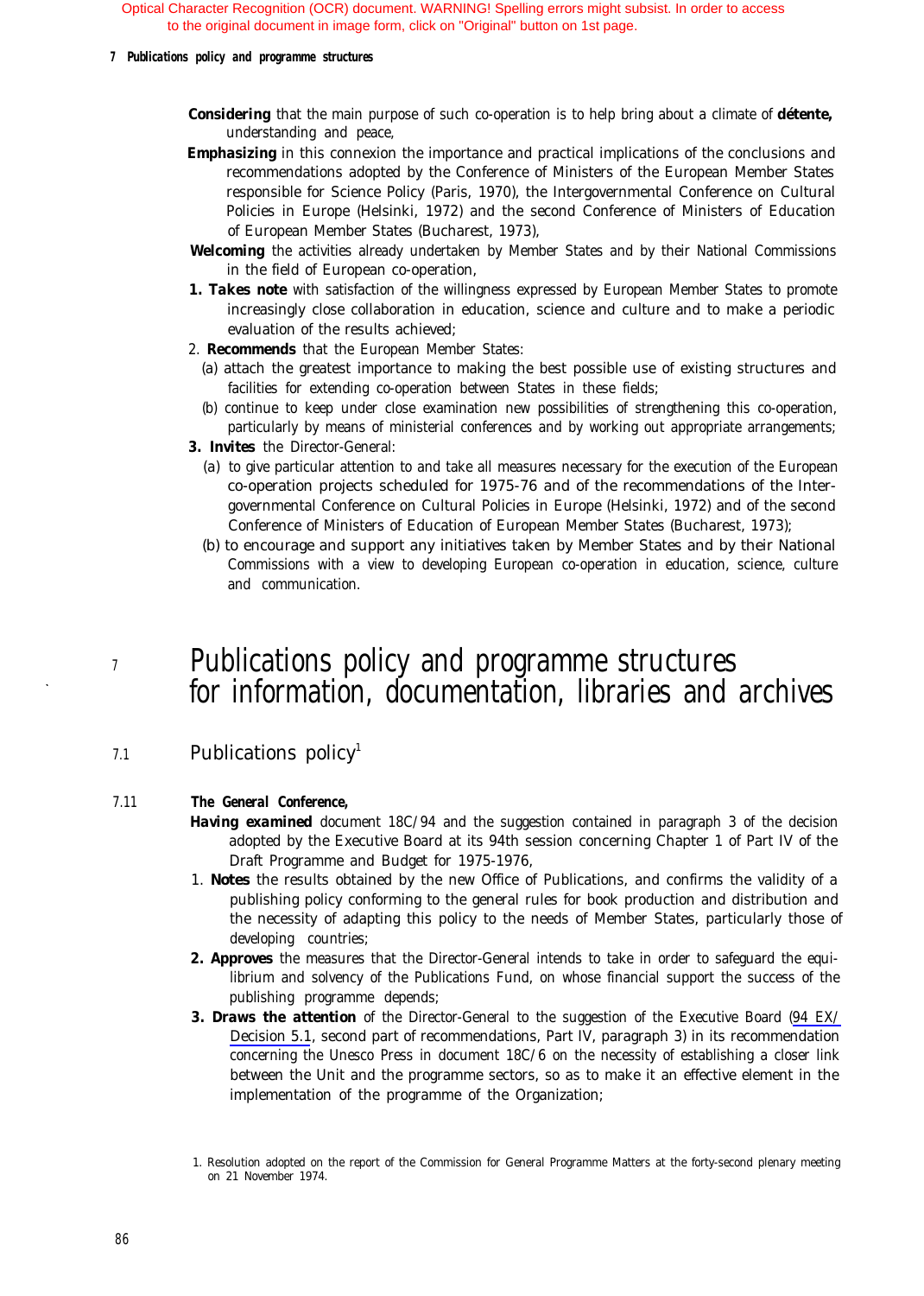# *7 Publications policy and programme structures*

- <span id="page-83-0"></span>*4. Invites* the Director-General:
	- (a) to report to the Executive Board on the activities of the Publications and Auditory and Visual Material Fund over the past decade;
	- (b) to provide, for each biennium, information as to the percentage of the Fund devoted to printing, staff, publicity and the dispatch of publications;
	- (c) to submit, as of the nineteenth session of the General Conference, a report on Unesco's publications policy and its application.

# 7.2 Programme structures for information, documentation, libraries and archives

# 7.21 *The General Conference,*

- *Having examined* the Director-General's proposals concerning the programme structures for information, documentation, libraries and archives (doc. l8C/5, paragraphs 63 to 66 of the Introduction and Chapters 2, 3 and 4);
- *Having also taken note* of document 18C/llO: 'Programme Structures for Information, Documentation, Libraries and Archives: Report by the Director-General', as well as of those sections of the reports adopted by Commissions II and IV;
- **Mindful** of the importance of the transfer of information, especially information concerning science and technology, as an essential factor in the development of Member States, in strengthening international co-operation and in establishing a new economic order;
- **Bearing in mind** the needs of Member States-and more particularly of developing countries-in the matter of national infrastructures for information, documentation, libraries and archives, as well as the information needs of their emerging scientific communities, and considering the priority which should be given to the training of specialists in this field;
- **Bearing in mind also** the responsibility conferred by the United Nations system as a whole upon Unesco for the formulation of general guidelines concerning international norms and standards, and the interconnexion between the specialized information systems so as to ensure their compatibility;
- *Considering* that the programmes planned under NATIS and UNISIST at national and international levels should be complementary and, accordingly, require more efficient co-ordination both in Member States and within Unesco's Secretariat;
- *Recognizing* the complexity of the questions relating to the transfer of information and the diversity of Member States' needs;
- *Having noted* the relevant discussions in Commissions II, III and IV,
- 1. **Endorses**, on a provisional and experimental basis, the proposals of the Director-General as set forth in document 18C/5.
- *2. Invites the Director-General,*
	- (a) to convene, in 1975, a representative group of experts, selected on the basis of both discipline and geographical location, to be responsible for advising on the contents of all the Organization's present and future programmes in the fields of information, documentation, libraries and archives, selecting a certain number of realistic objectives and indicating priorities and interrelationships between these objectives and the alternatives;
	- (b) bearing in mind the recommendations of the group of experts to take measures he considers necessary during the 1975-76 biennium to prevent duplication of effort in all Unesco activities and programmes relating to information, documentation, libraries and archives both at the international and national levels as well as in all disciplines and fields of endeavour;
	- (c) to report to the Executive Board on the steps which might be taken for eventual integration of Unesco information programmes and on the required adjustments in the programme structures to better serve the Member States and Unesco aims;
	- (d) to take, in the meanwhile, such steps as may appear to him necessary with regard to the co-ordination, at the highest possible level, of existing programmes;
	- (e) to present to the General Conference at its nineteenth session a comprehensive report on the state of Unesco information, documentation, libraries and archives programmes and services.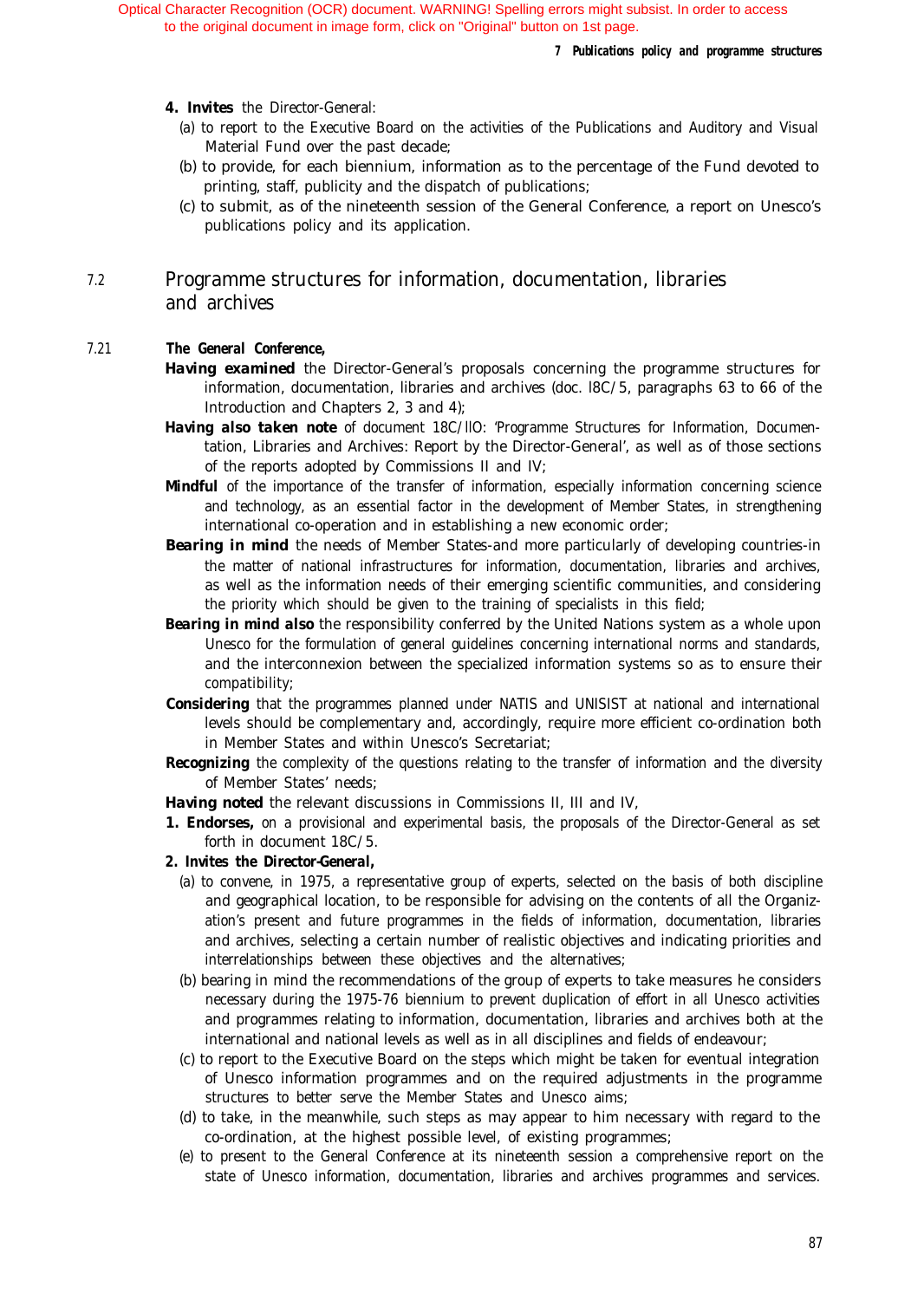# III Budget

# <sup>8</sup> Appropriation resolution for 1975-76 1

# *The General Conference resolves that:*

# I. REGULAR PROGRAMME

# A. Appropriation

(a) For the financial period 1975-76 the amount of \$169,992,000 is hereby appropriated for the purposes indicated in the appropriation table, as follows:

| Appropriation line                                |            |               | Amount         |                  |
|---------------------------------------------------|------------|---------------|----------------|------------------|
|                                                   | S          | S             | Ŝ              | Ŝ                |
| Operating budget                                  |            |               |                |                  |
| Part I. General policy                            |            |               |                |                  |
| General Conference<br>1.                          | 1,230,100  |               |                |                  |
| 2. Executive Board                                | 2,020,500  |               |                |                  |
| 3. Director-General                               | 486,700    |               |                |                  |
| External Audit<br>4.                              | 155,200    |               |                |                  |
| Joint Inspection<br>5.                            | 150,000    |               |                |                  |
| Total (Part I)                                    |            | $-4,042,500$  |                |                  |
| Part II. Programme operations and services        |            |               |                |                  |
| Education<br>1.                                   | 36,877,700 |               |                |                  |
| 1A. International Bureau of Education             | 1,869,700  |               |                |                  |
| 2. Natural sciences and their application to      |            |               |                |                  |
| development                                       | 20,285,000 |               |                |                  |
| Social sciences, humanities and culture<br>3.     | 17,469,300 |               |                |                  |
| Communication<br>4.                               | 20,048,500 |               |                |                  |
| Inter-sectoral programmes on human rights<br>5.   |            |               |                |                  |
| and peace and on population                       | 675,300    |               |                |                  |
| 6. International standards, relations and         |            |               |                |                  |
| programmes                                        | 1,757,250  |               |                |                  |
| Total (Part II)                                   |            | -98,982,750   |                |                  |
| Part III. General administration and programme    |            |               |                |                  |
| supporting services                               |            | 24,231,250    |                |                  |
| Part IV. Publications, conferences, languages and |            |               |                |                  |
| documents services                                |            |               |                |                  |
| The Unesco Press<br>1.                            | 2,974,800  |               |                |                  |
| 2. Bureau of Conferences, Languages and           |            |               |                |                  |
| Documents                                         | 9,978,200  |               |                |                  |
| Total (Part IV)                                   |            | $-12,953,000$ |                |                  |
| Part V. Common services                           |            | 14,627,300    |                |                  |
| Sub-total (Parts I to V)                          |            |               | $-154,836,800$ |                  |
| Part VI. Appropriation reserve                    |            |               | 10,301,000     |                  |
| Total operating budget                            |            |               |                | $-165, 137, 800$ |
| <b>Investment</b> budget                          |            |               |                |                  |
| Part VII. Capital expenditure                     |            |               |                | 4,854,200        |
| Total appropriation                               |            |               |                | 169,992,000      |

1. Resolution adopted at the forty-second plenary meeting on 21 November 1974.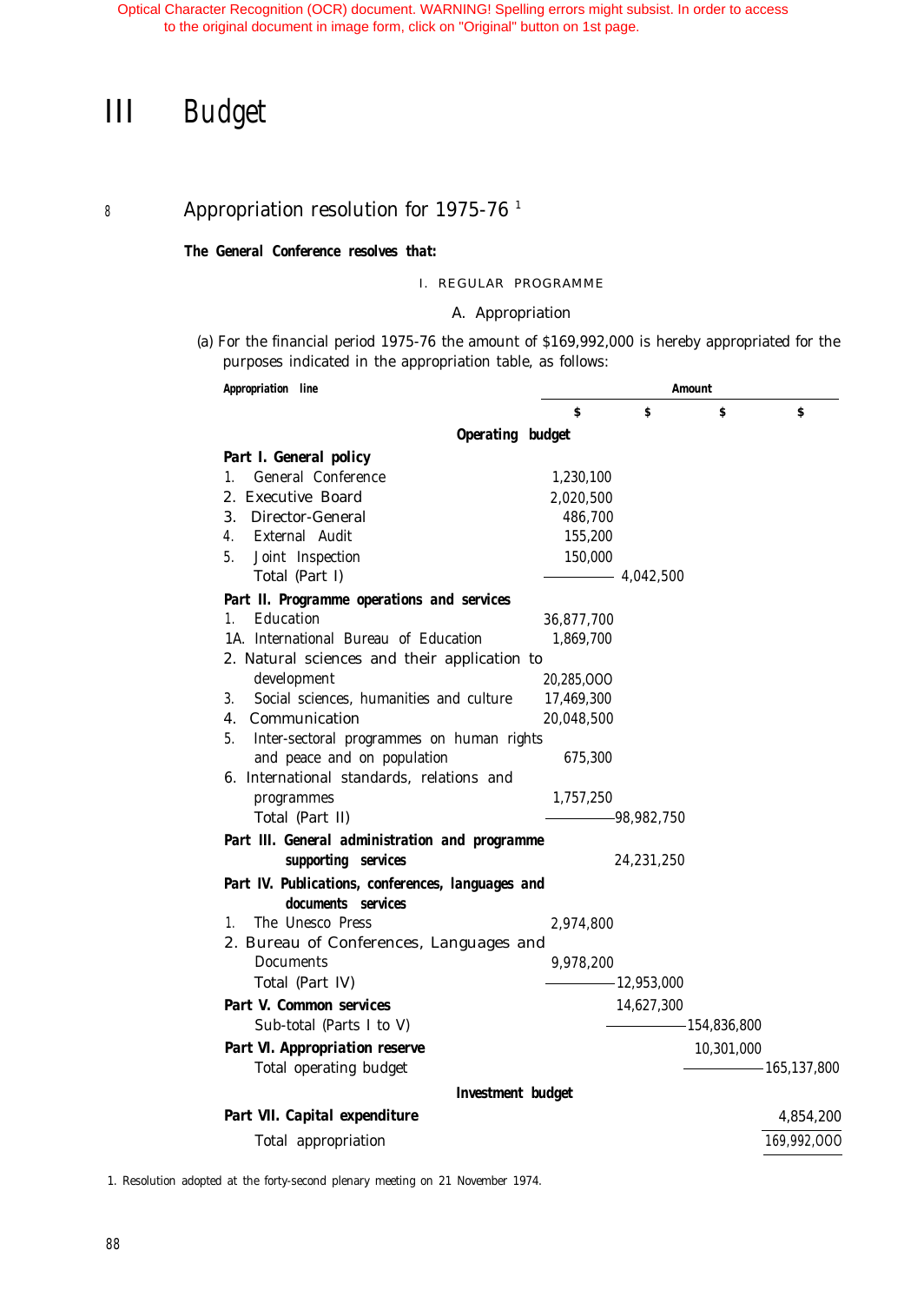- (b) Obligations may be incurred up to the total so appropriated, in accordance with the resolutions of the General Conference and the regulations of the Organization, it being understood that the appropriation reserve may be used-after all possibilities of transfers within Parts I to V of the budget have been exhausted and providing that the Executive Board has given its approval-only for the purpose of meeting:
	- (i) increases arising in the course of the biennium, in accordance with the decisions of the General Conference, in the staff costs included in Parts I to V of the budget;
	- (ii) increases arising in the course of the biennium in the cost of goods and services budgeted for in Parts I to V of the budget.

Any sum used under this authorization shall be transferred from the appropriation reserve to the appropriation lines concerned.

- (c) Subject to paragraph (d) below, transfers between appropriation lines may be made by the Director-General with the approval of the Executive Board, except that in urgent and special circumstances the Director-General may make transfers between appropriation lines, informing the members of the Executive Board in writing, at the session following such action, of the details of the transfers and the reasons therefor.
- (d) The Director-General is authorized to make transfers between appropriation lines in respect of common staff costs, if the actual needs under these costs in an appropriation line exceed the provision therefor. He shall inform the Executive Board at its following session of the details of any transfers made under this authorization.
- (e) The Director-General is authorized, with the approval of the Executive Board, to add to the appropriation approved in paragraph (a) above expenditure relating to the administrative and operational services for execution of the United Nations Development Programme's projects to the extent that the volume of the projects proves larger than anticipated and that the additional services in support thereof can be financed from the contributions from the United Nations Development Programme to Unesco for agency overhead costs for 1975-76 in excess of the amount specified in Note 1, paragraph (iii), to this resolution. However, if the volume of projects and of services in support thereof proves less than anticipated, the Director-General is authorized, with the approval of the Executive Board, to take appropriate measures to reduce the appropriation approved under paragraph (a) above.
- (f) The Director-General is authorized, with the approval of the Executive Board, to add to the appropriation approved under paragraph (a) above, funds from donations and special contributions for activities within the 1975-76 Approved Programme.
- (g) The total number of established posts at Headquarters and in the field chargeable to the appropriation in paragraph (a) above shall not exceed 2,347 for 1975 and 2,386 for 1976 (see Note 2 below). The Director-General may, however, establish additional posts on a temporary basis beyond this total, if he is satisfied that they are essential for the execution of the programme and for the good administration of the Organization and do not require transfers of funds to be approved by the Executive Board.

## B. Miscellaneous Income

(h) For purposes of assessing the contributions of Member States, an estimate of \$14,212,000 for Miscellaneous Income (see Note 1 below) is approved for 1975-76.

# C. Assessment on Member States

(i) The assessment of the contributions of Member States in accordance with Financial Regulations 5.1 and 5.2 shall therefore be \$155,780,000.

## D. Supplementary Estimates

(j) Unforeseen and unavoidable expenses arising in the course of the financial period, for which no sums have been provided in the budget appropriations and for which no transfers within the budget are deemed by the Executive Board to be possible, shall be the subject of supplementary estimates in accordance with Financial Regulations 3.8 and 3.9.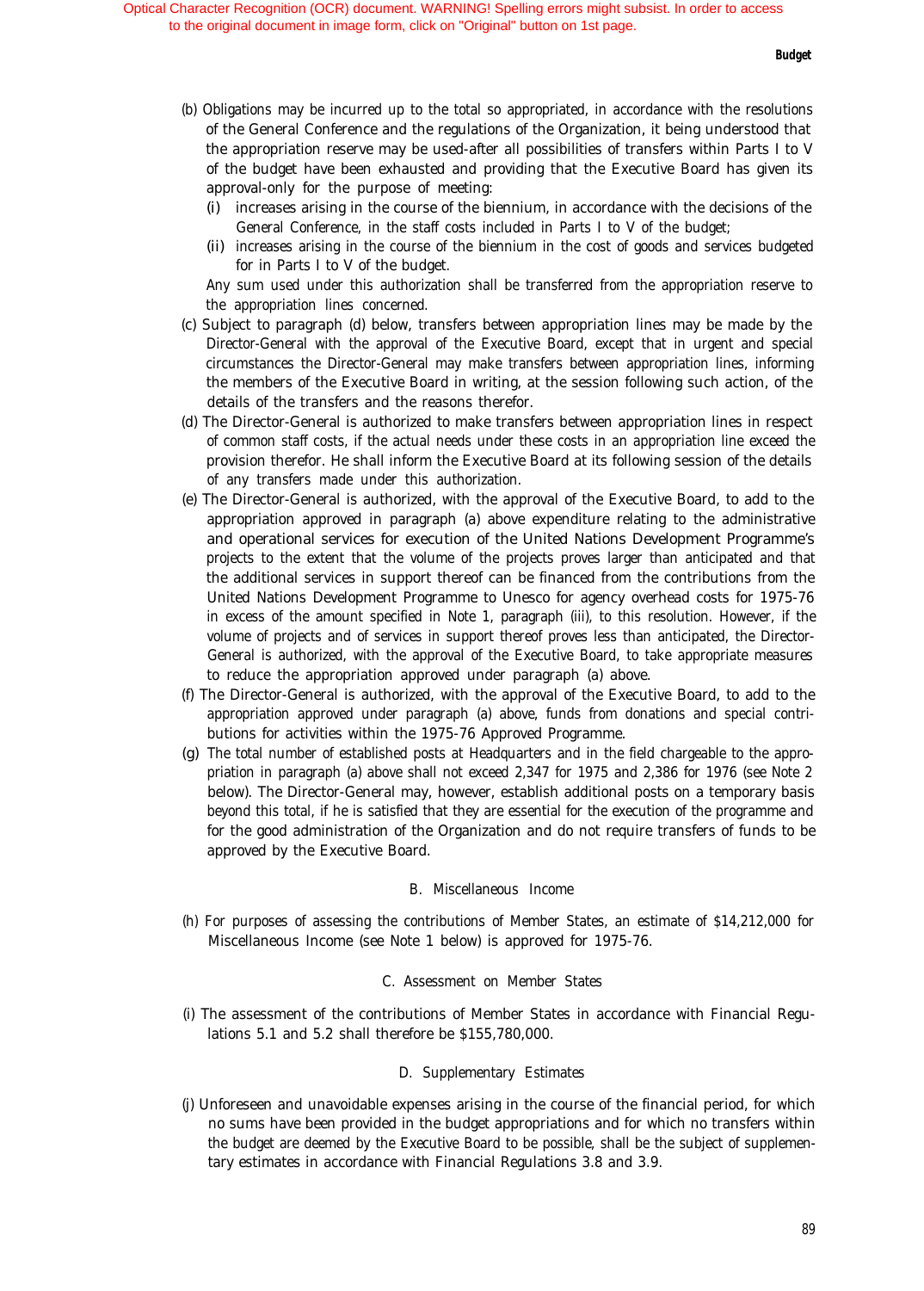## *Budget*

## II. UNITED NATIONS DEVELOPMENT PROGRAMME

- (k) The Director-General is authorized:
	- (i) to co-operate with the United Nations Development Programme in accordance with the directives of the General Assembly of the United Nations and the procedures and decisions of the Governing Council of the United Nations Development Programme, and in particular to participate, as executing agency or in co-operation with another executing agency, in the implementation of projects;
	- (ii) to receive moneys and other resources which may be made available to Unesco by the United Nations Development Programme for the purpose of participating, as executing agency, in the implementation of UNDP projects;
	- (iii) to incur obligations for such projects, subject to the financial and administrative rules and regulations of the United Nations Development Programme and of Unesco, as appropriate.

## III. OTHER FUNDS

(1) The Director-General may, in accordance with the Financial Regulations, receive funds from Member States, international, regional or national organizations, both governmental and non-governmental, for the purpose of paying, at their request, salaries and allowances of personnel, fellowships, grants, equipment and other related expenses, in carrying out certain activities which are consistent with the aims, policies and activities of the Organization.

NOTE 1. The total of Miscellaneous Income is estimated on the following basis:

|                                                                                                                                                                                                                            | S                                                      |            |
|----------------------------------------------------------------------------------------------------------------------------------------------------------------------------------------------------------------------------|--------------------------------------------------------|------------|
| Miscellaneous Income<br>Refunds of previous years' expenditures<br>Service charge from the Coupon Fund<br>Contribution from Associate Member (1975-76)<br>Transfer from Publications and Auditory and Visual Material Fund | 46.000<br>50.000<br>20.000<br>10.000                   |            |
| Other receipts<br>Sub-total (i)                                                                                                                                                                                            | 23.930<br>$-469.930$                                   |            |
| Contributions of new Member States for 1973-74                                                                                                                                                                             |                                                        |            |
| Contributions from the United Nations Development Programme to Unesco<br>for agency overhead costs for 1975-76                                                                                                             |                                                        | 13.000.000 |
| Excess of Miscellaneous Income over the estimates for 1971-72                                                                                                                                                              |                                                        | 742,070    |
| <b>GRANDTOTAL</b>                                                                                                                                                                                                          |                                                        | 14,212,000 |
|                                                                                                                                                                                                                            | Interest on investments and exchange adjustments (net) | 320.000    |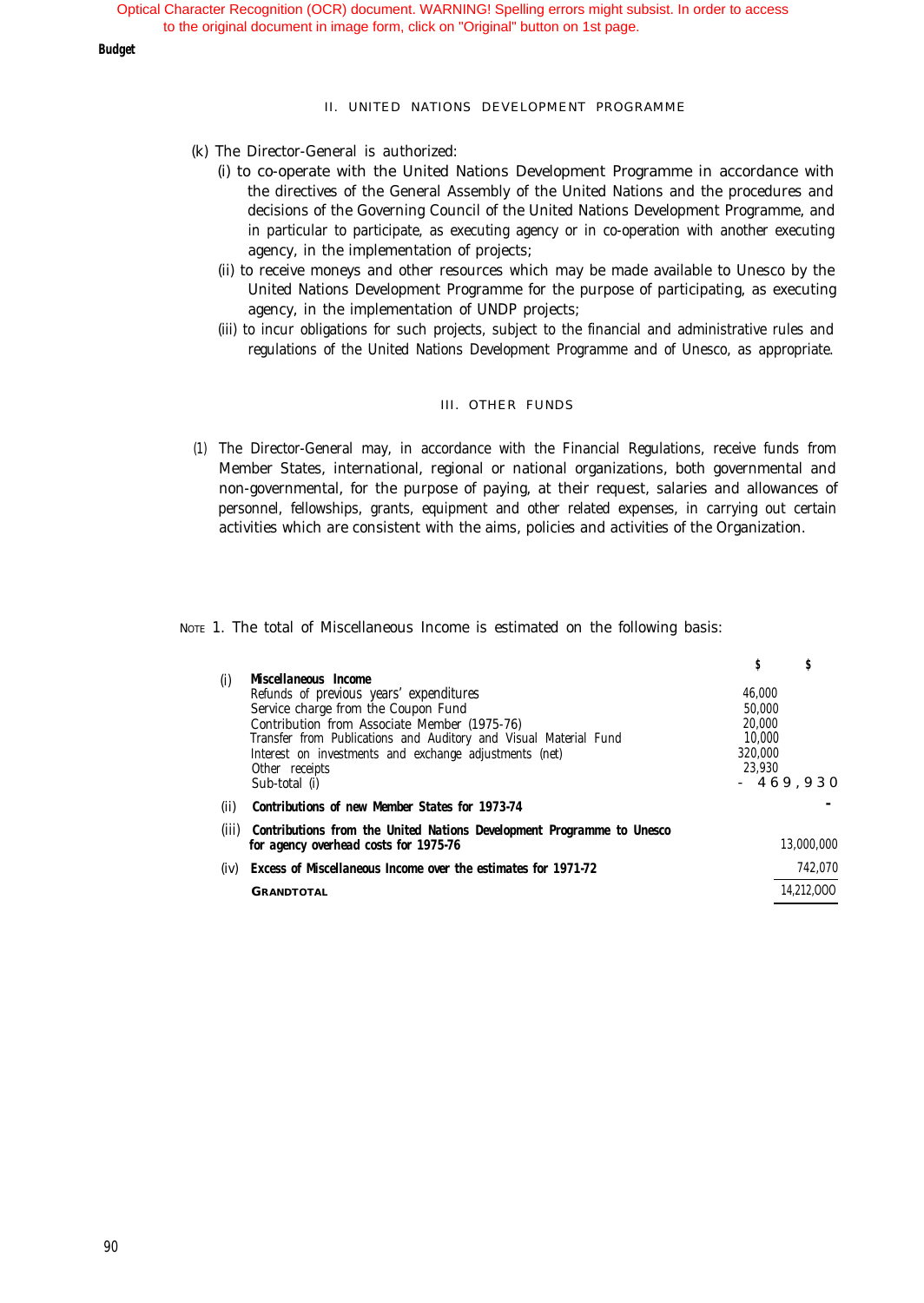*Budget*

NOTE 2. The figures of 2,347 and 2,386 are derived as follows:

|                                                                                                                                                                                                                                                                                                                                                 | Number of posts                                 |                                                 |  |
|-------------------------------------------------------------------------------------------------------------------------------------------------------------------------------------------------------------------------------------------------------------------------------------------------------------------------------------------------|-------------------------------------------------|-------------------------------------------------|--|
|                                                                                                                                                                                                                                                                                                                                                 | 1973                                            | 1974                                            |  |
| Part I. General policy<br>Executive Board<br>Director-General<br>Total (Part I)                                                                                                                                                                                                                                                                 | 6<br>4<br>$-10$                                 | 6<br>4<br>10                                    |  |
| Part II. Programme operations and services<br>Education (including the International Bureau of Education)<br>Natural sciences and their application to development<br>Social sciences, humanities and culture<br>Communication<br>Human rights and peace and population<br>International standards, relations and programmes<br>Total (Part II) | 610<br>273<br>180<br>316<br>8<br>14<br>$-1,401$ | 624<br>283<br>185<br>318<br>8<br>14<br>$-1,432$ |  |
| Part III. General administration and programme supporting services                                                                                                                                                                                                                                                                              | 547                                             | 548                                             |  |
| Part IV. Publications, conferences, languages and documents services<br>The Unesco Press<br>Bureau of Conferences, Languages and Documents<br>Total (Part IV)                                                                                                                                                                                   | 71<br>204<br>$-275$                             | 72<br>207<br>$-279$                             |  |
| Part V. Common services<br>Total number of posts budgeted<br>Plus 4 per cent of the number of posts budgeted, providing a margin for<br>meeting programme requirements                                                                                                                                                                          | 2.4<br>$-2,257$<br>90                           | 25<br>$-2,294$<br>92                            |  |
| <b>GRAND TOTAL</b>                                                                                                                                                                                                                                                                                                                              | 2,347                                           | 2,386                                           |  |

It is to be noted that these figures do not include temporary posts, experts with UNESCOPAS status, maintenance staff, or established posts chargeable to extra-budgetary funds-e.g. posts under the Public Liaison Fund, the Publications and Auditory and Visual Material Fund, etc.-and that under this provision the Director-General may authorize the temporary substitution of one post for another which is vacant.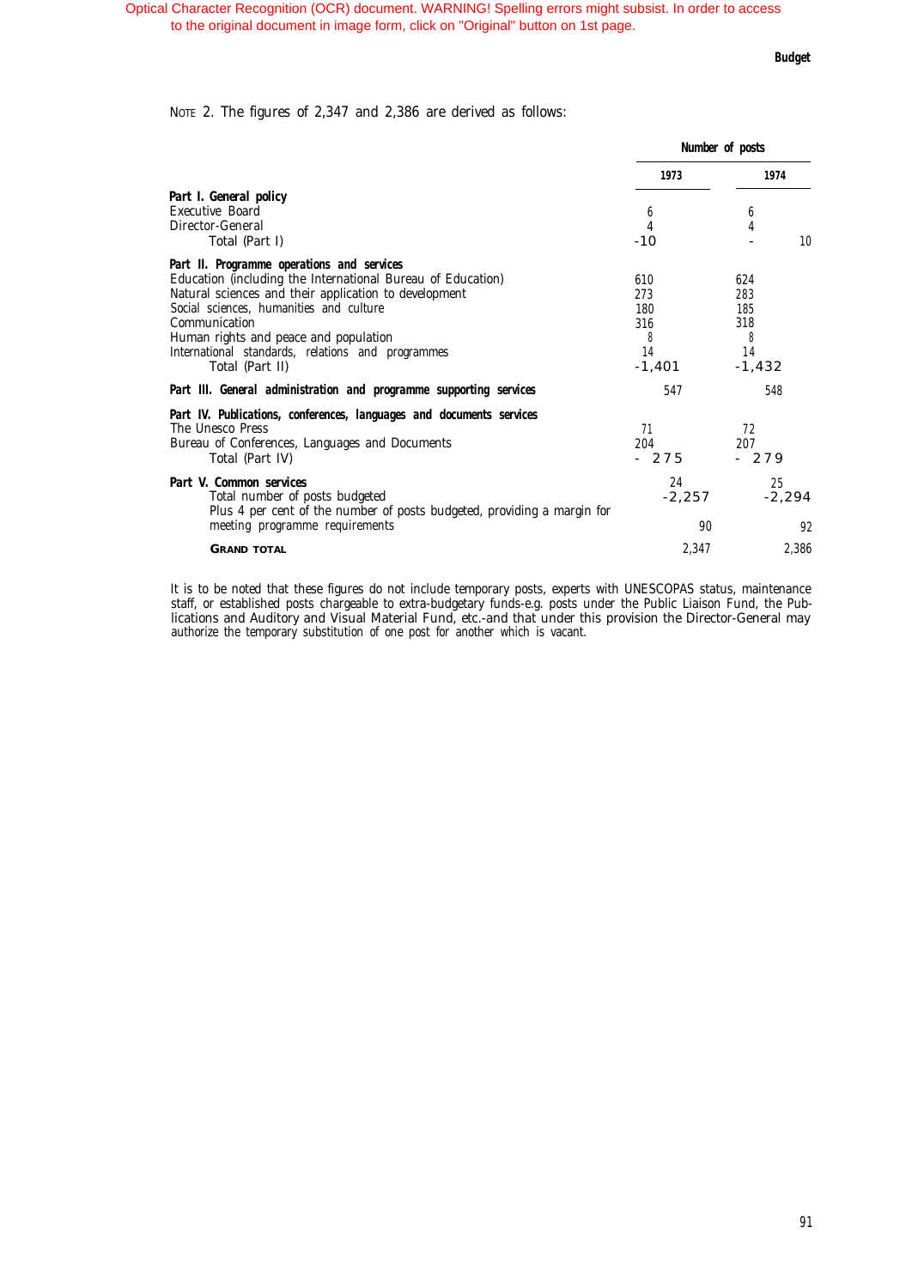# <span id="page-88-0"></span>IV General resolutions

#### 9 Conclusions of the General Policy Debate

# 9.1 *The General Conference,*<sup>1</sup>

- *Having heard* the introduction by the Chairman of the Executive Board, the Director-General's statement and the speeches made during the General Policy Debate on items:
- 11. Reports of the Director-General on the activities of the Organization in 1972 and 1973 (doc. 18C/3) and comments of the Executive Board on the said reports (doc. 18C/9),
- 13. Report by the Executive Board on its own activities,
- 14. Consideration of the document entitled 'Analysis of Problems and Table of Objectives to be Used as a Basis for Medium-term Planning (1977-1982)' (doc. 18C/4), Recommendations of the Executive Board thereon (doc. 18C/ll), and Comments by organizations of the United Nations system thereon (doc. 18C/12),
- 15. General consideration of the Draft Programme and Budget for 1975-1976 (doc. 18C/'5), Recommendations of the Executive Board thereon (doc. 18C/6), Comments of the organizations of the United Nations system thereon (doc. 18C/7), and Amendments proposed by Member States thereon (doc. 18C/8),
- and the Director-General's final statement,
- *Noting with satisfaction* that the general policy debate has reflected broad agreement, first, on the basic principles governing the Organization's action and its main general objectives; secondly, on the ways and means of attaining the said objectives, with particular reference to the Organization's programme and to the methods of action to be followed and, thirdly, to the Organization's specific role in the framework of the United Nations system,
- **Considering it necessary,** for the guidance of the Organization's future activities, to formulate in a general resolution the main conclusions which emerge from that debate,
- 1. Invites Member States to pay due attention to the following conclusions in the pursuit of their national activities, of their regional activities and of their other international co-operation within Unesco's spheres of competence;
- 2. Invites the Executive Board and the Director-General to take account of these same conclusions in preparing the Draft Programme and Budget for 1977-1978 (doc. 19C/5) and, if applicable, in preparing the medium-term plan for 1977-82 (doc. 19C/4).

# I. PRINCIPLES AND OBJECTIVES

1. It should be stated once more that Unesco's prime objective is to contribute to the strengthening of peace by promoting understanding between nations through perservering and imaginative activities within its fields of competence.

<sup>1.</sup> Resolution adopted at the thirty-first plenary meeting on 15 November 1974, on the report of a drafting committee set up at the sixth plenary session on 21 October 1974 and composed of delegates of the following Member States: Bulgaria, Finland, India, Netherlands, Togo, Tunisia and Venezuela.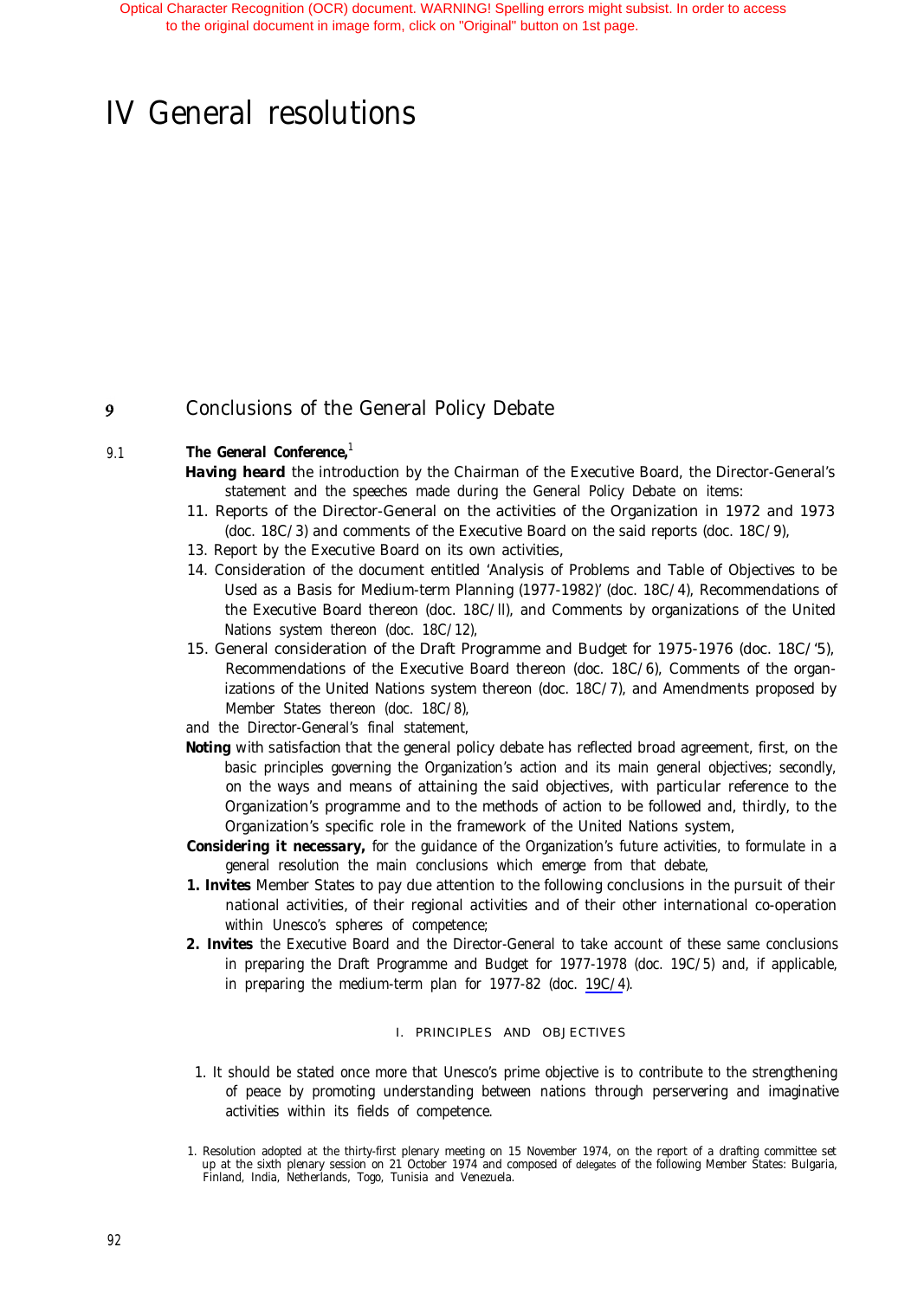*General resolutions*

- 2. These activities cannot be fully carried out unless the Organization achieves universality. There is therefore reason for satisfaction at the progress which has been achieved in this respect at the eighteenth session with the admission of new Member States and Associate Members and the granting of observer status to several national liberation movements.
- 3. The positive and significant changes that have taken place in international affairs, as well as certain trends towards a relaxation of tension and the development of co-operation between States of different social systems, tend to create favourable conditions for the activities of Unesco. It is therefore important that Unesco continue its efforts to give the consolidation of peace and international security an irreversible character.
- 4. The defence and promotion of human rights and fundamental freedoms and the struggle against incitement to war, colonialism, neo-colonialism, racialism, apartheid and all other forms of oppression and discrimination are an essential duty for Unesco, because infringements of human rights are a source of conflict and consequently a threat to international peace and security, and because one of the Organization's tasks is to foster respect for human dignity.
- 5. We must therefore never fail to call attention to the fact that hundreds of millions of human beings, threatened by poverty, hunger, disease and ignorance, have not yet reached the threshold of human dignity. For their sake, full and balanced development must remain a major priority for Unesco which should continue to undertake special efforts on behalf of the least developed countries.
- 6. The experience of recent years has fully confirmed the validity of the humanist concepts for which Unesco is proud to have gradually won acceptance--in particular, that development is by no means confined to economic growth, but has a cultural dimension and calls for activities in education and science.
- 7. Development is the response to the demand for justice not only at the national level but also at the international level. It cannot therefore be dissociated from social progress which aims to link all strata of society with the national effort and to make the benefits of this effort available to them. Development serves all mankind. It calls for multilateral action aimed at the introduction of human rights and dignity on a global scale, of co-operation on an equal footing between the nations, as a prerequisite for a just and lasting peace, Therefore Unesco should give consideration in its future programmes to the implementation of the principles and aims of the Declaration on the Establishment of a New International Economic Order, of the Programme of Action and of the Special Programme which were adopted at the sixth special session of the United Nations General Assembly.
- 8. We must also recall that the cultural dimension of development is one of its most important components. Not only are nations, long alienated by foreign exploitation, aspiring to rediscover or indeed to recreate their national identity and are unable to work fully for their development unless it satisfies this fundamental aspiration and meets their deeply felt needs, but they cannot really develop unless they find in themselves, or in other words, within their own cultures, the resources for this development.
- 9. From this point of view, aid must not be regarded as charity. In a spirit of international co-operation based on equity, aid must be aimed at helping the developing countries to make the best possible use of their natural and human resources. This co-operation will not only call for a better application of science and technology, but also for an improvement of education, since the most valuable capital which a society can accumulate for its development is a well-trained population.
- 10. Furthermore, if it takes place on a footing of equality, with all due respect for the sovereignty, dignity and specific characteristics of each country, international co-operation in the service of development will become a source of mutual enrichment as regards human values. Every nation, whether large or small, has something to give and something to receive.
- 11. The aim of development is to promote internal changes which will generate self-sustaining progress. Therefore, any form of international assistance must avoid imposing foreign models, which might not only hinder adaptation to the specific needs of the countries concerned, but also tend to make these countries still more dependent on countries or groups whose interests do not necessarily coincide with their own. The choice of specific forms of development is the sovereign right of Member States.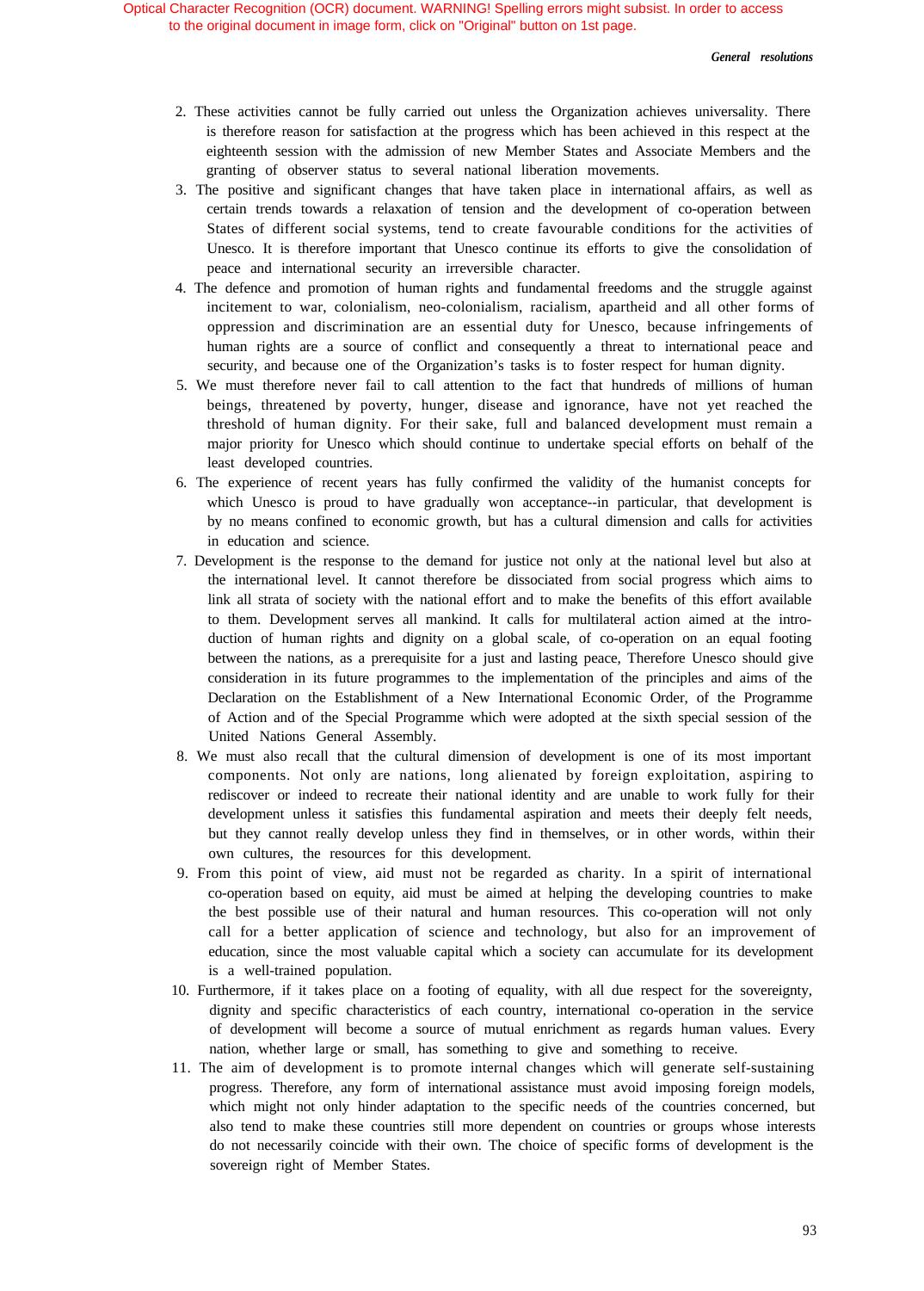## *General resolutions*

- 12. While giving activities for development the great importance they deserve, Unesco should not, however, neglect its ethical mission nor the part it has to play as an international instrument of intellectual co-operation, both on the world-wide and regional levels. It should continue to provide a framework for the international collaboration of specialists in spheres within its competence. The success of its major programmes of international scientific co-operation demonstrates that it can and must continue to render great services in this sphere, providing encouragement and co-ordination for all Member States, including the most developed.
- 13. An outstanding characteristic of mankind's present state is the enormous disparity which exists between nations and which takes the form of a great imbalance in the use of the world's resources. Faced with this situation, Unesco should, within its fields of competence, endeavour to remedy this disparity, particularly by alerting public opinion and by evolving new concepts of international justice with a view to a fair sharing of the world's resources.
- 14. Nevertheless, all countries have to face some common problems. For example, problems such as population, ethical aspects of science, society's support for scientific and technological innovations, the environment, those facing youth, discriminatory practices and the abuse of drugs call for concerted action on the part of the international community, in order to improve the well-being of individuals.
- 15. All countries should continue their efforts for disarmament and the reduction of military budgets to release resources for the strengthening of activities essential to the well-being and progress of the nations.
- 16. The continuing existence of trouble spots and the resurgence of fascism and neo-fascist forces and other forms of totalitarian oppression caused by imperialism in various parts of the world call for further effective efforts to increase Unesco's contribution to the defence of human rights and fundamental freedoms and to the cause of peace.

# II. WAYS AND MEANS TO ATTAIN THE OBJECTIVES AND TO INCREASE THE EFFECTIVENESS OF UNESCO

# THE PROGRAMME

- 17. In preparing the draft programme and budget, the Director-General must continue to give the closest attention to the wishes expressed by Member States. To enable him to do so, more governments than in the past should reply within the prescribed time to the circular letter addressed to them in the first year of the biennium. Moreover, the desires of Member States will be taken into consideration not only on the occasion of this formal consultation, but also in the light of the recommendations of the intergovernmental and regional conferences and groups of experts convened by Unesco. Due account will also be taken of views expressed by international non-governmental organizations in category A.
- 18. In view of the great number and complexity of its tasks, with the danger of dissipation of effort this implies, Unesco must plan its action in the context of an over-all policy capable of responding more effectively to the fundamental needs of the present-day world. Such an approach should be reflected in a greater effort of concentration.
- 19. The most rational way of achieving this concentration is to start by looking at the future mediumterm objectives which should be listed in order of priority. It will be necessary, in particular, to draw a distinction between activities of a permanent nature and those which have to be carried out within a pre-established period of time. In addition, it would be desirable to provide at least approximate quantitative guidelines as to the share of any given category of activities in the Organization's programme and budget.
- 20. Unesco should continue to attach the highest importance to the interdisciplinary approach and inter-sectoral activities which are necessary in order to study the complex problems arising in the fields of its competence and to contribute to their solution.
- 21. The increasing importance attached to the cultural and social dimensions of all Unesco's activities should result in a reorientation of certain projects which should enlist the competence of specialists in social science and cultural questions.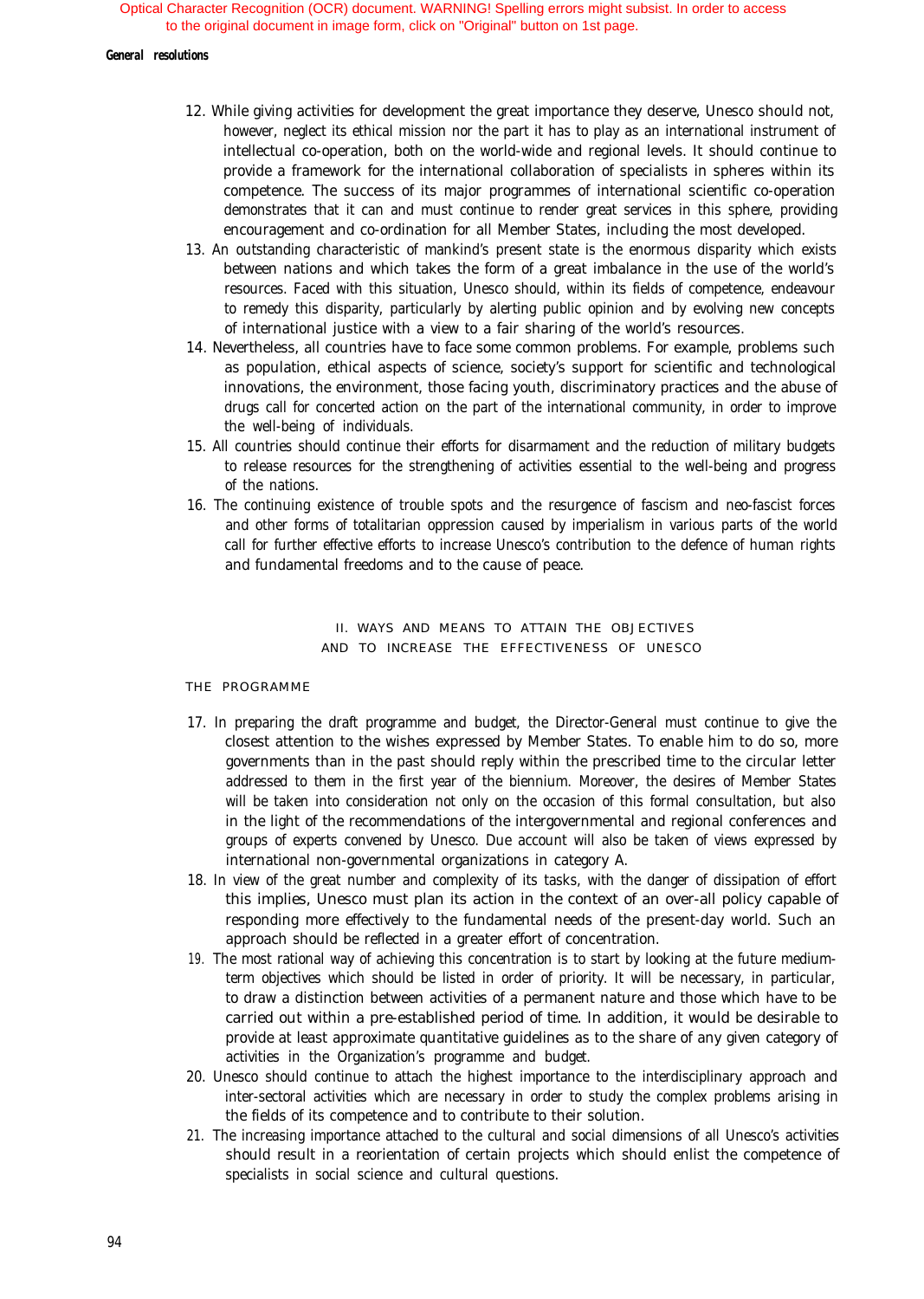- 22. It should be emphasized that the concept and presentation of document 18C/5 were the subject of broad approval by the delegations which took part in the general policy debate.
- 23. Whatever their importance, it should be pointed out that the observations below cannot be considered as exhaustive, since the delegations which participated in the general policy debate were unable, for lack of time, to review all the questions contained in the Organization's programme.

## *Education*

- 24. Nowhere does Unesco's role as a 'shaper of the future' appear so clearly as in education. By providing intellectual leadership and appropriate advice adapted to the needs and conditions of Member States, Unesco should contribute to the emergence of educational systems directed towards the twofold aim of individual fulfilment and national development. Education remains one of the major factors in a process of cultural, economic and social development which is designed to culminate in the establishment of a just and balanced world structure.
- 25. Unesco should continue to work for the twin objectives of democratization and renewal of education, bearing in mind the need to facilitate access to the various levels of education particularly for women and the rural population, as well as the underlying need to promote equality of opportunity throughout the educational system. The renewal of education should be understood as including, in particular, adaptation to the world of today.
- 26. Greater attention should be paid to education for peace and international understanding, and to education relating to human rights and fundamental freedoms. One of Unesco's great tasks should be to help the peoples of its Member States to get to know each other better and to realize the fundamental economic and political contradictions between dominant and dominated countries and the incompatibility between the real interests of the peoples and the monopoly interests of the groups which exercise a world-wide economic power, by encouraging, for example, the publication for schoolchildren of books on the culture and way of life of other countries.
- 27. The structures and the content of education should be responsive to the requirements of social and economic development, and the necessary relationship between education and employment should be given its due importance. Lifelong education has a special contribution to make in enhancing flexibility for vocational training and career readaptation. However, it would be erroneous to view lifelong education as serving solely vocational ends: properly conceived, it is cultural in the broadest sense of the term.
- 28. Literacy efforts remain tragically insufficient in view of the magnitude of the world's needs. In spite of the activities it has already undertaken, Unesco's contribution to this work should be strengthened, particularly by stimulating further national efforts in this respect. Consideration should also be given to the setting up of a World Literacy Fund.
- 29. Adult education should be intensified by using new teaching methods and techniques. The importance of non-formal and out-of-school education should not be lost sight of in this connexion. While the modern term 'lifelong education' has gained world-wide acceptance, one should not overlook the continuing significance of adult education, of which the literacy campaigns and the vocational training and retraining of adults form an essential part. Furthermore, the special programme for migrant workers and their families needs increased attention by Unesco.
- 30. Unesco should continue to support the United Nations University with a view to making it a true instrument of international intellectual co-operation.

# *Natural sciences*

- 31. The basic conception and the main lines of the programmes in this sector, which met with general approval, should be maintained.
- 32. Unesco's future-oriented work should be continued by developing the science policies programme, the research programmes and the major international scientific programmes concerned with oceanography, hydrology, geological correlation, Man and the Biosphere (MAB) and scientific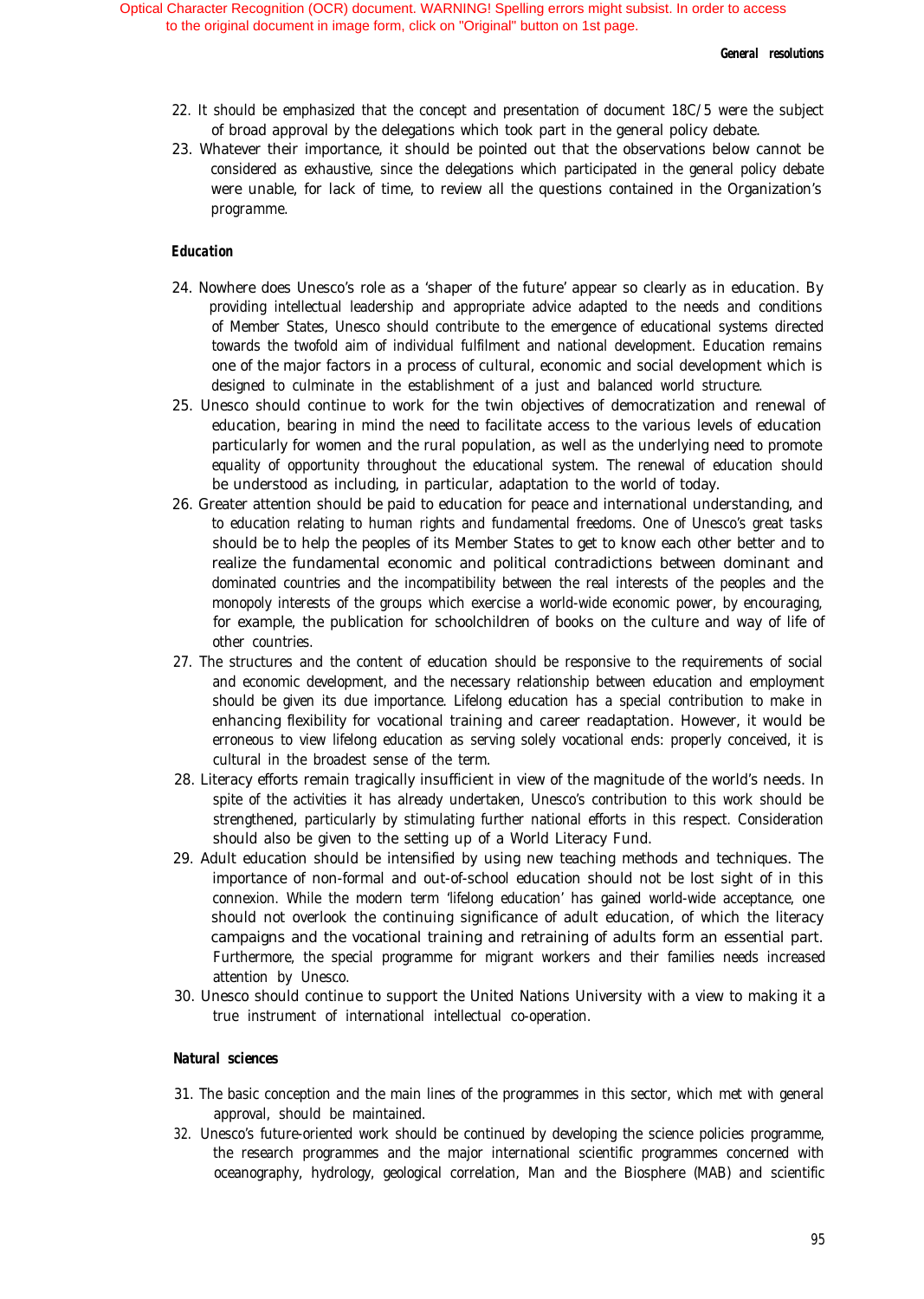## *General resolutions*

and technical information (UNISIST). Emphasis should be placed on the opportunities for co-operation offered Member States by Unesco's scientific programmes. Co-ordination and co-operation with the other agencies of the United Nations system and with non-governmental organizations should be strengthened, as well as with regional and sub-regional organizations.

- 33. International co-operation should be pursued more vigorously in research and higher education concerning new energy sources, such as solar energy, and mineral and other natural resources.
- 34. Due consideration should be given to the inclusion of a social science component in scientific programmes where relevant, including UNISIST in due course.
- 35. Programmes to harness science and technology to the tasks of development, in particular, through appropriate transfers of knowledge within the framework of suitable national science policies, should be developed and strengthened. The importance of science teaching, as well as the application of science and technology to rural development, should also be emphasized. In co-operation with other United Nations agencies, Unesco should support fundamental scientific research programmes designed to solve on a regional basis the problems posed by recurring natural disasters such as drought and floods.

# *Social sciences, humanities and culture*

- 36. It would be desirable to enable the social sciences and the humanities to occupy a more central place in Unesco's programme and to make a greater contribution in particular to research on peace and development. In general, the social sciences should be called upon to play a greater role in all of the Organization's major programmes. They can also provide valuable advice in all of Unesco's activities concerned with planning.
- 37. With the growing recognition of the cultural dimension of development as it emerges from the various conferences of Ministers of Culture convened by the Organization, Unesco should promote an increased awareness of the importance of culture as a factor of national identity. For the developing countries, the rediscovery of their own authentic cultural identity, with Unesco's assistance, should help to dispel, or to overcome, the aftermath of colonization. A vital national culture may serve to protect the original and unique spiritual values of a country against the impact of an imported technology. But in addition to this purely defensive, protective role, the renaissance of authentic cultural values should provide a stimulus to the emergence of new models of development.
- 38. Cultural policies should be worked out in harmony with educational and scientific policies as they are all related to a general policy of economic and social development. They should have, inter alia, two complementary aspects: on the one hand, they should contribute to the preservation of cultural values, for example by the collection of oral traditions, and, on the other, should stimulate artistic creativity, within both a traditional and modern framework. In the process, freedom or artistic expression should be safeguarded and an opportunity should be afforded to all to participate in cultural activities either actively or passively.
- 39. Conditions should be created for the protection of cultural pluralism, conceived not only in terms of the problems of cultural minorities, but also as including the sub-cultures of different social groups, particularly migrant workers.
- 40. In addition, Unesco must continue to mobilize international solidarity for the preservation and presentation of the cultural heritage of mankind. It should also continue its standard-settin action in this sphere. Extra-budgetary resources will remain essential if Unesco is to discharge properly its responsibilities in this area. Furthermore, restoration of cultural property to it country of origin should be encouraged and facilitated, along with exchanges and loans.
- 41. Unesco should make a special effort to assist Member States in their policy of preservation of historic quarters, towns and sites in a modern environment, due account being taken also of the need to protect the natural setting as well. Programmes such as the interdepartmental programme on 'Man in his Environment-Human Settlements' should be encouraged, in co-operation with the Man and the Biosphere Programme, with a view to facilitating Unesco's participation in the United Nations Conference on Human Settlements to be held in May-June 1976 in Vancouver (Canada).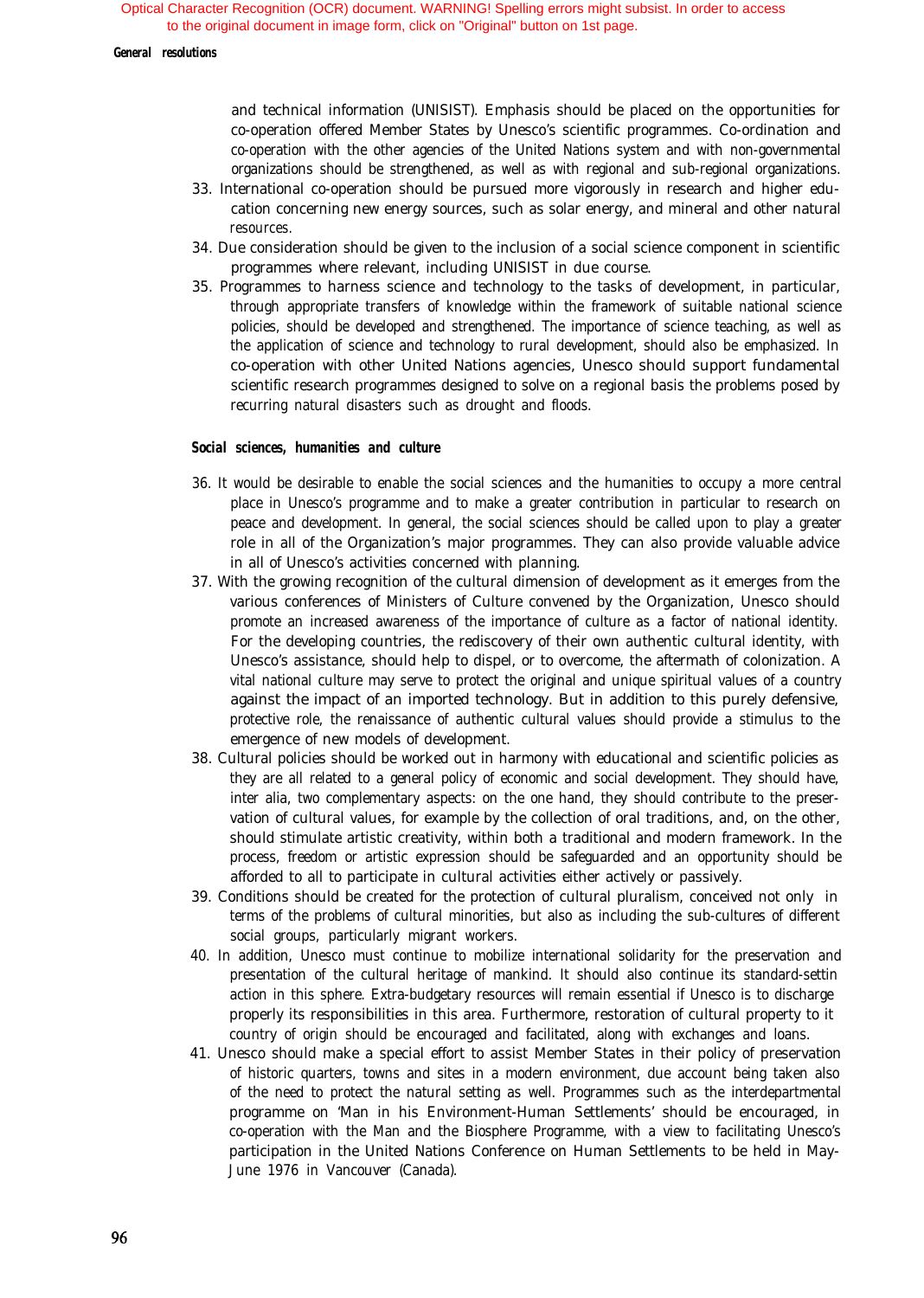# *Communication*

- 42. Communication and the free flow of objective information, whose importance is rightly recognized by the Constitution, continue to play a vital role in development, the democratization of culture, education and social change. It is important, however, that communication should promote a two-way flow of information if the world is not to be divided into producers, on the one hand, and passive consumers of information, on the other. In this connexion, the usefulness of studies on communication policy should be emphasized.
- 43. Questions relating to the content of information should be the subject of special awareness by those responsible for the mass media. The enhancement of professional standards in the use of the mass media might take the form of a study of national codes of ethics. Action should be taken to prevent information from becoming the vehicle of propaganda serving the cause of colonialism, racialism and apartheid or infringing on the independence and sovereignty of States, and to encourage the use of the mass media in the service of peace and international co-operation, as well as in the service of lifelong education.
- 44. In addition, Unesco should continue to assist interested countries in developing infrastructures for the press and the audio-visual media and to train media specialists. Assistance should also be extended to regional and national information agencies.
- 45. In view of the efforts made by the world community to maintain the impetus imparted by International Book Year to the promotion of books and reading, Unesco should continue and intensify, in the years to come, the action undertaken to make books accessible to everyone, in particular by encouraging regional co-operation in the developing countries and by assisting the Food and Agriculture Organization (FAO), the United Nations Industrial Development Organization (UNIDO) and other competent international organizations to overcome the serious consequences of the world-wide crisis brought about by the shortage and high production costs of paper and by undertaking itself any appropriate initiatives to this end.

## *Inter-sectoral programmes*

## *Human rights and peace*

- 46. The determination of all countries to strengthen peace and international co-operation by promoting justice and the respect of human rights obliges the Organization, in the fields of its competence, to pursue a course of action which needs to be innovative, effective and flexible and should be intrinsically multidisciplinary. It would therefore be advisable to intensify the inter-sectoral programme on human rights and peace, which constitutes a coherent conceptual framework for stimulating and co-ordinating efforts in this field, according special attention to the problems of international détente and the development of fruitful co-operation between States with different social systems.
- 47. Unesco should increasingly associate international non-governmental organizations with the carrying out of its programme, especially in so far as its continuing activities and basic studies on the problems of peace, disarmament and the development of international co-operation in general are concerned.
- 48. Unesco was established as a consequence of the end of the Second World War, that 'great and terrible war made possible by the denial of the democratic principles of the dignity, equality and mutual respect of men', the thirtieth anniversary of which is to be marked in 1975. This turning-point in modern history was also the beginning of the triumphant struggle of the peoples against colonialism. Unesco should therefore consider the possibility of reflecting this historic date in its publications and other activities, whenever appropriate.
- 49. If it is to be conducted on a sufficiently large scale and meet the demands of our time, this intersectoral programme calls, as a first priority, for close collaboration with Member States, the United Nations system, with appropriate international non-governmental organizations and liberation movements with regard to the Decade for action to combat racism and racial discrimination, Unesco's tasks in connexion with the eradication of colonialism, and International Women's Year proclaimed for 1975 by resolution 3010 (XXVII) of the United Nations General Assembly on 18 December 1972.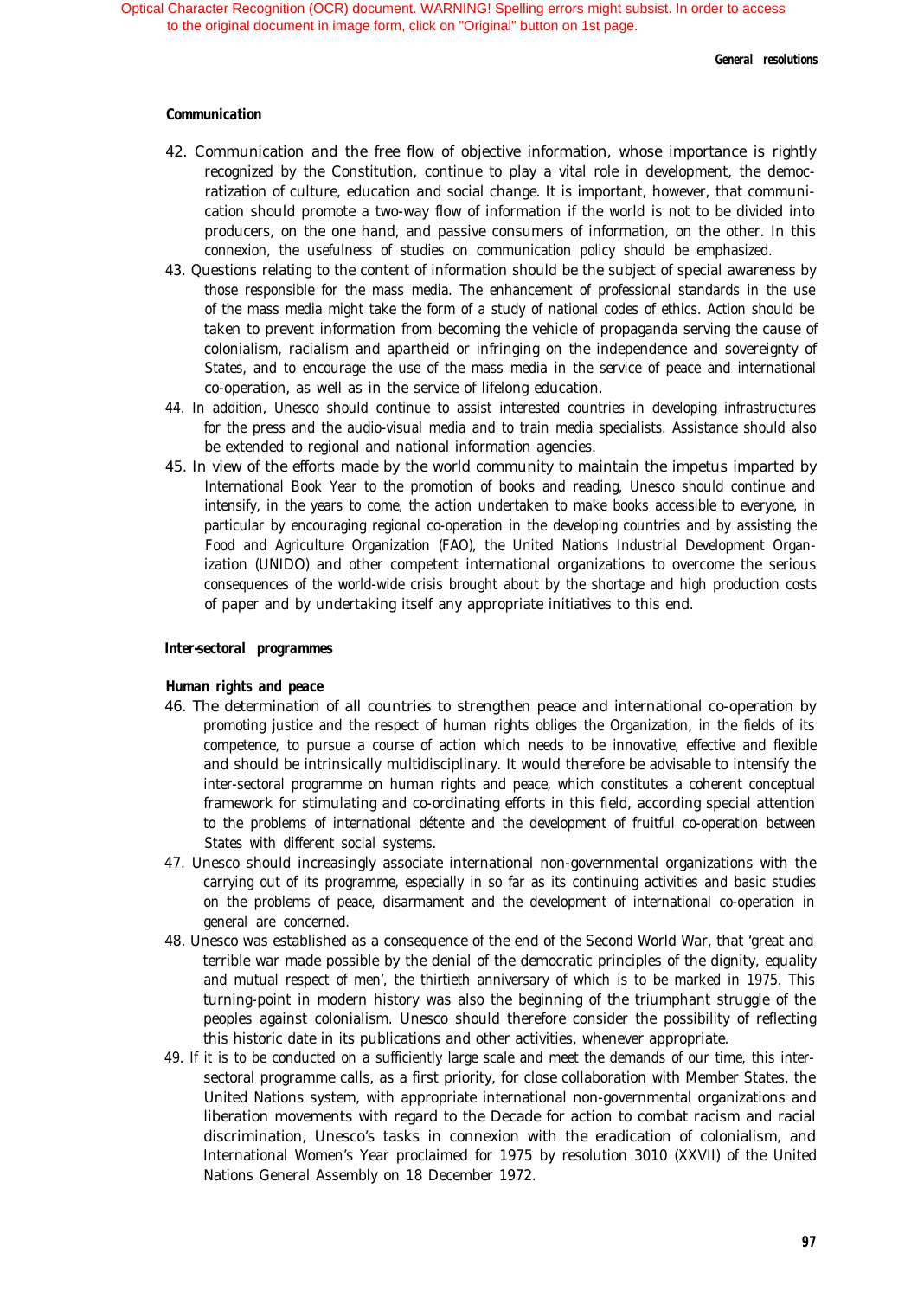## *General resolutions*

50. In pursuance of this resolution, the following activities will be undertaken in close co-operation with the United Nations: the promotion of equality between men and women; the integration of women in development; the encouragement of women's efforts for the strengthening of world peace. They will be carried out in close collaboration with the United Nations Commission on the Status of Women. The active role of girls and women should not be seen as a problem of equality alone but also as a solution for many of the most significant problems of national development and international co-operation. Unesco could and should contribute towards an increased understanding of the question.

# *Population*

- 51. The problem created by the fact that world population is at present growing more rapidly than world food production, which is seriously aggravated by lack of proper distribution, as well as by economic and social shortcomings, has led in many parts of the globe to widespread conditions of undernourishment and even famine. While recognizing that emergency aid is within the purview of other agencies, Unesco should intensify its contribution in the fields of population education and research, chiefly in the environmental and social sciences.
- 52. The importance of population variables for the over-all process of socio-economic development and, in the long run, for the quality of life, should not be underestimated. At the same time, a programme which is bound up with the most intimate and varying beliefs and practices of many different Member States must be approached by the Organization in a spirit of respect for human rights, cultural values and national sovereignty. These basic principles having been laid down, the Organization's action may very well be channelled through educational systems, rural development programmes, etc., in accordance with local conditions prevailing in the Member States concerned and in co-operation with other agencies of the United Nations system.

## *Tramnational corporations*

53. Unesco should carry out its plans in the coming biennium to prepare a report on the impact of transnational corporations in the fields of education, science, culture, communications, environment and development. Further studies as required should be undertaken to permit adequate understanding of these questions.

# *International standards*

54. Unesco should continue to draw up new international instruments (conventions and recommendations) corresponding to the needs of the international community. In addition, the Secretariat should make increased efforts to urge Member States which have not yet done so to ratify existing instruments.

# METHODS OF ACTION

- 55. If the action undertaken by Unesco is to attain to the full the desired scope and effectiveness, it must not be confined to the specific activities of the Secretariat, but must be reinforced by action by its Member States, using to this end all possible means.
- 56. This action, which is primarily a matter for the Member States themselves, can and must be followed up by the work of the National Commissions for Unesco, as well as by national bodies such as universities and committees set up to participate in the major international scientific co-operation programmes. The National Commissions should be endowed with more substantial resources and should be provided with increased aid by the Secretariat in countries where they are not yet sufficiently developed.
- 57. Unesco should assist Member States, at their request, in planning and developing their national policies in education, science, culture and communication by making available to them its own expertise, as well as the experience of other Member States with similar problems, in the form of advisory services at the highest level.
- 58. In order to bring the Unesco Secretariat closer to realities in the Member States, a policy of reasonable decentralization and regionalization must be pursued.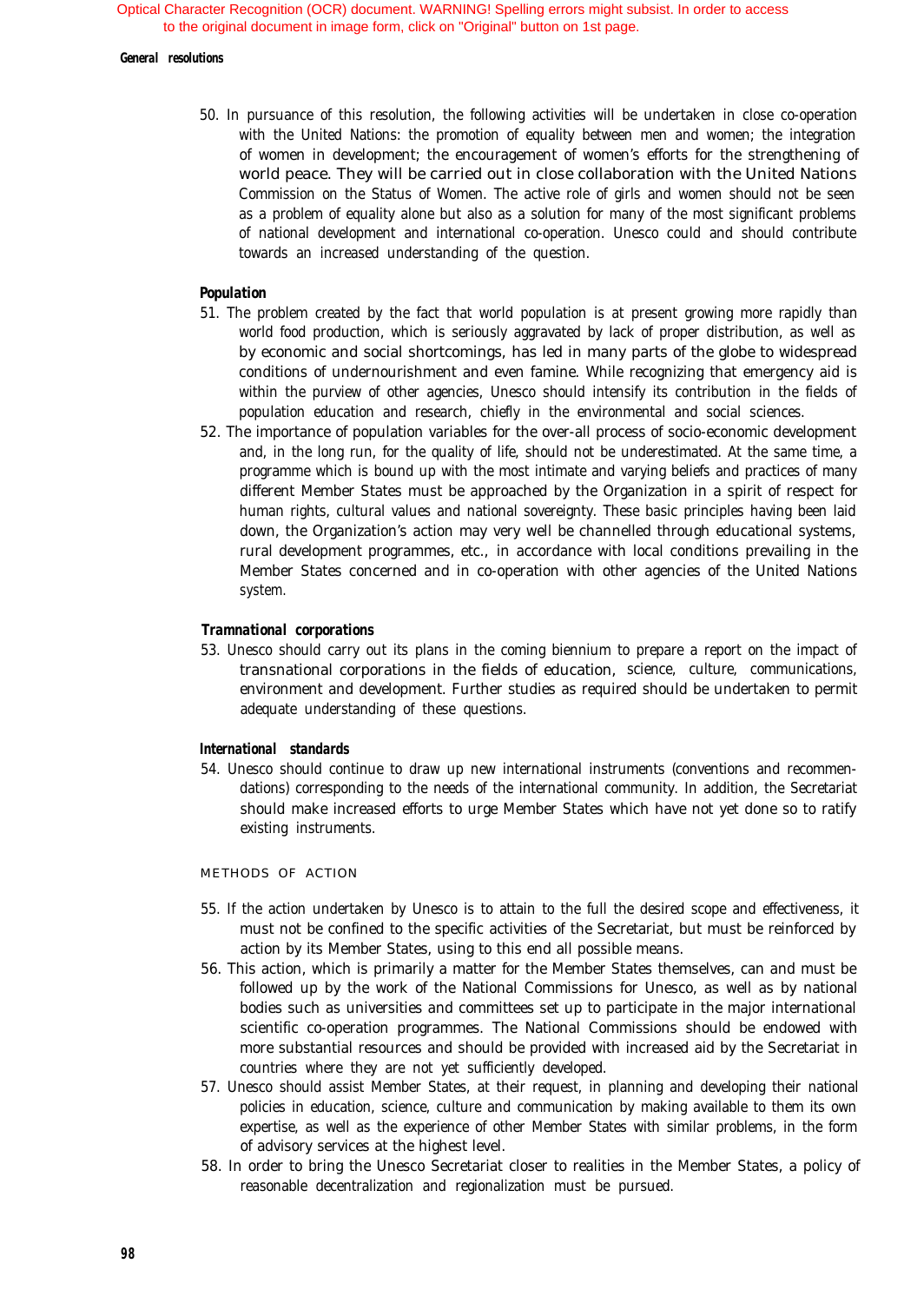- 59. In this connexion, the importance of regional and sub-regional co-operation, which has met with notable successes, should be emphasized. This co-operation, which should not lead Member States to diminish their efforts on the national level, based on the regional offices and centres, will receive continued support through the convening of periodic regional conferences of ministers, and through other regional or sub-regional meetings and activities. It is also important to encourage efforts of the governments of Member States, especially those of developing countries, to strengthen their mutual co-operation for the promotion of their development.
- 60. In this connexion, special attention should be paid to the case of Europe which, in Unesco's fields of competence, has no regional organization bringing together all Member States in the continent. It would therefore be advisable, in accordance with recommendation II/19 adopted in December 1973 in Bucharest by the Conference of Ministers of Education of European Member States and, in the light of the results of the Conference on Security and Co-operation in Europe, to consider the possibility of undertaking appropriate initiatives for improving regional co-operation in all Unesco's fields of work,
- 61. Greater powers of initiative and decision should be given to the regional offices and centres. Care must be taken, however, to ensure that implementation of this policy does not jeopardize the Organization's world-wide character. To this end, the Secretariat should, inter alia, maintain direct and regular contacts with Member States and organize the systematic inspection of field activities.
- 62. Concurrently with this, the Secretariat should increase measures designed to improve the efficiency of its work. For instance, means of modernizing and streamlining its management should be sought and applied, especially by simplifying procedures, generalizing evaluation and assessment activities and, possibly, introducing a system of management by objectives.
- 63. Although travel by staff members is a significant part of the Secretariat's consultations with the Member States and of the implementation of the Organization's programme, every attempt should be made to keep such travel to a reasonable minimum.
- 64. As regards personnel, more effective efforts should be undertaken to improve geographical and cultural distribution, to promote the access of women to posts in the Professional category and at Director level, to increase the rotation of staff between Headquarters and the field to the extent possible, to improve the qualifications of staff, for example by in-service training courses, to provide experts sent to the field with more comprehensive training and to develop the 'intern' programme.
- 65. As regards conferences and meetings, on the one hand, and documents and publications on the other, it is necessary to avoid a proliferation which might be beyond the capacity of the Secretariat, and in all circumstances to prefer quality to quantity. Consideration might be given to a possible reduction in the number of symposia and other meetings as well as in the number of persons invited as consultants to the Secretariat in matters of secondary importance. While it may very well be possible to make such reductions, it must be borne in mind that the Organization would not be able to fulfil its programme tasks without the underpinning of appropriate publications and meetings.
- 66. Efforts to achieve greater savings and to avoid waste are all the more essential in view of the fact that the Organization's total resources, including extra-budgetary funds, are very limited indeed as compared with the real needs of Member States in the Organization's fields of competence. Unesco should, as far as the present economic and monetary situation permits, be able, taking account of the development of the Gross National Product in Member States, to rely on a reasonable rate of real growth in its Regular Budget, guaranteeing its independence and the effectiveness of its action.
- 67. The seriousness of the problems facing the most deprived of the developing countries warrants the Organization's undertaking emergency aid operations going beyond the scope of the ordinary technical assistance projects, for which the Regular Budget makes no provisions. Special efforts should therefore be made to induce Member States in a position to do so to make voluntary contributions for the financing, within Unesco's fields of competence, of programmes of emergency aid to the countries concerned as well as to populations which fall victims to natural disaster or to armed conflict.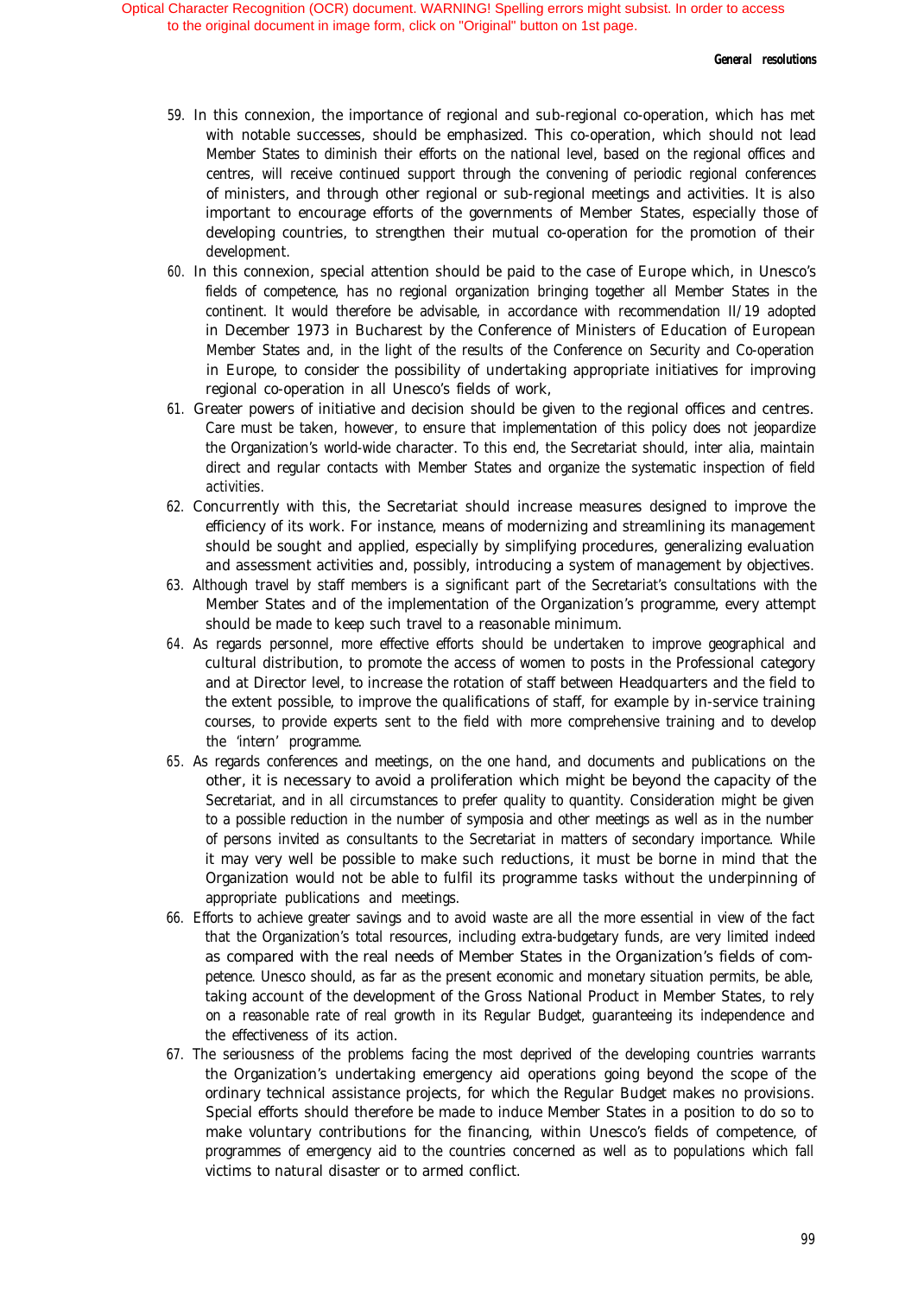### *General resolutions*

# III. UNESCO AND THE UNITED NATIONS SYSTEM

- 68. Co-ordination between the activities of Unesco and those of other organizations of the United Nations system should be continued in order to reduce to a minimum overlapping and duplication, and to carry out action that is fully concerted and therefore more effective. Steps should be taken to harmonize the policies to be adopted at the medium-term planning stage.
- 69. As regards the United Nations Development Programme, which has rendered Unesco the invaluable service of enabling it appreciably to expand its operational action, the very substantial decrease in the amount of projects entrusted to Unesco for execution by this body during the 1973-74 biennium is a matter for deep concern. With a view to remedying this situation, it would be advisable for Member States represented on the Governing Council of the United Nations Development Programme to endeavour to win acceptance for the conception of development set forth at the beginning of the present resolution.
- 70. With regard to resolutions 3201 and 3202 adopted by the United Nations General Assembly at its sixth special session, Unesco is in duty bound to respond favourably to the invitation made to it to contribute to the establishment of a new world economic order based on justice. What is called for in the circumstances is an attempt at critical reflection and action which goes far beyond the merely economic aspects. All the agencies of the United Nations system have the duty to help promote the advent of a better world in which pragmatism will give way to rationality. Experience has shown all too clearly that, in the interests of efficiency, it is incumbent on Unesco to emphasize the social and cultural aspect of the work to be achieved and to contribute to the necessary economic changes not only through science and technology, but also through education and culture.
- 71. As for the Special Programme adopted by the General Assembly, when the means for its implementation have been assembled, Unesco will also have a part to play, for it is indispensable that the aid to be provided to the countries whose needs are the most pressing should comprise in particular assistance in education for the training of the key personnel which these countries desperately lack.
- 10 Analysis of problems and table of objectives to be used as a basis for medium-term planning (1977432)

**Guidelines concerning the form and character of the Medium-term Outline Plan (doc. C/4) and the relationship between this document and the Draft Programme and Budget (doc. C/5). Recommendations of the Executive Board**

10.1 *The General Conference,1*

I

- *1. Having examined* the Analysis of Problems and Table of Objectives to be Used as a Basis for Medium-term Planning (1977-1982) (doc. 18C/4), together with the comments and recommendations of the Executive Board thereon (doc. 18C/ll and Add.) and numerous other comments, recommendations and related documents;
- *2. Recognizes* that document 18C/4, as its title indicates, is not a plan but rather an analysis intended as a basis for establishing a medium-term plan, and *regards* the document as a most valuable and carefully considered contribution for this purpose;
- *3. Requests* the Director-General to proceed with the preparation of a six-year plan (1977-82) and the draft programme and budget document for 1977-78, taking into account the directives and suggestions embodied in this resolution and other relevant decisions of the General Conference and the Executive Board, as well as the subsequent analyses of problems and medium-term objectives which he will undertake;
- 1. Resolution adopted on the report of the Commission for General Programme Matters at the forty-second plenary meeting on 21 November 1974.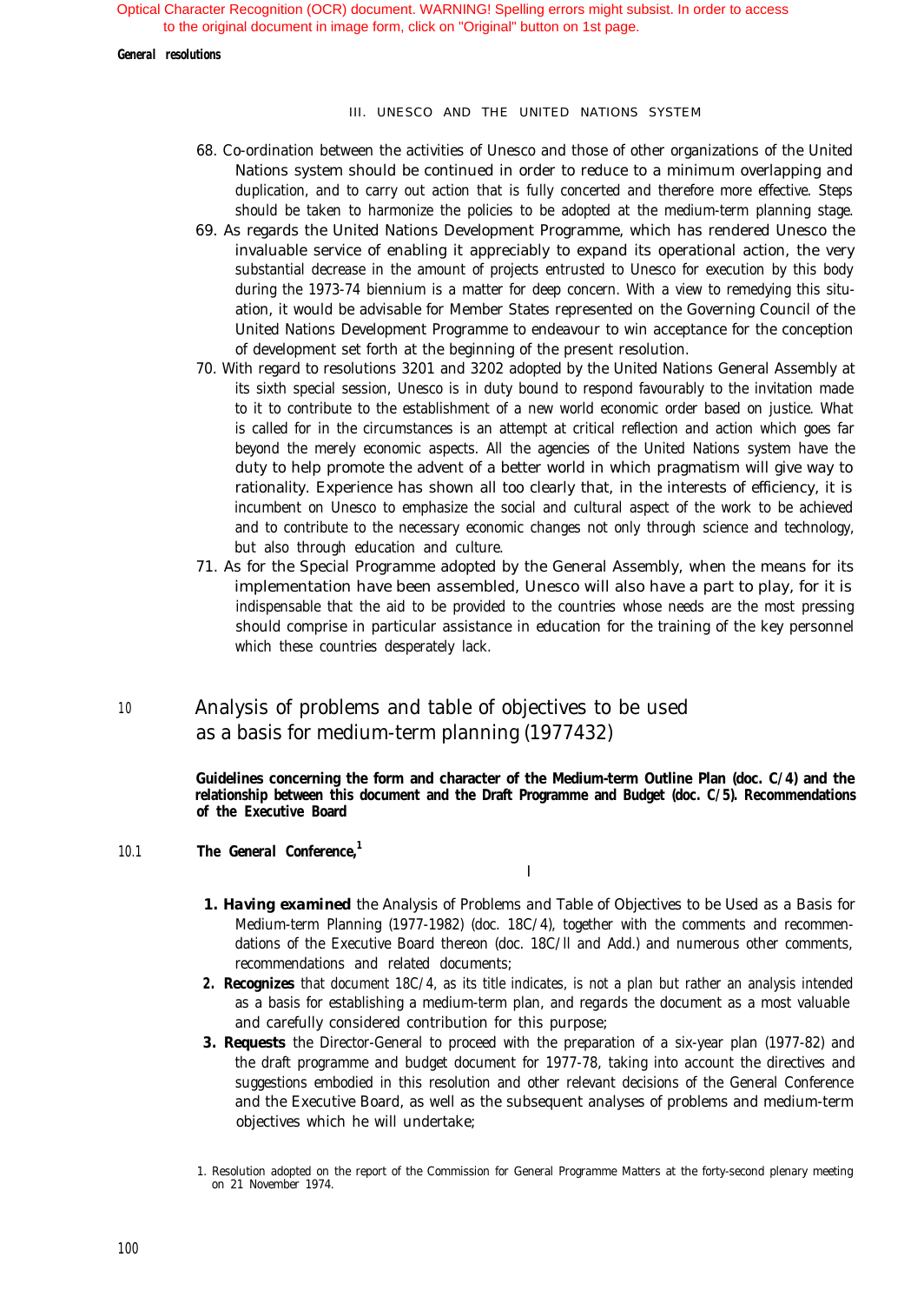*General resolutions*

- *4. Endorses* in general terms the four 'problem areas' set forth in document 18C/4, reformulated and placed in a logical order as follows:
- I. Respect for human rights and the establishment of conditions for peace;
- II. Development of man and society;
- III. Balance and harmony of man and nature;
- IV. Communication between people and the exchange of information;
- 5. *Stresses* that despite this division for planning purposes, the ideals and principles of Unesco must permeate all its objectives, and must be taken into account not only in activities designed directly to serve them but also in all other activities where they have relevance;
- *6. Underlines,* as a general policy, the need to plan, prepare and execute all Unesco programmes in such a way as to affect beneficially the vast majority of the people of the world; and in order to achieve this
- *7. Recommends* that, in activities which fall within Unesco's fields of competence, the Organization should aim:
- (a) to redress inequalities of development and narrow the gap between developed and developing countries;
- (b) to stress programmes designed specifically for the purpose of benefiting the twenty-five least developed countries as defined by the United Nations;
- (c) to contribute to the establishment of a new international economic order as foreseen and adopted in resolutions 3201 and 3202 (S-VI) of the General Assembly of the United Nations;
- (d) to accord particular attention to Unesco's contribution to integrated rural development;

# III

- 8. **Invites** the Director-General to prepare the medium-term plan taking into account the revised and consolidated table of problems and objectives annexed to this resolution and drawing upon document 18C/4, as well as the subsequent analyses of problems and medium-term objectives which he will undertake;
- *9. Further invites* the Director-General and the Executive Board, in preparing and examining the medium-term plan and the programme actions based upon it, to apply the following criteria for the choice and refinement of medium-term target objectives. Such objectives should:
- (a) fall within the terms of reference of Unesco as defined in its Constitution;
- (b) further the long-term objective or objectives and thereby contribute directly to the solution of the problem to which the long-term objective responds;
- (c) possess considerable urgency, generally recognized by Member States and to such a degree that any delay in Unesco's action would be prejudicial;
- (d) be in a field in which progress can be significantly accelerated by international and intergovernmental co-operation especially without causing wasteful duplication of activities in the United Nations system;
- (e) be realistic in terms of Unesco's capacity and capabilities to achieve them and be of a type such that Unesco can make a significant contribution towards achieving them within anappropriate period of time;
- (f) be of importance, as evidenced by the willingness of Member States to support relevant activities in their own countries;
- (g) play a significant catalytic role or be capable of producing a multiplier effect;
- (h) be important for the economic, social and cultural development of the Member States of the Organization, and in particular of the developing countries;
- 10. Recognizes that most of the problems and objectives set forth in the annexed table are closely interdependent, and accordingly must not be treated in isolation from each other, or in a narrowly sectoral context; and therefore
- *II. Invites* the Director-General, in structuring future programmes, to take account of these interactions;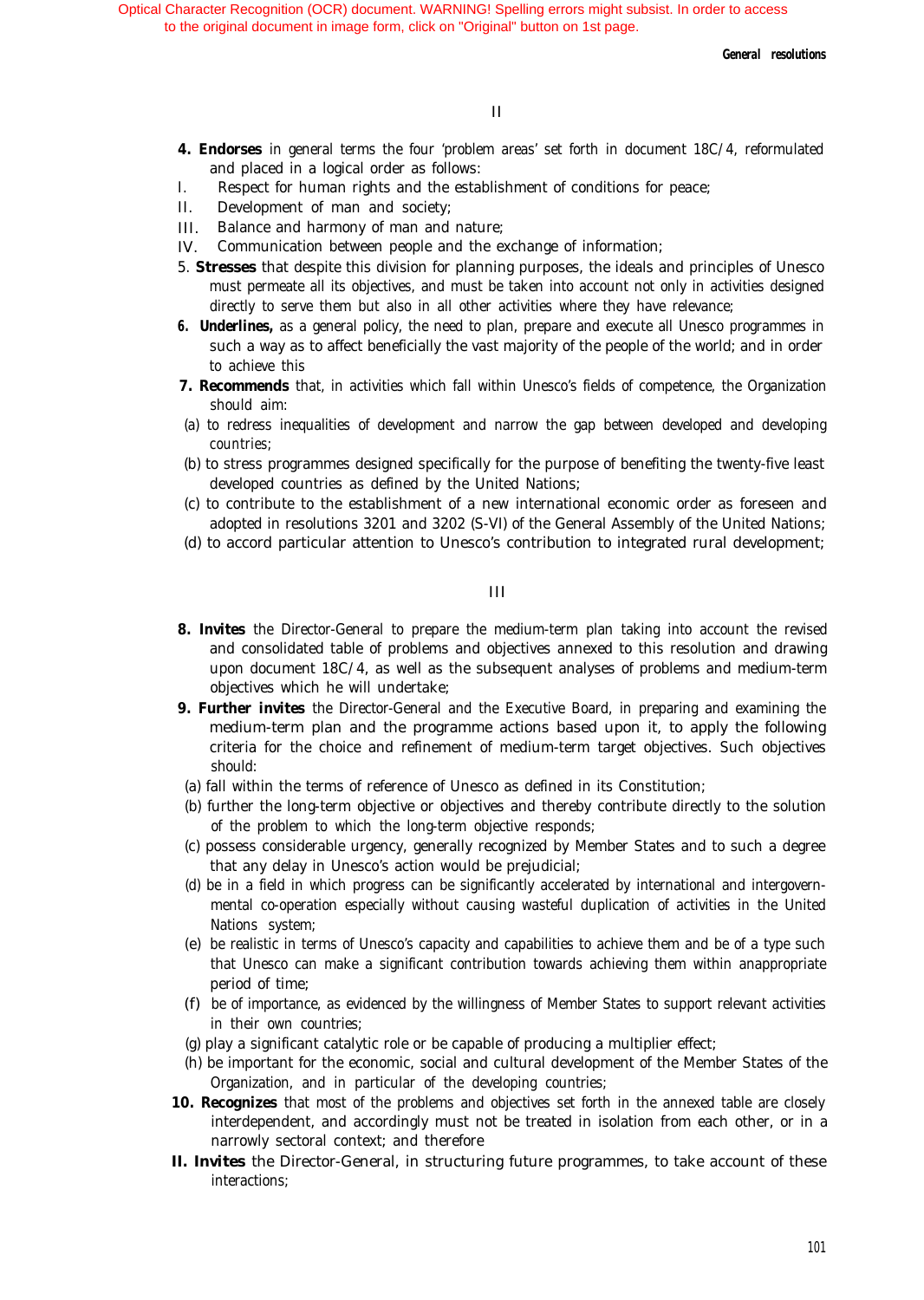## *General resolutions*

- 12. Further invites the Director-General to ensure that the following objectives from the annexed table are given particular importance in the medium-term plan and in the programmes of Unesco for 1977-82:
	- 1.1 Promotion of research on measures aimed at assuring human rights, on the manifestations, causes and effects of the violation of human rights, with particular reference to racialism, colonialism, neocolonialism and apartheid, as well as on the application of the rights to education, science, culture and information, and development of normative measures to further these rights;
	- 2.1 Promotion of research on measures to reinforce world peace, and on the manifestations of the violation of peace, and of the causes preventing the realization of positive peace at the level of groups, societies and the world;
	- 3.1 Clarification of the interrelations between development and socio-cultural values and conditions, and investigation of the social factors underlying developmental change;
	- 4.3 Development of national scientific and technological research capabilities in view of an improved transfer of technology and of mechanisms for international and regional co-operation, and promotion of science and technology education;
	- 5.1 Promotion of the formulation and application of policies and improvement of planning in the field of education;
	- 5.2 Improvement of educational administration and management;
	- 5.3 Contribution to the establishment of comprehensive, diversified and flexible educational structures;
	- 5.4 Improvement of educational content, methods and techniques;
	- 5.5 Promotion of the training of educational personnel;
	- 5.6 Promotion and intensification of adult education and further training;
	- 6.1 Intensification of the struggle against illiteracy;
	- 6.2 Extension of Unesco's contribution to integrated rural development;
	- 6.3 Promotion of participation by women in economic, social and cultural development;
	- 7.1 Development of the scientific basis for understanding the origins and extent of the earth's mineral and energy resources, their rational utilization, and development of new resources and the transformation of energy;
	- 7.3 Development of the scientific basis for understanding and improving interrelationships between human activities and water resources, marine, ocean and coastal systems;
	- 7.4 Stimulation of the investigation of the social, moral and cultural implications of the interrelationships between man and the environment which he has made or modified, with particular reference to a better 'design for living' in human settlements;
- 10.1 Development of information systems and services, including policies, infrastructures, training, information transfer and exchange and tools for systems interconnexion;

# IV

- 13. *Suggests* that in the preparation of the medium-term plan, the Director-General consider whether the following matters, which are not prominent in document 18C/4, should be included:
	- (a) the role of international organizations and their contribution to human rights (in parallel with objective 2.2 concerning international organizations and peace);
	- (b) the interrelationship between youth and the society of adults;
	- (c) the problem of human motivations and value systems in relation to development;
	- (d) the role of mass media as a means of social cohesion, including the influence of modern transmission techniques on contemporary behaviour patterns;

# V

14. Decides, in the light of experience at the present General Conference, that work on the analysis of major world problems should continue, both as part of the planning process and also to provide an informed basis for decisions at future sessions of the General Conference;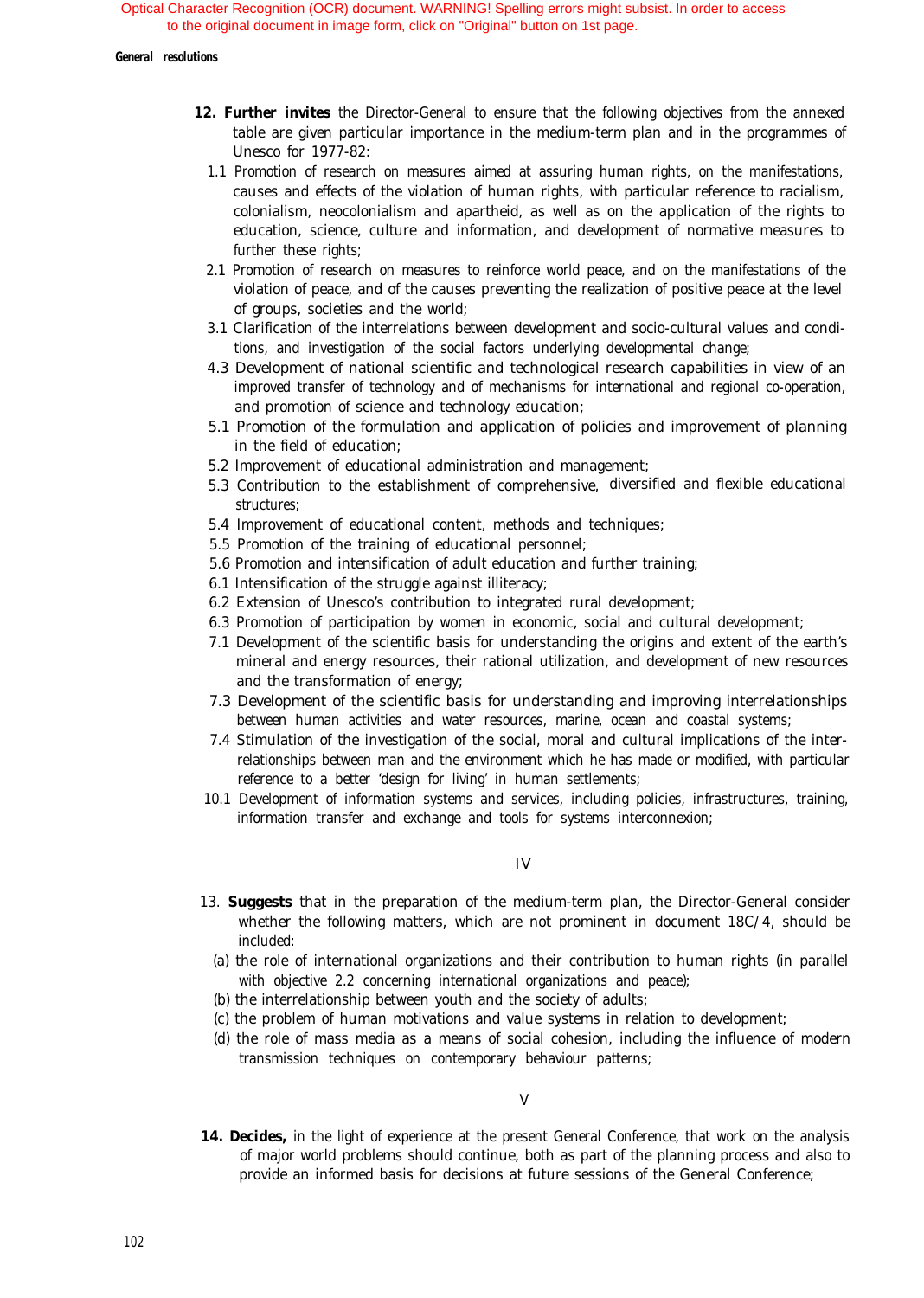- *1.5. Accordingly invites* the Director-General to strengthen the capacity within the Secretariat to continue the analysis of major world problems, as part of the medium-term planning process;
- 16. Invites Member States, especially through their National Commissions, to strengthen their own arrangements for the analysis of Unesco's contribution to the solution of major world problems through medium-term planning, in order to contribute actively, with the Executive Board and the Director-General, to the medium-term planning process;
- 17. Recognizes that good planning by objectives requires effective linkage between the programming, planning and budgeting functions, and that this in turn implies the maintenance and use of an efficient system of assessment, planning and management information;
- 18. Stresses the importance, to decision-makers at all levels of the Organization, of current information on progress, impact, difficulties, successes and shortfalls of programmes, so that plans and programmes may be modified in the light of current experience;
- 19. Accordingly invites the Director-General:
- (a) to provide for effective linkage between the programming, planning and budgeting functions;
- (b) to establish an efficient internal management information system within the Secretariat;
- (c) to provide for occasional examination of selected programmes and projects by outside experts;
- (d) to include, in future C/5 documents, brief statements of major impacts, achievements, difficulties and shortfalls for each continuing programme activity;
- (e) to provide for intermediate and final targets in the design of appropriate programmes and projects; such targets should be objectively verifiable, and quantified where feasible;
- 20. Conscious of the interest of Member States in the progress and implications of planning by objectives;
- 22. Accordingly invites the Director-General:
	- (a) to present to the nineteenth session of the General Conference a summary of the changes introduced in the programme of the Organization for the 1977-78 biennium as a consequence of planning by objectives;
	- (b) to report to the nineteenth session of the General Conference about his intentions for the gradual adaptation of the structure of the Secretariat, beginning in the 1977-78 biennium, to the new scheme of planning by objectives;

# VI

- 22. Considers that documents 18C/ll, 18C/ll Add. and 18C/38 provide conceptual and methodological guidance which can usefully be applied in the preparation of documents 19C/4 and 19C/5; and accordingly invites the Director-General, in consultation with the Executive Board, to attach the greatest importance to the guidelines contained in these documents;
- 23. Further invites the Director-General and the Executive Board to bear in mind the following principles in the preparation of the Draft Medium-term Plan 1977-1982 (doc. 19C/4) and the Draft Programme and Budget for 1977-1978 (doc. 19C/5):
	- (a) *Character and form of document 19C/4:*
		- (i) document 19C/4 should be a six-year plan (1977-82) within a fixed-term horizon;
		- (ii) document 19C/4 should provide, according to document 18C/ll Add. (paragraph 7(a)(iv)), targets, that is to say, clearly defined and quantified stages, in so far as this is possible, spaced out in time as regards action to be taken, which it will be proposed to attain during the six-year period;
		- (iii) these targets should, in so far as possible, be presented as alternatives, established on the basis of the assessment of their relative effectiveness and their relation to different approaches, types of action, phasing and cost;
		- (iv) document 19C/4 should enable the General Conference at its nineteenth session to review priorities taking into consideration the conditions for the implementation of the programme activities intended, their foreseeable effects, the different stages possible and their timing;
		- (v) adjustments of the plan which might prove to be necessary would be decided by the General Conference at its ordinary sessions in the light of the evolution of world problems,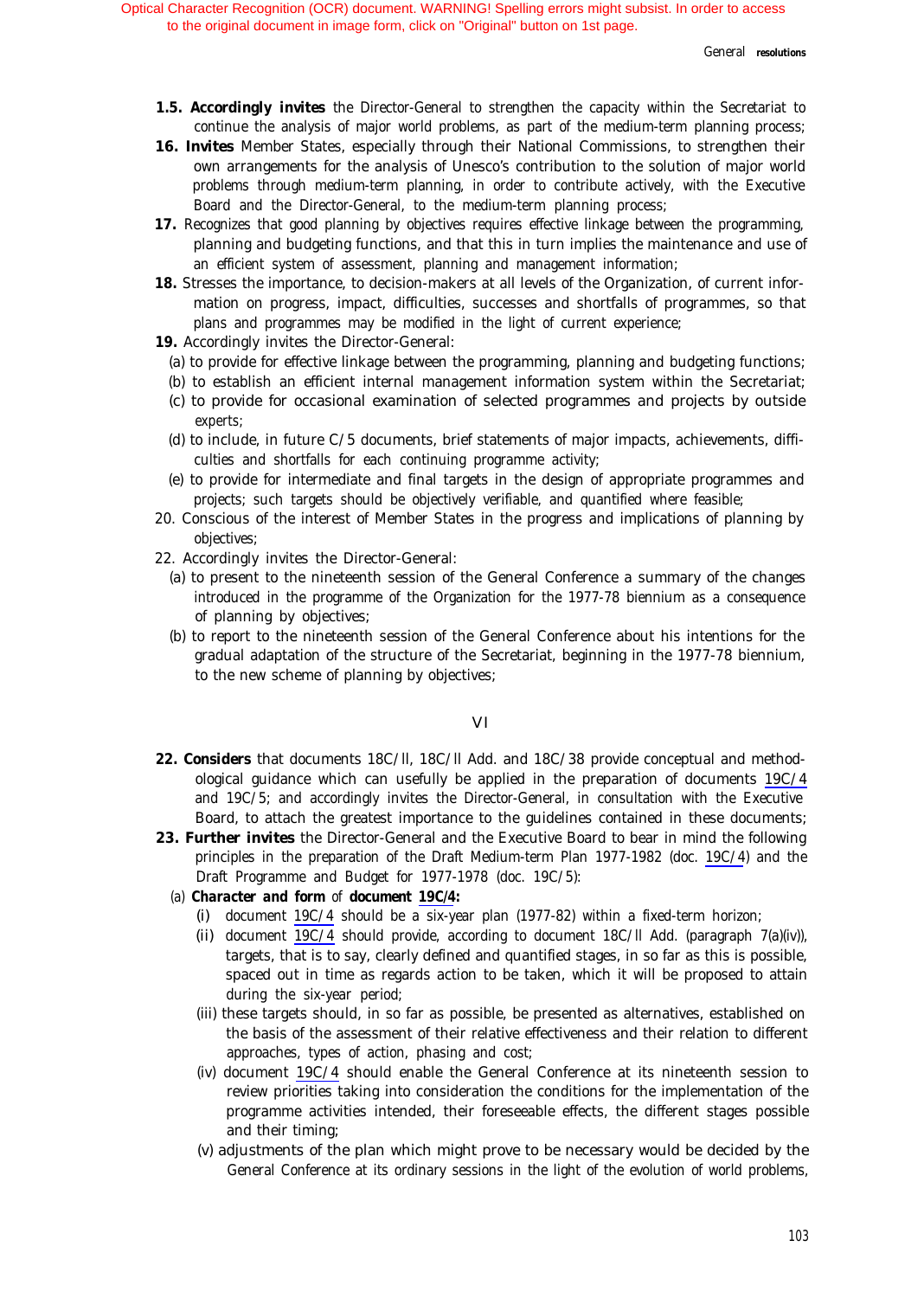*General resolutions*

or should the continuing evaluation or assessment of on-going programmes make it necessary;

# (b) *Relationship between documents 19C/4 and 19C/5:*

- (i) document 19C/5 would be the only legally binding document, both in terms of programme and of the corresponding budget, for Member States as well as the Director-General;
- (ii) the Draft Programme and Budget for 1977-1978 (doc. 19C/5) must be drawn up within the framework of the medium-term general policy directives adopted at the eighteenth session of the General Conference to serve as the base of document 19C/4. There will thus be as close a relationship as possible between documents 19C/4 and 19C/5, it being understood that each must be structured according to its function. The Director-General, in consultation with the Executive Board, is invited to establish appropriate means of presentation of the plan and programme;
- (iii) any changes in the administrative structure of the Secretariat which might result from the implementation of the plan as adopted by the General Conference would, for the most part, be effected gradually by the Director-General, and these changes would be reflected in the successive programme and budget documents (C/5);

## VII

- 24. Invites the Executive Board and the Director-General to take into account the calendar proposed in paragraph 4 of document 18C/38 as follows:
	- (a) *97th session (28 April to 15 May 1975).* Consideration by the Executive Board, on the basis of a document presented by the Director-General, of the modalities of application of the general policy directives given by the eighteenth session of the General Conference regarding a six-year plan (1977-82), and of the preliminary possible implications for document 19C/5, it being understood that these questions will need further consideration at the 98th session of the Executive Board in September/October 1975.
	- (b) 31 *May 1975.* Date for receipt from Member States, Associate Members and international non-governmental organizations in category A of suggestions concerning the Programme and Budget for 1977-1978, including budgetary implications, in order that such suggestions can be taken into account in documents to be prepared for the 98th session of the Executive Board.
	- (c) *15 August 1975.* Final date for circulation of a document concerning document 19C/5, in which the Director-General will have taken into account suggestions from Member States and Associate Members received before 31 May, together with the Director-General's comments on possible budgetary implications.
	- (d) *98th session (15 September to 14 October 1975).* Study of a document concerning document 19C/5 and of preliminary budget implications taking into account-equally and to the extent possible-suggestions from Member States, Associate Members and international non-governmental organizations in category A received after 31 May, and consideration of a preliminary document concerning medium-term planning and a C/4 for 1977-82.
	- *(e) 30 September 1975.* Final date for receipt from Member States, Associate Members and international non-governmental organizations in category A of suggestions concerning the Programme and Budget for 1977-1978.
	- (f) *2 March 1976.* Final date for circulation to Member States, Associate Members and members of the Executive Board of the Draft Programme and Budget for 1977-1978 (doc. 19C/5) and the Draft Medium-term Plan for 1977-1982 (doc. 19C/4).
	- *(g) 99th session (15 April to end* May 1976). Examination of Draft Programme and Budget for 1977-1978 (doc. 19C/5) and discussion of Draft Medium-term Plan for 1977-1982  $(doc. 19C/4).$ <sup>1</sup>
	- (h) *Mid-july 1976.* Dispatch to Member States of recommendations of Executive Board concerning document 19C/5 (according to Financial Regulations, Article 3.4).

<sup>1.</sup> At this stage the Executive Board would expect to conduct its deliberations in the light of a review of accomplishments of the first year of the 1975-76 biennium.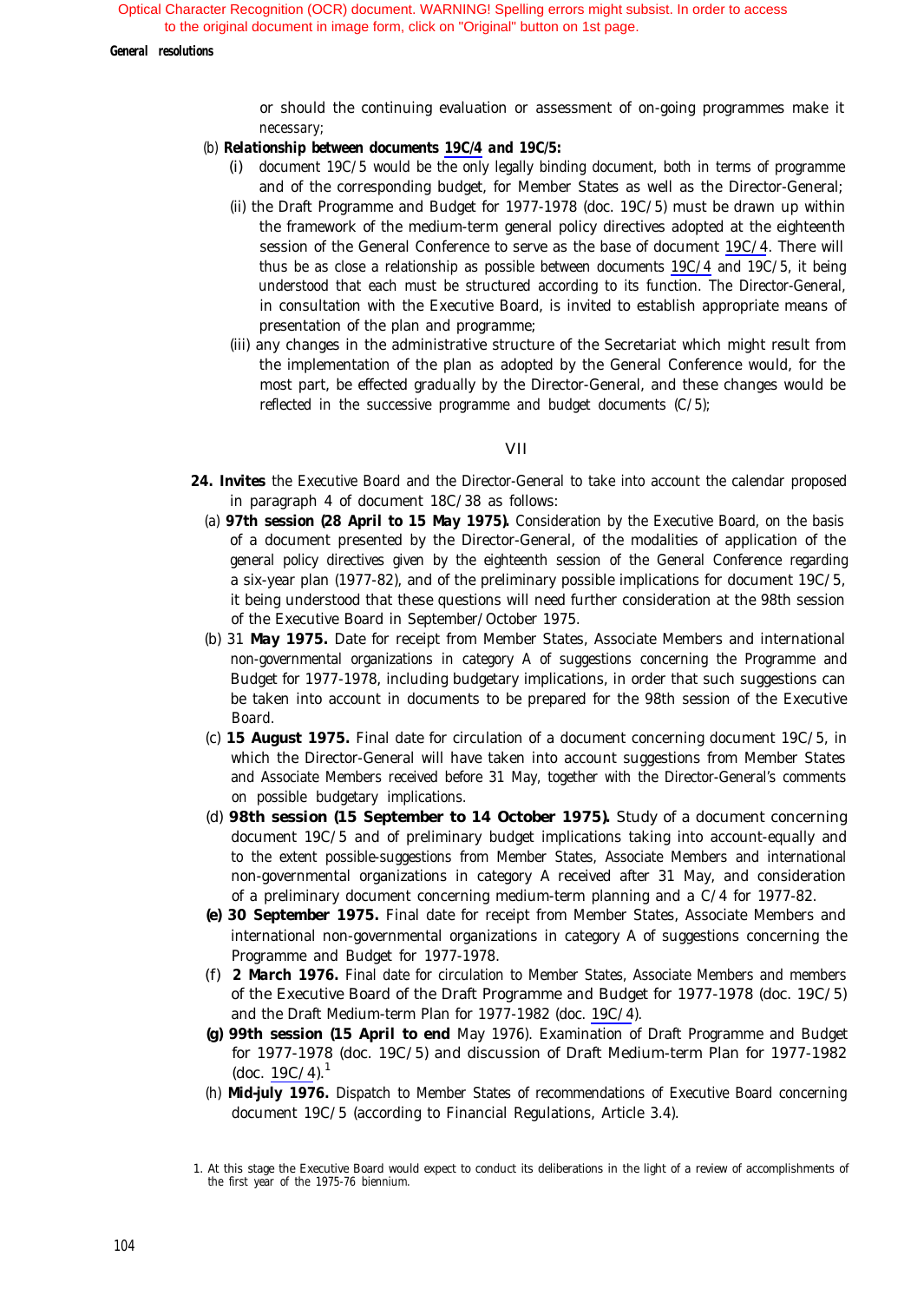- (i) *1OOth session (mid-September 1976).* Final examination of Draft Medium-term Plan (doc. 19C/4); recommendation to the General Conference on (a) relationship between C/4 and  $C/S$ , and (b) calendar for 1977-78 for the preparation of  $C/5$ , and possibly of a document concerning adjustments to C/4, in the light of experience of preparation and consideration of documents 19C/4 and 19C/5; final recommendation on proposed budget for 1977-78. *[October 1976-nineteenth session of General Conference]*
- 25. *Conscious* that Member States and National Commissions wish to contribute more effectively to the preparation of C/4 and C/5 documents;
- 26. Recognizes the need to improve the present system through which Member States, especially through their National Commissions, may be involved in the preparation of the mediumterm plan and biennial programmes of Unesco;
- 27. *Invites* the Director-General to seek a more active collaboration in the preparation of a mediumterm plan for Unesco, and subsequently in its execution, of all Member States, especially through their National Commissions, and of all intergovernmental and non-governmental organizations which may be in a position to participate and, to this end:
	- (a) to review the procedures involved;
	- (b) to make available to Member States a document relating to the preparation of document 19C/4, drawn up in the light of the Executive Board's debate at its 97th session on the document referred to in paragraph (a) of the foregoing time-table;
	- (c) to make available to Member States, by the quickest reasonable means of communication, on 15 August 1975, the preliminary document concerning the C/4 document for 1977-82 referred to in paragraph (d) of the foregoing time-table to enable them to make their views known in advance of the Executive Board's discussion of this document in September/ October 1975;
	- (d) to take such other measures as may be feasible to encourage Member States, especially through their National Commissions, to contribute more effectively to the preparation of the programmes and medium-term plans of Unesco.
- *Annex.* Table of problems and objectives for the medium-term period 1977-82

# **Problem area I. Respect for human rights and the establishment of conditions for peace**

## *Problem I. Assurance of human rights (percentage of Part* **II 975-76, 8.0** *per cent) <sup>1</sup>*

1.1 Promotion of research on measures aimed at assuring human rights, on the manifestations, causes and effects of the violation of human rights, with particular reference to racialism, colonialism, neo-colonialism and apartheid, as well as on the application of the rights to education, science, culture and information and development of normative measures to further these rights. (Doc. 18C/4: objective 1.1 (in part), Research concerning human rights; 1.3, Further consideration of rights, identification of short-

comings, and normative measures; 1.7 (in part), Racialism, colonialism, neo-colonialism, apartheid.)

1.2 Promotion of the appreciation and respect for cultural identity of individuals, groups, nations or regions.

(Doc. 18C/4: objective 1.7 (in part), Rights of groups and their cultural identity; 1.8, Migrants and foreign workers; 5.4, Mutual appreciation of cultures; plus new activities, e.g. research on the nature of culture, the elements contributing to cultural cohesion, the effects of modern technology on cultural viability; study of conditions and limits of accommodation of pluralism within the State, of cultural pluralism and national identity.)

- 1.3 Improvement of the status of women. (Doc. 18C/4: objective 1.6 (in part), Status of women.)
- 1.4 Development of activities for refugees and national liberation movements in the fields of Unesco's competence. (Doc. 18C/4: objective 1.9, Refugees and
- national liberation movements.) 1.5 Promotion of education and wider information concerning human rights. (Doc. 18C/4: objective 1.1 (in part), Education concerning human rights; 1.2, Information concerning human rights.)

<sup>1.</sup> The percentages shown in parentheses represent a calculation of approximate budgetary allocations provided in document 18C/5 for the biennium immediately preceding the planning period. These figures are included in the present **table** for information only, and are not intended to prejudge resource allocations which will later be proposed in documents  $19C/4$  and  $19C/5$ .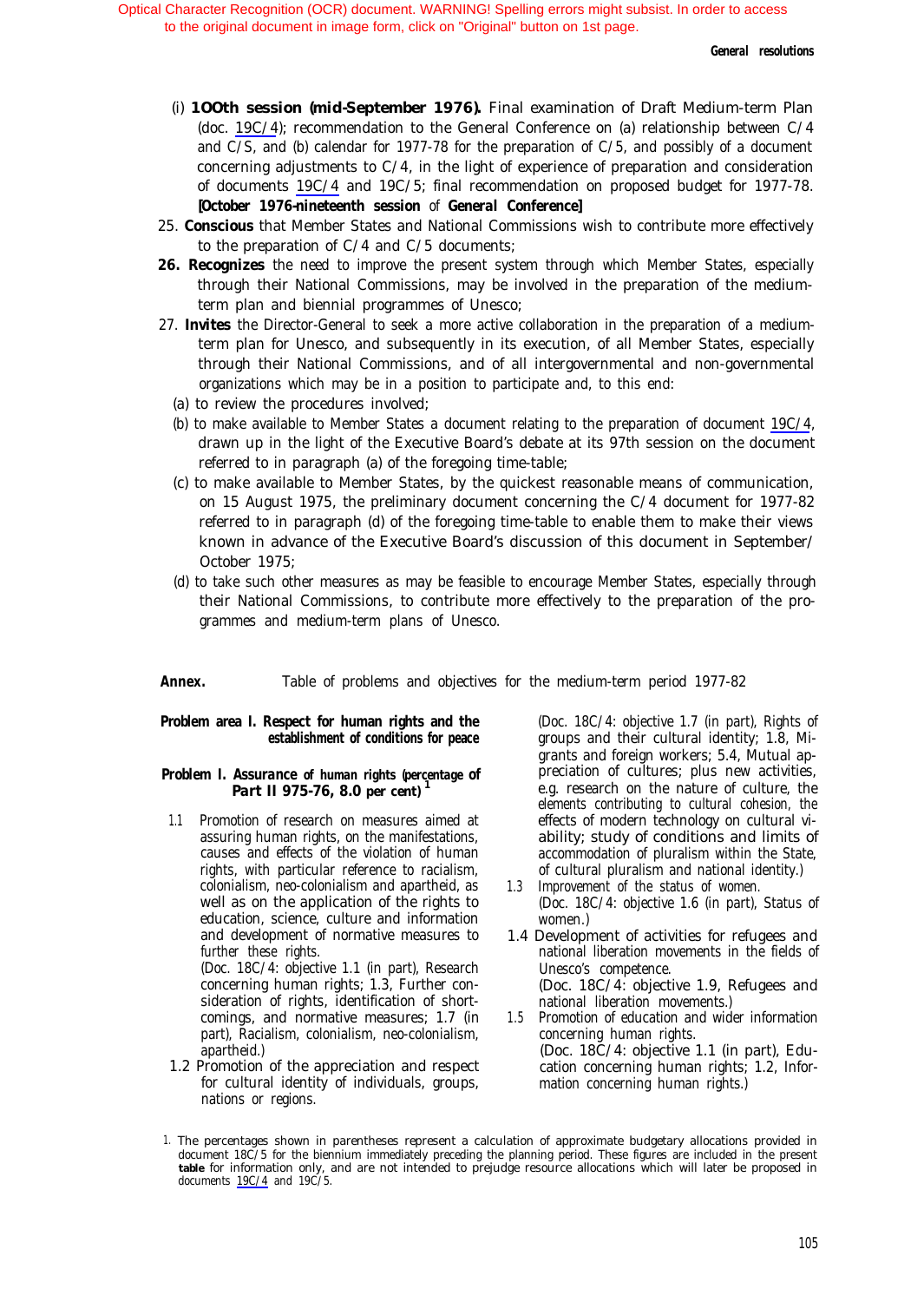*General resolutions*

# *Problem 2. Reinforcement of peace (percentage of Part II 1975-76, 2.4 per cent)*

2.1 Promotion of research on measures to reinforce world peace, and on the manifestations of the violation of peace and of the causes preventing the realization of positive peace at the level of groups, societies and the world.

> (DOc 18C/4: objective 2.1, Causes of war and aggression and means of achieving disarmament.)

- 2.2 Promotion of the study of the role of international law and of international organizations in the establishment of a peaceful world order. (Doc. l8C/4: objective 2.2, International law; 2.3, The role of international organizations and their contribution to the establishment of conditions for the rule of peace.)
- 2.3 Development of school and out-of-school programmes aimed at furthering peace and international understanding. (Doc. 18C/4: objective 2.4, School and out-ofschool programmes.)

## **Problem area II. Development of man and society**

# *Problem 3. Man as the centre of development (percentage of Part 11-1975-76, 7.6per cent)*

- 3.1 Clarification of the interrelations between development and socio-cultural values and conditions, and investigation of the social factors underlying developmental change. (Doc. 18C/4: objective 6.1, Interactions between development and 'quality of life' as defined in terms of the needs and values of each society; 8.6 (in part), Institutional infrastructure for social science development; plus new activities.)
- 3.2 Promotion of wider participation in cultural life.

(Doc. 18C/4: objective 5.3, Books; 7.3, Policies and planning in the field of culture; 8.6 (in part), Institutional infrastructure for cultural development.)

3.3 Stimulation of artistic and intellectual creativity.

(DOc 18C/4: objective 3.3, Creativity.)

## *Problem 4. The application of science and technology for man and society (percentage of Part II-1975-76, II .5 per cent)*

4.1 Investigation of interactions between scientific and technological change and the implications of this change for man and society, and promotion of better public understanding of the role of science and technology in a changing society.

(Doc. 18C/4: objective 1.5, Human rights and scientific and technological progress; 6.3, Development of a 'scientific culture'; 6.4, Interaction between scientific and technological progress and society.) ter 8 of the Faure Report *(Learning to Be).*)

4.2 Promotion of the formulation and application of policies and improvement of planning and financing in the fields of science and technology.

(Doc. 18C/4: objective 7.2 (in part), Policies and planning concepts in the field of science and technology.)

4.3 Development of national scientific and technological research capabilities in view of an improved transfer of technology and of mechanisms for international and regional cooperation, and promotion of science and technology education.

> (Doc. 18C/4: objective 3.1, International cooperation in basic scientific and engineering research; 3.2, National scientific and engineering research capabilities; 8.4, Science and technology education.)

- 4.4 Development and application of tools and methods of analysis and planning for the socio-economic transformation of society. (DOc 18C/4: objective 6.2, Tools and methods of analysis and planning; 7.2 (in part), Policies and planning concepts in the field of science and technology.)
- *Problem 5. Educational action in response to individual and social requirements in the context of lifelong education and within the framcwork of economic, social and cultural development (percentage of Part II-*1975-76, 26.9 *per cent)*
	- 5.1 Promotion of the formulation and application of policies and improvement of planning in the field of education. (Doc. 18C/4: objective 7.1, Policies, planning and financing in the field of education;
- 5.2 3.4 (in part), Prospective studies.) Improvement of educational administration and management. (Doc. 18C/4: objective 8.5, Educational administration and management.)
- 5.3 Contribution to the establishment of comprehensive, diversified and flexible educational structures.

(Doc. 18C/4: objective 8.1, Comprehensive, diversified and flexible educational structures.)

5.4 Improvement of educational content, methods and techniques. (Doc. 18C/4: objective 8.2, Educational con-

tent, methods and techniques; 3.4 (in part), Educational research.)

- 5.5 Promotion of the training of educational personnel. (Doc. 18C/4: objective 8.3, Training of edu
	- cational personnel.) Promotion and intensification of adult edu-
- 5.6 cation and further training. (Doc. 18C/4: objective 9.3, Adult education and training, especially paragraph 268; plus new activities directed towards the implementation of the recommendations of the third International Conference on Adult Education

and to the relevant recommendation in Chap-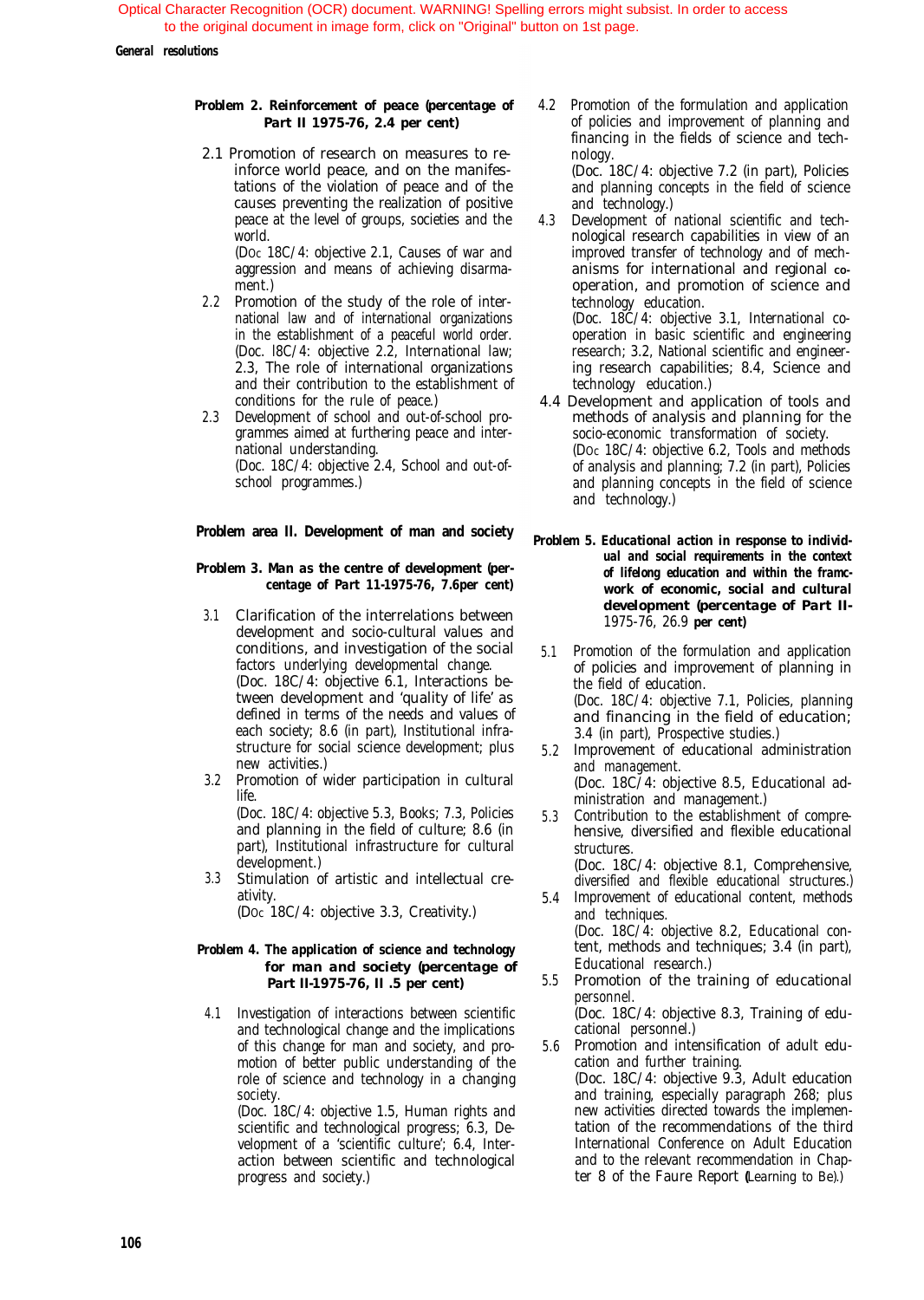## *Problem 6. Quantitative and qualitative improvement in the opportunities for certain groups to achieve their individual and social potential (percentage of Part 11-1975-76, 6.2 per cent)*

- 6.1 Intensification of the struggle against illiteracy. (Doc. 18C/4: objective 9.1, The struggle against illiteracy.)
- 6.2 Extension of Unesco's contribution to integrated rural development. (Doc. 18C/4: objective 9.2, Extension and adaptation of education to rural development; new activities would be systematically added to Unesco's programme, with the aim of promoting integrated rural development in all the Organization's fields of competence.)
- 6.3 Promotion of participation by women in economic, social and cultural development. (Doc. 18C/4: objective 1.6 (in part), Status of women; plus new activities.)
- 6.4 Greater collaboration by certain groups of society, e.g. young people and disadvantaged groups, in educational, social and cultural activity.

(Doc. 18C/4: objective 9.4, Collaboration by the family and by certain sectors of society in the activity of educational institutions; plus new activities directed towards, for example, the aged, the handicapped and out-of-school youth.)

## **Problem area III. Balance and harmony of man and nature**

# *Problem 7. Man and his environment (percentage of Part 11-1975-76, 15.6 per cent)*

7.1 Development of the scientific basis for understanding the origins and extent of the earth's mineral and energy resources, their rational utilization, and development of new resources and the transformation of energy.

(Doc. 18C/4: objective 10.1, The earth's mineral and energy resources and their rational utilization; 10.6, New sources and transformation of energy; 10.5 (in part), Understanding and mitigating negative effects of natural disasters.)

7.2 Improvement of knowledge of terrestrial biological resources and interrelationships between human activities and terrestrial ecosystems.

(Doc. 18C/4: objective 10.2, Terrestrial biological resources and interrelations between human activities and terrestrial ecosystems.)

7.3 Development of the scientific basis for understanding and improving interrelationships between human activities and water resources, marine, ocean and coastal systems. (Doc. 18C/4: objective 10.3, Interrelations between human activities and water resources; 10.4, Interrelations between human activities and marine, ocean and coastal systems; 10.5 (in part), Understanding and mitigating negative effects of natural disasters.)

7.4 Stimulation of the investigation of the social, moral and cultural implications of the interrelationships between man and the environment which he has made or modified, with particular reference to a better 'design for living' in human settlements.

(Doc. 18C/4: objective 11 .l, Socio-cultural dimensions of interrelations between man and the man-made and man-modified environment; 11.2, Rural and urban environment and improvement of man's behaviour towards it; 11.4, Better 'design for living' in human settlements.)

7.5 Promotion of the preservation and appreciation of the cultural and natural heritage of mankind. (Doc. 18C/4; objective 11.3, Preservation and presentation of the cultural and natural heritage.)

## *Problem 8. Population (percentage of Part II-1975-76, I.0 per cent)*

- 8.1 Development and promotion of research on population dynamics in relation to sociocultural and environmental factors. (Doc. 18C/4: objective 12.1, Research on population dynamics; plus new activities concerning migration questions.)
- 8.2 Development of a greater awareness of issues and options related to population questions. (Doc. 18C/4: objective 12.2, Greater awareness of issues and options related to population questions.)

## **Problem area IV. Communication between people and the exchange of information**

## *Problem 9. Communication between persons and between peoples (percentage of Part II-1975-76, 5.8 per cent)*

- 9.1 Promotion of a free and balanced flow of information, international exchanges, copyright, and access to copyrighted works. (Doc. 18C/4: objective 1.4, Copyright and neighbouring rights; 5.2, Free and balanced flow of information and international exchanges, especially paragraph 139; 8.10, Access to protected works for the benefit of developing countries.)
- 9.2 Promotion of a better understanding of the process and role of communication and its development in society. (Doc. 18c/4: objective 5.1, Role of communication in society; plus new activities.)
- 9.3 Development of strategies, infrastructures, training and professional standards in the field of media and communication. (Doc. 18C/4: objective 5.5, Responsibility and professional standards in the use of the communication media; 7.4 (in part), Policies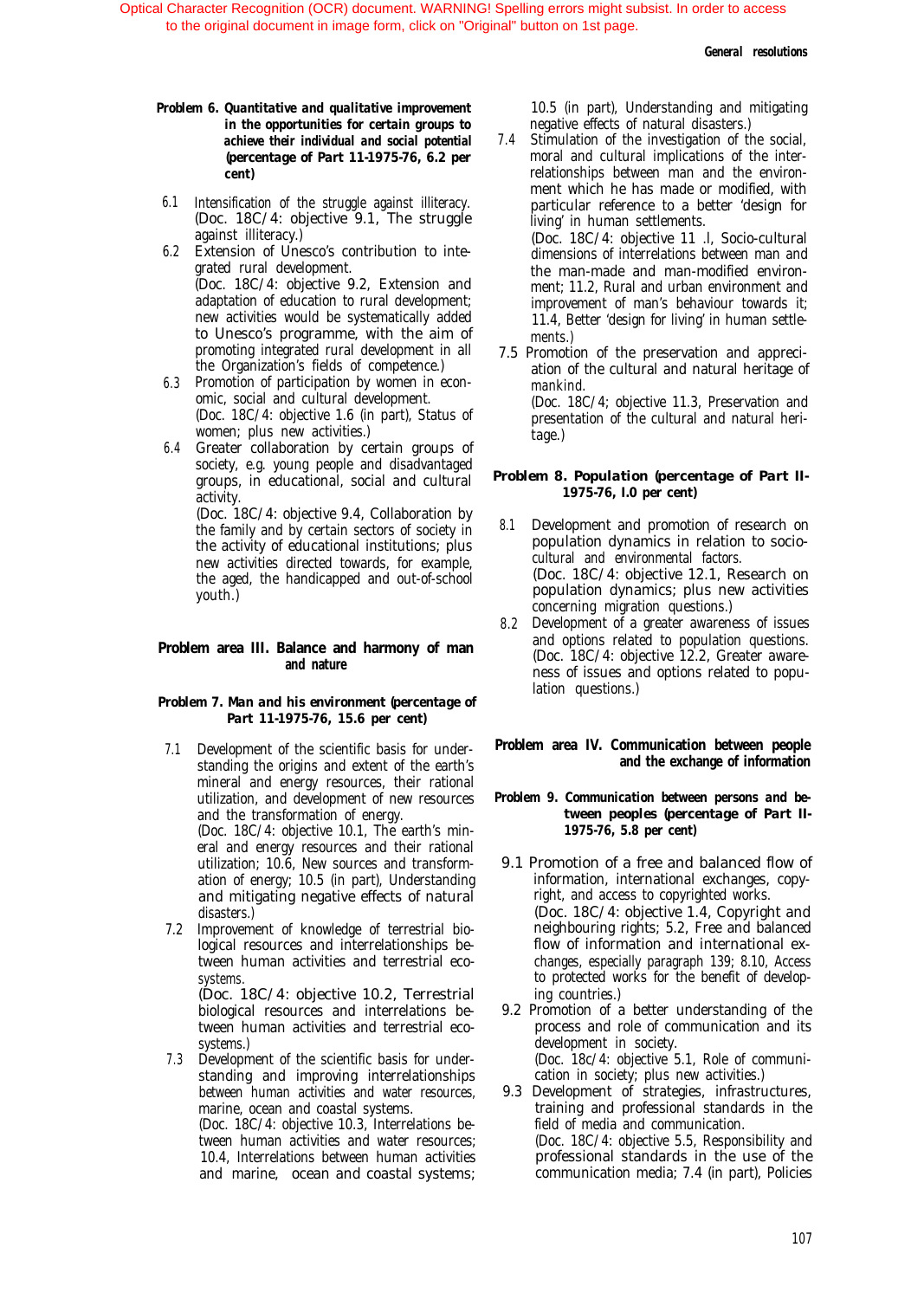### *General resolutions*

and planning concepts in the field of communication; 8.8, Media and communication infrastructure and training.)

## *Problem 10. Tools and systems for the exchange of information (percentage of Part ll-1975-76, 7.5 per cent)*

- 10.1 Development of information systems and services, including policies, infrastructures, traintools for systems interconnexion. (Doc. 18C/4: objective 4.1, Tools for systems 1. Unesco Computerized Documentation Serinterconnexion at the international level; vice exchange; 7.4 (in part), Policies and planning services concepts in the field of information; 8.7, In- 3. International standards formation infrastructure and training.) *4.* Offices of the Assistant Directors-General
- 10.2 Promotion of the use and dissemination of statistics within the fields of competence of Unesco and improvement of international comparability. (Doc. 18C/4: objective 4.3, Collection of statistics and international comparability;

8.9, Content and quality of statistics at the national level.)

## vices, including policies, infrastructures, train-**Programme services (percentage of Part II-1975.76,** ing, information transfer and exchange and **7.5 per cent**) *7.5 per cent)*

- 
- 4.2, International information transfer and 2. Unesco library, documentation and archives
	-
	-

# Unesco's contribution to peace and its tasks with respect to the promotion of human rights and the elimination of colonialism and racialism

#### 11.1 *The General Conference,<sup>1</sup>*

- *Recalling* the provisions of Article I of the Constitution of Unesco, which defines the tasks incumbent on the Organization in the matter of strengthening international peace and security and respect for human rights,
- **Reaffirming** the relevant resolutions of previous sessions of the General Conference relating to Unesco's contribution to peace and to the struggle against colonialism and racialism, particularly resolutions 8.1, 6.2, 9, 8 and 10, adopted respectively at the eleventh (1960), thirteenth (1964), fifteenth (1968), sixteenth (1970) and seventeenth (1972) sessions,

*Noting* with satisfaction the change in world policy from the 'cold war' to international détente,

- *Noting* that, as a result of the change in the world atmosphere brought about by the success of efforts to relax tension, the effectiveness of international organizations can be enhanced, in particular the effectiveness of Unesco in carrying out its constitutional tasks,
- *Convinced* of the need to create conditions in which *détente* can be carried further throughout the world and can be made irreversible,
- **Stressing** also that the search for international peace and security contributes to the creation of conditions favourable to the struggle to eliminate colonialism, neo-colonialism, racialism and apartheid in all their forms and all other forms of oppression and discrimination, and constitutes a question of fundamental importance,
- *Noting,* however, with anxiety the continued existence in the world of trouble spots and the appearance of new ones, which vitiate the international climate,
- *Noting* with grave concern the extent to which human rights are at present being violated in a great many parts of the world,
- **Deploring** the discrepancy which, as a result, continues to exist between theory and practice,
- *Emphasizing* that colonialism, neo-colonialism, imperialism, racialism, apartheid and foreign occupation constitute a permanent threat to peace and the security of the nations,
- **Considering** that they constitute factors making for disturbances and armed conflicts which jeopardize world peace, and must therefore be condemned and eliminated,
- **Expressing** alarm at the resurgence in some countries of fascist and neo-fascist forces and other forms of totalitarian oppression by the deliberate and aggressive action of imperialism, which constitute a threat to the peace and security of nations and are a hindrance to their social progress,
- *Noting* that colonialism, neo-colonialism, imperialism, racialism and foreign occupation have a detrimental influence on the national cultures of the indigenous peoples,

1. Resolution adopted at the forty-sixth plenary meeting on 22 November 1974.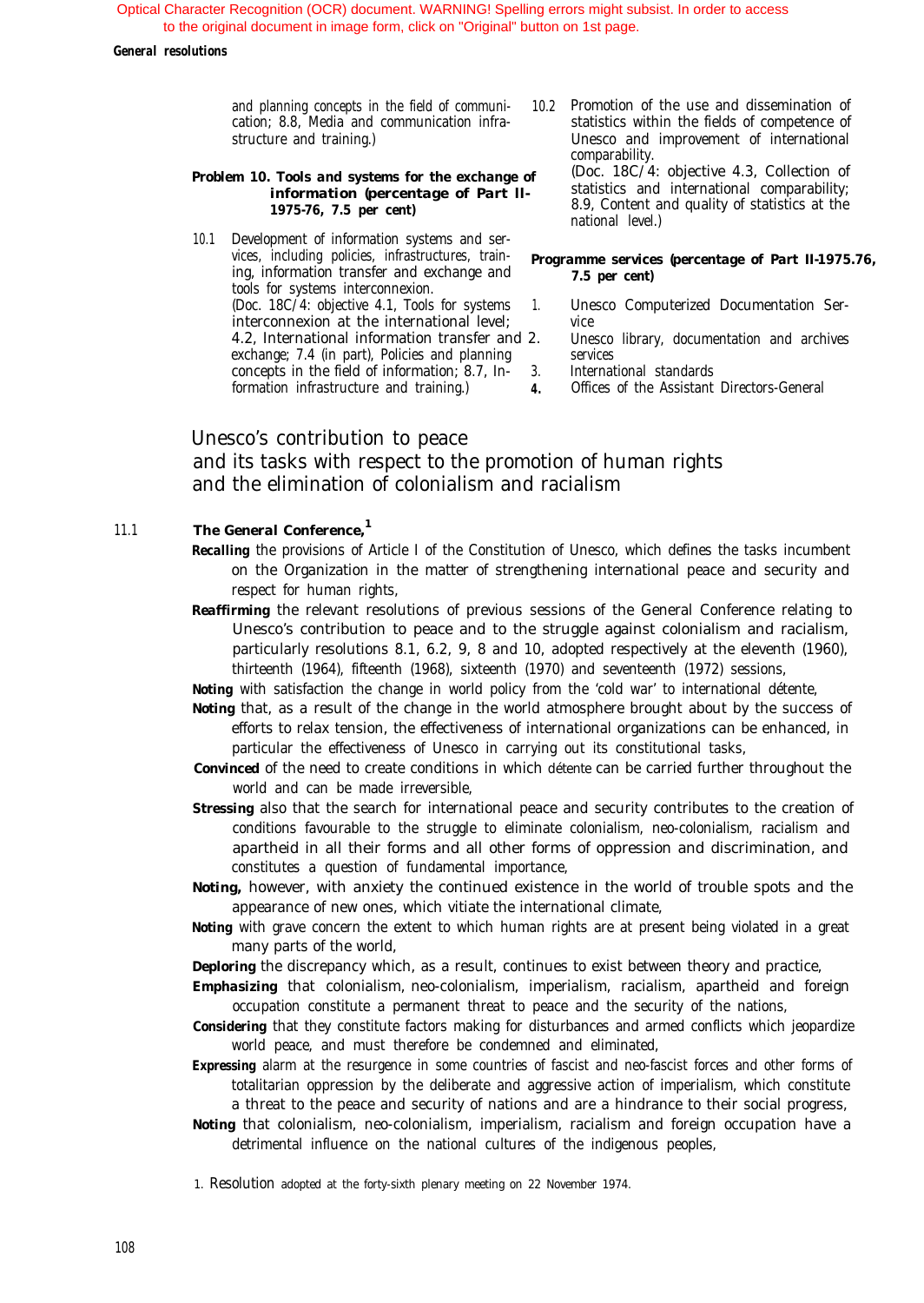- Convinced that the continual strengthening of the full security of all peoples and the favourable outcome that may be achieved by the Conference on Security and Co-operation, and other similar conferences would be in the interests of the peace-loving peoples, and that Unesco should take into account the decisions and recommendations of such conferences which are directly related to its fields of competence,
- **Considering** that public opinion is able to play an essential part in securing the observance of human rights and the strengthening of peace,
- **Considering** that peace cannot consist solely in the absence of armed conflict but implies principally a process of progress, justice and mutual respect among the peoples designed to secure the building of an international society in which everyone can find his true place and enjoy his share of the world's intellectual and material resources, and that a peace founded in injustice and violation of human rights cannot last and leads inevitably to violence,
- **Noting** with concern that the Republic of South Africa continues to participate in certain of Unesco's activities,
- *Recalling* resolutions 2555 (XXIV) and 2621 (XXV) adopted by the General Assembly of the United Nations on 23 December 1969 and 12 October 1970, and in particular the recommendation made therein to all the Specialized Agencies of the United Nations and all international institutions associated with the United Nations system to assist the peoples struggling against colonialism and racialism,
- *Noting* also resolution 2919 (XXVII) adopted on 15 November 1972 by the General Assembly of the United Nations, which decided to organize, as from 10 December 1973, a Decade for Action to Combat Racism and Racial Discrimination,
- *Recalling* the provisions of the Universal Declaration of Human Rights, the resolutions adopted at the Tehran International Conference on Human Rights (1968) and the Geneva Conventions (1949) concerning human rights in occupied territories,
- *Recalling* resolution 2672 (XXV) adopted on 8 December 1970, whereby the General Assembly of the United Nations recognizes that the people of Palestine are entitled to equal rights and selfdetermination, in accordance with the Charter of the United Nations,
- *Recalling* resolution 3210 (XXIX) of 14 October 1974 whereby the General Assembly of the United Nations considers that the Palestine Liberation Organization is the representative of the Palestinian people,
- *Recalling* l8C/Resolutions 17.3 and 18.2 adopted on 25 October 1974, associating the Palestine Liberation Organization with Unesco's activities,
- *Considering* that the peoples struggling for their liberation from colonialism, racialism and foreign occupation must be associated in Unesco's activities,
- *Recalling* the Declaration on the Establishment of a New International Economic Order (resolution 3201 (S-VI) of 9 May 1974), in which the General Assembly of the United Nations, at its sixth special session, again denounced alien and colonial domination, foreign occupation, racial discrimination, apartheid and neo-colonialism in all its forms, and recalled the right of the developing countries and the peoples of territories under colonial and racial domination and foreign occupation to achieve their liberation and to regain effective control over their natural resources,
- **Recalling** that the Disarmament Decade proclaimed by the General Assembly of the United Nations in its resolution 2602 E (XXIV) of 16 December 1969 should contribute, through a reduction of armaments under effective international control, to the channelling of the resources thus freed to the promotion of the well-being of humanity, by intensifying the drive against hunger, sickness, ignorance, illiteracy and the other evils of underdevelopment, thus promoting social progress and the full development of man's capabilities,
- *Convinced* of the timeliness and importance of resolution 3093 (XXVIII) adopted on 7 December 1973 by the General Assembly of the United Nations on 'Reduction of the military budgets of States permanent members of the Security Council by 10 per cent and utilization of part of the funds thus saved to provide assistance to the developing countries' and the Secretary-General's report on the subject in document A/9770 of 14 October 1974 as well as other General Assembly resolutions relating to economic and social aspects of disarmament measures,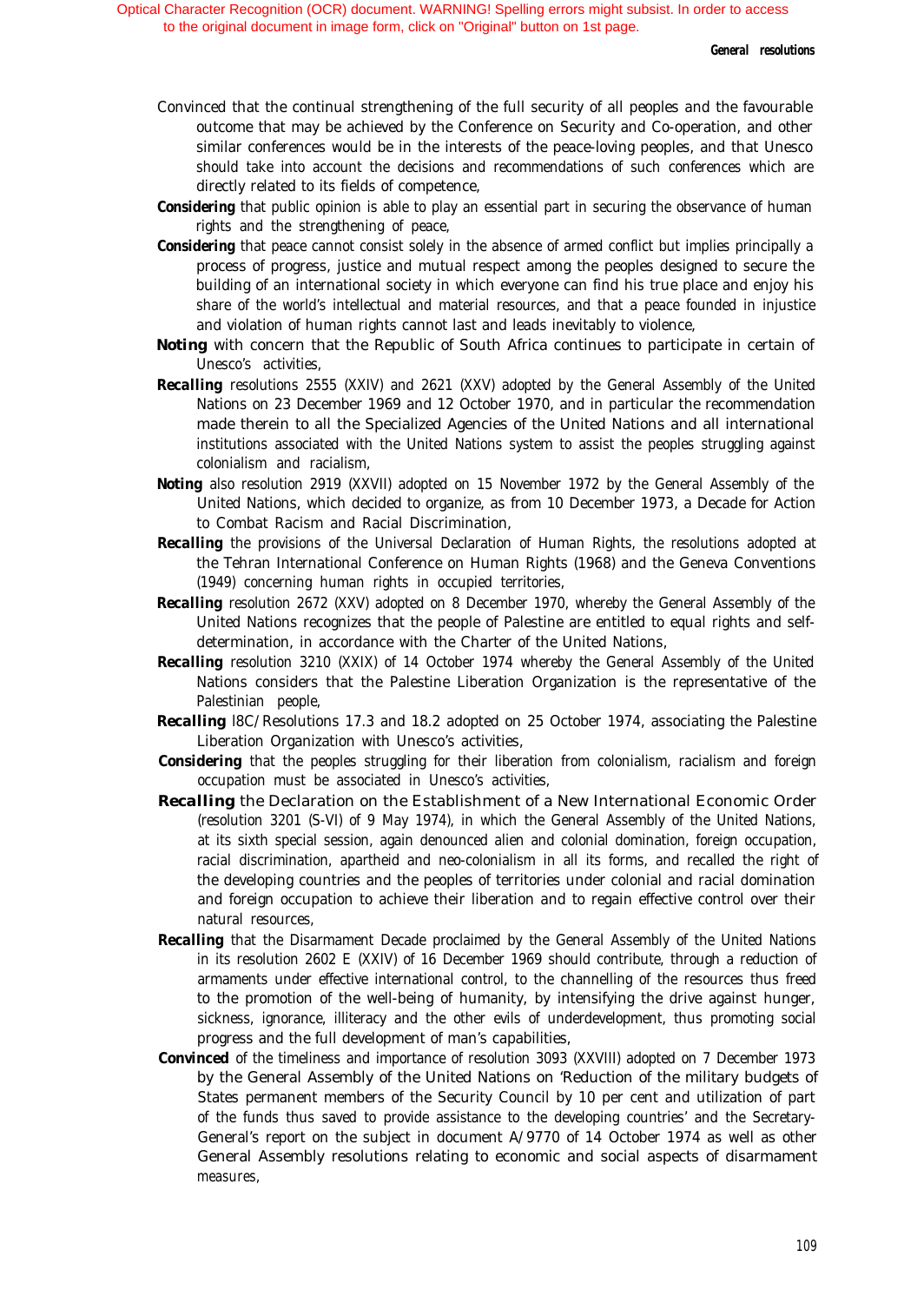*General resolutions*

- **Considering** it essential for Unesco to contribute to the implementation of the above-mentioned resolutions, within its fields of competence,
- **Stressing further** that the time has come to make definite preparations for the holding of an International Conference on Disarmament, and that Unesco can and must contribute to this undertaking within its fields of competence,
- *Recalling* also resolutions 1721 (LIII) of 28 July 1972 and 1908 (LVII) of 2 August 1974 adopted by the Economic and Social Council, as well as the Declaration on the Establishment of a New International Economic Order, concerning the impact of transnational corporations on the development process,
- **Particularly preoccupied** with the impact of these corporations on education, science, culture and information, especially in the developing countries,
- *Recalling* resolution 1514 (XV) of the General Assembly of the United Nations, dated 14 December 1960, which contains the Declaration on the Granting of Independence to Colonial Countries and Peoples, together with all other relevant resolutions of United Nations bodies, more especially General Assembly resolution 3118 (XXVIII) of 12 December 1973 and resolution 1804 (LV) of the Economic and Social Council of 7 August 1973,
- Affirming that the Declaration on the Granting of Independence to Colonial Countries and Peoples and the relevant resolutions of the General Assembly and the Economic and Social Council, as an achievement of the countries that have struggled for their independence, impose on all the Specialized Agencies and all the organizations of the United Nations the responsibility of extending moral and material assistance to national liberation movements officially recognized by the regional organizations and to the populations of liberated regions,
- **Gravely concerned** at the ruthless repression to which the colonialist and racialist regimes of southern Africa continue to subject millions of people,
- *Welcoming* the adoption of the International Convention for the Suppression and Punishment of the Crime of Apartheid at the twenty-eighth session of the United Nations General Assembly,
- **Reaffirming** that apartheid is a crime against humanity, a violation of international law and of the purposes and principles embodied in the Charter of the United Nations, and a threat to world peace,
- **Noting** that the criminal policy of apartheid hampers the development of the peoples in the fields of education, science, culture and information,
- **Emphasizing** that racialism and apartheid are incompatible with human dignity and constitute a flagrant violation of human rights and fundamental freedoms,
- *Recalling* that resolution 3057 (XXVIII) adopted on 2 November 1973 by the United Nations General Assembly on the Decade for Action to Combat Racism and Racial Discrimination invites all governments, United Nations organs and international organizations to take appropriate measures,
- *Considering* the unanimously recognized importance of the Universal Declaration of Human Rights, the twenty-fifth anniversary of which was commemorated by Unesco on 10 December 1973,
- **Noting,** moreover, on the eve of International Women's Year planned for 1975, the existence of many forms of discrimination based upon sex,
- **Considering** that Unesco must strengthen and intensify its activity to promote respect for human rights, peace and international security and the development of mutual understanding and co-operation in the fields of education, science, culture and information;

I

- *1. Takes note* of the Director-General's Report on Unesco's contribution to peace and its tasks with respect to the elimination of colonialism and racialism, and application of the resolutions relating to the African peoples fighting for their liberation (docs. 18C/14 and 18C/15);
- 2. *Declares* that Unesco should take a more active part in the struggle against all forms and manifestations of fascism, neo-colonialism and all other forms of oppression and tyranny, racialism and apartheid caused by imperialism, and should intensify its action to preserve peace, achieve *détente* at a still deeper level and strengthen international understanding so as to make this process irreversible;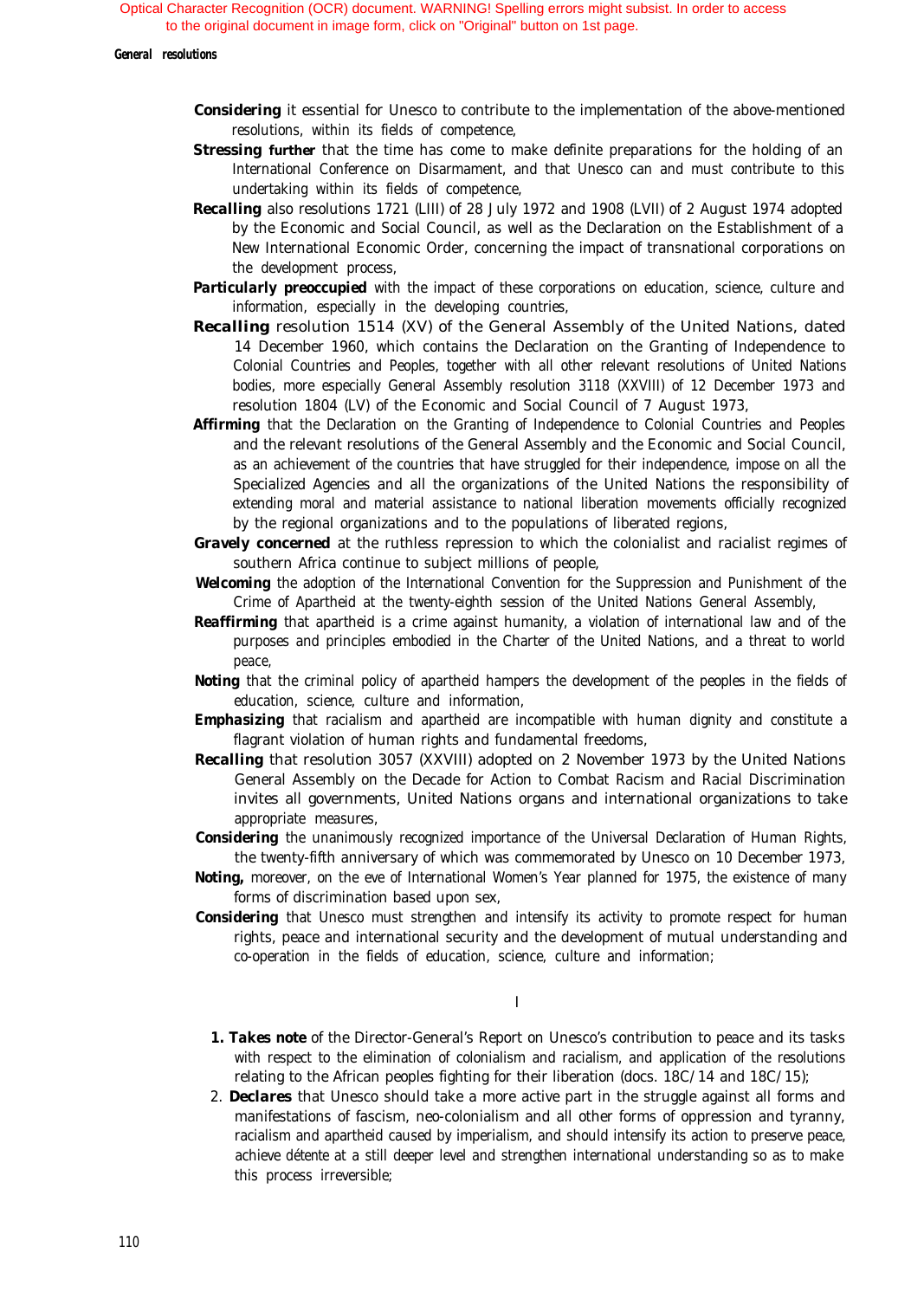*General resolutions*

- *3. Declares* that Unesco must intensify its action in this field;
- *4. Invites* all Member States to lend Unesco effective support in its activities on behalf of world peace, international understanding and the promotion of human rights;
- 5. *Calls upon* Member States:
- (a) to co-operate actively, by all means at their disposal, in achieving *détente,* striving to make the process irreversible, and regarding it as an important prerequisite for the further development of all Unesco's activities, in order to promote social progress;
- (b) to take the necessary steps to extend co-operation in the fields of Unesco's competence, which is an important factor in the strengthening of understanding between peoples and the improvement of relations between States;
- *6. Invites* the Director-General to prepare a long-term programme of measures whereby Unesco can contribute to the strengthening of peace and to further international *détente,* providing for:
- (a) measures relating to Unesco's contribution, within its fields of competence, to the strengthening of peace and the extension and furthering of *détente,* and measures to promote security and co-operation on all continents;
- (b) research on problems relating to peace, the security of nations and the protection of human rights;
- (c) conferences and symposia on the role of education, science, culture and information in developing international co-operation in the interests of peace and the promotion of human rights;
- (d) the elaboration of effective measures to apply international recommendations concerning the education of young people and adults in the spirit of peace and mutual understanding among peoples;
- (e) the systematic publication by Unesco of material showing the importance of international *détente* based on national independence, equality among nations, freedom and justice and the need to extend this process to all parts of the world and make it irreversible, with a view to the development of education, science, culture and information and social progress;
- (f) the extension of co-operation with non-governmental organizations concerned with the preservation of peace, the development of international co-operation and the promotion of human rights in Unesco's fields of competence and in accordance with its Constitution;
- *7. Declares* that in conformity with the fundamental principles laid down in the Charter of the United Nations, the Constitution of Unesco and the Universal Declaration of Human Rights, genuine international co-operation requires:
- (a) the equal rights and self-determination of peoples, which implies the principle of nonintervention in affairs falling essentially within the internal jurisdiction of a State;
- (b) unconditional recognition of and respect for the dignity of the individual and equality among men;
- (c) respect for the specific identity and cultural aspirations of each and every people;
- (d) a realization of the growing interdependence of countries and of the need for the establishment of a new international economic order;
- (e) a recognition of the priority need to do everything possible to put right the injustice of which the most disadvantaged countries, groups and individuals are the victims;

II

- 8. Reaffirms its earlier decisions not to extend any Unesco assistance to the racialist Government of the Republic of South Africa or to the illegal and racialist regime of Southern Rhodesia, and not to invite them to participate in any Unesco activity until the authorities of those countries have put an end to their policy of racial discrimination;
- **9. Invites** the States Members of Unesco that are also members of other organizations and agencies, particularly those of the United Nations system, to have the Republic of South Africa and Southern Rhodesia excluded from any meetings or activities concerning the organization in which these two countries might presume to participate;
- 10. Requests the Director-General to keep the Executive Board informed of the measures taken by Member States in response to the invitation addressed to them and to submit to the Executive Board any problem resulting from implementation of the present decision;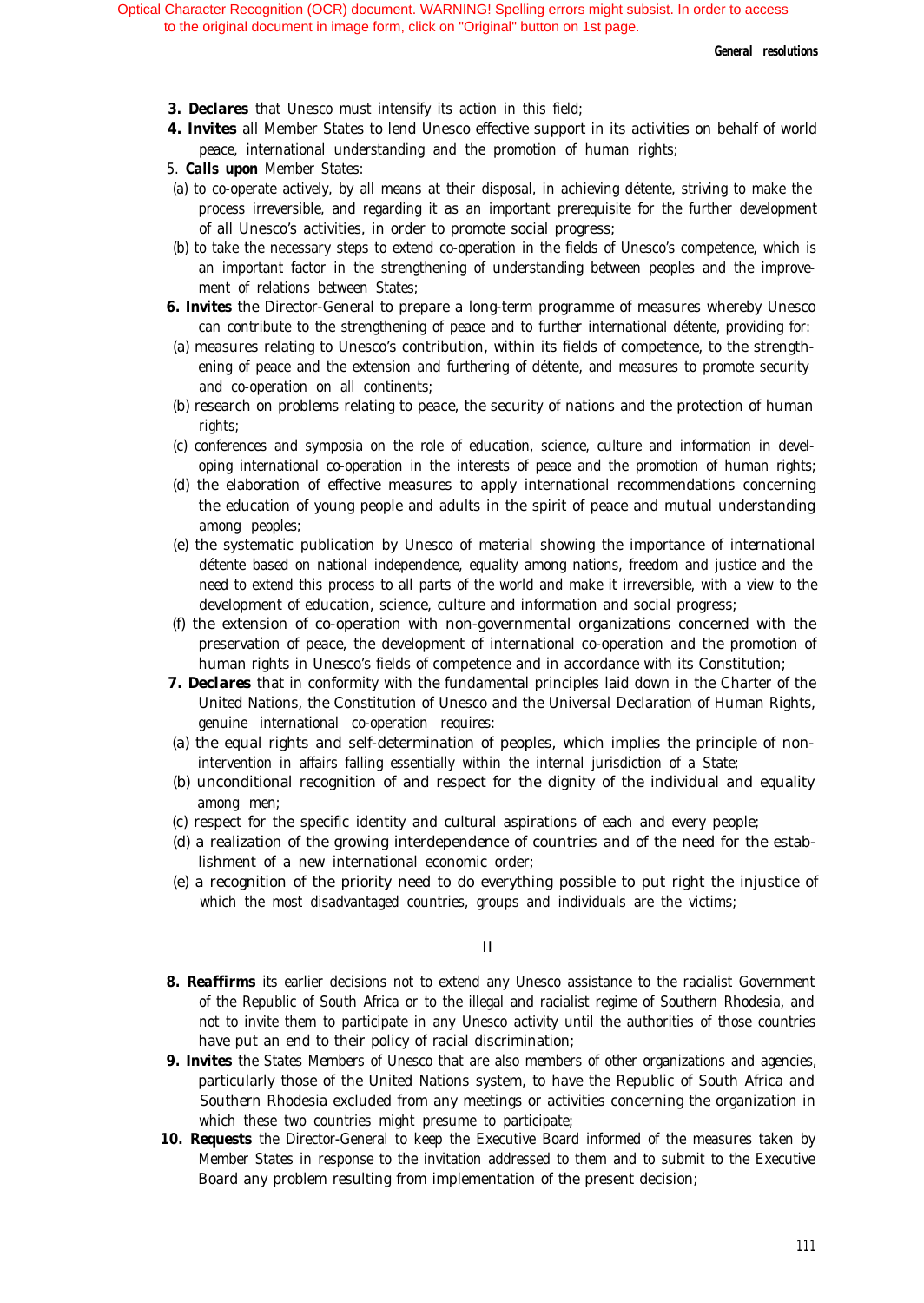#### *General resolutions*

- 11. **Declares** that Unesco must intensify its action on behalf of the peoples struggling against colonialism, racialism and foreign domination and occupation;
- 12. *Invites* the Director-General to make provision in the next Draft Programme and Budget for an increase in the resources made available to assist the Palestine liberation movement, the liberation movements recognized by the Organization of African Unity and the peoples of liberated areas;
- 13. **Expresses** the firm hope that Palestine will join the community of nations within the international organizations, including Unesco;

III

- 14. Strongly condemns all forms and varieties of racialism, fascism and apartheid, and all other ideologies which inspire national or racial hatred and violations of human rights and fundamental freedoms;
- *15. Invites* all Member States to make wider use of the information media and organs for reaching the general public to intensify the struggle against racialism and apartheid and other violations of human rights and fundamental freedoms;
- 16. *Calls on* the Member States:
	- (a) to inform the public on the abominable practices of racial segregation;
	- (b) to publicize among the public at large the text of the International Convention for the Suppression and Punishment of the Crime of Apartheid (resolution 3068 (XXVIII) adopted by the United Nations General Assembly on 30 November 1973) by means of the mass media;
	- (c) to devote increased attention in teaching programmes and textbooks to the education of youth with regard to the condemnation of apartheid;
	- (d) to intensify the boycott in sports, culture and all other activities of Unesco of those countries whose governments adopt a racist policy;

#### *27. Requests* the Director-General:

- (a) to take the necessary steps to ensure the international dissemination of the text of this Convention;
- (b) to continue, with the Executive Board, to take the utmost care to ensure that no nongovernmental organization having working relations with Unesco participates in any way in the policy of apartheid and racial discrimination practised in the Republic of South Africa and Southern Rhodesia, and to report to the Executive Board;
- (c) to offer the liberation movements recognized by the Organization of African Unity in these countries every means to play a full part in Unesco's activities;
- (d) *to ensure* that Unesco's dealings with banks and businesses are subject to the same rules concerning economic sanctions against these countries as are applied by the Secretary-General of the United Nations in pursuance of the relevant resolutions of the General Assembly;
- 18. Invites the Executive Board:
	- (a) *to continue* to refuse to allow any non-governmental organization participating in any way at all in the policy of apartheid and racial discrimination practised in the Republic of South Africa and Southern Rhodesia to participate in Unesco's activities;
	- (b) *to ensure* that no subventions are granted to non-governmental organizations which support the policy of the Government of the Republic of South Africa or of the illegal Government of Southern Rhodesia;

IV

- 19. Reaffirms the terms of resolution 9.13, adopted at its fifteenth session, which invites all Member States to ensure the strictest respect for the resolutions adopted at the Tehran International Conference on Human Rights (1968) and particularly resolution I concerning respect for, and implementation of, human rights in occupied territories;
- 20. Declares that the violation of human rights affecting the peoples of occupied territories must be denounced and brought to the attention of world public opinion;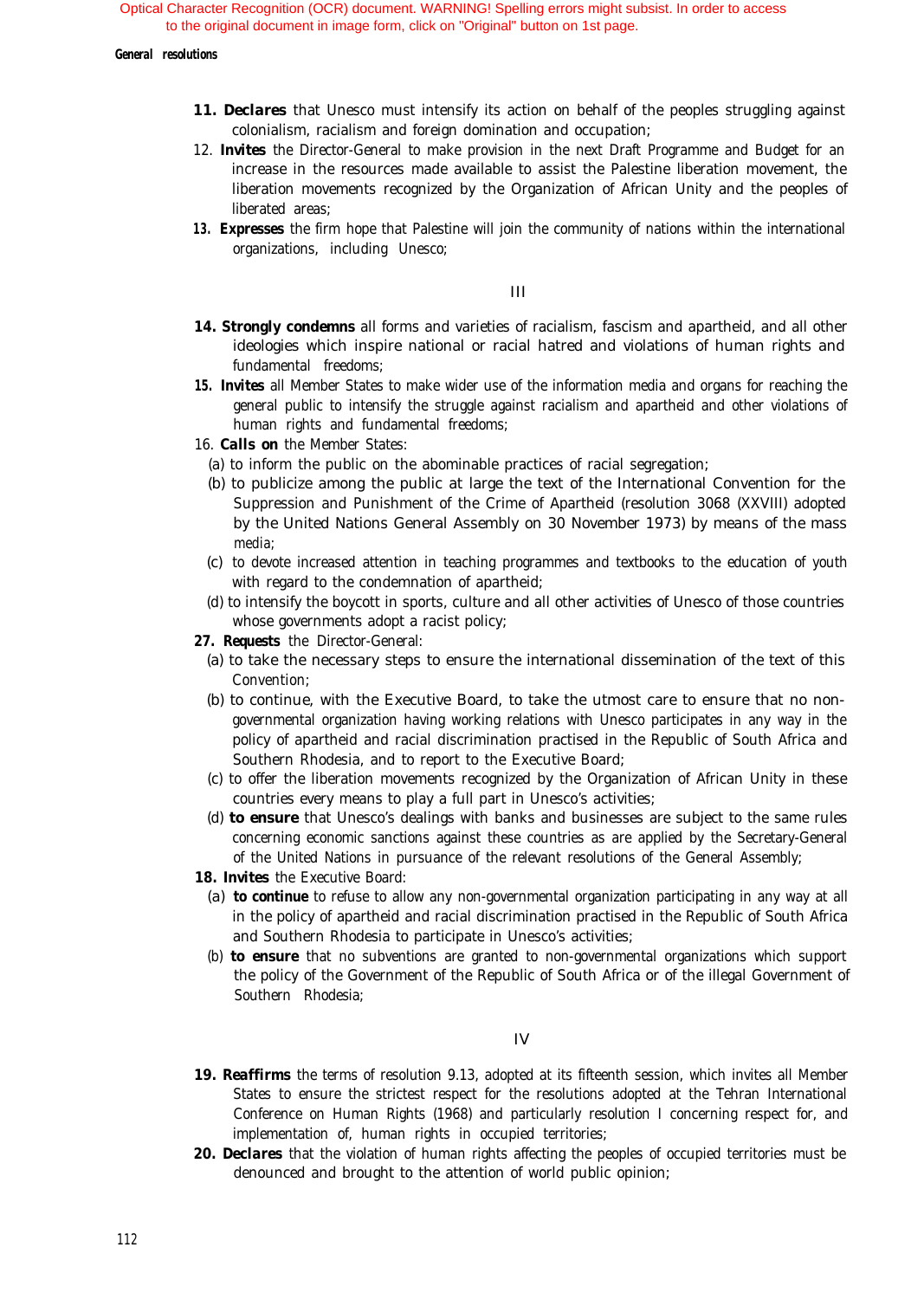*General resolutions*

#### **V**

#### *21. Recommends* that the Director-General:

- (a) bear in mind, during the implementation of the Programme for 1975-1976, the importance of undertaking appropriate activities, in the fields of the Organization's competence, which will effectively contribute to the cause of disarmament;
- (b) broaden his contacts with those international non-governmental organizations whose activities are directed towards the preservation and strengthening of peace and associate them more actively both with the above-mentioned activities and with the implementation of Unesco's interdisciplinary programme for assisting in the achievement of disarmament;
- (c) make extensive use of Unesco's communication and publishing activities, by inviting the editors of the publications of the Organization, and in particular the Unesco Courier, Impact *of* Science on Society, International Social Science Journal, Prospects, Unesco Features, etc., to devote special issues to the social and economic aspects of disarmament and to the supremely important role which disarmament could play in improving the well-being of the peoples of the world;
- (d) prepare and make available to Member States of Unesco a special series of radio and television programmes explaining the significance of disarmament for the social and economic progress of society and for the creation of favourable conditions for the development of education, science and culture;
- (e) make provision, in preparing the Draft Programme and Budget for 1977-1978, for the implementation of measures designed to strengthen further Unesco's action in support of disarmament;

#### VI

- 22. *Recalls* [18C/Resolution 12.11](#page-110-0) concerning Unesco's contribution to the establishment of a new international economic order;
- 23. *Recalls* l8C/Resolution 3.232 concerning the study of the practices of transnational corporations;

#### VII

- *24. Calls upon* Member States to ratify as soon as possible the International Covenants on Economic, Social and Cultural Rights and on Civil and Political Rights and to take a decision concerning the Optional Protocol relating thereto;
- 25. Invites the Director-General to give the widest possible publicity to the entry into force of these Covenants and to their implementation in the fields of Unesco's competence;

#### VIII

26. Invites the Director-General to report to it at its nineteenth session on the application of this resolution.

### 11.2 **The John XXIII International Peace Prize**

### *The General Conference,1*

- *Remembering* with emotion the noble personality of John XXIII, first observer of the Holy See to Unesco and founder of the prize awarded recently to the Organization,
- Welcoming the convergence between Unesco's ideals of freedom, justice and truth and the teachings of the Encyclical Pacem in Terris,
- **Expresses** its deep gratitude to His Holiness Pope Paul VI for this mark of high esteem accorded to Unesco's efforts on behalf of peace.

1. Resolution adopted at the forty-eighth plenary meeting on 23 November 1974.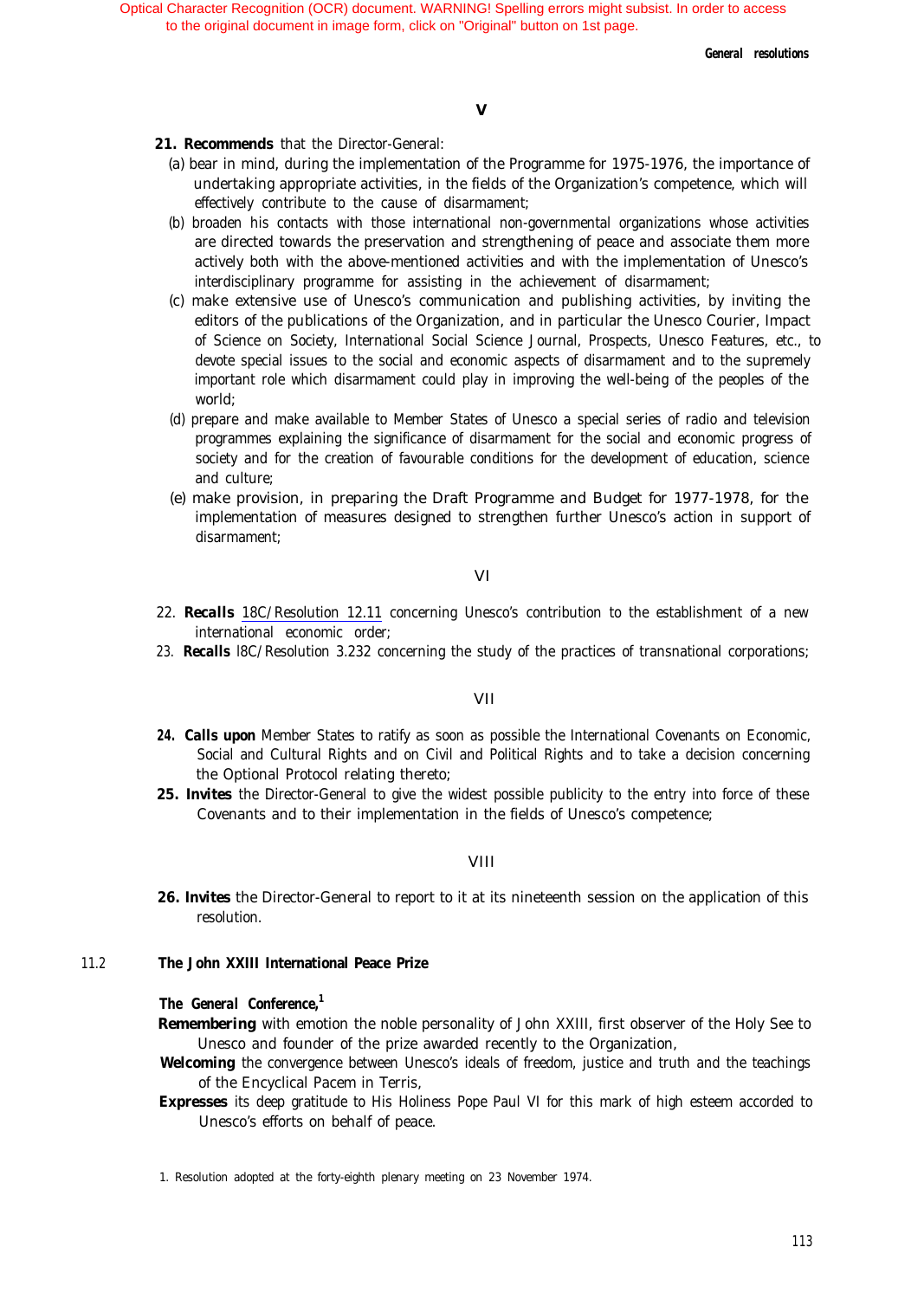<span id="page-110-0"></span>*General resolutions*

11.3 **Chile**

#### <sup>11</sup> **.31** *The General Conference,1*

- *Considering* that, as recognized in the preamble to the Constitution of Unesco, the denial of the democratic principles of the dignity, equality and mutual respect of men and the exploitation of ignorance and prejudice may impede the development of mankind,
- **Recalling** that the fundamental purpose of the Organization is none other than to contribute, through education, science and culture, to peace and security in order to further universal respect for justice, for the rule of law and for human rights and fundamental freedoms,
- **Considering** that the Universal Declaration of Human Rights of 10 December 1948 recognizes that everyone has the right to an education directed to the full development of the human personality and to the strengthening of respect for human rights and fundamental freedoms; and that everyone has the right freely to participate in the cultural life of the community and to share in scientific advancement and its benefits,
- Mindful of the damaging effect of antihumanistic practices such as fascism on the full development of the intellectual life of peoples,
- **Considering** that Unesco and its Member States should redouble their efforts on behalf of human rights and international peace and security by condemning and eliminating all antihumanistic practices stemming from fascism in view of their adverse effect on the development of friendly relations and mutual respect among nations,
- **Deeply concerned** by the repeated charges of violations of human rights in Chile, particularly with regard to the imprisonment, exile or death of Chileans prominent in the fields of education, science and culture, the barring of access to educational establishments on the grounds of political opinion, military interference in the highest academic institutions of that country and such acts as the public burning of educational materials and other works of importance forming part of the cultural heritage of mankind,
- **Bearing in mind** the actions taken by various bodies within the United Nations system with regard to the aforesaid violations of human rights in Chile,
- *I. Reiterates* its condemnation and repudiation of fascism as a doctrine and a system of government inimical to the educational, scientific and cultural development of the peoples and a factor fundamentally endangering the development of friendly relations and collaboration among nations;
- 2. *Calls for* the immediate cessation of violations of human rights and fundamental freedoms in Chile, especially the restrictions on the right to education, culture and scientific development and on freedom of thought, conscience, expression, work and association proclaimed in Articles 18, 19, 20, 26 and 27 of the Universal Declaration of Human Rights;
- *3. Requests* the Director-General to take such measures within his competence as he may deem most appropriate to secure full respect for human rights in Chile.

### **<sup>12</sup>** Establishment of a new international economic order

### **12.1 Unesco's contribution to the establishment of a new international economic order**

### 12.11 *The General Conference,2*

**Recalling** United Nations General Assembly resolution 3201 (S-VI) of 1 May 1974 concerning the Declaration on the Establishment of a New International Economic Order, and United Nations General Assembly resolution 3202 (S-VI) of 1 May 1974 concerning the Programme of Action on the Establishment of a New International Economic Order,

**Emphasizing** the importance of the objectives set forth in these two documents,

<sup>1.</sup> Resolution adopted at the forty-seventh plenary meeting on 23 November 1974.

<sup>2.</sup> Resolution adopted at the thirty-seventh plenary meeting on 19 November 1974 on the report of a working group set up at the thirtieth plenary meeting on 15 November 1974 and consisting of the delegations of the following Member States: Algeria, Belgium, Egypt, India, Jamaica, Niger, Peru, Philippines, Sweden, United Republic of Tanzania and Yugolasvia.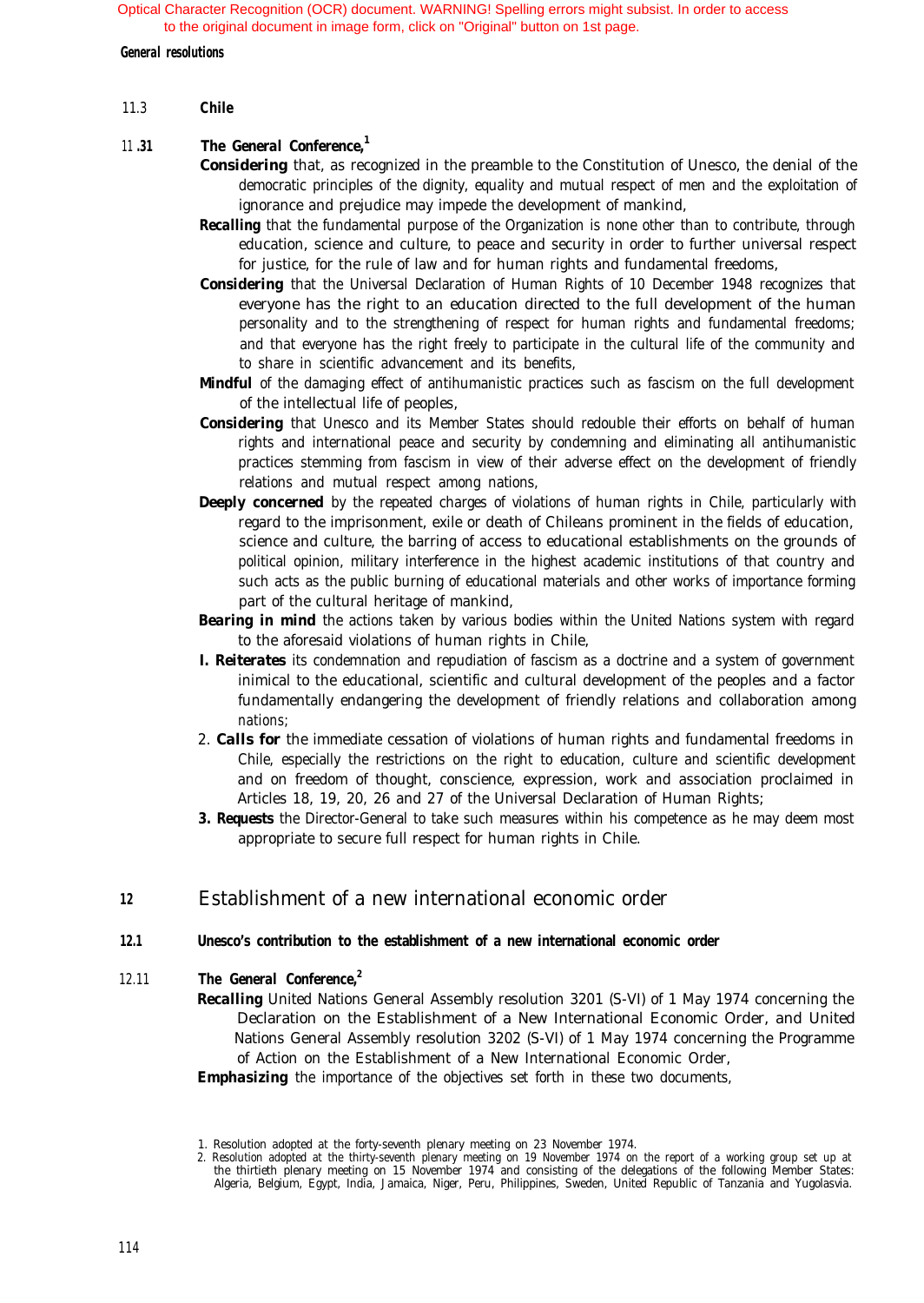- **Recalling** that the United Nations General Assembly in its Programme of Action, and the Economic and Social Council in resolution 1911 adopted at its fifty-seventh session, instruct, inter alia, the institutions of the United Nations system to take immediate measures to implement the provisions of the Declaration and the Programme of Action,
- **Considering** that the problems examined at the sixth special session of the United Nations General Assembly were taken up for the first time within the framework of the United Nations, that is within a universal framework-a fact which confers exceptional importance on the results of its work,
- *Aware* also of the importance of the principles set forth in the Declaration on the Establishment of a New International Economic Order, which are based, in particular, on the concept of justice, on the full and genuine participation of all countries on an equal footing in the solution of world problems and on the exercise of the right of peoples under colonial and racial domination and under foreign occupation to self-determination and independence,
- Aware of the fact that the notion of justice must find expression not only in relations between States but also within the world community, through an equitable redistribution of wealth at the national and international levels,
- **Considering** that the world community is becoming more and more economically interdependent and that international co-operation is essential for development,
- **Convinced** that interdependence involving mutuality of interests of differing countries and peoples will be strengthened by the establishment of a new international economic order based on justice and equality,
- **Considering** that for the establishment of a new international economic order it is urgent to face the problems of hunger and malnutrition in the less-developed countries and also necessary for Unesco to co-operate effectively in the emergency and medium- and long-term programmes that may be undertaken by States and by the other organizations of the United Nations system on the basis of the recommendations of the World Food Conference,
- **Considering** that the objectives which the international community has set itself by adopting the Declaration and Programme of Action are aimed at ensuring justice, peace and the promotion of human rights, in particular by furthering the development of the developing countries and by providing them with an adequate volume of real resources,
- **Convinced** that there is a close relationship between international peace and security and disarmament and the establishment of a new economic order,
- **Considering** that Unesco has an important role to play in promoting the education of young people in the spirit of the principles set forth in the Declaration on the Establishment of a New International Economic Order,
- **Convinced** that the problems inherent in the socio-cultural dimension of development, as they emerge from the Declaration and Programme of Action, deserve thorough examination and call for an effort to find proper solutions,
- Aware that this task is essentially one for Unesco, whose duty it is, under its Constitution, to intensify action, in its fields of competence, designed to contribute to the establishment of a new international economic and social order, founded on justice and jointly and collectively acceded to by all States, acting on an equal footing, within the framework of the United Nations system,
- *Conscious* of the relationship between the Programme of Action and the objectives set forth in the International Development Strategy for the Second United Nations Development Decade,
- **Considering** that Unesco is directly concerned by part of the Declaration and Programme of Action, particularly in connexion with access to science and technology, the training of the personnel required for national development and the promotion of the exchange of information,
- **Noting** the objectives and means set forth in the Special Programme on behalf of the least advanced countries,
- *Recalling* resolution 1911 (LVII), adopted by the Economic and Social Council at its fifty-seventh session, which:
	- (a) recommends that a special session of the General Assembly, to be held in September 1975, should 'decide on measures designed to bring about the necessary and appropriate changes required in the existing structures and institutions within the United Nations system';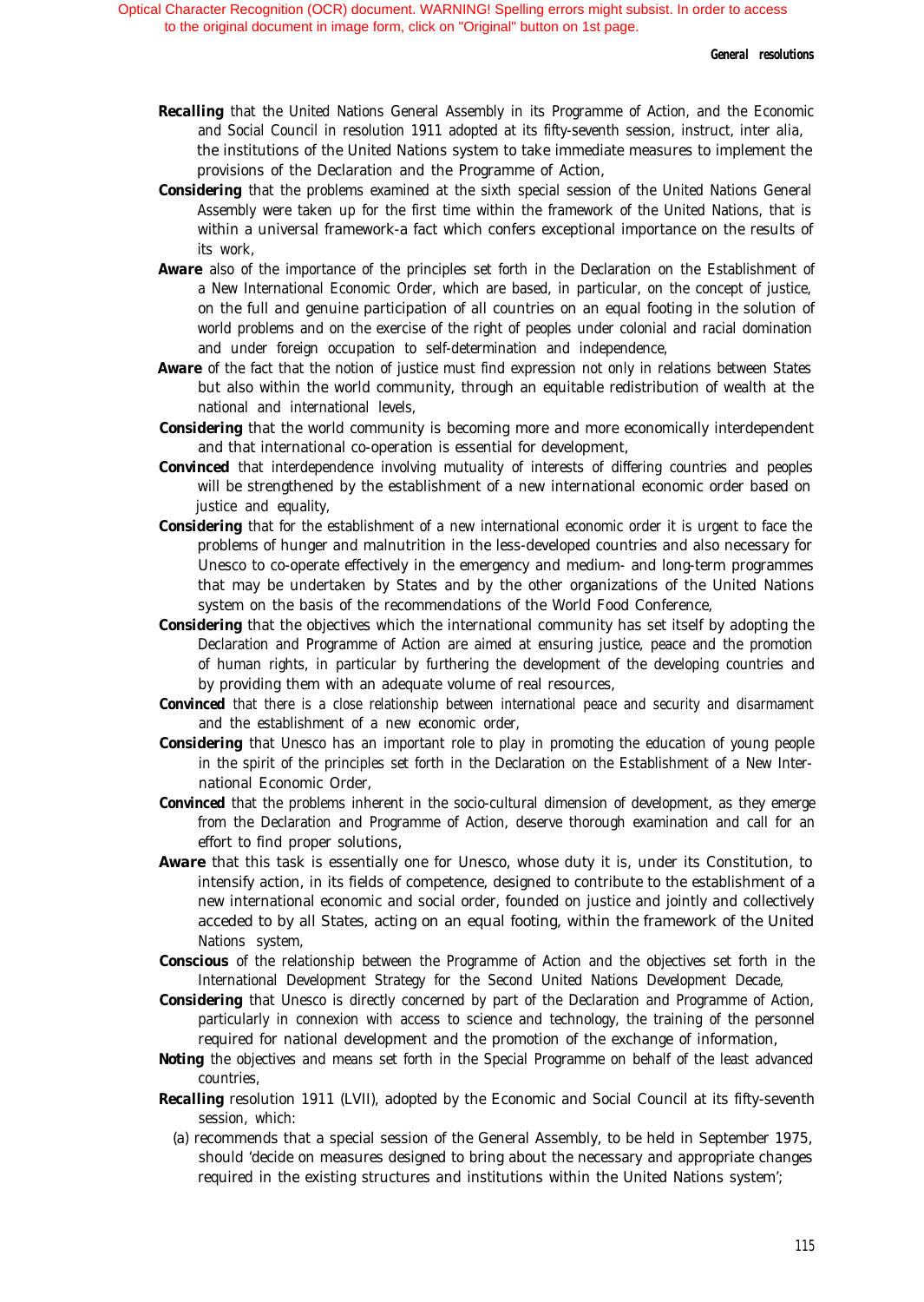General resolutions

- (b) requests that 'all organizations, institutions, subsidiary organs and conferences of the United Nations system submit reports on the implementation of the Declaration and the Programme of Action, within their respective fields of competence, to the Economic and Social Council at its fifty-eighth session',
- **Aware** that there is a need for a continuing review of the structure and methods of operation of the Secretariat to enable Unesco to contribute as effectively as possible to the establishment of a new economic order,

I

- *1. Takes note* with satisfaction of document 18C/lO3 submitted by the Director-General;
- 2. **Recognizes** that Unesco is directly concerned, in the fields of its competence, by the Declaration and Programme of Action;
- **3. Declares** that the establishment of a new international economic order depends not only on political and economic factors, but also on socio-cultural factors, the role of which in development is constantly growing and which are crucial in the struggle of peoples against all forms of domination;
- *4. Decides* that Unesco's activities should be guided by the principles of a new international economic order as laid down in paragraph 4 of the Declaration;
- *5. Recognizes* that Unesco's contribution to the promotion of a new economic and social order, aimed at the creation of a world structure without domination, and with just and free societies at a balanced and natural level of development, should be through a renovated type of education free and accessible to all, through science in the service of mankind, which creates a harmony between man and nature, through liberating culture in which all the people of each country can participate, and through the free and balanced flow of information and democratic use of the communication media;
- *6. Decides* consequently that Unesco shall make its full and entire contribution to the establishment of a new international economic order in the fields of its competence, by:
- (a) (i) study of problems, promotion of reflection and general dissemination of knowledge and ideas concerning the concept of a new international economic order established on a more equitable and more human basis, especially as regards: sovereign equality of States, the self-determination of all peoples, non-interference in the internal affairs of other States, co-operation of all States based on equity, whereby the prevailing disparities in the world may be banished and prosperity secured for all, the right of every country to adopt the economic and social system that it deems to be the most appropriate for its own development, the right of peoples under colonial and racial domination and under foreign occupation to achieve their liberation, the extending of assistance to developing countries and to peoples under colonial domination, extension of active assistance to developing countries by the whole international community, free of any political or military conditions, the active, full and equal participation of the developing countries in the formulation and application of all decisions that concern the international community and the full permanent sovereignty of every State over its natural resources and all economic activities;
	- (ii) study of the factors which might impede or facilitate efforts aimed at the establishment of a new international economic order and publication of the results of such a study;
- (b) the orientation, adaptation and strengthening of Unesco's programme in line with the objectives of the Programme of Action, especially in the following domains: promotion of human rights and strengthening of peace, science education and technological training, science policy and organization of research, operational programmes of technical assistance aimed at developing technological infrastructures both in training and in research, access to science, techniques and technology, rural development in Unesco's fields of competence, respect for and development of the cultural identity of every people, so that culture may be a dynamic factor in development, study of the impact of transnational corporations in the developing countries in the fields of education, science, culture, communication and development, aid to the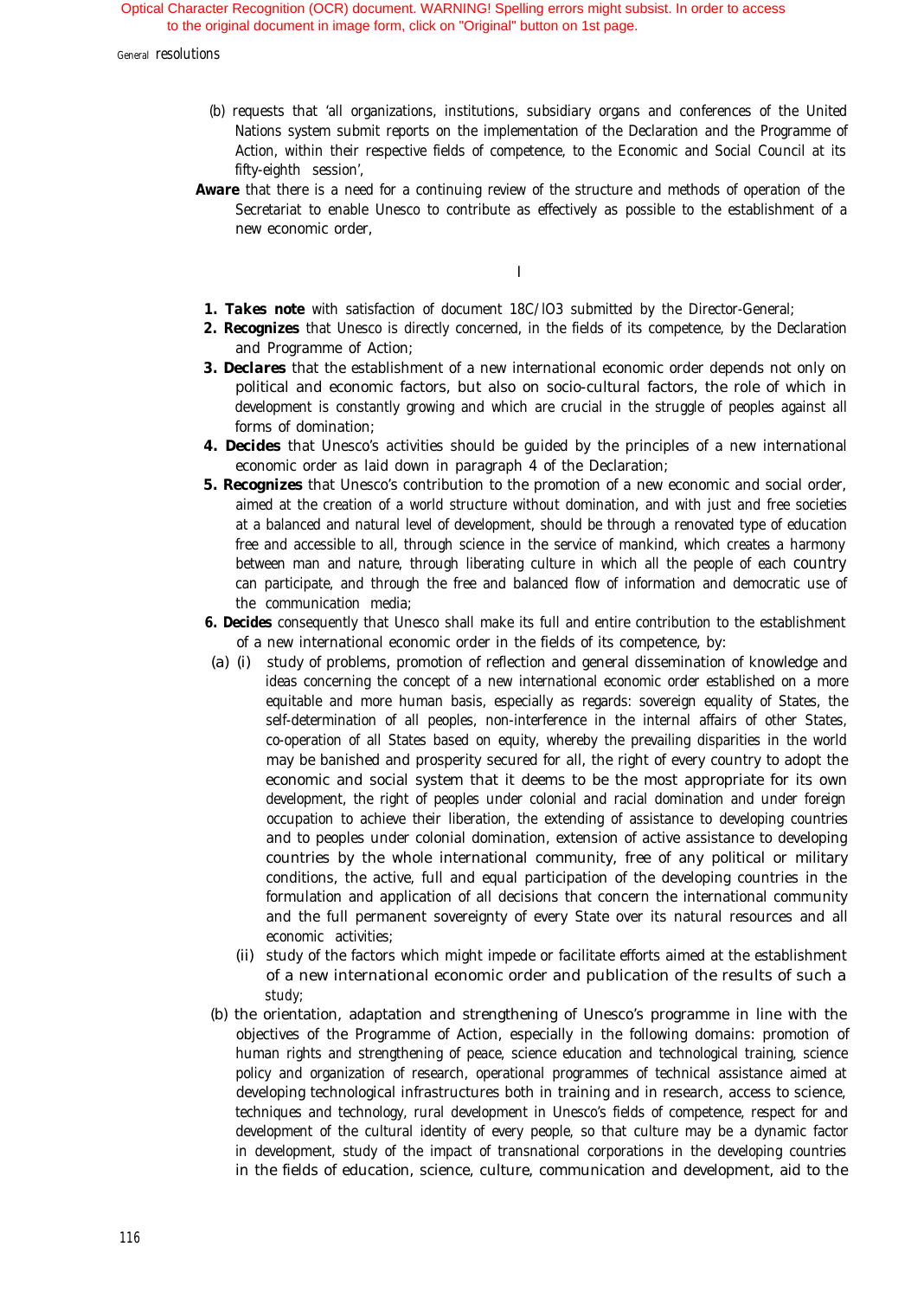developing countries for the establishment of national communication infrastructures and with a view to stimulating and intensifying their mutual co-operation;

- (c) participation in the implementation of the Special Programme in its fields of competence including urgent measures already taken or to be taken, in an effort to mitigate the difficulties of land-locked countries and the developing countries most seriously affected by economic crisis, taking into account the particular problems of the least advanced countries;
- (d) co-operation in the implementation of the recommendations adopted by the World Food Conference;
- *7. Invites* all Member States of the Organization, in formulating their suggestions concerning the Programme and Budget for 1977-1978, to take account of the principles and objectives set forth in the General Declaration and the Programme of Action as related to the fields of Unesco's competence;
- 8. Recommends further that, in the light of the present resolution, account be taken of these principles and objectives in preparing the draft outline of the six-year plan which will be submitted to the General Conference at its nineteenth session;
- **9. Invites** the Director-General to study the developing countries' programmes for mutual co-operation and their experience in this respect, and to promote and foster such co-operation with a view to the establishment of a new economic order;
- 10. Recommends that the Director-General arrange for Unesco to take part in the effort of reflection which is to be made in the United Nations with a view to strengthening the role played by the United Nations agencies in international economic co-operation and action to promote development;

II

### *Il. Observes* further that:

- (a) in the establishment of a new international economic order as proposed in the United Nations Declaration, science and technology are seen to be not only an important element of economic progress itself but also an instrument which can enable men to continue this progress by enlarging the bounds or reducing the limitations which seem to be imposed on growth by the imperfection of existing techniques and of the measures at present applied to protect the general interest. Nevertheless, the relief from such constraints which will be provided by science and technology will be available only if adequate research and development work has been initiated nationally with sufficient national and international resources;
- (b) prompt identification of the obstacles hindering development is vital if research programmes are to be successful. Attention will have to be devoted not only to the difficulties that developing countries are at present encountering in their economic advance but also to the new obstacles which will arise as a result of economic progress itself. The United Nations system will have also to identify obstacles which, because of the number of countries encountering them, or because they affect the whole world, could be overcome by concerted action in science and technology. Owing to its general responsibilities in this field, and its experience, Unesco has furnished assistance to Member States for this purpose and can render outstanding services to the United Nations system in the new function which the Programme of Action requires to be organized;
- (c) the promotion of the widespread use of technical knowledge for solving the day-to-day problems of progress, survival and adaptation in all fields, also implies an unprecedented national and international effort to provide appropriate education for all at all levels. Unesco's contribution to this effort is important. Its contribution to the Programme of Action will also be decisive on this point;

### III

#### *12. Declares* that:

(a) the carrying out of the Programme of Action on the Establishment of a New International Economic Order would be enhanced by improved co-ordination among all the agencies and institutions of the United Nations system, more particularly in the context of the medium-term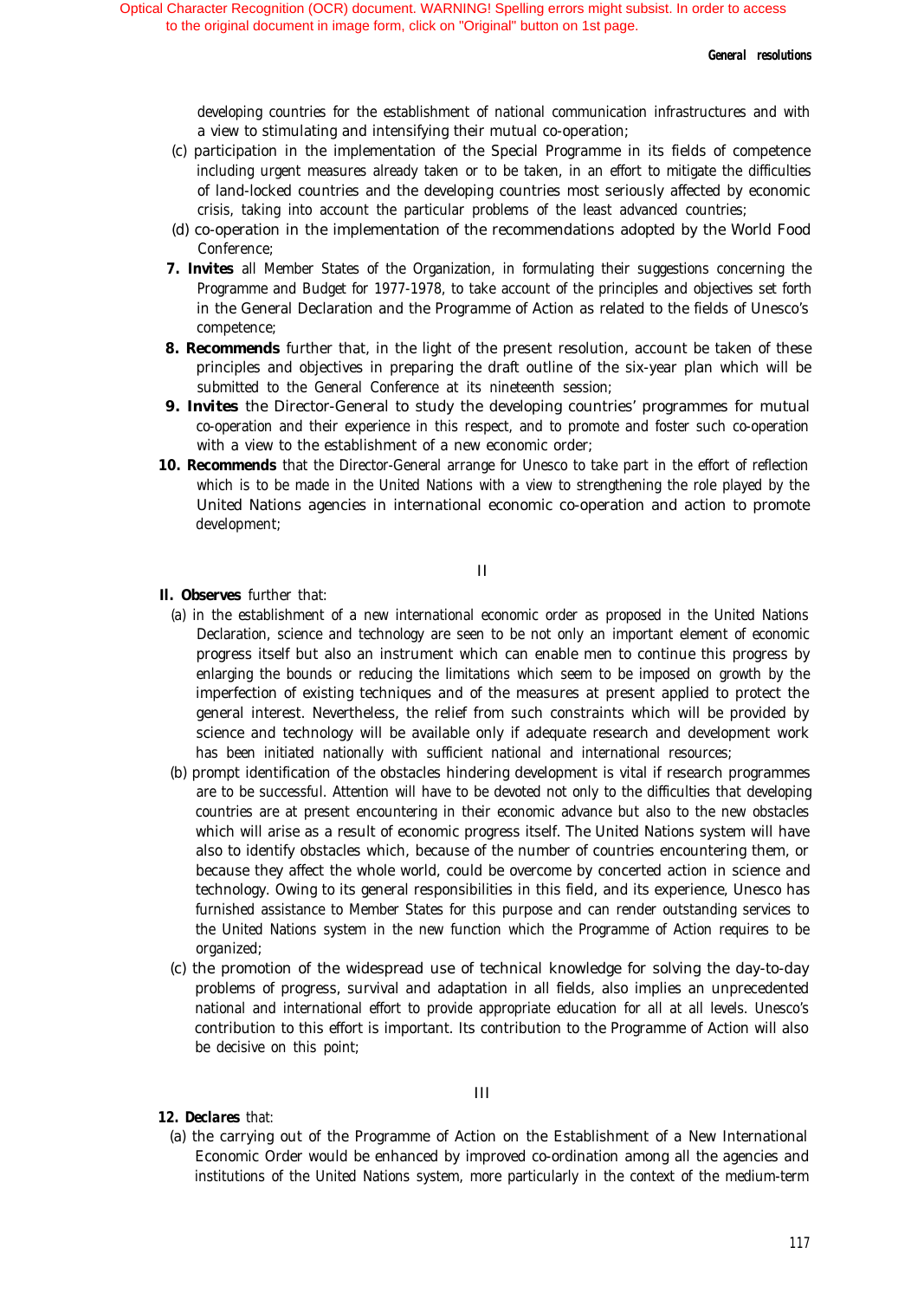#### *General resolution*

planning of their activities. Such planning could be organized under the auspices of the Economic and Social Council, which would provide suitable machinery for this specific purpose, acceptable to all agencies and organizations. Such a machinery could take the form of an interagency task force which should be planned from the outset, and should operate regularly, as a common service for the system as a whole. Suitable regulations would have to be devised to keep the staff of this task force in close touch with the agencies and institutions;

(b) as envisaged in paragraph 56 of document 18C/103, a group for reflection and for making suggestions could be set up consisting of government delegates and representatives of the various United Nations agencies and institutions. Such a group should develop links with the planning machinery of the Economic and Social Council;

#### IV

13. Invites the Director-General to take all the measures that he deems to be appropriate and effective to improve the structure and methods of operation of the Secretariat, bearing in mind pertinent General Conference resolutions on matters such as decentralization of the Secretariat, rotation of staff between Headquarters and the field, equitable geographical distribution of staff and so on;

V

- 14. Invites the Director-General to take this resolution into account in his co-operation with the United Nations and with the Economic and Social Council and other agencies of the United Nations system;
- 15. Requests the Director-General to report periodically to the Executive Board on the implementation of this resolution and to prepare a comprehensive report for the nineteenth session of the General Conference;
- 16. Invites the Executive Board to present the report by the Director-General to the nineteenth session of the General Conference with its comments and observations.

#### 13 Access by the populations of the occupied Arab territories to national education and culture

#### 13.1 *The General Conference1*

- *Recognizing* that access to national education and culture is one of the fundamental human rights affirmed by the Charter of the United Nations and the Unesco Constitution,
- **Recalling** that military occupation of territories by foreign forces constitutes a constant danger to peace and human rights, including the inalienable right to national education and cultural life,
- **Noting with anxiety** that, as is apparent from the report by the Director-General (doc. 18C/l6), the populations in the occupied Arab territories are not enjoying their inalienable and inviolable rights to national education and cultural life,
- *1. Invites* the Director-General to exercise full supervision of the operation of educational and cultural institutions in the occupied Arab territories, and to co-operate with the Arab States concerned and with the Palestine Liberation Organization with a view to providing the populations in the occupied Arab territories with every means of enjoying their rights to education and culture so as to preserve their national identity;
- *2. Urgently appeals* to Israel to refrain from any act that has the effect of hindering the populations of the occupied Arab territories in the exercise of their rights to national education and cultural life, and invites it to allow the Director-General of Unesco to carry out the task referred to in the foregoing paragraph;
- **3. Invites** the Director-General to report to the Executive Board on the implementation of this resolution.

<sup>1.</sup> Resolution adopted at the forty-seventh plenary meeting on 23 November 1974.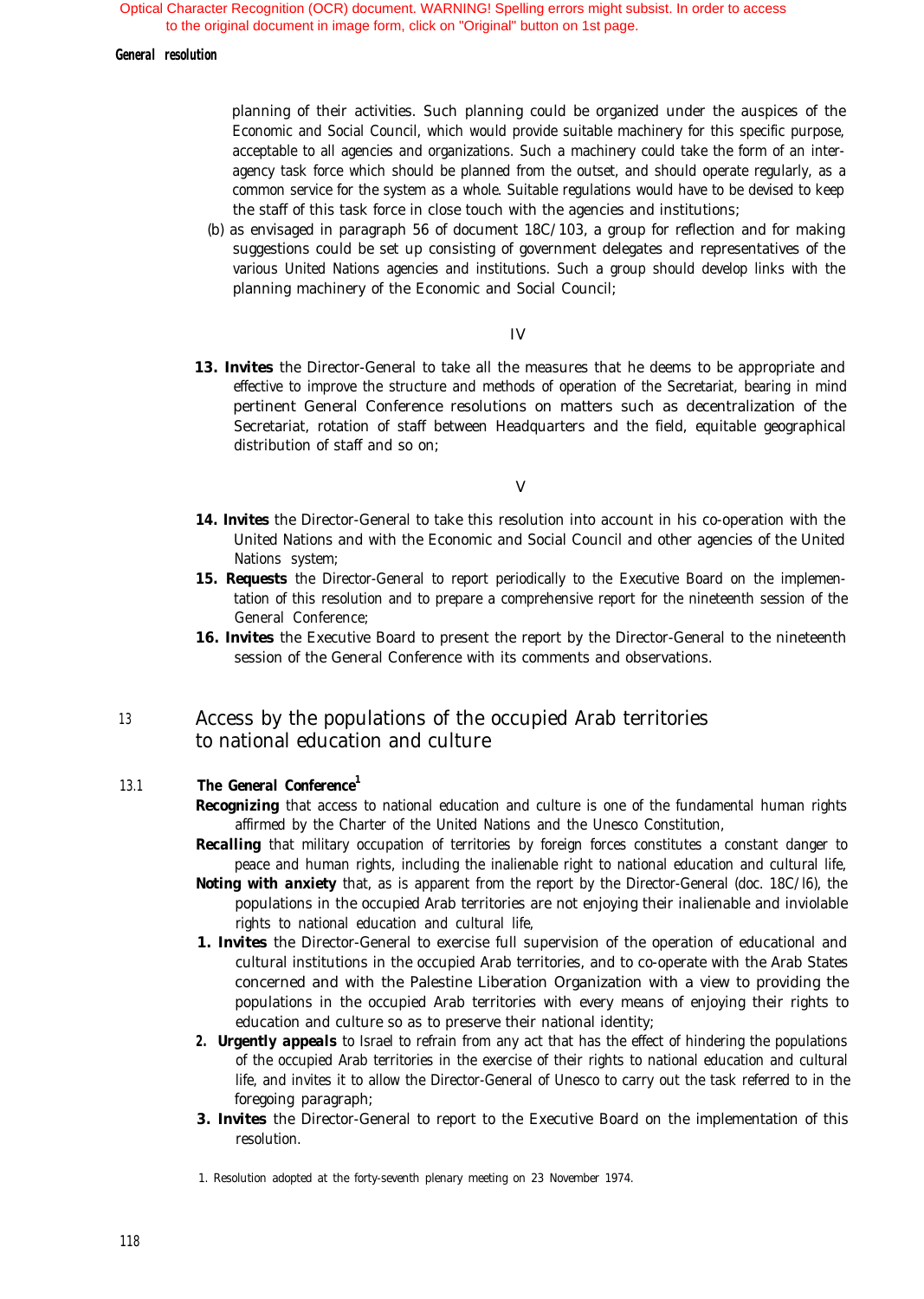### <sup>14</sup> Participation of Unesco in the celebration of the thirtieth anniversary of the end of the Second World War

### 14.1 *The General Conference,1*

*Considering* that 1975 will be the thirtieth anniversary of the end of the Second World War, which was the most devastating and bloody war in the history of mankind;

**Being aware** that the victory of the anti-Hitlerite coalition over the forces of fascism and militarism marked a turning point in the history of the world;

**Recognizing** that the creation of Unesco was a direct result and consequence of this historic victory; **Reaffirming** its determination to make every effort to save succeeding generations from the scourge of

war;

- **Deeming it essential** to pay tribute to the memory of those who gave their lives for freedom, independence and world peace;
- **Considering also** that the enormous sacrifices made by the peoples fighting against Hitlerism, colonialism and militarism should not be forgotten;
- *Recognizing* that the end of the war marked the beginning of the triumphant upsurge of the long struggle of the peoples to throw off the colonial yoke;
- 1. *Calls upon* Member States to commemorate solemnly and on a wide scale the thirtieth anniversary of the victory of the freedom-loving peoples in the Second World War;
- 2. Recommends that the Director-General should undertake appropriate measures to ensure Unesco's participation in the celebration of the anniversary of this historic event by means of specific events and activities.

## <sup>15</sup> Return of Portugal to the Organization

### 15.1 *The General Conference, <sup>2</sup>*

*Warmly welcomes* the return of Portugal to the Organization and its support for the ideals and aims of the Constitution;

**Notes** with satisfaction the initial results achieved on the path towards decolonization; *Hopes* that this decolonization will be carried through to its conclusion;

*Expresses* its firm conviction that Portugal will whole-heartedly assist the Organization and will co-operate fully in the implementation of its programme.

### <sup>16</sup> Unesco's efforts concerning the improvement of the status of women

### 16.1 *The General Conference3*

*Reaffirming* the Declaration on the Elimination of Discrimination against Women, and related international instruments concerning human rights,

**Recalling** resolution 1.142 adopted by the General Conference of Unesco at its seventeenth session, *Recalling* resolutions 3010 (XXVII) and 3009 (XXVII) of the General Assembly of the United

- Nations which respectively proclaimed 1975 International Women's Year and decided to devote the year to intensified action:
- (a) to promote equality between men and women;
- (b) to ensure the full integration of women in the total development effort, especially by emphasizing women's responsibility and important role in economic, social and cultural development at the national, regional and international levels, particularly during the Second United Nations Development Decade;
- (c) to recognize the importance of women's increasing contribution to the development of friendly relations and co-operation among States and to the strengthening of world peace;

<sup>1.</sup> Resolution adopted at the forty-seventh plenary meeting on 23 November 1974.

<sup>2.</sup> Resolution adopted at the thirtieth plenary meeting on 15 November 1974.

<sup>3.</sup> Resolution adopted at the thirty-fifth plenary session on 18 November 1974.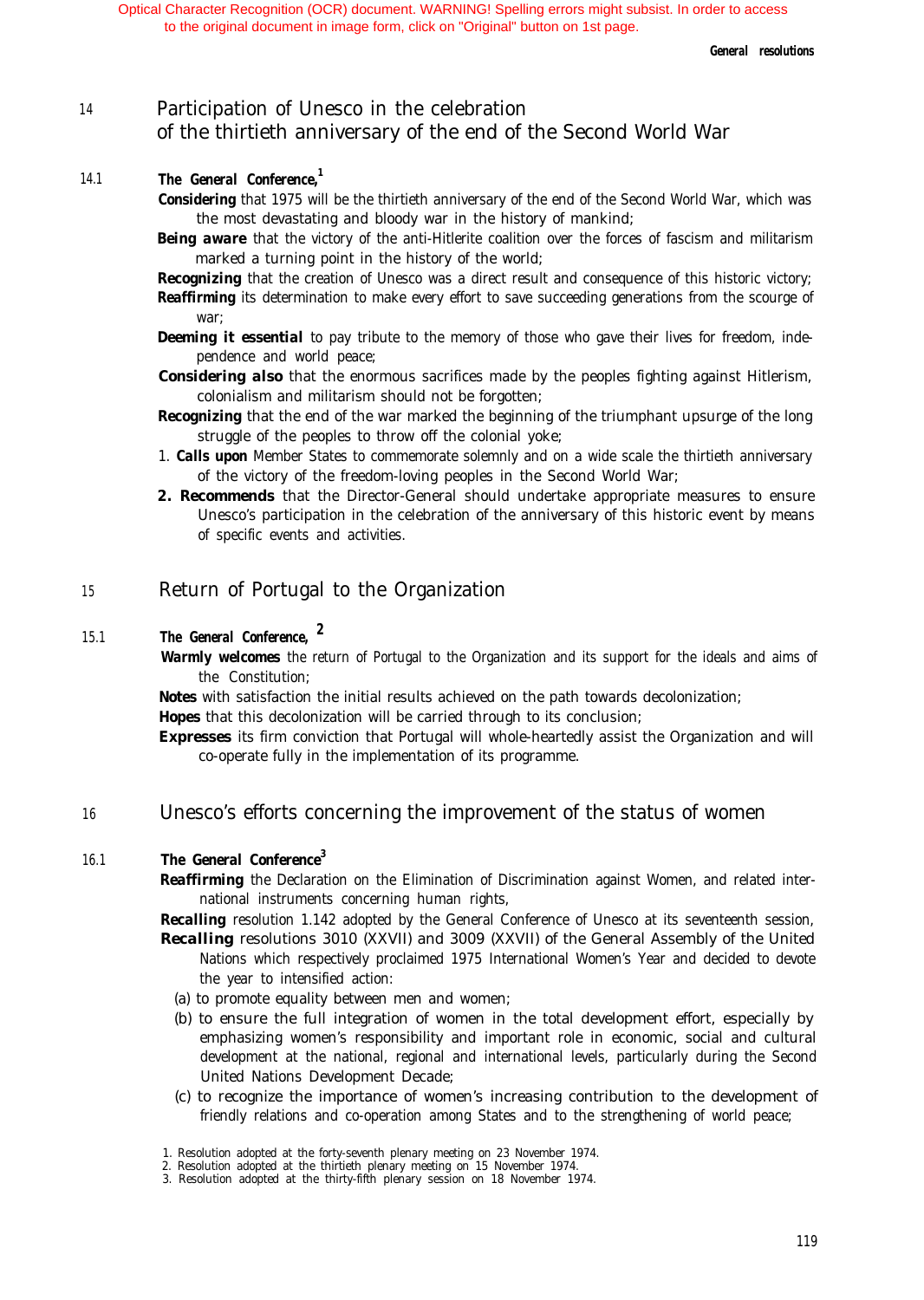*General resolution*

*Bearing in mind* resolution 1855 (LVI) of the Economic and Social Council,

- **Expressing** satisfaction with the preparatory work done in regard to the contribution to International Women's Year provided for in Unesco's programme,
- *Taking note* of the World Population Plan of Action adopted by the United Nations World Population Conference in Bucharest (Romania),
- **Believing** that the establishment and implementation of International Women's Year is the prelude within Unesco to the building of significant long-term programmes for the future,
- **Noting** that recent research conducted by international organizations reveals varying degrees of success in incorporating women into development programmes according to the social context in which these programmes of modernization take place,
- **Believing** that no effort to integrate women into development can succeed by isolating women's concerns from other programmes and convinced that the integration of women into the development process, like the planning and implementation of the development process itself, requires a unified interdisciplinary approach to development,
- *I. Invites* Member States:
	- (a) to prepare programmes designed to promote the participation of women on an equal basis with men into social and economic development, drawing, if they wish, in the design of such programmes, upon Unesco's consultative services in its fields of competence;
	- (b) to increase the participation of women in National Commissions for Unesco, in permanent and national delegations to Unesco and Unesco meetings;
	- (c) to increase candidatures of qualified women for service in the Unesco Secretariat, field posts and in consultancies;
	- (d) to submit requests under Unesco's Participation Programme which will advance the participation of women in both urban and rural development, with particular reference to Unesco's fields of competence;
	- (e) to widen the range of opportunities for women to participate in training abroad, and to increase women's participation so that fellowships are shared more equally;
	- (f) to assist the activities undertaken by international non-governmental organizations with a view to promoting the integration of women in the life and development of their countries and to achieving the objectives of International Women's Year;
- *2. Invites* the Director-General:
	- (a) to take measures to increase the effectiveness of Unesco policies and programmes in realizing the fundamental rights of women and their participation on an equal basis with men;
	- (b) to intensify this contribution to promote the condition of women and to ensure that Unesco's participation in International Women's Year is extended, with a view to enabling women to achieve full access to all Unesco's fields of competence, helping them in particular to play their role in international co-operation and the maintenance of peace;
	- **(c)** to report the results of Unesco's participation in International Women's Year to the nineteenth session of the General Conference and to accompany that report with new programme proposals for subsequent biennia;
	- (d) to call on the governments of those Member States which have not yet done so, to signify their accession to the Convention against Discrimination in Education, so that 1975 may be a turning point in the struggle to put an end to the inequality of women in this field;
	- (e) to establish standards in collaboration with other United Nations organizations for the collection and reporting of data on the role and status of women in Unesco's fields of competence and to make provision in Unesco's long-term programme for the collection of such information;
	- (f) to assist Member States, upon request, in preparing national strategies, programmes and projects in Unesco's fields of competence for the participation of women in the economic, social and cultural life of their countries directed toward the achievement of maximum human potential;
	- (g) to provide moral support for the efforts of Member States to improve the socio-economic conditions of women and to establish appropriate public institutions which will enable women to exercise their rights and assume their family responsibilities;
	- (h) to extend the pilot projects in equality of education for women and girls, and where appropriate,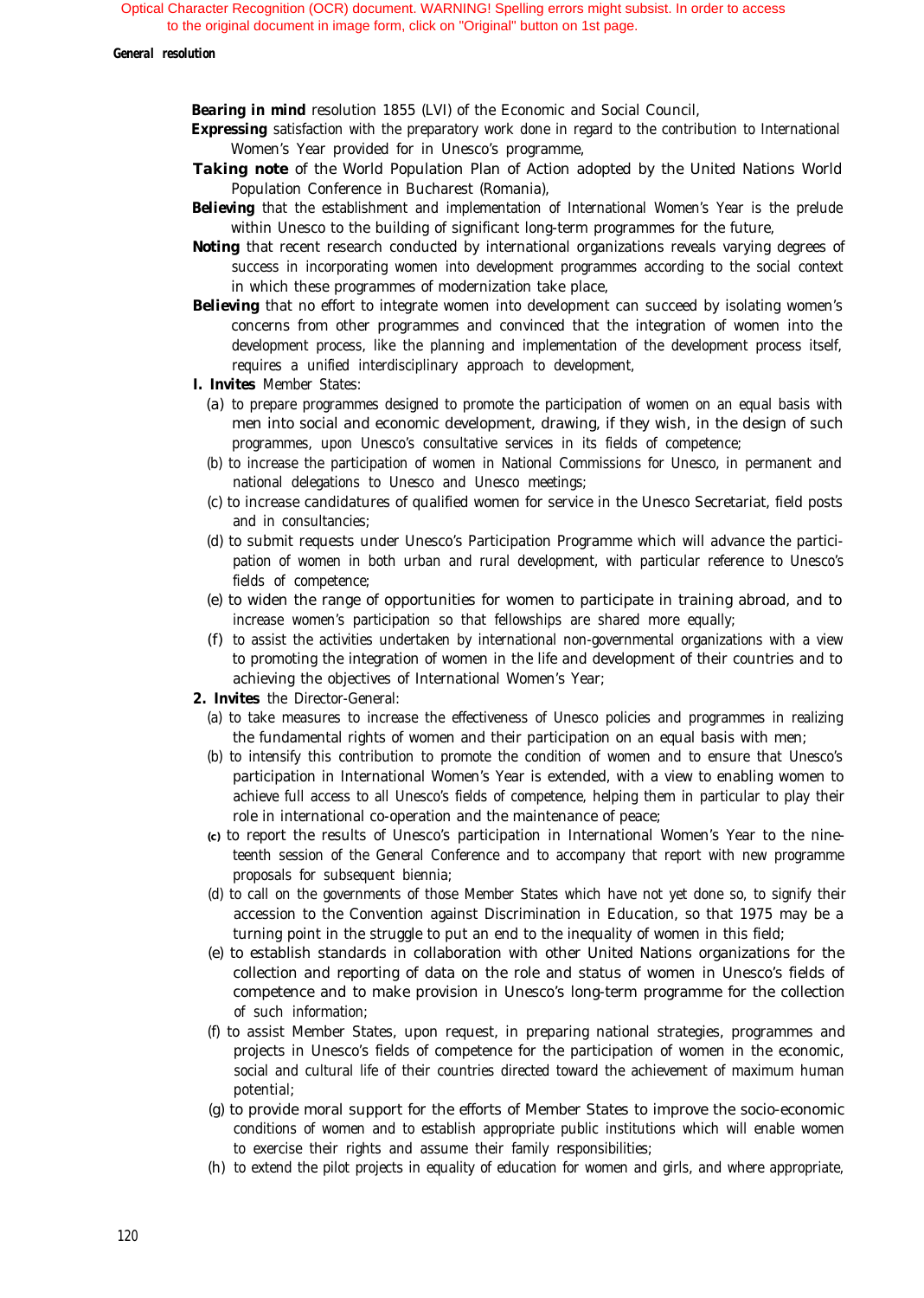employment opportunities which Unesco has already undertaken in co-operation with certain Member States and the International Labour Organisation, and to prepare plans for parallel action in Unesco's other fields of competence during subsequent biennia;

- (i) to broaden the range of opportunities for women to participate in training abroad, and to increase women's participation so that such fellowships are shared equally;
- (j) to provide in future programmes for studies on the complex problems of the family, and focusing primarily on the family's educational functions and the changing roles of both women and men and on the place of the family in the community and in the system of other educational institutions;
- (k) to make available during the International Women's Year, substantial portions of Participation Programme funds for requests which advance the status of women;
- (1) to systematically acknowledge and commend those countries, governmental subdivisions, and non-governmental organizations who show initiative, progress, or outstanding achievement toward accomplishment of the goals of International Women's Year in Unesco's fields of competence, to encourage the utilization of mass media in achieving the objectives of the International Women's Year with regard to the contribution of women to the cause of peace and human rights;
- (m) to heighten public awareness of women's rights, achievements and responsibilities in Unesco's fields of competence through special commendatory events, publications, and audio-visual materials, as well as through Unesco periodicals;
- (n) to seek substantial support from National Commissions and appropriate non-governmental organizations in giving effect to this resolution;
- (0) to organize regional meetings within budgetary limits during and following the International Women's Year for the purpose of exchanging experiences in the implementation of such activities;
- (p) to provide, in the comprehensive Unesco personnel plan including the specification of goals, strategies and time-tables, for the equitable participation of women in the programme staff, decision-making and administrative functions of the Unesco Secretariat, taking into account Unesco's requirement for highly qualified personnel and appropriate geographical distribution;
- (q) to take note of all major decisions taken by relevant international conferences and congresses convened during International Women's Year, including the United Nations International Women's Year Conference and the International Conference of Women;
- (r) to make all the necessary arrangements to animate and to co-ordinate the various divisions of Unesco in their support for International Women's Year.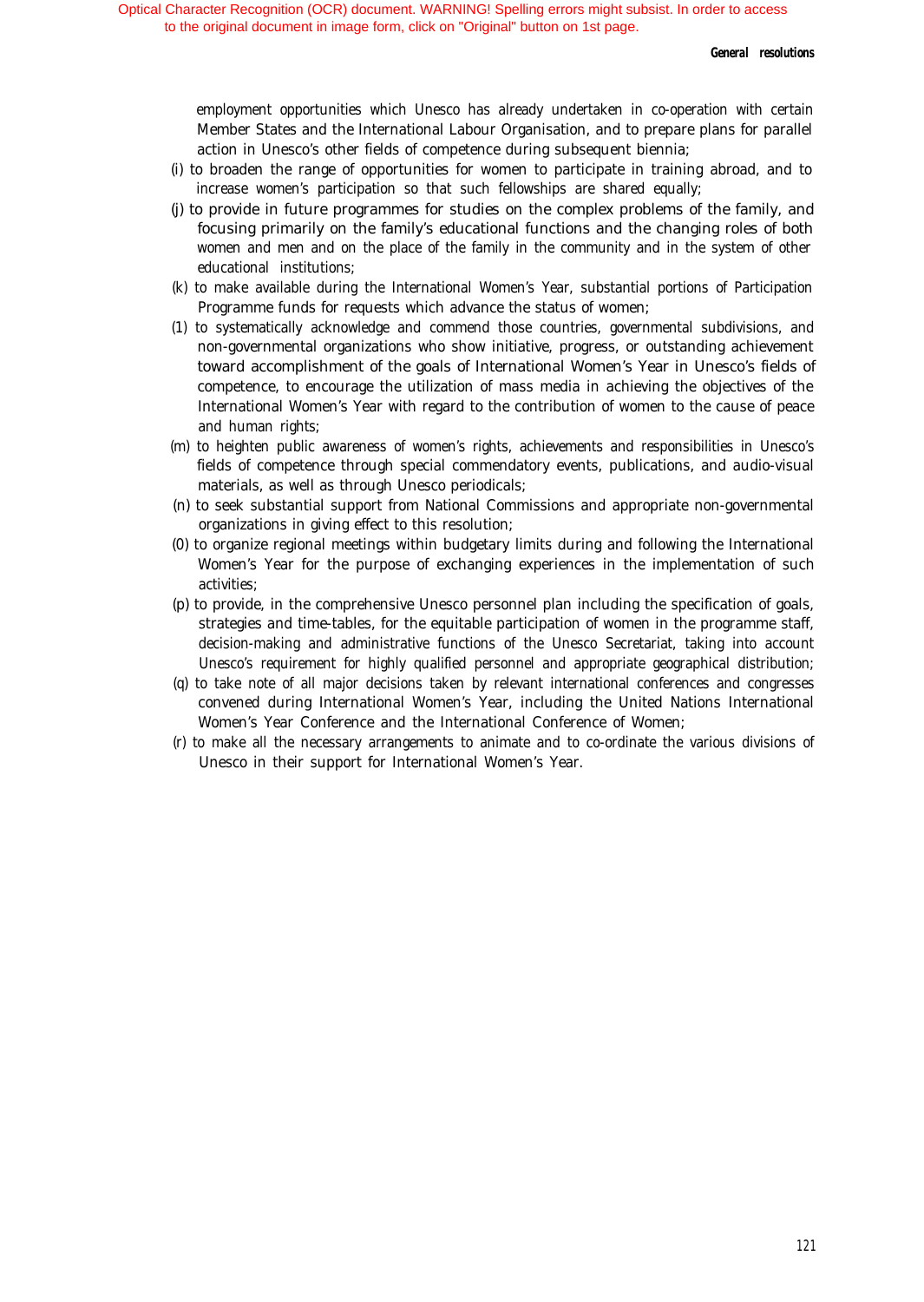# V Constitutional and legal questions

### <sup>17</sup> Amendments to the Rules of Procedure of the General Conference

- 17.1 Use of Arabic as a working language
- 17.1 The General Conference,l
	- Having examined document l8C/19 concerning the use of Arabic as a working language of the General Conference,

Having read the report of the Legal Committee on this matter (doct. 18C/126),

Decides to make the following modifications to its Rules of Procedure:

Rule 52

This Rule shall be modified to read as follows:

- 'Arabic, English, French, Russian and Spanish are the working languages of the General Conference.'
- Rule 55

The first sentence shall be modified as follows:

'All documents, as well as the Journal of the General Conference, shall be issued in the working languages.'

- Rule 60
- This Rule shall be modified as follows:

'The verbatim records of private meetings, drawn up in the working languages, shall be filed in the archives of the Organization and shall not be published unless such publication is specifically authorized by the General Conference.'

- 17.2 Liberation movements recognized by the Organization of African Unity
- 17.2 The General Conference,<sup>2</sup>
	- Having decided, by resolution 10.1 adopted at its seventeenth session, to associate with the Organization's activities, including those of the General Conference, the representatives of the African liberation movements recognized by the Organization of African Unity,
		- Noting the recommendations formulated in this connexion by the Executive Board in its [93 EX/De](#page-80-0)[cision 6.5](#page-80-0),
		- Noting the report of the Legal Committee on the proposed amendments to the Rules of Procedure of the General Conference contained in the above-mentioned decision,

Decides to make the following alterations to its Rules of Procedure:

<sup>1.</sup> Resolution adopted on the report of the Legal Committee at the thirty-eighth plenary meeting on 20 November 1974.

<sup>2.</sup> Resolution adopted on the report of the Legal Committee at the fifteenth plenary meeting on 25 October 1974.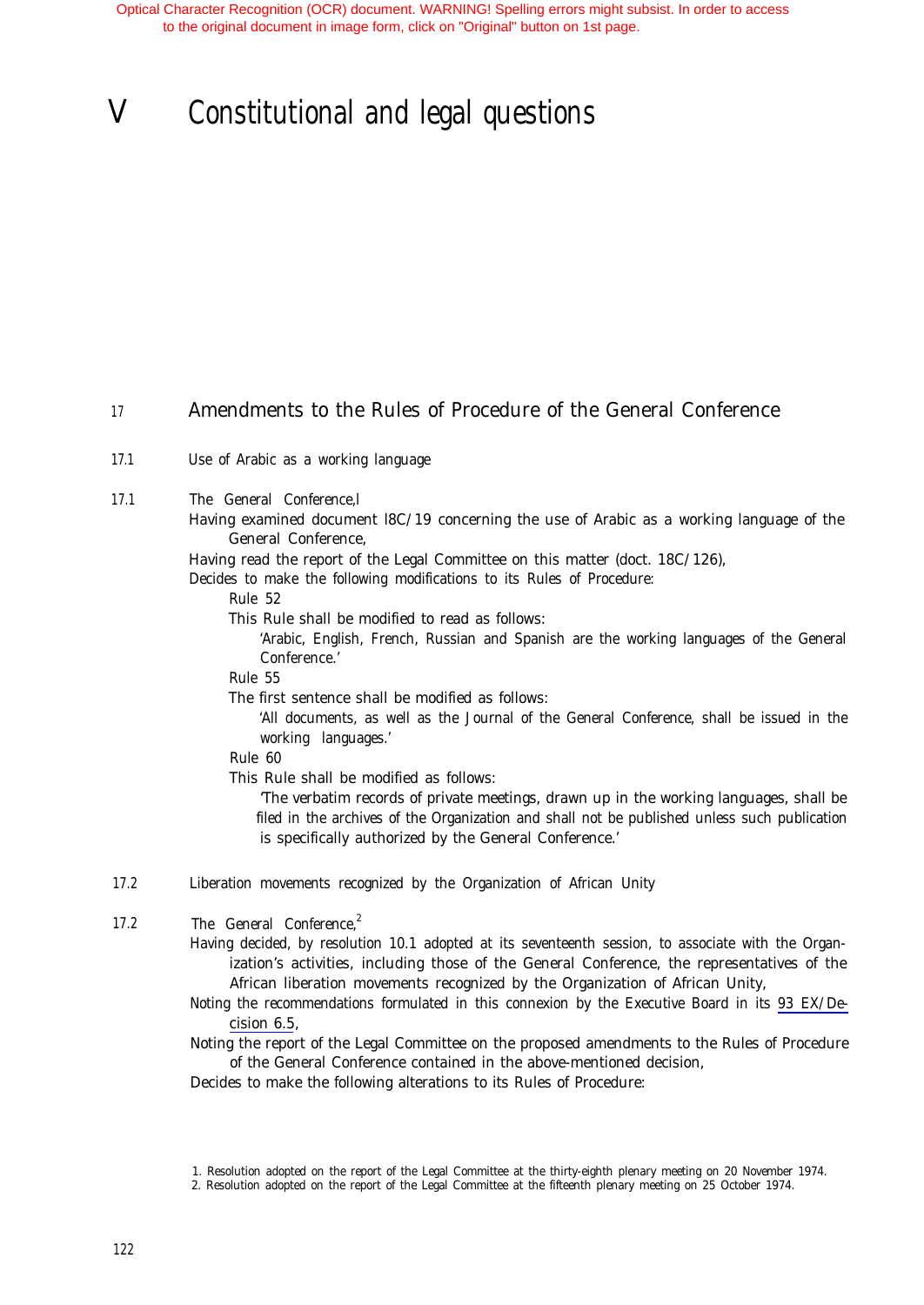Constitutional and legal questions

#### Section I. Sessions

Rule 6

(a) Insert between paragraphs 4 and 5 a new paragraph worded as follows:

'5. The Executive Board shall before each session of the General Conference include in the appropriate list the African liberation movements recognized by the Organization of African Unity which are to be invited to send observers to that session. The Director-General shall notify the liberation movements which appear on this list of the convening of the session and shall invite them to send observers.'

(b) Renumber paragraph 5 accordingly.

Section XIII. Right to speak

Insert a new rule worded as follows:

'Rule 67A Liberation movements recognized by the Organization of African Unity Observers from African liberation movements recognized by the Organization of African Unity may make oral or written statements in plenary meetings and in meetings of committees, commissions and subsidiary bodies, with the consent of the presiding officer .'

- 17.3 Palestine Liberation Organization recognized by the League of Arab States
- 7.3 The General Conference,1

Noting the recommendations formulated by the Executive Board in its 95 EX/Decisions 7.7 and 7.8, Noting the report of the Legal Committee on the proposed amendments to the Rules of Procedure of the General Conference contained in the above-mentioned decision,

Decides to make the following alterations to its Rules of Procedure:

Section I. Sessions

Rule 6

(a) Insert after new paragraph 5 a new paragraph worded as follows:

'6. The Executive Board shall before each session of the General Conference include the Palestine Liberation Organization, recognized by the League of Arab States, in the appropriate list for it to send observers to that session. The Director-General shall notify the Palestine Liberation Organization of the convening of the session and shall invite it to send observers.'

(b) Renumber final paragraph accordingly.

Section XIII. Right to speak

Insert after Rule 67A a new rule worded as follows:

' RuIe 67B The Palestine Liberation Organization

Observers from the Palestine Liberation Organization, recognized by the League of Arab States, may make oral or written statements in plenary meetings and in the meetings of committees, commissions and subsidiary bodies, with the consent of the presiding oficer.

## <sup>18</sup> Amendment to the 'Regulations for the general classification of the various categories of meetings convened by Unesco<sup>1</sup>

- 18.1 African liberation movements recognized by the Organization of African Unity
- 18.1 The General Conference,1
	- Having decided, by resolution 10.1 adopted at its seventeenth session, to associate with the Organization's activities, including those of the General Conference, the representatives of the African liberation movements recognized by the Organization of African Unity,
	- Noting the recommendations formulated in this connexion by the Executive Board in its [93 EX/De](#page-80-0)[cision 6.5](#page-80-0),

Noting the report of the Legal Committee on the proposed amendment to the 'Regulations for

1. Resolution adopted on the report of the Legal Committee at the fifteenth plenary meeting on 25 October 1974.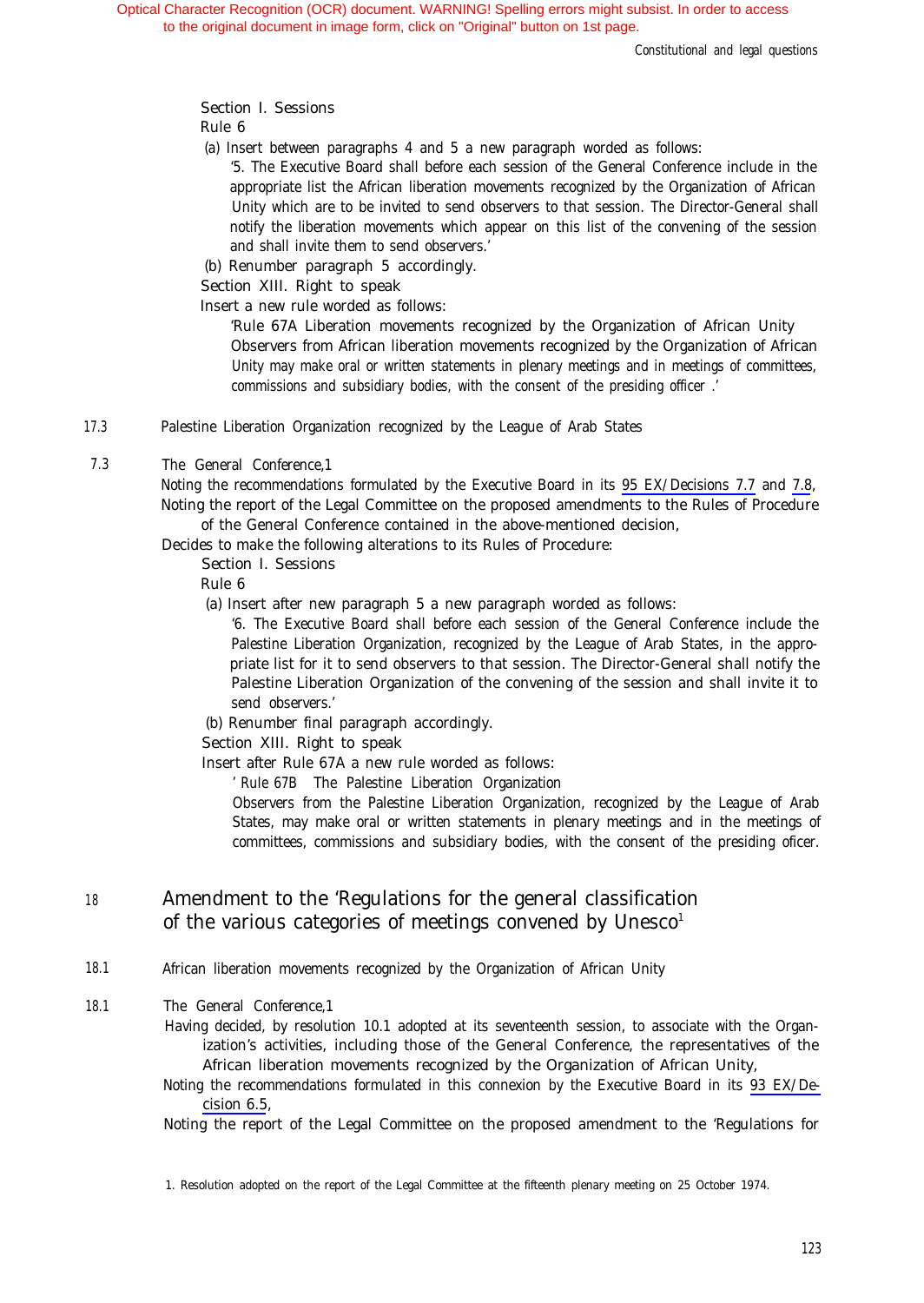the general classification of the various categories of meetings convened by Unesco' contained in the above-mentioned decision,

Decides to make the following alteration to the 'Regulations for the general classification of the various categories of meetings convened by Unesco':

General

Insert between Article 7 and Article 8 a new Article worded as follows:

'Article 7A. Without prejudice to the other provisions of these Regulations, the General Conference, the Executive Board or the Director-General, according to the category of meeting, shall decide upon the African liberation movements recognized by the Organization of African Unity which are to be invited to send obse vers to the meetings referred to in these Regulations.'

18.2 Palestine Liberation Organization recognized by the League of Arab States

#### 18.2 The General Conference,l

Noting the recommendations formulated by the Executive Board in its 95 EX/Decisions 7.7 and 7.8, Noting the report of the Legal Committee on the proposed amendment to the 'Regulations for

the general classification of the various categories of meetings convened by Unesco' contained in the above-mentioned decision,

Decides to make the following alteration to the 'Regulations for the general classification of the various categories of meetings convened by Unesco':

General

Insert a new Article worded as follows:

'Article 7B. Without prejudice to the other provisions of these Regulations, the General Conference, the Executive Board or the Director-General, according to the category of meetings shall invite the Palestine Liberation Organization, recognized by the League of Arab States, to send observers to the meetings referred to in these Regulations.'

## <sup>19</sup> Draft amendments to Article V of the Constitution and consequential draft amendments to the Rules of Procedure of the General Conference, submitted by Sweden

- 19.1 The General Conference.<sup>2</sup>
	- Having noted the Report (doc. 18C!/18) of the Executive Board on the draft amendments to Article V of the Constitution and consequential draft amendments to the Rules of Procedure of the General Conference, submitted by Sweden,

Considering that study of this question should be continued,

- I. Decides to defer any decision on this matter until its nineteenth session;
- 2. Invites the Director-General:

(a) to consult Member States on the proposed changes;

(b) to report to the General Conference at its nineteenth session on the results of the consultation.

<sup>1.</sup> Resolution adopted on the report of the Legal Committee at the fifteenth plenary meeting on 25 October 1974.

<sup>2.</sup> Resolution adopted at the thirty-fifth plenary meeting on 18 November 1974.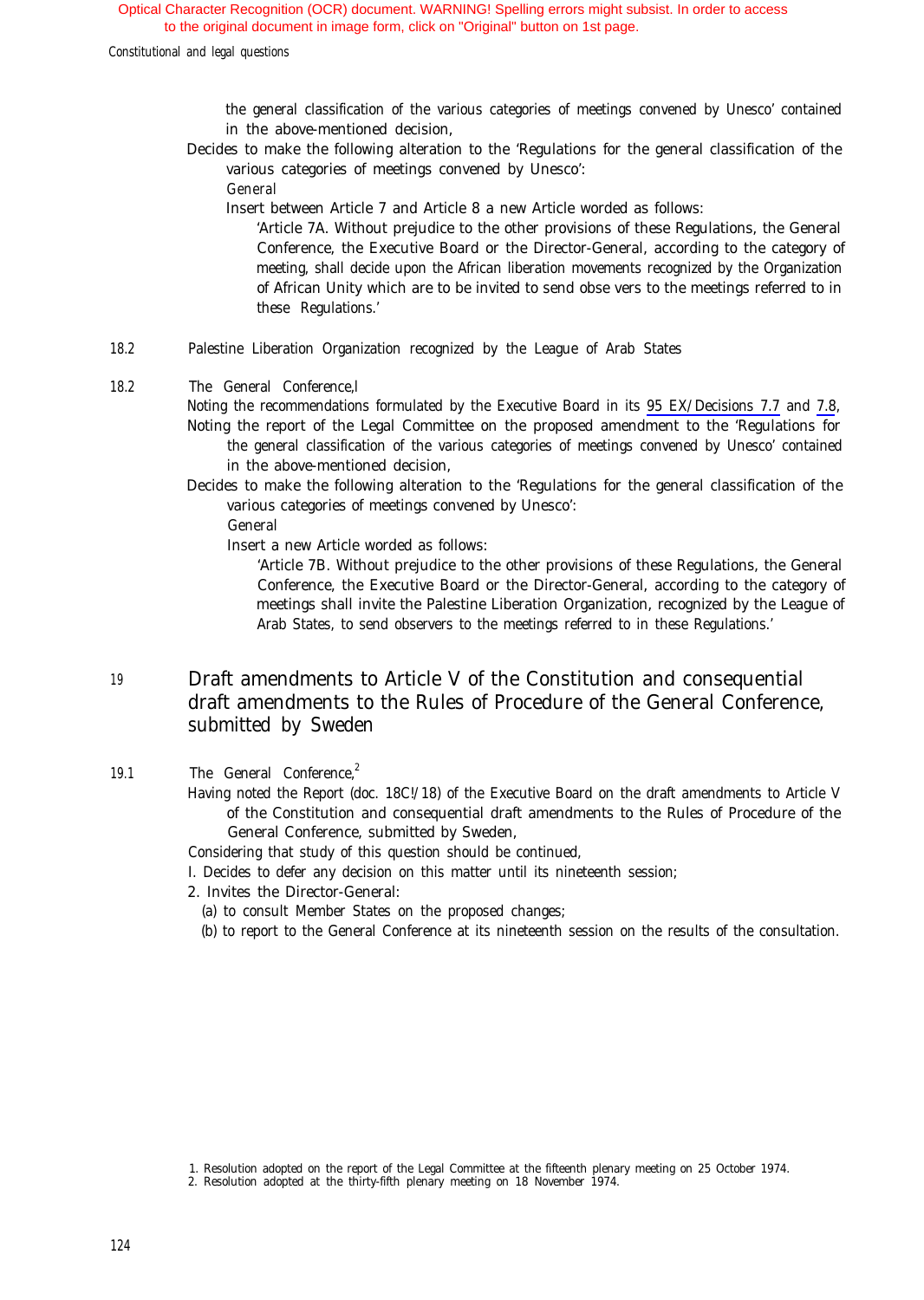# VI Financial questions<sup>1</sup>

### 20 Financial reports

Report of the External Auditor, financial report of the Director-General on the accounts of Unesco for the two-year financial period ended 31 December 1972

20.1 The General Conference,

Having examined document 18C/46,

Receives and accepts the report of the External Auditor together with the audited financial statements on the accounts of Unesco for the two-year financial period ended 31 December 1972.

Auditor's report and financial report of the Director-General and financial statements in respect of the United Nations Development Programme as at 31 December 1972

#### 20.2 The General Conference,

Noting that the Executive Board has approved the report of the External Auditor, the financial report of the Director-General and the financial statements relating to the United Nations Development Programme as at 31 December 1972 (doc. 18C/47),

Receives these reports and financial statements.

Auditor's report and financial report of the Director-General in respect of the interim accounts of Unesco closed on 31 December 1973 for the two-year financiaI period ended 31 December 1974

20.3 The General Conference,

Having examined document 18C/48 and Addenda,

Receives and accepts the report of the External Auditor together with the audited financial statements on the interim accounts of Unesco as at 31 December 1973 for the financial period ending 31 December 1974.

Report of the External Auditor, financial report of the Director-General and financial statements relating to the United Nations Development Programme as at 31 December 1973

### 20.4 The General Conference,

Having examined document 18C/49 and Addenda,

- 1. Receives and approves the report of the External Auditor together with the audited financial statements relating to the United Nations Development Programme as at 31 December 1973;
- 2. Authorizes the Executive Board to approve, on its behalf, the report of the External Auditor

<sup>1.</sup> Resolutions adopted on the report of the Administrative Commission at the thirty-sixth and thirty-seventh plenary meetings on 19 November 1974.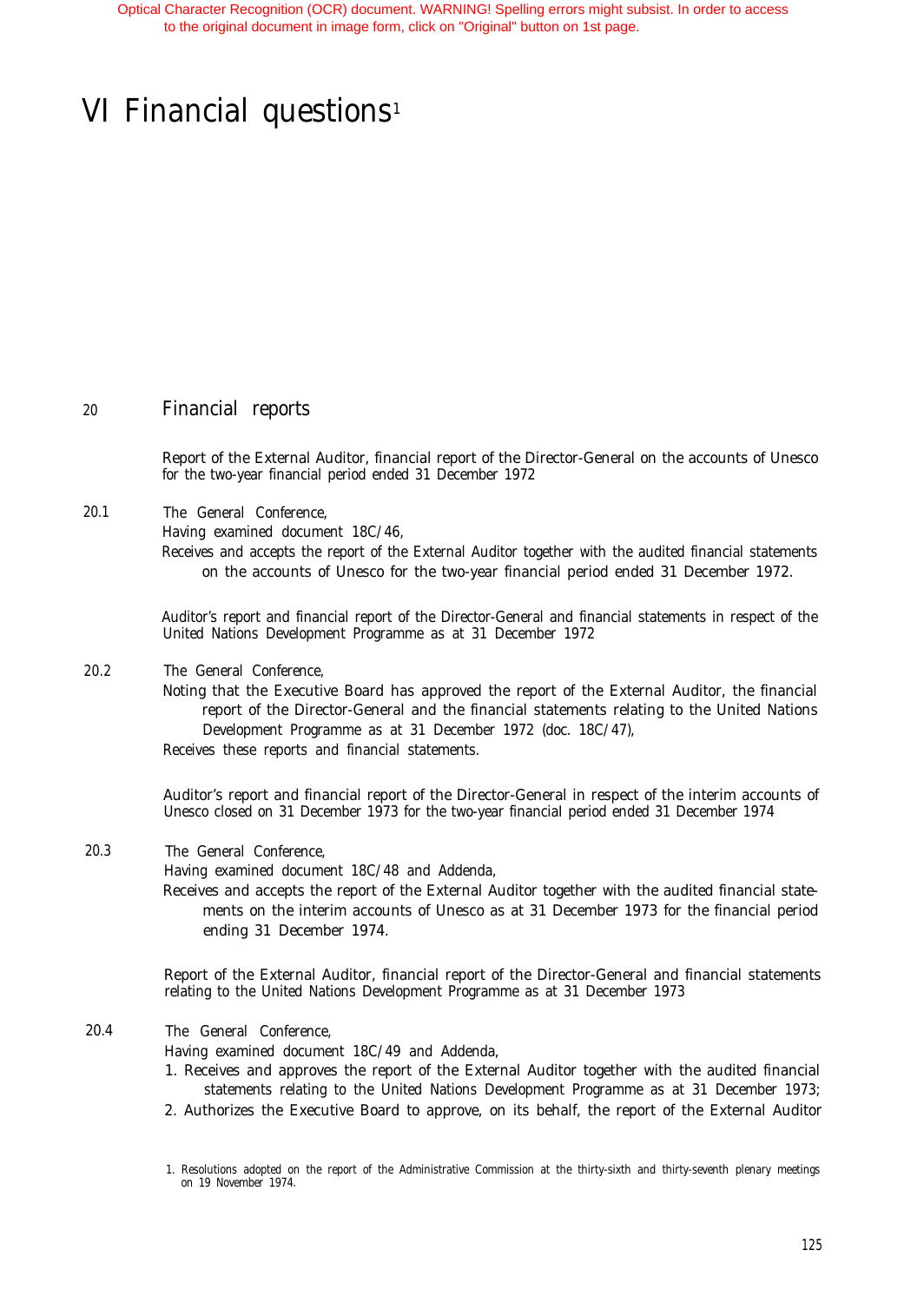<span id="page-122-0"></span>Financial questions

together with the audited financial statements relating to the United Nations Development Programme as at 31 December 1974.

### <sup>21</sup> Contributions of Member States

- 21.1 Scale of assessments
- 21.11 The GeneraI Conference,
	- Considering that the scale of assessments for Member States of Unesco has always been based on the United Nations scale of assessments, suitably adjusted to take into account the difference in membership between the two organizations,
	- Taking note of resolution 3062 (XXVIII) adopted by the United Nations General Assembly concerning the scale of assessments for the contributions of Member States to the United Nations budget for the financial years 1974, 1975 and 1976,
	- Noting further the establishment within the United Nations of a minimum rate of 0.02 per cent and a maximum rate of 25 per cent,
	- Resolves that:
		- (a) the scale of assessments for Member States of Unesco for the financial period 1975-76 shall be calculated on the basis of the scale of assessments adopted by the XXVIIIth session of the United Nations General Assembly for 1974-76, with the same maximum and minimum rates and suitable adjustment of all the other rates to take into account the difference in membership between Unesco and the United Nations;
		- (b) Member States of Unesco as of 15 November 1974 shall be included in the scale of assessments on the following basis;
			- (i) Member States of Unesco which are included in the United Nations scale of assessments, on the basis of their percentages in that scale;
			- (ii) Member States of Unesco which are members of the United Nations but are not included in the United Nations scale of assessments, on the basis of the percentages assigned to them by the United Nations General Assembly;
			- (iii) Member States of Unesco which are not members of the United Nations, on the basis of their theoretical probable percentages in the United Nations scale;
		- (c) new members depositing their instruments of ratification after 15 November 1974 shall be assessed for the years 1975 and 1976 as follows:
			- (i) in the case of members of the United Nations included in the United Nations scale of assessments, on the basis of their percentage in that scale;
			- (ii) in the case of members of the United Nations not included in the United Nations scale of assessments, on the basis of the percentages assigned to them by the United Nations General Assembly;
			- (iii) in the case of non-members of the United Nations, on the basis of their theoretical probable percentages in the United Nations scale;
		- (d) the contributions of new members shall be further adjusted as necessary to take into account the date on which they become members, in accordance with the following formula: 100 per cent of the annual sum due if they become members before the close of the first quarter of the year;
			- 80 per cent of the annual sum due if they become members during the second quarter;
			- 60 per cent of the annual sum due if they become members during the third quarter;
			- 40 per cent of the annual sum due if they become members during the fourth quarter;
		- (e) the contributions of Associate Members shall be fixed at 60 per cent of the minimum percentage assessment of Member States and these contributions shall be accounted for as miscellaneous income;
		- (f) all percentages shall be rounded off to two places of decimals;
		- (g) the contributions of Associate Members which become Member States during the year 1975 or 1976 shall be calculated in accordance with the formula set forth in paragraph 8 of resolution 18 adopted by the General Conference at its twelfth session (1962).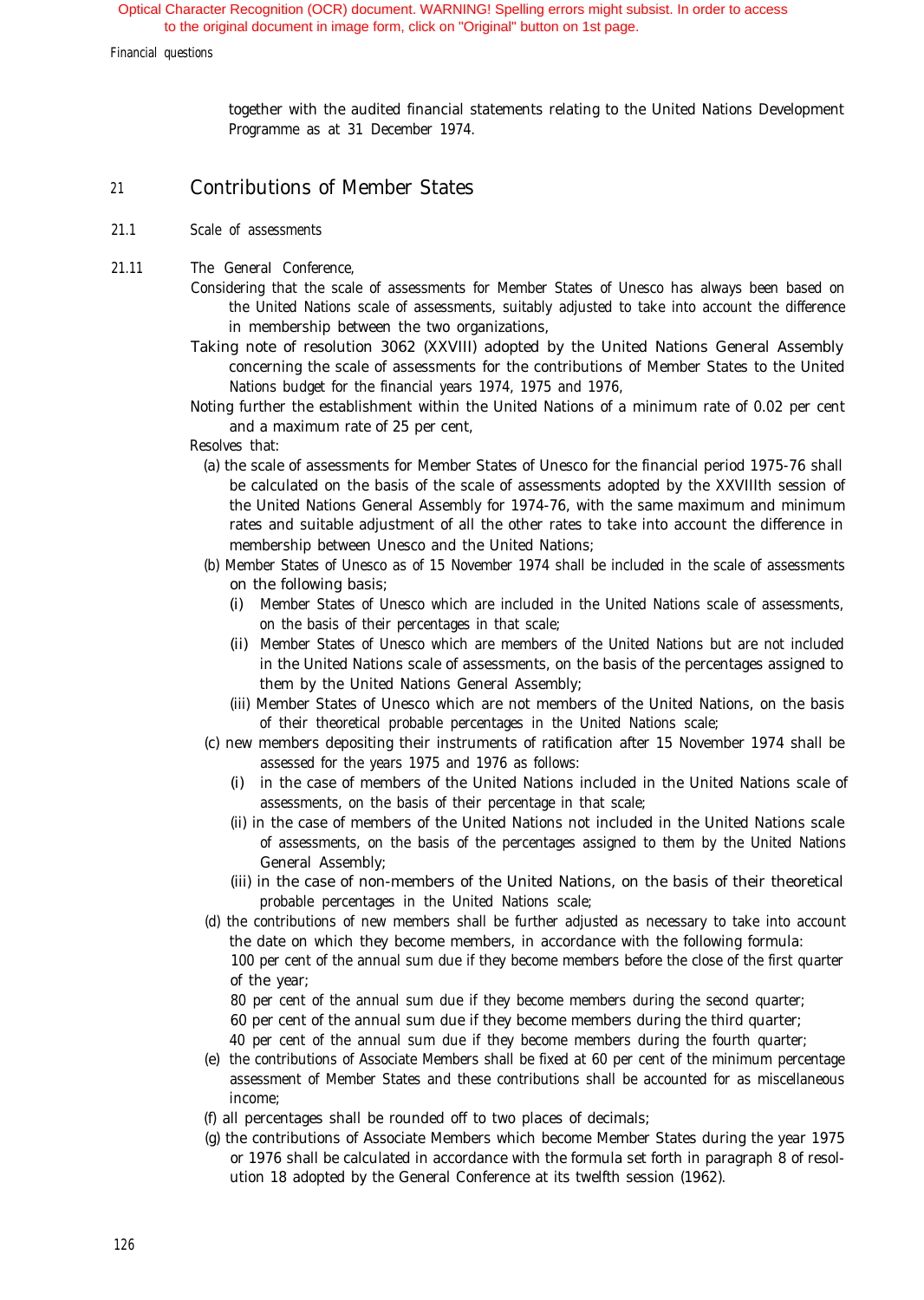Financial questions

- 21.2 Currency of contributions
- 21.21 The General Conference,
	- Considering that in accordance with Financial Regulation 5.6, contributions to the budget and advances to the Working Capital Fund shall be assessed in United States dollars and paid in a currency or currencies to be determined by the General Conference,
	- Considering nevertheless that it is desirable that Member States should, to the widest possible extent, enjoy the privilege of paying their contributions in the currency of their choice,

Decides that for the years 1975 and 1976:

- (a) contributions of Member States to the budget and advances to the Working Capital Fund shall be payable at their choice in United States dollars, pounds sterling or French francs;
- (b) the Director-General is authorized, on request, to accept payment in the national currency of a Member State if he considers that there is a foreseeable need of a substantial amount of that currency in the remaining months of the calendar year;
- (c) in accepting national currencies as provided in (b) above, the Director-General, in consultation with the Member State concerned, shall determine that part of the contribution which can be accepted in the national currency;
- (d) in order to ensure that contributions paid in national currencies will be usable by the Organization, the Director-General is authorized to fix a time-limit for payment, after which contributions would become payable in one of the currencies mentioned in (a) above;
- (e) acceptance of currencies other than the United States dollar is subject to the following conditions laid down by the General Conference at its thirteenth session:
	- (i) currencies so accepted must be usable, without further negotiation, within the exchange regulations of the country concerned, for meeting all expenditures incurred by Unesco within that country;
	- (ii) the rate of exchange to be applied shall be the most favourable rate which Unesco can obtain for the conversion of the currency in question into dollars at the date at which the contribution is credited to the bank accounts of the Organization;
	- (iii) if, at any time within the twelve months following the payment of a contribution in a non-United States currency, there should occur a reduction in the exchange value or a devaluation of such currency in terms of United States dollars, the Member State concerned may be required, upon notification, to make an adjustment payment to cover the exchange loss;
- (f) in the event of acceptance of currencies other than the United States dollar, any differences due to variations in the rates of exchange which do not exceed \$50 and which relate to the last payment for the biennium in question shall be posted to exchange profit and loss account.
- 21.3 Collection of contributions
- 21.31 The General Conference,

Recalling the terms of resolution 15.32 adopted at its seventeenth session,

- Having examined the report of the Director-General on the action taken in application of that resolution (doc. 18C/52 and Add.),
- Noting that the debit balance of the Special Account established in accordance with 17C/Resolution 15.32 amounted to \$944,270 as at 31 October 1974,

Recognizing that this debit balance must be liquidated,

- Decides to prolong the suspension of Articles 4.3 and 4.4. of the Financial Regulations in so far as they apply to the apportionment and surrender of budget surpluses and to transfer any surpluses due for surrender to the credit of the Special Account until such time as the debit balance of the Special Account is liquidated in full.
- 21.32 The General Conference,
	- Having examined the report of the Director-General on the collection of contributions and advances to the Working Capital Fund,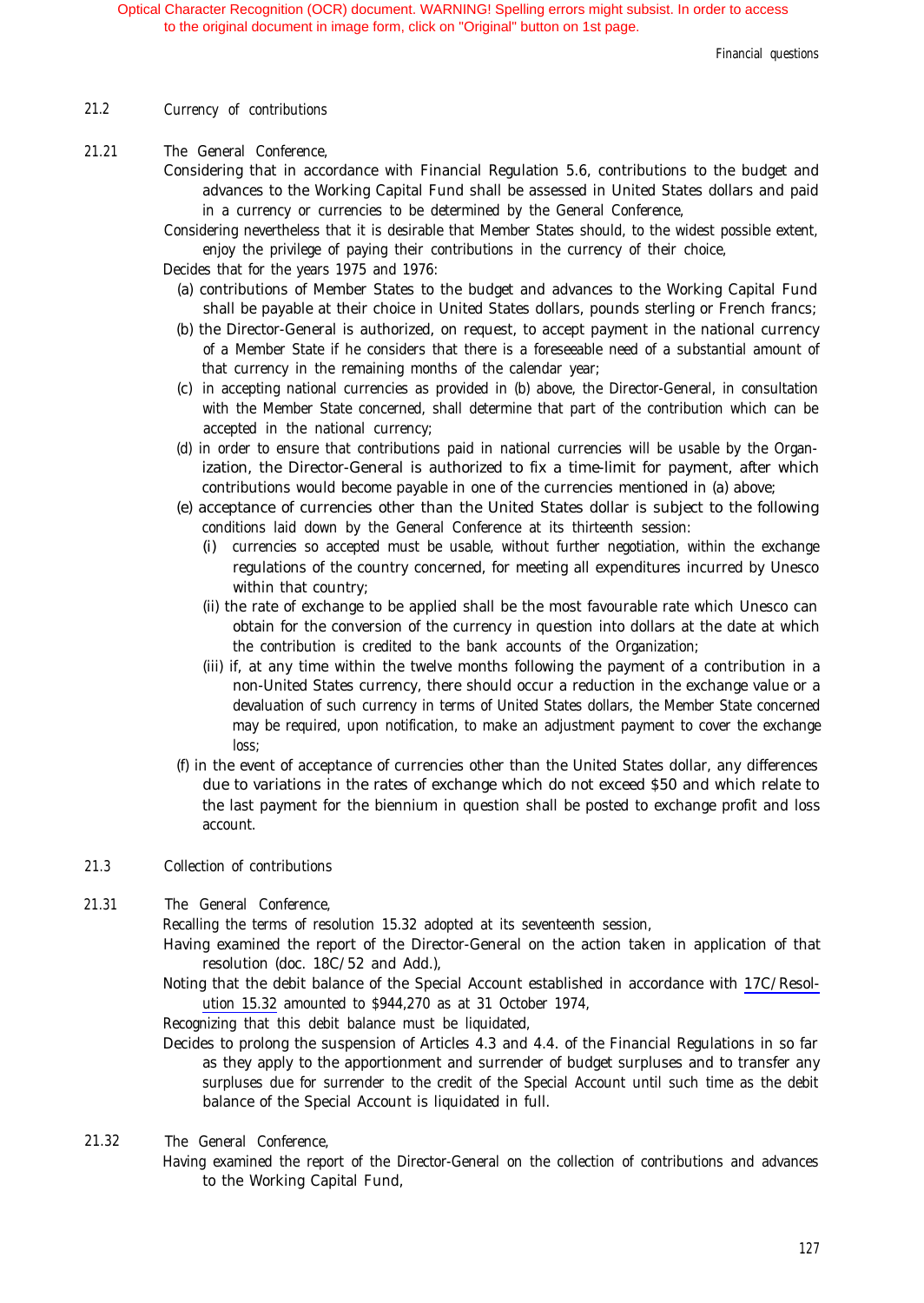<span id="page-124-0"></span>Financial questions

- 1. Notes that, as the result of a combination of factors, the cash situation of the Organization was precarious for the most part of 1973-74;
- 2. Calls upon all Member States to take the necessary steps to ensure that their contributions are paid in full at as early a date as possible;
- 3. Authorizes the Director-General, when it becomes necessary, to negotiate and contract shortterm loans with lenders of his choice to enable the Organization to meet its financial commitments during 1975-76 should the Working Capital Fund and other available cash resources of the Organization be exhausted.

### <sup>22</sup> Working Capital Fund: level and administration

#### 22.1 The General Conference,

- Having considered the report of the Director-General on the level and administration of the Working Capital Fund (doc. 18C/53),
- Resolves that:
	- (a) the authorized level of the Working Capital Fund for 1975-76 is fixed at \$8 million and the amounts to be advanced by Member States shall be calculated according to the percentages attributed to them in the scale of assessments for 1975-76;
	- (b) the Fund shall normally be held in United States dollars, but the Director-General shall have the right, with the agreement of the Executive Board, to alter the currency or currencies in which the Fund is held in such a manner as he deems necessary to ensure the stability of the Fund;
	- (c) income derived from the investment of the Working Capital Fund shall be credited to Miscellaneous Income;
	- (d) the Director-General is authorized to advance from the Working Capital Fund, in accordance with Financial Regulation 5.1, such sums as may be necessary to finance budgetary appropriations pending the receipt of contributions; sums so advanced shall be reimbursed as soon as receipts from contributions are available for that purpose;
	- (e) the Director-General is authorized to advance during 1975-76 sums not exceeding \$250,000 to finance self-liquidating expenditures, including those arising in connexion with Trust Funds and Special Accounts;
	- (f) the Director-General is authorized, with the prior approval of the Executive Board, to advance during 1975-76 from the Working Capital Fund sums in total not exceeding \$200,000 to meet expenses arising from requests made by the United Nations related to emergencies connected with the maintenance of peace and security;
	- (g) the Director-General shall report to the nineteenth session of the General Conference the circumstances in which advances were made under paragraph (f) above and, provided that the Executive Board has satisfied itself that these amounts cannot be reimbursed from savings within the current budget, shall include in the Appropriation Resolution provision for the reimbursement to the Working Capital Fund of such advances;
	- (h) within the limits of these available resources, and after providing for the needs which may arise under clauses (d), (e) and (f) of this resolution, the Director-General is authorized to advance during 1975-76 funds required to finance the construction of Headquarters buildings and unamortized expenditure on remodelling and renovation of existing premises, so as to reduce to a minimum any loans from banks or other commercial sources for this purpose.

Revolving Fund to assist Member States iu acquiring educational and scientific material necessary for technological development

- 22.2 The General Conference,
	- Having noted the results achieved by the implementation of resolution 17 adopted at its seventeenth session concerning the operation of a Revolving Fund to assist Member States in acquiring educational and scientific material necessary for technological development,
	- Authorizes the Director-General to make further allocations in 1975-76 of coupons payable in local currencies, within the limits of a total sum of \$500,000.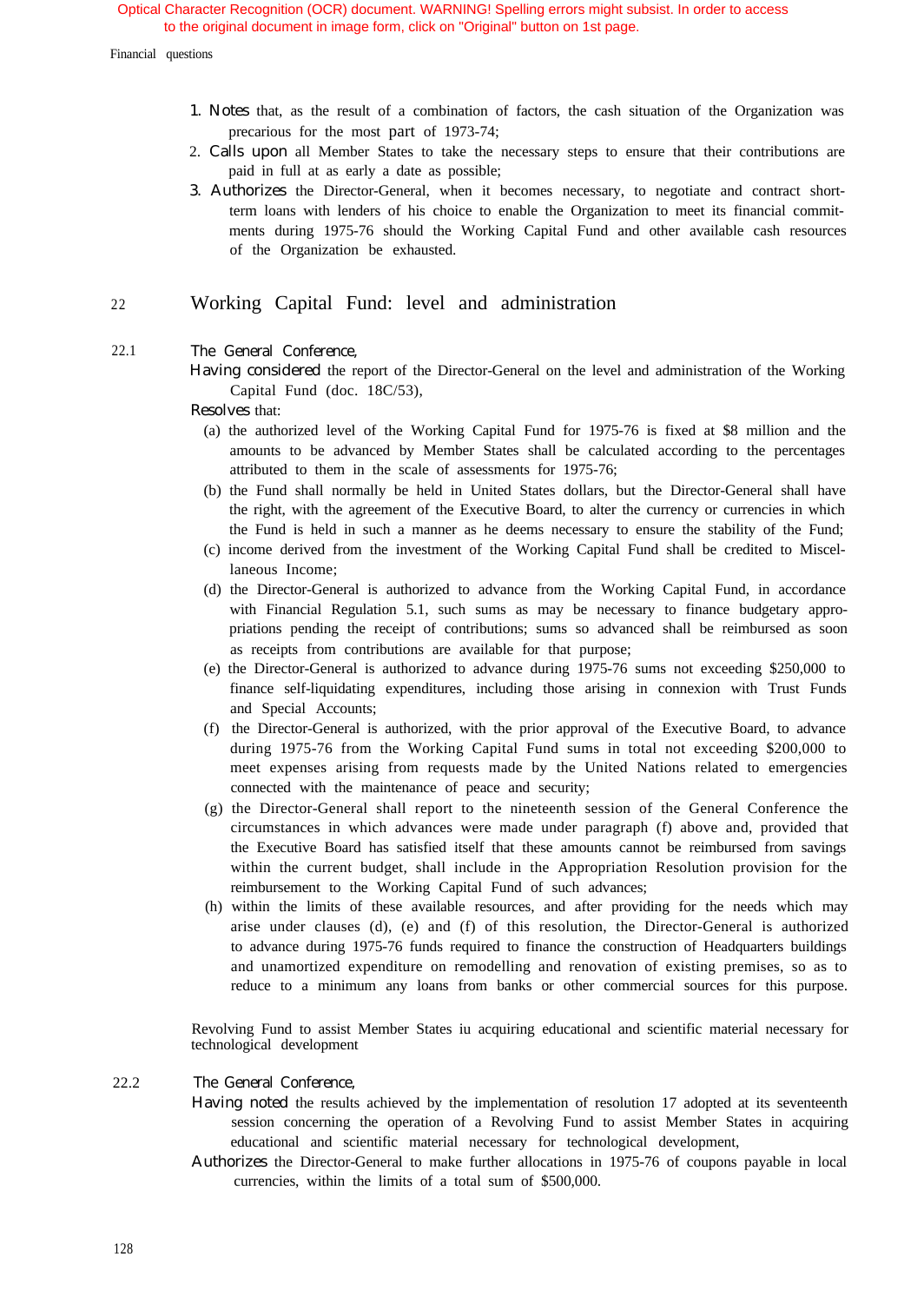Financial questions

## <sup>23</sup> Amendment to the Financial Regulations

### 23.1 The General Conference.

Noting decision 5.1 adopted by the Executive Board at its 95th session recommending inter alia the amendment of Financial Regulation 3.9,

Amends Financial Regulation 3.9 to read as follows:

'Supplementary estimates to a total of 5 per cent of the appropriation for the financial period may be approved provisionally by the Executive Board, after it is satisfied that all possibilities of savings and of transfers within Parts I to VI of the Budget have been exhausted, and shall be reported to the GeneraI Conference for final approval. Supplementary estimates in excess of 5 per cent of the appropriation for the financiaI period shall be reviewed by the Executive Board and submitted to the General Conference with such recommendations as the Board may consider desirable.'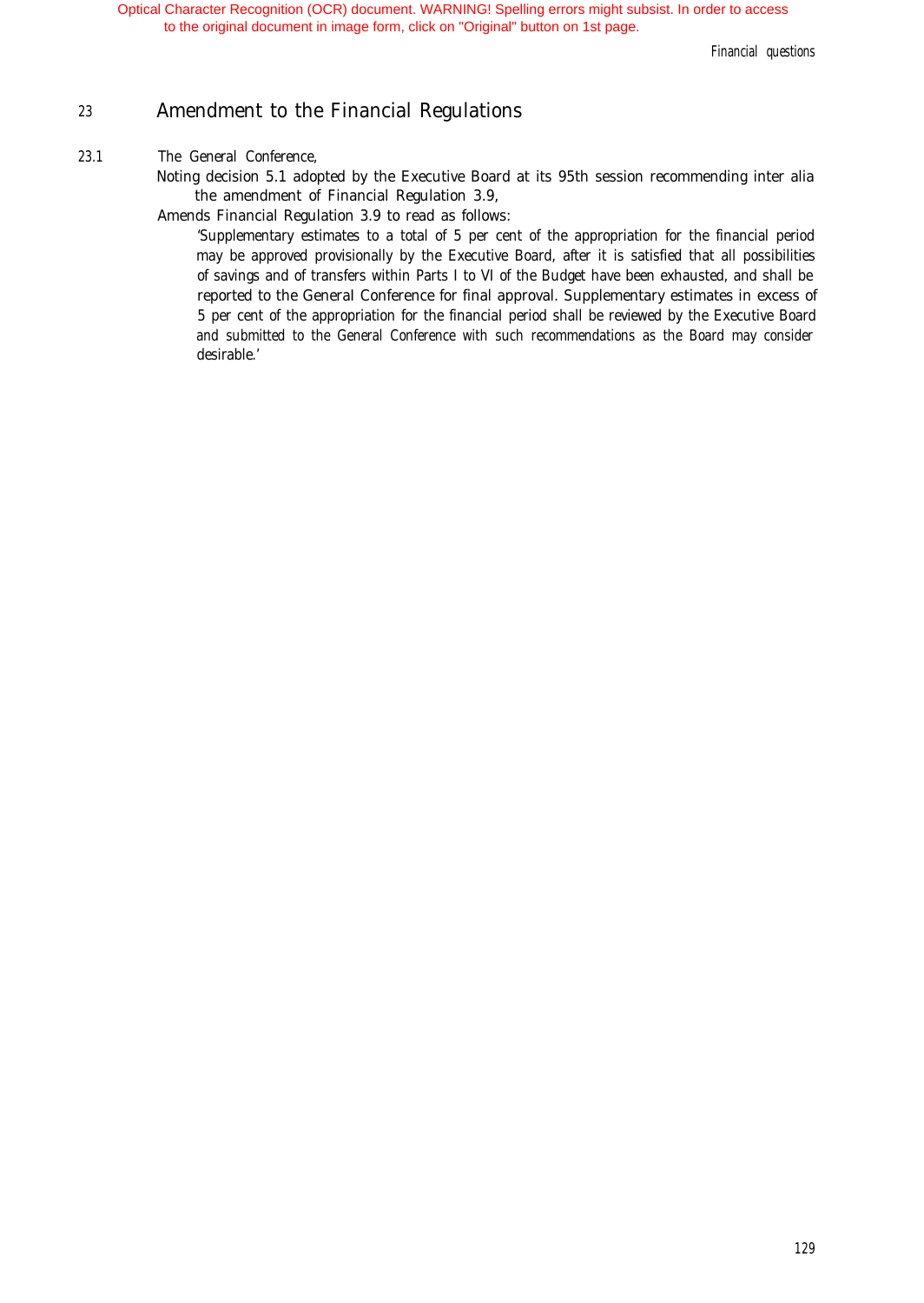# <span id="page-126-0"></span>VII Staff questions<sup>1</sup>

### <sup>24</sup> Staff Regulations and Rules

24.1 The General Conference,

Having examined the report of the Director-General on the subject of amendments to the Unesco Staff Rules (doc. 18C/54 and Add.),

Takes note of the amendments made since the seventeenth session of the General Conference.

### <sup>25</sup> General long-term plan for the selection and renewal of the staff

### 25.1 The General Conference,

- Recalling that, by resolution 38.1 adopted at its seventeenth session, it invited the Director-General to 'prepare . . . a long-term plan for the selection and renewal of the staff, bearing in mind that numerous difficult problems concerning personnel policy . . . are closely interrelated and must be considered as a whole',
- 1. Takes note of the preliminary outline submitted by the Director-General in document l8C/SS showing the interrelationship between the different aspects of personnel policy and staff management;
- 2. Invites the Executive Board and the Director-General to bear this over-all framework in mind in studying further and implementing the Conference's decisions on all aspects and problems of personnel policy.

### 25.2 The General Conference,

Recalling resolution 38.1 adopted at its seventeenth session,

- I. Notes with satisfaction the long-term recruitment plan prepared by the Director-General at the request of the Executive Board, on the model of the similar plan adopted by the General Assembly of the United Nations, and covering the period 1973-78;
- 2. Notes with regret, however, that the implementation of the plan between the present time and 1978 would still leave certain inequities in existence in respect of geographical distribution at the end of that period;
- 3. Invites the Director-General:
	- (a) to revise this plan in the light of relevant decisions of the General Conference and thereafter to keep it regularly up to date, with a view to achieving by 1978, or as soon as practicable thereafter, representation at the mid-point between the maximum and the minimum of their quota for all over-represented and under-represented Member States;

<sup>1.</sup> Resolutions adopted on the report of the Administrative Commission at the thirty-sixth and thirty-seventh plenary meetings on 19 November 1974.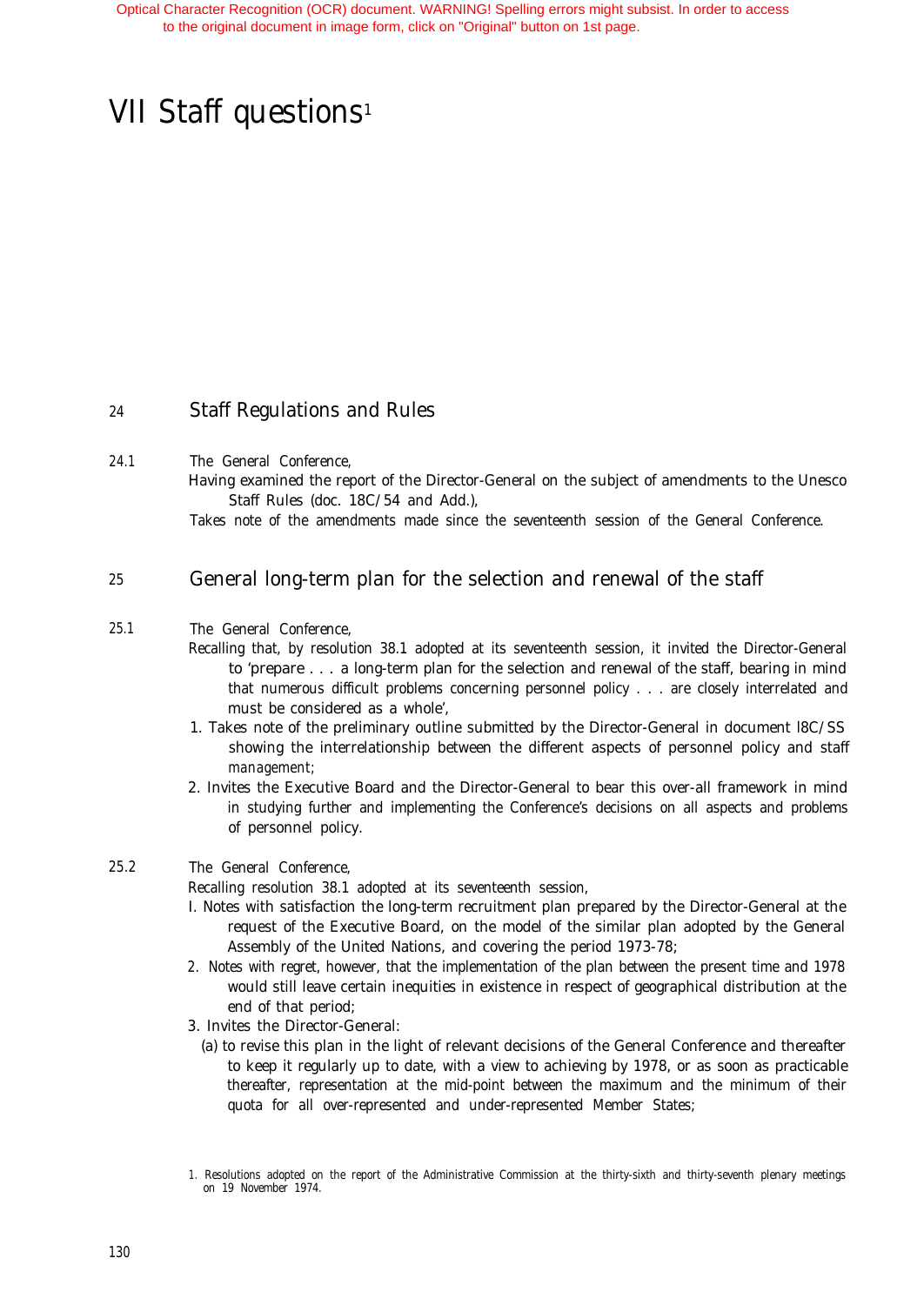- (b) to take all necessary steps, in co-operation with Member States, and particularly with those unrepresented in the Secretariat, to ensure that the plan is implemented to the fullest extent possible;
- (c) to report periodically to the Executive Board and to the General Conference at each regular session on progress made in implementation of the plan;
- 4. Further invites the Director-General to continue his efforts to prepare the over-all staffing plan called for in 17C/Resolution 38.1 of which the long-term recruitment plan should be the central element.

### <sup>26</sup> Geographical distribution of staff

#### 26.1 The General Conference,

- Recalling the provisions of Article VI, paragraph 4, of the Constitution of Unesco and in particular that part which states that appointments to the Secretariat shall be on as wide a geographical basis as possible,
- Considering that observance of the principle of equitable geographical distribution of staff in the Secretariat is also one of the most important factors for the effectiveness of its work,
- Recalling [16C/Resolution 24](#page-126-0) and [17C/Resolutions 21](#page-122-0) and [22.1](#page-124-0) adopted by the General Conference, and in particular paragraphs l(a), l(b) and 2(b) of [17C/Resolution 22.1](#page-124-0),

Having considered the report of the Director-General on this matter (doc. 18C/60),

- Noting that, while some improvement has been made since the seventeenth session of the General Conference, the measures taken by the Director-General have proved insufficient to ensure full observance of the principle of equitable geographical distribution within the Secretariat, and that a number of appointments have continued to be made from over-represented countries,
- Being of the opinion that the principle of equitable geographical distribution should be observed, not only in regard to the over-all number of posts, but also, as far as practicable, in regard to the posts in each department and service and the posts at all levels,

I

- I. Invites the Director-General:
	- (a) to take the necessary steps in accordance with the long-term staff recruitment plan to ensure that, by the end of 1978 or as soon as possible after that date, under-represented countries have a level of representation equivalent to a figure midway between the minimum and maximum of their quota;
	- (b) to take the necessary steps to ensure the appointment of staff on a wide geographical basis, giving preference, other things being equal, first to candidates from unrepresented or underrepresented Member States and, secondly, to candidates from the respective under-represented regions, and for the period 1975-76, to avoid as far as possible appointing candidates from those countries whose considerable over-representation is an obstacle to the improvement of the geographical distribution within the Secretariat as a whole;
	- (c) to submit detailed information regularly to the Executive Board on the distribution of posts in the Professional category and above in all departments and services of the Secretariat, including statistics on geographical distribution by regions;
	- (d) to report on the implementation of this resolution to the General Conference at its nineteenth session;

II

2. Further invites the Director-General to report to the Executive Board on the implications of raising the lowest quota from 2-3 to 3-5, and the corresponding modifications in all other quotas, and to propose any consequential modifications to the criteria established by the Executive Board at its 56th session (1960) that may be necessary;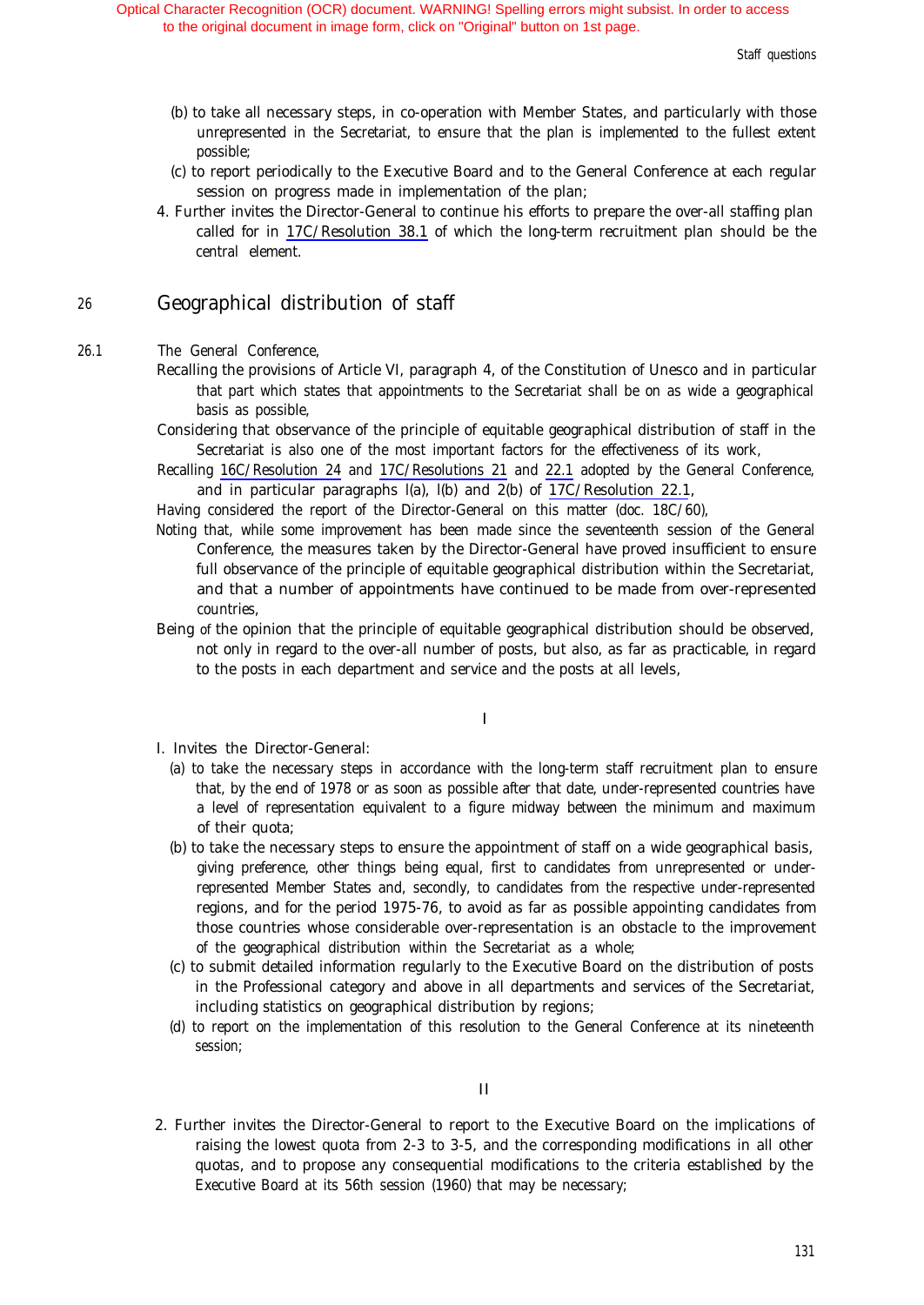Staff questions

- 3. Invites the Director-General to appoint staff to be recruited for posts financed from extrabudgetary resources on a wider geographical basis in order to include nationals from as many Member States as possible;
- 4. Requests the Director-General to present a report to the Executive Board showing statistical tables of the nationalities of staff appointed to projects financed from extra-budgetary resources;

IV

5. Invites the Director-General, in the effort to establish equitable and just geographical and cultural distribution, to study the feasibility of fixing a maximum percentage for country representation in the Unesco Secretariat (e.g. 12.5 per cent) and of working out a revised methodology which takes into consideration the relative importance of the post, the duration of its occupation and its relation to adequate cultural distribution. A report of the findings should be submitted to the Executive Board in time to allow consideration at the nineteenth session of the General Conference.

#### 27 Granting of indeterminate appointments to Professional staff

27.1 The General Conference,

Considering resolution 21 .l adopted at its seventeenth session,

- Having examined the Director-General's report on the subject of indeterminate appointments (doc. 18C/61),
- 1. Notes the resolution (95 EX/Decision 9.8.2) adopted by the Executive Board at its 95th session;
- 2. Approves the recommendation of the Executive Board contained in paragraph 7 of this resolution regarding measures to be taken by the Director-General pending the conclusion of the studies called for by the Executive Board, namely the authorization to increase the percentage of indeterminate appointments to 25 per cent of Professional staff as a whole and 44.6 per cent of those occupying posts subject to geographical distribution, it being understood that special efforts will be made to consider all deserving staff with five years' service and that, qualifications being equal, a due proportion of the contracts will be awarded to members of the staff from underrepresented countries so as to achieve the projected equitable geographical and cultural distribution, while following the criteria established by the General Conference ([16C/Resolution 25](#page-126-0) and [17C/Resolution 21](#page-122-0) and [22](#page-124-0));
- 3. Invites the Director-General to report further on this subject to the General Conference at its nineteenth session.

#### 28 Salaries

International Civil Service Commission

- 28.1 The General Conference,
	- Having examined the report of the Director-General on the establishment of an International Civil Service Commission,
	- Noting that the United Nations General Assembly has postponed to its 29th session the examination of the draft Statute of the Commission, with a view to possibly setting up the Commission as of 1 January 1975,
	- RecaIling resolution 23.2 adopted at its seventeenth session,
	- 1. Extends until its nineteenth session the authorization given to the Executive Board to take such measures as may be necessary to provide for the participation of Unesco in the work of any International Civil Service Commission which may be established by the General Assembly;
	- 2. Invites the Director-General to report to the General Conference at its nineteenth session on any measures taken under the preceding paragraph.

132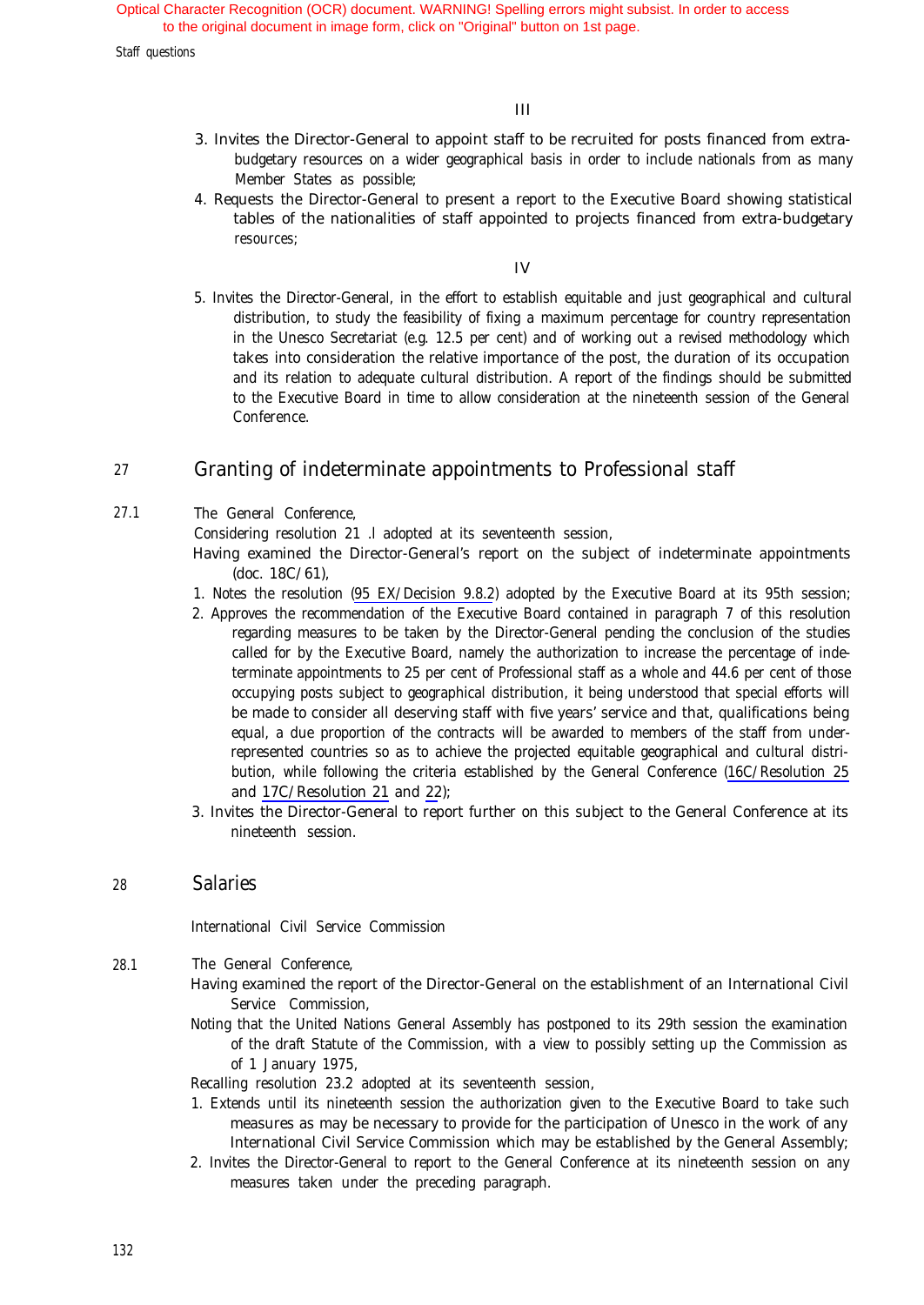Staff questions

Salaries, allowances and other benefits of staff: Professional category and above

### 28.2 The General Conference,

- Having examined the report of the Director-General on the salaries and allowances of staff in the Professional category and above (doc. 18C/55),
- Having taken note of the changes which have occurred since the seventeenth session in relation to salaries, post adjustment classifications and pensionable remuneration,
- Having noted the recommendations being made to the United Nations General Assembly by the International Civil Service Advisory Board,
- Aware that these recommendations may lead to adjustments of the present conditions of service of the officials of the United Nations and Specialized Agencies which adhere to the common system of salaries and allowances,
- I. Authorizes the Director-General to apply to staff of Unesco such measures as may be adopted by the General Assembly of the United Nations, the date of application of those measures being the same as that fixed by the General Assembly;
- 2. Invites the Director-General to report to the Executive Board at its 97th session and to the General Conference at is nineteenth session on any measures taken under the present resolution.

Salaries, allowances and other benefits of staff: General Service staff

- 28.3 The General Conference,
	- Having considered the report (doc. 18C/56) of the Director-General on action taken in pursuance of resolution 23.4 adopted at its seventeenth session;
	- 1. Approves, on a provisional basis, the proposals of the Director-General contained in his report;
	- 2. Invites the Director-General to continue the studies indicated in document 18C/56, with particular reference to the possible methods of bringing Unesco's maximum salary levels more into line with those practised by employers in the Paris area;
	- 3. Authorizes the Director-General:
		- (a) to give effect, as from 1 January 1975, to the salary scale adapted to a six-grade structure for General Service staff at Headquarters as set out in Annex I of document 18C/56, updated to take into account increases in the general quarterly index of hourly wage rates for 1974;
		- (b) to continue making pensionable adjustments to this scale, to be effected in units of 4 per cent whenever the general quarterly index of hourly wage rates, published by the French Ministry of Labour, shows a fluctuation equivalent to 5 per cent of the base (100 on 1 January 1974);
		- (c) to increase the language allowance to 1,800 French francs a year for the first language and 900 French francs a year for the second language, as from 1 January 1975;
	- 4. Invites the Director-General to keep under review, in co-operation with the French authorities, the possibility of replacing the index at present used for salary adjustments by one more suitable to Unesco's purposes, preferably an index of earnings of office workers in the Paris region, and to report to the Executive Board should he consider that it is appropriate for Unesco to adopt such an index.
	- 5. Authorizes the Executive Board to consider and, if it deems it appropriate, to approve on behalf of the General Conference any proposal made by the Director-General under the preceding paragraph as well as any revision to family allowances which may be proposed by the Director-General before the nineteenth session of the General Conference.

### <sup>29</sup> Pensions

United Nations Joint Staff Pension Fond

- 29.1 The General Conference,
	- Takes note of the status of the operation of the United Nations Joint Staff Pension Fund, as indicated in the annual report of the Joint Staff Pension Board for 1972 and as reported to the Conference by the Director-General.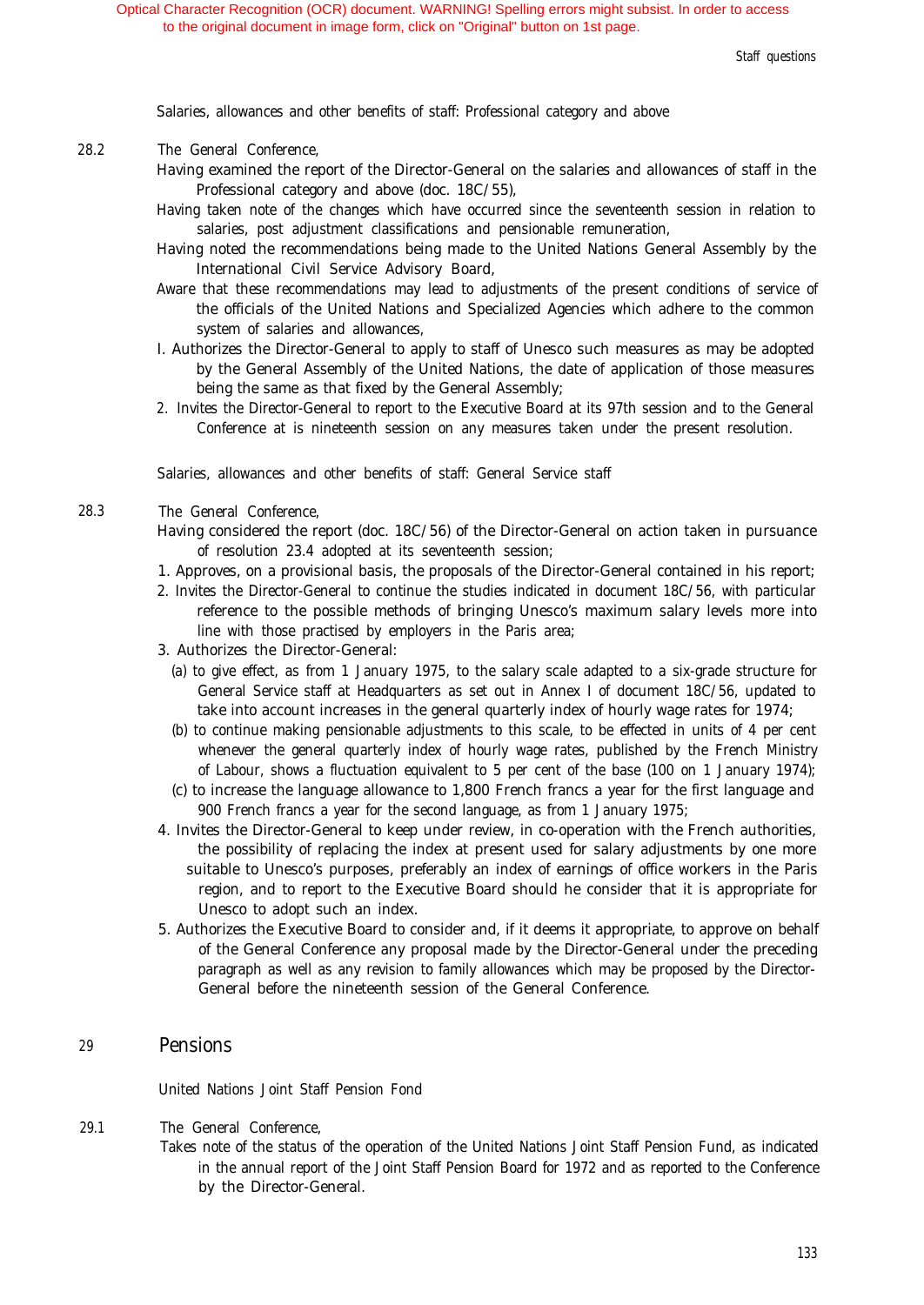Staff questions

Pension rights: liability of the Organization regarding service performed during the years 1947-50

29.2 The General Conference, Having examined document 18C/lOO, I. Decides to defer further consideration of the matter until its nineteenth session, 2. Invites the Executive Board and the Director-General to make further in-depth studies of the question and report thereon to the General Conference at its nineteenth session.

Unesco Staff Pension Committee: election of representatives of Member States for 1975-76

- 29.3 The General Conference,
	- Renews for two years the appointment of the present representatives of Member States on the Unesco Staff Pension Committee, thereby ensuring that the Conference is represented on the Committee for 1975-76 as follows:
		- As members: As alternate members:
		- 1. Brazil 1. Ethiopia
		- 2. Canada 2. Japan
		- 3. Lebanon 3. Poland

#### 30 Provision to Member States of executive personnel (UNESCOPAS)

- 30.1 The General Conference,
	- Recognizing the need to grant assistance to Member States to help them to administer effectively their economic and social development programmes in the fields of education, science, culture and communication,
	- Authorizes the Director-General on a continuing basis to provide Member States and Associate Members, on request, with executive personnel (UNESCOPAS) under the terms and conditions indicated in resolution 5.71 of the thirteenth session of the General Conference and confirmed by resolutions 5.51 of the fourteenth session, 5.41 of the fifteenth session, 5.4 of the sixteenth session and 5.51 of the seventeenth session.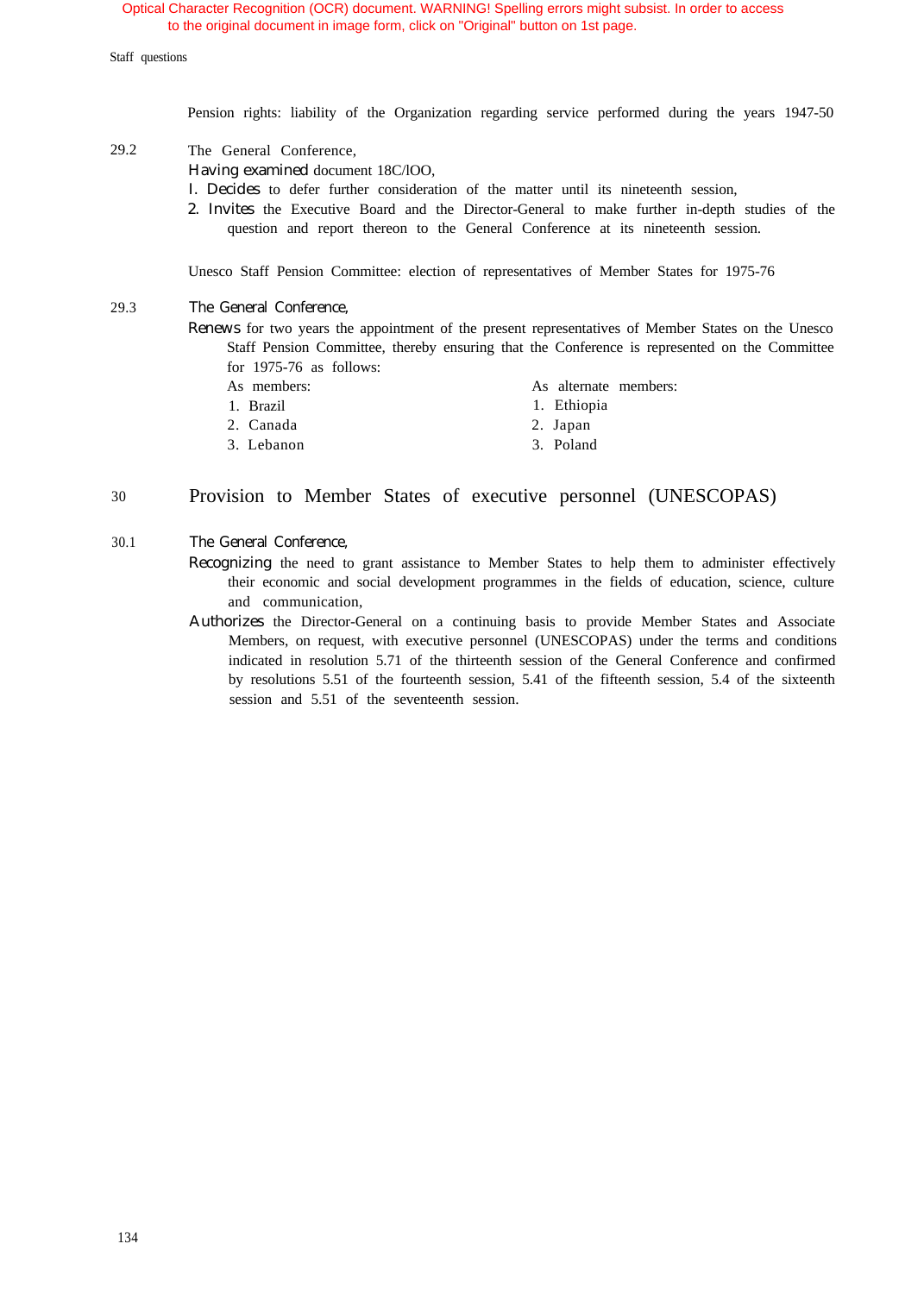# VIII Headquarters questions<sup>1</sup>

### <sup>31</sup> Headquarters premises-extended medium-term solution

#### 31.1 The General Conference,

- Recalling the steps taken at its fifteenth session by virtue of resolution 26.2 'to cope with the expansion of the Organization's activities and its needs for premises after 1972 until such time as a long-term solution has been put into effect',
- Recalling that at its sixteenth session (1970) the General Conference, by virtue of resolution 34, authorized the Director-General to arrange for the preparation of the final plan and the construction of the sixth building at a cost not exceeding \$10.5 million,
- Recalling that at its seventeenth session the General Conference, by virtue of resolution 25, considered that 'these expanded requirements make it increasingly urgent to proceed with the construction of the sixth building', and decided to raise the maximum cost of the building to the sum of 67 million French francs, in view of the fifteen-month delay in beginning construction and the increases in costs which had occurred since the previous session,
- Having noted the measures taken by the Director-General to ensure the implementation of the aforesaid resolution (doc. 18C/65 and Annexes and Add.),
- Having noted the Report of the Headquarters Committee (doc. 18C/64, Section I), and the recommendations contained therein,

I

- I. Notes that the first parcel of land generously provided by the French Government was placed at Unesco's disposal in March 1974;
- 2. Notes the assurance given by the French Government that the second parcel of land will be entirely free and placed at the Organization's disposal by the second half of 1975;

II

- Having noted that the increases in the cost of labour and materials which have occured since the seventeenth session have been much higher than had been anticipated,
- Having noted the savings effected by the Director-General, in agreement with the Headquarters Committee, to reduce the cost of this operation,
- 3. Recognizes that the estimates approved in 1972 must be adjusted to allow for these new increases and the results of the delay in beginning construction due to the difficulties encountered by the French authorities when carrying out expropriation operations;
- 4. Authorizes the Director-General to proceed with the construction of the sixth building at a revised cost not exceeding 96,942,OOO French francs;

<sup>1.</sup> Resolutions adopted on the report of the Administrative Commission at the thirty-sixth and thirty-seventh plenary meetings on 19 November 1974.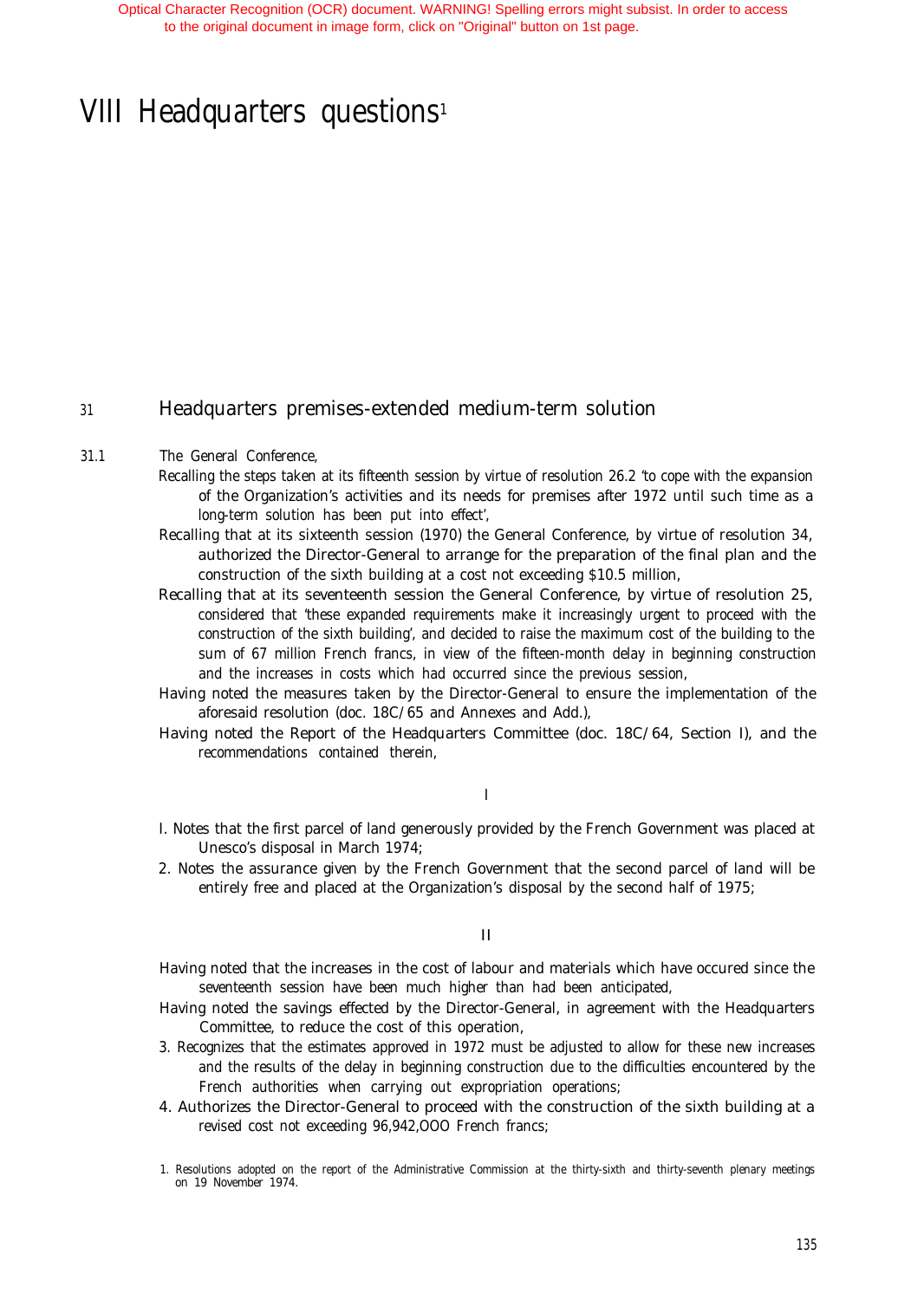<span id="page-132-0"></span>Headquarters questions

- Recalling the privileges and immunities enjoyed by the Organization in virtue of the Agreement concluded between it and the French Government on 2 July 1954, and particularly Articles 15 and 16 of the said Agreement, which was applied for the building of the Permanent Headquarters of Unesco by a letter from the Ministry of Foreign Affairs dated 14 October 1954,
- 5. Notes with satisfaction the measures taken by the Director-General to ensure the financing of the building, with the aid of the French Government, and the particularly favourable conditions applying to the loans granted by the Caisse des Dépots et Consignations;
- 6. Invites the Director-General to obtain, if necessary, the additional funds required to finance the operation by applying the methods listed in Section II of the aforesaid [16C/Resolution 34](#page-133-0);

IV

- Having noted the Director-General's proposals and the recommendations of the Headquarters Committee regarding amortization of the construction expenditure and interest on loans (doc. 18C/64, Section I),
- 7. Decides to increase to seven financial periods, and to prolong until 1986, the time allowed for amortization of the cost of construction of the sixth building (96,942,OOO French francs) and of the interest on the loans contracted for financing this project;
- 8. Invites the Director-General to include in future draft budgets the funds required to cover amortization of the cost of the project;
- 9. Recalls that all funds earmarked for the amortization of the cost of construction of the sixth building in future investment budgets shall be reserved exclusively for that purpose, whatever the rate of implementation of the project.

### <sup>32</sup> Remodelling of Headquarters premises

### 32.1 The General Conference,

- Recalling that, in resolution 35 adopted at its sixteenth session (1970), it approved the project for the remodelling of Headquarters premises and the estimate submitted by the Director-General,
- Recalling that, in resolution 26.1 adopted at its seventeenth session (1972), it approved the additional work proposed by the Director-General and decided to raise to 9,033,870 French francs the sum of 8,824,500 French francs initially approved by the General Conference under [16C/Resolution 35](#page-135-0),
- Having noted the steps taken by the Director-General to ensure the implementation of the aforesaid resolutions (doc. 18C/66),
- Having noted the Report of the Headquarters Committee (doc. 18C/64, Section II) and the recommendations contained therein,
- 1. Notes with satisfaction that the additional work has been executed within the time stipulated, and within the limits of the appropriation approved by the General Conference;
- 2. Invites the Director-General, as soon as he is able to do so, to submit to the Headquarters Committee a final statement of building and equipment costs, and to include this statement in the regular financial report to be submitted by him to the General Conference at its nineteenth session;
- 3. Invites the Director-General to include in future budgets the funds required for amortization of the cost of the project.

#### 33 Headquarters premises-long-term solution

33.1 The General Conference, Recalling that, in resolution 33, adopted at its sixteenth session (1970), it considered that 'the construction of a sixth building will meet the need for premises up to 1985, but that after that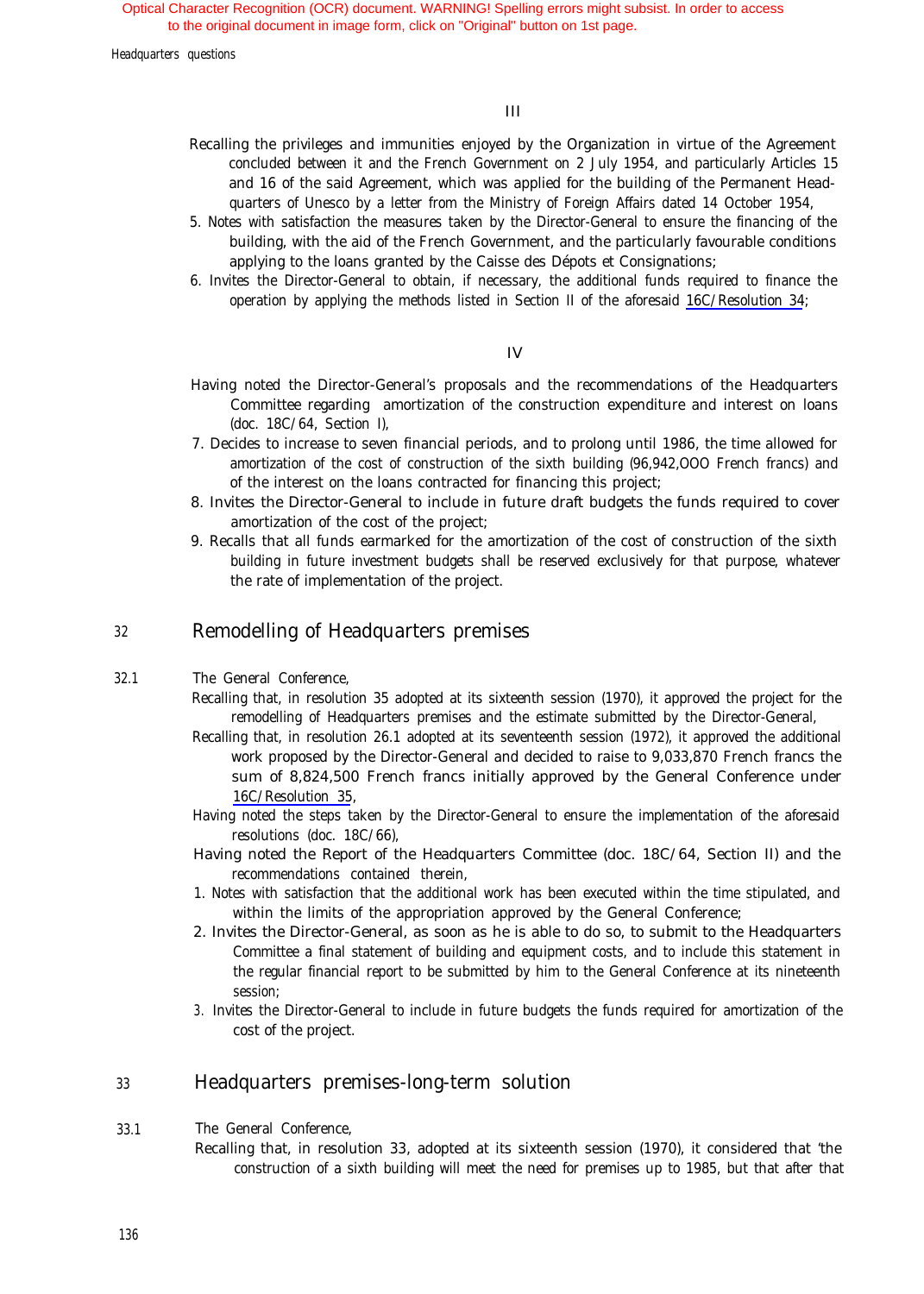<span id="page-133-0"></span>date an adequate solution will have to be found to the problems arising from the depreciation of existing plant, the increase in the Organization's activities and the difficulties which might follow further dispersal of premises',

- Having noted the Report by the Director-General (doc. 18C/67), and the Report of the Headquarters Committee (doc. l8C/64, Section III),
- 1. Expresses its warm gratitude to the French Government for having proposed to the Organization a new long-term solution in the privileged Tête Défense zone;
- 2. Confirms the position taken as regards this proposal by the Headquarters Committee at its 66th session (doc. 66 HQ/Report, paragraph 37);
- 3. Recalls that, under the terms of the aforesaid [16C/Resolution 33](#page-132-0), the General Conference considered that advantage should be taken of the respite allowed to the Organization as a result of the construction of the sixth building to continue examining other long-term solutions which meet the criteria defined by the Headquarters Committee at its 52nd and 54th sessions (doc. 16C/54, paragraph 88), and which will, in particular, ensure the total reconstruction of the Headquarters within Paris;

Aware that it will take time to find an appropriate new site within Paris,

- 4. Authorizes the Director-General to continue his consultations with the French authorities and to inform the Headquarters Committee and subsequently the General Conference of any offer made by the French Government which meets the criteria mentioned in paragraph 3 of this resolution;
- 5. Invites the French Government:
	- (a) to continue the search for long-term solutions which fulfil the above-mentioned conditions and criteria;
	- (b) to inform the Director-General of these possibilities so that the General Conference may be able to take up an option on the proposed site, if it seems to it to be in conformity with the future needs of the Organization.

### <sup>34</sup> Headquarters Committee

- 34.1 Terms of reference of the Headquarters Committee
- 34.11 The General Conference,

Having examined the Report of the Headquarters Committee (doc. 18C/64, Section IV),

- Recalling the provisions of Rule 42 of its Rules of Procedure,
- 1. Decides to prolong the existence of the Headquarters Committee, composed of twenty-one members, until the end of the nineteenth session of the General Conference;
- 2. Decides that the Committee shall meet whenever necessary, at the request of the Director-General or on the initiative of its Chairman, in order:
	- (a) to examine the reports which the Director-General will present to it on the execution of the extended medium-term solution, the progress of the construction and the artistic decoration of the sixth building, the financing of the project and the financial situation of the undertaking;
	- (b) to examine any new proposals that may be made by the French Government with respect to the long-term solution of the problem of premises, and the reports submitted to it by the Director-General on this subject;
	- (c) to examine the draft programme of work for the conservation of buildings and plant which the Director-General may propose for 1977-78;
	- (d) to advise the Director-General on all other matters concerning the Headquarters buildings submitted to it by the Director-General or a member of the Committee;
- 3. Invites the Headquarters Committee to report to the General Conference, at its nineteenth session, on what has been done in connexion with the work outlined above;
- 4. Invites the Director-General to report to the Headquarters Committee and subsequently to the General Conference, at its nineteenth session, on the implementation of the resolutions concerning the Headquarters.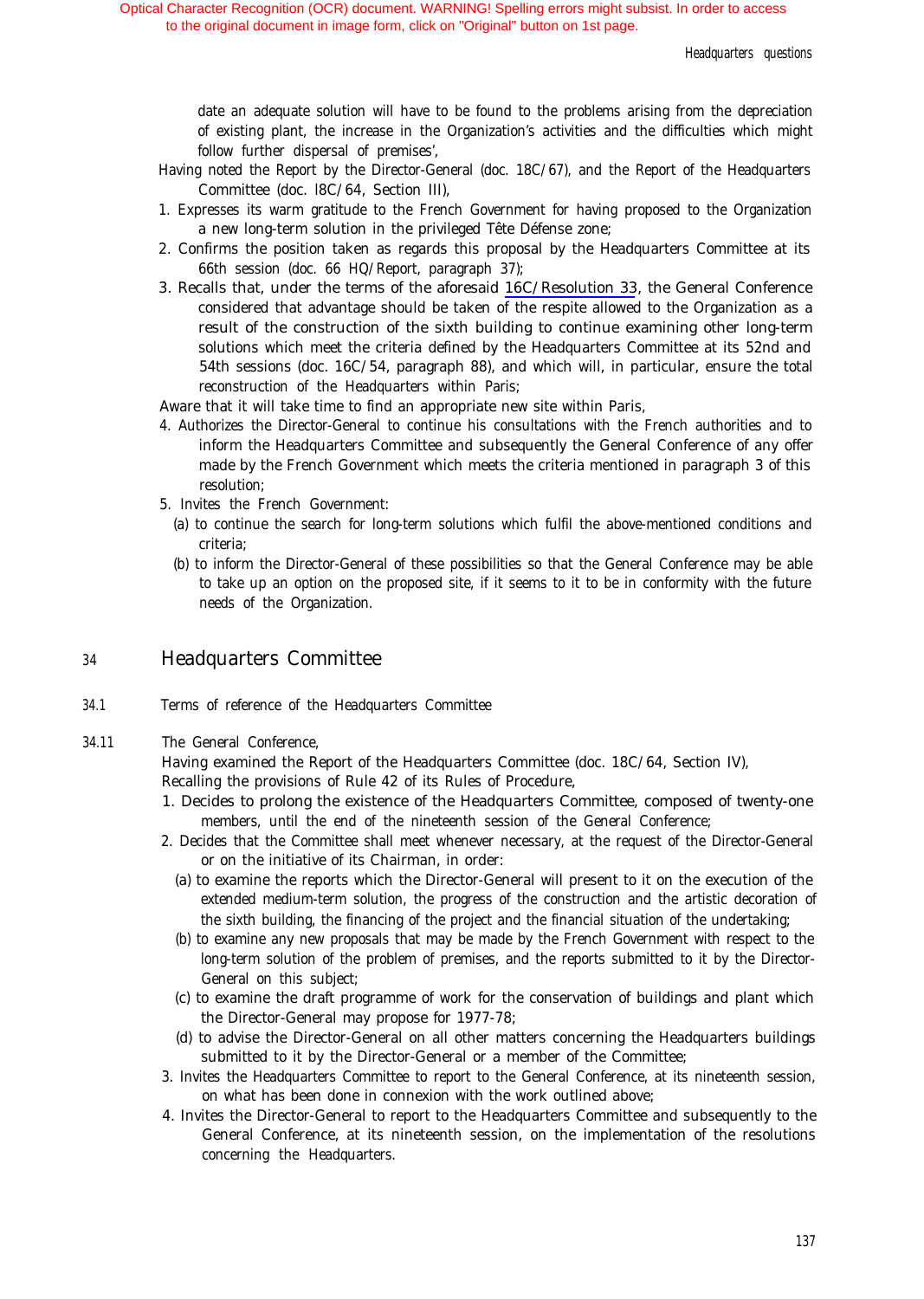Headquarters questions

34.2 Expression of gratitude to the Headquarters Committee

### 34.21 The General Conference,

Recalling that, by resolution 28.2 adopted at its seventeenth session, it laid down the terms of reference of the Headquarters Committee for 1973-74,

- 1. Takes note with satisfaction of the report of the Headquarters Committee (doc. 18C/64);
- 2. Thanks the Headquarters Committee for the excellent work which it has done;
- 3. Thanks the Director-General and the competent services of the Secretariat for their active and valuable collaboration in the Committee's work.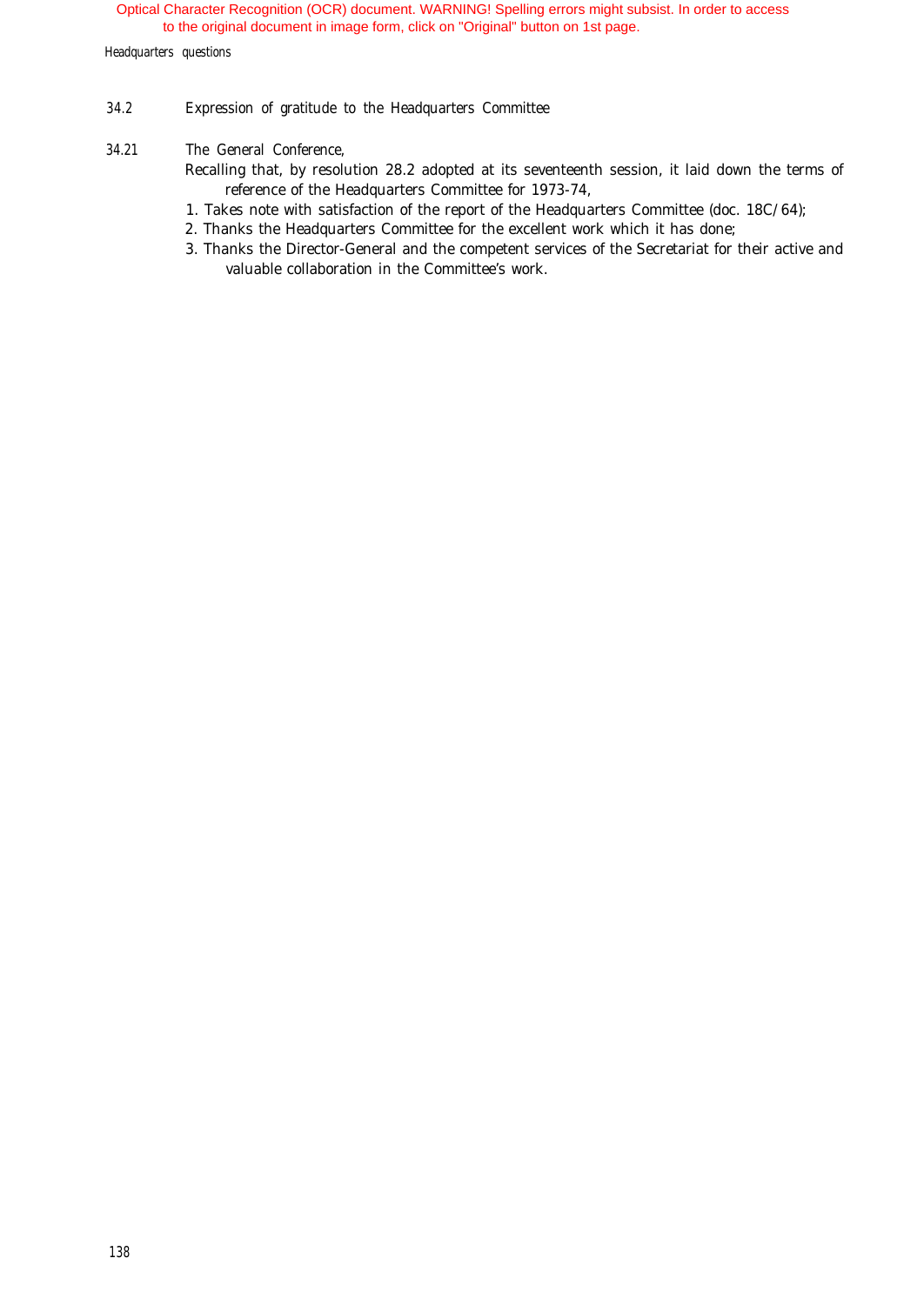# <span id="page-135-0"></span>IX Reports by Member States

<sup>35</sup> Initial special reports submitted by Member States on the action taken by them on the Convention concerning the Protection of the World Cultural and Natural Heritage and on the Recommendation concerning the Protection, at National Level, of the Cultural and Natural Heritage, adopted by the General Conference at its seventeenth session

#### 35.1 The General Conference,<sup>1</sup>

Having considered the initial special reports submitted by Member States on action taken by them on the Convention concerning the Protection of the World Cultural and Natural Heritage and on the Recommendation concerning the Protection, at National Level, of the Cultural and Natural Heritage, adopted by the General Conference at its seventeenth session (docs. 18C/22, 18C/23, 18C/22 Add., 18C/23 Add.),

Having noted the report of the Legal Committee relating to these special reports (doc. 18C/127),

Recalling that, under Article 18 of the Rules of Procedure concerning Recommendations to Member States and International Conventions covered by the terms of Article IV, paragraph 4, of the Constitution, the General Conference, after considering the special reports, 'shall embody its comments on the action taken by Member States in pursuance of a convention or recommendation in one or more general reports, which the Conference shall prepare at such times as it may deem appropriate',

Recalling the terms of resolution 50, adopted at its tenth session,

- I. Adopts the General Report (doc. 18C/127, Annex II) embodying its comments on the action taken by Member States on the Convention and Recommendation adopted by the General Conference at its seventeenth session;
- 2. Decides that this General Report shall be transmitted to Member States, to the United Nations, and to National Commissions, in accordance with Article 19 of the aforementioned Rules of Procedure.

Annex. General report on the initial reports submitted by Member States on the action taken by them on the Convention and Recommendation adopted by the General Conference at its seventeenth session<sup>2</sup>

#### Introduction

1. Article VIII of the Constitution of Unesco requires that 'each Member State shall submit to

the Organization, at such times and in such manner as shall be determined by the General Conference, reports . . . on the action taken upon the recommendations and conventions referred

<sup>1.</sup> Resolution adopted on the third report of the Legal Committee at the thirty-eighth plenary meeting on 20 November 1974. 2. Report prepared by the General Conference at its eighteenth session in accordance with Article 18 of the Rules of Procedure concerning Recommendations to Member States and International Conventions covered by the terms of Article IV, paragraph 4 of the Constitution.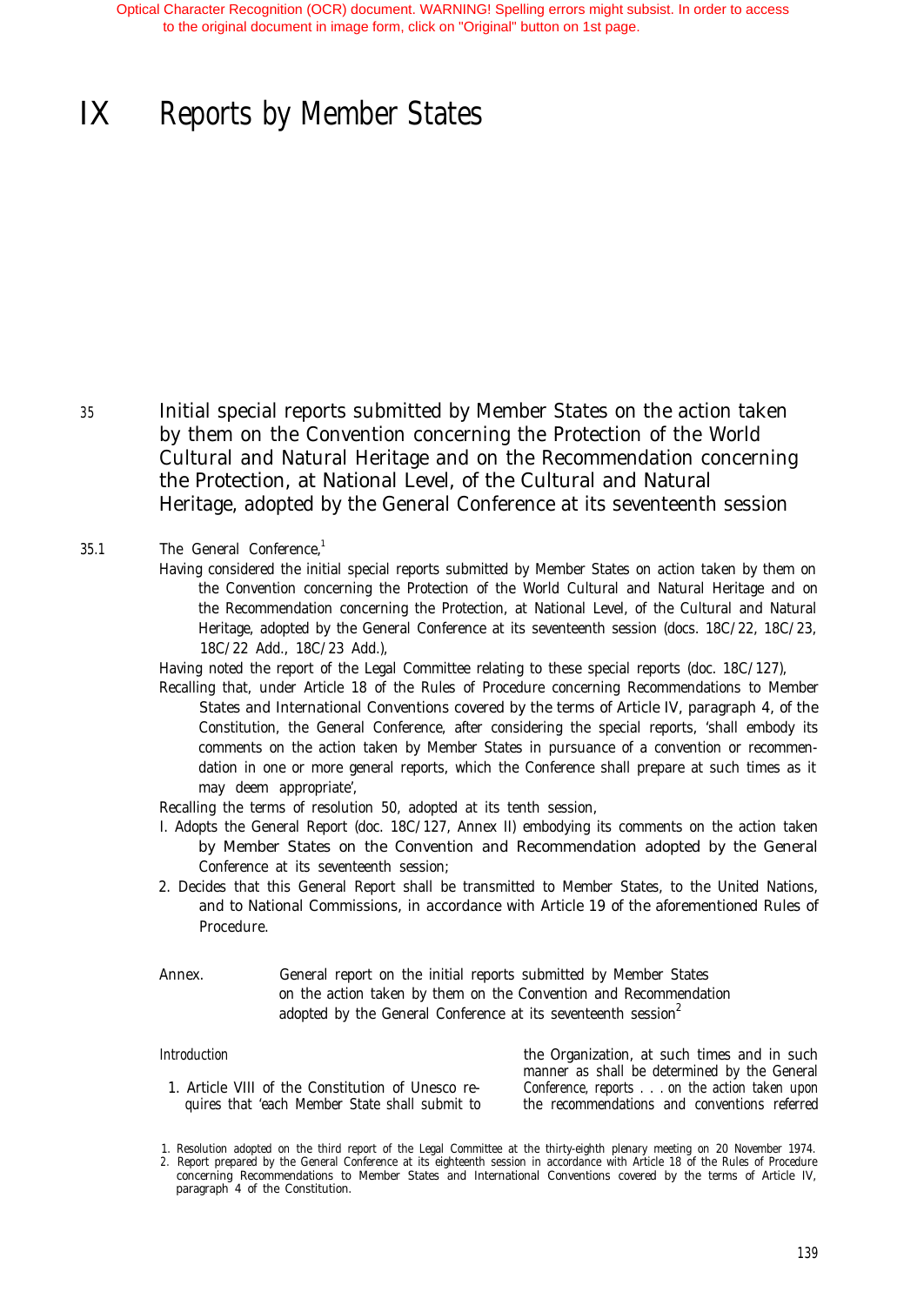to in Article IV, paragraph 4'. According to the latter, each of the Member States shall submit recommendations or conventions adopted by the General Conference to its competent authorities within a period of one year from the close of the session of the General Conference at which they were adopted.

- 2. Article 16 of the 'Rules of Procedure concerning Recommendations to Member States and International Conventions covered by the terms of Article IV, paragraph 4, of the Constitution' states that the reports called for by the Constitution shall be 'special' reports, and that initial special reports relating to any convention or recommendation adopted shall be transmitted not less than two months prior to the first ordinary session of the General Conference following that at which such recommendation or convention was adopted. These Rules of Procedure also stipulate in Articles 17 and 18 that, at that session, the General Conference shall consider these initial special reports and embody its comments in one or more general reports, which it shall prepare at such times as it may deem appropriate.
- 3. In application of the foregoing provisions, the General Conference was called upon to consider, at its eighteenth session, the initial special reports submitted by Member States on the action taken by them on the convention namely: 'Convention concerning the Protection of the World Cultural and Natural Heritage' and 'Recommendation concerning the Protection, at National Level, of the Cultural and Natural Heritage' ([17C/Res](#page-132-0)[olution 33.1](#page-132-0)).
- 4. In accordance with the provisions of Rule 32.2 of the Rules of Procedure of the General Conference, the functions of the Legal Committee include the examination of these initial special reports. The Committee had before it documents 18C/22, 18C/23, 18C/22 Add. and 18C/23 Add. which, pursuant to the authorization of the General Conference at its fifteenth session (l5C/Resolutions, Part C, II, General Report, paragraph 24) reproduced only such information as relates to sub-paragraphs (a), (b), (c) and (d) of paragraph 4 of resolution 50 adopted at its tenth session (see paragraph 14 below).
- 5. Acting on the report of the Legal Committee (doc. 18C/127), the General Conference, pursuant to Article 18 of the 'Rules of Procedure concerning Recommendations to Member States and International Conventions covered by the terms of Article IV, paragraph 4, of the Constitution', has embodied in this General Report the comments given hereunder.

Comments of the General Conference

6. Certified true copies of the Convention and Recommendation adopted by the General Conference at its seventeenth session were transmitted to Member States by a circular letter (CL/2258) dated 24 January 1974. In that letter,

Article IV, paragraph 4, of the Constitution which makes it obligatory for Member States to submit the Convention and the Recommendation to their 'competent authorities' within a specified period, as well as the definition of the term 'competent authorities' adopted by the General Conference at its twelfth session on the basis of the opinion given by the Legal Committee.

- 7. In order to make it easier for Member States to prepare the initial special reports, the General Conference at its thirteenth session, had instructed the Director-General to prepare for the benefit of Member States a document bringing together 'the various provisions of the Constitution and the regulations applicable, together with the other suggestions that the General Conference itself has found it necessary to formulate, at its earlier sessions, concerning the submission of conventions and recommendations to the competent authorities'. In accordance with the instructions of the General Conference, the document prepared by the Director-General pursuant to this decision was duly brought up to date and transmitted to Member States by the circular letter mentioned in paragraph 6 above. This document is entitled 'Memorandum concerning the Obligation to submit Conventions and Recommendations adopted by the General Conference to the "Competent Authorities" and the Submission of Initial Special Reports on the Action taken upon these Conventions and Recommendations'.
- 8. Member States were subsequently invited by circular letter (CL/2348) dated 12 March 1974, to send within the allotted time, i.e. before 16 August 1974, an initial special report on the action taken by them upon the Convention and Recommendation adopted by the General Conference at its seventeenth session. By letter CL/2375 dated 20 June 1974, the Director-General renewed his invitation to Member States to send him the special reports on the Convention and Recommendation in question before 16 August 1974, so that he could communicate them in good time to the General Conference.
- 9. The General Conference notes that, as at 16 October 1974, twenty-four reports on the Convention concerning the Protection of the World Cultural and Natural Heritage, and twenty-two reports on the Recommendation concerning the Protection, at National Level, of the Cultural and Natural Heritage have been received by the Secretariat. Particulars concerning the action taken by different States in this connexion are given in documents 18C/22, 18C/22 Add., 18C/23 and 18C/23 Add.
- 10. These figures show that a substantial majority of Member States have still not transmitted to the Organization the reports required by the Constitution and the Rules of Procedure. The General Conference regrets this state of affairs. It feels obliged to stress yet again the importance of the reports procedure and the decisive part which this procedure should play in the supervision of the Director-General recalled the provisions of the application of the standards established by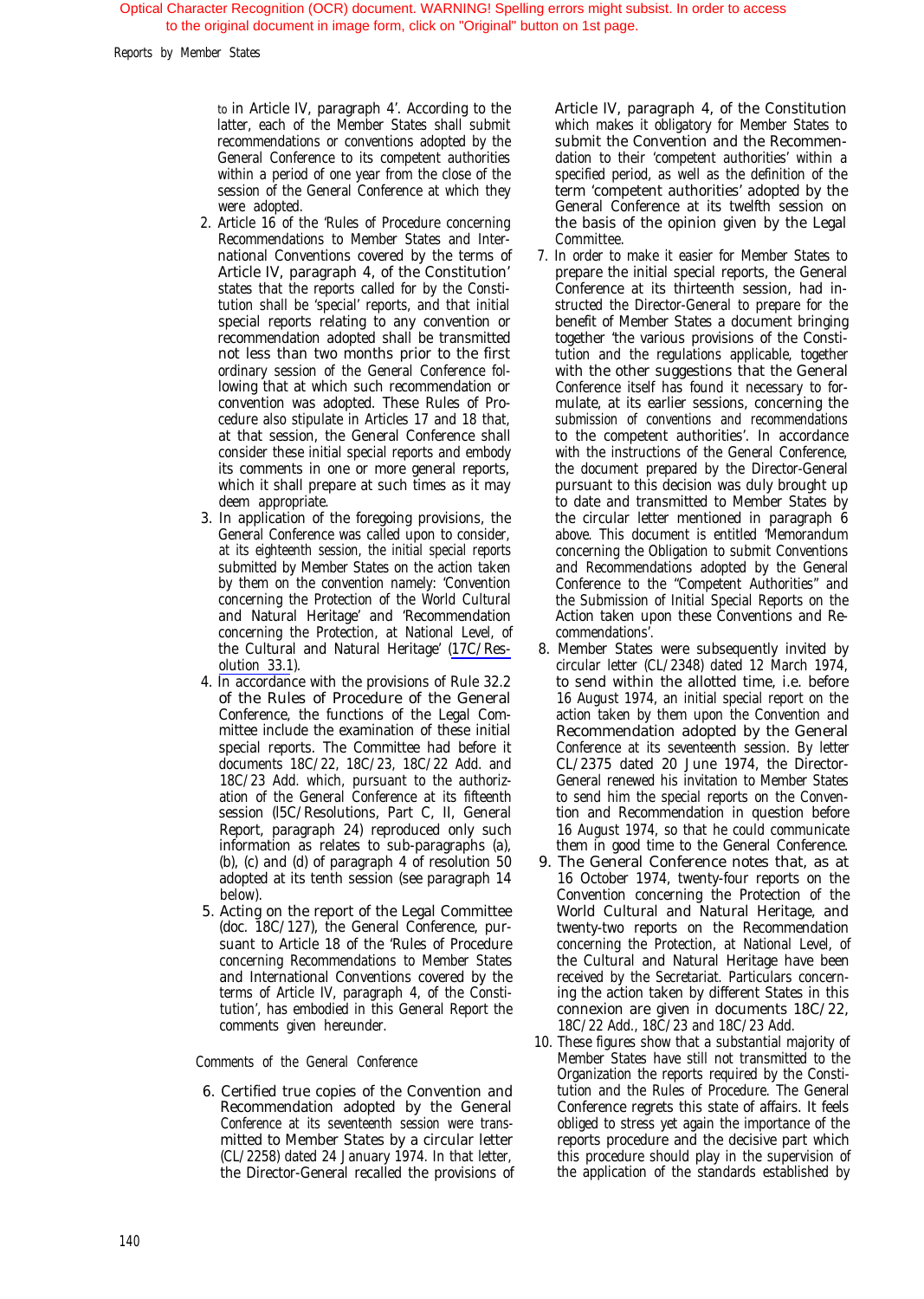the conventions and recommendations adopted by the General Conference. Indeed, unless Member States have submitted their initial special reports, the General Conference will not be in a position to know whether the States which have not submitted reports have or have not discharged their constitutional obligation to submit the Conventions and Recommendations adopted by the General Conference to their 'competent authorities', or whether they discharged this obligation within the prescribed time-limit.

- 11. The General Conference, at its twelfth session, had already stressed the great importance of 'all Member States fulfilling the twofold obligation laid on them by the Constitution with regard to conventions and recommendations adopted by the General Conference: first, the obligation to submit these instruments to the competent authorities within a year from the close of the General Conference and, second, the obligation to report on the action taken upon these instruments (12C/Resolutions, Part C, General Report, paragraph 14).
- 12. The General Conference, at its eleventh session, had already defined inter alia, the role of these provisions of the Constitution: 'Essentially indeed it is the operation of these two provisions of the Constitution which, on the one hand, ensures the widest possible implementation and application of the instruments adopted and, on the other hand, enables the General Conference-and hence Member States themselves-to assess the effectiveness of the Organization's regulatory action in the past and to determine the direction of its future regulatory action.' (1lC/Resolutions, Part C, General Report, paragraph 10.)
- 13. So far as the form and substance of the reports are concerned, the General Conference notes that the majority of reporting States endeavoured to comply with the suggestions made by the General Conference at its tenth session. In resolution 50, Member States were invited, when submitting an initial special report, to include in that report, as far as possible, information on the following:
	- '(a) whether the convention or recommendation has been submitted to the competent national authority or authorities in accordance with Article IV, paragraph 4, of the Constitution and Article 1 of the Rules of Procedure concerning Recommendations to Member States and International Conventions;
	- '(b) the name of the competent authority or authorities in the reporting State;
	- '(c) whether such authority or authorities have taken any steps to give effect to the convention or recommendation;
	- '(d) the nature of such steps.'
- 14. With regard to sub-paragraph (a), the General Conference recalls that, at its twelfth session, on the report of its Reports Committee, it approved (12C/Resolutions, Part C, General Report, paragraph 19) the opinion expressed by its Legal Committee concerning the interpretation of

the words 'competent authorities' employed in Article IV, paragraph 4, of the Constitution and repeated in the above-mentioned resolution 50. This opinion was expressed as follows: 'The competent authorities, in the meaning of Article IV, paragraph 4, of the Constitution, are those empowered, under the Constitution or the laws of each Member State, to enact the laws, issue the regulations or take any other measures necessary to give effect to conventions or recommendations. It is for the government of each Member State to specify and to indicate those authorities which are competent in respect of each convention and recommendation.' (12C/ Resolutions, Part D, Annex III, Fourth Report of the Legal Committee, paragraph 53.)

- 15. At its thirteenth session, the General Conference further stipulated that 'a distinction should, in this context, be drawn between the authorities which are competent to "enact" laws or "issue" regulations, on the one hand, and the government departments responsible for studying or preparing the laws or regulations which may be enacted or issued by those authorities and for submitting appropriate proposals to them, on the other. The definition adopted by the General Conference at its previous session shows clearly that the constitutional obligation laid down in Article IV, paragraph 4, relates to the former and not to the latter.' (13C/Resolutions, Part C, General Report, paragraph 18.)
- 16. The General Conference also feels it desirable to point out once again that the obligation to submit the instruments adopted by the General Conference to the 'competent authorities' is incumbent on all Member States and, consequently on those among these States which have been unable to declare themselves in favour of the adoption of the instrument concerned, even though they might consider it desirable not to ratify or accept a convention or give effect to the provisions of a recommendation. (14C/Resolutions, Part A X, Annex, General Report, paragraph 17.)
- 17. The General Conference, at its twelfth session, drew attention to the distinction to be drawn between the obligation to submit an instrument to the competent authorities, on the one hand, and the ratification of a convention or the application of a recommendation on the other. The submission to the competent authorities does not imply that conventions should necessarily be ratified or that recommendations should be applied in their entirety. On the other hand, it is incumbent on Member States to submit all recommendations and conventions without exception to the competent authorities, even if measures of ratification or acceptance are not contemplated in a particular case. (12C/Resolutions, Part C, General Report, paragraph 18.)
- 18. Although 'submission' is a general obligation imposed by the Constitution, this obligation does not mean that the ratification or acceptance of a convention or the application of a recommendation must be proposed to the 'competent authorities'; the governments enjoy full freedom,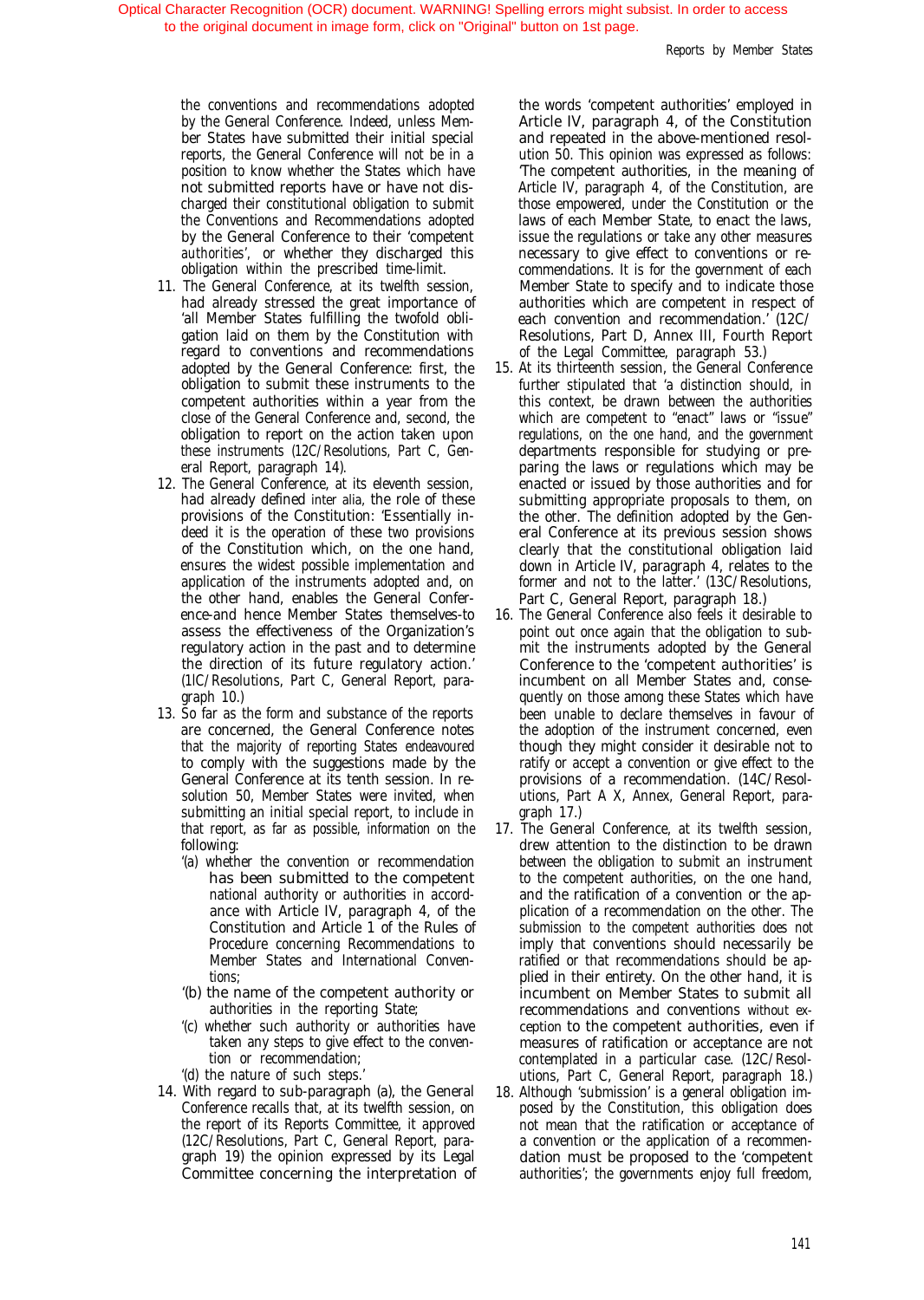in this matter, with regard to the nature of the proposals they deem fit to make. (14C/Resolutions, Part A X, Annex, General Report, paragraph 19.)

- 19. The General Conference notes that not all the reports contain all the indications given in the foregoing comments.
- 20. The General Conference further notes that some reporting Member States, though not specifically replying to the questions set out in resolution 50, referred to in paragraph 14 above, included in their reports detailed accounts of the situation in their countries with regard to the subject of the convention or recommendation. While acknowledging the value of these accounts, the General Conference again requests that, in future, Member States shouldendeavour to include precise information, on their initial special reports, on the points mentioned in resolution 50 (cf. 13C/Resolutions, Part C, General Report, paragraph 15.)
- 21. In concluding these comments and as the normative action of the Organization as a means of achieving its fundamental objectives, is progressively increasing, the General Conference once more underlines the importance it attaches to Member States fulfilling their constitutional obligations as regards the submission of international instruments to the competent authorities and the procedure of reporting on the action taken.
- 22. In accordance with the provisions of Article 19 of the 'Rules of Procedure concerning Recommendations to Member States and International Conventions covered by the terms of Article IV, paragraph 4, of the Constitution', this General Report will be transmitted, by the Director-General of Unesco, to the Member States of the Organization, to the United Nations and to the National Commissions of Member **States**.

<sup>36</sup> Initial special reports to be submitted to the General Conference at its nineteenth session on the action taken by Member States on the Recommendations adopted at the eighteenth session

36.1 The General Conference,1

I

- Considering that Article VIII of the Constitution provides that each Member State shall submit to the Organization, at such times and in such manner as shall be determined by the General Conference, reports ' . . . on the action taken upon the recommendations and conventions referred to in Article IV, paragraph 4' of the Constitution,
- Considering that, according to Article 16 of the Rules of Procedure concerning Recommendations to Member States and International Conventions covered by the terms of Article IV, paragraph 4, of the Constitution, these reports are special reports, and that an initial special report relating to any convention or recommendation adopted shall be transmitted not less than two months prior to the first ordinary session of the General Conference following that at which such recommendation or convention was adopted,
- Recalling the terms of resolution 50 adopted at its tenth session,
- Noting that the General Conference at its eighteenth session has adopted a Recommendation concerning Education for International Understanding, Co-operation and Peace and Education Relating to Human Rights and Fundamental Freedoms, a Revised Recommendation concerning Technical and Vocational Education and a Recommendation on the Status of Scientific Researchers,
- 1. Reminds Member States of their obligation to transmit to it, at least two months before the opening of its nineteenth session, initial special reports on the action taken by them upon these Recommendations, and to include in these reports information on the matters specified in paragraph 4 of resolution 50 adopted at its tenth session.

II

- Recalling the decision taken at its fifteenth session, concerning the reproduction of the information contained in the initial special reports submitted by Member States (1 SC/Resolutions, Part C, II, General Report, paragraph 24),
- 2. Authorizes the Director-General to continue to reproduce only such information in the initial special reports submitted by Member States as relates to sub-paragraphs (a), (b), (c) and (d) of resolution 50, adopted at its tenth session.
- 1. Resolutions adopted on the third report of the Legal Committee at the thirty-eighth plenary meeting on 20 November 1974.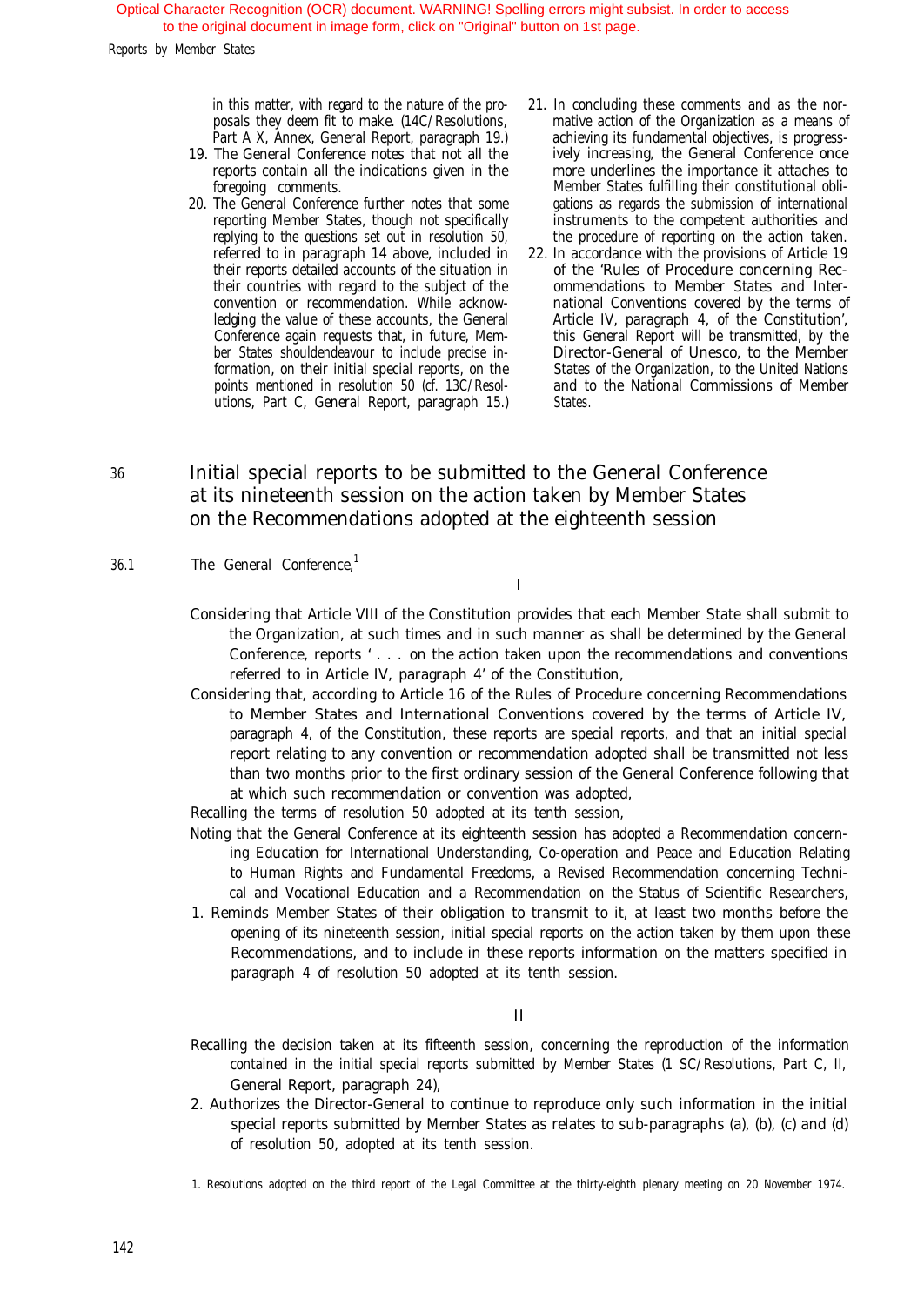## <sup>37</sup> Questionnaire for the third consultation of Member States on the Convention and Recommendation against Discrimination in Education

#### 37.1 The General Conference,

Recalling the terms of resolution 31 .l adopted at its seventeenth session concerning periodic reports by Member States on the implementation of the Convention and Recommendation against Discrimination in Education,

Having examined document 18C/21 and its annexes,

- 1. Approves the draft questionnaire for the third periodic consultation of Member States on their implementation of the Convention and Recommendation against Discrimination in Education;
- 2. Again urges all Member States to discharge their constitutional obligations by completing this questionnaire and returning it by a date which will be specified in the letter transmitting the questionnaire to them;
- 3. Reminds Member States of the new provision for financial assistance from the Organization for the identification and removal of obstacles to equality of educational opportunity (doc. 18C/5, paragraph 1161).

Annex. Questionnaire concerning the application of the Convention (Recommendation) against Discrimination in Education

- 1. The object of the present questionnaire is to continue study of the process set in motion by the unanimous will of Member States in an effort to combat discrimination in education and to launch and develop a national policy designed to ensure equality of educational opportunity and treatment, in accordance with the circumstances peculiar to each country, with the ultimate purpose of establishing what steps have been taken by Member States to apply the Convention and Recommendation against Discrimination in Education.
- 2. This document is addressed to all Member States and their respective governments are requested to consider it in its entirety. Nevertheless, those governments which have replied to the previous questionnaires may omit the questions contained in Section I, unless it is necessary to add to the information given on that occasion.
- 3. Similarly, it is recommended that detailed replies be given to the questions contained in Sections II and III, which relate respectively to the application of Articles 4 and 5 of the Convention (Recommendation); in this connexion, it would be appreciated if governments would, whereapplicable, refer to their previous replies, so that it may be possible to assess the present situation in regard to those objectives which relate to the adoption and development of a national policy designed to promote equality of opportunity and treatment.
- 4. The questions do not refer to the mere acceptance of the principles of equality of opportunity and treatment. The fact that the Constitution, laws or regulations contain provisions tending to promote such principles is not sufficient, and neither is a descriptive reference to the situation in each State. What it is desired to know, in the present state of education in the world, is what is in practical terms the country's educational policy, and what are the plans designed to ensure the equality of opportunity and treatment in-

tended by the Convention; i.e. information is required that will make it possible to assess the extent to which these provisions are really being applied in practice.

- 5. The measures proposed for gradually achieving equality of opportunity and treatment, with due regard to the objectives set out in Article 4, can only be studied, as is obvious, in relation to actual situations. The same applies in the case of 'results achieved' and 'obstacles encountered'. From this point of view, the compiling of statistics is clearly necessary (enrolment rates, illiteracy percentage, quantitative and qualitative data concerning educational institutions of various categories, etc.). Should States have provided such information for other purposes, or should sufficient data be available in Unesco's various reports, publications and compilations, the replies to the questionnaires could be limited to precise references to the relevant passages in these documents.
- 6. It will be noted that the questions deal with three points: I. Discrimination in general;
	- II. Equality of opportunity and treatment;
	- III. Ultimate purpose of education.
	- Discrimination in general: five questions.
	- II. Equality of opportunity and treatment. Each question has four sub-headings:
		- 1. Equality of opportunity and treatment in education: one question of a general nature:
		- (a) free and compulsory primary education: four questions;
		- (b) access to secondary education: five questions;
		- (c) access to higher education: four questions.

The questions asked under each of the subheadings (a), (b) and (c) concern the content of the general question and are intended to make it simpler and easier to reply to it.,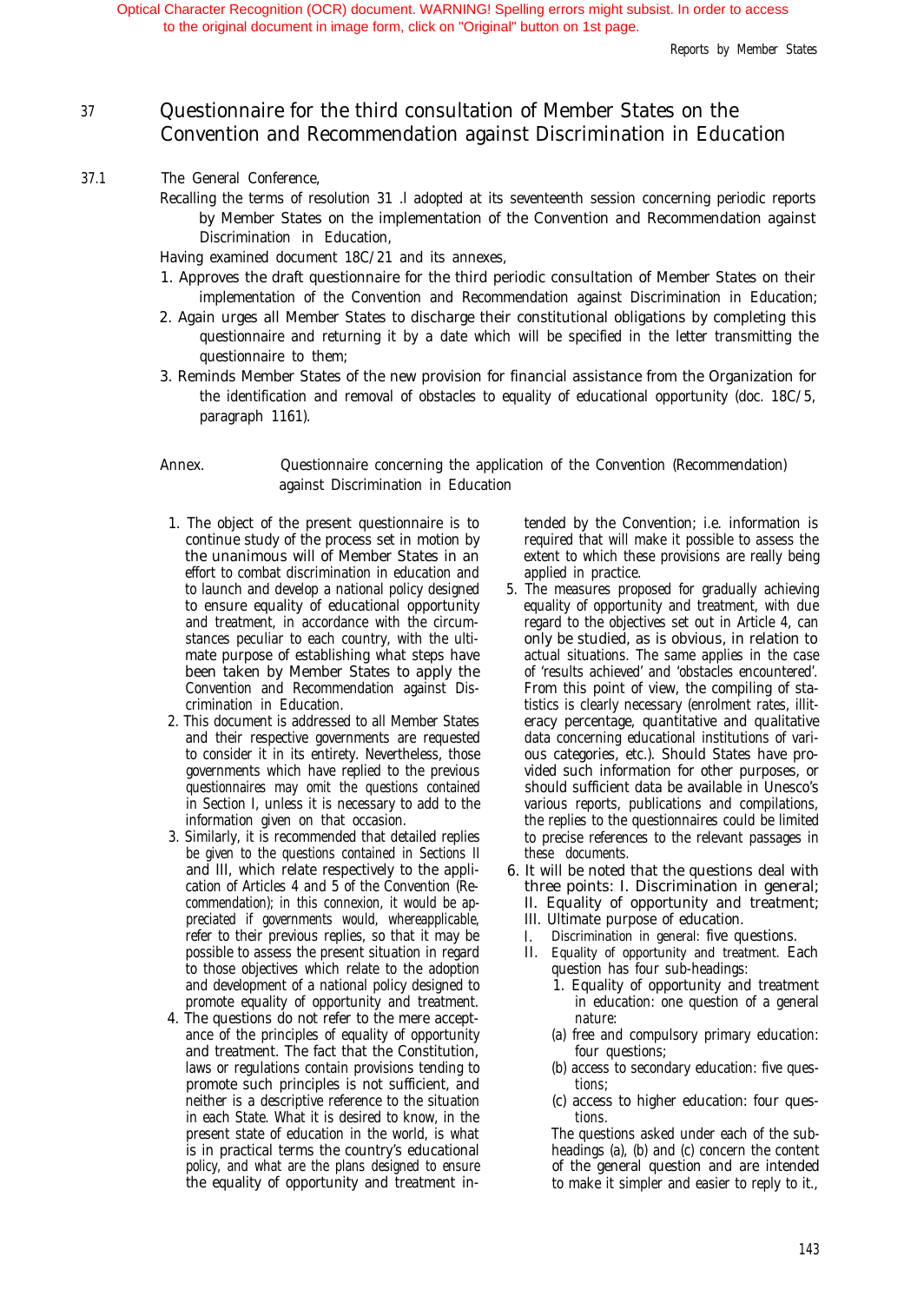Reports by Member States

- 2. Standards and quality of education in public educational institutions of the same level: two questions.
- 3. Education of persons who have not received any primary education or who have not completed the entire primary education course: one question.
- 4. Training for the teaching profession without discrimination: three questions.
- III. Ultimatepurpose of education: two questions.

#### I. Discrimination

Article 1 of the Convention defines discrimination in education thus:

'1. For the purposes of this Convention, the term "discrimination" includes any distinction, exclusion, limitation or preference which, being based on race, colour, sex, language, religion, political or other opinion, national or social origin, economic condition or birth, has the purpose or effect of nullifying or impairing equality of treatment in education, and in particular:

- (a) of depriving any person or group of persons of access to education of any type or at any level;
- (b) of limiting any person or group of persons to education of an inferior standard;
- (c) subject to the provisions of Article 2 of this Convention, of establishing or maintaining separate educational systems or institutions for persons or groups of persons; or
- (d) of inflicting on any person or group of persons conditions which are incompatible with the dignity of man.

'2. For the purposes of this Convention, the term "education" refers to all types and levels of education, and includes access to education, the standard and quality of education, and the conditions under which it is given.'

#### Questions

- 1. Please indicate whether there are any legal provisions, regulations, practices or situations in your country which constitute discrimination in the field of education or which could lead to discrimination as defined in the above article.
- 2. If the reply is affirmative, please enumerate the legal provisions, regulations, practices and situations in question, and indicate: the measures of all types (legal, economic, social, administrative, etc.) already taken to eliminate discrimination and prevent it from arising; and the measures, if possible in order of priority, which the competent authorities of your country intend to adopt in order to ensure the prevention of and to accelerate the elimination of discrimination, in conformity with the corresponding provisions of the Convention.
- 3. If there are obstacles which have impeded, or are in your view likely to impede the application of such measures, please specify:
	- (i) the nature of these obstacles regardless of whether they result from the fundamental structures of the society, from tradition and

custom, from social and economic inequalities, or from any other cause;

- (ii) to what extent the availability of economic resources affects the ability of the reporting State to comply with Article 3 of the Convention;
- (iii) for each obstacle which has been overcome the measures used to achieve these results.
- 4. If your country has separate educational systems or institutions for pupils of the two sexes, do those systems or institutions offer equivalent access to education? Do they have teaching staff with qualifications of the same standard? Do they possess school premises and equipment of the same quality? Do they afford an opportunity for boys and girls to take the same or equivalent courses of study?
- 5. If your country has any private educational institutions:
	- (a) Do they operate in such a way that their purpose is not to secure the exclusion of any group but to provide educational facilities in addition to those provided by the public authorities?
	- (b) Is the education provided there subject to standards laid down or approved by the public authorities, particularly for education of the same level?
- II. Equality of opportunity and treatment-Article 4 of the Convention
- 6.1. Please state whether steps have been taken, and if so of what kind, to formulate, develop and apply a national policy which, by methods appropriate to the circumstances and to national usage, will tend to promote equality of opportunity and of treatment in the matter of education and, principally, to attain the objective laid down in Article 4(a) of the Convention, to wit: 'To make primary education free and compulsory; make secondary education in its different forms generally available and accessible to all; make higher education equally accessible to all on the basis of individual capacity; assure compliance by all with the obligation to attend school prescribed by law.'

Free and compulsory primary education

- 6.2. In cases where free schooling is not available, what are the factors or obstacles impeding its institution? What measures does the State propose to take? Has it any plan that might provide the initial impetus to, or basis of, its subsequent educational policy?
- 6.3. What are the obstacles impeding the introduction of compulsory schooling, and what measures have been taken or are contemplated to make schooling compulsory or to encourage school attendance? How is class attendance checked and what penalties are provided for cases of non-attendance?
- 6.4. What is the total number of children of school age, the number of children enrolled, for each sex, and the trend in school attendance figures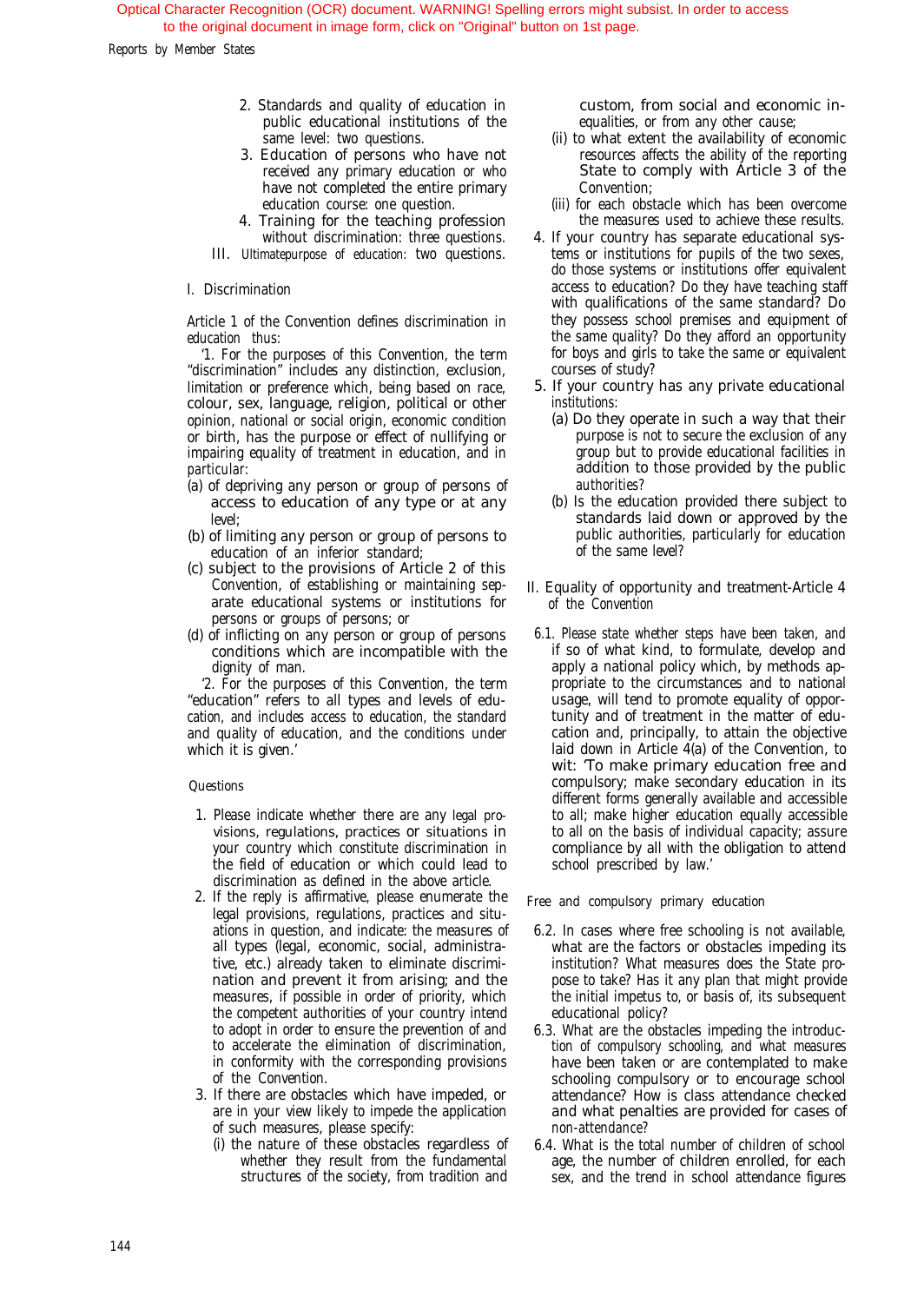during the past years? What is the drop-out rate?

6.5. With regard to particular sectors of the population, as for example children of modest social and economic background, children living in rural areas, children belonging to racial, linguistic, religious and other minorities, immigrant children, do they receive special assistance from the State to facilitate their access to primary schooling? If so, what form does this assistance take: pre-school education? Education provided in the mother tongue if this is not the country's official language? School transport? School meals, free clothing, textbooks and other school equipment? The provision of more schools in rural areas? Establishment of boarding schools, training of additional teaching staff, etc.?

Access to secondary education

- 7.1. Is secondary education free? If not, what is the total rate of enrolment in relation to the cost of such education?
- 7.2. To facilitate the access of a greater number of pupils to secondary education: is assistance accorded to pupils, either in the form of grants, loans or scholarships, or by providing opportunities for study during working days; provision of places in boarding schools; possibility of transfer from one type of secondary education to another; organization of evening classes or correspondence courses, mobile schools, etc.?
- 7.3. How many pupils benefit from such assistance, what sums are entailed, what is their percentage in relation to the total? How is equality of opportunity secured in such cases in order that all discrimination may be avoided in accordance with Article 1 of the Convention?
- 7.4. What are the obstacles impeding the generalization of secondary education: shortage of premises, lack of teaching staff, scarcity of materials and equipment? What measures are contemplated in order to do away with such obstacles within the framework of your educational policy?
- 7.5. To what extent is secondary education compulsory, and what plans have been drawn up in this connexion within the framework of your country's educational policy?
- 7.6. What is the total number of pupils enrolled in secondary education and the increase in their numbers as compared with enrolment figures for primary education, the percentage of pupils enrolled in secondary education and their distribution by social and economic groups?

Access to higher education

- 8.1. Is higher education free? If not, what is the total enrolment rate in relation to the cost of such education?
- 8.2. To facilitate the access of a greater number of students to higher education: is assistance accorded to students, either in the form of grants, loans or scholarships, or by providing opportunities for study during working days; provision

of places in boarding schools; possibility of transfer from one type of higher education to another; organization of evening classes or correspondence courses, mobile schools, etc.? How many students benefit from such assistance, what sums are entailed, what is their percentage in relation to the total? How is equality of opportunity secured in such cases in order that all discrimination as defined in Article 1 of the Convention may be avoided?

- 8.3. What are the obstacles impeding the generalization of higher education: shortage of premises, lack of teaching staff, scarcity of materials and equipment? What measures are contemplated in order to do away with such obstacles within the framework of your educational policy?
- 8.4. What is the total number of students enrolled in higher education, broken down by faculty or department; what is the increase in their numbers recorded in the last years, the percentage of students in higher education and their distribution by social and economic groups?

Standards and quality of education in public educational institutions of the same level

- 9.1. Please state whether steps have been taken, and if so of what kind, to formulate, develop and apply a national policy which, by methods appropriate to the circumstances and to national usage, will tend to promote equality of opportunity and of treatment in the matter of education in accordance with the objective set forth in Article 4, paragraph (b), of the Convention, namely: 'To ensure that the standards of education are equivalent in all public educational institutions of the same level, and that the conditions relating to the quality of the education provided are also equivalent.'
- 9.2. What factors make it difficult to ensure that education of the same quality is provided in all public educational institutions of the same level: remoteness of certain rural or sparsely inhabited regions, shortage of teachers, lack of equipment? In this case, can measures be taken to overcome the difficulty, and what would they consist of within a general policy plan adapted to the circumstances of each country?

Education of persons who have not received any primary education or who have not completed the entire primary education course

10. Please state whether steps have been taken, and if so of what kind, to formulate, develop and apply a national policy which, by methods appropriate to the circumstances and to national usage, will tend to promote equality of opportunity and treatment in the matter of education in accordance with the objective set forth in Article 4, paragraph (c), of the Convention, namely: 'To encourage and intensify by appropriate methods the education of persons who have not received any primary education or who have not completed the entire primary education course and the continuation of their education on the basis of individual capacity.'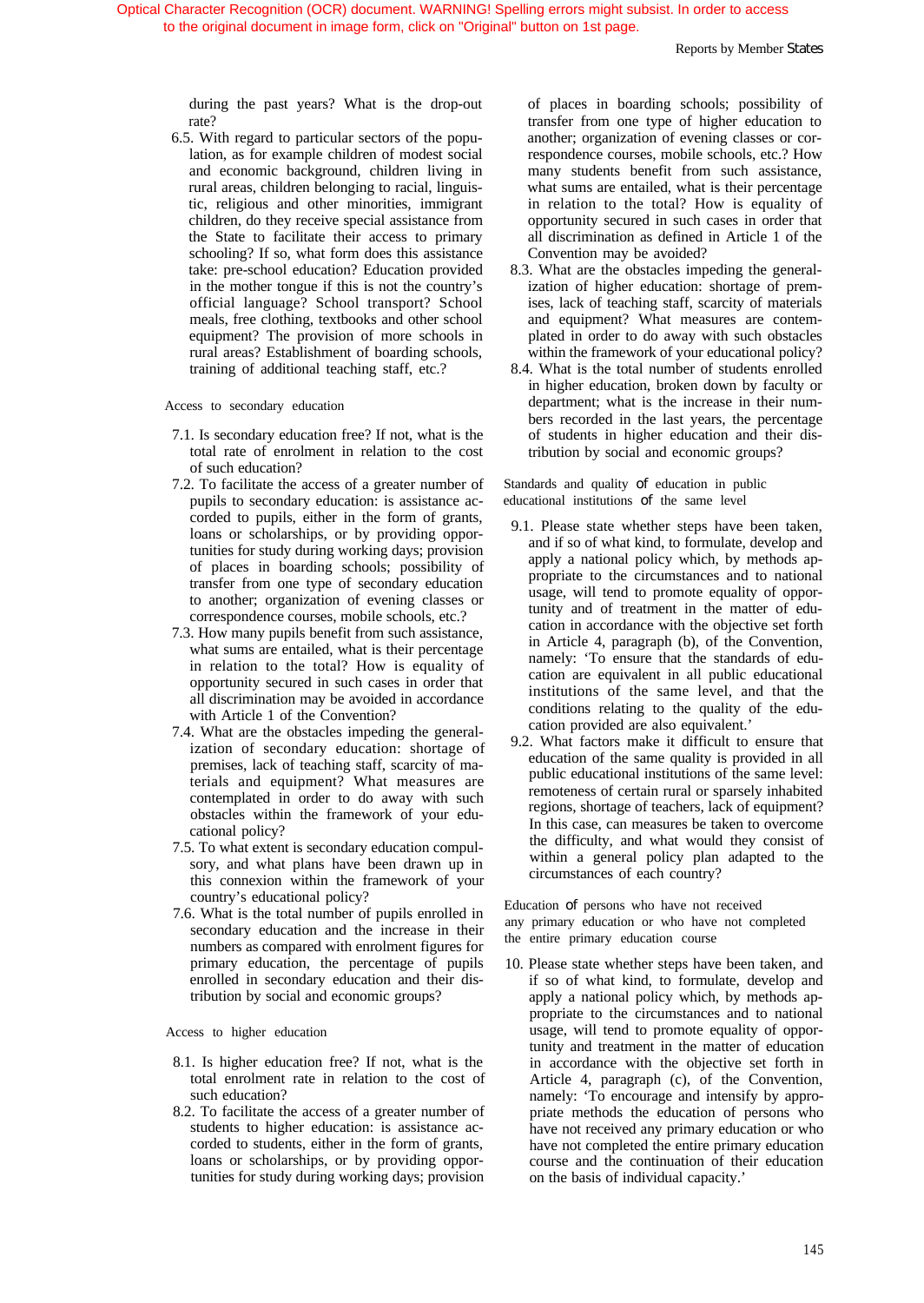Reports by Member States

Training for the teaching profession

- 11.1. Please state whether steps have been taken, and if so of what kind, to formulate, develop and apply a national policy which, by methods appropriate to the circumstances and to national usage, will tend to promote equality of opportunity and of treatment in the matter of education in accordance. with the objective set forth in Article 4, paragraph (d), of the Convention, namely: 'To provide training for the teaching profession without discrimination.'
- 11.2. What are the criteria governing admission to the institutions dispensing such training, and what equivalences exist between their curricula and diplomas to ensure that there is no discrimination in training for the teaching profession?
- 11.3. What statistical data make it possible to assess the changes that have occurred in recent years with regard to the number of training institutions for primary and secondary teachers, and to the comparative percentages of men and women who are teacher-training students or serving teachers?
- III. Ultimate purpose of education-Article 5 of the Convention
- 12.1. What measures have been taken to ensure the application of the principle set forth in Article 5, paragraph l(a), of the Convention, according to which 'education shall be directed to the full development of the human personality and to the strengthening of respect for human rights and fundamental freedoms' and 'shall promote understanding, tolerance and friendship among all nations, racial or religious groups, and shall further the activities of the United Nations for the maintenance of peace'?
- 12.2. Should replies from States indicate that the objectives of their educational system are consonant with the principles enunciated in the Convention or are based on the Universal Declaration of Human Rights, in what way are these principles reflected in curricula, in methods and in the instruction provided, and what is the impact of this education on youth, particularly in the Associated Schools system, the organization of seminars and the preparation of studies or monographs on its themes?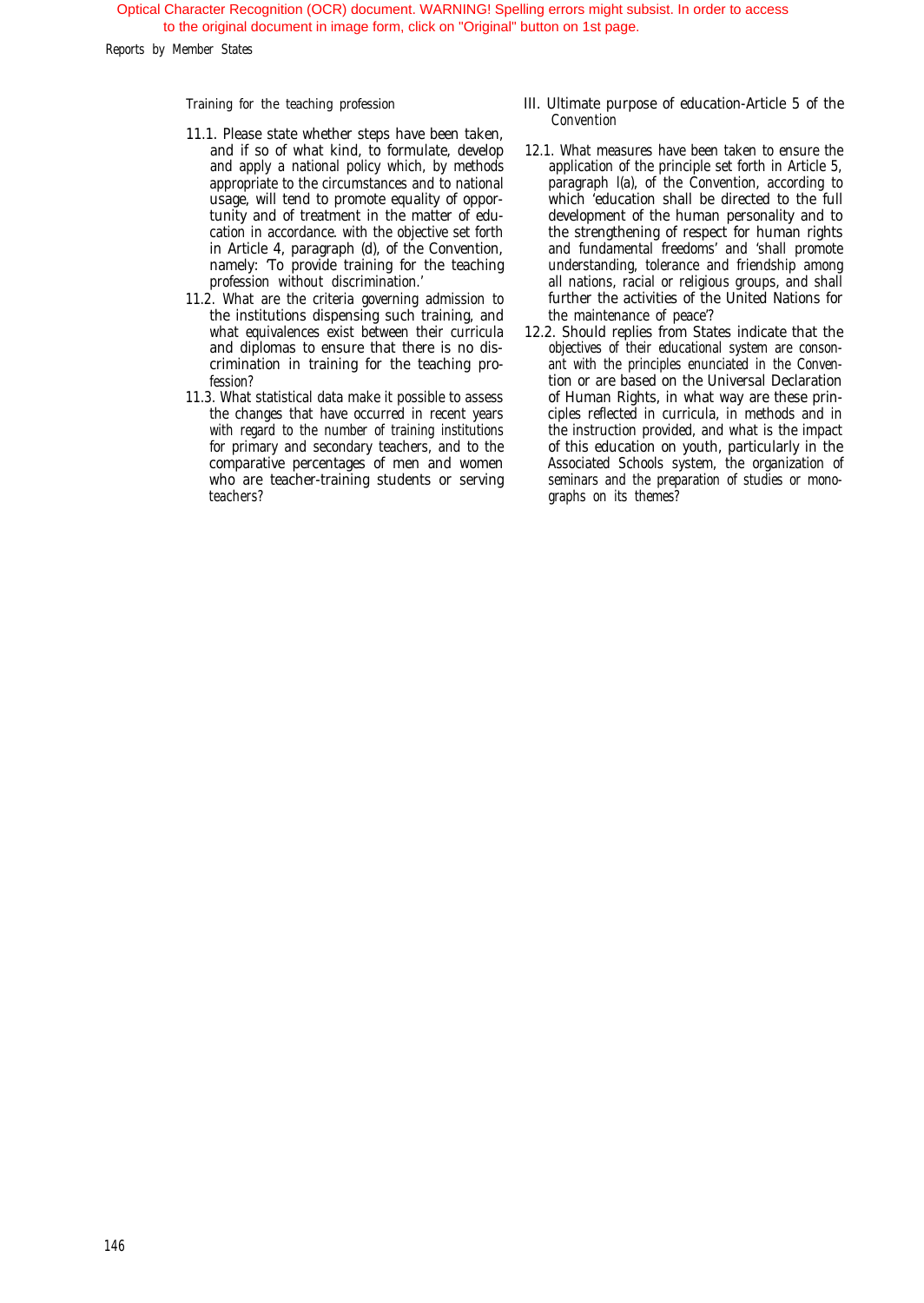# X Recommendations

## *<sup>38</sup>* Recommendation concerning Education for International Understanding, Co-operation and Peace and Education relating to Human Rights and Fundamental Freedoms<sup>1</sup>

The General Conference of the United Nations Educational, Scientific and Cultural Organization, meeting in Paris from 17 October to 23 November 1974, at its eighteenth session,

- *Mindful* of the responsibility incumbent on States to achieve through education the aims set forth in the Charter of the United Nations, the Constitution of Unesco, the Universal Declaration of Human Rights and the Geneva Conventions for the Protection of Victims of War of 12 August 1949, in order to promote international understanding, co-operation and peace and respect for human rights and fundamental freedoms,
- **Reaffirming** the responsibility which is incumbent on Unesco to encourage and support in Member States any activity designed to ensure the education of all for the advancement of justice, freedom, human rights and peace,
- **Noting** nevertheless that the activity of Unesco and of its Member States sometimes has an impact only on a small minority of the steadily growing numbers of schoolchildren, students, young people and adults continuing their education, and educators, and that the curricula and methods of international education are not always attuned to the needs and aspirations of the participating young people and adults,
- **Noting** moreover that in a number of cases there is still a wide disparity between proclaimed ideals, declared intentions and the actual situation,
- *Having decided,* at its seventeenth session, that this education should be the subject of a recommendation to Member States,
- *Adopts* this nineteenth day of November 1974, the present recommendation.
- **The General Conference** recommends that Member States should apply the following provisions by taking whatever legislative or other steps may be required in conformity with the constitutional practice of each State to give effect within their respective territories to the principles set forth in this recommendation.
- *The General Conference* recommends that Member States bring this recommendation to the attention of the authorities, departments or bodies responsible for school education, higher education and out-of-school education, of the various organizations carrying out educational work among young people and adults such as student and youth movements, associations of pupils' parents, teachers' unions and other interested parties.
- *The General Conference* recommends that Member States submit to it, by dates and in the form to be decided upon by the Conference, reports concerning the action taken by them in pursuance of this recommendation.

<sup>1.</sup> Recommendation adopted on the report of the Commission for Education at the thirty-sixth plenary meeting on 19 November 1974.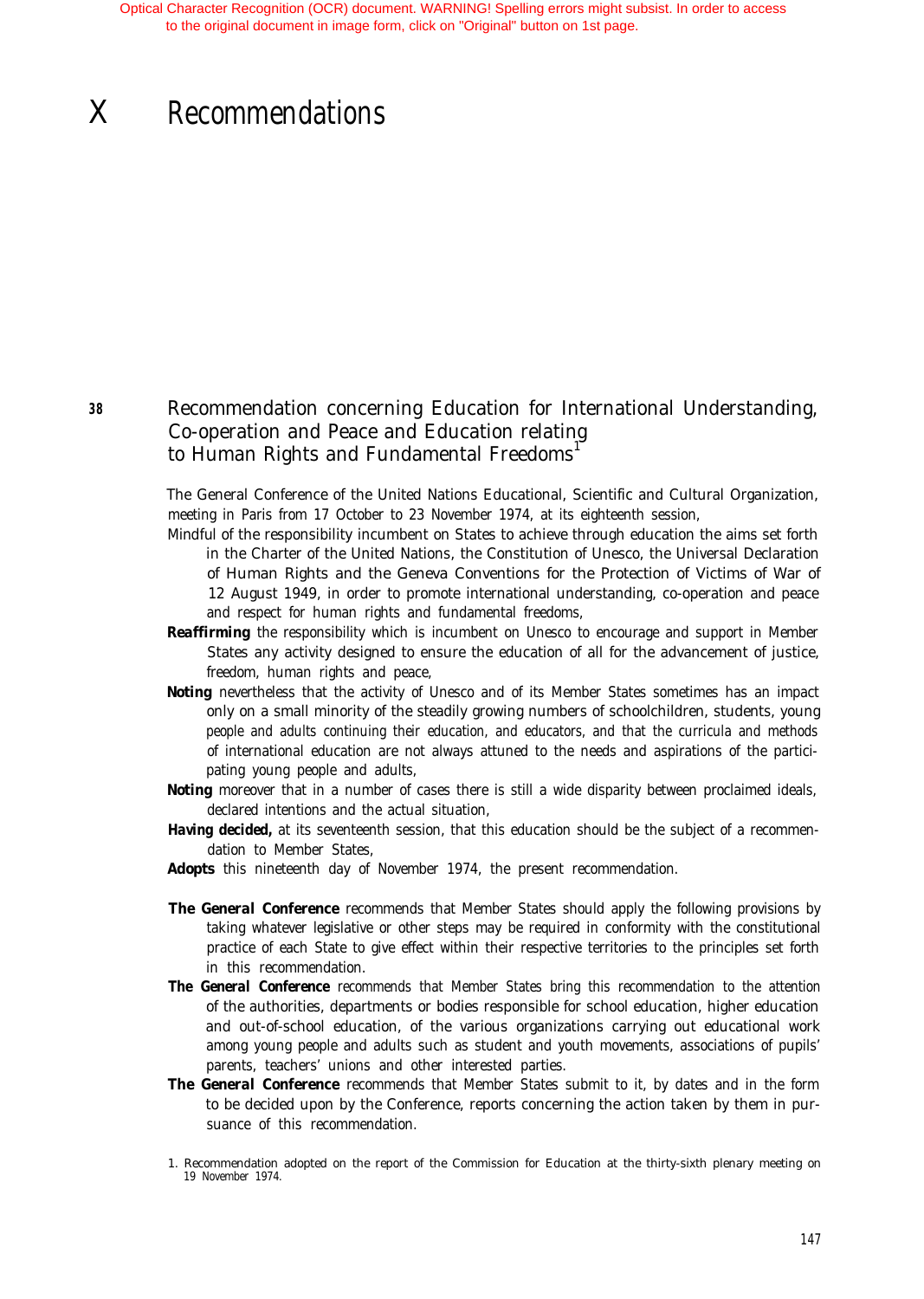Recommendations

#### I. Significance of terms

- 1. For the purposes of this recommendation:
- (a) The word 'education' implies the entire process of social life by means of which individuals and social groups learn to develop consciously within, and for the benefit of, the national and international communities, the whole of their personal capacities, attitudes, aptitudes and knowledge. This process is not limited to any specific activities.
- (b) The terms 'international understanding', 'co-operation' and 'peace' are to be considered as an indivisible whole based on the principle of friendly relations between peoples and States having different social and political systems and on the respect for human rights and fundamental freedoms. In the text of this recommendation, the different connotations of these terms are sometimes gathered together in a concise expression, 'international education'.
- (c) 'Human rights' and 'fundamental freedoms' are those defined in the United Nations Charter, the Universal Declaration of Human Rights and the International Covenants on Economic, Social and Cultural Rights, and on Civil and Political Rights.

#### II. Scope

- 2. This recommendation applies to all stages and forms of education.
- III. Guiding principles
- 3. Education should be infused with the aims and purposes set forth in the Charter of the United Nations, the Constitution of Unesco and the Universal Declaration of Human Rights, particularly Article 26, paragraph 2, of the last-named, which states.. 'Education shall be directed to the full development of the human personality and to the strengthening of respect for human rights and fundamental freedoms. It shall promote understanding, tolerance and friendship among all nations, racial or religious groups, and shall further the activities of the United Nations for the maintenance of peace.'
- 4. In order to enable every person to contribute actively to the fulfilment of the aims referred to in paragraph 3, and promote international solidarity and co-operation, which are necessary in solving the world problems affecting the individuals' and communities' life and exercise of fundamental rights and freedoms, the following objectives should be regarded as major guiding principles of educational policy:
- (a) an international dimension and a global perspective in education at all levels and in all its forms;
- (b) understanding and respect for all peoples, their cultures, civilizations, values and ways of life, including domestic ethnic cultures and cultures of other nations;
- (c) awareness of the increasing global interdependence between peoples and nations;
- (d) abilities to communicate with others;
- (e) awareness not only of the rights but also of the duties incumbent upon individuals, social groups and nations towards each other;
- (f) understanding of the necessity for international solidarity and co-operation;
- (g) readiness on the part of the individual to participate in solving the problems of his community, his country and the world at large.
- 5. Combining learning, training, information and action, international education should further the appropriate intellectual and emotional development of the individual. It should develop a sense of social responsibility and of solidarity with less privileged groups and should lead to observance of the principles of equality in everyday conduct. It should also help to develop qualities, aptitudes and abilities which enable the individual to acquire a critical understanding of problems at the national and the international level; to understand and explain facts, opinions and ideas; to work in a group; to accept and participate in free discussions; to observe the elementary rules of procedure applicable to any discussion; and to base value-judgements and decisions on a rational analysis of relevant facts and factors.
- 6. Education should stress the inadmissibility of recourse to war for purposes of expansion,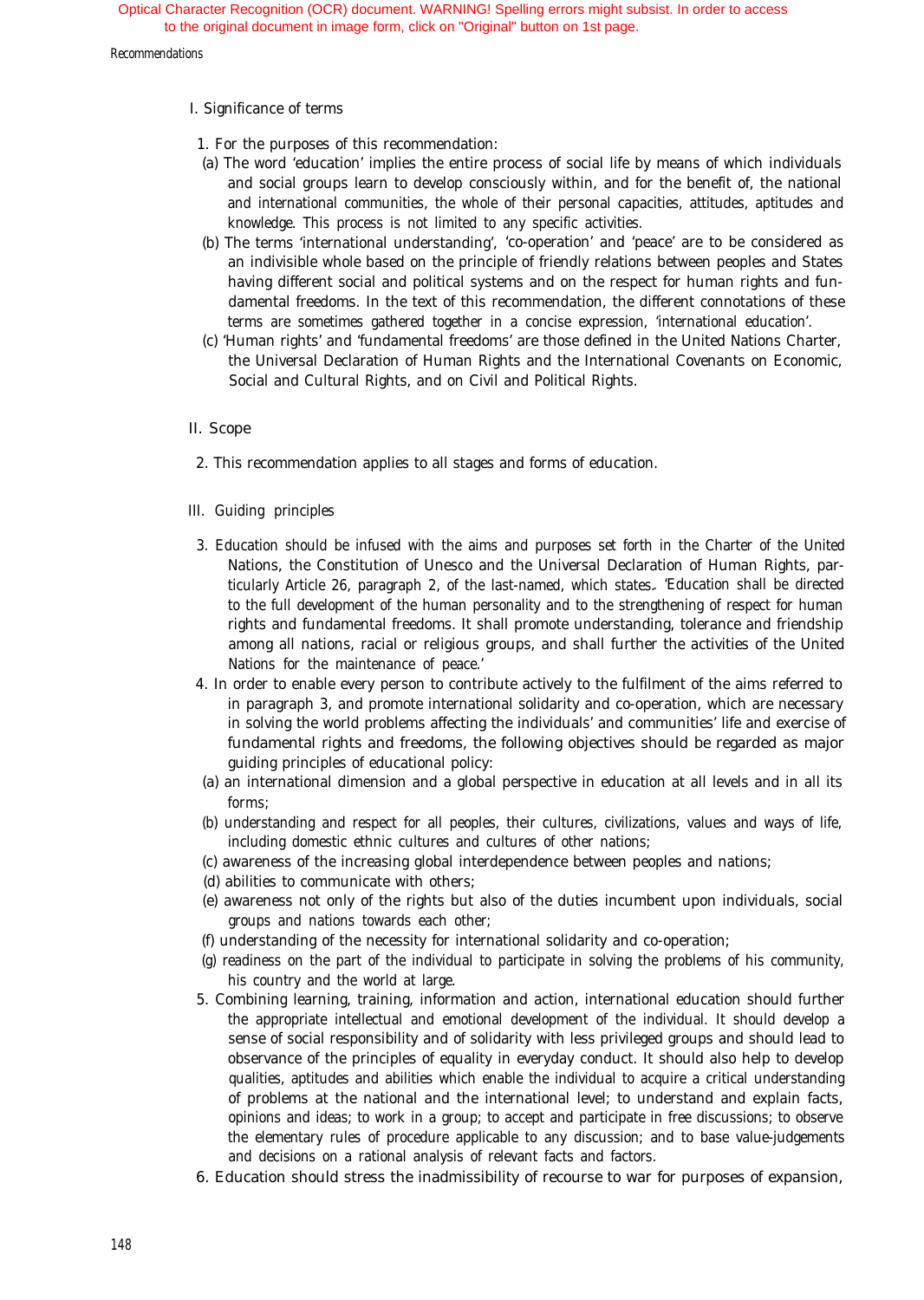aggression and domination, or to the use of force and violence for purposes of repression, and should bring every person to understand and assume his or her responsibilities for the maintenance of peace. It should contribute to international understanding and strengthening of world peace and to the activities in the struggle against colonialism and neo-colonialism in all their forms and manifestations, and against all forms and varieties of racialism, fascism, and apartheid as well as other ideologies which breed national and racial hatred and which are contrary to the purposes of this recommendation.

- IV. National policy, planning and administration
	- 7. Each Member State should formulate and apply national policies aimed at increasing the efficacy of education in all its forms and strengthening its contribution to international understanding and co-operation, to the maintenance and development of a just peace, to the establishment of social justice, to respect for and application of human rights and fundamental freedoms, and to the eradication of the prejudices, misconceptions, inequalities and all forms of injustice which hinder the achievement of these aims.
	- 8. Member States should in collaboration with the National Commissions take steps to ensure co-operation between ministries and departments and co-ordination of their efforts to plan and carry out concerted programmes of action in international education.
- 9. Member States should provide, consistent with their constitutional provisions, the financial, administrative, material and moral support necessary to implement this recommendation.
- V. Particular aspects of learning, training and action

Ethical and civic aspects

- 10. Member States should take appropriate steps to strengthen and develop in the processes of learning and training, attitudes and behaviour based on recognition of the equality and necessary interdependence of nations and peoples.
- 11. Member States should take steps to ensure that the principles of the Universal Declaration of Human Rights and of the International Convention on the Elimination of All Forms of Racial Discrimination become an integral part of the developing personality of each child, adolescent, young person or adult by applying these principles in the daily conduct of education at each level and in all its forms, thus enabling each individual to contribute personally to the regeneration and extension of education in the direction indicated.
- 12. Member States should urge educators, in collaboration with pupils, parents, the organizations concerned and the community, to use methods which appeal to the creative imagination of children and adolescents and to their social activities and thereby to prepare them to exercise their rights and freedoms while recognizing and respecting the rights of others and to perform their social duties.
- 13. Member States should promote, at every stage of education, an active civic training which will enable every person to gain a knowledge of the method of operation and the work of public institutions, whether local, national or international, to become acquainted with the procedures for solving fundamental problems; and to participate in the cultural life of the community and in public affairs. Wherever possible, this participation should increasingly link education and action to solve problems at the local, national and international levels.
- 14. Education should include critical analysis of the historical and contemporary factors of an economic and political nature underlying the contradictions and tensions between countries, together with study of ways of overcoming these contradictions, which are the real impediments to understanding, true international co-operation and the development of world peace.
- 15. Education should emphasize the true interests of peoples and their incompatibility with the interests of monopolistic groups holding economic and political power, which practise exploitation and foment war.
- 16. Student participation in the organization of studies and of the educational establishment they are attending should itself be considered a factor in civic education and an important element in international education.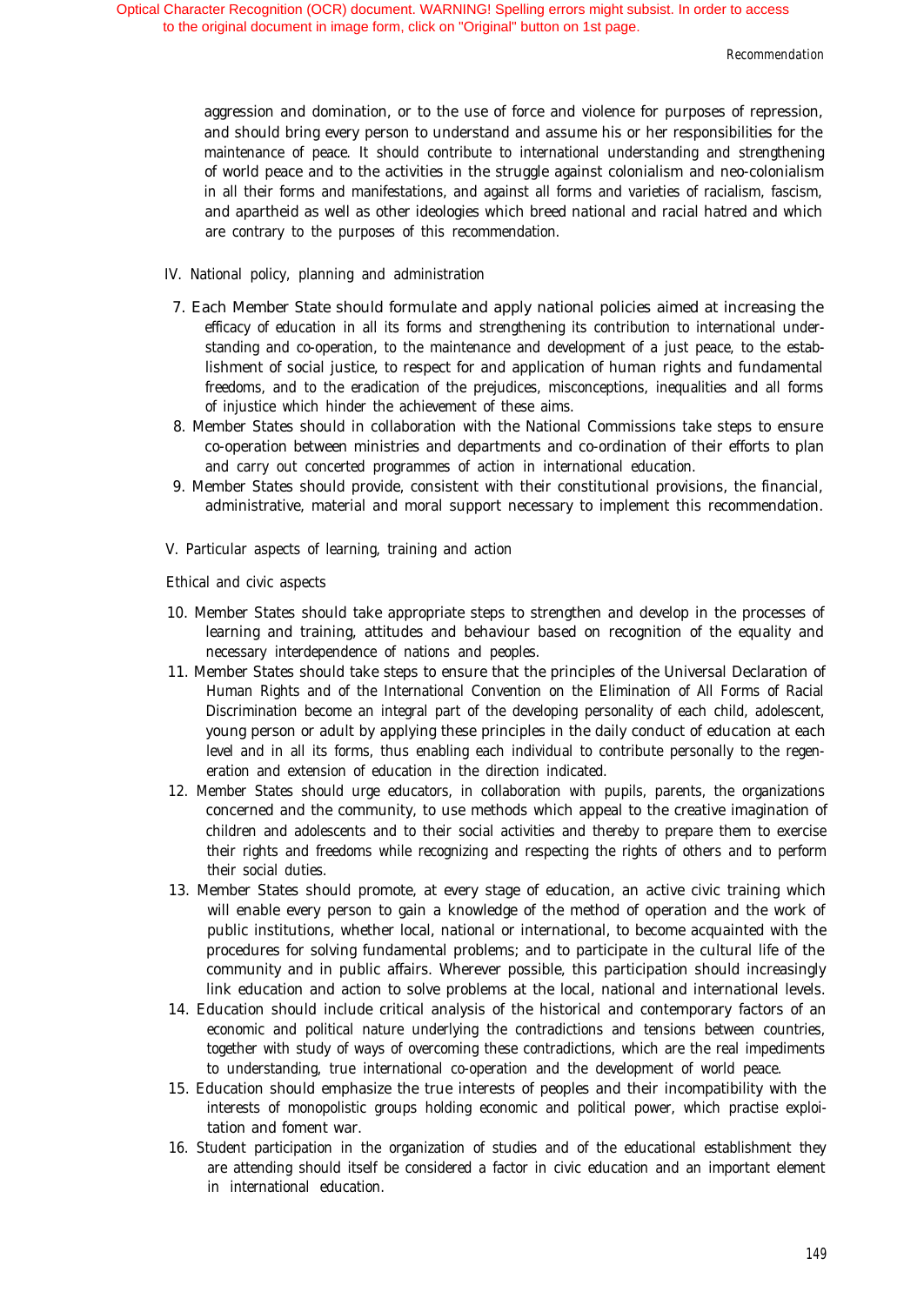#### *Recommendations*

#### *Cultural aspects*

17. Member States should promote, at various stages and in various types of education, study of different cultures, their reciprocal influences, their perspectives and ways of life, in order to encourage mutual appreciation of the differences between them. Such study should, among other things, give due importance to the teaching of foreign languages, civilizations and cultural heritage as a means of promoting international and inter-cultural understanding.

#### **Study of the major problems of mankind**

- 18. Education should be directed both towards the eradication of conditions which perpetuate and aggravate major problems affecting human survival and well-being-inequality, injustice, international relations based on the use of force-and towards measures of international co-operation likely to help solve them. Education which in this respect must necessarily be of an interdisciplinary nature should relate to such problems as:
	- (a) equality of rights of peoples, and the right of peoples to self-determination;
	- (b) the maintenance of peace; different types of war and their causes and effects; disarmament; the inadmissibility of using science and technology for warlike purposes and their use for the purposes of peace and progress; the nature and effect of economic, cultural and political relations between countries and the importance of international law for these relations, particularly for the maintenance of peace;
	- (c) action to ensure the exercise and observance of human rights, including those of refugees; racialism and its eradication; the fight against discrimination in its various forms;
	- (d) economic growth and social development and their relation to social justice; colonialism and decolonization; ways and means of assisting developing countries; the struggle against illiteracy; the campaign against disease and famine; the fight for a better quality of life and the highest attainable standard of health; population growth and related questions;
	- (e) the use, management and conservation of natural resources, pollution of the environment;
	- (f) preservation of the cultural heritage of mankind;
	- (g) the role and methods of action of the United Nations system in efforts to solve such problems and possibilities for strengthening and furthering its action.
- 19. Steps should be taken to develop the study of those sciences and disciplines which are directly related to the exercise of the increasingly varied duties and responsibilities involved in international relations.

#### *Other aspects*

- 20. Member States should encourage educational authorities and educators to give education planned in accordance with this recommendation an interdisciplinary, problem-oriented content adapted to the complexity of the issues involved in the application of human rights and in international co-operation, and in itself illustrating the ideas of reciprocal influence, mutual support and solidarity. Such programmes should be based on adequate research, experimentation and the identification of specific educational objectives.
- 21. Member States should endeavour to ensure that international educational activity is granted special attention and resources when it is carried out in situations involving particularly delicate or explosive social problems in relations, for example, where there are obvious inequalities in opportunities for access to education.

#### **VI. Action in various sectors of education**

- 22. Increased efforts should be made to develop and infuse an international and inter-cultural dimension at all stages and in all forms of education.
- 23. Member States should take advantage of the experience of the Associated Schools which carry out, with Unesco's help, programmes of international education. Those concerned with Associated Schools in Member States should strengthen and renew their efforts to extend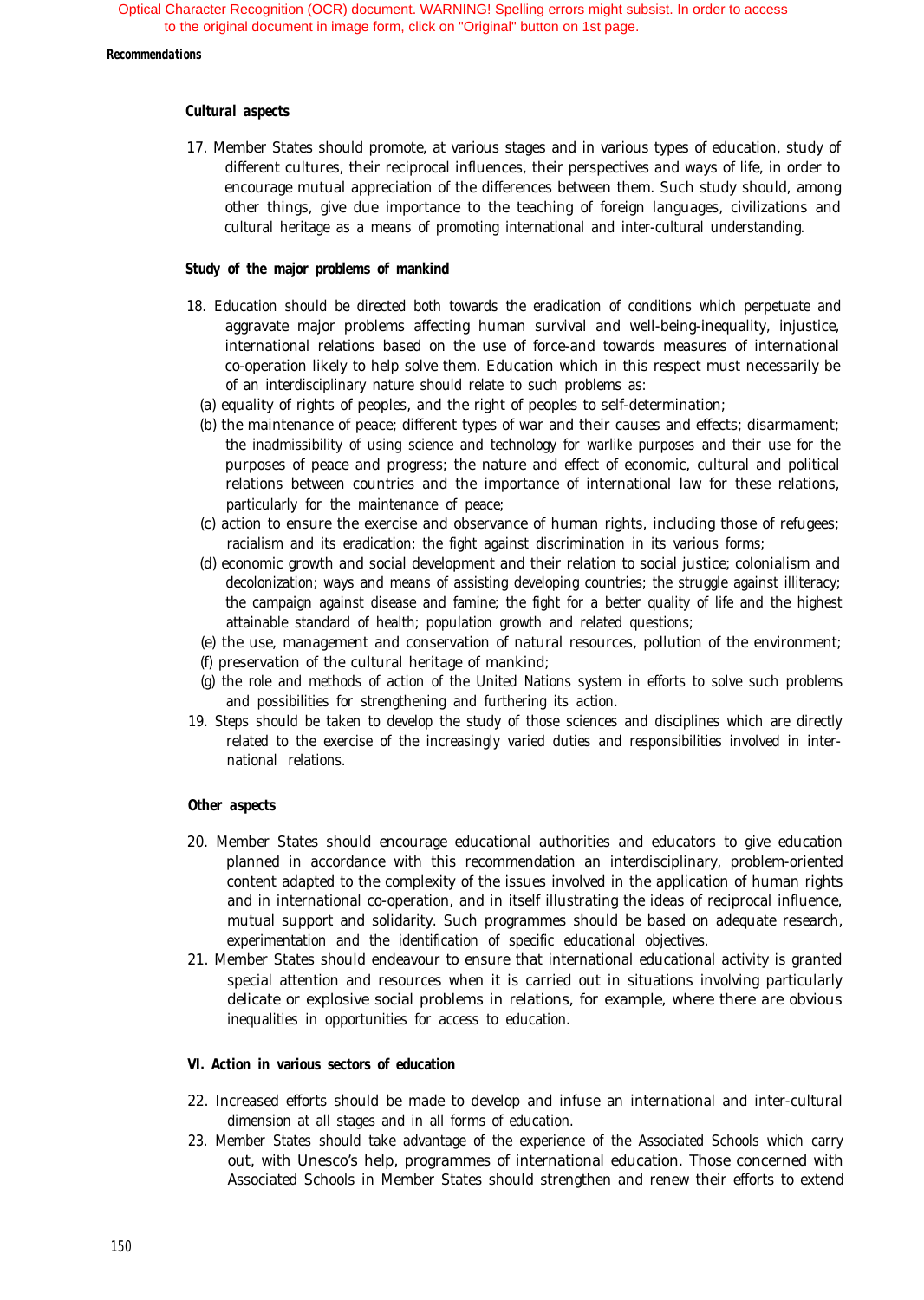the programme to other educational institutions and work towards the general application of its results. In other Member States, similar action should be undertaken as soon as possible. The experience of other educational institutions which have carried out successful programmes of international education should also be studied and disseminated.

- 24. As pre-school education develops, Member States should encourage in it activities which correspond to the purposes of the recommendation because fundamental attitudes, such as, for example, attitudes on race, are often formed in the pre-school years. In this respect, the attitude of parents should be deemed to be an essential factor for the education of children, and the adult education referred to in paragraph 30 should pay special attention to the preparation of parents for their role in pre-school education. The first school should be designed and organized as a social environment having its own character and value, in which various situations, including games, will enable children to become aware of their rights, to assert themselves freely while accepting their responsibilities, and to improve and extend through direct experience their sense of belonging to larger and larger communities-the family, the school, then the local, national and world communities.
- 25. Member States should urge the authorities concerned, as well as teachers and students, to re-examine periodically how post-secondary and university education should be improved so that it may contribute more fully to the attainment of the objectives of this recommendation.
- 26. Higher education should comprise civic training and learning activities for all students that will sharpen their knowledge of the major problems which they should help to solve, provide them with possibilities for direct and continuous action aimed at the solution of those problems, and improve their sense of international co-operation.
- 27. As post-secondary educational establishments, particularly universities, serve growing numbers of people, they should carry out programmes of international education as part of their broadened function in lifelong education and should in all teaching adopt a global approach. Using all means of communication available to them, they should provide opportunities, facilities for learning and activities adapted to people's real interests, problems and aspirations.
- 28. In order to develop the study and practice of international co-operation, post-secondary educational establishments should systematically take advantage of the forms of international action inherent in their role, such as visits from foreign professors and students and professional co-operation between professors and research teams in different countries. In particular, studies and experimental work should be carried out on the linguistic, social, emotional and cultural obstacles, tensions, attitudes and actions which affect both foreign students and host establishments.
- 29. Every stage of specialized vocational training should include training to enable students to understand their role and the role of their professions in developing their society, furthering international co-operation, maintaining and developing peace, and to assume their role actively as early as possible.
- 30. Whatever the aims and forms of out-of-school education, including adult education, they should be based on the following considerations:
	- (a) as far as possible a global approach should be applied in all out-of-school education programmes, which should comprise the appropriate moral, civic, cultural, scientific and technical elements of international education;
	- (b) all the parties concerned should combine efforts to adapt and use the mass media of communication, self-education, and inter-active learning, and such institutions as museums and public libraries to convey relevant knowledge to the individual, to foster in him or her favourable attitudes and a willingness to take positive action, and to spread knowledge and understanding of the educational campaigns and programmes planned in accordance with the objectives of this recommendation;
	- (c) the parties concerned, whether public or private, should endeavour to take advantage of favourable situations and opportunities, such as the social and cultural activities of youth centres and clubs, cultural centres, community centres or trade unions, youth gatherings and festivals, sporting events, contacts with foreign visitors, students or immigrants and exchanges of persons in general.
- 31. Steps should be taken to assist the establishment and development of such organizations as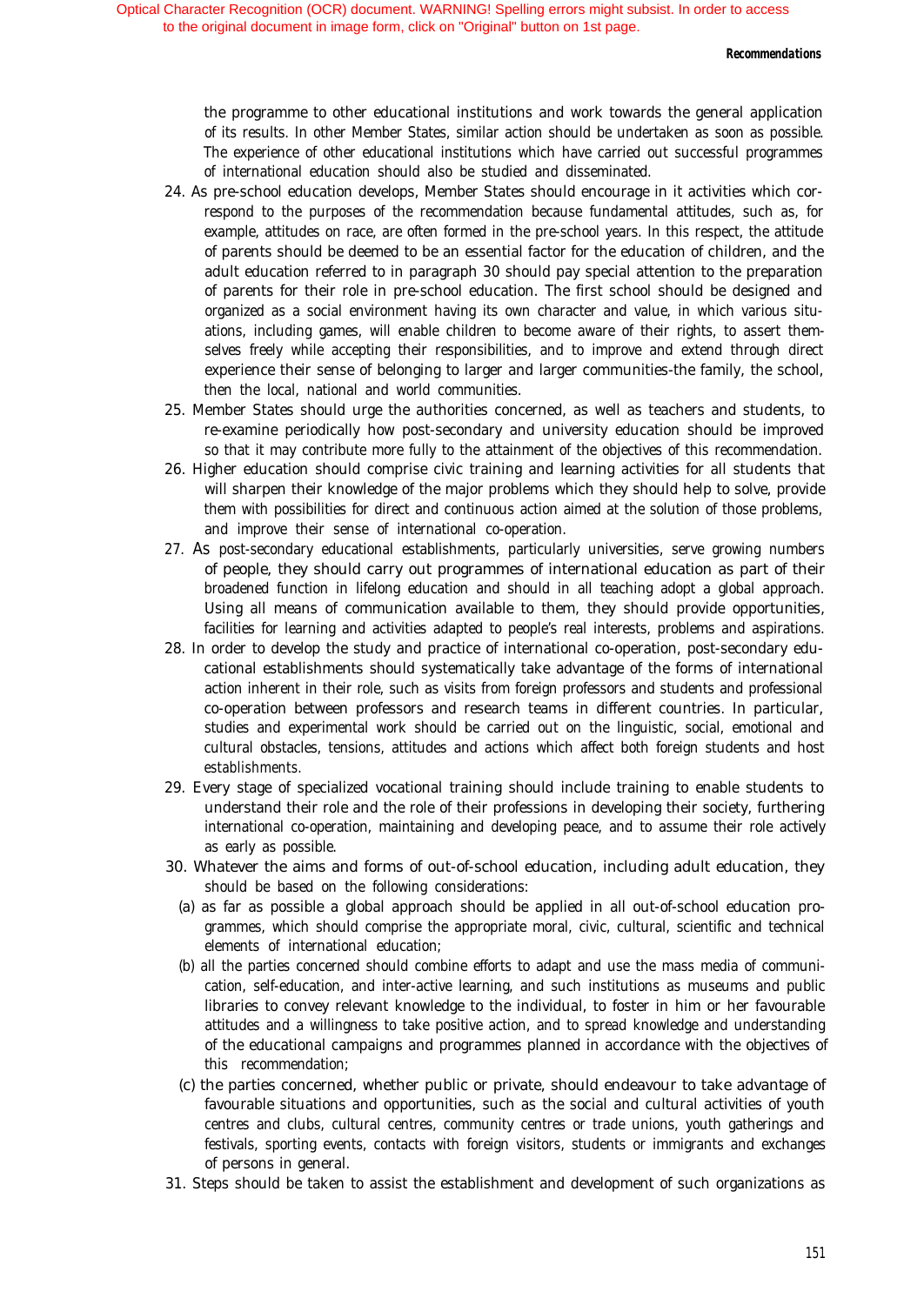#### *Recommendations*

student and teacher associations for the United Nations, international relations clubs and Unesco Clubs, which should be associated with the preparation and implementation of co-ordinated programmes of international education.

32. Member States should endeavour to ensure that, at each stage of school and out-of-school education, activities directed towards the objectives of this recommendation be co-ordinated and form a coherent whole within the curricula for the different levels and types of education, learning and training. The principles of co-operation and association which are inherent in this recommendation should be applied in all educational activities.

#### **VII. Teacher preparation**

- 33. Member States should constantly improve the ways and means of preparing and certifying teachers and other educational personnel for their role in pursuing the objectives of this recommendation and should, to this end:
	- (a) provide teachers with motivations for their subsequent work: commitment to the ethics of human rights and to the aim of changing society, so that human rights are applied in practice; a grasp of the fundamental unity of mankind; ability to instil appreciation of the riches which the diversity of cultures can bestow on every individual, group or nation;
	- (b) provide basic interdisciplinary knowledge of world problems and the problems of international co-operation, through, among other means, work to solve these problems;
	- (c) prepare teachers themselves to take an active part in devising programmes of international education and educational equipment and materials, taking into account the aspirations of pupils and working in close collaboration with them;
	- (d) comprise experiments in the use of active methods of education and training in at least elementary techniques of evaluation, particularly those applicable to the social behaviour and attitudes of children, adolescents and adults;
	- (e) develop aptitudes and skills such as a desire and ability to make educational innovations and to continue his or her training; experience in teamwork and in interdisciplinary studies; knowledge of group dynamics; and the ability to create favourable opportunities and take advantage of them;
	- (f) include the study of experiments in international education, especially innovative experiments carried out in other countries, and provide those concerned, to the fullest possible extent, with opportunities for making direct contact with foreign teachers.
- 34. Member States should provide those concerned with direction, supervision or guidance-for instance, inspectors, educational advisers, principals of teacher-training colleges and organizers of educational activities for young people and adults-with training, information and advice enabling them to help teachers work towards the objectives of this recommendation, taking into account the aspirations of young people with regard to international problems and new educational methods that are likely to improve prospects for fulfilling these aspirations. For these purposes, seminars or refresher courses relating to international and inter-cultural education should be organized to bring together authorities and teachers; other seminars or courses might permit supervisory personnel and teachers to meet with other groups concerned such as parents, students, and teachers' associations. Since there must be a gradual but profound change in the role of education, the results of experiments for the remodelling of structures and hierarchical relations in educational establishments should be reflected in training, information and advice.
- 35. Member States should endeavour to ensure that any programme of further training for teachers in service or for personnel responsible for direction includes components of international education and opportunities to compare the results of their experiences in international education.
- 36. Member States should encourage and facilitate educational study and refresher courses abroad, particularly by awarding fellowships, and should encourage recognition of such courses as part of the regular process of initial training, appointment, refresher training and promotion of teachers.
- 37. Member States should organize or assist bilateral exchanges of teachers at all levels of education.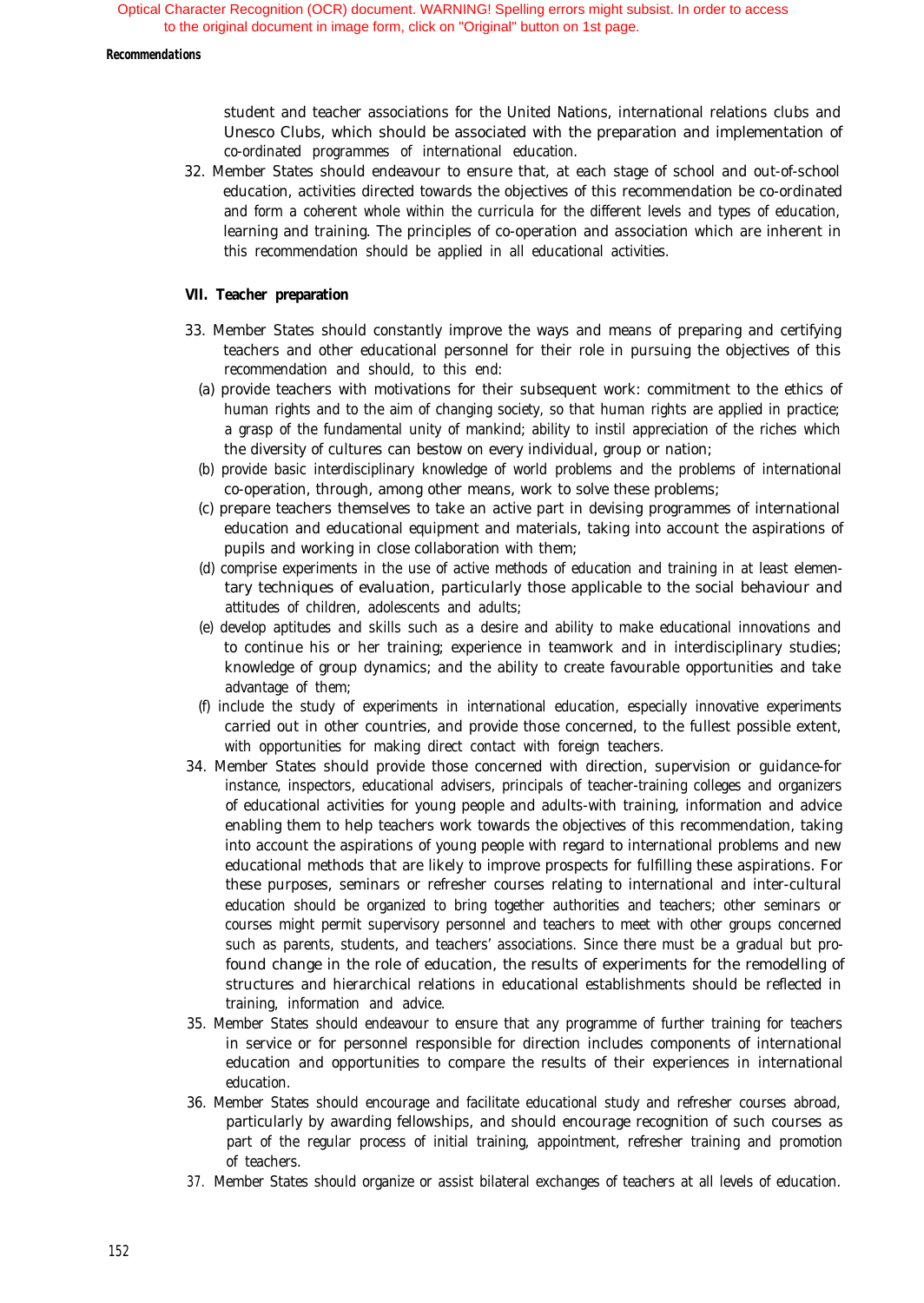#### **VIII. Educational equipment and materials**

- 38. Member States should increase their efforts to facilitate the renewal, production, dissemination and exchange of equipment and materials for international education, giving special consideration to the fact that in many countries pupils and students receive most of their knowledge about international affairs through the mass media outside the school. To meet the needs expressed by those concerned with international education, efforts should be concentrated on overcoming the lack of teaching aids and on improving their quality. Action should be on the following lines:
	- (a) appropriate and constructive use should be made of the entire range of equipment and aids available, from textbooks to television, and of the new educational technology;
	- (b) there should be a component of special mass media education in teaching to help the pupils to select and analyse the information conveyed by mass media;
	- (c) a global approach, comprising the introduction of international components, serving as a framework for presenting local and national aspects of different subjects and illustrating the scientific and cultural history of mankind, should be employed in textbooks and all other aids to learning, with due regard to the value of the visual arts and music as factors conducive to understanding between different cultures;
	- (d) written and audio-visual materials of an interdisciplinary nature illustrating the major problems confronting mankind and showing in each case the need for international co-operation and its practical form should be prepared in the language or languages of instruction of the country with the aid of information supplied by the United Nations, Unesco and other Specialized Agencies;
	- (e) documents and other materials illustrating the culture and the way of life of each country, the chief problems with which it is faced, and its participation in activities of world-wide concern should be prepared and communicated to other countries.
- 39. Member States should promote appropriate measures to ensure that educational aids, especially textbooks, are free from elements liable to give rise to misunderstanding, mistrust, racialist reactions, contempt or hatred with regard to other groups or peoples. Materials should provide a broad background of knowledge which will help learners to evaluate information and ideas disseminated through the mass media that seem to run counter to the aims of this recommendation.
- 40. According to its needs and possibilities, each Member State should establish or help to establish one or more documentation centres offering written and audio-visual material devised according to the objectives of this recommendation and adapted to the different forms and stages of education. These centres should be designed to foster the reform of international education, especially by developing and disseminating innovative ideas and materials, and should also organize and facilitate exchanges of information with other countries.

#### **IX. Research and experimentation**

- 41. Member States should stimulate and support research on the foundations, guiding principles, means of implementation and effects of international education and on innovations and experimental activities in this field, such as those taking place in the Associated Schools. This action calls for collaboration by universities, research bodies and centres, teacher-training institutions, adult education training centres and appropriate non-governmental organizations.
- 42. Member States should take appropriate steps to ensure that teachers and the various authorities concerned build international education on a sound psychological and sociological basis by applying the results of research carried out in each country on the formation and development of favourable or unfavourable attitudes and behaviour, on attitude change, on the interaction of personality development and education and on the positive or negative effects of educational activity. A substantial part of this research should be devoted to the aspirations of young people concerning international problems and relations.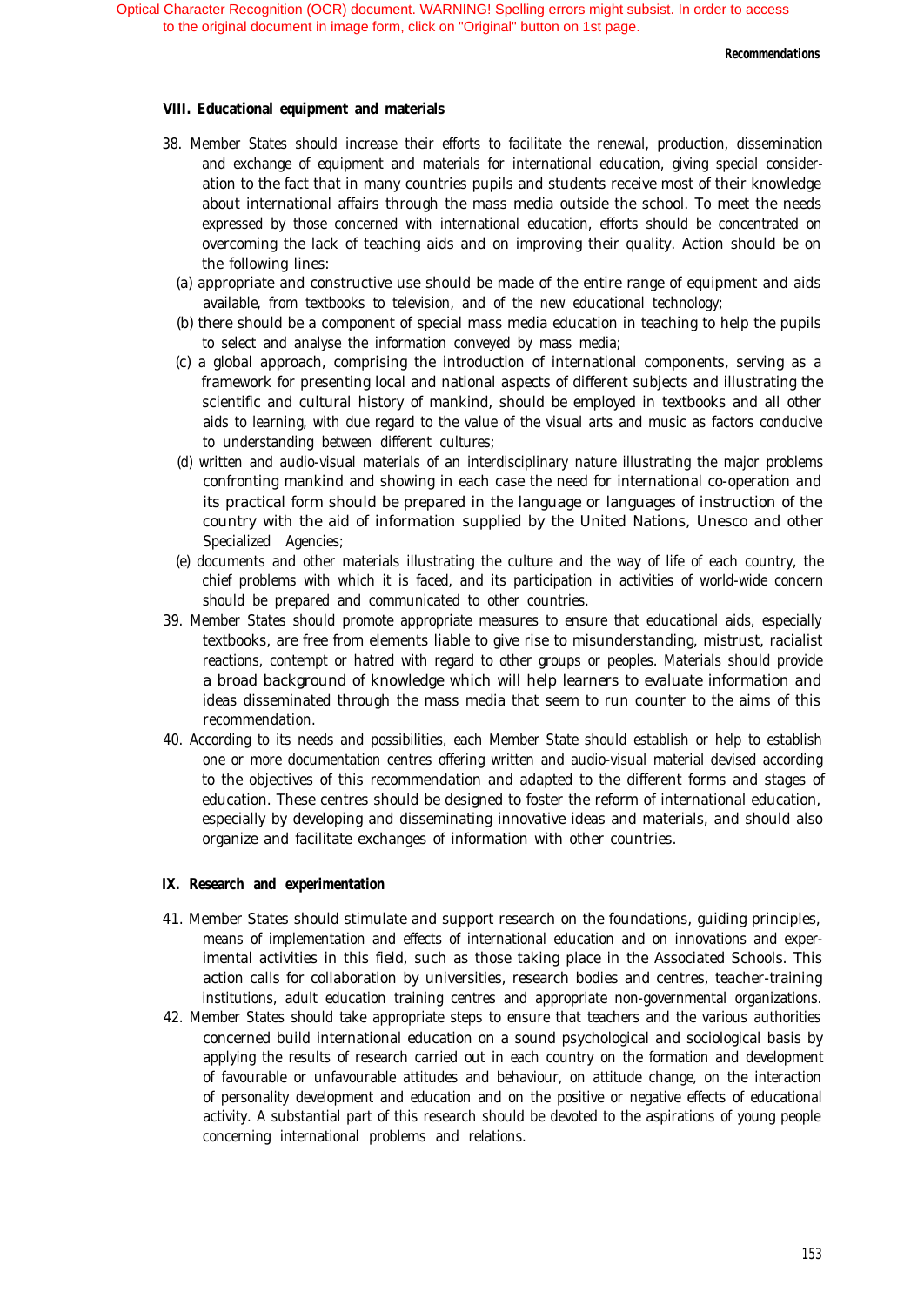#### *Recommendations*

#### **X. International co-operation**

- 43. Member States should consider international co-operation a responsibility in developing international education. In the implementation of this recommendation they should refrain from intervening in matters which are essentially within the domestic jurisdiction of any State in accordance with the United Nations Charter. By their own actions, they should demonstrate that implementing this recommendation is itself an exercise in international understanding and co-operation. They should, for example, organize, or help the appropriate authorities and non-governmental organizations to organize, an increasing number of international meetings and study sessions on international education; strengthen their programmes for the reception of foreign students, research workers, teachers and educators belonging to workers' associations and adult education associations; promote reciprocal visits by schoolchildren, and student and teacher exchanges; extend and intensify exchanges of information on cultures and ways of life; arrange for the translation or adaptation and dissemination of information and suggestions coming from other countries.
- 44. Member States should encourage the co-operation between their Associated Schools and those of other countries with the help of Unesco in order to promote mutual benefits by expanding their experiences in a wider international perspective.
- 45. Member States should encourage wider exchanges of textbooks, especially history and geography textbooks, and should, where appropriate, take measures, by concluding, if possible, bilateral and multilateral agreements, for the reciprocal study and revision of textbooks and other educational materials in order to ensure that they are accurate, balanced, up to date and unprejudiced and will enhance mutual knowledge and understanding between different peoples.

# **<sup>39</sup>** Revised Recommendation concerning Technical and Vocational Education**<sup>1</sup>**

The General Conference of the United Nations Educational, Scientific and Cultural Organization, meeting in Paris, at its eighteenth session, held from 17 October to 23 November 1974,

Recalling the constitutional responsibilities of the Organization for the promotion of education, Recognizing that technical and vocational education have to contribute to the maintenance of peace and friendly understanding between the various nations,

Considering that education must now be seen as a lifelong process,

- Recognising that technical and vocational education is a prerequisite for sustaining the complex structure of modern civilization and economic and social development,
- Recalling the principles set forth in Articles 23 and 26 of the Universal Declaration of Human Rights guaranteeing all the right to work and to education,
- **Considering** therefore that all have a right to an education enabling full participation in contemporary society,
- **Taking** into account the diversity of education systems throughout the world, as well as the particular and urgent needs of developing countries,
- *Considering* that in spite of this diversity similar goals are pursued and similar questions and problems arise in all countries concerning technical and vocational education and that therefore common standards and measures are called for,
- *Having* adopted for this purpose at its twelfth session the Recommendation concerning Technical and Vocational Education,
- **Recognizing** however that the rapid technological and educational changes of the last decade require new, creative, and efficient efforts in technical and vocational education to improve education as a whole for social, economic and cultural development,
- **Having decided** at its seventeenth session that in view of these changes this Recommendation should be revised in order to better serve Member States,

<sup>1.</sup> Recommendation adopted on the report of the Commission for Education at the thirty-sixth plenary meeting on 19 November 1974.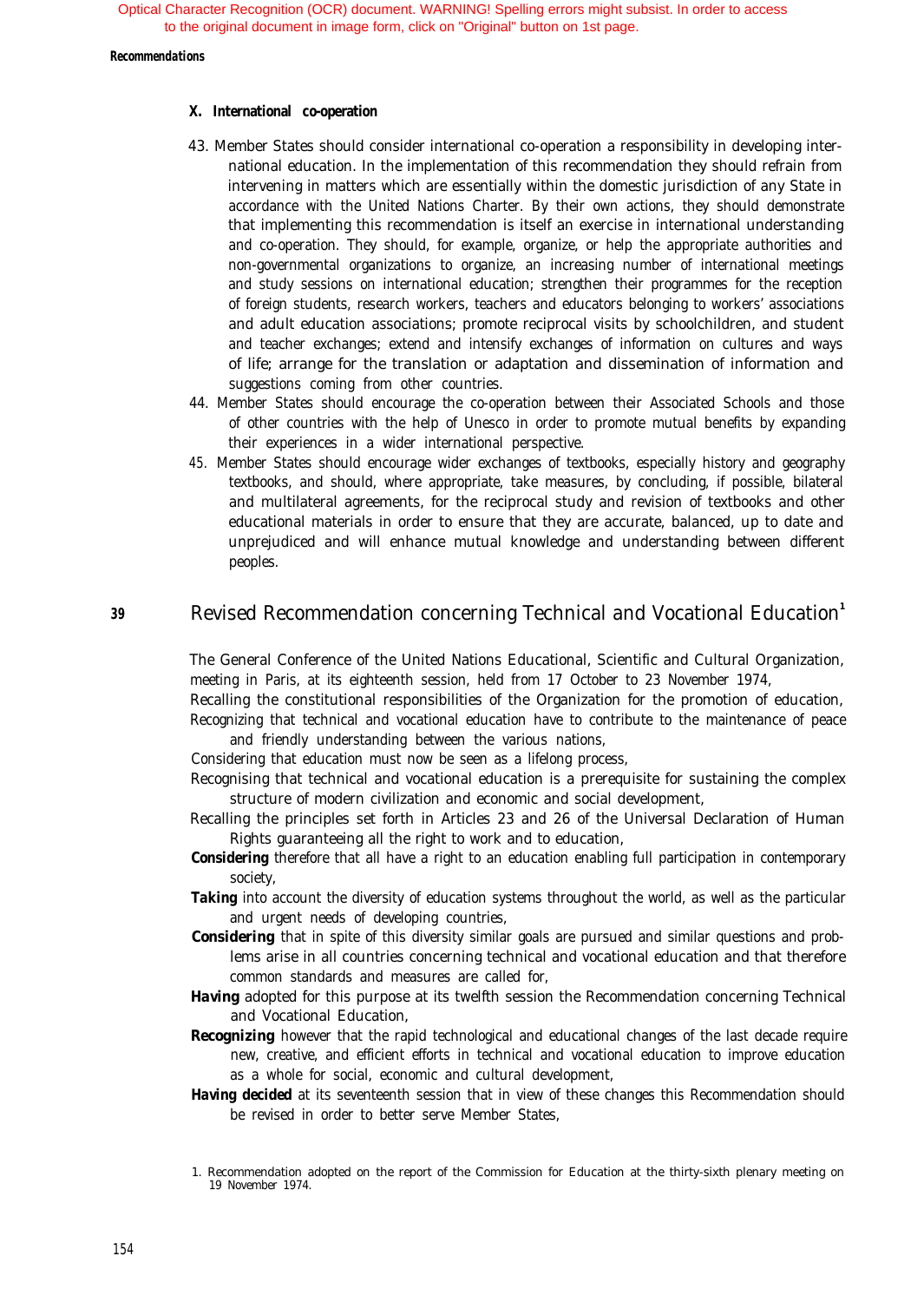- Noting that the International Labour Conference has adopted, over the years, a number of instruments dealing with various aspects of vocational guidance and vocational training and, in particular, the Vocational Guidance Recommendation, 1949, the Vocational Training (Agriculture) Recommendation, 1956, and the Vocational Training Recommendation, 1962, and that the Conference, at its 59th session, had adopted substantive conclusions with a view to adoption, in 1975, of a new instrument or instruments on vocational guidance and vocational training,
- Noting further the close collaboration between Unesco and the International Labour Organisation (ILO) in drawing up their respective instruments so that they pursue harmonious objectives, avoiding duplication and conflict, and with a view to continued collaboration for effective implementation of the two instruments,
- *Adopts* this Recommendation this nineteenth day of November 1974.
- **The General Conference** recommends that when developing and improving technical and vocational education, Member States should apply the following provisions by taking whatever legislative or other steps may be required to give effect, within their respective territories, to the principles set forth in this Recommendation.
- *The General Conference* recommends that Member States should bring this Recommendation to the knowledge of the authorities and bodies concerned with technical and vocational education.
- **The General Conference** recommends that Member States should report to it, at such times and in such manner as shall be determined by it, on the action they have taken to give effect to the Recommendation.

#### **I. Scope**

- 1. This Recommendation applies to all forms and aspects of education which are technical and vocational in nature provided either in educational institutions or under their authority, directly by public authorities, or through other forms of organized education, public or private.
- 2. For the purposes of this Recommendation: 'technical and vocational education' is used as a comprehensive term referring to those aspects of the educational process involving, in addition to general education, the study of technologies and related sciences and the acquisition of practical skills, attitudes, understanding and knowledge relating to occupations in various sectors of economic and social life. Technical and vocational education is further understood to be:
- (a) an integral part of general education;
- (b) a means of preparing for an occupational field;
- (c) an aspect of continuing education.
- 3. Technical and vocational education, being part of the total educational process, is included in the term 'education' as defined in the Convention and Recommendation against Discrimination in Education adopted by the General Conference of the United Nations Educational, Scientific and Cultural Organization at its eleventh session and the provisions of that Convention and Recommendation are therefore applicable to it.
- 4. This recommendation should be understood as setting forth general principles, goals and guidelines to be applied by each individual country according to needs and resources. The application of the provisions in their particulars and the timing of the implementation will therefore depend upon the conditions existing in a given country.

#### **II. Technical and vocational education in relation to the educational process: objectives**

- 5. Given immense scientific and technological development, either in progress or envisaged, which characterizes the present era, technical and vocational education should be a vital aspect of the educational process and in particular should:
- (a) contribute to the achievement of society's goals of greater democratization and social, cultural and economic development, while at the same time developing the potential of individuals for active participation in the establishment and implementation of these goals;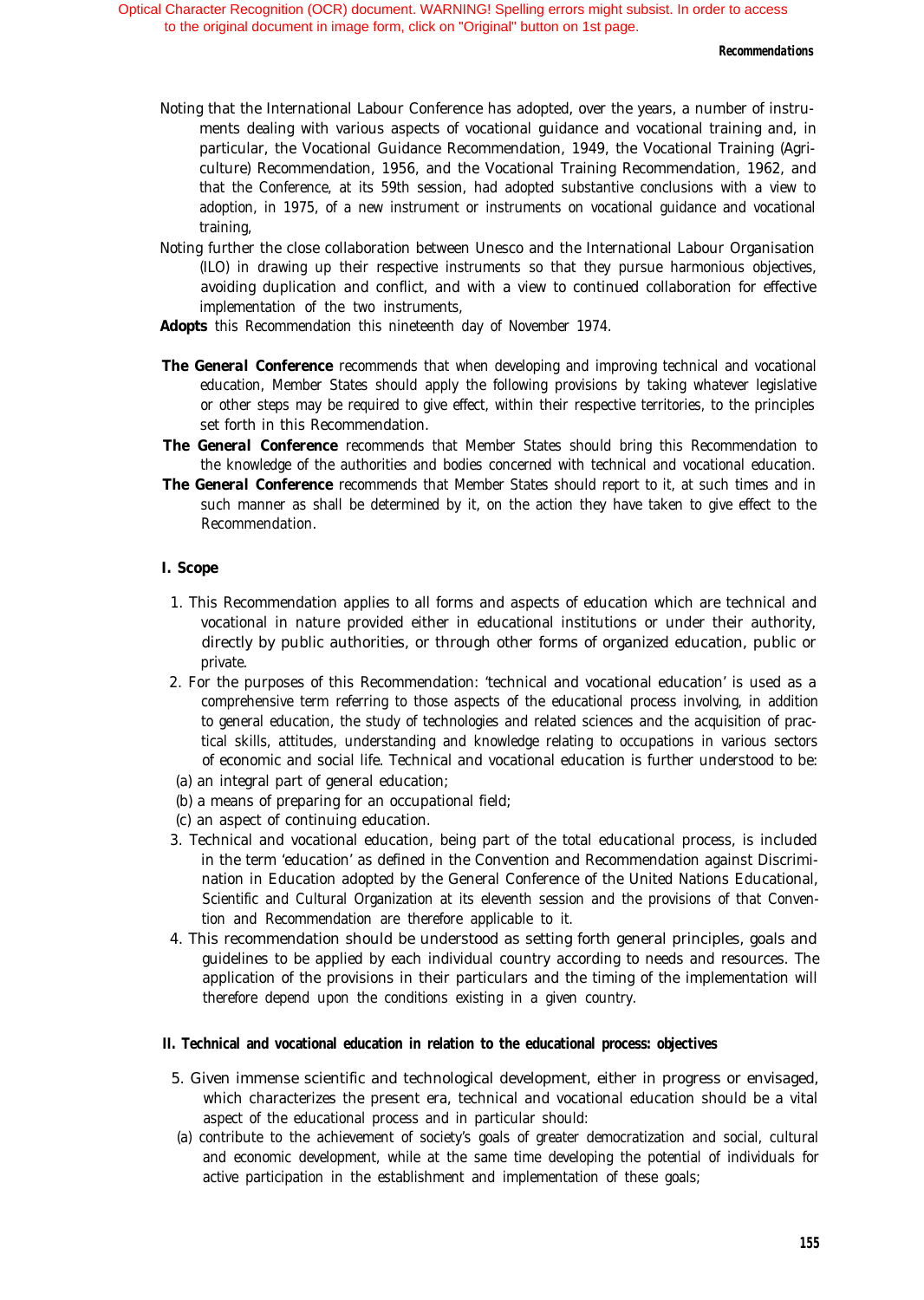#### *Recommendations*

- (b) lead to an understanding of the scientific and technological aspects of contemporary civilization in such a way that men comprehend their environment and are capable of acting upon it while taking a critical view of the social, political and environmental implications of scientific and technological change.
- 6. Given the necessity for new relationships between education, working life, and the community as a whole, technical and vocational education should exist as part of a system of lifelong education adapted to the needs of each particular country. This system should be directed to:
- (a) abolishing barriers between levels and areas of education, between education and employment and between school and society through:
	- (i) the integration of technical and vocational and general education in all educational streams above primary level;
	- (ii) the creation of open and flexible educational structures;
	- (iii) the taking into account of individuals' educational needs and of the evolution of occupations and jobs;
- (b) improving the quality of life by permitting the individual to expand his intellectual horizons and to acquire and to constantly improve professional skills and knowledge while allowing society to utilize the fruits of economic and technological change for the general welfare.
- 7. Technical and vocational education should begin with a broad basic vocational education, thus facilitating horizontal and vertical articulation within the education system and between school and employment thus contributing to the elimination of all forms of discrimination and should be designed so that it:
- (a) is an integral part of everyone's basic general education in the form of initiation to technology and to the world of work;
- (b) may be freely and positively chosen as the means by which one develops talents, interests and skills leading to an occupation in the sectors listed in paragraph 2 or to further education;
- (c) allows access to other aspects and areas of education at all levels by being grounded on a solid general education and, as a result of the integration mentioned in paragraph 6(a), containing a general education component through all stages of specialization;
- (d) allows transfers from one field to another within technical and vocational education;
- (e) is readily available to all and for all appropriate types of specialization, within and outside formal education systems, and in conjunction or in parallel with training in order to permit educational, career and job mobility at a minimum age at which the general basic education is considered to have been acquired, according to the education system in force in each country;
- (f) is available on the above terms and on a basis of equality to women as well as men;
- (g) is available to disadvantaged and handicapped persons in special forms adapted to their needs in order to integrate them more easily into society.
- 8. In terms of the needs and aspirations of individuals, technical and vocational education should:
- (a) permit the harmonious development of personality and character and foster the spiritual and human values, the capacity for understanding, judgement, critical thinking and selfexpression;
- (b) prepare the individual to learn continuously by developing the necessary mental tools, practical skills and attitudes;
- (c) develop capacities for decision-making and the qualities necessary for active and intelligent participation, teamwork and leadership at work and in the community as a whole.

#### **III Policy, planning and administration**

- 9. Policy should be formulated and technical and vocational education administered in support of the general objectives adopted for the educational process as well as for national and, if possible, regional social and economic requirements, and an appropriate legislative and financial framework adopted. Policy should be directed to both the structural and the qualitative improvement of technical and vocational education.
- 10. Particular attention should be given to planning the development and expansion of technical and vocational education: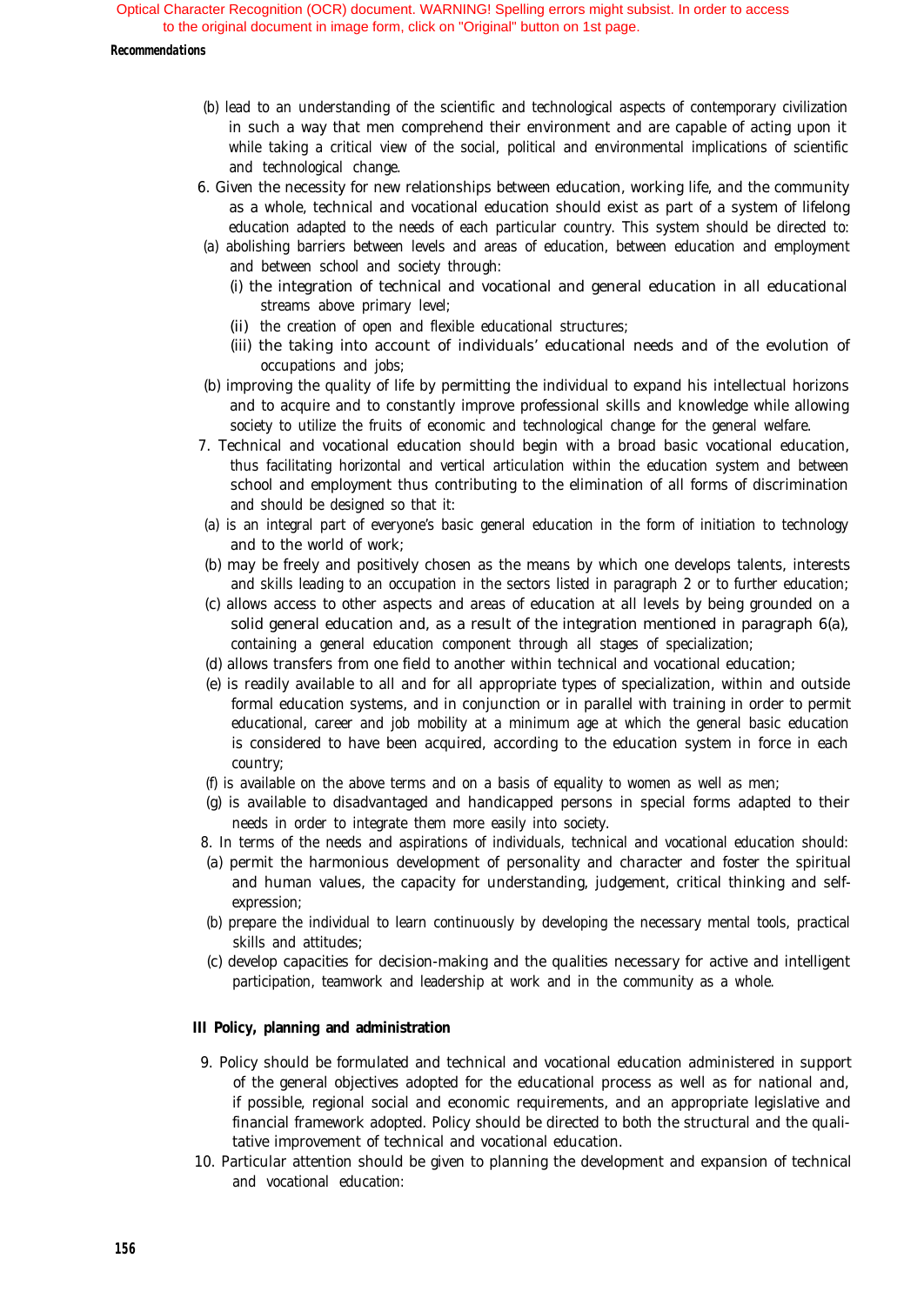#### Recommendations

- (a) high priority should be placed on technical and vocational education in national development plans as well as in plans for educational reform;
- (b) planning should be based upon a thorough evaluation of both short-term and long-term needs taking into consideration any variation in needs which may exist within a country;
- (c) adequate provision for proper current and future allocation of financial resources should be a major element of planning;
- (d) planning should be done by a responsible body or bodies having authority on the national level. This body should have available to it data which have been collated, analysed, synthesized and interpreted by qualified staff provided with adequate research facilities.
- 11. Planning should be responsible to national and, if possible, regional, economic and social trends, to projected changes in demand for different classes by goods and services, and for different types of skills and knowledge in such a way that technical and vocational education may easily adapt to the evolving situation be it rural or urban. This planning should also be co-ordinated with current and projected training action and the evolution of employment.
- 12. While the education authorities should have primary responsibility, the following groups and authorities should be actively associated in policy formulation, and in the planning process. Structures, on both national and local levels, taking the form of public agencies or consultative or advisory bodies, should be created to permit this:
	- (a) public authorities responsible for planning economic and social policy, labour and employment, and for the various occupational sectors (industry, agriculture, commerce);
	- (b) representatives of non-governmental organizations within each occupation sector from among employers and workers;
	- (c) any authority or body, such as a training body or extension services, responsible for out-of-school education and training;
	- (d) representatives of those responsible-both in public education and in State recognized private education-for executing educational policy including teachers, examining bodies and administrators;
	- (e) parent, former pupil, student and youth organizations;
- (f) representatives from the community at large.
- 13. Policies for the structural improvement of technical and vocational education should be established within the framework of broad policies designed to implement the principle of lifelong education through the creation of open, flexible and complementary structures for education, training and educational and vocational guidance, regardless of whether these activities take place within the system of formal education or outside it. In this respect consideration should be given to the following:
	- (a) multipurpose secondary education offering diversified curricula including work-study programmes;
	- (b) open tertiary institutions recruiting from a variety of sources and offering programmes ranging from short specialized ones to longer full-time programmes of integrated studies and professional specialization;
	- (c) establishing a system of equivalencies whereby credit is given for completion of any approved programme and recognition is granted educational and professional qualifications achieved through various means.
- 14. Policy should be directed to ensuring high quality in such a way as to exclude the possibility of any judgement which discriminates between the different educational streams, whatever their ultimate goal. In this respect special efforts should be made to ensure that technical and vocational education in rural areas meets the same standards as that offered in urban ones.
- 15. In order to ensure quality, responsible national authorities should establish certain criteria and standards, subject to periodic review and evaluation, applying in all aspects of technical and vocational education, including to the extent possible non-formal education for:
	- (a) all forms of recognition of achievement and consequent qualification;
	- (b) staff qualifications;
	- (c) ratios of teaching and training staff to learners;
	- (d) the quality of curricula and teaching materials;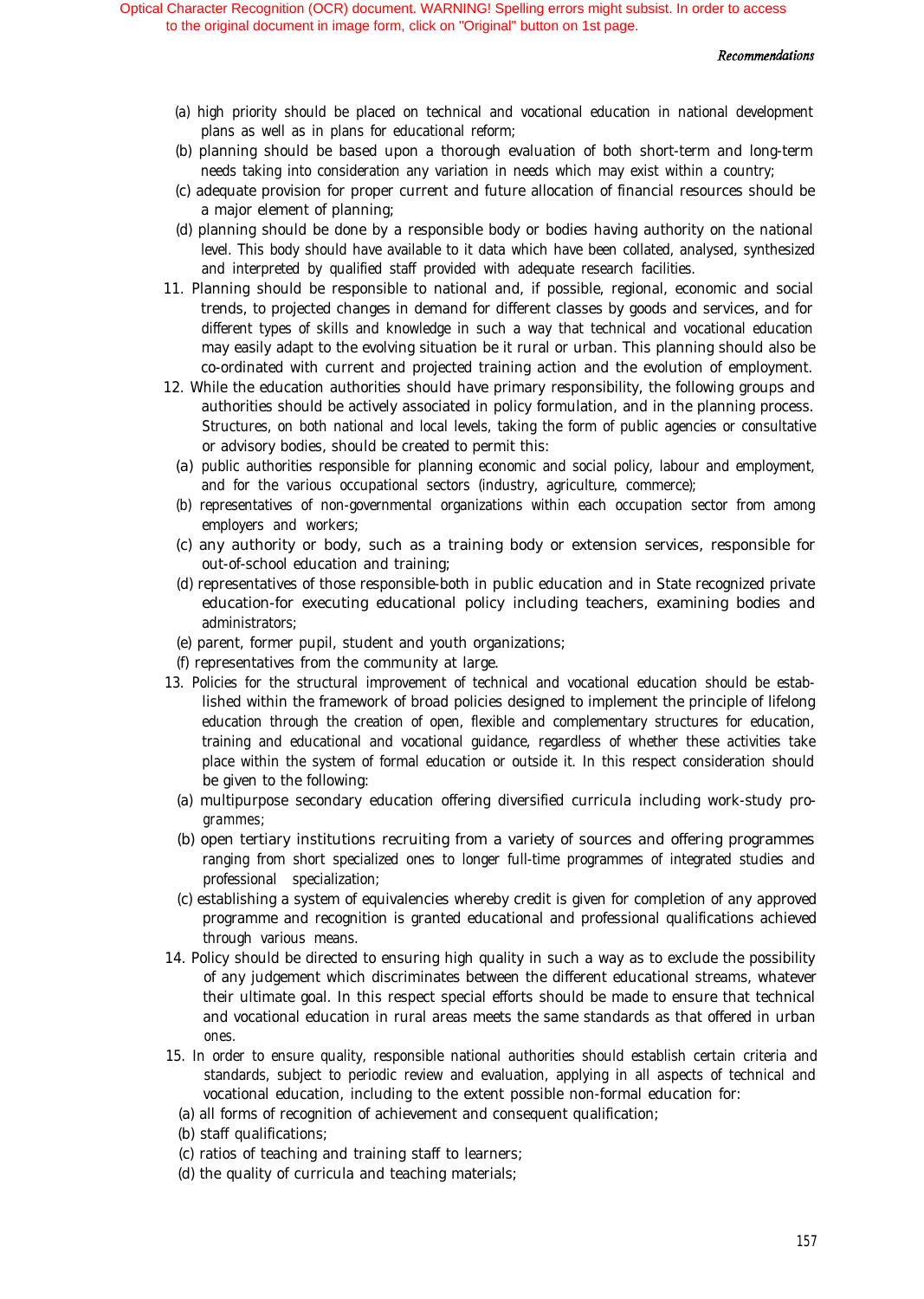#### Recommendations

- (e) safety precautions for all learning environments;
- (f) physical facilities, building, workshop layouts, quality and type of equipment.
- 16. Policies should be established fostering research related to technical and vocational education, with particular emphasis on its potential within lifelong education, and directed to its improvement. This research should be carried out by competent staff on national and institutional levels as well as through individual initiative. To this end:
	- (a) special emphasis should be placed on curriculum development, research concerning teaching and learning methods and materials, and where the need exists, on technologies and techniques applied to development problems;
	- (b) financial resources and physical facilities should be made available through institutions of higher education, specialized research institutions and professional organizations for applying the results of this research on an experimental basis in representatively selected institutions for technical and vocational education;
	- (c) channels should be created for the widespread dissemination and rapid application of the positive results of research and experimentation;
	- (d) the effectiveness of technical and vocational education should be evaluated using, among other data, relevant statistics including those concerning part-time enrolments and drop-out rates which are in some cases neglected;
- (e) particular attention should be given to all research efforts to humanize working conditions.
- 17. Provision should be made within administrative structures for evaluation, supervisory and accreditation services, staffed by technical and vocational education specialists, to ensure the rapid application of new research findings and to maintain standards:
	- (a) evaluation services as a whole should ensure the quality and smooth operation of technical and vocational education by continuous review and action directed to constant improvement of staff, facilities and programmes;
	- (b) supervisory services for the staff should encourage improvement in the quality of teaching by providing guidance and advice and recommending continuing education;
	- (c) all programmes of technical and vocational education, in particular, those offered by private bodies, should be subject to approval by the public authorities through some means of accreditation or form of public inspection.
- 18. Particular attention should be given to the material resources required for technical and vocational education. Priorities should be carefully established with due regard for immediate needs and the probable directions of future expansion and adequate cost controls introduced:
	- (a) institutional planning should be directed to ensuring maximum efficiency and flexibility in use;
	- (b) the planning, construction and equipping of facilities should be carried out in collaboration with specialist teachers and educational architects and with due regard for their purpose, prevailing local factors and relevant research;
	- (c) adequate funds should be allocated for recurrent expenditure for supplies and maintenance and repair of equipment.

#### **IV. Technical and vocational aspects of general education**

- 19. An initiation to technology and to the world of work should be an essential component of general education without which this education is incomplete. An understanding of the technological facet of modern culture in both its positive and negative attributes, and an appreciation of work requiring practical skills should thereby be acquired. This initiation should further be a major concern in educational reform and change with a view to greater democratization of education. It should be a required element in the curriculum, beginning in primary education and continuing through the early years of secondary education.
- 20. Opportunities for general technical and vocational initiation should continue to be available to those who wish to avail themselves of it within the educational system and outside it in places of work or community centres.
- 21. The technical and vocational initiation in the general education of youth should fulfil the educational requirements of all ranges of interest and ability. It should mainly perform three functions: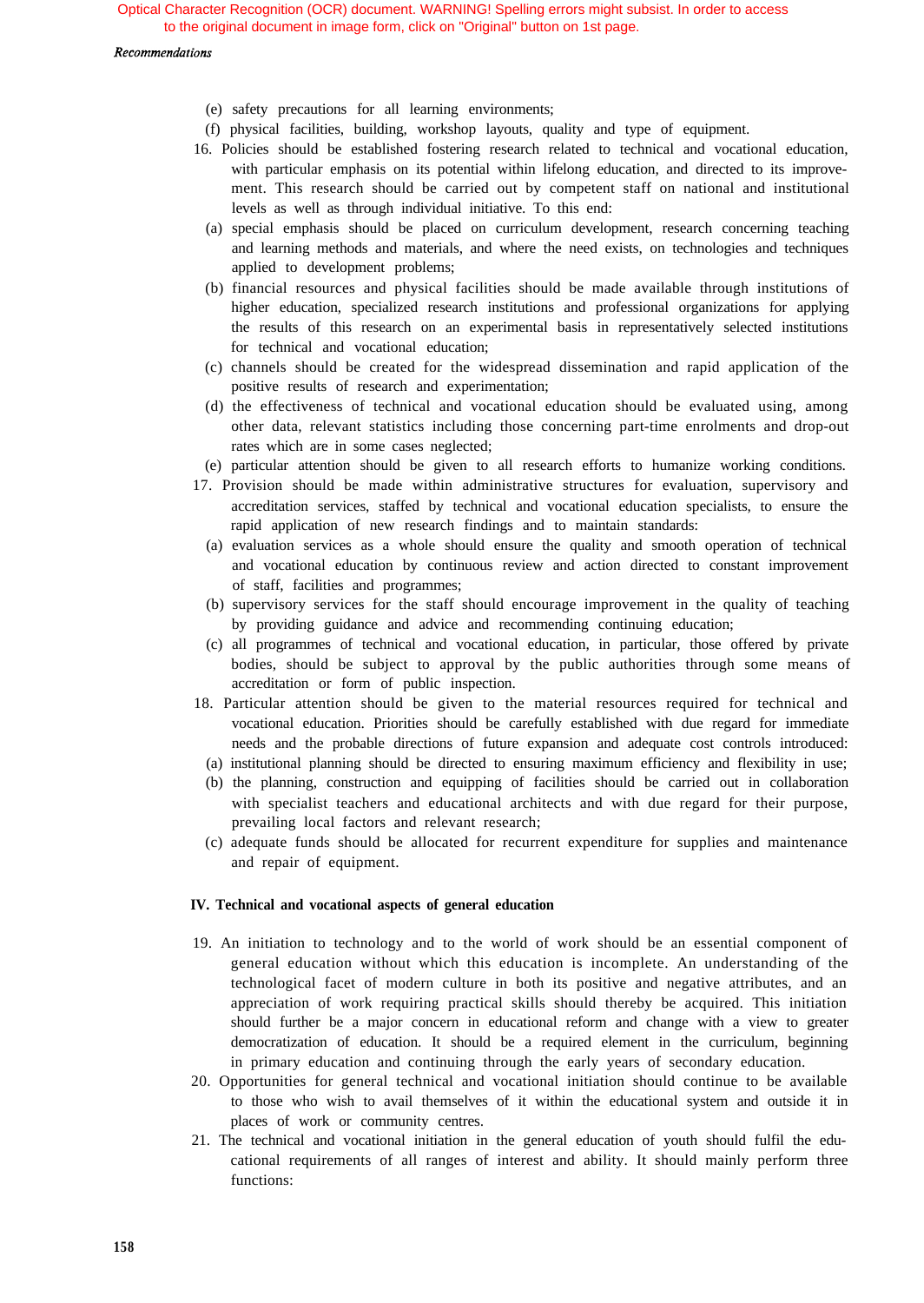#### *Recommendations*

- (a) to enlarge educational horizons by serving as an introduction to the world of work and the world of technology and its products through the exploration of materials, tools, techniques and the process of production, distribution and management as a whole, and to broaden the learning process through practical experience;
- (b) to orient those with the interest and ability toward technical and vocational education as preparation for an occupational field or toward training outside the formal education system;
- (c) to promote in those who will leave formal education at whatever level but with no specific occupational aims or skills, attitudes of mind and ways of thought likely to enhance their aptitudes and potential, to facilitate the choice of an occupation and access to a first job, and to permit them to continue their vocational training and personal education.
- 22. Required general technical and vocational studies in the schools having great importance for the orientation and education of youth programmes, should include a proper balance between theoretical and practical work. A properly structured programme of such studies should be drawn up by the competent authorities in collaboration with the professional community and with those responsible for technical and vocational education. These programmes should:
	- (a) be based upon a problem-solving and experimental approach and involve experience in planning methods and decision-making;
	- (b) introduce the learner to a broad spectrum of technological fields and at the same time to productive work situations;
	- (c) develop a certain command of valuable practical skills such as tool use, repair and maintenance and safety procedures, whether applicable to future education, training and employment or to leisure time, and a respect for their value;
	- (d) develop an appreciation of good design and craftsmanship and the ability to select goods on the basis of their quality;
	- (e) develop the ability to communicate including the use of graphical means;
	- (f) develop the ability to measure and calculate accurately;
- (g) be closely related to the local environment without, however, being limited to it.
- 23. The technical and vocational initiation in programmes of general educational enrichment for older youth and adults should be directed to enabling those engaged in working life to:
	- (a) understand the general implications of technological change, its impact on their professional and private lives, and how man may shape this change;
	- (b) to use practical skills for improving the home and community environment and thus the quality of life and, in appropriate conditions, for productive leisure-time activities.

#### **V. Technical and vocational education as preparation for an occupational field**

- 24. Given disparities that may exist between formal education, whether secondary or tertiary, and the employment and career opportunities available, the highest priority should be given to technical and vocational education which prepares young people to exercise occupations in the sectors covered by this recommendation. Consequently the structure and content of traditional education, whether general or technical and vocational, should be adapted accordingly through:
	- (a) the diversification of secondary education in the later stages so that it may be pursued in conjunction with employment or training, or may lead to employment or to higher education, thereby offering to all youth educational options corresponding to their needs;
	- (b) the introduction of new programmes into tertiary education more relevant to the career needs of young adults;
	- (c) the development of educational structures and programmes on all levels centred on organized and flexible interchange between educational institutions including training institutions and those responsible for employment in the various occupational sectors.
- 25. Technical and vocational education as preparation for an occupational field should provide the foundation for productive and satisfying careers and should:
	- (a) lead to the acquisition of broad knowledge and basic skills applicable to a number of occupations within a given field so that the individual is not limited by his education in his freedom of occupational choice, and later transfer from one field to another in the course of working life is facilitated;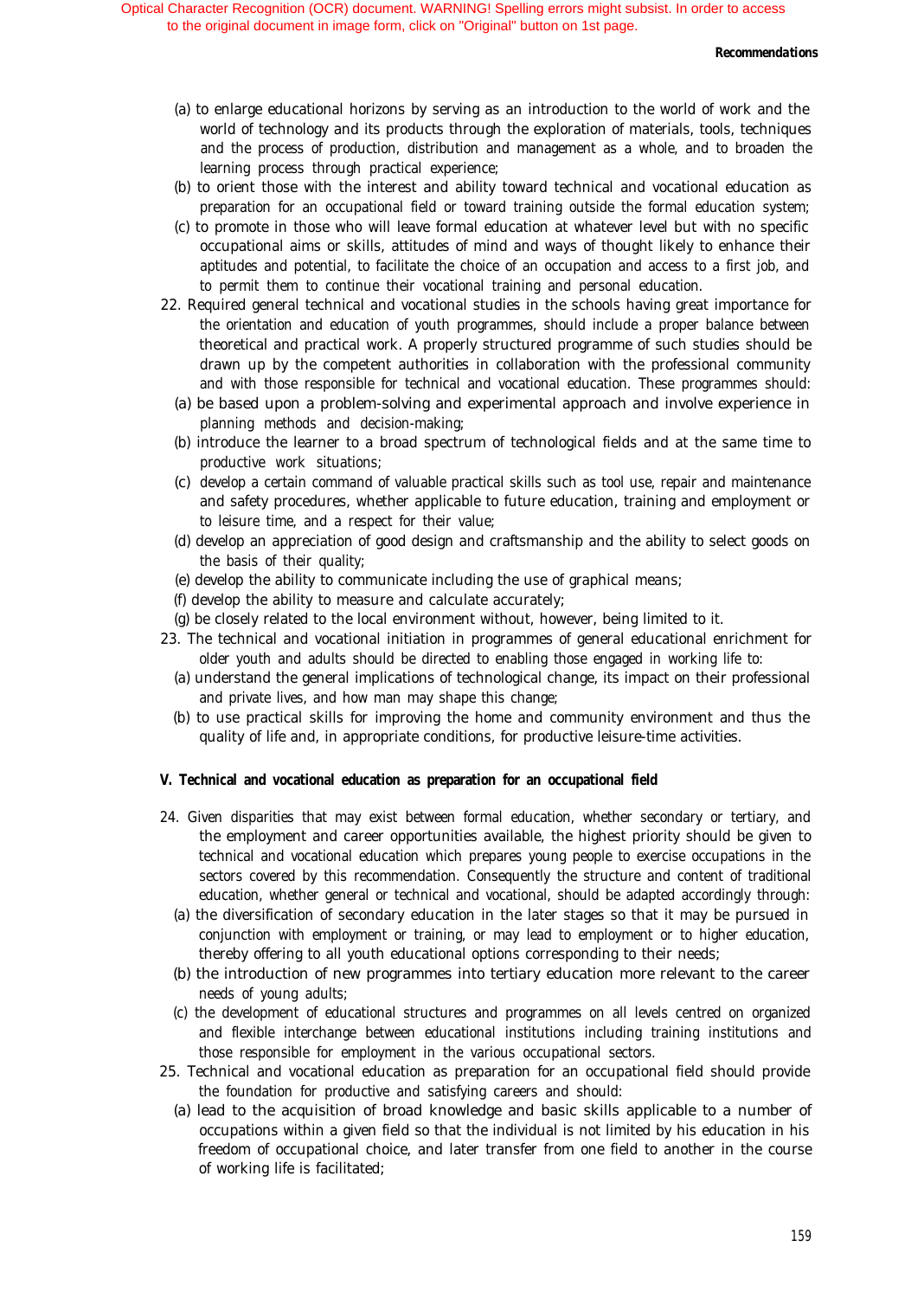#### *Recommendations*

- (b) at the same time offer a thorough and specialized preparation for initial employment and effective training within employment;
- (c) provide the background in terms of skills, knowledge and attitudes, for continuing education at any point in the individual's working life.
- 26. Premature and narrow specialization should be avoided:
- (a) in principle 15 should be considered the lower age limit for beginning specialization;
- (b) a period of common studies concerning basic knowledge and skills should be required for each broad occupational sector before a special branch is chosen.
- 27. Because it is desirable that women seek wider participation in all kinds of occupations outside family and domestic activities, they should have the same educational opportunities available to them as men in order to prepare for an occupation and should be encouraged to take advantage of these through appropriate legislative measures and widespread distribution of information concerning these opportunities.
- 28. Special provision should be made for out-of-school and unemployed youth and children of migrant workers with the minimum or less of primary education, as well as for those not entering education or training programmes after completion of compulsory schooling, in order that they may acquire employable skills.
- 29. Given the necessity of integrating the physically and mentally disadvantaged into society and its occupations, the same educational opportunities should be available to them as to the non-handicapped in order that they may achieve qualification for an occupation; special measures or special institutions may be required.

#### *Organization*

- 30. Technical and vocational education as preparation for an occupational field should be organized on a national or, if possible, regional basis, so as to respond positively to over-all social, economic and educational requirements and to the needs of different groups of the population without discrimination.
- 31. Several organizational patterns of technical and vocational education, including both full-time and part-time options should exist within each country. The following patterns of organization for example should be considered:
	- (a) full time including practical training as well as general education, provided in an educational establishment, either comprehensive or specialized;
	- (b) part-time programmes such as the following in which general education and theoretical and broad practical aspects of the occupational field are given in an educational establishment while specialized practical training is acquired during work in the chosen occupation:
		- (i) the day-release system providing for young workers and apprentices to attend an educational establishment at least one day a week and preferably two;
		- (ii) the sandwich system under which periods in an educational institution alternate with training periods in a factory, farm, business establishment or other undertaking;
		- (iii) the block-release system whereby young workers are released to attend courses for one or two short periods of at least ten to fifteen weeks in total length per year which may be especially adapted to conditions in areas of low population density by provision of boarding facilities.
- 32. The responsible authorities should encourage part-time education, therefore:
	- (a) these programmes should be available directly after completion of minimum compulsory or required schooling, and should continue to be available to the highest level of formal education;
	- (b) the educational qualifications acquired by this means should be equivalent to those acquired by full-time education;
	- (c) where employers are responsible for the practical training aspect for part-time students, this training should be as broad as possible serving the educational and training needs of the individual, and should meet national standards.
- 33. In view of the increasing requirement for highly qualified middle-level manpower in all fields, and the increasing numbers completing secondary education or its equivalent, the development of programmes of technical and vocational education corresponding to further qualifying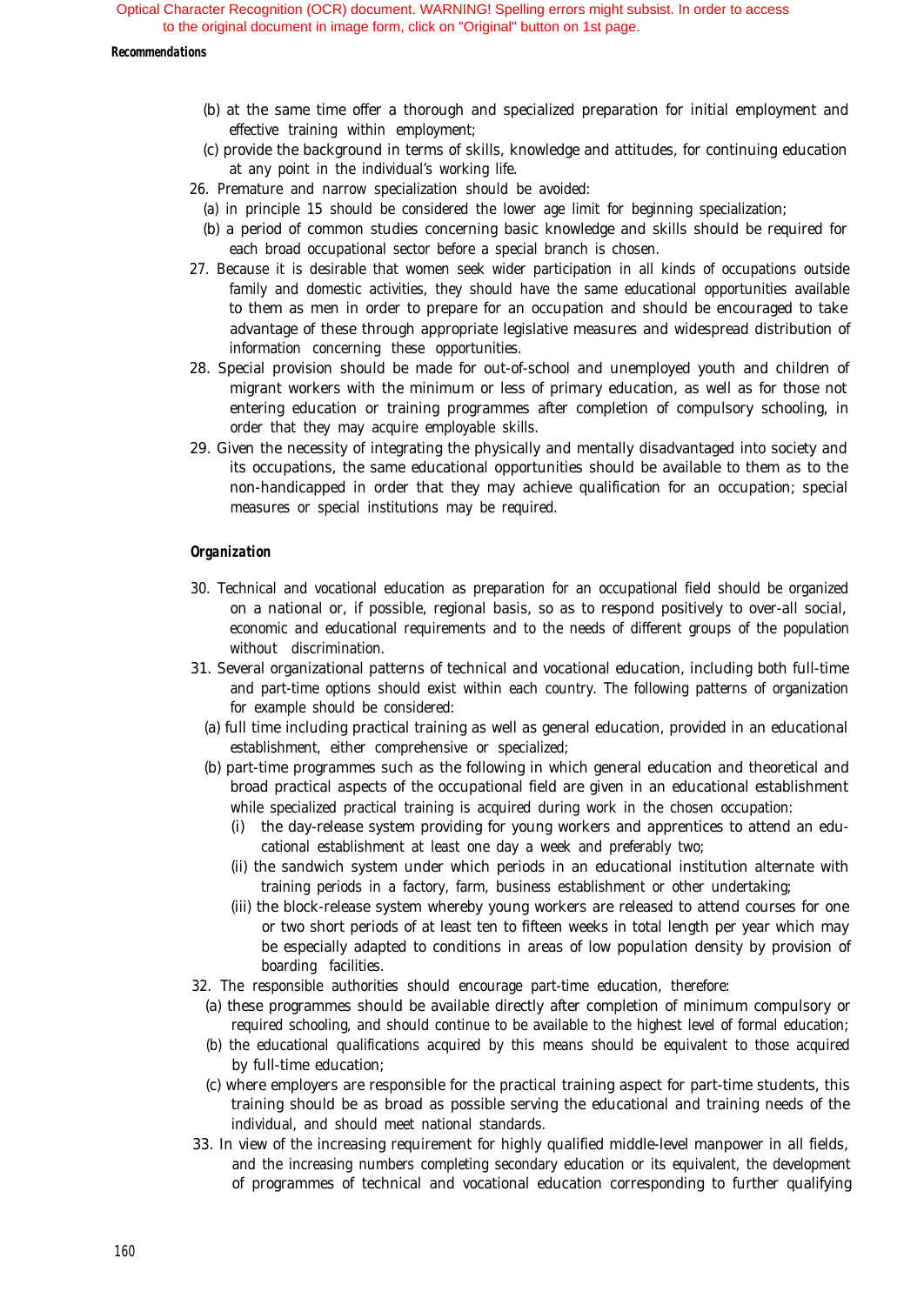#### *Recommendations*

tertiary education should be given high priority. The following patterns of organization should be considered:

- (a) a period of from one to two years of guided work experience followed by a part-time or briefer full-time programme of specialization;
- (b) part-time programmes;
- (c) full-time programmes as an extension of programmes given in specialized secondary institutions or given in tertiary institutions.
- 34. The high cost of equipment for the practical component of technical and vocational education requires that this be organized so that benefits received are in proportion to the cost. Consideration should be given to the following as a means of achieving this:
	- (a) centralized workshops, or mobile units, could be used to serve several educational institutions;
	- (b) workshops attached to educational institutions could be designed so that they are suitable for use by the community at large particularly for continuing education programmes;
	- (c) although workshops and laboratories in advanced secondary or tertiary institutions should be designed primarily for pedagogical purposes, they might also be equipped and staffed so that equipment for use in technical and vocational studies in general education may be produced.
- 35. Enterprises should be closely associated in the practical training of those preparing for occupations in their particular sector, and should be encouraged to take responsibility, in co-operation with educational institutions, for the organization of this training.

#### *Programme content*

- 36. All programmes of technical and vocational education as preparation for an occupational field should:
	- (a) aim at providing scientific knowledge, technical versatility and the broad skills and knowledge required for rapid adaptation to new ideas and procedures and for steady career development;
	- (b) be based on an analysis of broad occupational requirements worked out for the long term between education authorities including organizations representing educational research and administration and employment authorities and occupational organizations concerned;
	- (c) include a proper balance between general subjects, science and technology, and studies of both the theoretical and practical aspects of the occupational field, with the practical component in all cases related to the theoretical one;
	- (d) stress developing a sense of professional values and responsibilities from the standpoint of human needs.
- 37. In particular programmes should:
	- (a) whenever possible be interdisciplinary in character as many occupations now require knowledge and training in two or more traditional areas of study;
	- (b) be based on curricula designed around core knowledge and skills;
	- (c) include studies of the social and economic aspects of the occupational field as a whole;
	- (d) include the study of at least one foreign language of international use which, while conducive to a higher cultural level, will give special emphasis to the requirements of communication and the acquisition of a scientific and technical vocabulary;
	- (e) include an introduction to organizational and planning skills;
	- (f) emphasize instruction in safety procedures relative to the materials and equipment used in a given occupational field and the importance of safe working conditions and the health aspects relative to the occupation as a whole.
- 38. While based on the above general principles and components, and thus pursuing in all cases broader educational aims, programmes in their practical aspect should be designed taking into account special occupational requirements with regard to the particular executive, organizational, analytical and practical skills required.
- 39. Technical and vocational education programmes leading to university qualification, while encouraging research and offering high-level specialization, should be developed with particular attention to: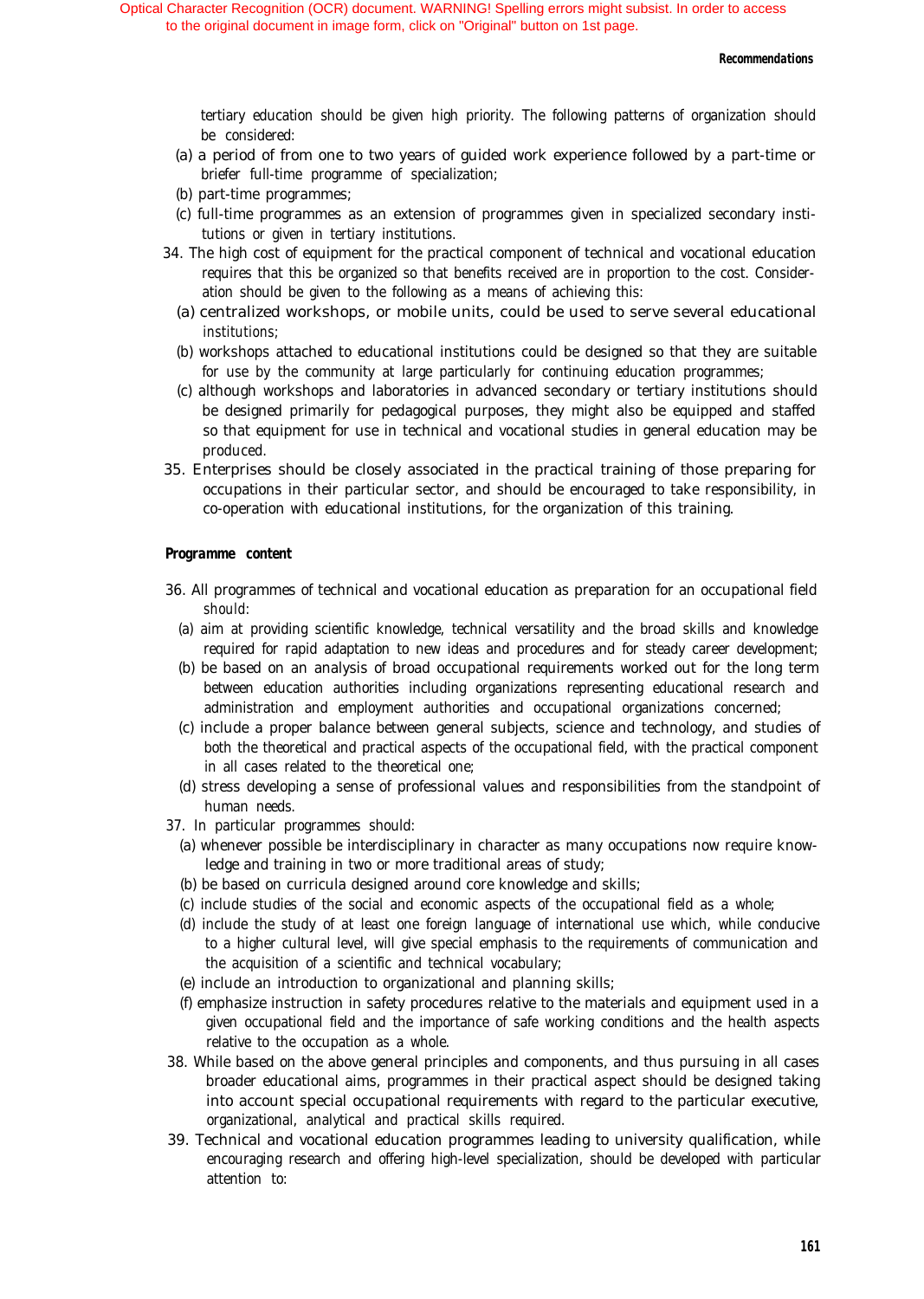#### *Recommendations*

- (a) the inclusion of components directed to developing attitudes whereby those with broad responsibilities in technological fields constantly relate their professional tasks to larger human goals;
- (b) relating more closely higher technical and vocational education for the industrial and agricultural sectors to the requirements of these sectors. In this regard consideration should be given to creating within tertiary institutions, centres for the testing and certification of industrial and agricultural products, supervised by the public authorities and serving both educational and research purposes.
- 40. Programmes of technical and vocational education as preparation for occupations within the agricultural sector should be designed in accordance with the over-all social and economic requirements of rural development. Therefore:
	- (a) both general aspects and the technical and vocational aspects, while adapted in terms of both organization and content to the special requirements of agricultural occupations, should be of the same quality as those for other occupational areas;
	- (b) programmes should be directed to the development and application of technologies especially suited to rural development through close co-ordination between education and extension services and between these and research services and institutions;
	- (c) programmes should be directed to preparing qualified people for all types of occupations and ranges of technical competence necessary for rural development;
	- (d) programmes should be broadly conceived, including in addition to the special occupational area, an introduction to the commercial aspects of agriculture and the functioning of rural economic institutions.
- 41. Where lack of resources limits the expansion of technical and vocational education, emphasis in the initial stages should be placed on developing programmes for occupations in areas of critical manpower shortage, and in areas of immediate development potential.
- 42. Programmes preparing for occupations in small industry, individual farming or the artisan trades, whether urban or rural, and particularly for self-employment, should include commercial studies enabling those engaged in such occupations to take responsibility not only for production, but also for marketing, competent management and the rational organization of the whole enterprise.
- 43. Programmes leading to occupations in the business and commercial sector should include:
	- (a) a thorough grounding in the methods and skills developed as a result of the application of technology to business and office management and particularly to the acquisition and processing of information;
	- (b) training in the organizational and management skills required for the smooth operation of enterprises in all economic sectors;
- (c) an introduction to marketing and distribution procedures.
- 44. Special attention should be given to developing programmes for preparing personnel at all levels for the social services sector (e.g. community and family work, nursing and paramedical occupations, nutrition and food technology, home economics and environmental improvement). Those programmes should:
	- (a) emphasize the relation of the special occupational field to raising standards of living in terms of food, clothing, housing, medical services, the quality of family life or that of the environment as the case may be;
	- (b) be well adapted to the special requirements of local conditions in particular those of climate and geography, materials available and community organization and social patterns.

#### **VI. Technical and vocational education as continuing education**

- 45. The development and expansion of technical and vocational education as continuing education, both within and outside the formal education system, and within the framework of lifelong education, should be a priority objective of all educational strategies and broad provision should be made for allowing everyone, whatever the educational qualifications achieved prior to employment, to continue both their professional and general education.
- 46. In addition to permitting adults to make up deficiencies in general education or professional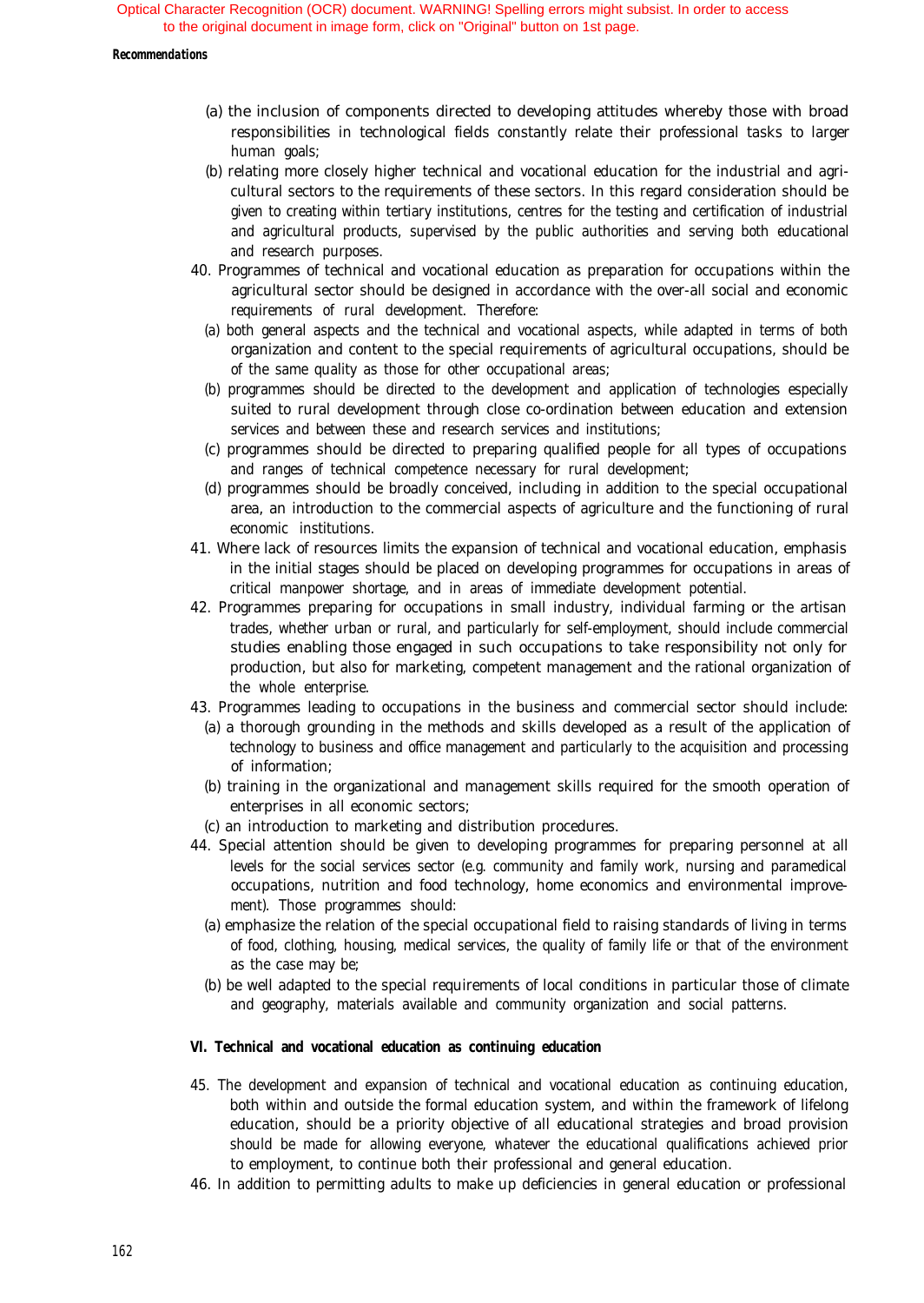#### *Recommendations*

qualifications, which has often been the only objective of continuing education, it should now:

- (a) offer possibilities of personal development and professional advancement;
- (b) permit the updating and refreshing of knowledge and practical abilities and skills in the occupational field;
- (c) enable the individual to adapt to technological changes in his occupation or to enter another occupation if these changes render his particular job obsolete;
- (d) be available throughout working life without restriction of age, sex, prior education and training or position;
- (e) be broad in scope, including general education elements, and not simply specialized training for one particular job.
- 47. The appropriate authorities should be encouraged to provide the basic conditions for technical and vocational education as continuing education, including consideration of measures providing for paid educational leave or other forms of financial aid.
- 48. The technical and vocational aspect of continuing education should actively be encouraged through such means as:
	- (a) widespread dissemination of information concerning the programmes available, and how one may take advantage of existing opportunities, including full use of mass media to this end;
	- (b) recognition of successful completion of programmes in terms of remuneration and professional advancement.
- 49. Those responsible for organizing programmes of continuing technical and vocational education recognized by the public authorities should consider the following forms:
	- (a) courses given during working hours at the place of work;
	- (b) fuller part-time courses especially designed for continuing education given in secondary and tertiary institutions, already staffed and equipped for technical and vocational education;
	- (c) evening and week-end courses given in the above types of institutions or in community centres;
	- (d) correspondence courses;
	- (e) courses given on educational television;
	- (f) periodic seminars;
	- (g) inter-enterprise programmes;
	- (h) informal discussion groups created and organized on the initiative of students.
- 50. The following forms of organization of leave should be considered:
	- (a) day release;
	- (b) block release of varying lengths;
	- (c) release for one or more hours during the working day.
- 51. Programmes of technical and vocational education as continuing education should:
	- (a) be designed and taught on the basis of the special requirements of adults, and use teaching methods which take into account the expertise which they have already acquired;
	- (b) contain a built-in mechanism for rapid adjustment to the needs of particular individuals or groups and to technological change.
- 52. Special provision should be made for groups with particular requirements:
	- (a) in the case of women, because of the necessity of periods of absence from the labour force imposed by maternity and family responsibilities, in order to enable them to update their knowledge and to improve their professional skills for re-entry into employment;
	- (b) to enable older workers to adapt to new occupations;
	- (c) to provide foreign workers and handicapped workers with specific facilities for pre-training to enable them to adapt to a training programme or to working life;
	- (d) the resources of continuing education should be used to offer unskilled and semi-skilled workers the opportunity to improve their qualifications.
- 53. Particular attention should be paid to the development of continuing education programmes suitable in rural areas in terms of content, physical location and time of year offered.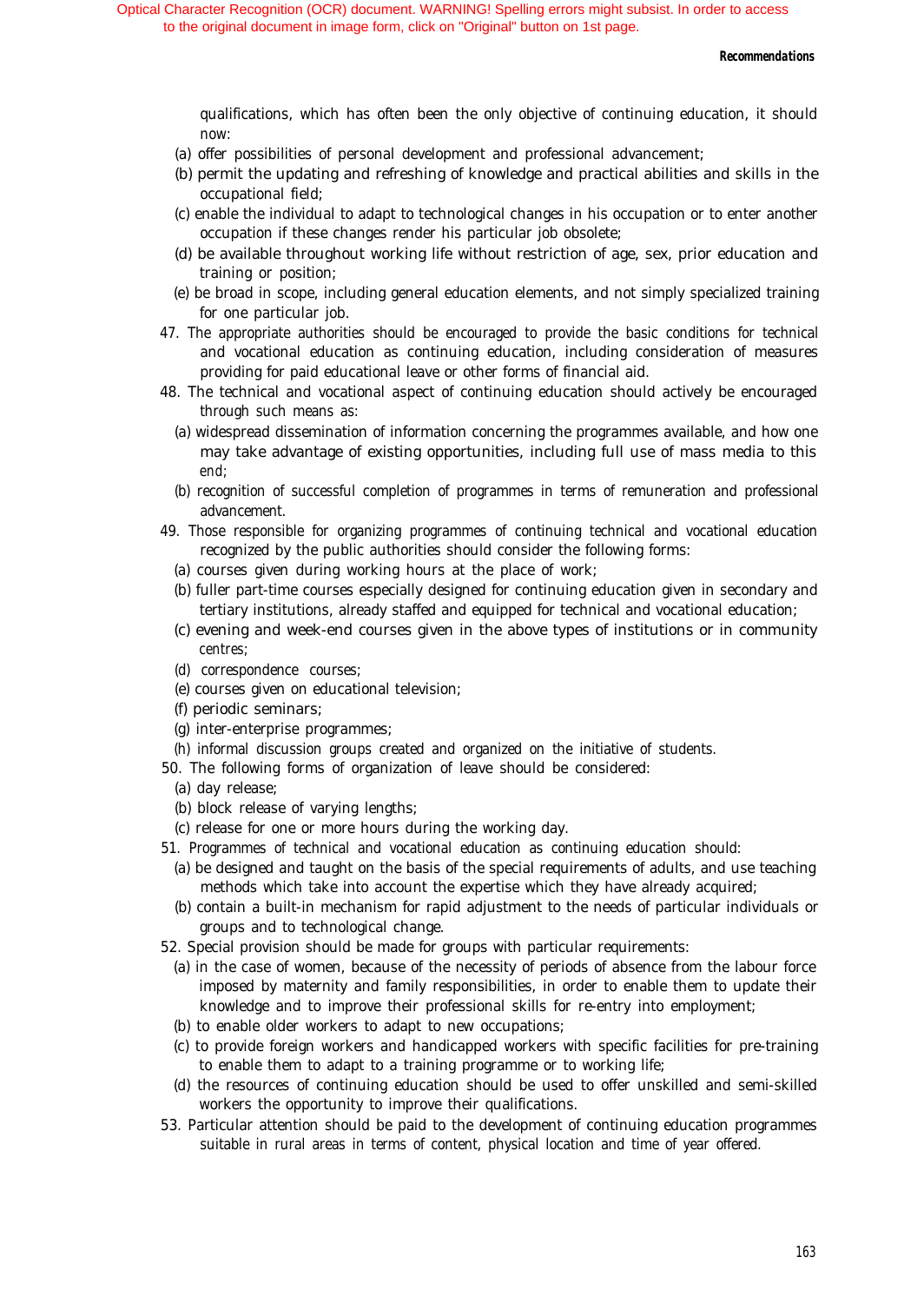#### *Recommendations*

#### **VII. Guidance**

- 54. Guidance should be viewed as a continuous process and a vital element in education, directed to aiding all to make positive educational and occupational choices. It should ensure that the individual be provided with the necessary prerequisites:
	- (a) to become aware of his interests and abilities and able to set himself precise objectives;
	- (b) to pursue a course of education, whether preparatory or continuing, commensurate with these;
	- (c) to make decisions concerning his occupation, both in the initial and later stages, which lead to a satisfying career;
	- (d) to facilitate transitions between education and employment at whatever level or stage.
- 55. Guidance services on the national, local and institutional levels should ensure that the paths are kept open between education and initial training and employment, and employment and continuing education and training through:
	- (a) close liaison and co-ordination with training, counselling, employment and placement services;
	- (b) ensuring that all necessary information concerning employment and career opportunities is available and actively disseminated;
	- (c) ensuring that those in employment have access to information concerning opportunities in continuing education and training.
- 56. While emphasizing the needs of the individual, guidance for young people should be accompanied by information which gives them a realistic view of the opportunities available in a given occupational cluster, including information regarding probable developments in the market and in employment structures, and what may be expected in terms of remuneration, career advancement and possibilities for occupational change.
- 57. Particular attention should be given to guidance for girls and women:
	- (a) this guidance should cover the same broad range of education, training and employment opportunities as for boys and men;
	- (b) it should systematically encourage girls and women to take advantage of the opportunities available to them.
- 58. Guidance given in the technical and vocational aspects of general education during the observation or orientation cycle of secondary schooling should:
	- (a) cover a broad range of occupations with supplementary visits to work places and acquaint the student with the eventual necessity of choosing an occupation and the importance of this choice being as rational as possible;
	- (b) aid students in making a positive choice concerning educational streams or options for those wishing to pursue technical and vocational education as preparation for an occupational field or training programmes outside the educational system, and aid those not continuing their formal education or entering training to find employment, while encouraging them to continue their education at a later date.
- 59. Guidance in technical and vocational education as preparation for an occupational field should:
	- (a) inform the student of the various possibilities open in the particular field of interest, the educational background required and the possibilities for later continuing education available;
	- (b) encourage the student to choose an educational programme which will limit his later employment options as little as possible;
	- (c) follow the progress of the student during the educational programmes;
	- (d) supplement the later stages of the programmes by short periods of work experience and study of real work situations.
- 60. Guidance in technical and vocational education as continuing education should:
	- (a) help the employed adult choose the programme of continuing education most suited to his needs;
	- (b) enable him to place himself in relation to the various levels of study and afford him the means of making effective choices.
- 61. Guidance should be given on the basis of:
	- (a) knowledge of the individual which takes account of the social and family factors influencing his attitudes and expectations;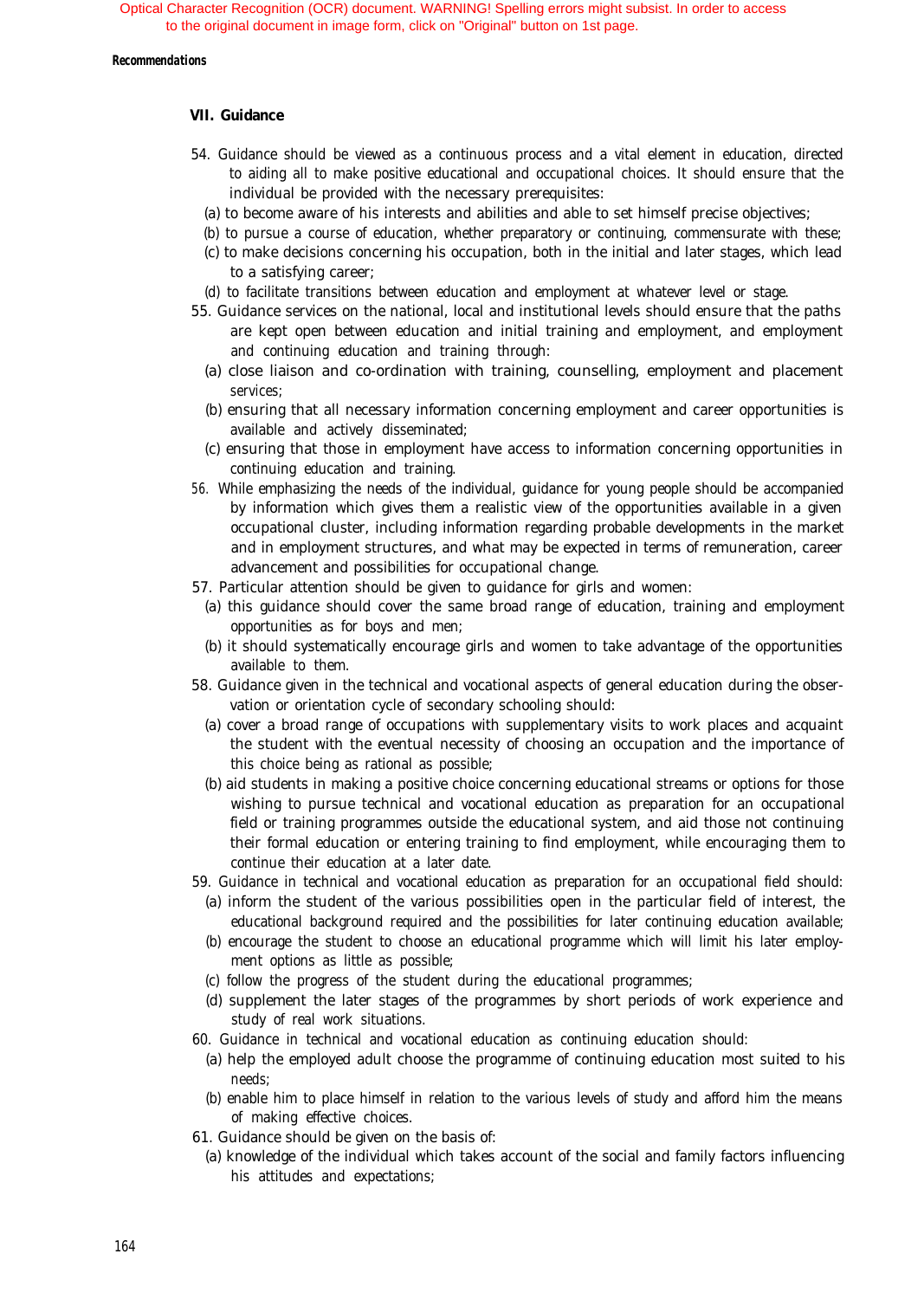#### *Recommendations*

- (b) information obtained from objective evaluation of the results of testing including aptitude tests;
- (c) knowledge of his educational achievements and/or achievements in employment;
- (d) knowledge of employment and career opportunities as well as job satisfaction in the occupational sector in which he is interested or engaged and of demands made;
- (e) medical records indicating whether the student is physically able to pursue a given occupation.
- 62. The effectiveness of guidance services should continually be assessed and statistics kept on both the national and institutional levels through:
	- (a) the keeping of cumulative records concerning the education of the student as well as follow-up records concerning his employment;
	- (b) a built-in system of evaluation of both quality of staff performance and the methods used in order to effect change or improvement where needed.

#### **VIII. The teaching and learning processes: methods and materials**

- 63. In all aspects of technical and vocational education, the methodology of learning should assume equal importance in the teaching and learning process with the subject-matter itself. All aspects of technical and vocational education should be oriented to the needs of the learner and directed to motivating him, and methods and materials developed accordingly.
- 64. Theory and practice should form an integrated whole: what is learned in the laboratory, workshop or in enterprises should be directly related to the mathematical and scientific foundations of the particular operation or process, and conversely, technical theory, as well as the mathematics and science sustaining it, should be illustrated through their practical applications.
- 65. Full use should be made of the resources provided by educational technology, with special emphasis on the methods and materials of self-education, in particular audio-visual aids, including multi-media systems, programmed instruction and the use of mass media.
- 66. The methods and materials used in technical and vocational education should be carefully adapted to the group to be taught. In this respect:
	- (a) where the language of instruction differs from the native language, teaching materials should make maximum use of numerical and graphical representation, written material being kept to a minimum;
	- (b) where materials developed in one country are adapted for use in another, this adaptation should be carefully made with due regard to local factors.
- 67. Machines and equipment used in workshops in educational institutions should be geared to the level and training of the users. This equipment should be simple and designed especially for pedagogical purposes without however being obsolete or teaching obsolete procedures. Training using complex equipment may be given more appropriately and efficiently on the job.

#### *Evaluation*

- 68. Evaluation should be an integral part of the teaching and learning process in technical and vocational education, and its major function should be the development of the particular individual in accordance with his interests and capacities.
- 69. Although standards of performance should be upheld, evaluation of the student's work should be made on a total basis considering among others his class participation, his interest and attitude, his relative progress, allowance being made for his aptitudes, and examinations and other tests.
- 70. Students should participate in the evaluation of their own progress and the evaluation of student work should have a system of feedback built into it so that learning problems and their causes may be identified and steps taken to correct them.
- 71. Continuous evaluation of the teaching process should be made by both teachers and their supervisors, with the participation of students as well, in order to determine the effectiveness of the methods and materials used, and to devise alternatives should the need arise. Continuous evaluation of the teaching-learning process should be undertaken with the participation of representatives from the occupational fields concerned.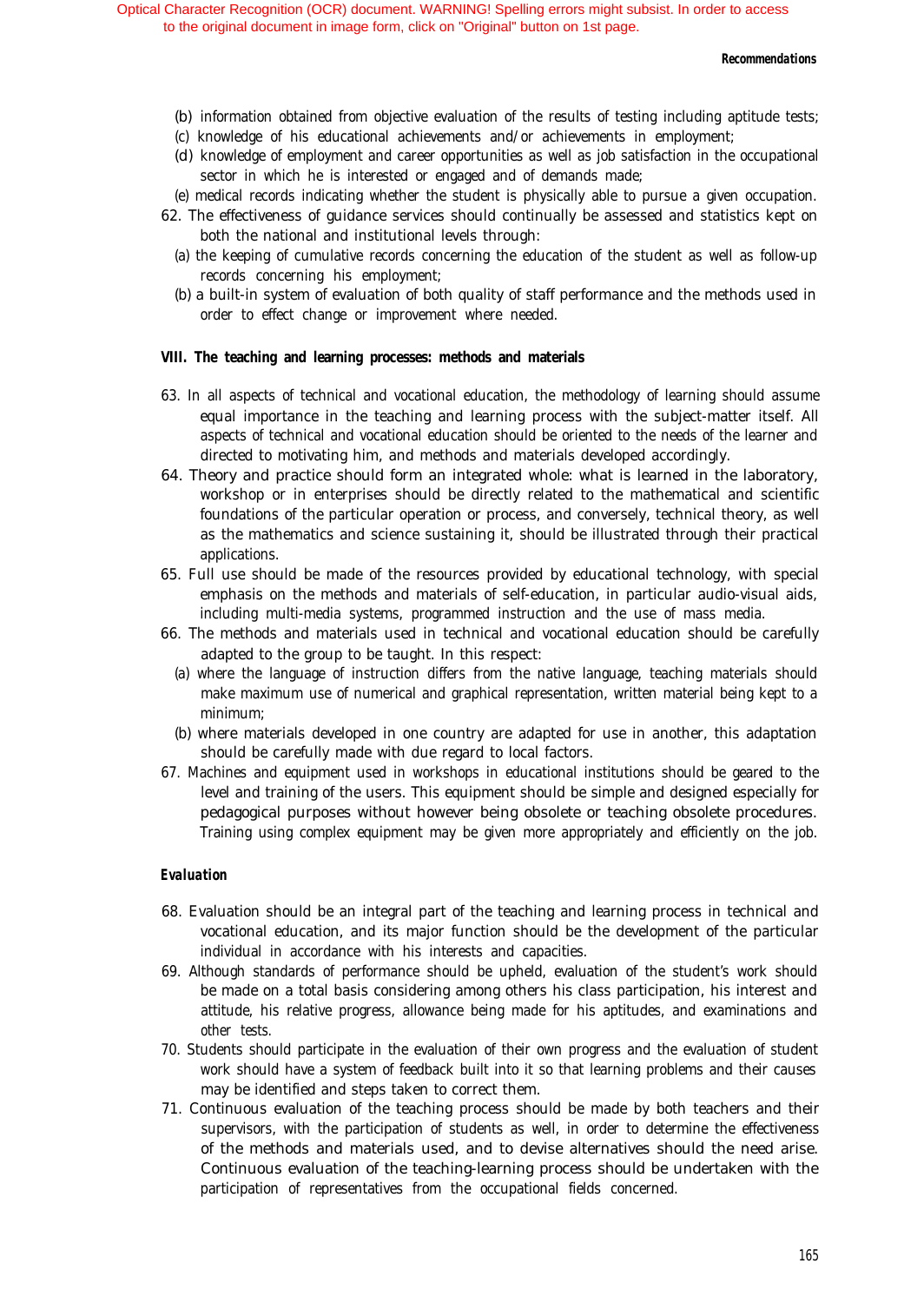#### *Recommendations*

#### **IX. Staff**

- 72. To enhance the achievement of the objectives of technical and vocational education, a priority should be given to the recruitment and preparation of adequate numbers of well-qualified and competent teachers, administrators, and guidance staff and to the provision of the necessary training and other facilities to enable them to function effectively in their profession.
- 73. The emoluments and conditions of service which are offered should compare favourably with those enjoyed by persons with similar qualification and experience in other occupational sectors. In particular, promotions, salaries and pension scales for technical and vocational education staff should take into account any relevant experience acquired in employment outside the educational sector.

#### *Teaching staff*

- 74. All teachers in technical and vocational education, including those who teach only practice, should be considered an integral part of the teaching profession and as such should be recognized as having the same status as their colleagues in other fields. In this regard:
	- (a) the Recommendation concerning the Status of Teachers adopted by the Special Intergovernmental Conference on the Status of Teachers on 5 October 1966 is applicable to them especially as regards the provisions concerning preparation for a profession and continuing education; employment and career; the rights and responsibilities of teachers; conditions for effective teaching and learning; teachers' salaries; social security;
	- (b) arbitrary distinctions between teachers employed by various types of educational institutions, e.g. specialized technical and vocational institutions and general education institutions should be eliminated.
- 75. Teachers involved in any aspect of technical and vocational education, whether on a full-time or part-time basis, should possess the personal, ethical, professional and teaching qualities essential for the accomplishment of their work.
- 76. Teachers of technical and vocational aspects in general education should:
	- (a) be familiar with a broad range of specialities;
	- (b) develop the ability to relate these to each other as well as to the larger social, economic and historical and cultural context;
	- (c) where this aspect of technical and vocational education serves primarily an occupation or educational orientation function, be able to give guidance.
- 77. Considering technical and vocational education as preparation for an occupational field, teachers in this area should have special qualifications depending on the occupation for which they are preparing students:
	- (a) if the occupational field requires primarily practical skills the teacher should himself have long employment experience in the exercise of these skills;
	- (b) if students are to be prepared for technician or middle management positions, teachers should have a thorough knowledge, preferably acquired through appropriate practical experience, of the special requirements of this type of position;
	- (c) if the occupational field requires research and theoretical analysis, e.g. an engineering field, the teacher should have a university education and be actively engaged in research himself.
- 78. Considering technical and vocational education as continuing education, teachers in this area should, in addition to the special preparation for teaching adults, have an adequate knowledge of the working environment of their students and have specialized knowledge and skills in their teaching field.
- 79. Skilled professionals employed in appropriate sectors outside education should be invited to teach, at suitable points in technical and vocational education, certain programmes in schools, universities or other educational institutions in order to link the world of work more closely to the classroom.
- 80. Teachers of general subjects in institutions which offer technical and vocational education, in addition to the usual qualification, both professional and in their teaching field, should receive a special initiation concerning the objectives and requirements of technical and vocational education.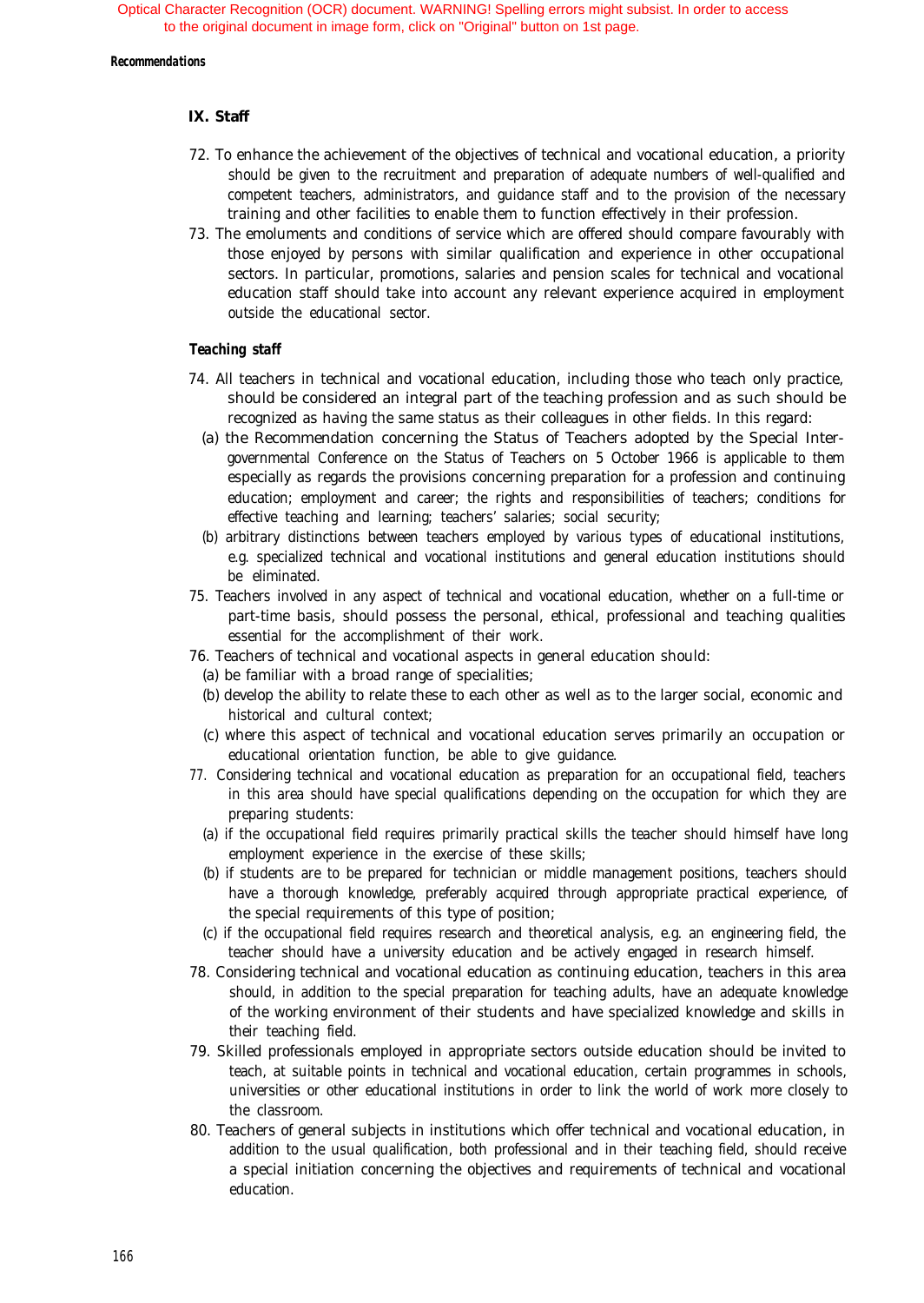#### *Recommendations*

- 81. Preparation for technical and vocational teaching should be given as a tertiary programme, thereby requiring completion of secondary education or its equivalent for entrance. All types of programme should be designed with the following objectives in mind:
	- (a) to maintain standards of education and professional preparation in vigour for the teaching profession as a whole and to contribute to the raising of these over-all standards;
	- (b) to develop in the future teacher the ability to teach both theoretical and the practical aspects of his field;
	- (c) to ensure that the teacher will be qualified, with minimum further training, to teach other groups than those for which he was prepared initially.
- 82. Varied and flexible programmes, full time and part time, adapted to the special requirements of a wide variety of recruitment sources as well as to those of the field to be taught and the group or groups to be taught should be available.
- 83. In those cases where it is difficult for intending technical and vocational teachers to acquire employment experience, consideration should be given to creating units, attached to teachertraining institutions, for the production of equipment and teaching materials for the schools in which intending teaching staff would be required to work for varying lengths of time.
- 84. The professional preparation of all technical and vocational teachers should include the following elements:
	- (a) educational theory both in general and as especially applying to technical and vocational education;
	- (b) educational psychology and sociology as it especially applies to the group or groups for which the future teacher will be responsible;
	- (c) special teaching methods appropriate to the field of technical and vocational education for which the future teacher is preparing and the groups to be taught, in methods of evaluation of student work, and in classroom management;
	- (d) training in the choice and use of the whole range of modern teaching techniques and aids presupposing the use of up-to-date methods and materials in the programme of professional preparation itself;
	- (e) training in how to create and produce appropriate teaching materials, of special importance in those cases where technical and vocational teaching materials are in short supply;
	- (f) a period of supervised practice teaching experience before appointment to a teaching post;
	- (g) an introduction to educational and occupational guidance methods as well as to educational administration;
	- (h) a thorough grounding in safety and emphasis on the ability to teach safe working practice and habitually to set a good working example.
- 85. Staff responsible for the preparation of technical and vocational teachers should have obtained the highest qualifications possible in their field:
	- (a) teacher-educators responsible for special technical and vocational fields should have qualifications in their field equivalent to those of special subjects staff in other institutions and programmes of higher education, including advanced degrees and employment experience in a related occupational field;
	- (b) teacher-educators responsible for the pedagogical aspect of teacher preparation should themselves be experienced teachers in technical and vocational education and should possess the highest qualifications in a specialized field of education.
- 86. Staff responsible for the preparation of technical and vocational teachers should be actively engaged in research in their field and provision should be made for this in terms of a reasonable teaching load and access to appropriate facilities.
- 87. Teaching staff should be encouraged to continue their education, whatever the field in which they specialize, and should have the necessary means to do so. This continuing education which should be made available in a wide range of facilities, should include:
	- (a) periodic review and updating of knowledge and skills in the special field;
	- (b) periodic updating of professional skills and knowledge;
- (c) periodic work in the occupational sector relating to the special field.
- 88. Account should be taken of a teacher's achievements in continuing education when the responsible authorities consider questions of promotion, seniority and status concerning him.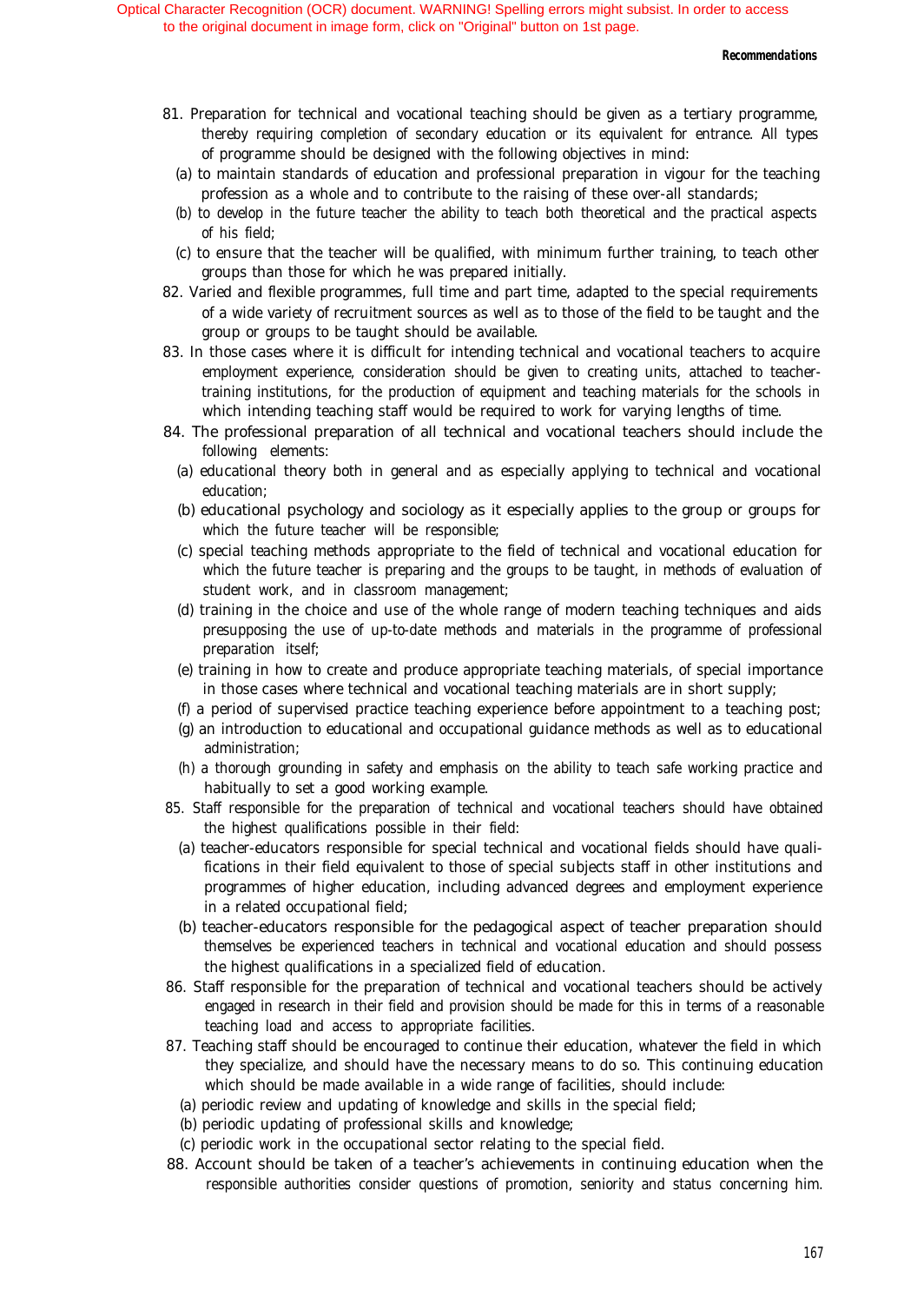#### *Recommendations*

#### *Administrative and guidance staff*

- 89. Administrative responsibilities for technical and vocational education programmes should be entrusted to persons with the following qualifications:
	- (a) teaching experience in a field of technical and vocational education;
	- (b) proficiency acquired through study and employment experience in one of the fields taught in the programme;
	- (c) a broad vision of technical and vocational education as a whole and of the interrelation of the various aspects;
	- (d) a knowledge of administrative techniques.
- 90. The heads of establishments in technical and vocational education should receive adequate administrative assistance so that they can devote most of their time to the highly important educational and scientific aspects of their work. Technical and vocational education establishments should have sufficient staff to provide the following services:
	- (a) advice and guidance for candidates and students;
	- (b) the preparation, supervision and co-ordination of all practical work and experiments;
	- (c) the maintenance of instruments, apparatus and tools in workshops and laboratories.
- 91. Administrators should keep up to date with new administrative techniques and trends through programmes of continuing education. Prospective administrators should receive special training in methods and problems involved in the task. This preparation should include:
	- (a) management methods appropriate to educational administration;
	- (b) methods of allocation of available resources given the objectives of the various programmes for which they will be responsible;
	- (c) planning methods.
- 92. Guidance staff should receive special preparation for their tasks whether they are specialists or are teachers serving also as guidance staff. This preparation should stress psychology, pedagogy, sociology and economics. Guidance staff should be equipped to make objective assessments of aptitude, interest and motivation and to have at hand up-to-date information concerning career and education opportunities. During this preparation they should acquire a direct knowledge of the economy and the world of work through systematically organized visits to enterprises and periods of time spent in enterprises. Guidance staff should be required and provided with facilities-including the opportunity for practical experience-to keep up with new methods of guidance and information as to new or changed educational training and employment opportunities.

#### **X. International co-operation**

- 93. Member States should give priority to international co-operation in the field of technical and vocational education.
	- (a) This co-operation, whether in the framework of bilateral or multilateral agreements, or through international organizations, should be directed to improving the quality of technical and vocational education and developing and expanding it where necessary.
	- (b) Every effort should be made to co-ordinate within any given country the international assistance activities in the field of technical and vocational education.
- 94. Member States should take special measures to provide foreigners (in particular migrants and refugees) and their children living within their territory with technical and vocational education. Such measures should take into account the special needs of such persons in the host country as well as in view of their possible return to their country.
- 95. Provision should be made at national, regional and international levels for the regular exchange of information, documentation, and materials of international interest obtained from research and development efforts on all levels concerning technical and vocational education, in particular:
	- (a) publications concerning, among others, comparative education, psychological and pedagogical problems affecting general and technical and vocational education, and current trends;
	- (b) information and documentation concerning curriculum development, methods and materials,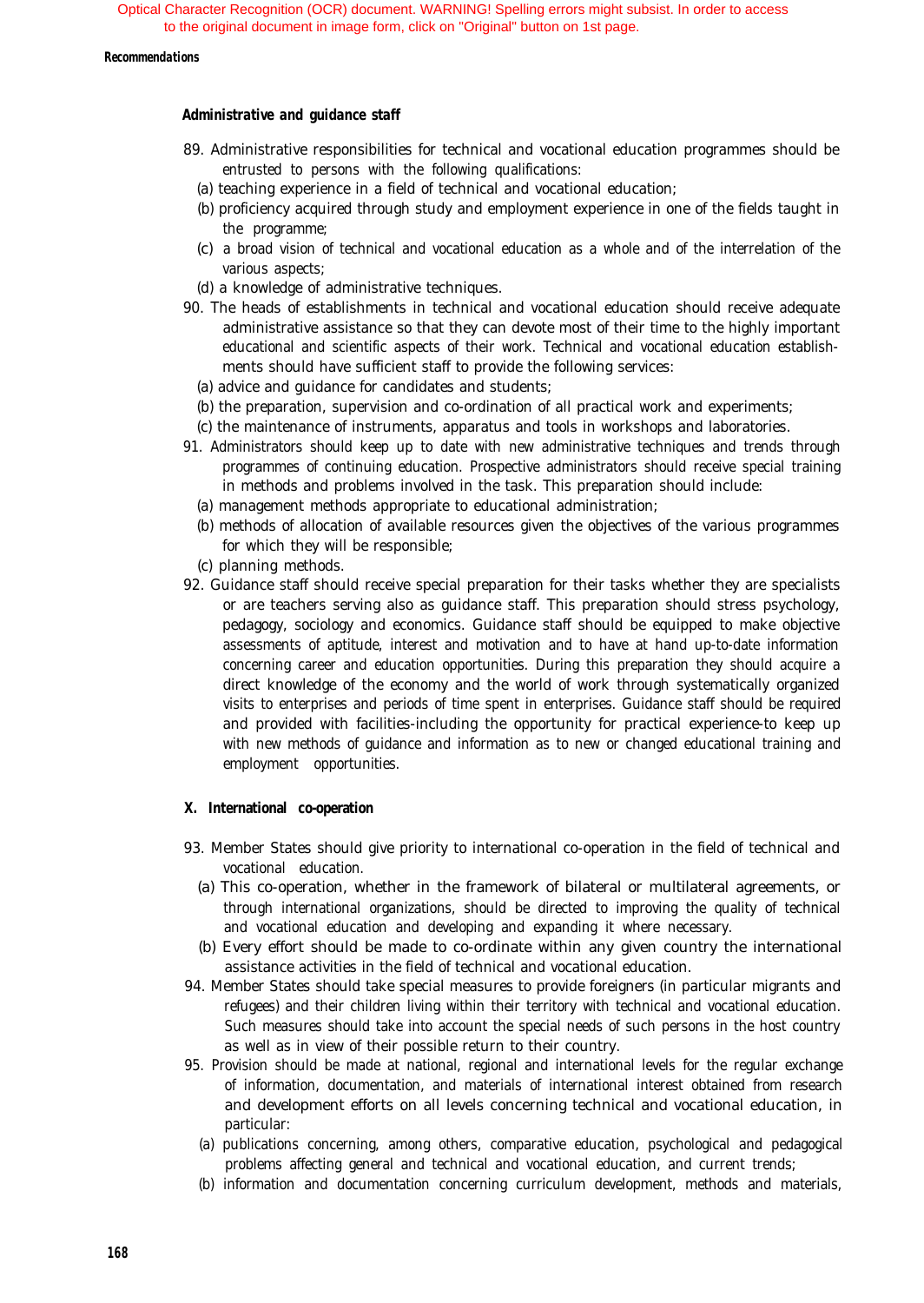study opportunities abroad, employment opportunities including manpower requirements, working conditions and social benefits;

- (c) teaching materials and equipment;
- (d) mass media programmes of an informational or pedagogical character.
- 96. Regional co-operation among countries having a common cultural heritage and facing common problems in the development or extension of technical and vocational education should be highly encouraged through:
	- (a) periodic meetings on the ministerial level and the establishment of a standing committee or organization to review policies formulated and actions taken;
	- (b) the creation of joint facilities for higher level research, the development of prototype materials and equipment, and the preparation of staff for the training of teachers where the costs of such facilities are too high to be sustained by any one country in a given region.
- 97. The development of both written and audio-visual teaching and learning materials which are suitable for international or regional use should be considered a priority area in international co-operation. These materials should contribute to the progressive establishment of common standards for professional qualifications acquired through technical and vocational education.
- 98. Member States should encourage the creation of a climate of opinion favourable to international co-operation in the field of technical and vocational education through:
	- (a) teacher and student fellowships and exchanges;
	- (b) establishment of sustained contacts between similar institutions in different countries;
	- (c) provision of employment experience abroad, particularly when opportunities at home are limited.
- 99. To facilitate international co-operation, Member States should apply within technical and vocational education internationally recommended standards and norms relating in particular to:
	- (a) systems of measure;
	- (b) scientific and technical symbols;
	- (c) occupational qualifications;
	- (d) information processing;
	- (e) equivalencies of qualifications acquired through technical and vocational education implying standardization of curricula and testing, including aptitude tests, for some technical fields;
- (f) safety and security through testing of materials and products.
- 100. Internationally recommended standards and norms concerning technical and vocational education should be continuously evaluated through sustained research concerning the effectiveness of their application in the various countries especially in order to facilitate the establishment of equivalence of qualifications and free movement of individuals between the different national systems of education.

#### 40 Recommendation on the Status of Scientific Researchers<sup>1</sup>

The General Conference of the United Nations Educational, Scientific and Cultural Organization, meeting in Paris from 17 October to 23 November 1974, at its eighteenth session,

- Recalling that, by the terms of the final paragraph of the Preamble to its Constitution, Unesco seeks-by means of promoting (inter alia) the scientific relations of the peoples of the world-to advance the objectives of international peace and of the common welfare of mankind for which the United Nations Organization was established and which its Charter proclaims,
- Considering the terms of the Universal Declaration of Human Rights adopted by the United Nations General Assembly on 10 December 1948, and in particular Article 27.1 there of which provides that everyone has the right freely to participate in the cultural life of the community, and to share in scientific advancement and its benefits,
- 1. Recommendation adopted on the report of the Commission for Science at the thirty-eighth plenary meeting on 20 November 1974.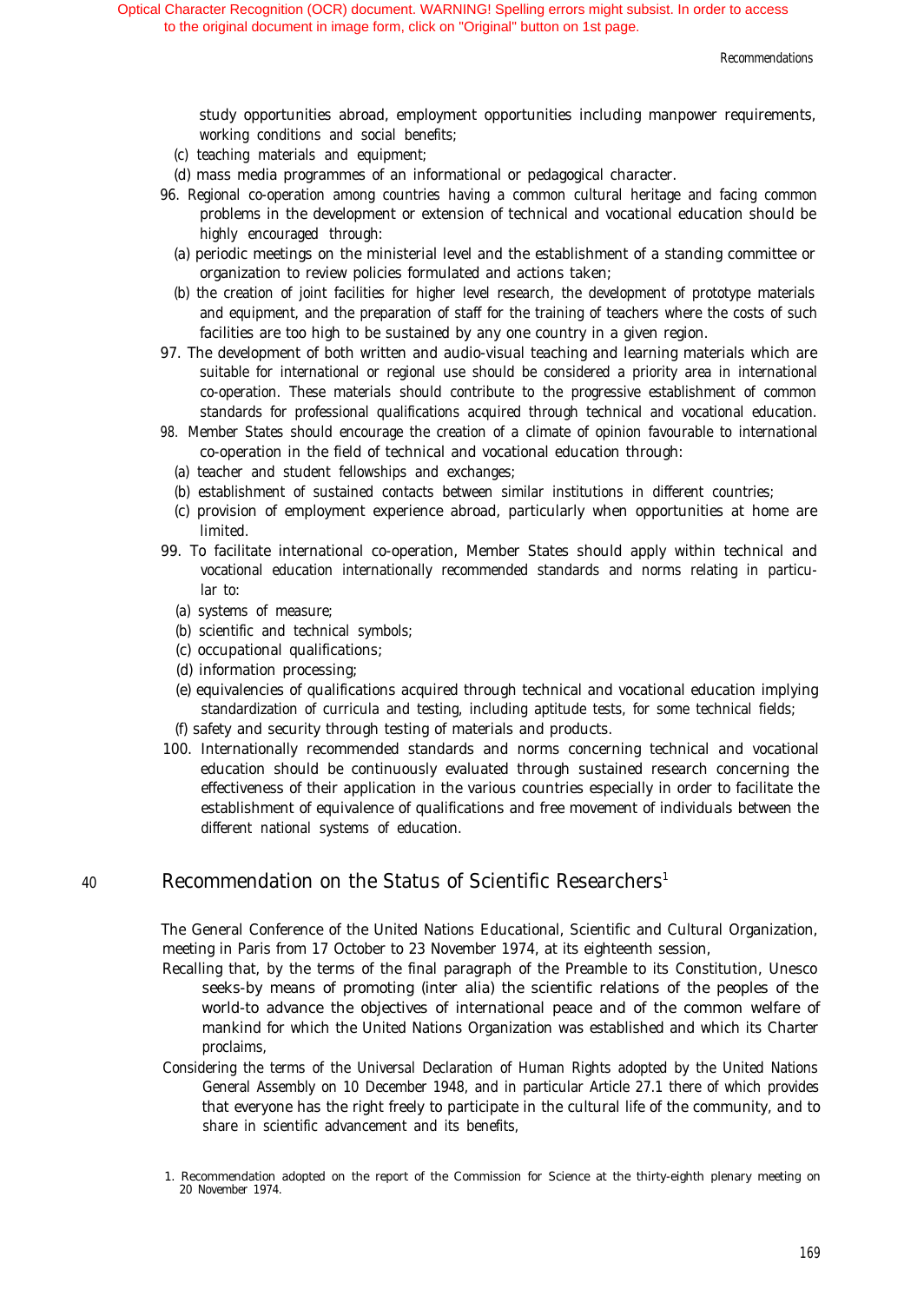Recommendations

Recognizing that:

- (a) scientific discoveries and related technological developments and applications open up vast prospects for progress made possible in particular by the optimum utilization of science and scientific methods for the benefit of mankind and for the preservation of peace and the reduction of international tensions but may, at the same time, entail certain dangers which constitute a threat, especially in cases where the results of scientific research are used against mankind's vital interests in order to prepare wars involving destruction on a massive scale or for purposes of the exploitation of one nation by another, and in any event give rise to complex ethical and legal problems;
- (b) to face this challenge, Member States should develop or devise machinery for the formulation and execution of adequate science and technology policies, that is to say, policies designed to avoid the possible dangers and fully realize and exploit the positive prospects inherent in such discoveries, technological developments and applications,

Recognizing also:

- (a) that a cadre of talented and trained personnel is the cornerstone of an indigenous research and experimental development capability and indispensable for the utilization and exploitation of research carried out elsewhere;
- (b) that open communication of the results, hypotheses and opinions-as suggested by the phrase 'academic freedom'-lies at the very heart of the scientific process, and provides the strongest guarantee of accuracy and objectivity of scientific results;
- (c) the necessity of adequate support and essential equipment for performance of research and experimental development,
- Observing that, in all parts of the world, this aspect of policy-making is coming to assume increasing importance for the Member States; having in mind the intergovernmental initiatives set out in the annex to this recommendation, demonstrating recognition by Member States of the growing value of science and technology for tackling various world problems on a broad international basis, thereby strengthening co-operation among nations as well as promoting the development of individual nations; and confident that these trends predispose Member States to the taking of concrete action for the introduction and pursuit of adequate science and technology policies,
- Persuaded that such governmental action can considerably assist in the creation of those conditions which encourage and assist indigenous capability to perform research and experimental development in an enhanced spirit of responsibility towards man and his environment,
- Believing that one of the foremost of these conditions must be to ensure a fair status for those who actually perform research and experimental development in science and technology, taking due account of the responsibilities inherent in and the rights necessary to the performance of that work,
- Considering that scientific research activity is carried out in exceptional working conditions and demands a highly responsible attitude on the part of the scientific researchers towards that work, towards their country and towards the international ideals and objectives of the United Nations, and that workers in this profession accordingly need an appropriate status,
- Convinced that the current climate of governmental, scientific and public opinion makes the moment opportune for the General Conference to formulate principles for the assistance of member governments desirous of ensuring fair status for the workers concerned,
- Recalling that much valuable work in this respect has already been accomplished both in respect of workers generally and in respect of scientific researchers in particular, notably by the international instruments and other texts recalled in this Preamble, and in the annex to this recommendation,
- Conscious that the phenomenon frequently known as the 'brain drain' of scientific researchers has in the past caused widespread anxiety, and that to certain Member States it continues to be a matter of considerable preoccupation; having present in mind, in this respect, the paramount needs of the developing countries; and desiring accordingly to give scientific researchers stronger reasons for serving in countries and areas which stand most in need of their services,
- Convinced that similar questions arise in all countries with regard to the status of scientific researchers and that these questions call for the adoption of the common approaches and so far as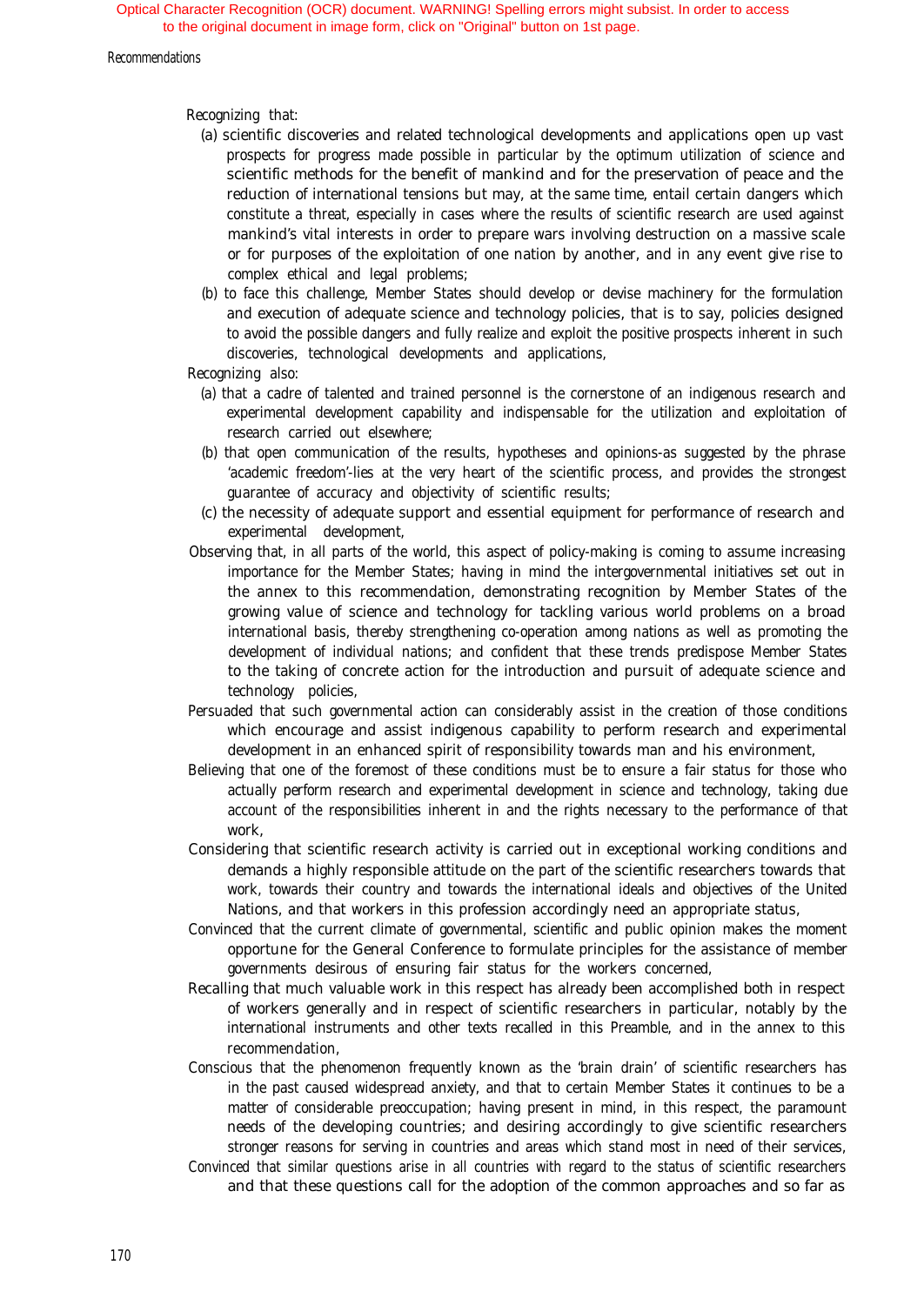practicable the application of the common standards and measures which it is the purpose of this recommendation to set out,

- *However, taking fully into account,* in the adoption and application of this recommendation, the great diversity of the laws, regulations and customs which, in different countries, determine the pattern and organization of research work and experimental development in science and technology,
- **Desiring** for these reasons to complement the standards and recommendations set out in the laws and decrees of every country and sanctioned by its customs and those contained in the international instruments and other documents referred to in this Preamble and in the annex to this recommendation, by provisions relating to questions of central concern to scientific researchers,
- *Having* before it, as item 26 of the agenda of the session, proposals concerning the status of scientific researchers,
- *Having decided,* at its seventeenth session, that these proposals should take the form of a recommendation to Member States,
- *Adopts* this recommendation this twentieth day of November 1974.
- *The General Conference* recommends that Member States should apply the following provisions by taking whatever legislative or other steps may be required to apply within their respective territories the principles and norms set forth on this recommendation.
- *The General Conference* recommends that Member States should bring this recommendation to the attention of the authorities, institutions and enterprises responsible for the conduct of research and experimental development and the application of its results, and of the various organizations representing or promoting the interests of scientific researchers in association, and other interested parties.
- **The General Conference** recommends that Member States should report to it, on dates and in a manner to be determined by it, on the action they have taken to give effect to this recommendation.

#### **I. Scope of application**

- 1. For the purposes of this recommendation:
- (a) (i) The word 'science' signifies the enterprise whereby mankind, acting individually or in small or large groups, makes an organized attempt, by means of the objective study of observed phenomena, to discover and master the chain of causalities; brings together in a co-ordinated form the resultant subsystems of knowledge by means of systematic reflection and conceptualization, often largely expressed in the symbols of mathematics; and thereby furnishes itself with the opportunity of using, to its own advantage, understanding of the processes and phenomena occurring in nature and society;
	- (ii) The expression 'the sciences' signifies a complex of fact and hypothesis, in which the theoretical element is normally capable of being validated, and to that extent includes the sciences concerned with social facts and phenomena;
- (b) The word 'technology' signifies such knowledge as relates directly to the production or improvement of goods or services;
- (c) (i) The expression 'scientific research' signifies those processes of study, experiment, conceptualization and theory-testing involved in the generation of scientific knowledge, as described in paragraphs l(a)(i) and l(a)(ii) above;
	- (ii) The expression 'experimental development' signifies the processes of adaptation, testing and refinement which lead to the point of practical applicability;
- (d) (i) The expression 'scientific researchers' signifies those persons responsible for investigating a specific domain in science or technology;
	- (ii) On the basis of the provisions of this recommendation, each Member State may determine the criteria for inclusion in the category of persons recognized as scientific researchers (such as possession of diplomas, degrees, academic titles or functions), as well as the exceptions to be allowed for;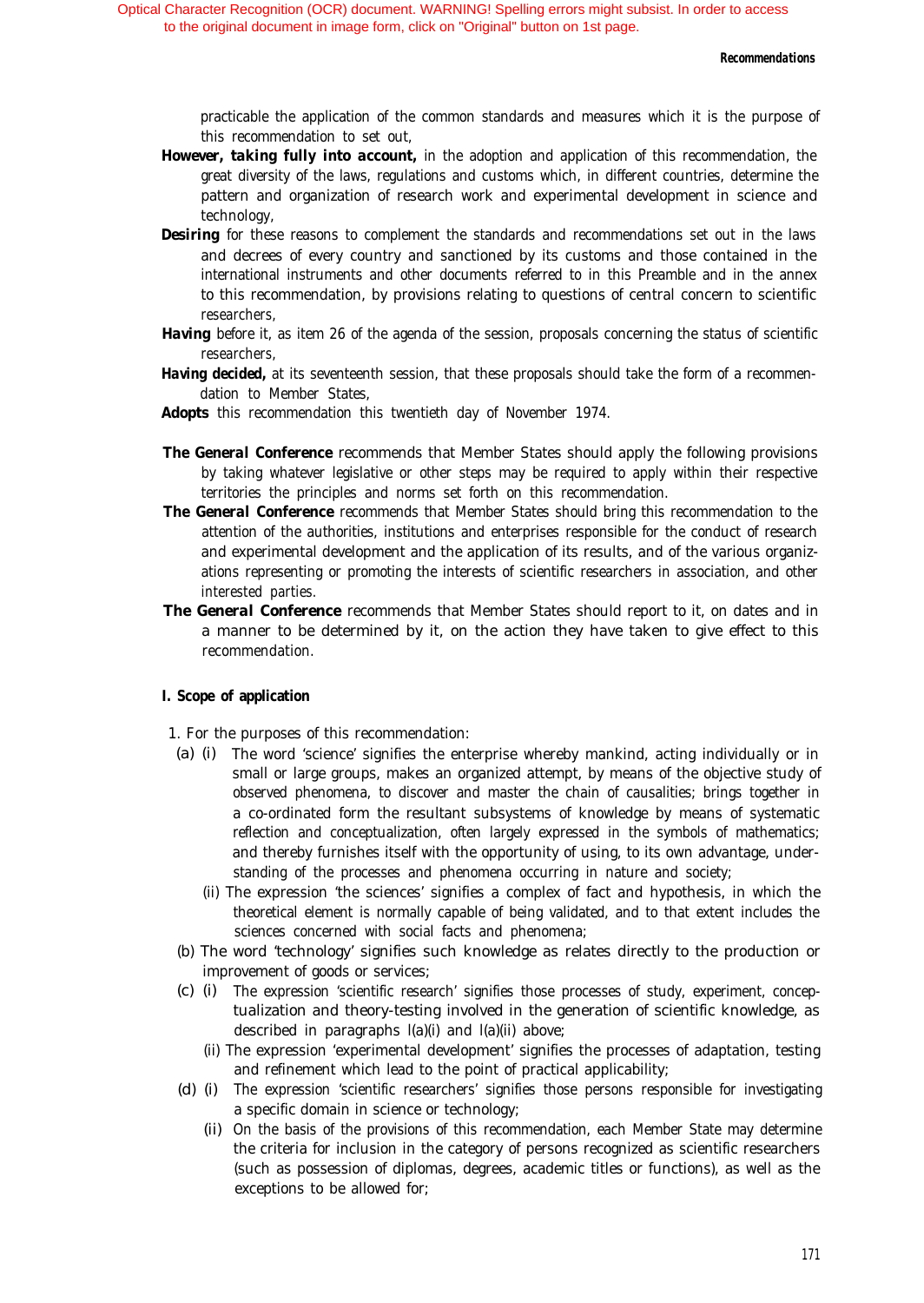#### *Recommendations*

- (e) The word 'status' as used in relation to scientific researchers signifies the standing or regard accorded them, as evidenced, first, by the level of appreciation both of the duties and responsibilities inherent in their function and of their competence in performing them, and, secondly, by the rights, working conditions, material assistance and moral support which they enjoy for the accomplishment of their task.
- 2. This recommendation applies to all scientific researchers, irrespective of:
- (a) the legal status of their employer, or the type of organization or establishment in which they work;
- (b) their scientific or technological fields of specialization;
- (c) the motivation underlying the scientific research and experimental development in which they engage;
- (d) the kind of application to which that scientific research and experimental development relates most immediately.
- 3. In the case of scientific researchers performing scientific research and experimental development on a part-time basis, this recommendation applies to them only at such times and in such contexts as they are engaged upon the activity of scientific research and experimental development.

#### **II. Scientific researchers in the context of national policy-making**

- 4. Each Member State should strive to use scientific and technological knowledge for the enhancement of the cultural and material well-being of its citizens, and to further the United Nations ideals and objectives. To attain this objective, each Member State should equip itself with the personnel, institutions and mechanisms necessary for developing and putting into practice national science and technology policies aimed at directing scientific research and experimental development efforts to the achievement of national goals while according a sufficient place to science per se. By the policies they adopt in respect of science and technology, by the way in which they use science and technology in policy-making generally, and by their treatment of scientific researchers in particular, Member States should demonstrate that science and technology are not activities to be carried on in isolation but part of the nations' integrated effort to set up a society that will be more humane and really just.
- 5. At all appropriate stages of their national planning generally, and of their planning in science and technology specifically, Member States should:
- (a) treat public funding of scientific research and experimental development as a form of public investment the returns on which are, for the most part, necessarily long term;
- (b) take all appropriate measures to ensure that the justification for, and indeed the indispensability of such expenditure is held constantly before public opinion.
- 6. Member States should make every effort to translate into terms of international policies and practices, their awareness of the need to apply science and technology in a great variety of specific fields of wider than national concern: namely, such vast and complex problems as the preservation of international peace and the elimination of want and other problems which can only be effectively tackled on an international basis, such as pollution monitoring and control, weather forecasting and earthquake prediction.
- 7. Member States should cultivate opportunities for scientific researchers to participate in the outlining of national scientific research and experimental development policy. In particular, each Member State should ensure that these processes are supported by appropriate institutional mechanisms enjoying adequate advice and assistance from scientific researchers and their professional organizations.
- 8. Each Member State should institute procedures adapted to its needs for ensuring that, in the performance of publicly supported scientific research and experimental development, scientific researchers respect public accountability while at the same time enjoying the degree of autonomy appropriate to their task and to the advancement of science and technology. It should be fully taken into account that creative activities of scientific researchers should be promoted in the national science policy on the basis of utmost respect for the autonomy and freedom of research necessary to scientific progress.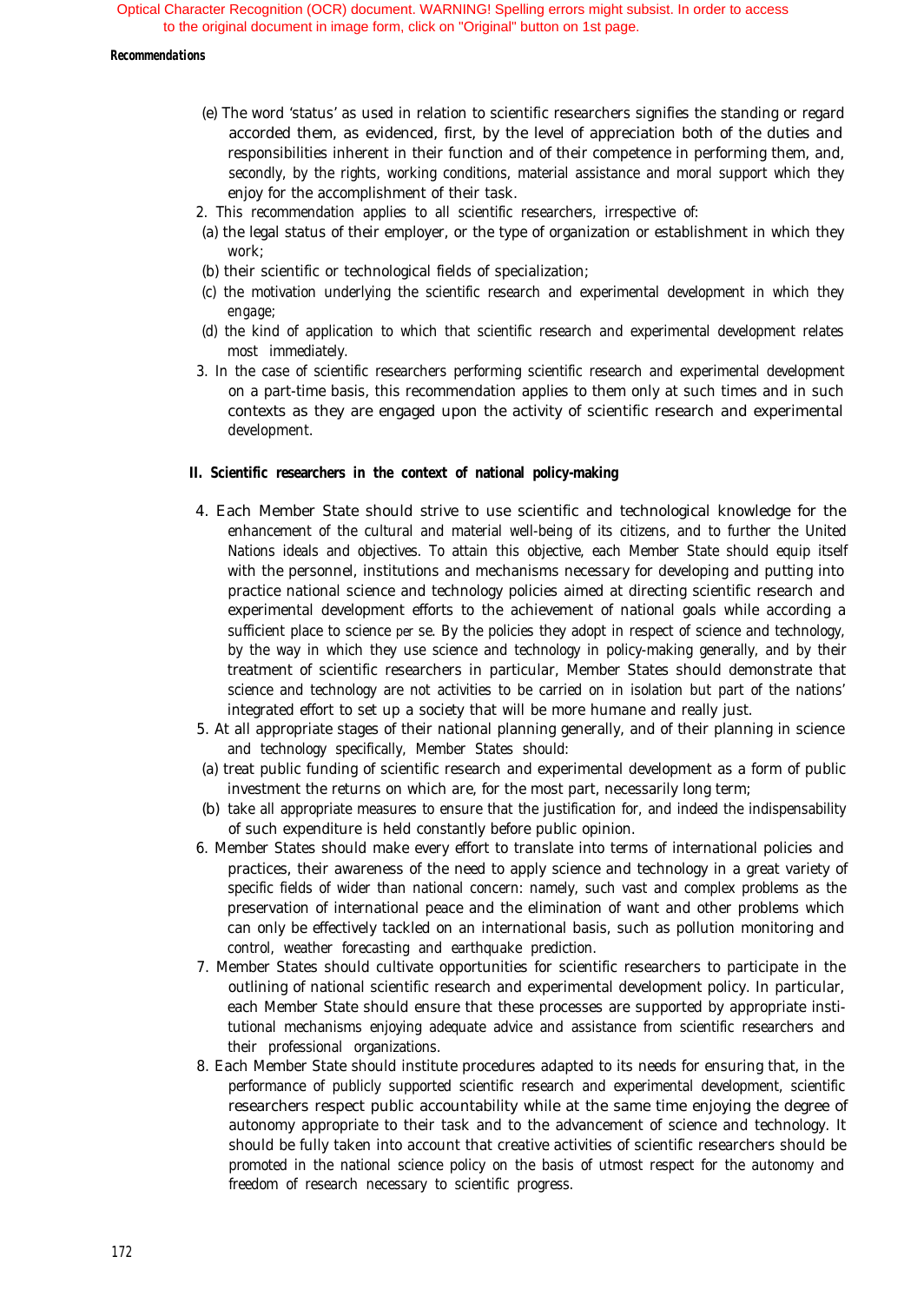#### *Recommendations*

- 9. With the above ends in view, and with respect for the principle of freedom of movement of scientific researchers, Member States should be concerned to create that general climate, and to provide those specific measures for the moral and material support and encouragement of scientific researchers, as will:
- (a) ensure that young people of high calibre find sufficient attraction in the vocation, and sufficient confidence in scientific research and experimental development as a career offering reasonable prospects and a fair degree of security, to maintain a constantly adequate regeneration of the nation's scientific and technological personnel;
- (b) facilitate the emergence and stimulate the appropriate growth, among its own citizens, of a body of scientific researchers regarding themselves and regarded by their colleagues throughout the world as worthy members of the international scientific and technological community;
- (c) encourage a situation in which the majority of scientific researchers or young people who aspire to become scientific researchers are provided with the necessary incentives to work in the service of their country and to return there if they seek some of their education, training or experience abroad.

#### **III. The initial education and training of scientific researchers**

- 10. Member States should have regard for the fact that effective scientific research calls for scientific researchers of integrity and maturity, combining high moral and intellectual qualities.
- 11. Among the measures which Member States should take to assist the emergence of scientific researchers of this high calibre are:
	- (a) ensuring that, without discrimination on the basis of race, colour, sex, language, religion, political or other opinion, national or social origin, economic condition or birth, all citizens enjoy equal opportunities for the initial education and training needed to qualify for scientific research work, as well as ensuring that all citizens who succeed in so qualifying enjoy equal access to available employment in scientific research;
	- (b) encouragement of the spirit of community service as an important element in such education and training for scientific workers.
- 12. So far as is compatible with the necessary and proper independence of educators, Member States should lend their support to all educational initiatives designed to foster that spirit, such as:
	- (a) the incorporation or development, in the curricula and courses concerning the natural sciences and technology, of elements of social and environmental sciences;
	- (b) the development and use of educational techniques for awakening and stimulating such personal qualities and habits of mind as:
		- (i) disinterestedness and intellectual integrity;
		- (ii) the ability to review a problem or situation in perspective and in proportion, with all its human implications;
		- (iii) skill in isolating the civic and ethical implications, in issues involving the search for new knowledge and which may at first sight seem to be of a technical nature only;
		- (iv) vigilance as to the probable and possible social and ecological consequences of scientific research and experimental development activities;
		- (v) willingness to communicate with others not only in scientific and technological circles but also outside those circles, which implies willingness to work in a team and in a multioccupational context.

### **IV. The vocation of the scientific researcher**

13. Member States should bear in mind that the scientific researchers' sense of vocation can be powerfully reinforced if he is encouraged to think of his work in terms of service both **to** his fellow countrymen and to his fellow human beings in general. Member States should seek, in their treatment of and attitude towards scientific researchers, to express encouragement for scientific research and experimental development performed in this broad spirit of community service.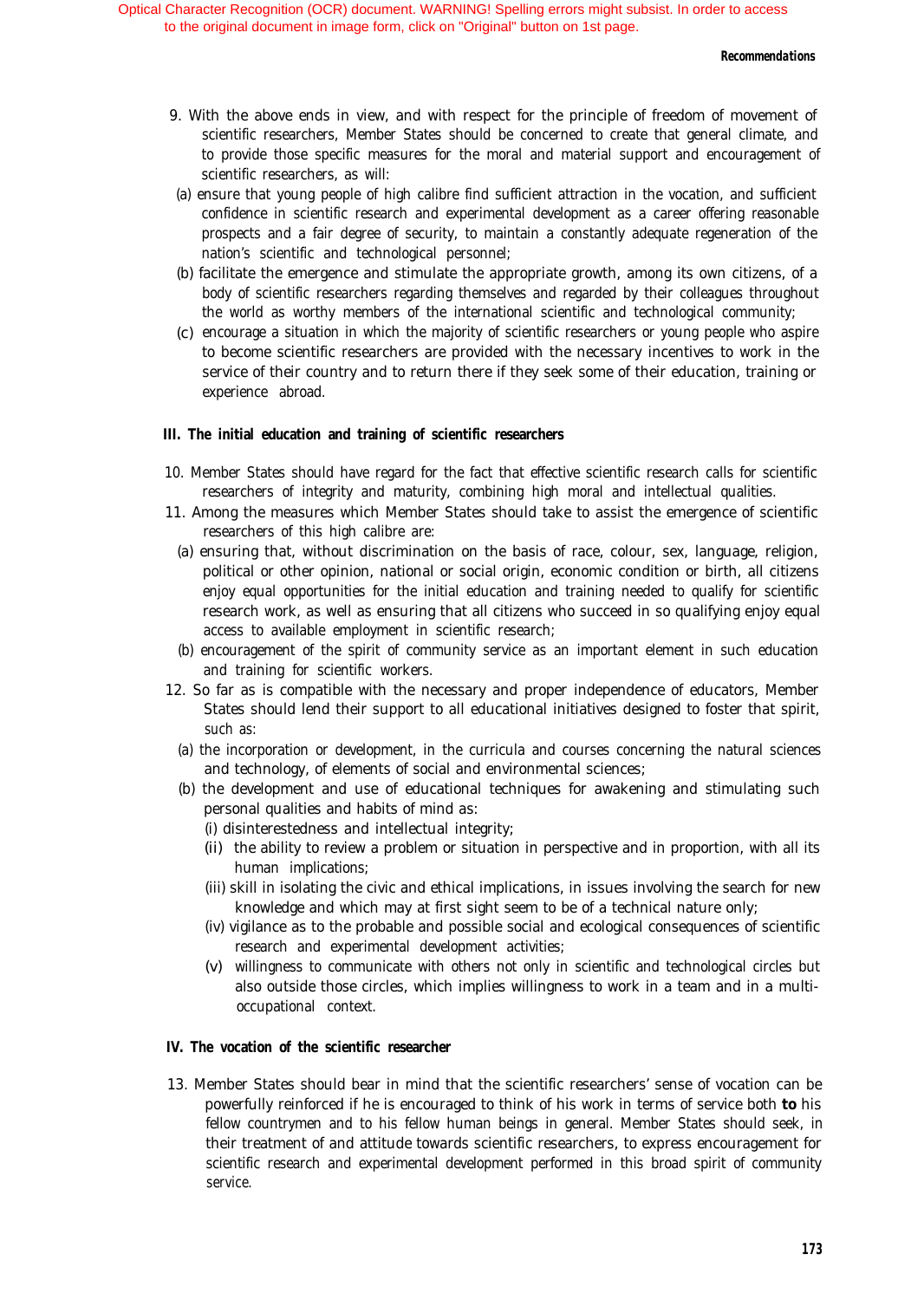#### *Recommendations*

#### *The civic and ethical aspect of scientific research*

- 14. Member States should seek to encourage conditions in which scientific researchers, with the support of the public authorities, have the responsibility and the right:
	- (a) to work in a spirit of intellectual freedom to pursue, expound and defend the scientific truth as they see it;
	- (b) to contribute to the definition of the aims and objectives of the programmes in which they are engaged and to the determination of the methods to be adopted which should be humanely, socially and ecologically responsible;
	- (c) to express themselves freely on the human, social or ecological value of certain projects and in the last resort withdraw from those projects if their conscience so dictates;
	- (d) to contribute positively and constructively to the fabric of science, culture and education in their own country, as well as to the achievement of national goals, the enhancement of their fellow citizens' well-being, and the furtherance of the international ideals and objectives of the United Nations;

it being understood that Member States, when acting as employers of scientific researchers, should specify as explicitly and narrowly as possible the cases in which they deem it necessary to depart from the principles set out in paragraphs (a) to (d) above.

15. Member States should take all appropriate steps to urge all other employers of scientific researchers to follow the recommendations contained in paragraph 14.

#### *The international aspect of scientific research*

- 16. Member States should recognize that scientific researchers encounter, with increasing frequency, situations in which the scientific research and experimental development on which they are engaged has an international dimension; and should endeavour to assist scientific researchers to exploit such situations in the furtherance of international peace, co-operation and understanding, and the common welfare of mankind.
- 17. Member States should in particular provide all possible support to the initiatives of scientific researchers undertaken in search of improved understanding of factors involved in the survival and well-being of mankind as a whole.
- 18. Each Member State should enlist the knowledge, industry and idealism of those of its citizens who are scientific researchers, especially of the younger generation, in the task of furnishing as generous a contribution as its resources can permit to the world's scientific and technological research effort. Member States should welcome all the advice and assistance scientific researchers can provide, in socio-economic development efforts that will contribute to the consolidation of an authentic culture and of national sovereignty.
- 19. In order that the full potentialities of scientific and technological knowledge be promptly geared to the benefit of all peoples, Member States should urge scientific researchers to keep in mind the principles set out in paragraphs 16, 17 and 18.

#### **V. Conditions for success on the part of scientific researchers**

- 20. Member States should:
	- (a) bear in mind that the public interest, as well as that of scientific researchers, requires moral support and material assistance conducive to successful performance in scientific research and experimental development by scientific researchers;
	- (b) recognize that in this respect they have, as employers of scientific researchers, a leading responsibility and should attempt to set an example to other employers of such researchers;
	- (c) urge all other employers of scientific researchers to pay close attention to the provision of satisfactory working conditions for scientific researchers, notably in respect of all the provisions of the present section;
	- (d) ensure that scientific researchers enjoy conditions of work and pay commensurate with their status and performance without discrimination on the basis of sex, language, age, religion or national origin.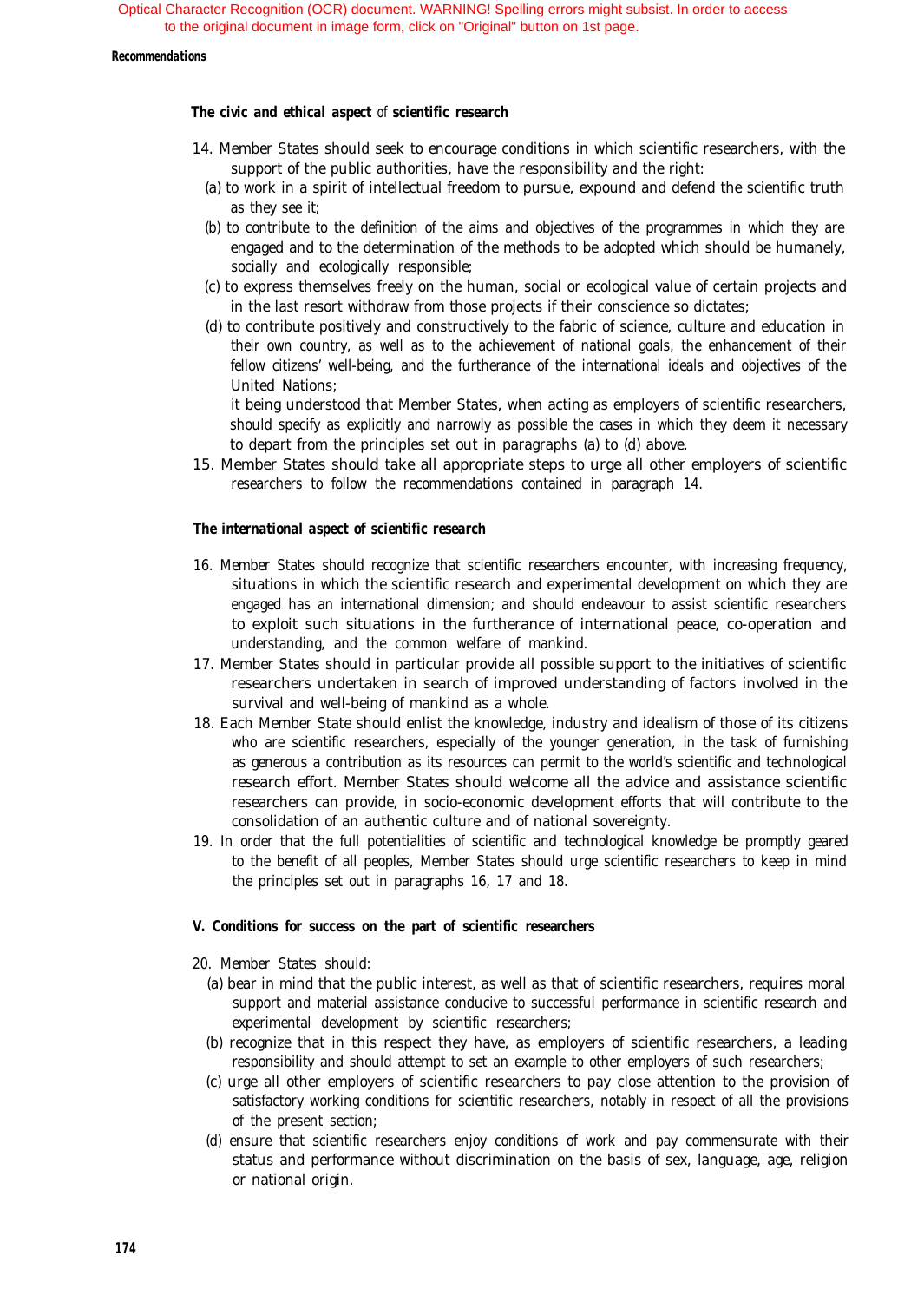#### *Adequate career development prospects and facilities*

- 21. Member States should draw up, preferably within the framework of a comprehensive national manpower policy, policies in respect of employment which adequately cover the needs of scientific researchers, in particular by:
	- (a) providing scientific researchers in their direct employment with adequate career development prospects and facilities though not necessarily exclusively in the fields of scientific research and experimental development: and encouraging non-governmental employers to do likewise;
	- (b) making every effort to plan scientific research and experimental development in such a way that the scientific researchers concerned are not subjected, merely by the nature of their work, to avoidable hardship;
	- (c) considering the provision of the necessary funds for facilities for readaptation and redeployment in respect of the scientific researchers in their permanent employ, as an integral part of scientific research and experimental development planning, especially, but not exclusively, in the case of programmes or projects designed as limited duration activities; and where these facilities are not possible, by providing appropriate compensatory arrangements;
	- (d) offering challenging opportunities for young scientific researchers to do significant scientific research and experimental development, in accordance with their abilities.

#### *Permanent self re-education*

22. Member States should seek to encourage that:

- (a) like other categories of workers facing similar problems, scientific researchers enjoy opportunities for keeping themselves up to date in their own and in related subjects, by attendance at conferences, by free access to libraries and other sources of information, and by participation in educational or vocational courses; and where necessary, scientific researchers should have the opportunity to undergo further scientific training with a view to transferring to another branch of scientific activity;
- (b) appropriate facilities are provided for this purpose.

#### *Mobility in general and the civil service in particular*

- 23. Member States should take measures to encourage and facilitate, as part of a comprehensive national policy for highly qualified manpower, the interchange or mobility of scientific researchers as between scientific research and experimental development service in the government and in the higher education and productive enterprise contexts.
- 24. Member States should also bear in mind that the machinery of government at all levels can benefit from the special skills and insights provided by scientific researchers. All Member States could therefore profitably benefit from a careful comparative examination of the experience gained in those Member States which have introduced salary scales and other conditions of employment specially designed for scientific researchers, with a view to determining to what extent such schemes would help meet their own national needs. Matters which appear to require particular attention in this respect are:
	- (a) optimum utilization of scientific researchers within the framework of a comprehensive national policy for highly qualified manpower;
	- (b) the desirability of providing procedures with all the necessary guarantees allowing for the periodic review of the material conditions of scientific researchers to ensure that they remain equitably comparable with those of other workers having equivalent experience and qualifications and in keeping with the country's standard of living;
	- (c) the possibility of providing adequate career development prospects in public research bodies; as well as the need to give scientifically or technologically qualified researchers the option of transferring from scientific research and experimental development positions to administrative positions.
- 25. Member States should furthermore turn to advantage the fact that science and technology can be stimulated by close contact with other spheres of national activity, and vice versa. Member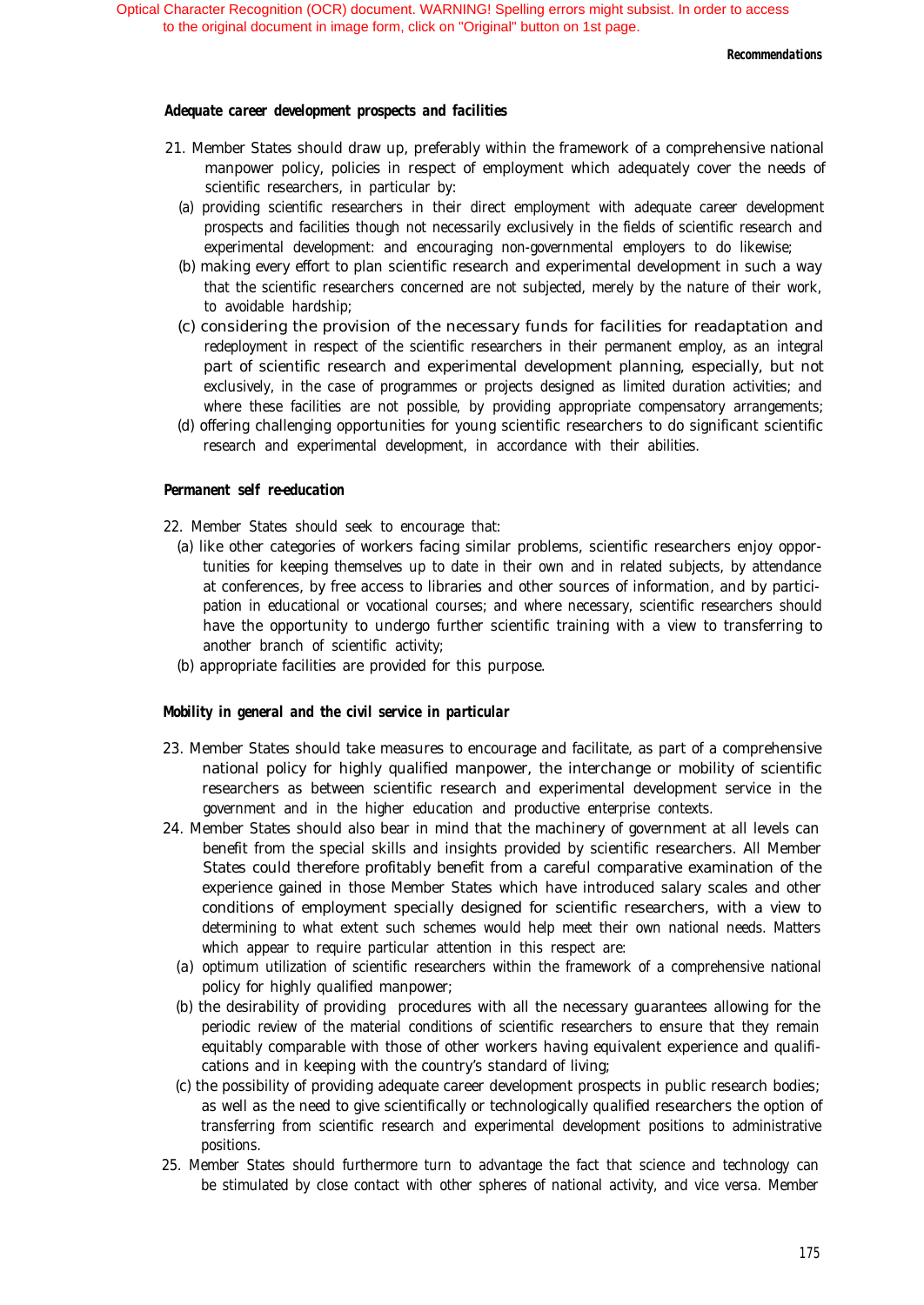#### **Recommendations**

States should accordingly take care not to discourage scientific researchers whose predilections and talents, initially cultivated in the scientific research and experimental development context proper, lead them to progress into cognate activities. Member States should on the contrary be vigilant to encourage those scientific researchers, whose original scientific research and experimental development training and subsequently acquired experience reveal potentialities lying in such fields as management of scientific research and experimental development or the broader field of science and technology policies as a whole, to develop to the full their talents in these directions.

#### **Participation in international scientific and technological gatherings**

- 26. Member States should actively promote the interplay of ideas and information among scientific researchers throughout the world, which is vital to the healthy development of science and technology; and to this end should take all measures necessary to ensure that scientific researchers are enabled, throughout their careers, to participate in international scientific and technological gatherings and to travel abroad.
- 27. Member States should furthermore see to it that all governmental or quasi-governmental organizations in which or under whose authority scientific research and experimental development are performed, regularly devote a portion of their budget to financing the participation at such international scientific and technological gatherings, of scientific researchers in their employ.

#### **Access by scientific researchers to positions** of **greater responsibility with corresponding rewards**

28. Member States should encourage in practice that decisions as to access by scientific researchers in their employ to positions of greater responsibility and correspondingly higher rewards, are formulated essentially on the basis of fair and realistic appraisal of the capacities of the persons concerned, as evidenced by their current or recent performances, as well as on the basis of formal or academic evidence of knowledge acquired or skills demonstrated by them.

#### **Protection** of **health; social security**

- 29. (a) Member States should accept that, as employers of scientific researchers, the onus is on them-in accordance with national regulations, and the international instruments concerned with the protection of workers in general from hostile or dangerous environments-to guarantee so far as is reasonably possible the health and safety of the scientific researchers in their employ, as of all other persons likely to be affected by the scientific research and experimental development in question. They should accordingly ensure that the managements of scientific establishments enforce appropriate safety standards; train all those in their employ in the necessary safety procedures; monitor and safeguard the health of all persons at risk; take due note of warnings of new (or possible new) hazards brought to their attention, in particular by the scientific researchers themselves, and act accordingly; ensure that the working day and rest periods are of reasonable length, the latter to include annual leave on full pay;
	- (b) Member States should take all appropriate steps to urge like practices on all other employers of scientific researchers.
- 30. Member States should ensure that provision is made for scientific researchers to enjoy (in common with all other workers) adequate and equitable social security arrangements appropriate to their age, sex, family situation, state of health and to the nature of the work they perform.

#### **Promotion, appraisal, expression and recognition** of **creativity**

#### **Promotion**

31. Member States should be actively concerned to stimulate creative performance in the field of science and technology by all scientific researchers.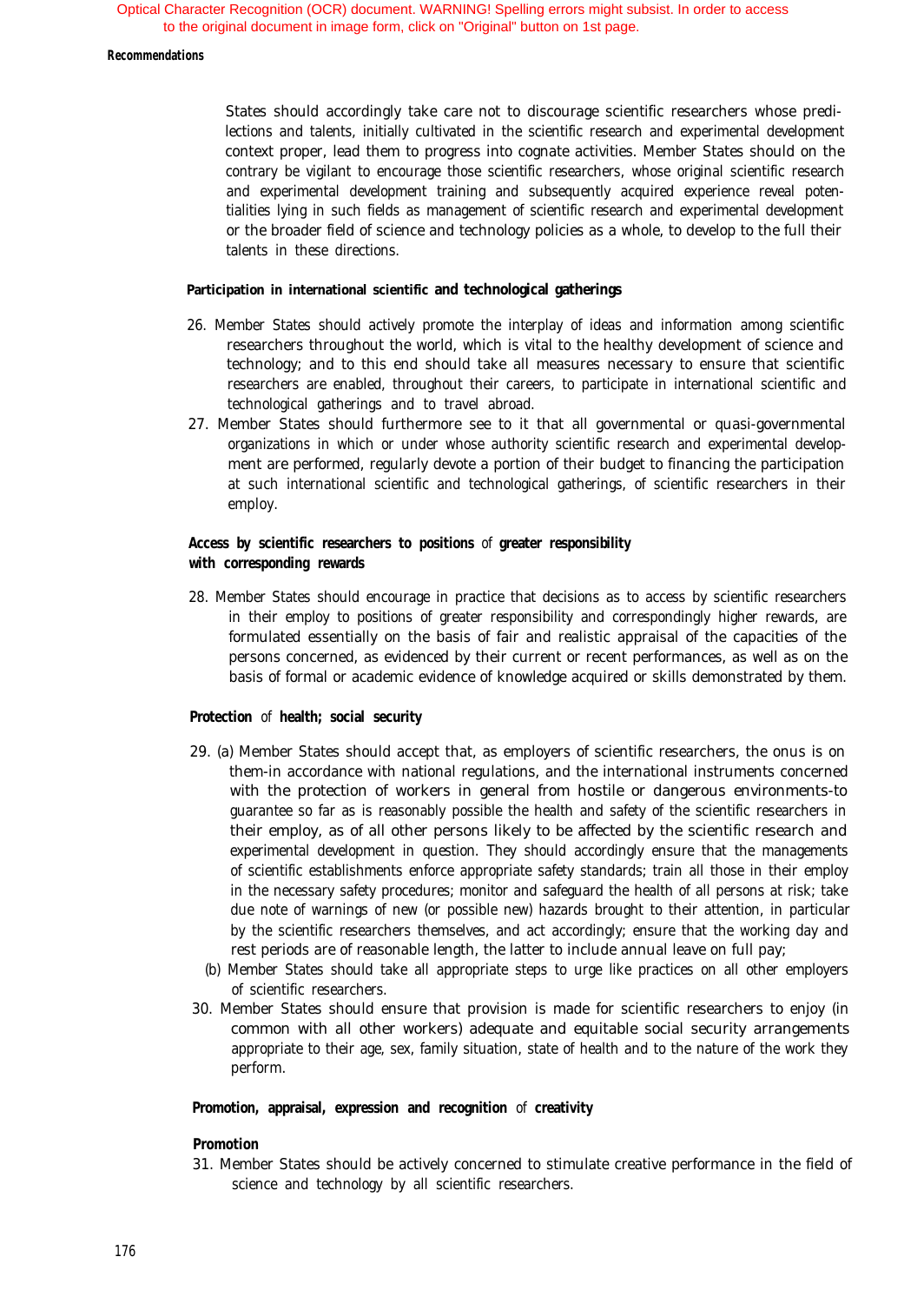#### *Recommendations*

#### *Appraisal*

- 32. Member States should, as regards scientific researchers in their employ:
	- (a) take due account, in all procedures for appraisal of the creativity of scientific researchers, of the difficulty inherent in measuring a personal capacity which seldom manifests itself in a constant and unfluctuating form;
	- (b) enable, and as appropriate encourage scientific researchers in whom it appears this capacity might be profitably stimulated:
		- (i) either to turn to a new field of science or technology;
		- (ii) or else to progress from scientific research and experimental development to other occupations in which the experience they have acquired and the other personal qualities of which they have given proof can be put to better use in a new context.
- 33. Member States should urge like practices upon other employers of scientific researchers.
- 34. As elements pertinent to appraisal of creativity, Member States should seek to ensure that scientific researchers may:
	- (a) receive without hindrance the questions, criticisms and suggestions addressed to them by their colleagues throughout the world, as well as the intellectual stimulus afforded by such communications and the exchanges to which they give rise;
	- (b) enjoy in tranquillity international acclaim warranted by their scientific merit.

#### *Expression by publication*

- 35. Member States should encourage and facilitate publication of the results obtained by scientific researchers, with a view to assisting them to acquire the reputation which they merit as well as with a view to promoting the advancement of science and technology, education and culture generally.
- 36. To this end, Member States should ensure that the scientific and technological writings of scientific researchers enjoy appropriate legal protection, and in particular the protection afforded by copyright law.
- 37. Member States should, in consultation with scientific researchers' organizations and as a matter of standard practice, encourage the employers of scientific researchers, and themselves as employers seek:
	- (a) to regard it as the norm that scientific researchers be at liberty and encouraged to publish the results of their work;
	- (b) to minimize the restrictions placed upon scientific researchers' right to publish their findings, consistent with public interest and the right of their employers and fellow workers;
	- (c) to express as clearly as possible in writing in the terms and conditions of their employment the circumstances in which such restrictions are likely to apply;
	- (d) similarly, to make clear the procedures by which scientific researchers can ascertain whether the restrictions mentioned in this paragraph apply in a particular case and by which he can appeal.

#### *Recognition*

- 38. Member States should demonstrate that they attach high importance to the scientific researcher's receiving appropriate moral support and material compensation for the creative effort which is shown in his work.
- 39. Accordingly, Member States should:
- (a) bear in mind that:
	- (i) the degree to which scientific researchers receive credit for and acknowledgement of their proven creativity, may affect their level of perceived job satisfaction;
	- (ii) job satisfaction is likely to affect performance in scientific research generally, and may affect specifically the creative element in that performance;
- (b) adopt, and urge the adoption of, appropriate treatment of scientific researchers with respect to their proven creative effort.
- 40. Similarly, Member States should adopt, and urge the adoption of, the following standard practices:
	- (a) written provisions to be included in the terms and conditions of employment of scientific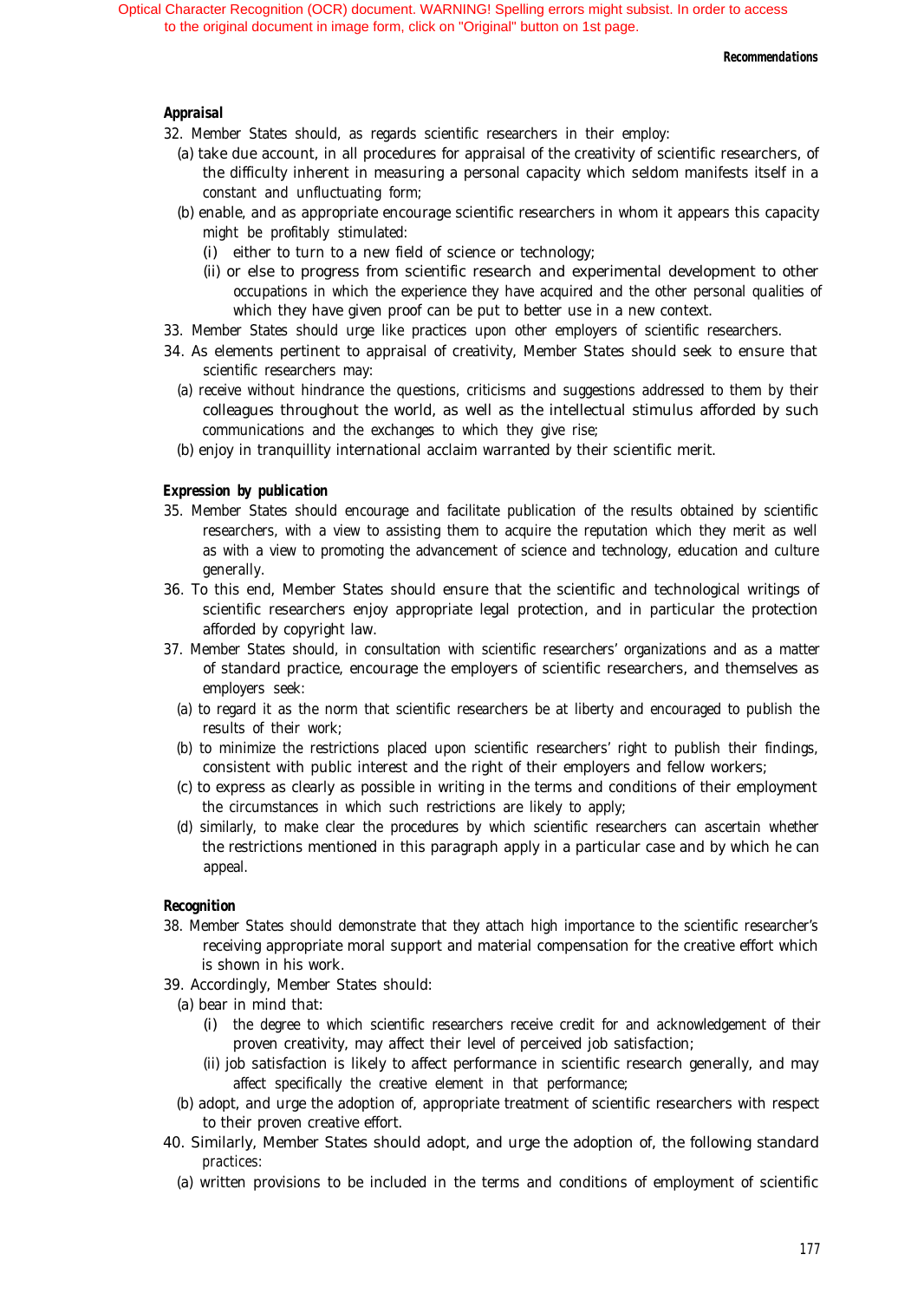#### *Recommendations*

researchers, stating clearly what rights (if any) belong to them (and, where appropriate, other interested parties) in respect of any discovery, invention, or improvement in technical knowhow which may arise in the course of the scientific research and experimental development which those researchers undertake;

(b) the attention of scientific researchers to be always drawn by the employer to such written provisions before the scientific researchers enter employment.

#### *Reasonable flexibility in the interpretation and appIication of texts setting out the terms and conditions of employment of scientific researchers*

41. Member States should seek to ensure that the performance of scientific research and experimental development be not reduced to pure routine. They should therefore see to it that all texts setting out terms of employment for, or governing the conditions of work of scientific researchers, be framed and interpreted with all the desirable flexibility to meet the requirements of science and technology. This flexibility should not however be invoked in order to impose on scientific researchers conditions that are inferior to those enjoyed by other workers of equivalent qualifications and responsibility.

#### *The advancement of their various interests by scientific researchers in association*

42. Member States should recognize it as wholly legitimate, and indeed desirable, that scientific researchers should associate to protect and promote their individual and collective interests, in bodies such as trade unions, professional associations and learned societies, in accordance with the rights of workers in general and inspired by the principles set out in the international instruments listed in the annex to this recommendation. In all cases where it is necessary to protect the rights of scientific researchers, these organizations should have the right to support the justified claims of such researchers.

#### **VI. Utilization and exploitation of the present recommendation**

- 43. Member States should strive to extend and complement their own action in respect of the status of scientific researchers, by co-operating with all national and international organizations whose activities fall within the scope and objectives of this recommendation, in particular National Commissions for Unesco; international organizations; organizations representing science and technology educators; employers generally; learned societies, professional associations and trade unions of scientific researchers; associations of science writers; youth organizations.
- 44. Member States should support the work of the bodies mentioned above by the most appropriate means.
- 45. Member States should enlist the vigilant and active co-operation of all organizations representing scientific researchers, in ensuring that the latter may, in a spirit of community service, effectively assume the responsibilities, enjoy the rights and obtain the recognition of the status described in this recommendation.

#### **VII. Final provision**

46. Where scientific researchers enjoy a status which is, in certain respects, more favourable than that provided for in this recommendation, its terms should not be invoked to diminish the status already acquired.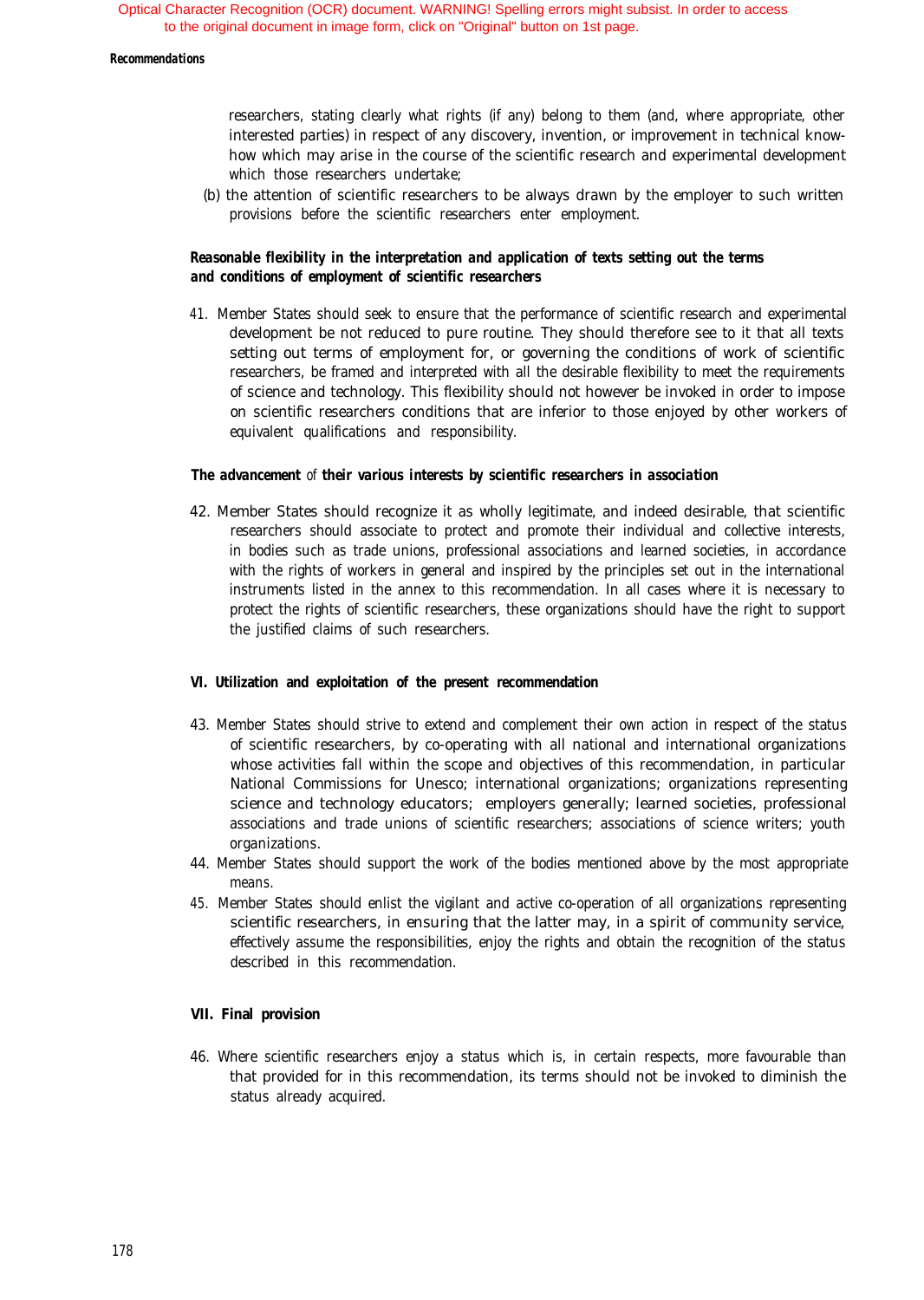#### *Annex. International instruments and other texts concerning workers in general or scientific researchers in particular*

#### **A. International conventions**

Adopted by the International Conference of the International Labour Organisation: the Freedom of Association and Protection of the Right to Organize Convention, 1948; the Right to Organize and Collective Bargaining Convention, 1949; the Equal Remuneration Convention, 1951; the Social Security (Minimum Standards) Convention, 1952; the Discrimination (Employment and Occupation) Convention, 1958; the Radiation Protection Convention, 1960; the Employment Injury Benefits Convention, 1964; the Invalidity, Old-Age and Survivors' Benefits Convention, 1967; the Medical Care and Sickness Benefits Convention, 1969; the Benzene Convention, 1971.

#### **B. Recommendations**

Adopted by the International Conference of the International Labour Organisation: the Collective Agreements Recommendation, 1951; the Voluntary Conciliation and Arbitration Recommendation, 1951; the Radiation Protection Recommendation, 1960; the Consultation (Industrial and National Levels) Recommendation, 1960; the Employment Injury Benefits Recommendation, 1964; the Invalidity, Old-Age and Survivors' Benefits Recommendation, 1967; the Communication within the Undertaking Recommendation, 1967; the Examination of Grievances Recommendation, 1967; the Medical Care and Sickness Benefits Recommendation, 1969; the Workers' Representatives Recommendation, 1971; the Benzene Recommendation, 1971.

#### **C. Other intergovernmental initiatives**

Resolution 1826 adopted by the United Nations Economic and Social Council on 10 August 1973

at its fifty-fifth session, on the 'Role of modern science and technology in the development of nations and the need to strengthen economic, technical and scientific co-operation among States'; the World Plan of Action for the Application of Science and Technology to Development, drawn up under the auspices of the same Council; the Declaration of the United Nations Conference on the Human Environment, proclaimed at Stockholm in June 1972.

#### **D. Prepared by the World Intellectual Property Organization (WIPO)**

Model Law for Developing Countries on Inventions, 1965.

#### **E. Prepared by the International Council of Scientific Unions (Icsu)**

Texts entitled: I. Statement on the fundamental character of science; II. Charter for scientists; III. On the dangers arising from unbalanced applications of the powers given by science; prepared by ICSU's Committee on Science and its Social Relations (CSSR) and transmitted to all members of ICSU at the request of ICSU's General Assembly (5th session, 1949). Resolution on free circulation of scientists adopted by the 14th session of the ICSU General Assembly, Helsinki, 16-21 September 1972.

#### **F. Prepared by the World Federation of Scientific Workers (WFSW)**

Charter for scientific workers adopted by the WFSW General Assembly, February 1948. Declaration on the rights of scientific workers adopted by the WFSW General Assembly, April 1969.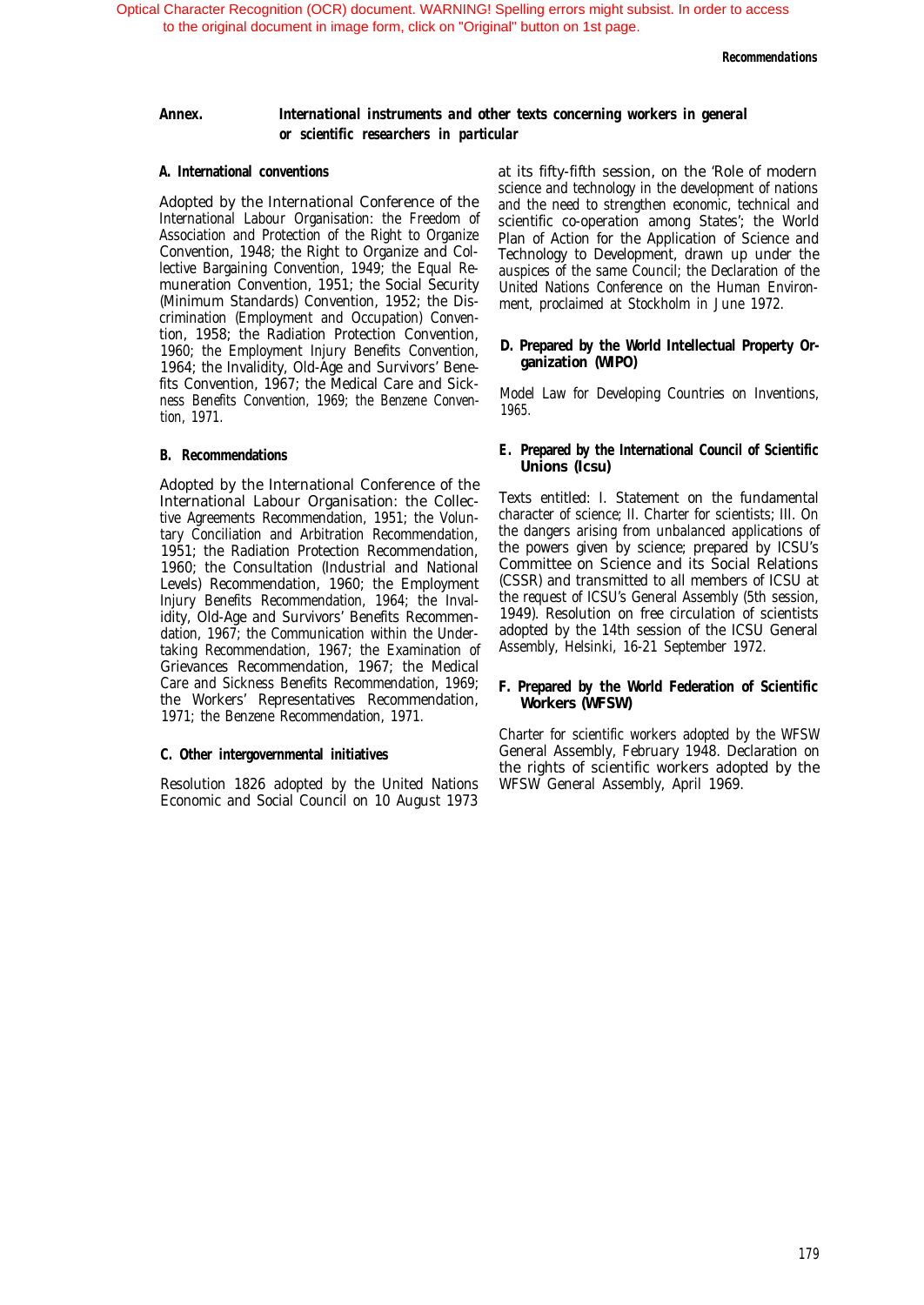# XI Methods of work of the Organization

#### 41 Examination of the methods of budgeting and budget estimates

#### 41.1 The General Conference.<sup>1</sup>

I

*Having examined* the methods of budgeting and the presentation of the Draft Programme and Budget for 1975-1976,

- *1. Notes that* the preparation of the Draft Programme and Budget for 1975-1976 (doc. 18C/5) was carried out in accordance with the directives laid down by the General Conference and the Executive Board;
- *2. Invites* the Director-General, when preparing the Draft Programme and Budget for 1977-1978, to continue to follow the principles set out in [17C/Resolutions 36.1](#page-138-0) and 38.1 as well as any relevant decisions of the eighteenth session, and the guidelines laid down by the Executive Board;
- 3. *Requests* the Director-General to prepare studies for a report to the Executive Board on any measures including those which may be agreed at inter-agency level for improving the methods of budgeting, and for safeguarding, as far as possible, the budget provisions from unforeseen adverse factors such as abnormal inflation and fluctuation in the rate of exchange, and to take into account, when preparing document 19C/5, any guidelines which may be adopted by the Executive Board as a result of study of this question;

II

- *Recognizing* the important role which extra-budgetary resources have in financing activities carried out by the Organization,
- **Noting** the information in document  $BC/S$  on the extent and distribution of resources provided by the United Nations Development Programme (UNDP) and that, in response to the request of the Executive Board [\(94 EX/Decision 5.1](#page-69-0)), similar information on other extra-budgetary resources has been supplied by the Director-General in document 18C/ADM/INF.3,
- **Noting further** that one of the major aims of programme budgeting is to budget by programme and not by objects of expenditure or administrative divisions,
- **Recognizing** that it is important to know the actual costs of programmes when considering alternative courses of action,
- **Being of the opinion** that wherever practicable, common service and administrative costs relating to a programme should be assigned to that programme,

<sup>1.</sup> Resolution adopted on the report of the Administrative Commission at the thirty-sixth and thirty-seventh plenary meetings on 19 November 1974.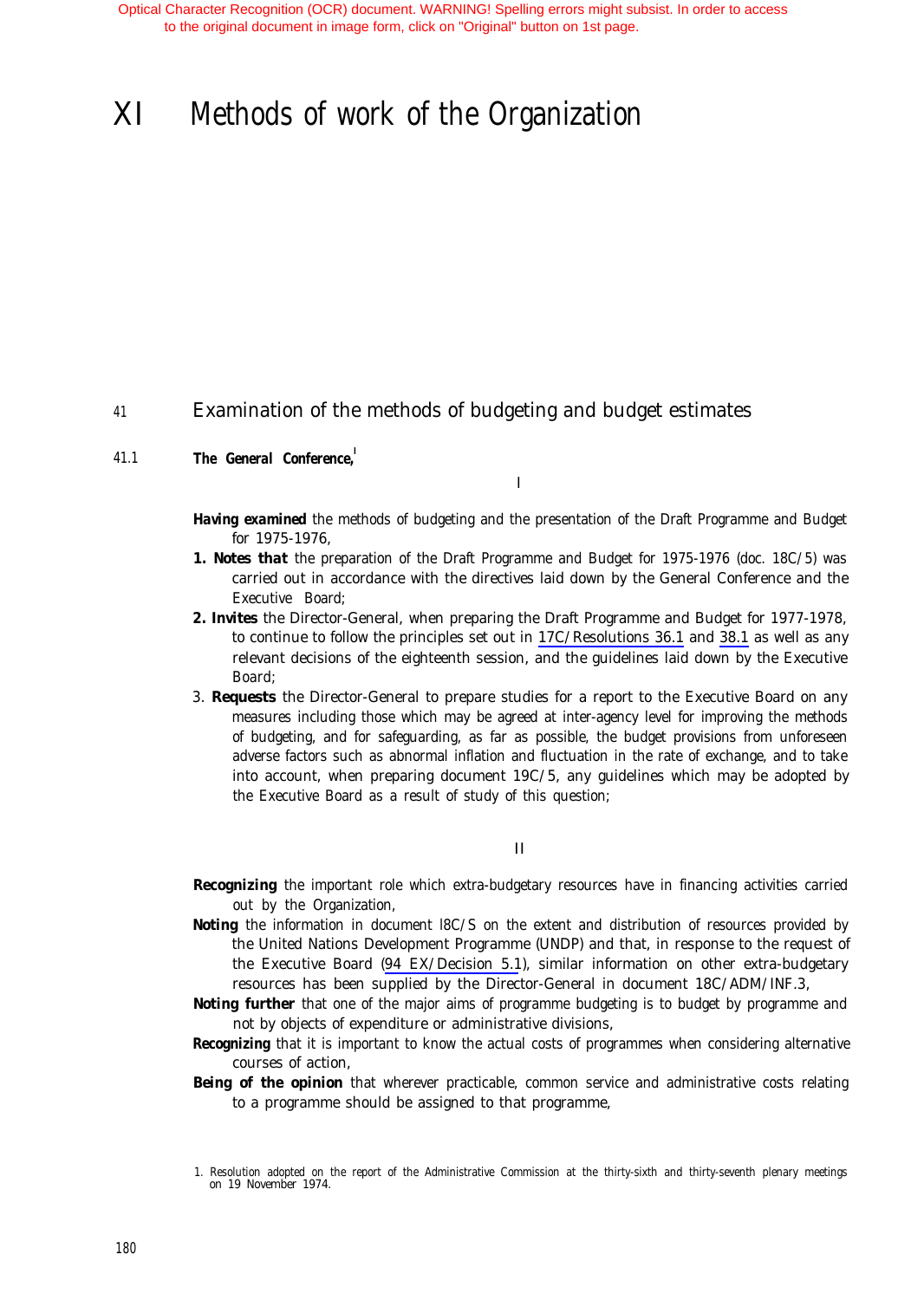- 4. *Invites* the Director-General, when drawing up future programmes and budgets:
	- (a) to provide information, wherever possible, on the amount and distribution of all foreseeable extra-budgetary resources;
	- (b) to make every effort, wherever it is practical, to assign to a programme all the costs necessary to carry out that programme.

## *<sup>42</sup>* Bureau of Management and Data Processing

#### 42.1 *The General Conference,*

- Having examined Part III, Chapter 3 and Part V of the Draft Programme and Budget for 1975-1976 (doc. l8C/S),
- *Having considered* draft resolution 18C/ADM/DR.13 and the comments of the Director-General, document 18C/ADM/DR.13 Add.,
- 1. Authorizes the Director-General to implement his proposals concerning the computer services;
- *2. Invites* the Director-General:
	- (a) to envisage the Division of Data Processing as a general computer service unit available, as appropriate, to all sectors of the Secretariat;
	- (b) to carry out studies of the present and planned computer applications with a view to ensuring optimum utilization of the computer;
	- (c) to report to the Executive Board and to the General Conference at its nineteenth session on the stages of implementation of these proposals, the functioning of the new equipment, the extent to which objectives have been attained and the costs of the operation.

### *<sup>43</sup>* Working languages of the Organization

#### *43.1* **Progressive use of Chinese as a working language of the General Conference and the Executive Board**

#### 43.11 *The General Conference,*

#### *Having examined* document 18C/45,

- *1. Decides* to effect the progressive introduction of the Chinese language as a working language of the General Conference and the Executive Board by stages, as indicated below:
	- (a) *General Conference*
		- (i) *First stage.* At the nineteenth session of the General Conference, simultaneous interpretation from and into Chinese to be provided at plenary meetings, and at meetings of the General Committee and of the organs on which all Member States can be represented. The principal documents to be translated into Chinese (C/l, C/4, C/5, C/8, draft resolutions, the volume of Resolutions, C/5 Approved);
		- (ii) *Second stage.* At the twentieth session of the General Conference, interpretation and translation of documents as at the nineteenth session, with the addition of 500 pages of selected documents;
		- (iii) *Third stage.* At the twenty-first session of the General Conference, generalized use of Chinese;
	- (b) *Executive Board*
		- (i) *First stage.* As from the 1975 spring session, full simultaneous interpretation. The Executive Board to be supplied with the principal documents in Chinese (these documents having been prepared for the nineteenth session of the General Conference);
		- (ii) *Secondstage.* As from the 1977 spring session, generalized use of Chinese in the Executive Board;
- *2. Decides* for this purpose to increase by \$266,000 the appropriations under Part I, Chapter 1, of the budget;
- *3. Invites* the Director-General to take all the technical, administrative and financial measures necessary for the implementation of this resolution, and in particular to secure the technical aid of the Government of the People's Republic of China which is essential for this purpose.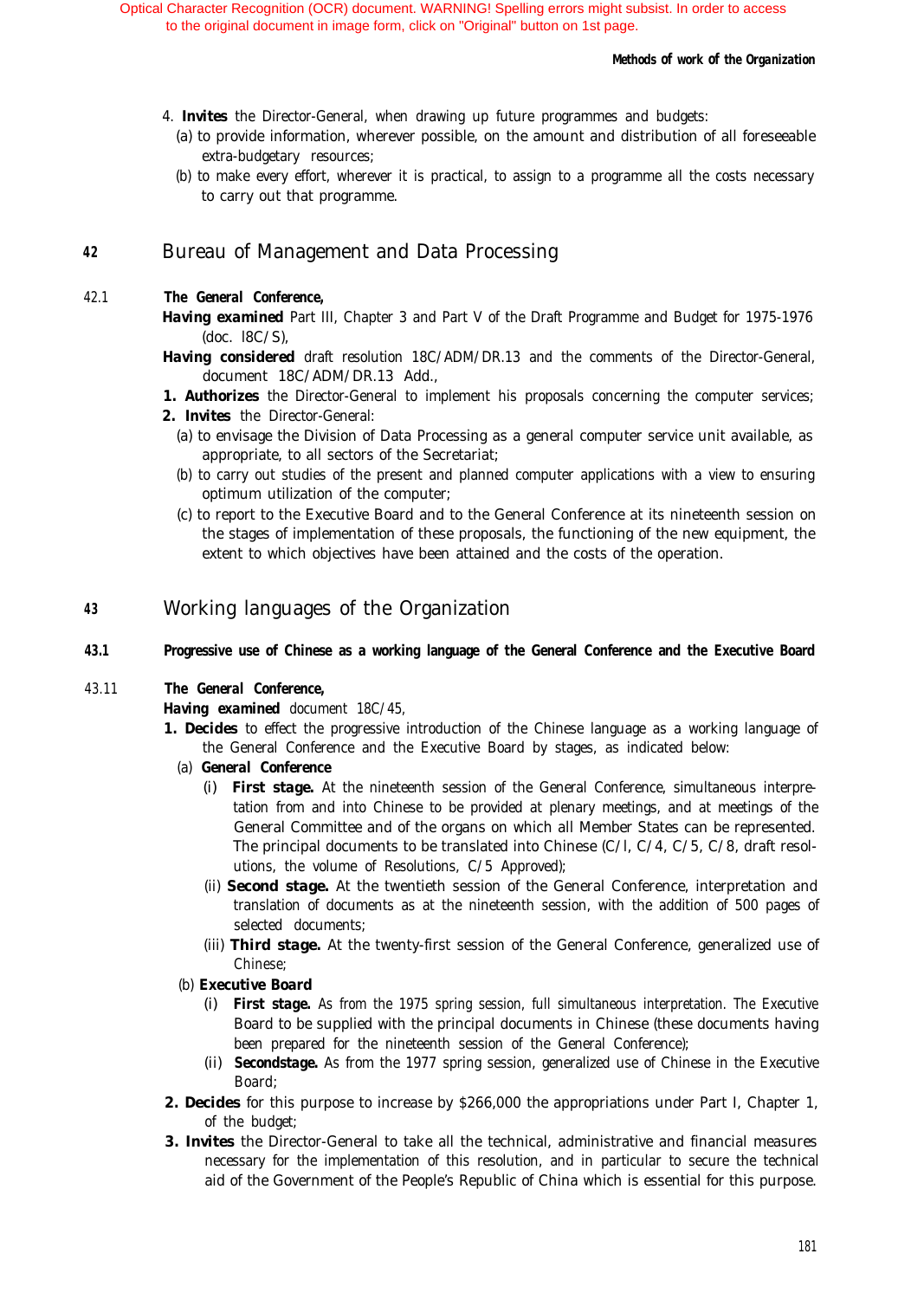*Methods of work of the Organization*

#### **43.2 Use of Arabic as a working language of the Executive Board**

#### 43.21 *The General Conference,*

*Having examined* document 18C/105,

- 1. Decides to adopt Arabic as a working language of the Executive Board with the same status as the other languages of the Executive Board;
- *2. Decides* further to increase for this purpose the funds provided under Part I, Chapter 2, of the budget by \$584,000;
- *3. Invites* the Director-General to take all technical and administrative measures necessary for the implementation of this resolution.

#### **43.3 Wider use of the Spanish language**

### 43.31 *The General Conference,*

- *Mindful* of the fact that Unesco is constantly sensitive to the sociological evolution of the nations, adapting its programmes to the requirements of that evolution,
- **Considering** that the demographic growth of Ibero-America and other Spanish-speaking countries calls for literacy training on a very large scale,
- **Considering** that the use of the Spanish language as an important medium of communication for a very large part of mankind in more continents than one is also growing,
- **Considering** that the culture of a people is expressed primarily in its own language and education and further as a contribution to world civilization,
- **Considering** that it is incumbent on Unesco to give attention to the cultural, educational and linguistic consequences of demographic trends, redistributing its budgetary resources as required for the cultural integration of the different areas in which particular languages are spoken,
- *Mindful* of the fact that for the foregoing reasons, the Spanish language deserves recognition by the international organizations in respect of its status as the medium of communication of many peoples,
- *1. Requests* the Director-General to award the Spanish language the same treatment in Unesco as the more widely used working languages of the Organization and, with this end in view, to submit to the General Conference at its next session a scheme for giving effect to this equality of treatment;
- 2. The said scheme shall include:
	- (a) the publication of all educational, scientific and cultural material in Spanish, in particular, all Unesco books, so that the contents are accessible to those who seek information;
	- (b) provision for Spanish translations and versions of all documents published by Unesco;
- (c) the use of Spanish in all meetings convened by Unesco having Spanish-speaking participants;
- **3. Decides** to include this subject in the agenda of the nineteenth session of the General Conference.

### **43.4 Wider use of the Arabic language**

#### 43.41 *The General Conference,*

- **Noting** the importance of Arabic as a means of expression and preservation of human civilization and culture,
- **Bearing in mind** that Arabic is the national language of twenty Member States situated in a region of the world with more than 130 million people which is distinguished by the originality of its thought and culture, and that furthermore, it is one of the cultural languages of many peoples in Asia and Africa,
- *Recalling* [14C/Resolution 17](#page-118-0) whereby the General Conference, at its fourteenth session, invited the Director-General to study the measures necessary to give Arabic progressively the same status as the four other languages defined as working languages by the Rules of Procedure of the General Conference and decisions of the Executive Board,
- **Recalling** also resolution 8.4 adopted by the General Conference at its eleventh session recognizing that Unesco documents would have the most effective impact on the Arab and Arabic-speaking countries if they were circulated in that language,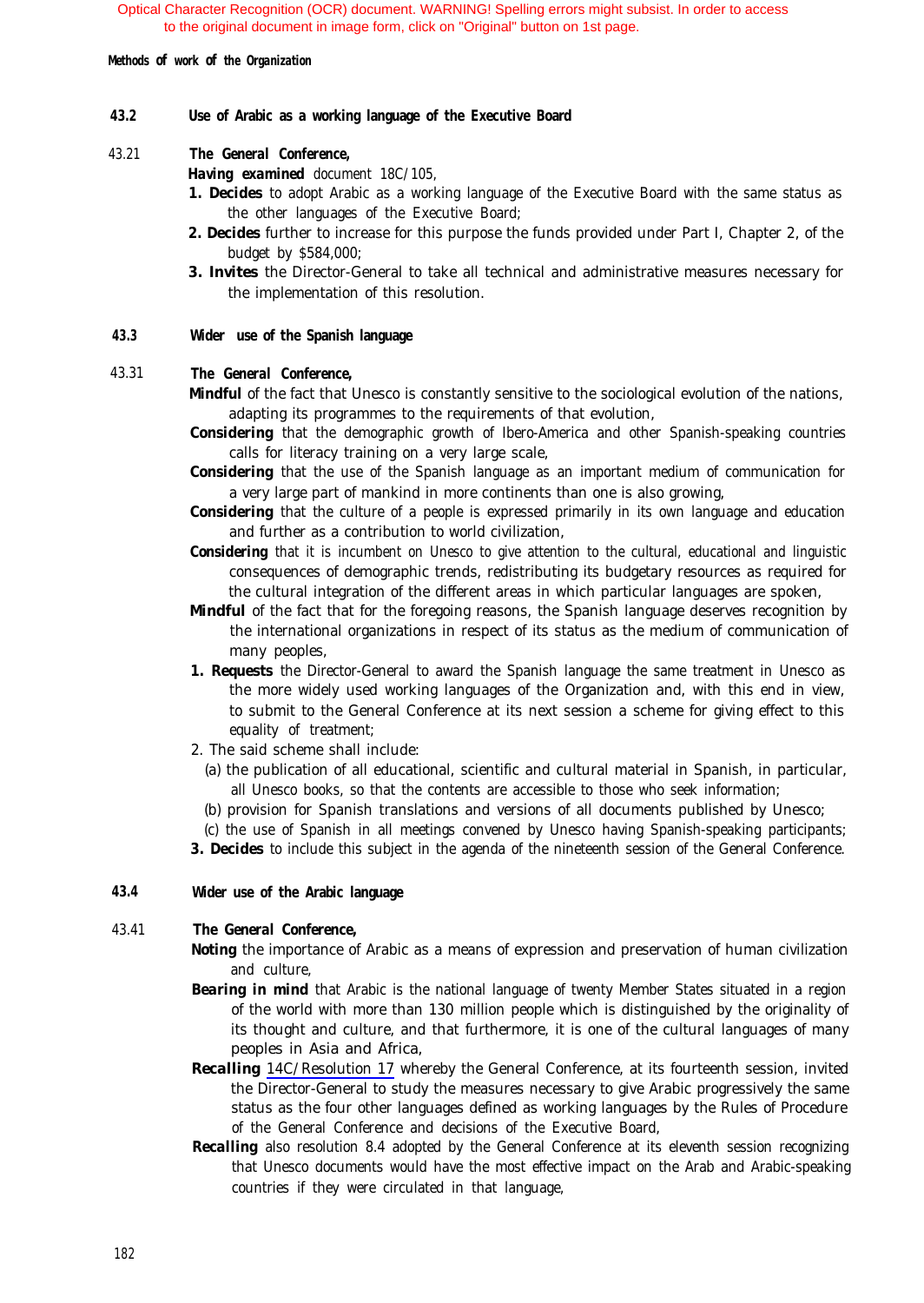- *Taking account* of the fact that it was decided to ensure the full use of Arabic for the General Conference, beginning with the eighteenth session, and that the Executive Board decided at its 94th session that Arabic would be used in Board meetings,
- *1. Decides* to consider Arabic as a working language at international and intergovernmental meetings convened by Unesco in which Arab States participate; and that Arabic will have the same status as the other working languages of such meetings;
- 2. *Invites* the Director-General to submit to the General Conference at its nineteenth session a scheme to provide, at such meetings, simultaneous interpretation and translation of documents into Arabic as from 1 January 1977.
- *<sup>44</sup>* Application to Unesco of the recommendations of the United Nations Ad *Hoc* Committee of Experts to examine the finances of the United Nations and the Specialized Agencies
- 44.1 *The General Conference, Having examined* documents 18C/40 and 18C/41, *Takes note* of their contents.
- *<sup>45</sup>* Measures to make the execution of Unesco's programme more effective

#### 45.1 *The General Conference,*

*Having examined* document 18C/42,

*Bearing in mind* resolutions 38.1 and 38.2 which it adopted at its seventeenth session,

- **Noting** the action taken by the Director-General in implementation of these resolutions, and in particular the establishment of a Management Division,
- *RecalLing* the effort made to channel human and financial resources into Part II, Programme Operations and Services, with a view to the achievement of the objectives and ideals of Unesco,
- **Considering** that administrative expenses still represent too large a proportion of the total appropriation,
- *1. Invites* the Director-General, in consultation with the Executive Board:
- (a) to increase the effectiveness and efficiency of the Secretariat, in particular through the streamlining of its structure and methods of work;
- (b) to continue efforts towards achieving economies in administrative expenses;
- 2. Further invites the Director-General to report to the General Conference at its nineteenth session on the specific action taken in execution of this resolution.

# *<sup>46</sup>* Definition of regions with a view to the execution by the Organization of regional activities

### 46.1 *The General Conference.*

- **Recalling** resolution 5.91 adopted at its thirteenth session concerning the definition of regions with a view to the execution of regional activities in which the representative character of States is an important factor,
- *Conscious* of the fact that the groups listed in that resolution do not include all the Member States of Unesco,

**Recognizing** the fundamental principle whereby every Member State has the right and duty to participate fully and regularly in the Organization's regional and international activities, **Desirous** of helping to ensure that every Member State may exercise this right and perform this duty,

<sup>1.</sup> Resolution adopted on the report of the Commission for General Programme Matters at the forty-second plenary meeting on 21 November 1974.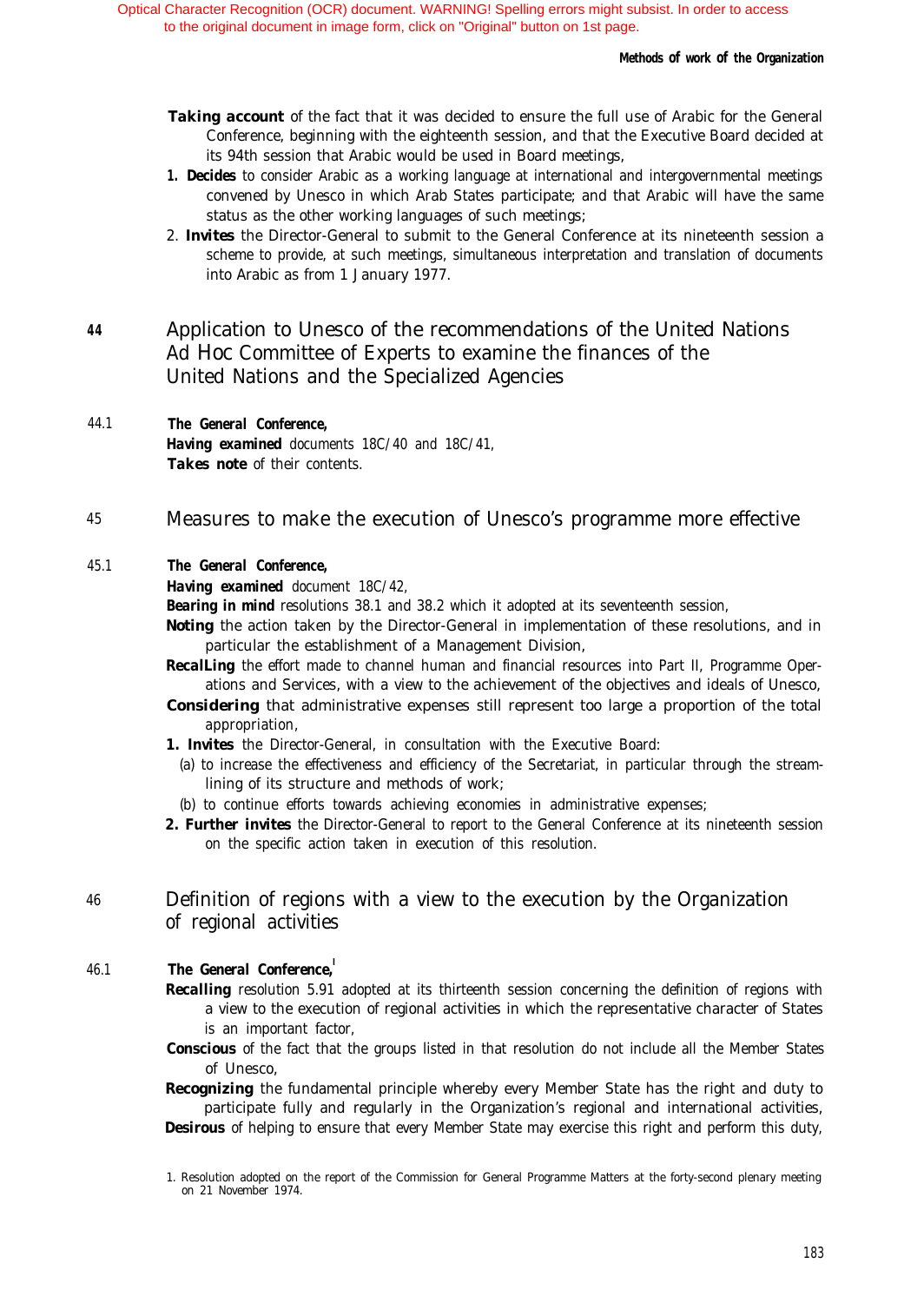#### *Methods of work of the Organization*

- *Having examined* document 18C/43 concerning the 'definition of regions with a view to the execution by the Organization of regional activities',
- *I. Decides* to supplement as follows the list, drawn up at its thirteenth session, of Member States empowered to participate in regional activities in which the representative character of States is an important factor:

| Member States                         | Region                          |
|---------------------------------------|---------------------------------|
| Australia                             | Asia and Oceania                |
| Bangladesh                            | Asia and Oceania                |
| Barbados                              | Latin America and the Caribbean |
| Canada                                | Europe                          |
| German Democratic Republic            | Europe                          |
| Guinea-Bissau                         | Africa                          |
| Guyana                                | Latin America and the Caribbean |
| Democratic People's Republic of Korea | Asia and Oceania                |
| Malta                                 | Europe                          |
| New Zealand                           | Asia and Oceania                |
| Oman                                  | Arab States                     |
| Portugal                              | Europe                          |
| Singapore                             | Asia and Oceania                |
| Union of Soviet Socialist Republics   | Europe and Asia and Oceania     |
| United Arab Emirates                  | Arab States                     |
| United States of America              | Europe                          |
| <b>Associate Members</b>              | Region                          |
| Namibia                               | Africa                          |
| Papua New Guinea                      | Asia and Oceania                |

2. **Decides** to examine at its nineteenth session any outstanding questions, together with the cases of States which may become Members of the Organization after the adoption of this resolution.

# <sup>47</sup> Periodicity of the report of the Director-General on the activities of the Organization

## 47.1 *The General Conference,*

*Having considered* the report submitted by the Executive Board on the periodicity of the Director-General's report on the activities of the Organization (doC. 18C/44),

*Bearing in mind* Articles V.B.9 and VI.3(b) of the Constitution,

*Decides* that the Director-General shall prepare and communicate to Member States and to the Executive Board a report on the activities of the Organization every two years, the period covered being 1 January of the first year of the biennium of the programme and budget to 31 December of the second year of the biennium.

## <sup>48</sup> Designation of International Years

## 48.1 *The General Conference,*

*Having considered* document 18C/107,

- **Recognizing** the value of International Years for the celebration of especially important occasions, *Recognizing* also that the proliferation of such Years, without appropriate careful selection of the subjects for those Years, can be detrimental to their success and impact on world public opinion,
- *1. Endorses* the proposals contained in paragraphs 3 to 8 of resolution 1800 (LV) adopted by the Economic and Social Council;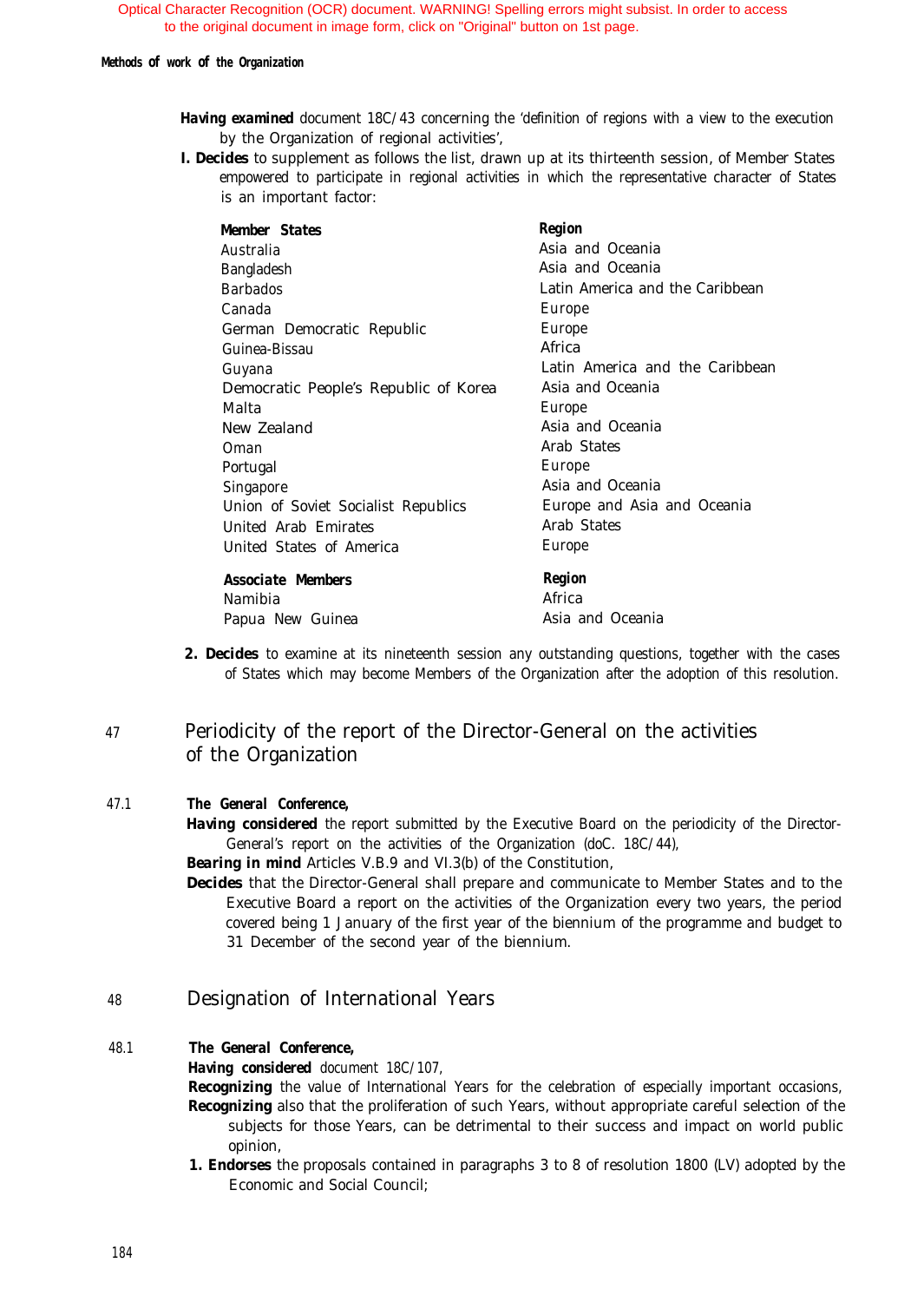2. **Decides,** in conformity with Economic and Social Council resolution 1800 (LV), to inform the Council of any proposal for the designation of an International Year at least two years before taking a final decision on such a proposal.

## *<sup>49</sup>* Recommendations of the Resolutions Committee

## *49.1 The General Conference,*

- *I. Takes note* of the recommendations made by the Resolutions Committee for assisting Member States in the preparation of draft resolutions and for improving the processing and examination of such resolutions (doc. l8C/RES/17),
- 2. Invites the Director-General and the Executive Board to take account of those recommendations when the question of the organization of the work of the nineteenth session of the General Conference is examined by the Executive Board.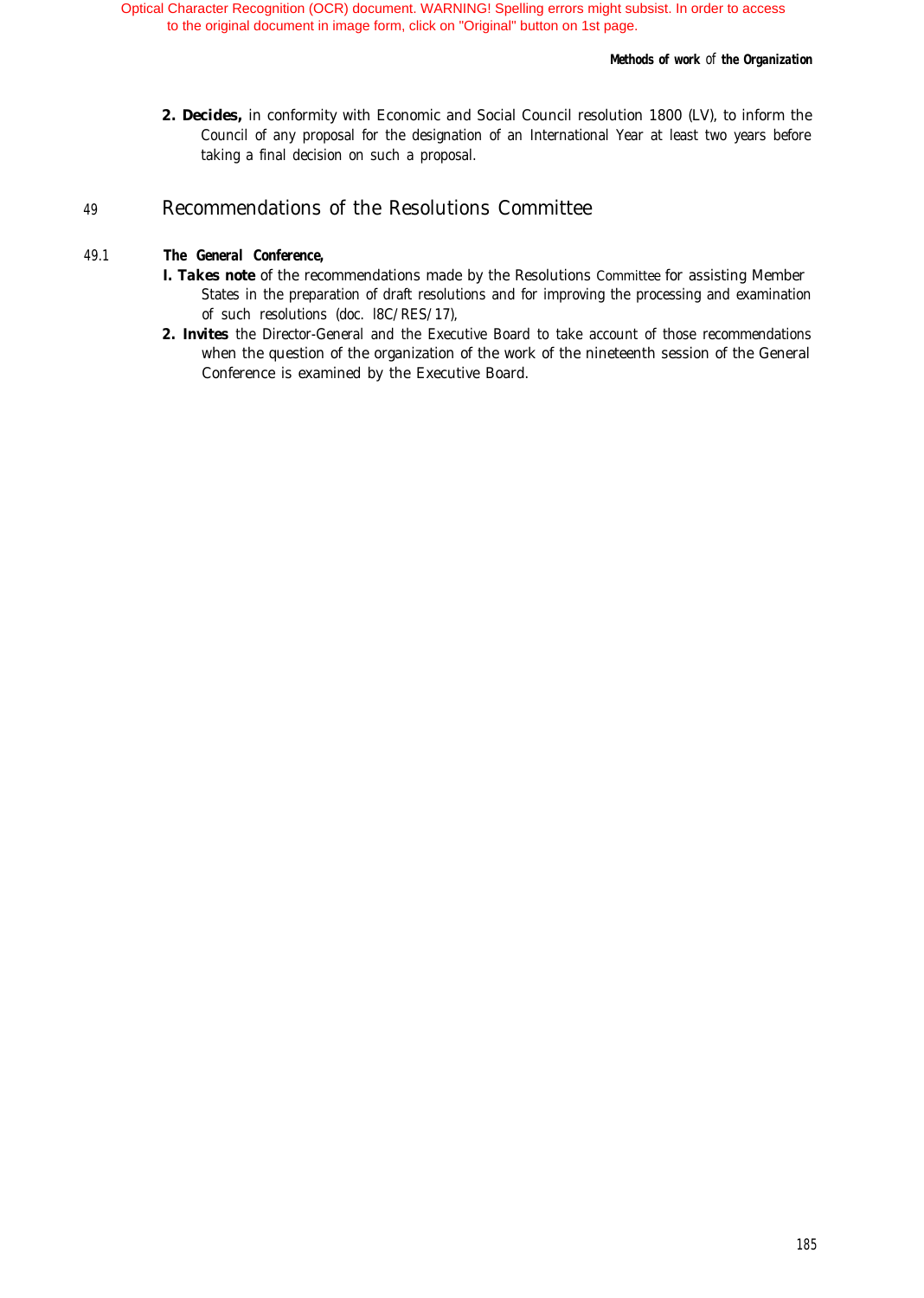# XII Nineteenth session of the General Conference

# <sup>50</sup> Place of the nineteenth session

## 50.1 **The General Conference.**

- *Having examined* document 18C/95 concerning the invitation of the Government of Kenya to host the nineteenth session of the General Conference in Nairobi,
- *Having noted* the recommendations of the Executive Board ([95 EX/Decision 7.2](#page-83-0)),
- *Noting* that the Government of Kenya will put at the disposal of the General Conference all conference facilities,
- *Noting further* that the Government of Kenya would undertake the transportation of up to 500 Secretariat staff from Paris to Nairobi and back, and provide local transportation for the same,
- *I. Accepts* with deep appreciation the invitation of the Government of Kenya;
- *2. Decides* to hold the nineteenth session of the General Conference in Nairobi (Kenya);
- 3. Further decides, taking into account the above-mentioned contributions from the Government of Kenya, to create a special account for the nineteenth session of the General Conference to which would be credited the relevant provisions in document 18C/5, and any other voluntary contributions in the event of a shortfall;
- *4. Invites* the Director-General to carry out the necessary investigations and negotiations and to report to the Executive Board at its 97th session;
- *5. Invites* the Executive Board to examine in detail during one of its next sessions other budgetary consequences, if any, of the holding of the nineteenth session of the General Conference in Nairobi, and *authorizes* the Director-General and the Executive Board to take the necessary financial measures to cover such expenses;
- *6. Authorizes* the Executive Board, should any unforeseen circumstances make the arrangements impracticable, to decide that the nineteenth session shall be held in Paris.

## <sup>51</sup> Membership of committees for the nineteenth session

On the report of the Nominations Committee, the General Conference at its forty-first plenary meeting on 21 November 1974 elected the following Member States as members of the committees mentioned below until the close of the nineteenth session:

<sup>1.</sup> Resolution adopted at the forty-first plenary meeting on 21 November 1974.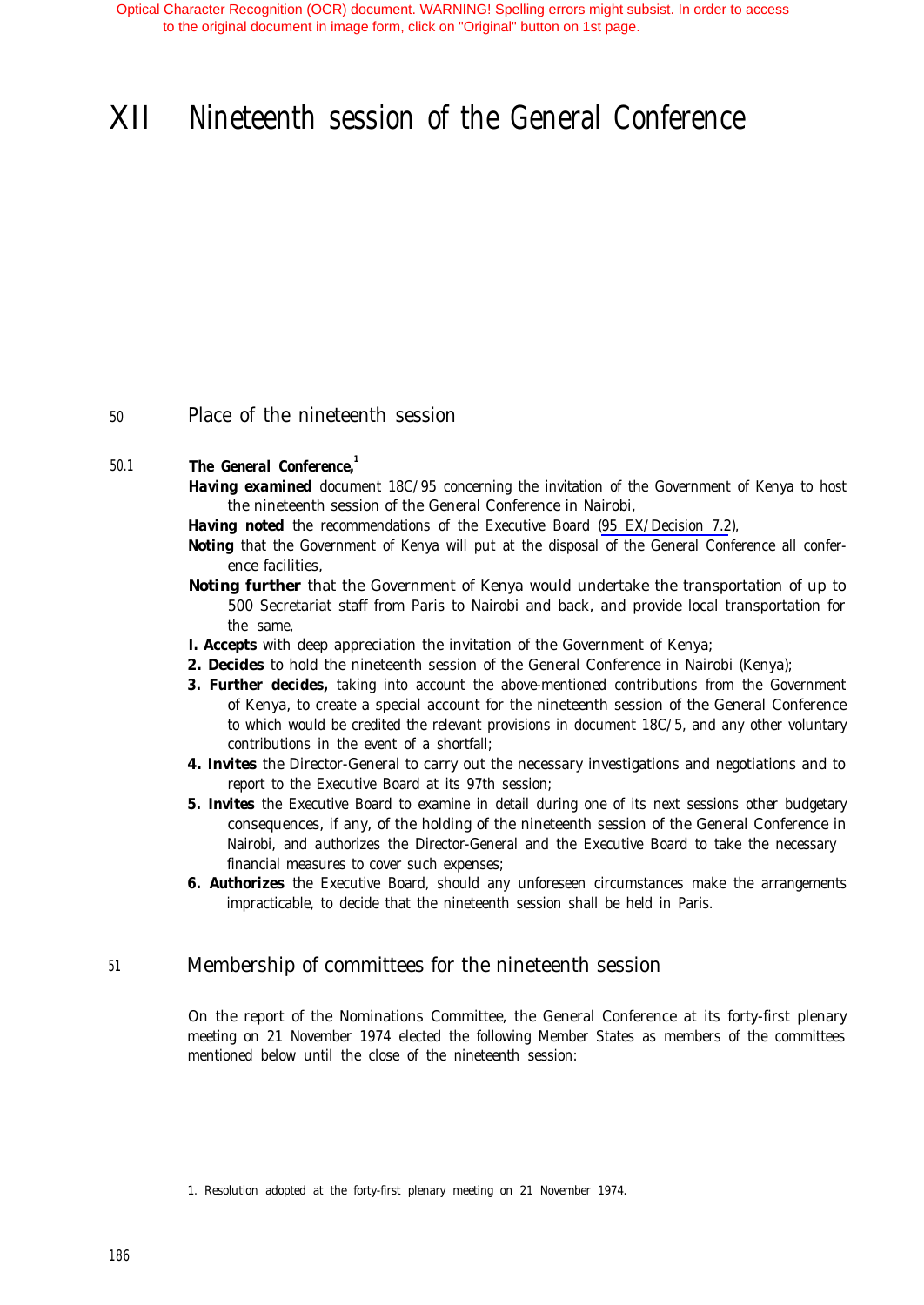### *Nineteenth session of the General Conference*

## 51.1 **Headquarters Committee**

| Australia        |  |
|------------------|--|
| France           |  |
| Federal Republic |  |
| of Germany       |  |
| Ghana            |  |
| Honduras         |  |
| Indonesia        |  |
| Iran             |  |
| Italy            |  |
|                  |  |

Kuwait Liberia Mauritania Netherlands Panama Romania Saudi Arabia Spain

Switzerland Syrian Arab Republic Togo United Kingdom of Great Britain and Northern Ireland United States of America

## 51.2 Legal committee

Argentina Bangladesh Belgium Dahomey Ecuador Egypt Finland France

Federal Republic of Germany Ghana Italy Lebanon Liberia Netherlands Panama Somalia

Spain Union of Soviet Socialist Republics United Kingdom of Great Britain and Northern Ireland United States of America Venezuela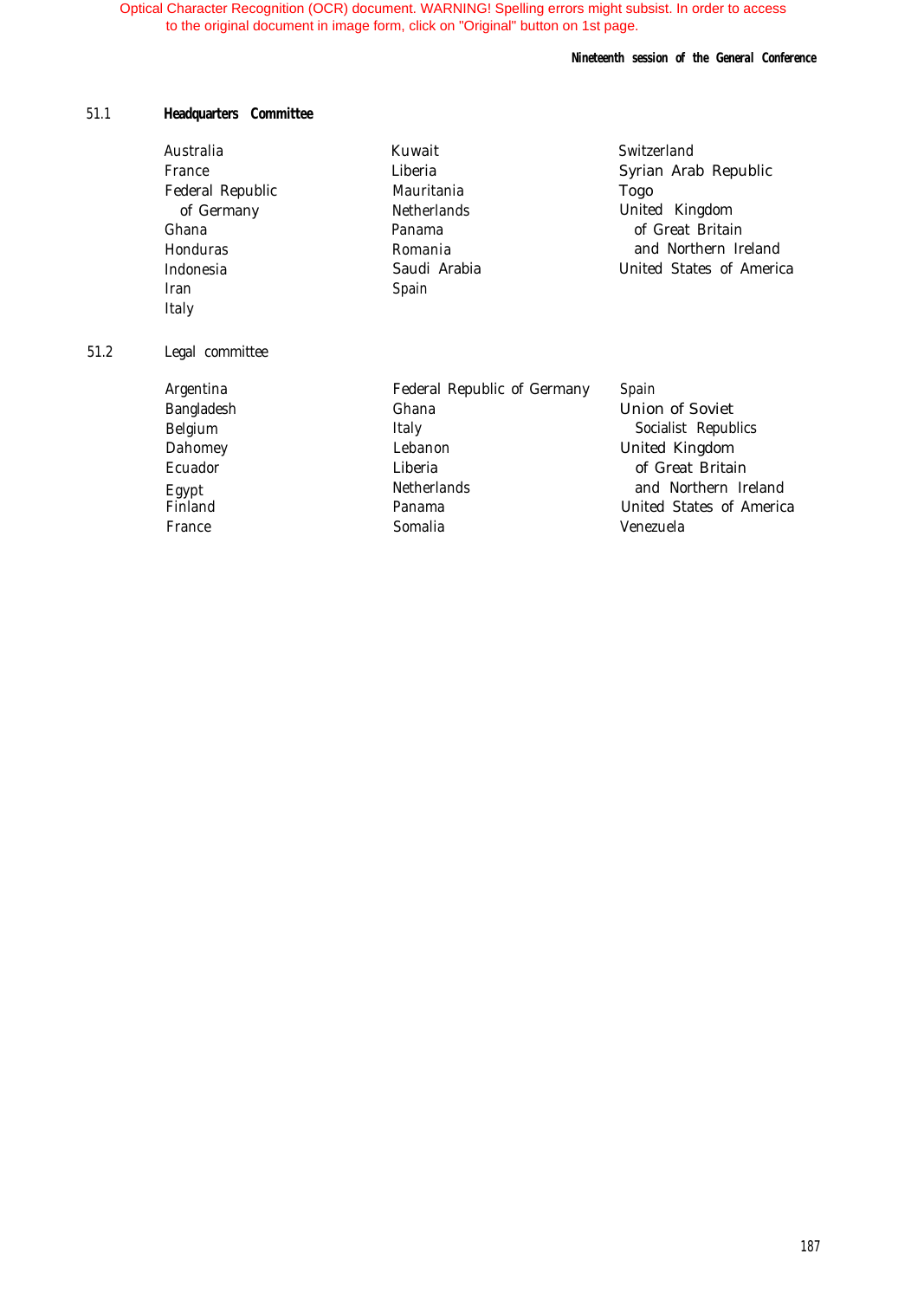# Annex

# List of officers elected at the eighteenth session of the General Conference

The following are the elected officers of the eighteenth session of the General Conference:

## **President of the General Conference**

H.E. Mrs Magda Joborti (Hungary).

#### **Vice-Presidents of the General Conference**

Heads of the delegations of: China, Cuba, France, Gabon, Federal Republic of Germany, India, Japan, Kenya, Lebanon, Pakistan, Panama, Senegal, Union of Soviet Socialist Republics, United Kingdom of Great Britain and Northern Ireland, United States of America.

#### **Commission for Education**

Chairman: Dr Aklilu Habte (Ethiopia).

- Vice-Chairmen: Mr Eduardo Gonzalez Reyes (Venezuela), Mr Herbert Geerhardt (German Democratic Republic), Mr J. E. Watson (New Zealand).
- *Rapporteur:* Mr Roland Juliéron (France).

#### **Commission for Science**

- Chairman: Professor Lévy Makany (People's Republic of the Congo).
- Vice-Chairmen: Mr José A. Bustamente O'Leary (Cuba), Mr Chaussedin Mofidi (Iran), Mr Ines Wesley-Tanaskovii (Yugoslavia).

*Rapporteur:* Mr M. J. Jackson (Canada).

#### **Commission for Social Sciences, Humanities and Culture**

Chairman: H.E. Mr Gabriel Betancur Mejia (Colombia).

Vice-Presidents: H.E. Mr Salustiano de1 Campo (Spain), Mr Harsja M. Bachtiar (Indonesia), Mr F. N'Sougan Agblemagnon (Togo).

*Rapporteur:* Mrs Margheretha Mickwitz (Finland).

#### **Commission for Communication**

Chairman: H.E. Dr Josef Grohman(Czechoslovakia). Vice-Presidents: Mrs Esmeralda Arboleda de Cuevas (Colombia), Mr Mohammed Frej Doukkali (Morocco), Dr Premadasa Udagama (Sri Lanka).

*Rapporteur:* Mr Francis Otieno Pala (Kenya).

#### **Commission for General Programme Matters**

Chairman: Mr Napoléon Leblanc (Canada).

- Vice-Chairmen: Mr L. Dramaliev (Bulgaria), Mr Q. U. Shahab (Pakistan), Mr M. G. Kayuza (Tanzania).
- *Rapporteur:* Mr T. Keller (Federal Republic of Germany).

#### **Resolutions Committee**

Chairman: Mr B. J. E. M. de Hoog (Netherlands). Vice-Chairman: Mr V. G. Anishchuk (Byelorussian Soviet Socialist Republic).

#### **Working group on items 14 and 35**

Chairman: Mr Jean Thomas (France). *Rapporteur:* Mr David W. Bartlett (Canada).

#### **Working group on programme structures for information, documentation, libraries and archives**

Chairman: Mr L. Dramaliev (Bulgaria). *Rapporteur:* Mr C. Hummel (Switzerland).

#### **Administrative Commission**

Chairman: Mr Hector Wynter (Jamaica).

Vice-Chairmen: Mr Jean Baugniet (Belgium), Mr W. Gardner Davies (Australia) , Mr Yuri

Kochubey (Ukrainian Soviet Socialist Republic). *Rapporteur:* Mr Doudou Diene (Senegal).